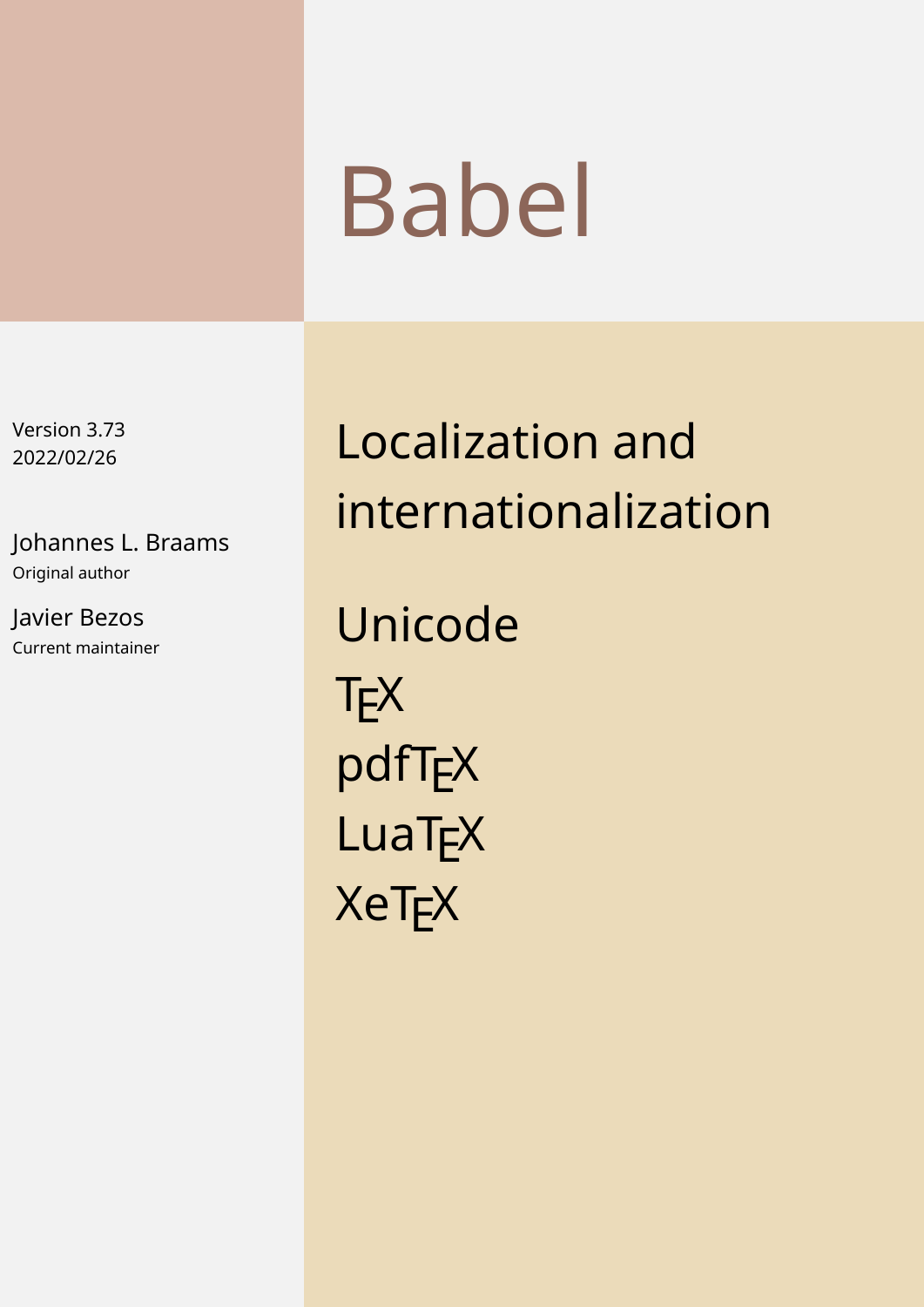# **Contents**

| 1            |                    | <b>User guide</b>                                                         | $\overline{2}$ |  |  |
|--------------|--------------------|---------------------------------------------------------------------------|----------------|--|--|
| 1            | The user interface |                                                                           |                |  |  |
|              | 1.1                |                                                                           | $\overline{2}$ |  |  |
|              | 1.2                |                                                                           | 4              |  |  |
|              | 1.3                |                                                                           | 5              |  |  |
|              | 1.4                |                                                                           | 6              |  |  |
|              | 1.5                |                                                                           | 6              |  |  |
|              | 1.6                |                                                                           | 7              |  |  |
|              | 1.7                |                                                                           | 7              |  |  |
|              | 1.8                |                                                                           | 8              |  |  |
|              | 1.9                |                                                                           | 8              |  |  |
|              | 1.10               |                                                                           | 10             |  |  |
|              | 1.11               |                                                                           | 13             |  |  |
|              | 1.12               |                                                                           | 15             |  |  |
|              | 1.13               |                                                                           | 15             |  |  |
|              | 1.14               |                                                                           | 23             |  |  |
|              | 1.15               |                                                                           | 25             |  |  |
|              | 1.16               |                                                                           | 26             |  |  |
|              | 1.17               |                                                                           | 29             |  |  |
|              | 1.18               |                                                                           | 31             |  |  |
|              | 1.19               |                                                                           | 31             |  |  |
|              | 1.20               |                                                                           | 32             |  |  |
|              | 1.21               |                                                                           | 34             |  |  |
|              | 1.22               |                                                                           | 37             |  |  |
|              | 1.23               |                                                                           | 38             |  |  |
|              | 1.24               |                                                                           | 38             |  |  |
|              | 1.25               |                                                                           | 42             |  |  |
|              | 1.26               |                                                                           | 42             |  |  |
|              | 1.27               |                                                                           | 44             |  |  |
|              | 1.28               |                                                                           | 45             |  |  |
|              | 1.29               |                                                                           | 45             |  |  |
|              | 1.30               |                                                                           | 46             |  |  |
|              | 1.31               |                                                                           | 47             |  |  |
|              | 1.32               |                                                                           | 47             |  |  |
|              |                    |                                                                           |                |  |  |
| $\mathbf{2}$ |                    | Loading languages with language.dat                                       | 47             |  |  |
|              | 2.1                |                                                                           | 48             |  |  |
|              |                    |                                                                           |                |  |  |
| 3            |                    | The interface between the core of babel and the language definition files | 48             |  |  |
|              | 3.1                |                                                                           | 50             |  |  |
|              | 3.2                |                                                                           | 50             |  |  |
|              | 3.3                | <b>Skeleton</b>                                                           | 51             |  |  |
|              | 3.4                |                                                                           | 52             |  |  |
|              | 3.5                |                                                                           | 53             |  |  |
|              | 3.6                |                                                                           | 53             |  |  |
|              | 3.7                |                                                                           | 53             |  |  |
|              | 3.8                |                                                                           | 53             |  |  |
|              | 3.9                | Executing code based on the selector                                      | 57             |  |  |
|              |                    |                                                                           |                |  |  |
| П            |                    | <b>Source code</b>                                                        | 57             |  |  |
| 4            |                    | <b>Identification and loading of required files</b>                       | 57             |  |  |
| 5            |                    | locale directory                                                          | 57             |  |  |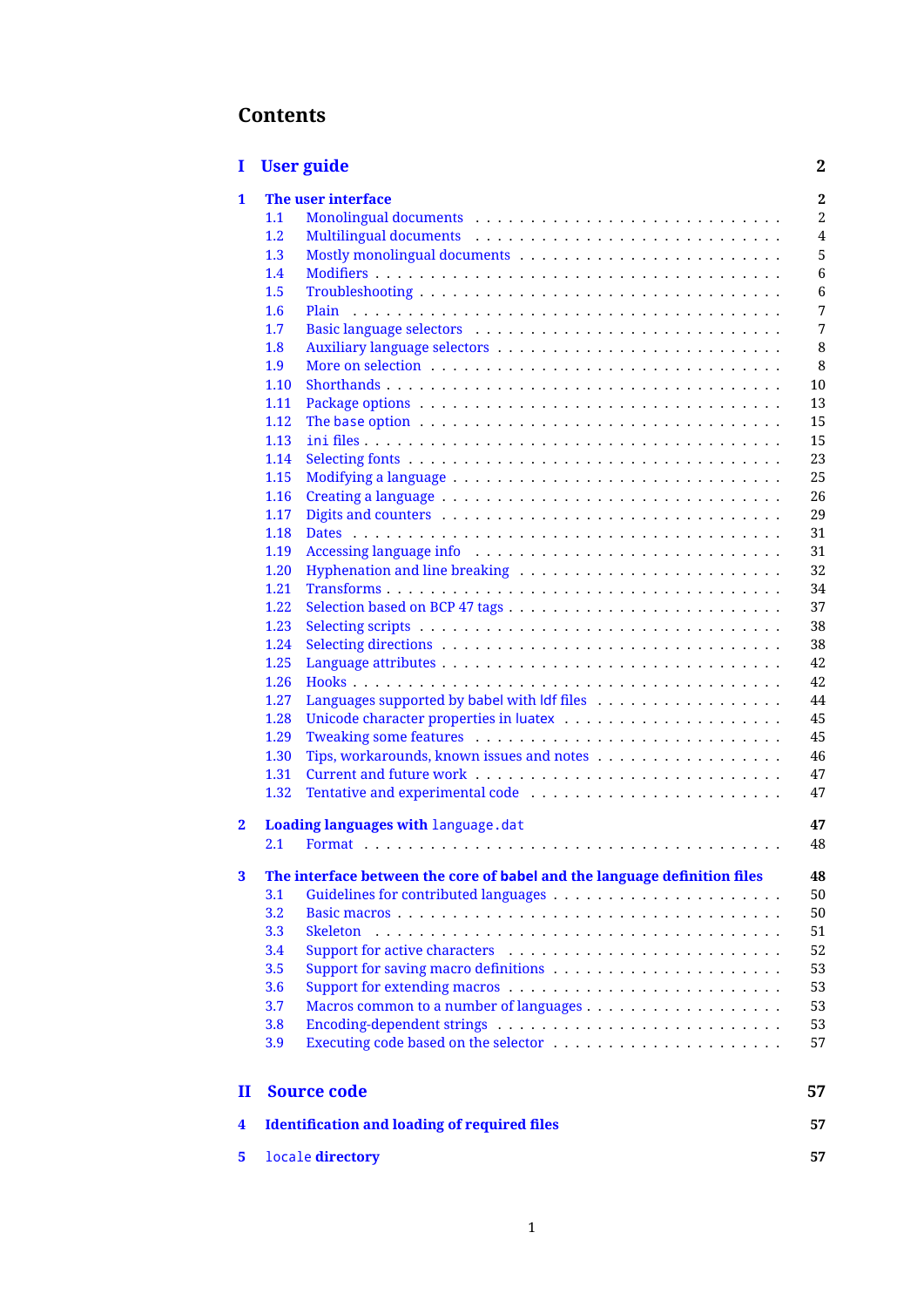| 6  | <b>Tools</b> | 58                                                                                           |
|----|--------------|----------------------------------------------------------------------------------------------|
|    | 6.1          | 62                                                                                           |
|    | 6.2          | 63<br>The Package File (LATEX, babel.sty) $\ldots \ldots \ldots \ldots \ldots \ldots \ldots$ |
|    | 6.3          | 64                                                                                           |
|    | 6.4          | 64                                                                                           |
|    | 6.5          | 66                                                                                           |
|    | 6.6          | 67                                                                                           |
|    |              |                                                                                              |
| 7  |              | 68<br><b>Multiple languages</b><br>70                                                        |
|    | 7.1<br>7.2   | 78                                                                                           |
|    |              |                                                                                              |
|    | 7.3          | 80                                                                                           |
|    | 7.4          | 82                                                                                           |
|    | 7.5          | 84                                                                                           |
|    | 7.6          | 93                                                                                           |
|    | 7.7          | 94                                                                                           |
|    | 7.8          | 96                                                                                           |
|    | 7.9          | 96                                                                                           |
|    | 7.10         | 97                                                                                           |
|    | 7.11         | 104                                                                                          |
|    | 7.12         | 104                                                                                          |
|    |              | 104<br>7.12.1                                                                                |
|    |              | 105<br>7.12.2                                                                                |
|    |              | 106<br>7.12.3                                                                                |
|    |              | 107<br>7.12.4                                                                                |
|    | 7.13         | 108<br>Layout                                                                                |
|    | 7.14         | 109                                                                                          |
|    | 7.15         | 109                                                                                          |
| 8  |              | <b>Adjusting the Babel bahavior</b><br>129                                                   |
|    | 8.1          | 131                                                                                          |
|    | 8.2          | 133                                                                                          |
|    | 8.3          | 134                                                                                          |
|    |              | 8.3.1<br>134                                                                                 |
|    |              | 8.3.2<br>135                                                                                 |
|    |              | 8.3.3<br>135                                                                                 |
|    | 8.4          | 136                                                                                          |
|    | 8.5          | 138                                                                                          |
|    | 8.6          | 141                                                                                          |
|    | 8.7          | 141                                                                                          |
|    |              |                                                                                              |
| 9  |              | The kernel of Babel (babel.def, common)<br>144                                               |
| 10 |              | <b>Loading hyphenation patterns</b><br>145                                                   |
|    |              |                                                                                              |
| 11 |              | <b>Font handling with fontspec</b><br>149                                                    |
| 12 |              | <b>Hooks for XeTeX and LuaTeX</b><br>153                                                     |
|    | 12.1         | 153                                                                                          |
|    | 12.2         | 155                                                                                          |
|    | 12.3         | 156                                                                                          |
|    | 12.4         | 162                                                                                          |
|    | 12.5         | 163                                                                                          |
|    | 12.6         | 165                                                                                          |
|    | 12.7         | 169                                                                                          |
|    | 12.8         | Automatic fonts and ids switching<br>169                                                     |
|    | 12.9         | 174                                                                                          |
|    |              | 176                                                                                          |
|    |              | 180                                                                                          |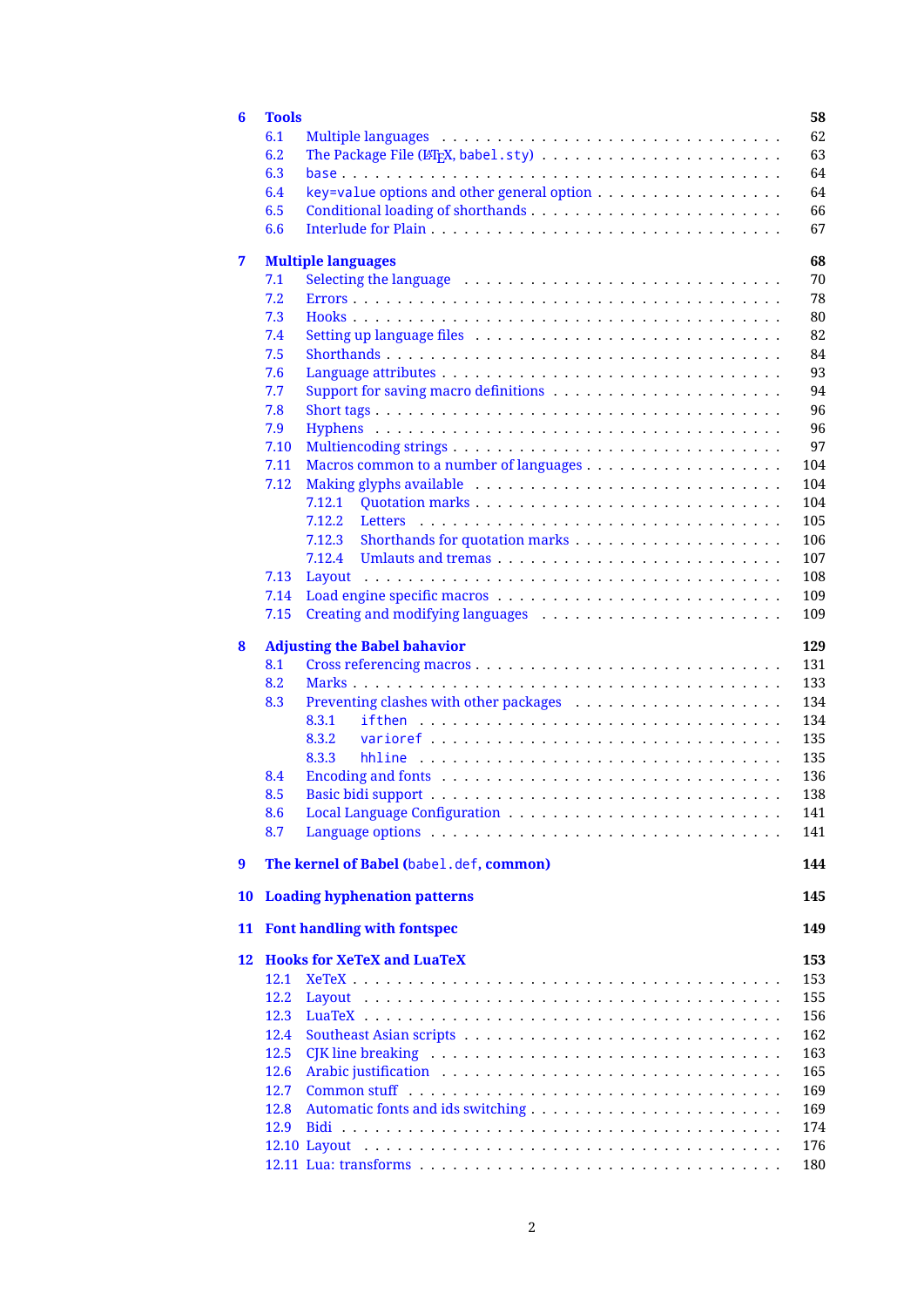|                                                   | 188  |
|---------------------------------------------------|------|
| 13 Data for CJK                                   | 198  |
| 14 The 'nil' language                             | 198  |
| 15 Support for Plain T <sub>F</sub> X (plain.def) | 199  |
|                                                   | 199  |
|                                                   | 200  |
|                                                   | 200  |
|                                                   | 2.04 |
| <b>16</b> Acknowledgements                        | 207  |

# **Troubleshoooting**

| Paragraph ended before <i>UTFviii@three@octets was complete</i><br>No hyphenation patterns were preloaded for (babel) the language 'LANG' into the | 3   |
|----------------------------------------------------------------------------------------------------------------------------------------------------|-----|
|                                                                                                                                                    | 3   |
|                                                                                                                                                    | 6   |
|                                                                                                                                                    | 6   |
|                                                                                                                                                    | 10  |
| Package fontspec Warning: 'Language 'LANG' not available for font 'FONT' with                                                                      |     |
| script 'SCRIPT' 'Default' language used instead'                                                                                                   | 2.4 |
| Package babel Info: The following fonts are not babel standard families                                                                            | 24  |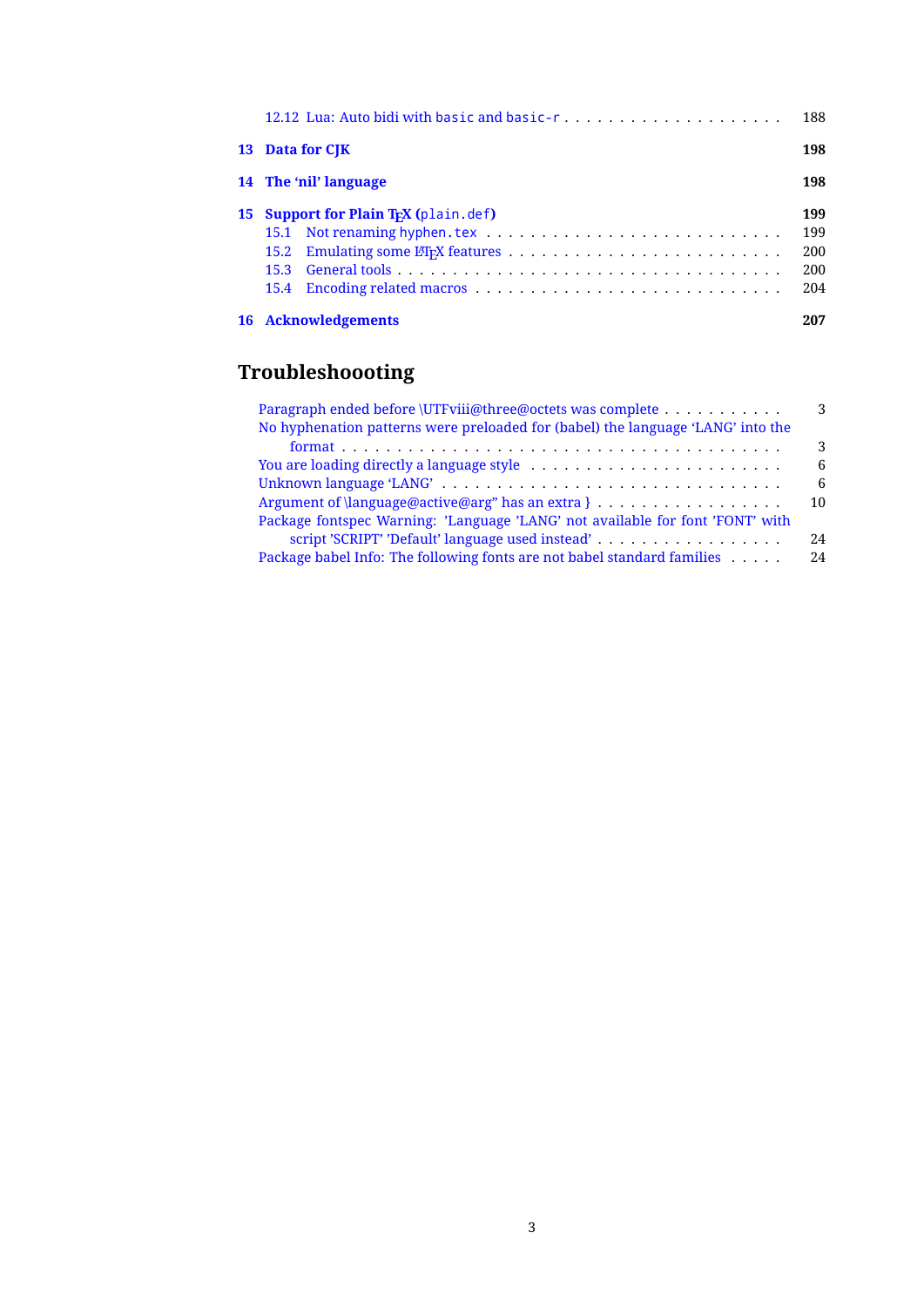# <span id="page-4-0"></span>**Part I User guide**

- **What is this document about?** This user guide focuses on internationalization and localization with  $E$ FEX and pdftex, xetex and luatex with the babel package. There are also some notes on its use with e-Plain and pdf-Plain TEX. Part II describes the code, and usually it can be ignored.
- **What if I'm interested only in the latest changes?** Changes and new features with relation to version 3.8 are highlighted with  $\overline{\text{New X.XX}}$ , and there are some notes for the latest versions in the [babel](https://latex3.github.io/babel/) site. The most recent features can be still unstable.
- **Can I help?** Sure! If you are interested in the T<sub>EX</sub> multilingual support, please join the [kadingira mail list.](http://tug.org/mailman/listinfo/kadingira) You can follow the development of babel in [GitHub](https://github.com/latex3/babel) and make suggestions; feel free to fork it and make pull requests. If you are the author of a package, send to me a few test files which I'll add to mine, so that possible issues can be caught in the development phase.
- **It doesn't work for me!** You can ask for help in some forums like tex.stackexchange, but if you have found a bug, I strongly beg you to report it in [GitHub,](https://github.com/latex3/babel/issues) which is much better than just complaining on an e-mail list or a web forum. Remember *warnings are not errors* by themselves, they just warn about possible problems or incompatibilities.
- **How can I contribute a new language?** See section [3.1](#page-52-0) for contributing a language.
- **I only need learn the most basic features.** The first subsections (1.1-1.3) describe the traditional way of loading a language (with ldf files), which is usually all you need. The alternative way based on ini files, which complements the previous one (it does *not* replace it, although it is still necessary in some languages), is described below; go to [1.13.](#page-17-1)
- **I don't like manuals. I prefer sample files.** This manual contains lots of examples and tips, but in GitHub there are many [sample files.](https://github.com/latex3/babel/tree/master/samples)

# <span id="page-4-1"></span>**1 The user interface**

# <span id="page-4-2"></span>**1.1 Monolingual documents**

In most cases, a single language is required, and then all you need in  $E_{T}X$  is to load the package using its standard mechanism for this purpose, namely, passing that language as an optional argument. In addition, you may want to set the font and input encodings. Another approach is making the language a global option in order to let other packages detect and use it. This is the standard way in  $\mathbb{F}E$  for an option – in this case a language – to be recognized by several packages.

Many languages are compatible with xetex and luatex. With them you can use babel to localize the documents. When these engines are used, the Latin script is covered by default in current LATEX (provided the document encoding is UTF-8), because the font loader is preloaded and the font is switched to lmroman. Other scripts require loading fontspec. You may want to set the font attributes with fontspec, too.

**EXAMPLE** Here is a simple full example for "traditional" T<sub>E</sub>X engines (see below for xetex and luatex). The packages fontenc and inputenc do not belong to babel, but they are included in the example because typically you will need them. It assumes UTF-8, the default encoding:

PDFTEX

\documentclass{article}

\usepackage[T1]{fontenc}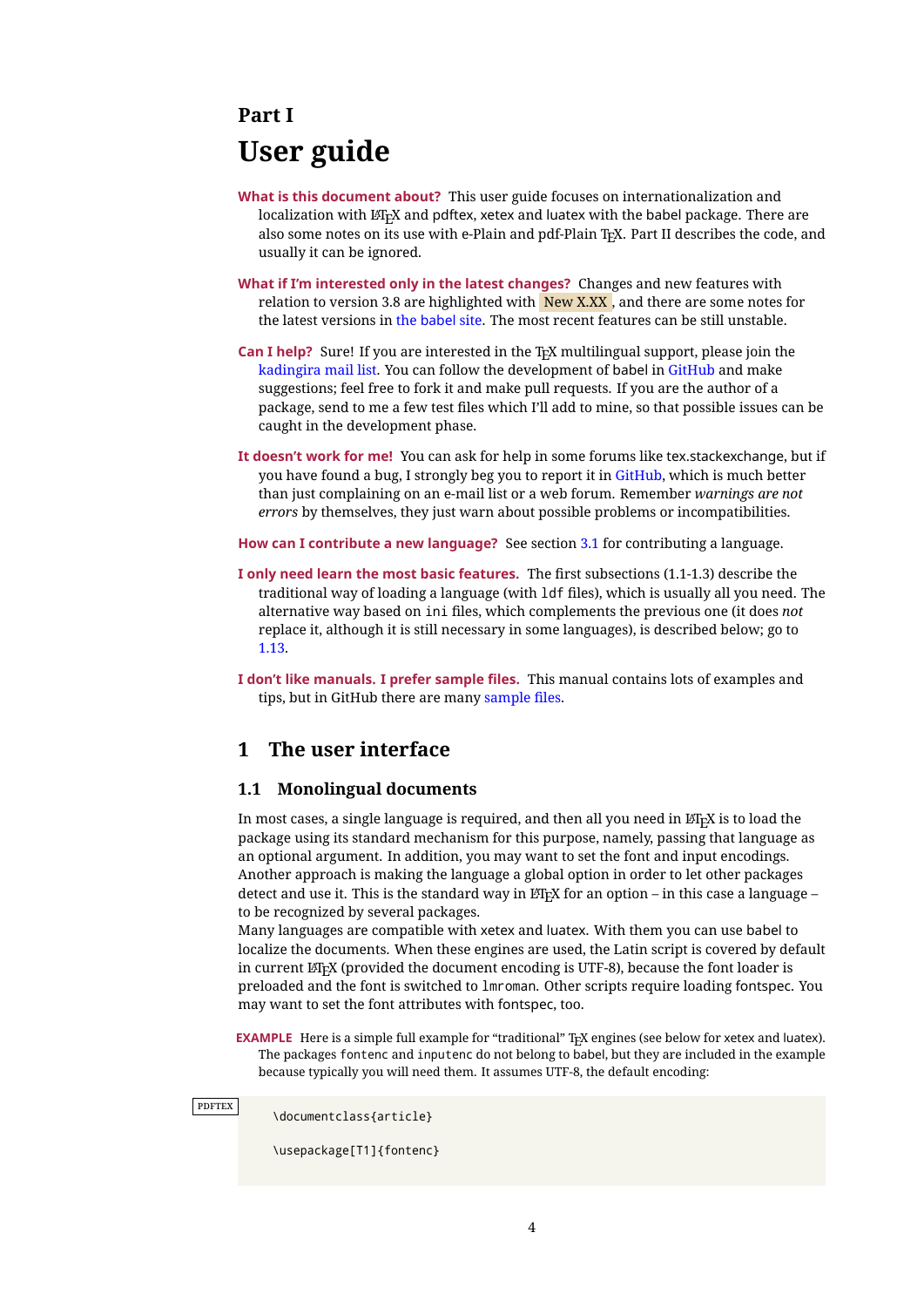\usepackage[french]{babel}

\begin{document}

Plus ça change, plus c'est la même chose!

\end{document}

Now consider something like:

```
\documentclass[french]{article}
\usepackage{babel}
\usepackage{varioref}
```
With this setting, the package varioref will also see the option french and will be able to use it.

**EXAMPLE** And now a simple monolingual document in Russian (text from the Wikipedia) with xetex or luatex. Note neither fontenc nor inputenc are necessary, but the document should be encoded in UTF-8 and a so-called Unicode font must be loaded (in this example \babelfont is used, described below).

luatex/xetex

\documentclass[russian]{article}

\usepackage{babel}

\babelfont{rm}{DejaVu Serif}

\begin{document}

Россия, находящаяся на пересечении множества культур, а также с учётом многонационального характера её населения, — отличается высокой степенью этнокультурного многообразия и способностью к межкультурному диалогу.

\end{document}

<span id="page-5-0"></span>**TROUBLESHOOTING** A common source of trouble is a wrong setting of the input encoding. Depending on the LHFX version you can get the following somewhat cryptic error:

! Paragraph ended before \UTFviii@three@octets was complete.

Or the more explanatory:

! Package inputenc Error: Invalid UTF-8 byte ...

Make sure you set the encoding actually used by your editor.

- **NOTE** Because of the way babel has evolved, "language" can refer to (1) a set of hyphenation patterns as preloaded into the format, (2) a package option, (3) an ldf file, and (4) a name used in the document to select a language or dialect. So, a package option refers to a language in a generic way – sometimes it is the actual language name used to select it, sometimes it is a file name loading a language with a different name, sometimes it is a file name loading several languages. Please, read the documentation for specific languages for further info.
- <span id="page-5-1"></span>**TROUBLESHOOTING** The following warning is about hyphenation patterns, which are not under the direct control of babel: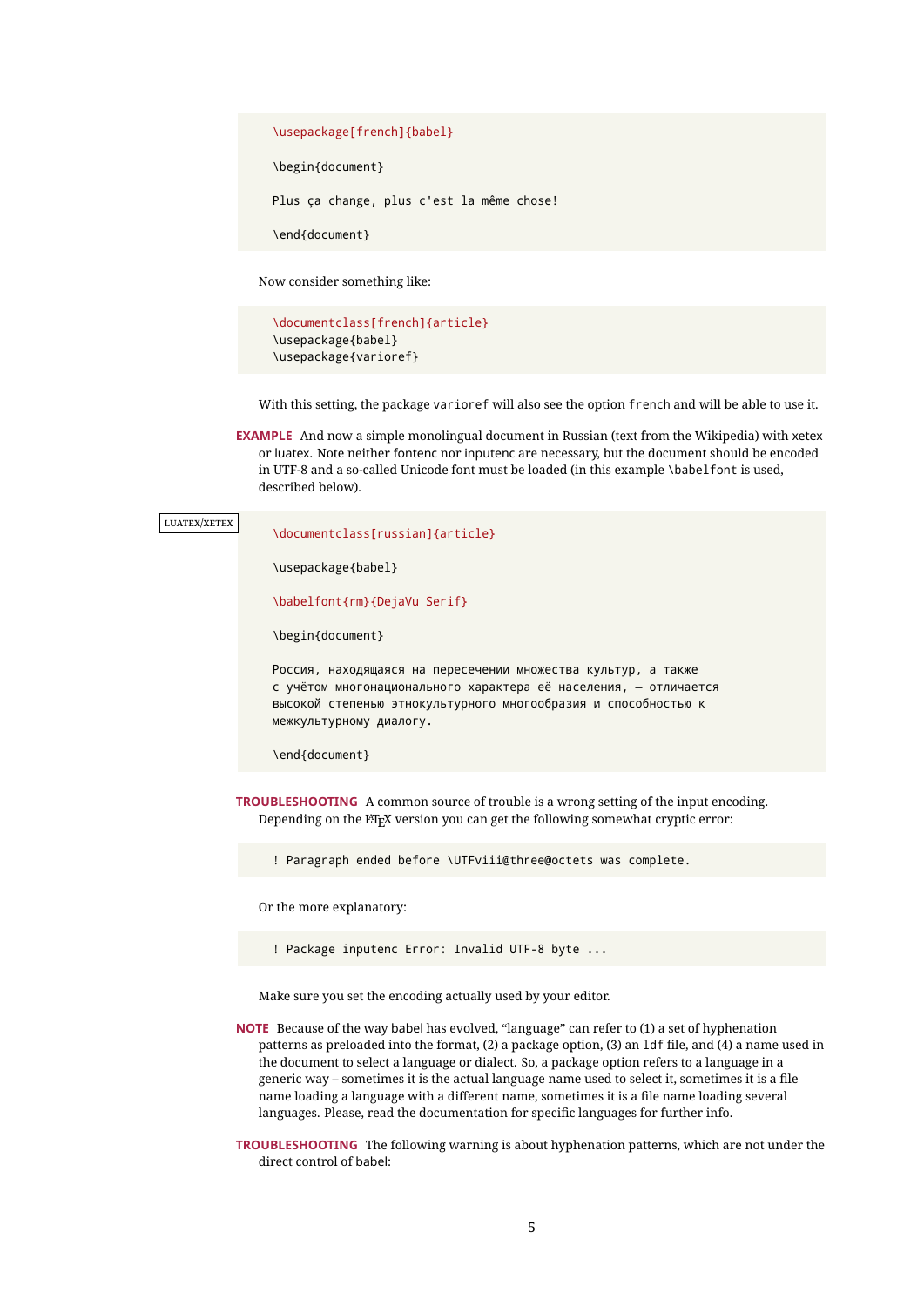|         | Package babel Warning: No hyphenation patterns were preloaded for |
|---------|-------------------------------------------------------------------|
| (babel) | the language 'LANG' into the format.                              |
| (babel) | Please, configure your TeX system to add them and                 |
| (babel) | rebuild the format. Now I will use the patterns                   |
| (babel) | preloaded for \language=0 instead on input line 57.               |

The document will be typeset, but very likely the text will not be correctly hyphenated. Some languages may be raising this warning wrongly (because they are not hyphenated); it is a bug to be fixed – just ignore it. See the manual of your distribution (MacT<sub>EX</sub>, MikT<sub>E</sub>X, T<sub>E</sub>XLive, etc.) for further info about how to configure it.

**NOTE** With hyperref you may want to set the document language with something like:

```
\usepackage[pdflang=es-MX]{hyperref}
```
This is not currently done by babel and you must set it by hand.

**NOTE** Although it has been customary to recommend placing \title, \author and other elements printed by \maketitle after \begin{document}, mainly because of shorthands, it is advisable to keep them in the preamble. Currently there is no real need to use shorthands in those macros.

## <span id="page-6-0"></span>**1.2 Multilingual documents**

In multilingual documents, just use a list of the required languages as package or class options. The last language is considered the main one, activated by default. Sometimes, the main language changes the document layout (eg, spanish and french).

**EXAMPLE** In LAT<sub>E</sub>X, the preamble of the document:

```
\documentclass{article}
\usepackage[dutch,english]{babel}
```
would tell LATEX that the document would be written in two languages, Dutch and English, and that English would be the first language in use, and the main one.

You can also set the main language explicitly, but it is discouraged except if there is a real reason to do so:

```
\documentclass{article}
\usepackage[main=english,dutch]{babel}
```
Examples of cases where main is useful are the following.

**NOTE** Some classes load babel with a hardcoded language option. Sometimes, the main language can be overridden with something like that before \documentclass:

\PassOptionsToPackage{main=english}{babel}

**WARNING** Languages may be set as global and as package option at the same time, but in such a case you should set explicitly the main language with the package option main:

```
\documentclass[italian]{book}
\usepackage[ngerman,main=italian]{babel}
```
**WARNING** In the preamble the main language has *not* been selected, except hyphenation patterns and the name assigned to \languagename (in particular, shorthands, captions and date are not activated). If you need to define boxes and the like in the preamble, you might want to use some of the language selectors described below.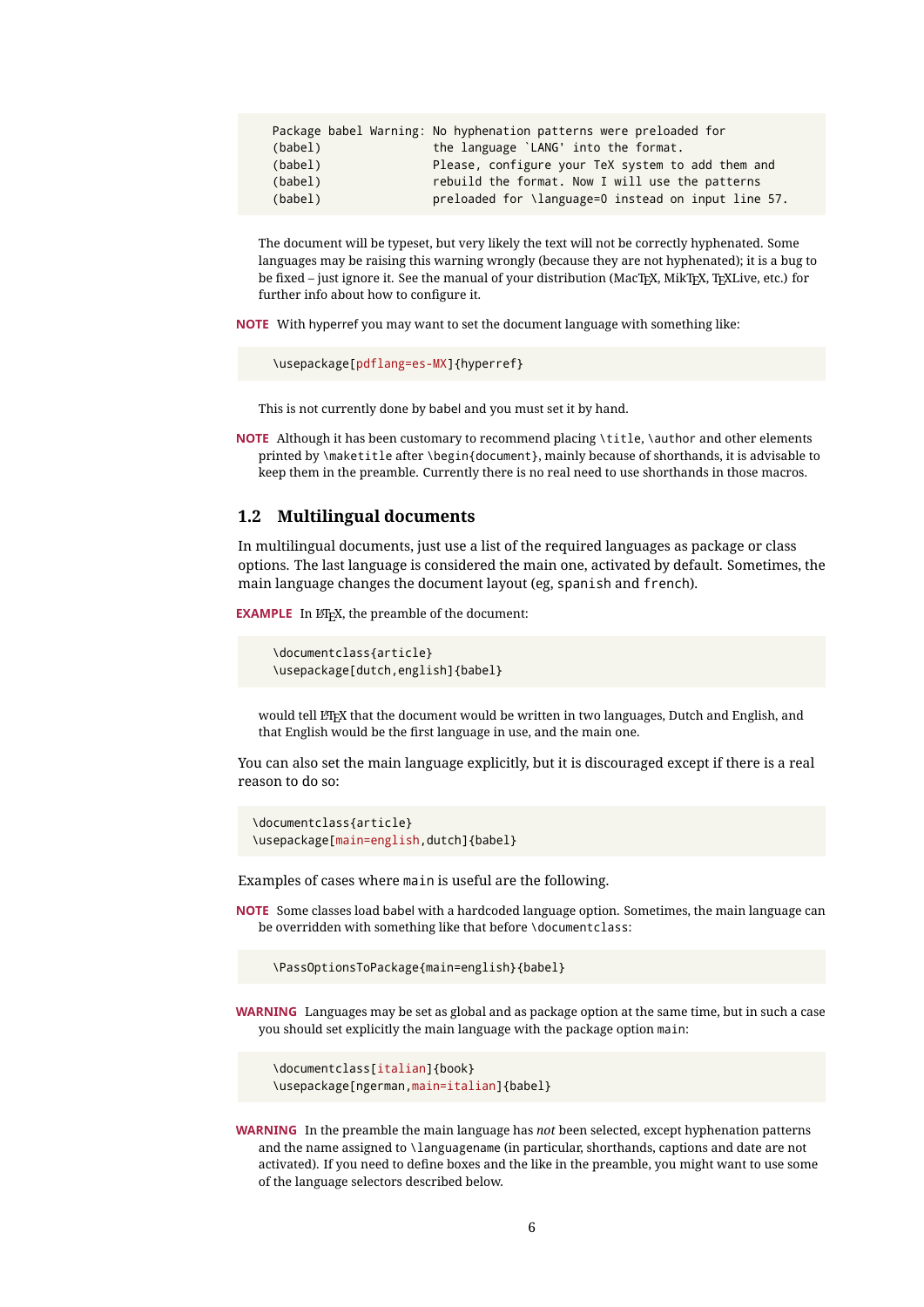To switch the language there are two basic macros, described below in detail: \selectlanguage is used for blocks of text, while \foreignlanguage is for chunks of text inside paragraphs.

**EXAMPLE** A full bilingual document with pdftex follows. The main language is french, which is activated when the document begins. It assumes UTF-8:

```
PDFTEX
```

```
\documentclass{article}
```
\usepackage[T1]{fontenc}

\usepackage[english,french]{babel}

\begin{document}

Plus ça change, plus c'est la même chose!

\selectlanguage{english}

And an English paragraph, with a short text in \foreignlanguage{french}{français}.

```
\end{document}
```
**EXAMPLE** With xetex and luatex, the following bilingual, single script document in UTF-8 encoding just prints a couple of 'captions' and \today in Danish and Vietnamese. No additional packages are required.

luatex/xetex

```
\documentclass{article}
```

```
\usepackage[vietnamese,danish]{babel}
\begin{document}
\prefacename{} -- \alsoname{} -- \today
\selectlanguage{vietnamese}
\prefacename{} -- \alsoname{} -- \today
\end{document}
```
**NOTE** Once loaded a language, you can select it with the corresponding BCP47 tag. See section [1.22](#page-39-0) for further details.

# <span id="page-7-0"></span>**1.3 Mostly monolingual documents**

New 3.39 Very often, multilingual documents consist of a main language with small pieces of text in another languages (words, idioms, short sentences). Typically, all you need is to set the line breaking rules and, perhaps, the font. In such a case, babel now does not require declaring these secondary languages explicitly, because the basic settings are loaded on the fly when the language is selected (and also when provided in the optional argument of \babelfont, if used.)

This is particularly useful, too, when there are short texts of this kind coming from an external source whose contents are not known on beforehand (for example, titles in a bibliography). At this regard, it is worth remembering that \babelfont does *not* load any font until required, so that it can be used just in case.

**EXAMPLE** A trivial document with the default font in English and Spanish, and FreeSerif in Russian is: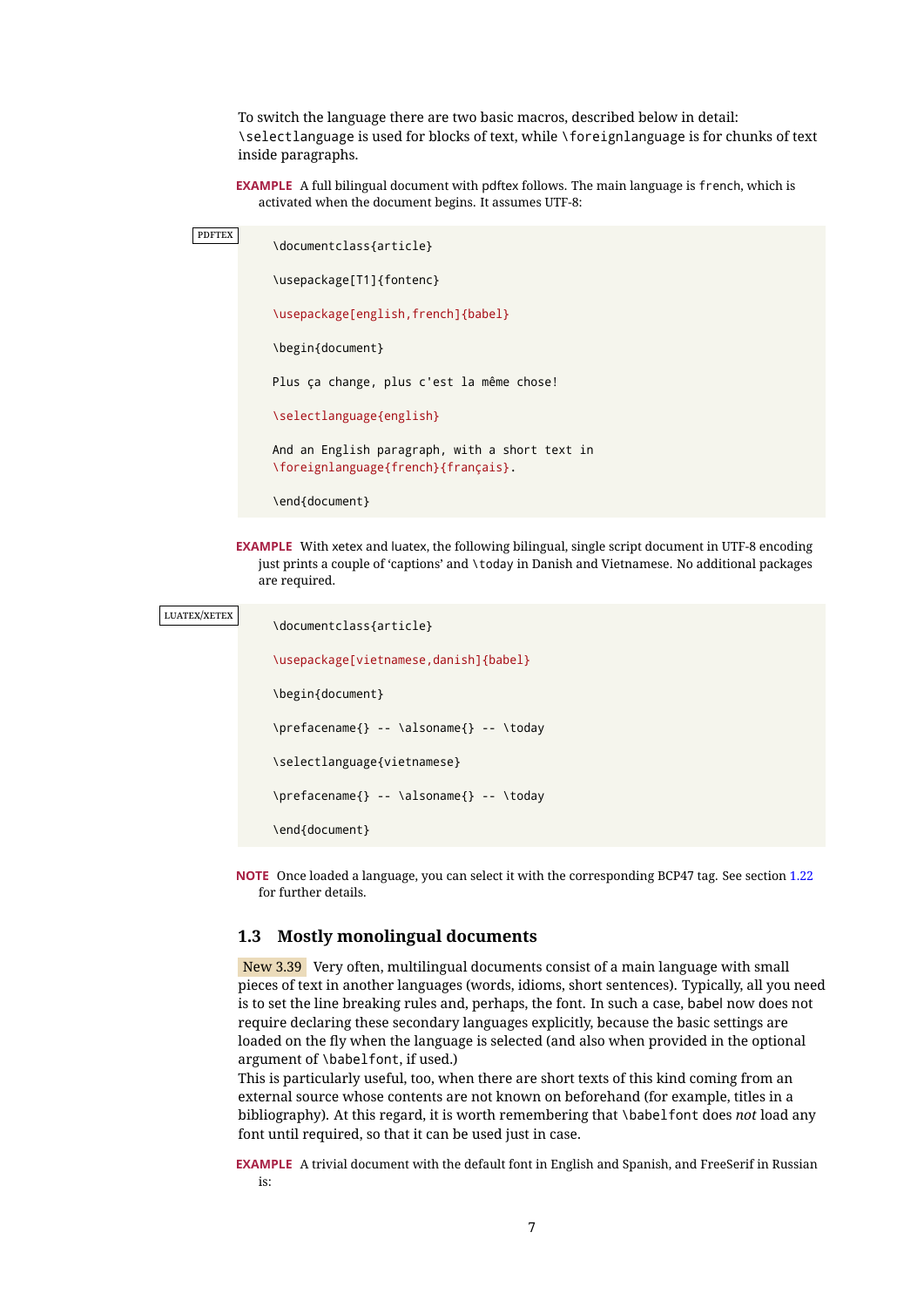#### luatex/xetex

```
\documentclass[english]{article}
\usepackage{babel}
\babelfont[russian]{rm}{FreeSerif}
\begin{document}
English. \foreignlanguage{russian}{Русский}.
\foreignlanguage{spanish}{Español}.
\end{document}
```
**NOTE** Instead of its name, you may prefer to select the language with the corresponding BCP47 tag. This alternative, however, must be activated explicitly, because a two- or tree-letter word is a valid name for a language (eg, yi). See section  $1.22$  for further details.

# <span id="page-8-0"></span>**1.4 Modifiers**

New 3.9c The basic behavior of some languages can be modified when loading babel by means of *modifiers*. They are set after the language name, and are prefixed with a dot (only when the language is set as package option – neither global options nor the main key accepts them). An example is (spaces are not significant and they can be added or removed):[1](#page-8-2)

\usepackage[latin.medieval, spanish.notilde.lcroman, danish]{babel}

Attributes (described below) are considered modifiers, ie, you can set an attribute by including it in the list of modifiers. However, modifiers are a more general mechanism.

# <span id="page-8-1"></span>**1.5 Troubleshooting**

• Loading directly sty files in L<sup>AT</sup>EX (ie, \usepackage{/*language*}}) is deprecated and you will get the error:<sup>[2](#page-8-3)</sup>

|         | ! Package babel Error: You are loading directly a language style. |
|---------|-------------------------------------------------------------------|
| (babel) | This syntax is deprecated and you must use                        |
| (babel) | \usepackage[language]{babel}.                                     |

• Another typical error when using babel is the following: $3$ 

|         | ! Package babel Error: Unknown language `#1'. Either you have |
|---------|---------------------------------------------------------------|
| (babel) | misspelled its name, it has not been installed,               |
| (babel) | or you requested it in a previous run. Fix its name,          |
| (babel) | install it or just rerun the file, respectively. In           |
| (babel) | some cases, you may need to remove the aux file               |

The most frequent reason is, by far, the latest (for example, you included spanish, but you realized this language is not used after all, and therefore you removed it from the option list). In most cases, the error vanishes when the document is typeset again, but in more severe ones you will need to remove the aux file.

<span id="page-8-3"></span><span id="page-8-2"></span> $1$ No predefined "axis" for modifiers are provided because languages and their scripts have quite different needs.  $^2$ In old versions the error read "You have used an old interface to call babel", not very helpful.

<span id="page-8-4"></span> $^3$ In old versions the error read "You haven't loaded the language LANG yet".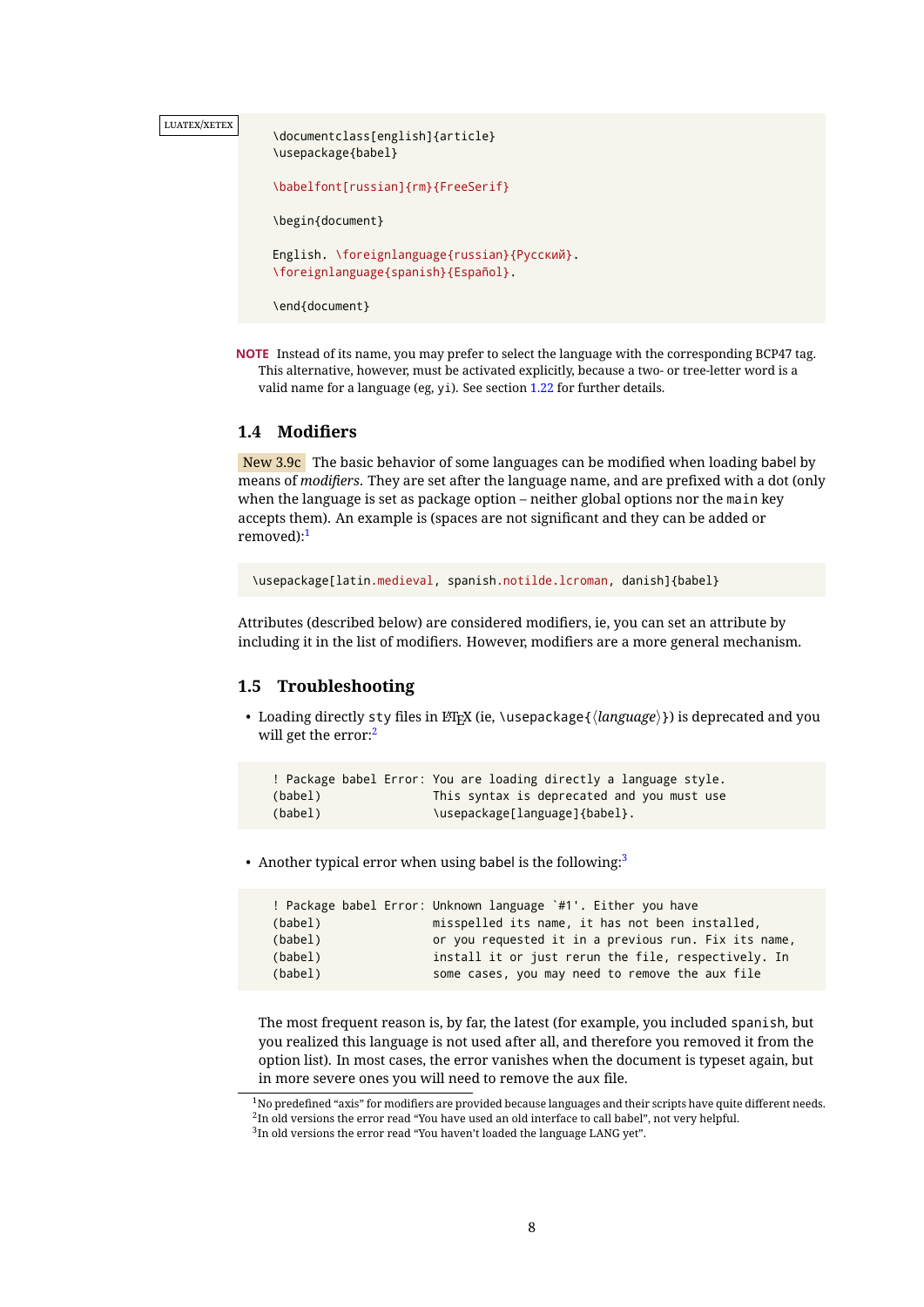# <span id="page-9-0"></span>**1.6 Plain**

In e-Plain and pdf-Plain, load languages styles with \input and then use \begindocument (the latter is defined by babel):

```
\input estonian.sty
\begindocument
```
**WARNING** Not all languages provide a sty file and some of them are not compatible with those formats. Please, refer to [Using babel with Plain](https://latex3.github.io/babel/guides/using-babel-with-plain.html) for further details.

## <span id="page-9-1"></span>**1.7 Basic language selectors**

This section describes the commands to be used in the document to switch the language in multilingual documents. In most cases, only the two basic macros \selectlanguage and \foreignlanguage are necessary. The environments otherlanguage, otherlanguage\* and hyphenrules are auxiliary, and described in the next section. The main language is selected automatically when the document environment begins.

#### \selectlanguage {\*language*}}

When a user wants to switch from one language to another he can do so using the macro \selectlanguage. This macro takes the language, defined previously by a language definition file, as its argument. It calls several macros that should be defined in the language definition files to activate the special definitions for the language chosen:

\selectlanguage{german}

This command can be used as environment, too.

- **NOTE** For "historical reasons", a macro name is converted to a language name without the leading \; in other words, \selectlanguage{\german} is equivalent to \selectlanguage{german}. Using a macro instead of a "real" name is deprecated. New 3.43 However, if the macro name does not match any language, it will get expanded as expected.
- **NOTE** Bear in mind \selectlanguage can be automatically executed, in some cases, in the auxiliary files, at heads and foots, and after the environment otherlanguage\*.
- **WARNING** If used inside braces there might be some non-local changes, as this would be roughly equivalent to:

{\selectlanguage{<inner-language>} ...}\selectlanguage{<outer-language>}

If you want a change which is really local, you must enclose this code with an additional grouping level.

**WARNING** There are a couple of issues related to the way the language information is written to the auxiliary files:

- \selectlanguage should not be used inside some boxed environments (like floats or minipage) to switch the language if you need the information written to the aux be correctly synchronized. This rarely happens, but if it were the case, you must use otherlanguage instead.
- In addition, this macro inserts a \write in vertical mode, which may break the vertical spacing in some cases (for example, between lists). New  $3.64$  The behavior can be adjusted with \babeladjust{select.write= $\langle mode \rangle$ }, where  $\langle mode \rangle$  is shift (which shifts the skips down and adds a \penalty); keep (the default – with it the \write and the skips are kept in the order they are written), and omit (which may seem a too drastic solution, because nothing is written, but more often than not this command is applied to more or less shorts texts with no sectioning or similar commands and therefore no language synchronization is necessary).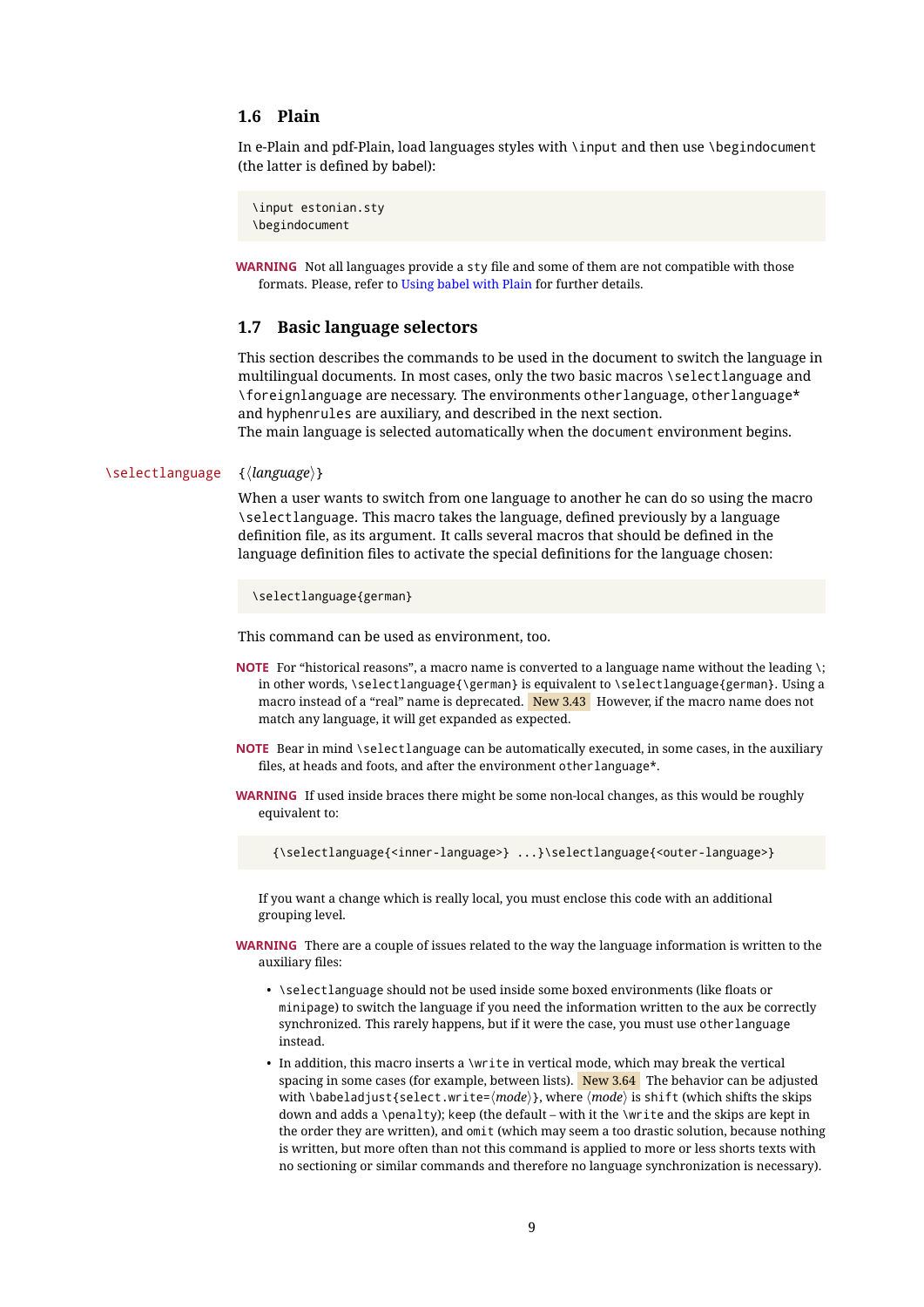#### \foreignlanguage [ $\langle$ option-list<sup>}</sup>]{ $\langle$ language<sup>}</sup>}{ $\langle$ text<sup>}</sup>}

The command \foreignlanguage takes two arguments; the second argument is a phrase to be typeset according to the rules of the language named in its first one. This command (1) only switches the extra definitions and the hyphenation rules for the language, *not* the names and dates, (2) does not send information about the language to auxiliary files (i.e., the surrounding language is still in force), and (3) it works even if the language has not been set as package option (but in such a case it only sets the hyphenation patterns and a warning is shown). With the bidi option, it also enters in horizontal mode (this is not done always for backwards compatibility), and since it is meant for phrases only the text direction (and not the paragraph one) is set. New 3.44 As already said, captions and dates are not switched. However, with the optional argument you can switch them, too. So, you can write:

\foreignlanguage[date]{polish}{\today}

In addition, captions can be switched with captions (or both, of course, with date, captions). Until 3.43 you had to write something like  ${\setminus}$  selectlanguage ${\setcdot}$ ..., which was not always the most convenient way.

# <span id="page-10-0"></span>**1.8 Auxiliary language selectors**

\begin{otherlanguage} {\*language*}} ... \end{otherlanguage}

The environment otherlanguage does basically the same as \selectlanguage, except that language change is (mostly) local to the environment.

Actually, there might be some non-local changes, as this environment is roughly equivalent to:

```
\begingroup
\selectlanguage{<inner-language>}
...
\endgroup
\selectlanguage{<outer-language>}
```
If you want a change which is really local, you must enclose this environment with an additional grouping, like braces {}. Spaces after the environment are ignored.

# \begin{otherlanguage\*} [*\option-list*)]{*\language*}} … \end{otherlanguage\*}

Same as \foreignlanguage but as environment. Spaces after the environment are *not* ignored.

This environment was originally intended for intermixing left-to-right typesetting with right-to-left typesetting in engines not supporting a change in the writing direction inside a line. However, by default it never complied with the documented behavior and it is just a version as environment of \foreignlanguage, except when the option bidi is set – in this case, \foreignlanguage emits a \leavevmode, while otherlanguage\* does not.

# <span id="page-10-1"></span>**1.9 More on selection**

 $\b{babeltags \quad {\langle tag1 \rangle = \langle language1 \rangle, \langle tag2 \rangle = \langle language2 \rangle, \dots}$ 

New 3.9i In multilingual documents with many language-switches the commands above can be cumbersome. With this tool shorter names can be defined. It adds nothing really new – it is just syntactical sugar.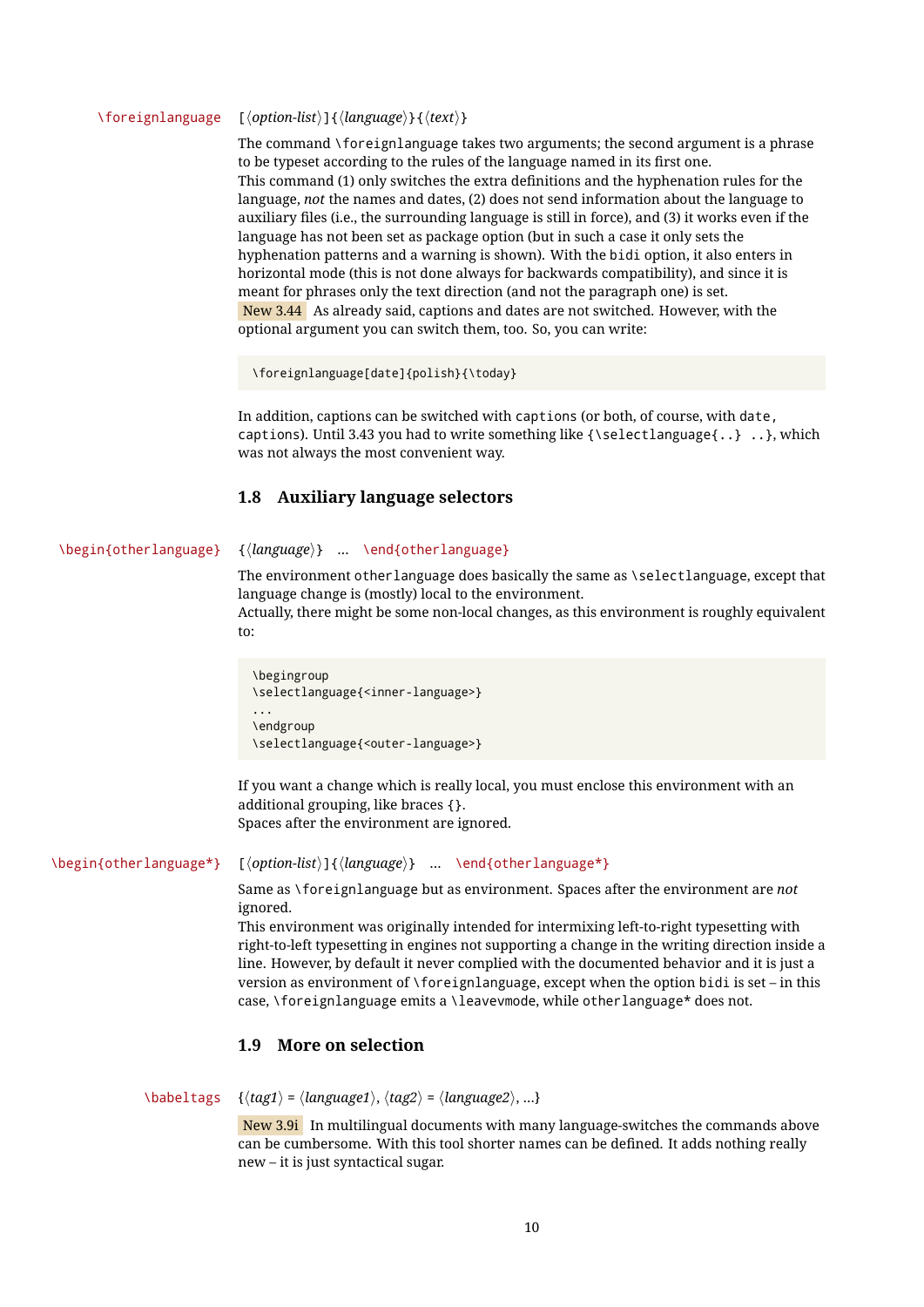It defines  $\text{text}(tag1)$  { $\text{text}\rangle$ } to be \foreignlanguage{ $\text{lambda}$ *anguage1*} {\*text*}, and  $\begin{pmatrix} \text{deg1} \\ \text{deg2} \end{pmatrix}$  to be  $\begin{pmatrix} \text{deg1} \\ \text{deg2} \end{pmatrix}$  is also allowed, but remember to set it locally inside a group.

**WARNING** There is a clear drawback to this feature, namely, the 'prefix' \text... is heavily overloaded in LATEX and conflicts with existing macros may arise (\textlatin, \textbar, \textit, \textcolor and many others). The same applies to environments, because arabic conflicts with \arabic. Furthermore, and because of this overloading, detecting the language of a chunk of text by external tools can become unfeasible. Except if there is a reason for this 'syntactical sugar', the best option is to stick to the default selectors or to define your own alternatives.

#### **EXAMPLE** With

```
\babeltags{de = german}
```
you can write

```
text \textde{German text} text
```
and

```
text
\begin{de}
  German text
\end{de}
text
```
- **NOTE** Something like \babeltags{finnish = finnish} is legitimate it defines \textfinnish and \finnish (and, of course, \begin{finnish}).
- **NOTE** Actually, there may be another advantage in the 'short' syntax  $\text{text}(tag)$ , namely, it is not affected by \MakeUppercase (while \foreignlanguage is).

\babelensure [include=/*commands*).exclude=/*commands*),fontenc=/*encoding*)]{/*language*}}

New 3.9i Except in a few languages, like russian, captions and dates are just strings, and do not switch the language. That means you should set it explicitly if you want to use them, or hyphenation (and in some cases the text itself) will be wrong. For example:

```
\foreignlanguage{russian}{text \foreignlanguage{polish}{\seename} text}
```
Of course, TEX can do it for you. To avoid switching the language all the while, \babelensure redefines the captions for a given language to wrap them with a selector:

\babelensure{polish}

By default only the basic captions and \today are redefined, but you can add further macros with the key include in the optional argument (without commas). Macros not to be modified are listed in exclude. You can also enforce a font encoding with the option fontenc. [4](#page-11-0) A couple of examples:

```
\babelensure[include=\Today]{spanish}
\babelensure[fontenc=T5]{vietnamese}
```
They are activated when the language is selected (at the afterextras event), and it makes some assumptions which could not be fulfilled in some languages. Note also you should include only macros defined by the language, not global macros (eg, \TeX of \dag). With ini files (see below), captions are ensured by default.

<span id="page-11-0"></span><sup>4</sup>With it, encoded strings may not work as expected.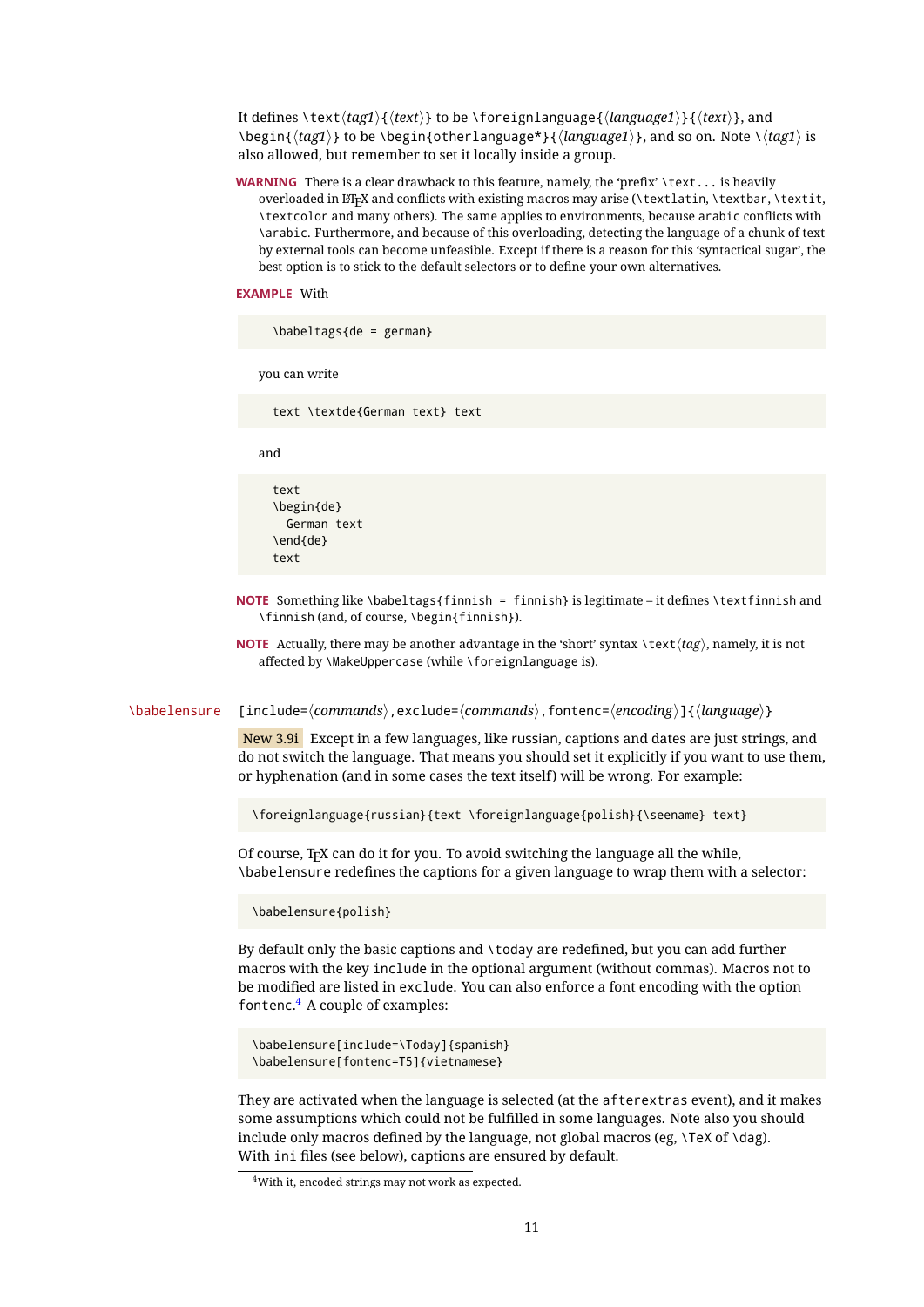# <span id="page-12-0"></span>**1.10 Shorthands**

A *shorthand* is a sequence of one or two characters that expands to arbitrary T<sub>F</sub>X code. Shorthands can be used for different kinds of things; for example: (1) in some languages shorthands such as "a are defined to be able to hyphenate the word if the encoding is OT1; (2) in some languages shorthands such as ! are used to insert the right amount of white space; (3) several kinds of discretionaries and breaks can be inserted easily with "-, "=, etc. The package inputenc as well as xetex and luatex have alleviated entering non-ASCII characters, but minority languages and some kinds of text can still require characters not directly available on the keyboards (and sometimes not even as separated or precomposed Unicode characters). As to the point 2, now pdfTeX provides \knbccode, and luatex can manipulate the glyph list. Tools for point 3 can be still very useful in general. There are four levels of shorthands: *user*, *language*, *system*, and *language user* (by order of precedence). In most cases, you will use only shorthands provided by languages.

**NOTE** Keep in mind the following:

- 1. Activated chars used for two-char shorthands cannot be followed by a closing brace } and the spaces following are gobbled. With one-char shorthands (eg, :), they are preserved.
- 2. If on a certain level (system, language, user, language user) there is a one-char shorthand, two-char ones starting with that char and on the same level are ignored.
- 3. Since they are active, a shorthand cannot contain the same character in its definition (except if deactivated with, eg, \string).

<span id="page-12-1"></span>**TROUBLESHOOTING** A typical error when using shorthands is the following:

! Argument of \language@active@arg" has an extra }.

It means there is a closing brace just after a shorthand, which is not allowed (eg, "}). Just add {} after (eg, "{}}).

# \shorthandon {*\shorthands-list*}} \shorthandoff \* {\shorthands-list\}

It is sometimes necessary to switch a shorthand character off temporarily, because it must be used in an entirely different way. For this purpose, the user commands \shorthandoff and \shorthandon are provided. They each take a list of characters as their arguments. The command \shorthandoff sets the \catcode for each of the characters in its argument to other (12); the command \shorthandon sets the \catcode to active (13). Both commands only work on 'known' shorthand characters.

New 3.9a However, \shorthandoff does not behave as you would expect with characters like  $\sim$  or  $\land$ , because they usually are not "other". For them \shorthandoff\* is provided, so that with

\shorthandoff\*{~^}

 $\sim$  is still active, very likely with the meaning of a non-breaking space, and  $\wedge$  is the superscript character. The catcodes used are those when the shorthands are defined, usually when language files are loaded.

If you do not need shorthands, or prefer an alternative approach of your own, you may want to switch them off with the package option shorthands=off, as described below.

**WARNING** It is worth emphasizing these macros are meant for temporary changes. Whenever possible and if there are not conflicts with other packages, shorthands must be always enabled (or disabled).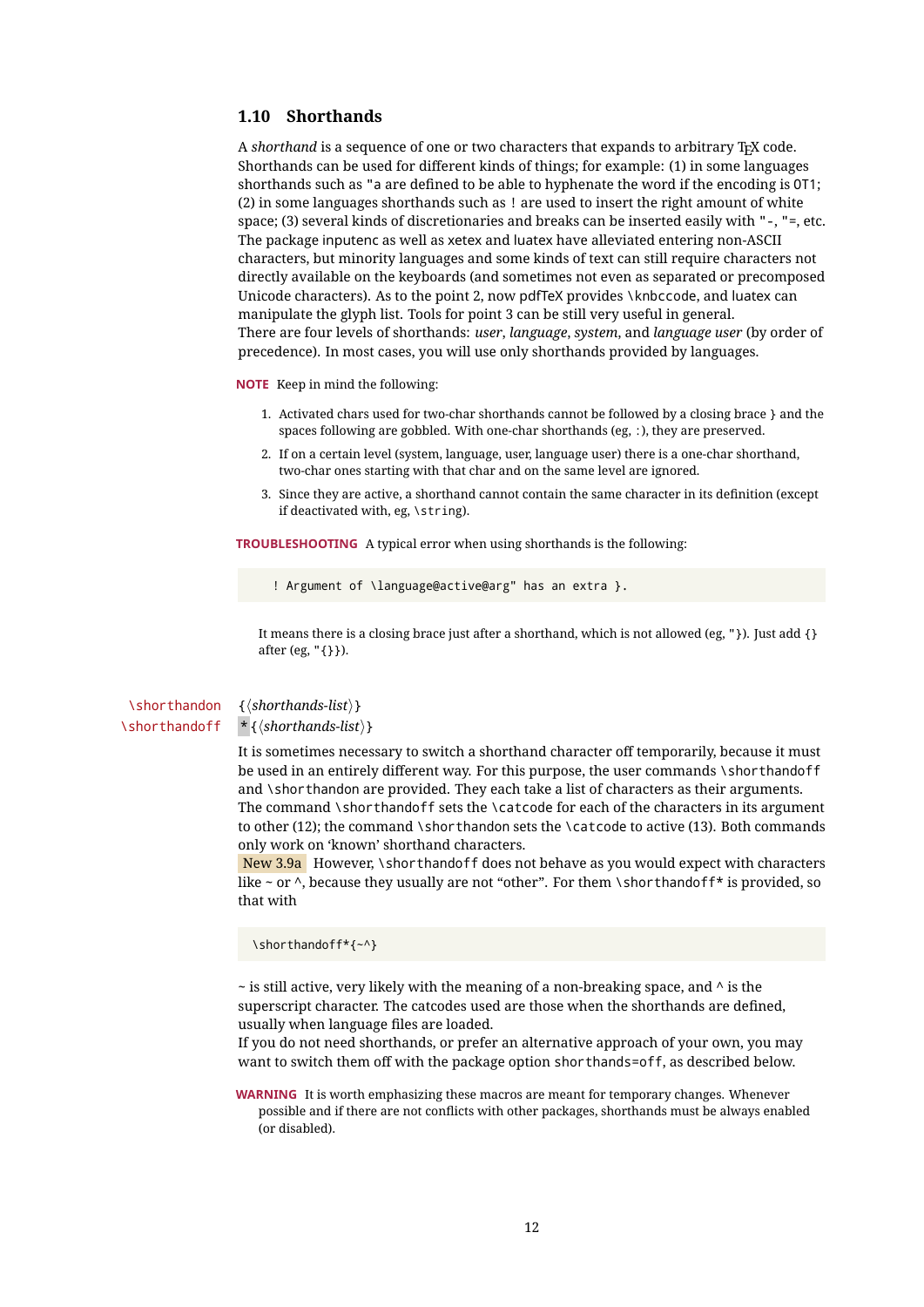## \useshorthands  $*(char)$ }

The command \useshorthands initiates the definition of user-defined shorthand sequences. It has one argument, the character that starts these personal shorthands. New 3.9a User shorthands are not always alive, as they may be deactivated by languages (for example, if you use " for your user shorthands and switch from german to french, they stop working). Therefore, a starred version \useshorthands\*{h*char*i} is provided, which makes sure shorthands are always activated.

Currently, if the package option shorthands is used, you must include any character to be activated with \useshorthands. This restriction will be lifted in a future release.

\defineshorthand [ $\langle \text{language}\rangle, \langle \text{language}\rangle, ...\}$ }{ $\langle \text{shorthand}\rangle$ }{ $\langle \text{code}\rangle$ }

The command \defineshorthand takes two arguments: the first is a one- or two-character shorthand sequence, and the second is the code the shorthand should expand to. New 3.9a An optional argument allows to (re)define language and system shorthands (some languages do not activate shorthands, so you may want to add \languageshorthands{ $\langle lang \rangle$ } to the corresponding \extras*\lang*}, as explained below). By default, user shorthands are (re)defined.

User shorthands override language ones, which in turn override system shorthands. Language-dependent user shorthands (new in 3.9) take precedence over "normal" user shorthands.

**EXAMPLE** Let's assume you want a unified set of shorthand for discretionaries (languages do not define shorthands consistently, and "-, \-, "= have different meanings). You can start with, say:

\useshorthands\*{"} \defineshorthand{"\*}{\babelhyphen{soft}} \defineshorthand{"-}{\babelhyphen{hard}}

However, the behavior of hyphens is language-dependent. For example, in languages like Polish and Portuguese, a hard hyphen inside compound words are repeated at the beginning of the next line. You can then set:

\defineshorthand[\*polish,\*portuguese]{"-}{\babelhyphen{repeat}}

Here, options with \* set a language-dependent user shorthand, which means the generic one above only applies for the rest of languages; without \* they would (re)define the language shorthands instead, which are overridden by user ones.

Now, you have a single unified shorthand ("-), with a content-based meaning ('compound word hyphen') whose visual behavior is that expected in each context.

#### \languageshorthands {\*language*}}

The command \languageshorthands can be used to switch the shorthands on the language level. It takes one argument, the name of a language or none (the latter does what its name suggests). $5$  Note that for this to work the language should have been specified as an option when loading the babel package. For example, you can use in english the shorthands defined by ngerman with

\addto\extrasenglish{\languageshorthands{ngerman}}

(You may also need to activate them as user shorthands in the preamble with, for example, \useshorthands or \useshorthands\*.)

<span id="page-13-0"></span><sup>&</sup>lt;sup>5</sup> Actually, any name not corresponding to a language group does the same as none. However, follow this convention because it might be enforced in future releases of babel to catch possible errors.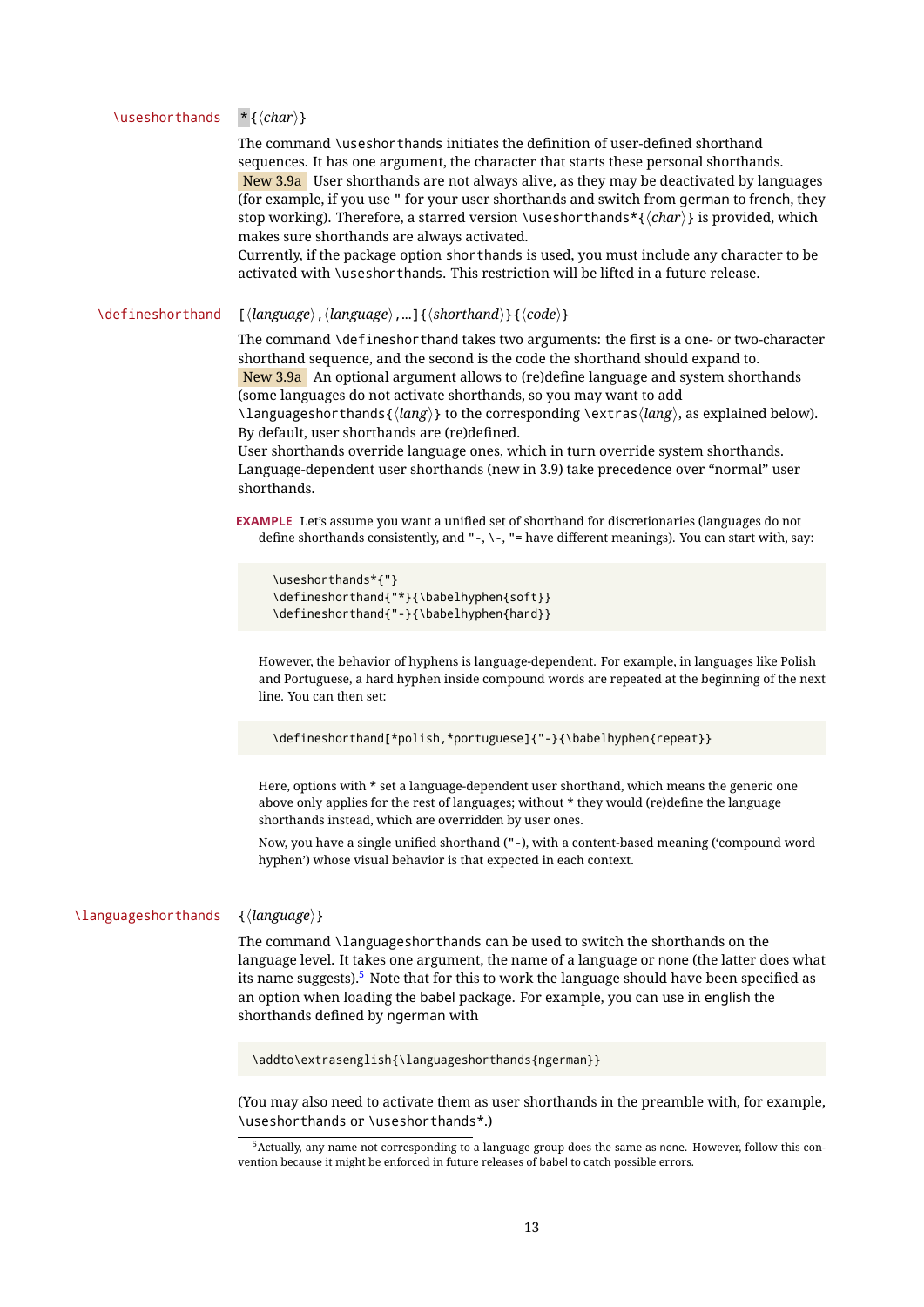**EXAMPLE** Very often, this is a more convenient way to deactivate shorthands than \shorthandoff, for example if you want to define a macro to easy typing phonetic characters with tipa:

\newcommand{\myipa}[1]{{\languageshorthands{none}\tipaencoding#1}}

#### \babelshorthand {*{shorthand*}}

With this command you can use a shorthand even if (1) not activated in shorthands (in this case only shorthands for the current language are taken into account, ie, not user shorthands), (2) turned off with \shorthandoff or (3) deactivated with the internal \bbl@deactivate; for example, \babelshorthand{"u} or \babelshorthand{:}. (You can conveniently define your own macros, or even your own user shorthands provided they do not overlap.)

**EXAMPLE** Since by default shorthands are not activated until \begin{document}, you may use this macro when defining the \title in the preamble:

\title{Documento científico\babelshorthand{"-}técnico}

For your records, here is a list of shorthands, but you must double check them, as they may change:<sup>[6](#page-14-0)</sup>

**Languages with no shorthands** Croatian, English (any variety), Indonesian, Hebrew, Interlingua, Irish, Lower Sorbian, Malaysian, North Sami, Romanian, Scottish, Welsh

**Languages with only** " **as defined shorthand character** Albanian, Bulgarian, Danish, Dutch, Finnish, German (old and new orthography, also Austrian), Icelandic, Italian, Norwegian, Polish, Portuguese (also Brazilian), Russian, Serbian (with Latin script), Slovene, Swedish, Ukrainian, Upper Sorbian

```
Basque " ' ~
Breton : ; ? !
Catalan " ' `
Czech " -
Esperanto ^
Estonian " ~
French (all varieties) : ; ? !
Galician " . ' ~ < >
Greek ~
Hungarian `
Kurmanji ^
Latin \sqrt[n]{\wedge} =
Slovak " ^ ' -
Spanish " . < > ' ~
Turkish : ! =
```
In addition, the babel core declares ~ as a one-char shorthand which is let, like the standard  $\sim$ , to a non breaking space.<sup>[7](#page-14-1)</sup>

| \ifbabelshorthand { <i>\character</i> }}{ <i>\true</i> }}{ <i>\false</i> }}<br>New 3.23 Tests if a character has been made a shorthand.                                                                                                             |
|-----------------------------------------------------------------------------------------------------------------------------------------------------------------------------------------------------------------------------------------------------|
| \aliasshorthand $\{\langle original \rangle\}\{\langle alias \rangle\}$<br>The command \aliasshorthand can be used to let another character perform the same<br>functions as the default shorthand character. If one prefers for example to use the |

<span id="page-14-0"></span><sup>6</sup>Thanks to Enrico Gregorio

<span id="page-14-1"></span> $7$ This declaration serves to nothing, but it is preserved for backward compatibility.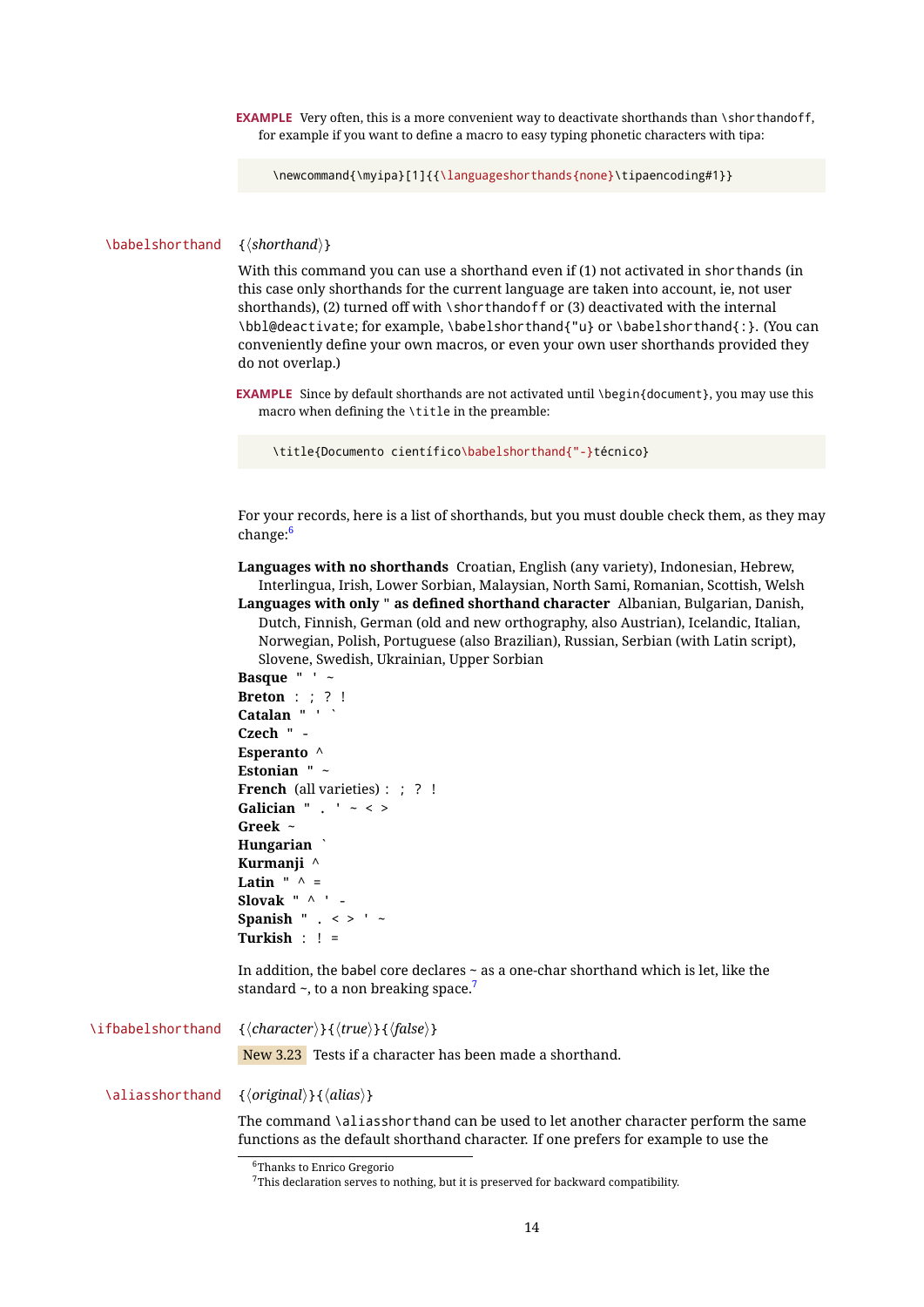character / over " in typing Polish texts, this can be achieved by entering \aliasshorthand{"}{/}. For the reasons in the warning below, usage of this macro is not recommended.

**NOTE** The substitute character must *not* have been declared before as shorthand (in such a case, \aliashorthands is ignored).

**EXAMPLE** The following example shows how to replace a shorthand by another

```
\aliasshorthand{~}{^}
\AtBeginDocument{\shorthandoff*{~}}
```
**WARNING** Shorthands remember somehow the original character, and the fallback value is that of the latter. So, in this example, if no shorthand if found,  $\wedge$  expands to a non-breaking space, because this is the value of ~ (internally, ^ still calls \active@char~ or \normal@char~). Furthermore, if you change the system value of  $\land$  with \defineshorthand nothing happens.

# <span id="page-15-0"></span>**1.11 Package options**

New 3.9a These package options are processed before language options, so that they are taken into account irrespective of its order. The first three options have been available in previous versions.

- KeepShorthandsActive Tells babel not to deactivate shorthands after loading a language file, so that they are also available in the preamble.
	- activeacute For some languages babel supports this options to set ' as a shorthand in case it is not done by default.
	- activegrave Same for `.
	- shorthands=  $\langle char \rangle \langle char \rangle$ ... | off

The only language shorthands activated are those given, like, eg:

\usepackage[esperanto,french,shorthands=:;!?]{babel}

If ' is included, activeacute is set; if ` is included, activegrave is set. Active characters (like  $\sim$ ) should be preceded by \string (otherwise they will be expanded by  $\mathbb{E}T_FX$  before they are passed to the package and therefore they will not be recognized); however, t is provided for the common case of  $\sim$  (as well as c for not so common case of the comma). With shorthands=off no language shorthands are defined, As some languages use this mechanism for tools not available otherwise, a macro \babelshorthand is defined, which allows using them; see above.

#### safe= none | ref | bib

Some LATEX macros are redefined so that using shorthands is safe. With safe=bib only \nocite, \bibcite and \bibitem are redefined. With safe=ref only \newlabel, \ref and \pageref are redefined (as well as a few macros from varioref and ifthen). With safe=none no macro is redefined. This option is strongly recommended, because a good deal of incompatibilities and errors are related to these redefinitions. As of New 3.34 , in  $\epsilon$ T<sub>F</sub>X based engines (ie, almost every engine except the oldest ones) shorthands can be used in these macros (formerly you could not).

math= active | normal

Shorthands are mainly intended for text, not for math. By setting this option with the value normal they are deactivated in math mode (default is active) and things like \${a'}\$ (a closing brace after a shorthand) are not a source of trouble anymore.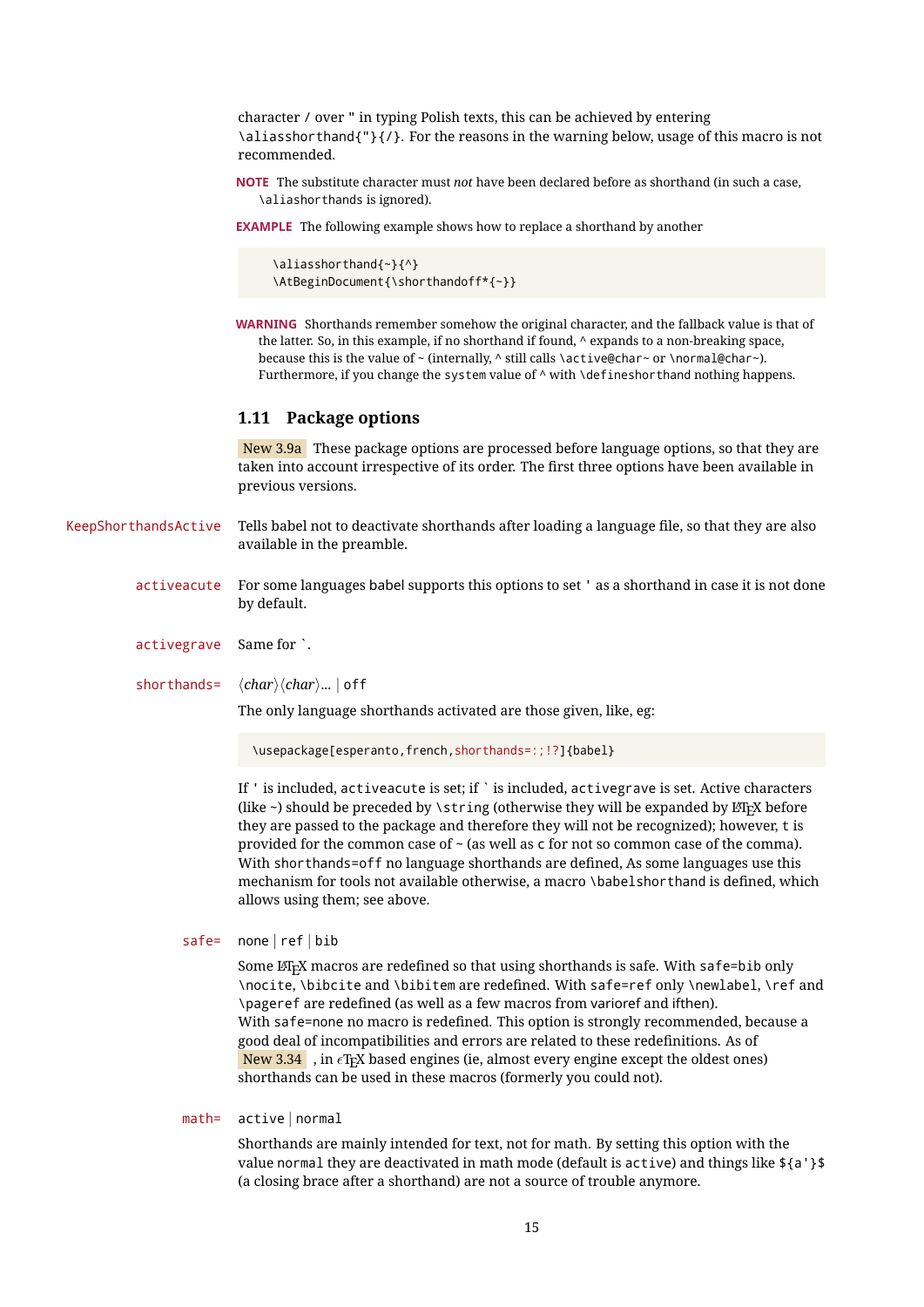| $config=$     | $\langle$ file $\rangle$                                                                                                                                                                                                                                                                                                                                                                                                                                                                                                                                                    |
|---------------|-----------------------------------------------------------------------------------------------------------------------------------------------------------------------------------------------------------------------------------------------------------------------------------------------------------------------------------------------------------------------------------------------------------------------------------------------------------------------------------------------------------------------------------------------------------------------------|
|               | Load $\langle file \rangle$ . cfg instead of the default config file bblopts. cfg (the file is loaded even with<br>noconfigs).                                                                                                                                                                                                                                                                                                                                                                                                                                              |
| $main=$       | $\langle$ language $\rangle$                                                                                                                                                                                                                                                                                                                                                                                                                                                                                                                                                |
|               | Sets the main language, as explained above, ie, this language is always loaded last. If it is<br>not given as package or global option, it is added to the list of requested languages.                                                                                                                                                                                                                                                                                                                                                                                     |
| headfoot=     | $\langle$ language $\rangle$                                                                                                                                                                                                                                                                                                                                                                                                                                                                                                                                                |
|               | By default, headlines and footlines are not touched (only marks), and if they contain<br>language-dependent macros (which is not usual) there may be unexpected results. With<br>this option you may set the language in heads and foots.                                                                                                                                                                                                                                                                                                                                   |
| noconfigs     | Global and language default config files are not loaded, so you can make sure your<br>document is not spoilt by an unexpected . cfg file. However, if the key config is set, this<br>file is loaded.                                                                                                                                                                                                                                                                                                                                                                        |
| showlanguages | Prints to the log the list of languages loaded when the format was created: number<br>(remember dialects can share it), name, hyphenation file and exceptions file.                                                                                                                                                                                                                                                                                                                                                                                                         |
| nocase        | New 3.91 Language settings for uppercase and lowercase mapping (as set by \SetCase)<br>are ignored. Use only if there are incompatibilities with other packages.                                                                                                                                                                                                                                                                                                                                                                                                            |
| silent        | New 3.91 No warnings and no <i>infos</i> are written to the $\log$ file. <sup>8</sup>                                                                                                                                                                                                                                                                                                                                                                                                                                                                                       |
| strings=      | generic   unicode   encoded $  \langle label \rangle   \langle font\; encoding \rangle$                                                                                                                                                                                                                                                                                                                                                                                                                                                                                     |
|               | Selects the encoding of strings in languages supporting this feature. Predefined labels are<br>generic (for traditional T <sub>F</sub> X, LICR and ASCII strings), unicode (for engines like xetex and<br>luatex) and encoded (for special cases requiring mixed encodings). Other allowed values<br>are font encoding codes (T1, T2A, LGR, L7X), but only in languages supporting them. Be<br>aware with encoded captions are protected, but they work in \MakeUppercase and the like<br>(this feature misuses some internal LTFX tools, so use it only as a last resort). |
|               | hyphenmap= off   first   select   other   other*                                                                                                                                                                                                                                                                                                                                                                                                                                                                                                                            |
|               | New 3.9g Sets the behavior of case mapping for hyphenation, provided the language<br>defines it. $9$ It can take the following values:                                                                                                                                                                                                                                                                                                                                                                                                                                      |
|               | off deactivates this feature and no case mapping is applied;<br>first sets it at the first switching commands in the current or parent scope (typically,<br>when the aux file is first read and at \begin{document}, but also the first<br>\selectlanguage in the preamble), and it's the default if a single language option has<br>been stated; <sup>10</sup>                                                                                                                                                                                                             |
|               | select sets it only at \selectlanguage;<br>other also sets it at other language;                                                                                                                                                                                                                                                                                                                                                                                                                                                                                            |
|               | other* also sets it at other language* as well as in heads and foots (if the option headfoot<br>is used) and in auxiliary files (ie, at \select@language), and it's the default if several<br>language options have been stated. The option first can be regarded as an optimized<br>version of other* for monolingual documents. <sup>11</sup>                                                                                                                                                                                                                             |
|               | <sup>8</sup> You can use alternatively the package silence.                                                                                                                                                                                                                                                                                                                                                                                                                                                                                                                 |

<span id="page-16-1"></span><span id="page-16-0"></span><sup>&</sup>lt;sup>9</sup>Turned off in plain.

<span id="page-16-3"></span><span id="page-16-2"></span> $10$ Duplicated options count as several ones.

 $11$ Providing foreign is pointless, because the case mapping applied is that at the end of the paragraph, but if either xetex or luatex change this behavior it might be added. On the other hand, other is provided even if I [JBL] think it isn't really useful, but who knows.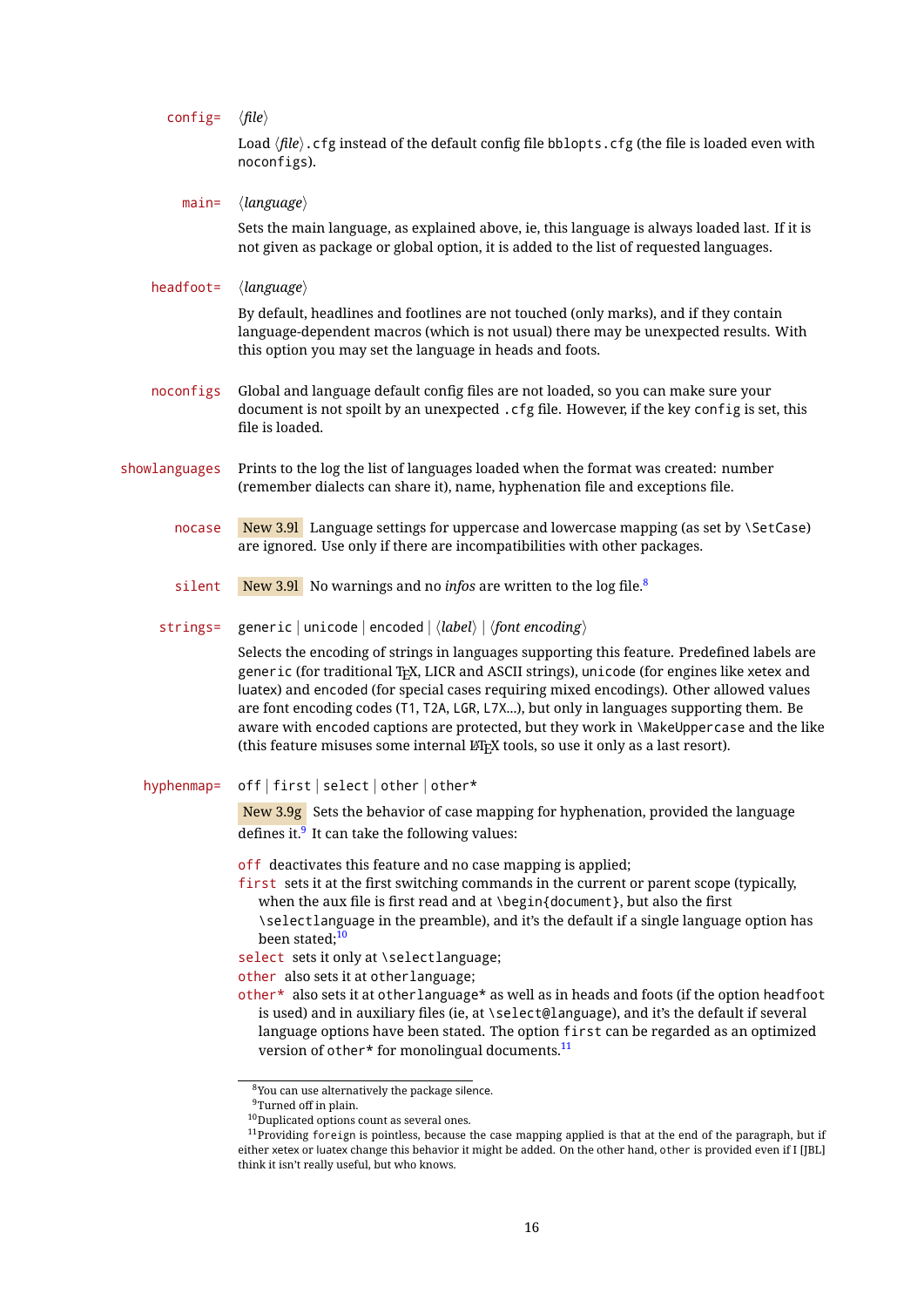bidi= default | basic | basic-r | bidi-l | bidi-r

New 3.14 Selects the bidi algorithm to be used in luatex and xetex. See sec. [1.24.](#page-40-1)

layout=

New 3.16 Selects which layout elements are adapted in bidi documents. See sec. [1.24.](#page-40-1)

provide= \*

New 3.49 An alternative to \babelprovide for languages passed as options. See section [1.13,](#page-17-1) which describes also the variants provide  $+=$  and provide  $*=$ .

# <span id="page-17-0"></span>**1.12 The** base **option**

With this package option babel just loads some basic macros (those in switch.def), defines \AfterBabelLanguage and exits. It also selects the hyphenation patterns for the last language passed as option (by its name in language.dat). There are two main uses: classes and packages, and as a last resort in case there are, for some reason, incompatible languages. It can be used if you just want to select the hyphenation patterns of a single language, too.

\AfterBabelLanguage {*\option-name*}}{*\code*}}

This command is currently the only provided by base. Executes  $\langle code \rangle$  when the file loaded by the corresponding package option is finished (at \ldf@finish). The setting is global. So

\AfterBabelLanguage{french}{...}

does ... at the end of french.ldf. It can be used in ldf files, too, but in such a case the code is executed only if  $\langle$ *option-name* $\rangle$  is the same as  $\Upsilon$ urrentOption (which could not be the same as the option name as set in \usepackage!).

**EXAMPLE** Consider two languages foo and bar defining the same \macro with \newcommand. An error is raised if you attempt to load both. Here is a way to overcome this problem:

```
\usepackage[base]{babel}
\AfterBabelLanguage{foo}{%
  \let\macroFoo\macro
  \let\macro\relax}
\usepackage[foo,bar]{babel}
```
**NOTE** With a recent version of ET<sub>EX</sub>, an alternative method to execute some code just after an 1df file is loaded is with \AddToHook and the hook file/<language>.ldf/after. Babel does not predeclare it, and you have to do it yourself with \ActivateGenericHook.

**WARNING** Currently this option is not compatible with languages loaded on the fly.

# <span id="page-17-1"></span>**1.13** ini **files**

An alternative approach to define a language (or, more precisely, a *locale*) is by means of an ini file. Currently babel provides about 250 of these files containing the basic data required for a locale, plus basic templates for 500 about locales.

ini files are not meant only for babel, and they has been devised as a resource for other packages. To easy interoperability between T<sub>F</sub>X and other systems, they are identified with the BCP 47 codes as preferred by the Unicode Common Locale Data Repository, which was used as source for most of the data provided by these files, too (the main exception being the  $\lambda$ ... name strings).

Most of them set the date, and many also the captions (Unicode and LICR). They will be evolving with the time to add more features (something to keep in mind if backward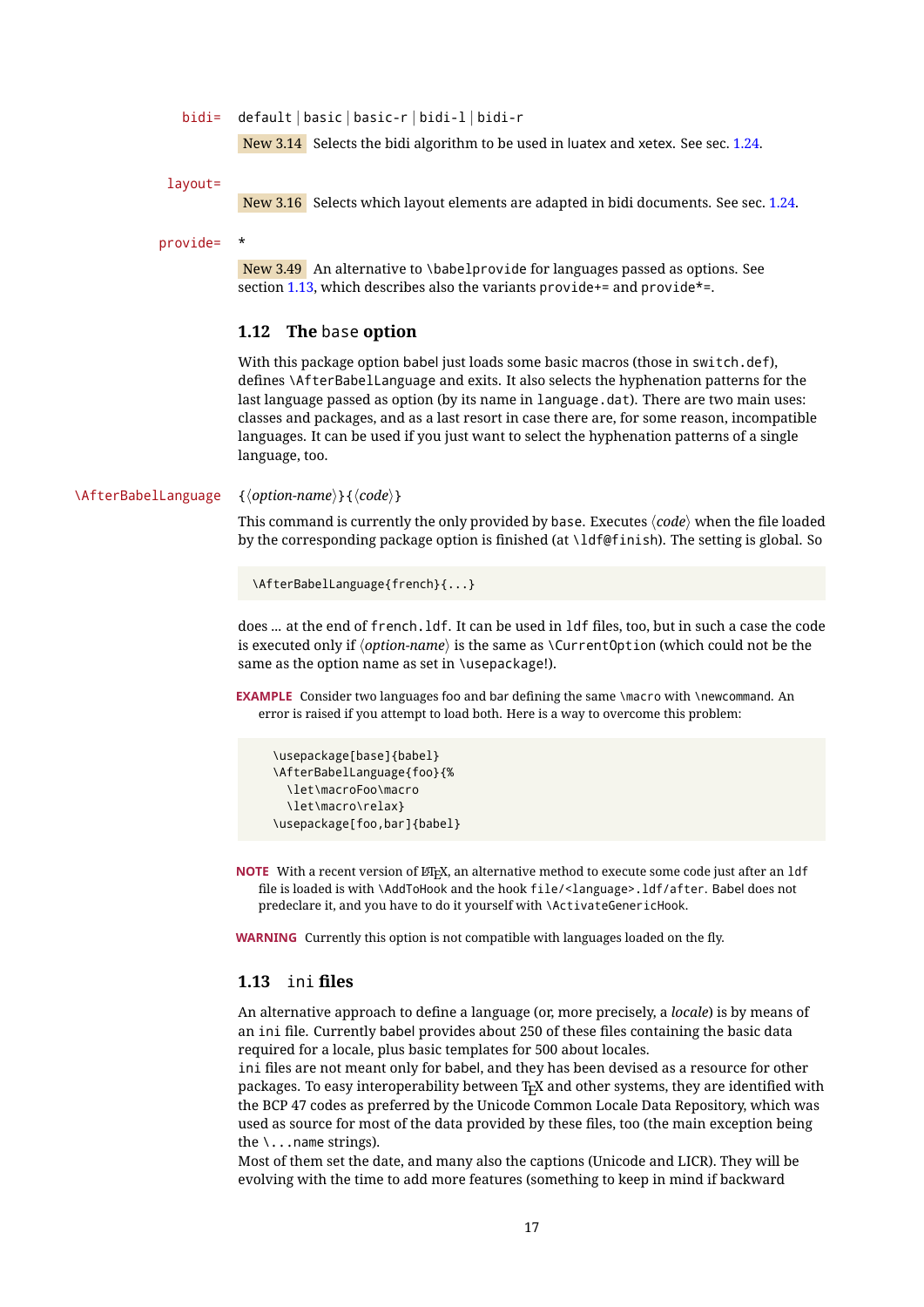compatibility is important). The following section shows how to make use of them by means of \babelprovide. In other words, \babelprovide is mainly meant for auxiliary tasks, and as alternative when the ldf, for some reason, does work as expected.

**EXAMPLE** Although Georgian has its own ldf file, here is how to declare this language with an ini file in Unicode engines.

| LUATEX/XETEX | \documentclass{book}                                              |  |  |  |  |
|--------------|-------------------------------------------------------------------|--|--|--|--|
|              | \usepackage{babel}<br>\babelprovide[import, main]{georgian}       |  |  |  |  |
|              | \babelfont{rm}[Renderer=Harfbuzz]{DejaVu Sans}                    |  |  |  |  |
|              | \begin{document}                                                  |  |  |  |  |
|              | \tableofcontents                                                  |  |  |  |  |
|              | \chapter{სამზარეუდო და სუფრის ტრადიციები}                         |  |  |  |  |
|              | ქართუიი ტრადიციუიი სამზარეუიო ერთ-ერთი უმდიდრესია მთეი მსოფიიოში. |  |  |  |  |
|              | \end{document}                                                    |  |  |  |  |

New 3.49 Alternatively, you can tell babel to load all or some languages passed as options with \babelprovide and not from the ldf file in a few few typical cases. Thus, provide= $*$ means 'load the main language with the \babelprovide mechanism instead of the ldf file' applying the basic features, which in this case means import, main. There are (currently) three options:

- provide=\* is the option just explained, for the main language;
- provide+=\* is the same for additional languages (the main language is still the  $1 df file$ );
- provide\*=\* is the same for all languages, ie, main and additional.

**EXAMPLE** The preamble in the previous example can be more compactly written as:

```
\documentclass{book}
\usepackage[georgian, provide=*]{babel}
\babelfont{rm}[Renderer=Harfbuzz]{DejaVu Sans}
```
Or also:

```
\documentclass[georgian]{book}
\usepackage[provide=*]{babel}
\babelfont{rm}[Renderer=Harfbuzz]{DejaVu Sans}
```
**NOTE** The ini files just define and set some parameters, but the corresponding behavior is not always implemented. Also, there are some limitations in the engines. A few remarks follow (which could no longer be valid when you read this manual, if the packages involved han been updated). The Harfbuzz renderer has still some issues, so as a rule of thumb prefer the default renderer, and resort to Harfbuzz only if the former does not work for you. Fortunately, fonts can be loaded twice with different renderers; for example:

```
\babelfont[spanish]{rm}{FreeSerif}
\babelfont[hindi]{rm}[Renderer=Harfbuzz]{FreeSerif}
```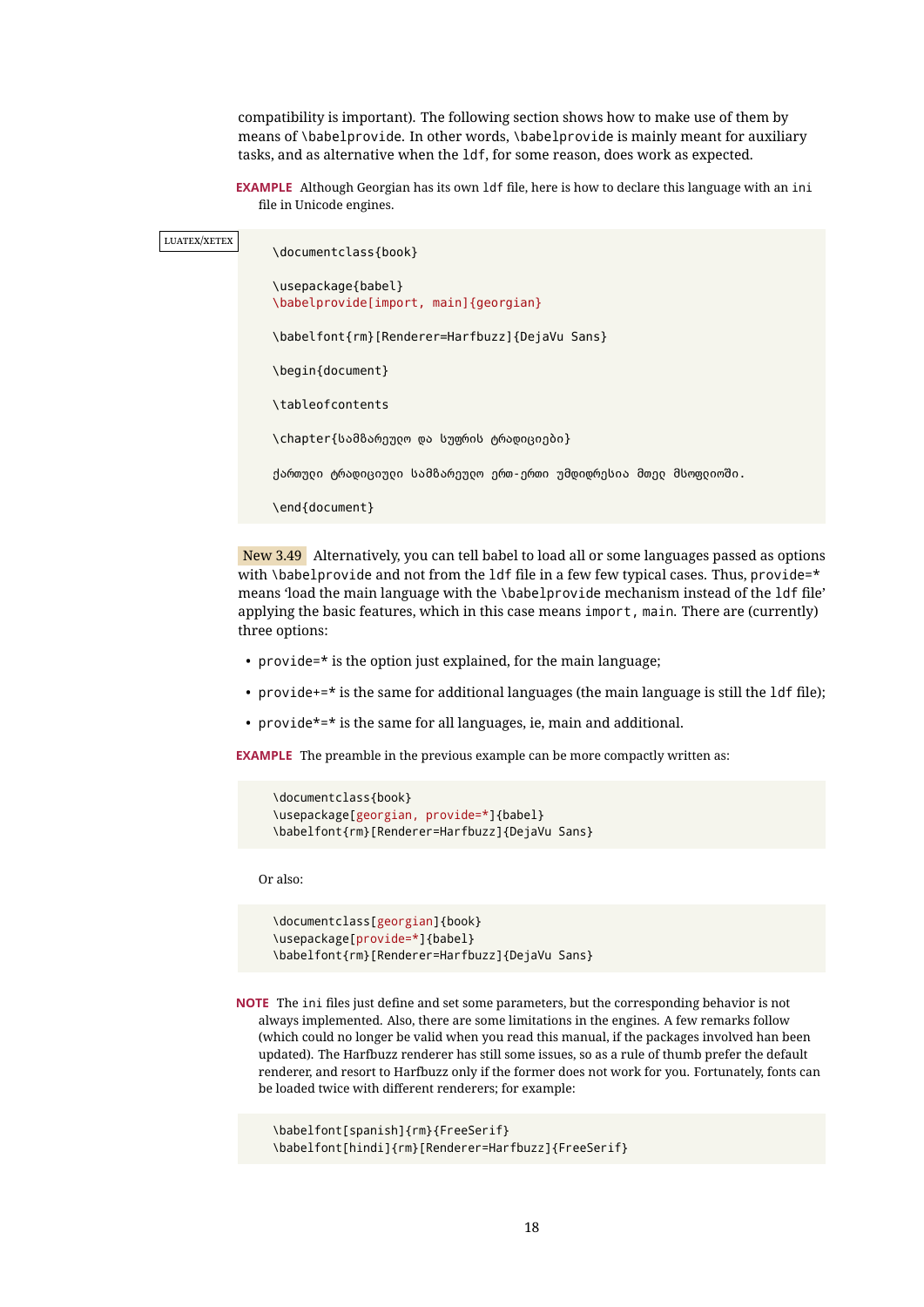- **Arabic** Monolingual documents mostly work in luatex, but it must be fine tuned, particularly math and graphical elements like picture. In xetex babel resorts to the bidi package, which seems to work.
- **Hebrew** Niqqud marks seem to work in both engines, but depending on the font cantillation marks might be misplaced (xetex or luatex with Harfbuzz seems better).
- **Devanagari** In luatex and the the default renderer many fonts work, but some others do not, the main issue being the 'ra'. You may need to set explicitly the script to either deva or dev2, eg:

\newfontscript{Devanagari}{deva}

Other Indic scripts are still under development in the default luatex renderer, but should work with Renderer=Harfbuzz. They also work with xetex, although unlike with luatex fine tuning the font behavior is not always possible.

**Southeast scripts** Thai works in both luatex and xetex, but line breaking differs (rules are hard-coded in xetex, but they can be modified in luatex). Lao seems to work, too, but there are no patterns for the latter in luatex. Khemer clusters are rendered wrongly with the default renderer. The comment about Indic scripts and lualatex also applies here. Some quick patterns can help, with something similar to:

\babelprovide[import, hyphenrules=+]{lao} \babelpatterns[lao]{1ດ 1ມ 1ອ 1ງ 1ກ 1າ} % Random

**East Asia scripts** Settings for either Simplified of Traditional should work out of the box, with basic line breaking with any renderer. Although for a few words and shorts texts the ini files should be fine, CJK texts are best set with a dedicated framework (CJK, luatexja, kotex, CTeX, etc.). This is what the class ltjbook does with luatex, which can be used in conjunction with the ldf for japanese, because the following piece of code loads luatexja:

```
\documentclass[japanese]{ltjbook}
\usepackage{babel}
```
- **Latin, Greek, Cyrillic** Combining chars with the default luatex font renderer might be wrong; on then other hand, with the Harfbuzz renderer diacritics are stacked correctly, but many hyphenations points are discarded (this bug is related to kerning, so it depends on the font). With xetex both combining characters and hyphenation work as expected (not quite, but in most cases it works; the problem here are font clusters).
- **NOTE** Wikipedia defines a *locale* as follows: "In computing, a locale is a set of parameters that defines the user's language, region and any special variant preferences that the user wants to see in their user interface. Usually a locale identifier consists of at least a language code and a country/region code." Babel is moving gradually from the old and fuzzy concept of *language* to the more modern of *locale*. Note each locale is by itself a separate "language", which explains why there are so many files. This is on purpose, so that possible variants can be created and/or redefined easily.

Here is the list (u means Unicode captions, and l means LICR captions):

| af      | Afrikaansul               | bem         | Bemba                   |
|---------|---------------------------|-------------|-------------------------|
| agq     | Aghem                     | bez         | Bena                    |
| ak      | Akan                      | bg          | Bulgarian <sup>ul</sup> |
| am      | Amharic <sup>ul</sup>     | bm          | Bambara                 |
| ar      | Arabicul                  | bn          | Banglaul                |
| ar-DZ   | Arabic <sup>ul</sup>      | bo          | Tibetan <sup>u</sup>    |
| ar-MA   | Arabicul                  | brx         | Bodo                    |
| ar-SY   | Arabic <sup>ul</sup>      | bs-Cyrl     | Bosnian                 |
| as      | Assamese                  | bs-Latn     | Bosnian <sup>ul</sup>   |
| asa     | Asu                       | $_{\rm bs}$ | Bosnian <sup>ul</sup>   |
| ast     | Asturian <sup>ul</sup>    | ca          | Catalanul               |
| az-Cyrl | Azerbaijani               | ce          | Chechen                 |
| az-Latn | Azerbaijani               | cgg         | Chiga                   |
| az      | Azerbaijani <sup>ul</sup> | chr         | Cherokee                |
| bas     | Basaa                     | ckb         | Central Kurdish         |
| be      | Belarusian <sup>ul</sup>  | cop         | Coptic                  |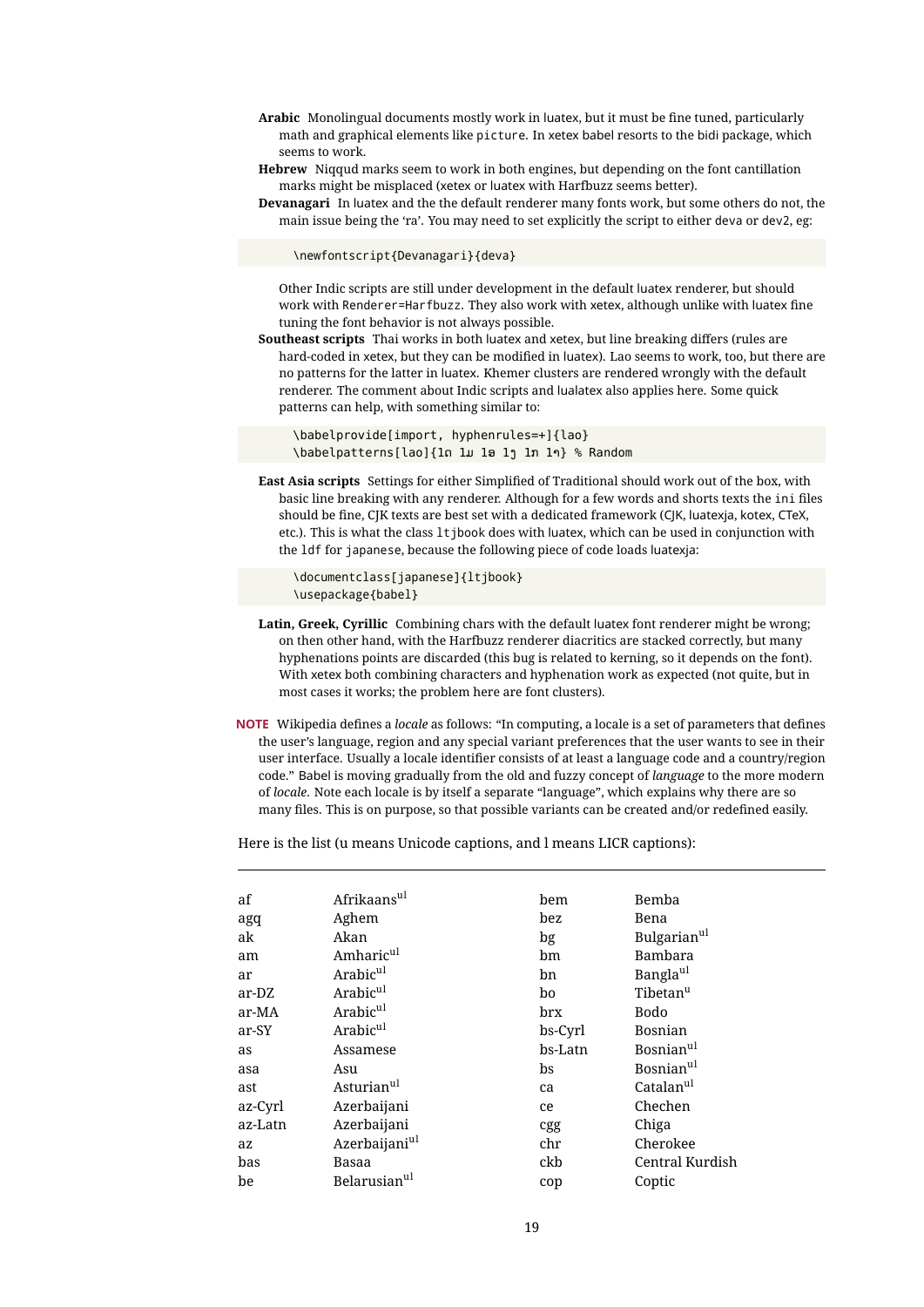| cs                     | Czechul                                     | hsb       | Upper Sorbian <sup>ul</sup>  |
|------------------------|---------------------------------------------|-----------|------------------------------|
| cu                     | Church Slavic                               | hu        | Hungarianul                  |
| cu-Cyrs                | Church Slavic                               | hy        | Armenian <sup>u</sup>        |
| cu-Glag                | Church Slavic                               | ia        | Interlingua <sup>ul</sup>    |
| cy                     | Welshul                                     | id        | Indonesianul                 |
| da                     | Danish <sup>ul</sup>                        | ig        | Igbo                         |
| dav                    | Taita                                       | ii        | Sichuan Yi                   |
| $de-AT$                | Germanul                                    | is        | Icelandicul                  |
| de-CH                  | Germanul                                    | it        | Italianul                    |
| de                     | Germanul                                    | ja        | Japanese                     |
| dje                    | Zarma                                       | jgo       | Ngomba                       |
| dsb                    | Lower Sorbian <sup>ul</sup>                 | jmc       | Machame                      |
| dua                    | Duala                                       | ka        | Georgianul                   |
| dyo                    | Jola-Fonyi                                  | kab       | Kabyle                       |
| dz                     | Dzongkha                                    | kam       | Kamba                        |
| ebu                    | Embu                                        | kde       | Makonde                      |
| ee                     | Ewe                                         | kea       | Kabuverdianu                 |
| el                     | Greekul                                     | khq       | Koyra Chiini                 |
| el-polyton             | Polytonic Greek <sup>ul</sup>               | ki        | Kikuyu                       |
| en-AU                  | Englishul                                   | kk        | Kazakh                       |
| en-CA                  | ${\rm English^{ul}}$                        | kkj       | Kako                         |
| $en-GB$                | ${\tt English^{ul}}$                        | kl        | Kalaallisut                  |
| en-NZ                  | ${\tt English^{ul}}$                        | kln       | Kalenjin                     |
| en-US                  | ${\tt English^{ul}}$                        | km        | Khmer                        |
| en                     | ${\tt English^{ul}}$                        | kn        | Kannadaul                    |
| eo                     | Esperantoul                                 | ko        | Korean                       |
| es-MX                  | $\mbox{Spanish}^\mbox{ul}$                  | kok       | Konkani                      |
| es                     | $\mbox{Spanish}^{\mbox{\scriptsize ul}}$    | ks        | Kashmiri                     |
| et                     | Estonian <sup>ul</sup>                      | ksb       | Shambala                     |
| eu                     | ${\bf Basque^{ul}}$                         | ksf       | Bafia                        |
|                        | Ewondo                                      | ksh       |                              |
| ewo<br>fa              | Persianul                                   | kw        | Colognian<br>Cornish         |
| ff                     | Fulah                                       |           |                              |
| fi                     | Finnish <sup>ul</sup>                       | ky        | Kyrgyz<br>Langi              |
| fil                    |                                             | lag<br>lb |                              |
| fo                     | Filipino                                    |           | Luxembourgish<br>Ganda       |
|                        | Faroese<br>Frenchul                         | lg        | Lakota                       |
| fr                     |                                             | lkt       |                              |
| fr-BE                  | French <sup>ul</sup><br>Frenchul            | ln.       | Lingala<br>Lao <sup>ul</sup> |
| fr-CA                  | Frenchul                                    | lo        |                              |
| $fr-CH$                |                                             | lrc       | Northern Luri                |
| fr-LU                  | Frenchul<br>Friulianul                      | lt        | Lithuanianul                 |
| fur                    |                                             | lu        | Luba-Katanga                 |
| fy                     | Western Frisian                             | luo       | Luo                          |
| ga                     | Irishul                                     | luy       | Luyia                        |
| $\mathsf{g}\mathsf{d}$ | Scottish Gaelic <sup>ul</sup><br>Galicianul | lv        | Latvian <sup>ul</sup>        |
| gl                     |                                             | mas       | Masai                        |
| grc                    | Ancient Greek <sup>ul</sup>                 | mer       | Meru                         |
| gsw                    | Swiss German                                | mfe       | Morisyen                     |
| gu                     | Gujarati                                    | mg        | Malagasy                     |
| guz                    | Gusii                                       | mgh       | Makhuwa-Meetto               |
| gv                     | Manx                                        | mgo       | Meta'                        |
| ha-GH                  | Hausa                                       | mk        | Macedonianul                 |
| ha-NE                  | Hausa <sup>1</sup>                          | ml        | Malayalam <sup>ul</sup>      |
| ha                     | Hausa                                       | mn        | Mongolian                    |
| haw                    | Hawaiian                                    | mr        | Marathiul                    |
| he                     | Hebrew <sup>ul</sup>                        | ms-BN     | Malay <sup>l</sup>           |
| hi                     | Hindi <sup>u</sup>                          | ms-SG     | Malay <sup>l</sup>           |
| hr                     | Croatianul                                  | ms        | Malayul                      |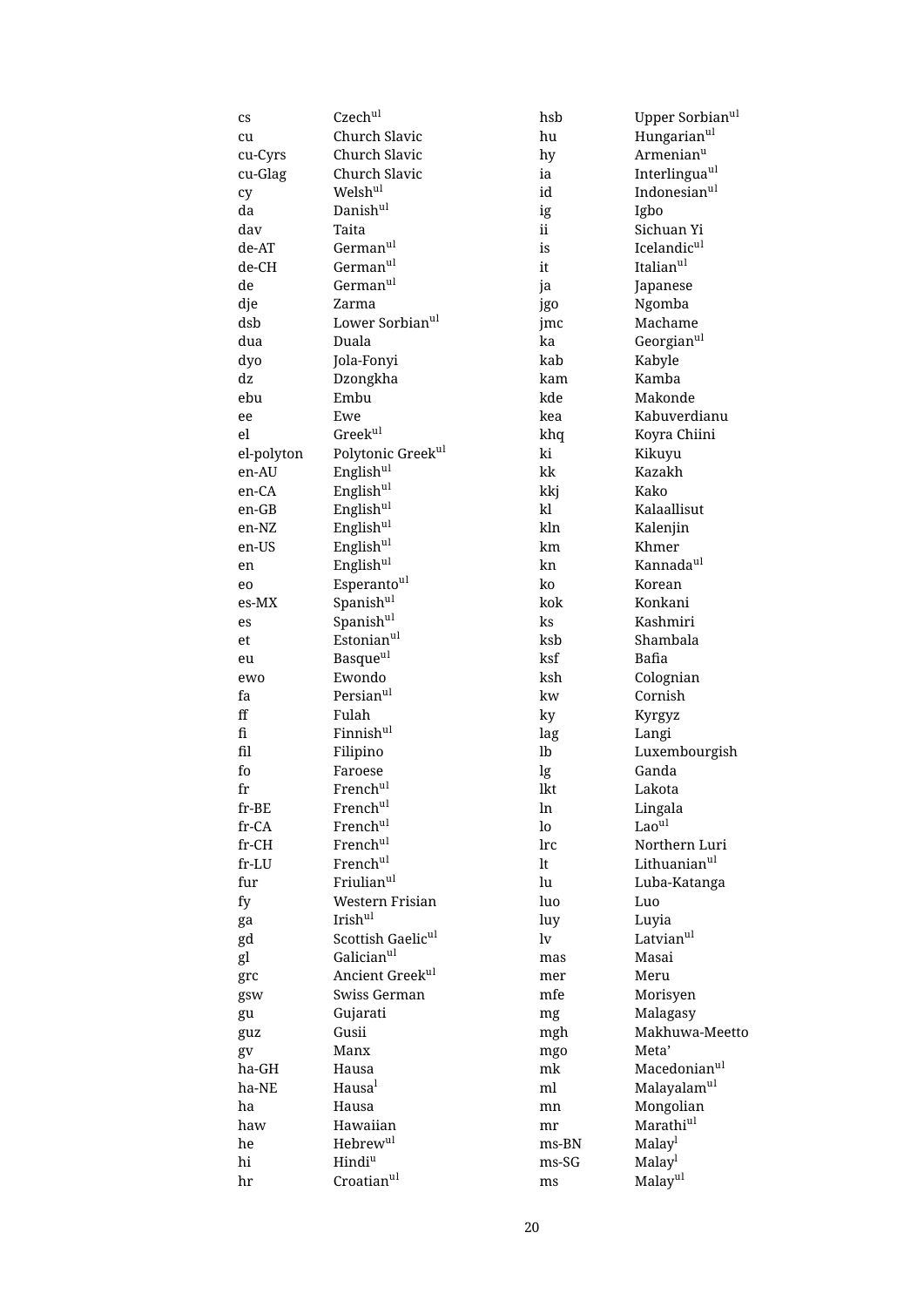| mt       | Maltese                         | smn        | Inari Sami               |
|----------|---------------------------------|------------|--------------------------|
| mua      | Mundang                         | sn         | Shona                    |
| my       | <b>Burmese</b>                  | SO.        | Somali                   |
| mzn      | Mazanderani                     | sq         | Albanianul               |
| naq      | Nama                            | sr-Cyrl-BA | Serbianul                |
| nb       | Norwegian Bokmålul              | sr-Cyrl-ME | Serbianul                |
| nd       | North Ndebele                   | sr-Cyrl-XK | Serbianul                |
| ne       | Nepali                          | sr-Cyrl    | Serbianul                |
| nl       | Dutchul                         | sr-Latn-BA | Serbianul                |
| nmg      | Kwasio                          | sr-Latn-ME | Serbianul                |
| nn       | Norwegian Nynorsk <sup>ul</sup> | sr-Latn-XK | Serbianul                |
| nnh      | Ngiemboon                       | sr-Latn    | Serbianul                |
| nus      | Nuer                            | sr         | Serbianul                |
| nyn      | Nyankole                        | <b>SV</b>  | Swedish <sup>ul</sup>    |
| om       | Oromo                           | SW         | Swahili                  |
| or       | Odia                            | ta         | Tamil <sup>u</sup>       |
| os       | Ossetic                         | te         | Telugu <sup>ul</sup>     |
|          |                                 |            | Teso                     |
| pa-Arab  | Punjabi                         | teo<br>th  | Thaiul                   |
| pa-Guru  | Punjabi                         |            |                          |
| pa       | Punjabi                         | ti         | Tigrinya                 |
| pl       | Polishul                        | tk         | Turkmenul                |
| pms      | Piedmontese <sup>ul</sup>       | to         | Tongan                   |
| ps       | Pashto                          | tr         | Turkish <sup>ul</sup>    |
| pt-BR    | Portugueseul                    | twq        | Tasawaq                  |
| pt-PT    | Portugueseul                    | tzm        | Central Atlas Tamazight  |
| pt       | Portugueseul                    | ug         | Uyghur                   |
| qu       | Quechua                         | uk         | Ukrainianul              |
| rm       | Romanshul                       | ur         | Urduul                   |
| rn       | Rundi                           | uz-Arab    | Uzbek                    |
| ro       | Romanian <sup>ul</sup>          | uz-Cyrl    | Uzbek                    |
| rof      | Rombo                           | uz-Latn    | Uzbek                    |
| ru       | Russianul                       | uz         | Uzbek                    |
| rw       | Kinyarwanda                     | vai-Latn   | Vai                      |
| rwk      | Rwa                             | vai-Vaii   | Vai                      |
| sa-Beng  | Sanskrit                        | vai        | Vai                      |
| sa-Deva  | Sanskrit                        | vi         | Vietnamese <sup>ul</sup> |
| sa-Gujr  | Sanskrit                        | vun        | Vunjo                    |
| sa-Knda  | Sanskrit                        | wae        | Walser                   |
| sa-Mlym  | Sanskrit                        | xog        | Soga                     |
| sa-Telu  | Sanskrit                        | yav        | Yangben                  |
| sa       | Sanskrit                        | yi         | Yiddish                  |
| sah      | Sakha                           | yo         | Yoruba                   |
| saq      | Samburu                         | yue        | Cantonese                |
| sbp      | Sangu                           | zgh        | <b>Standard Moroccan</b> |
| se       | Northern Sami <sup>ul</sup>     |            | Tamazight                |
| seh      | Sena                            | zh-Hans-HK | Chinese                  |
| ses      | Koyraboro Senni                 | zh-Hans-MO | Chinese                  |
| sg       | Sango                           | zh-Hans-SG | Chinese                  |
| shi-Latn | Tachelhit                       | zh-Hans    | Chinese                  |
| shi-Tfng | Tachelhit                       | zh-Hant-HK | Chinese                  |
| shi      | Tachelhit                       | zh-Hant-MO | Chinese                  |
| si       | Sinhala                         | zh-Hant    | Chinese                  |
| sk       | Slovakul                        | zh         | Chinese                  |
| sl       | Slovenianul                     | zu         | Zulu                     |
|          |                                 |            |                          |

In some contexts (currently \babelfont) an ini file may be loaded by its name. Here is the list of the names currently supported. With these languages, \babelfont loads (if not done before) the language and script names (even if the language is defined as a package option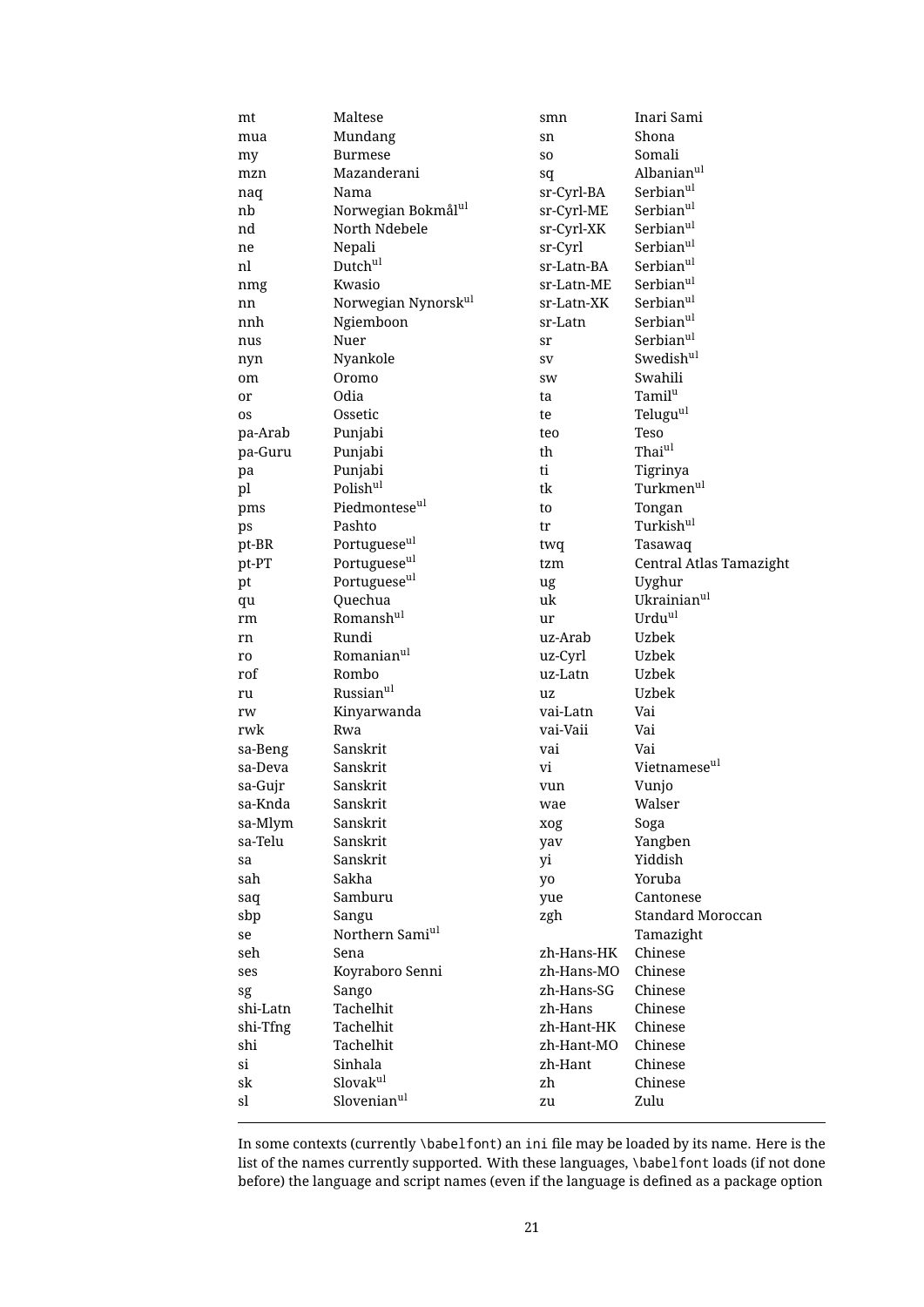with an ldf file). These are also the names recognized by \babelprovide with a valueless import.

| aghem                 | chinese-hans-mo                        |
|-----------------------|----------------------------------------|
| akan                  | chinese-hans-sg                        |
| albanian              | chinese-hans                           |
| american              | chinese-hant-hk                        |
| amharic               | chinese-hant-mo                        |
| ancientgreek          | chinese-hant                           |
| arabic                | chinese-simplified-hongkongsarchina    |
| arabic-algeria        | chinese-simplified-macausarchina       |
| arabic-DZ             | chinese-simplified-singapore           |
| arabic-morocco        | chinese-simplified                     |
| arabic-MA             | chinese-traditional-hongkongsarchina   |
| arabic-syria          | chinese-traditional-macausarchina      |
| arabic-SY             | chinese-traditional                    |
| armenian              | chinese                                |
| assamese              | churchslavic                           |
| asturian              | churchslavic-cyrs                      |
| asu                   | churchslavic-oldcyrillic <sup>12</sup> |
| australian            | churchsslavic-glag                     |
| austrian              | churchsslavic-glagolitic               |
| azerbaijani-cyrillic  | colognian                              |
| azerbaijani-cyrl      | cornish                                |
| azerbaijani-latin     | croatian                               |
| azerbaijani-latn      | czech                                  |
| azerbaijani           | danish                                 |
| bafia                 | duala                                  |
| bambara               | dutch                                  |
| basaa                 | dzongkha                               |
| basque                | embu                                   |
| belarusian            | english-au                             |
| bemba                 | english-australia                      |
| bena                  | english-ca                             |
| bengali               | english-canada                         |
| bodo                  | english-gb                             |
| bosnian-cyrillic      | english-newzealand                     |
| bosnian-cyrl          | english-nz                             |
| bosnian-latin         | english-unitedkingdom                  |
| bosnian-latn          | english-unitedstates                   |
| bosnian               | english-us                             |
| brazilian             | english                                |
| breton                | esperanto                              |
| british               | estonian                               |
|                       |                                        |
| bulgarian             | ewe                                    |
| burmese               | ewondo                                 |
| canadian              | faroese                                |
| cantonese             | filipino                               |
| catalan               | finnish                                |
| centralatlastamazight | french-be                              |
| centralkurdish        | french-belgium                         |
| chechen               | french-ca                              |
| cherokee              | french-canada                          |
| chiga                 | french-ch                              |
| chinese-hans-hk       | french-lu                              |

<span id="page-22-0"></span> $\overline{12}$ The name in the CLDR is Old Church Slavonic Cyrillic, but it has been shortened for practical reasons.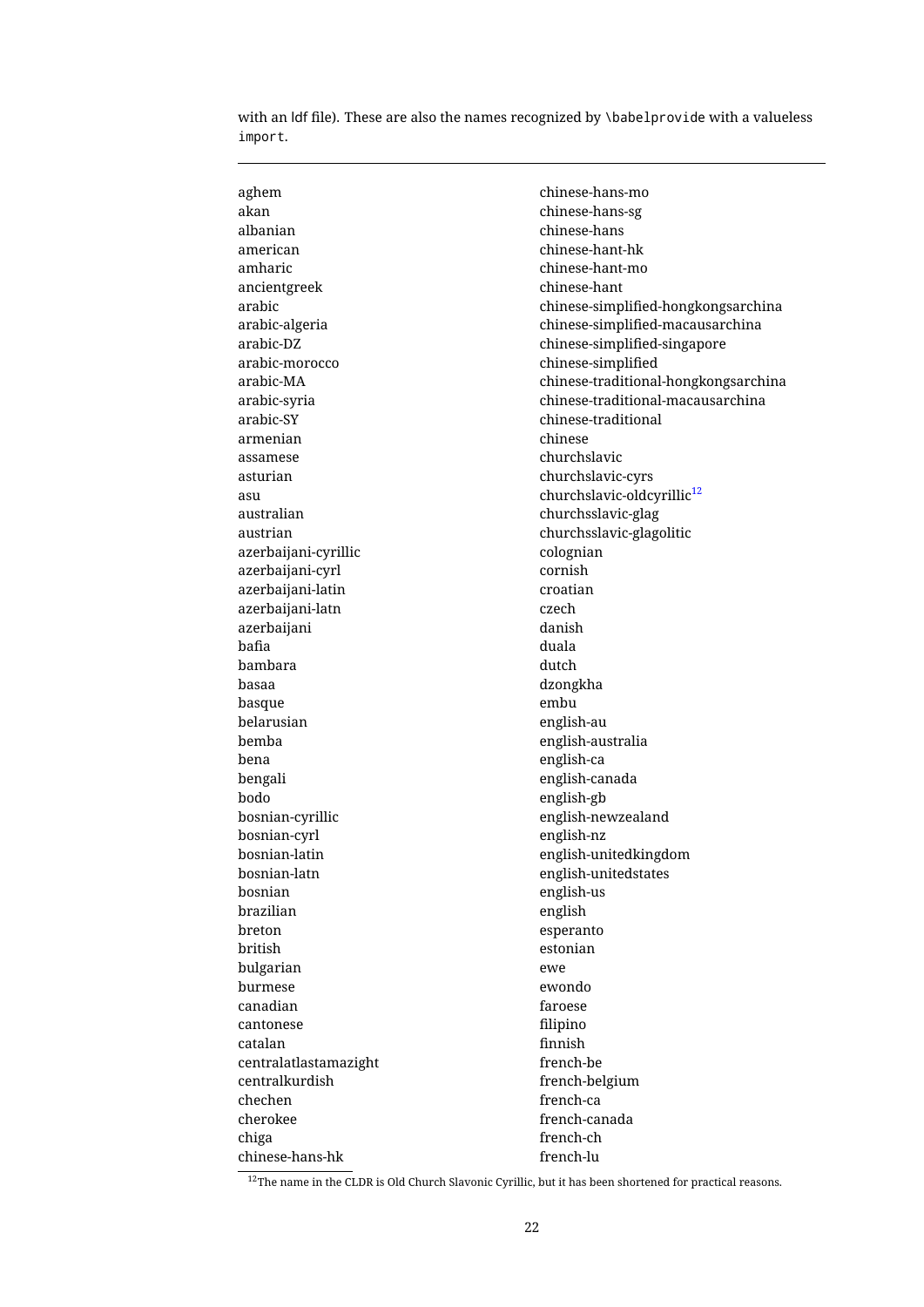french-luxembourg french-switzerland french friulian fulah galician ganda georgian german-at german-austria german-ch german-switzerland german greek gujarati gusii hausa-gh hausa-ghana hausa-ne hausa-niger hausa hawaiian hebrew hindi hungarian icelandic igbo inarisami indonesian interlingua irish italian japanese jolafonyi kabuverdianu kabyle kako kalaallisut kalenjin kamba kannada kashmiri kazakh khmer kikuyu kinyarwanda konkani korean koyraborosenni koyrachiini kwasio kyrgyz lakota langi lao latvian lingala lithuanian

lowersorbian lsorbian lubakatanga luo luxembourgish luyia macedonian machame makhuwameetto makonde malagasy malay-bn malay-brunei malay-sg malay-singapore malay malayalam maltese manx marathi masai mazanderani meru meta mexican mongolian morisyen mundang nama nepali newzealand ngiemboon ngomba norsk northernluri northernsami northndebele norwegianbokmal norwegiannynorsk nswissgerman nuer nyankole nynorsk occitan oriya oromo ossetic pashto persian piedmontese polish polytonicgreek portuguese-br portuguese-brazil portuguese-portugal portuguese-pt portuguese punjabi-arab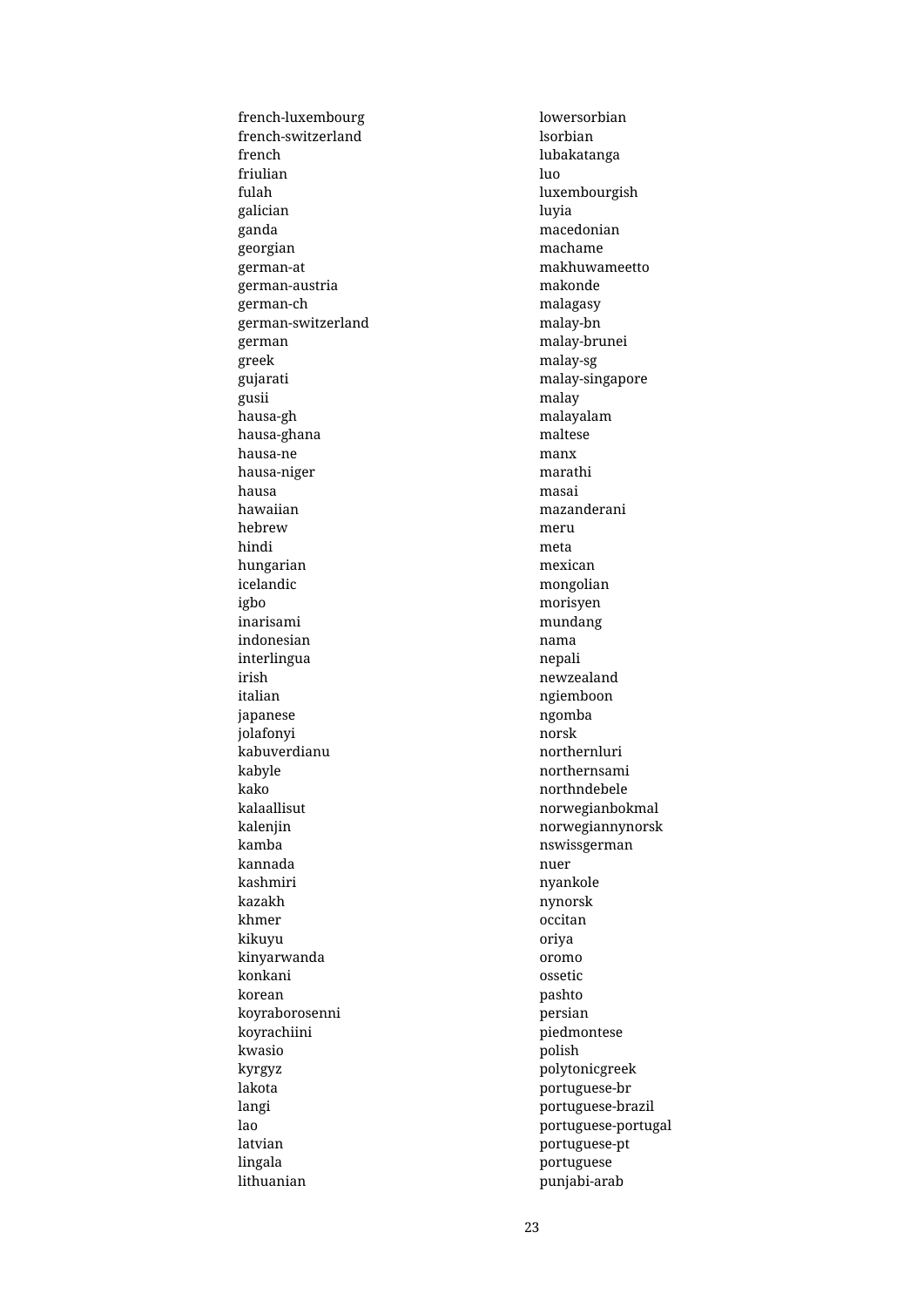punjabi-arabic punjabi-gurmukhi punjabi-guru punjabi quechua romanian romansh rombo rundi russian rwa sakha samburu samin sango sangu sanskrit-beng sanskrit-bengali sanskrit-deva sanskrit-devanagari sanskrit-gujarati sanskrit-gujr sanskrit-kannada sanskrit-knda sanskrit-malayalam sanskrit-mlym sanskrit-telu sanskrit-telugu sanskrit scottishgaelic sena serbian-cyrillic-bosniaherzegovina serbian-cyrillic-kosovo serbian-cyrillic-montenegro serbian-cyrillic serbian-cyrl-ba serbian-cyrl-me serbian-cyrl-xk serbian-cyrl serbian-latin-bosniaherzegovina serbian-latin-kosovo serbian-latin-montenegro serbian-latin serbian-latn-ba serbian-latn-me serbian-latn-xk serbian-latn serbian shambala shona sichuanyi sinhala slovak slovene slovenian

soga somali spanish-mexico spanish-mx spanish standardmoroccantamazight swahili swedish swissgerman tachelhit-latin tachelhit-latn tachelhit-tfng tachelhit-tifinagh tachelhit taita tamil tasawaq telugu teso thai tibetan tigrinya tongan turkish turkmen ukenglish ukrainian uppersorbian urdu usenglish usorbian uyghur uzbek-arab uzbek-arabic uzbek-cyrillic uzbek-cyrl uzbek-latin uzbek-latn uzbek vai-latin vai-latn vai-vai vai-vaii vai vietnam vietnamese vunjo walser welsh westernfrisian yangben yiddish yoruba zarma zulu afrikaans

#### **Modifying and adding values to** ini **files**

New 3.39 There is a way to modify the values of ini files when they get loaded with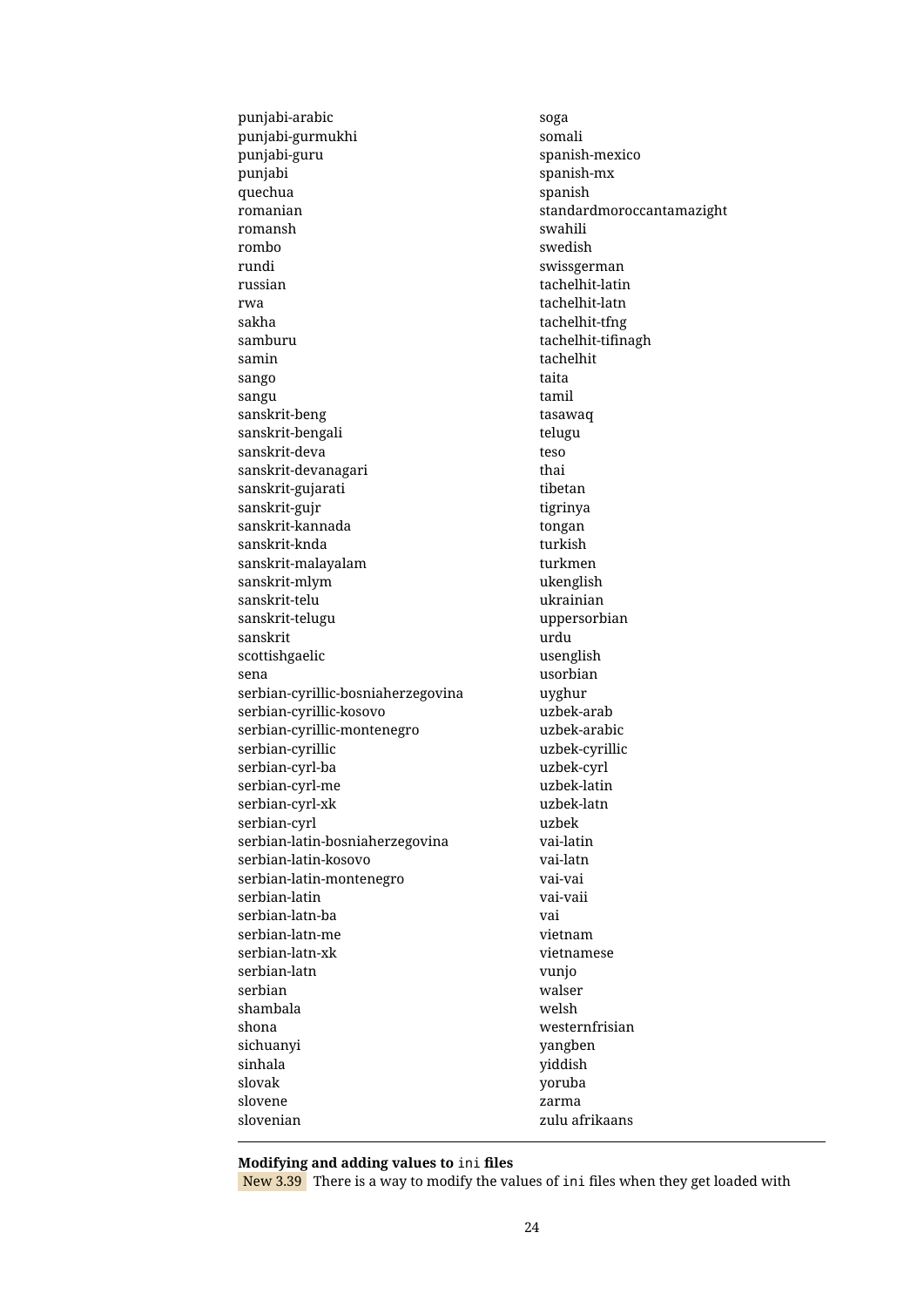\babelprovide and import. To set, say, digits.native in the numbers section, use something like numbers/digits.native=abcdefghij. Keys may be added, too. Without import you may modify the identification keys.

This can be used to create private variants easily. All you need is to import the same ini file with a different locale name and different parameters.

# <span id="page-25-0"></span>**1.14 Selecting fonts**

New 3.15 Babel provides a high level interface on top of fontspec to select fonts. There is no need to load fontspec explicitly – babel does it for you with the first **\babelfont.<sup>[13](#page-25-1)</sup>** 

\babelfont [ $\langle \text{language-list}\rangle$ ]{ $\langle \text{font-family}\rangle$ }[ $\langle \text{font-options}\rangle$ ]{ $\langle \text{font-name}\rangle$ }

**NOTE** See the note in the previous section about some issues in specific languages.

The main purpose of \babelfont is to define at once in a multilingual document the fonts required by the different languages, with their corresponding language systems (script and language). So, if you load, say, 4 languages, \babelfont{rm}{FreeSerif} defines 4 fonts (with their variants, of course), which are switched with the language by babel. It is a tool to make things easier and transparent to the user.

Here *font-family* is rm, sf or tt (or newly defined ones, as explained below), and *font-name* is the same as in fontspec and the like.

If no language is given, then it is considered the default font for the family, activated when a language is selected.

On the other hand, if there is one or more languages in the optional argument, the font will be assigned to them, overriding the default one. Alternatively, you may set a font for a script – just precede its name (lowercase) with a star (eg, \*devanagari). With this optional argument, the font is *not* yet defined, but just predeclared. This means you may define as many fonts as you want 'just in case', because if the language is never selected, the corresponding \babelfont declaration is just ignored.

Babel takes care of the font language and the font script when languages are selected (as well as the writing direction); see the recognized languages above. In most cases, you will not need *font-options*, which is the same as in fontspec, but you may add further key/value pairs if necessary.

**EXAMPLE** Usage in most cases is very simple. Let us assume you are setting up a document in Swedish, with some words in Hebrew, with a font suited for both languages.

| <b>LUATEX/XETEX</b> | \documentclass{article}                                                                                      |
|---------------------|--------------------------------------------------------------------------------------------------------------|
|                     | \usepackage[swedish, bidi=default]{babel}                                                                    |
|                     | \babelprovide[import]{hebrew}                                                                                |
|                     | \babelfont{rm}{FreeSerif}                                                                                    |
|                     | \begin{document}                                                                                             |
|                     | Svenska \foreignlanguage{hebrew}{עבְרית} svenska.                                                            |
|                     | \end{document}                                                                                               |
|                     | If on the other hand you have to resort to different fonts, you can replace the red line above with,<br>say: |
| LUATEX/XETEX        | \babelfont{rm}{Iwona}<br>\babelfont[hebrew]{rm}{FreeSerif}                                                   |

<span id="page-25-1"></span> $13$ See also the package combofont for a complementary approach.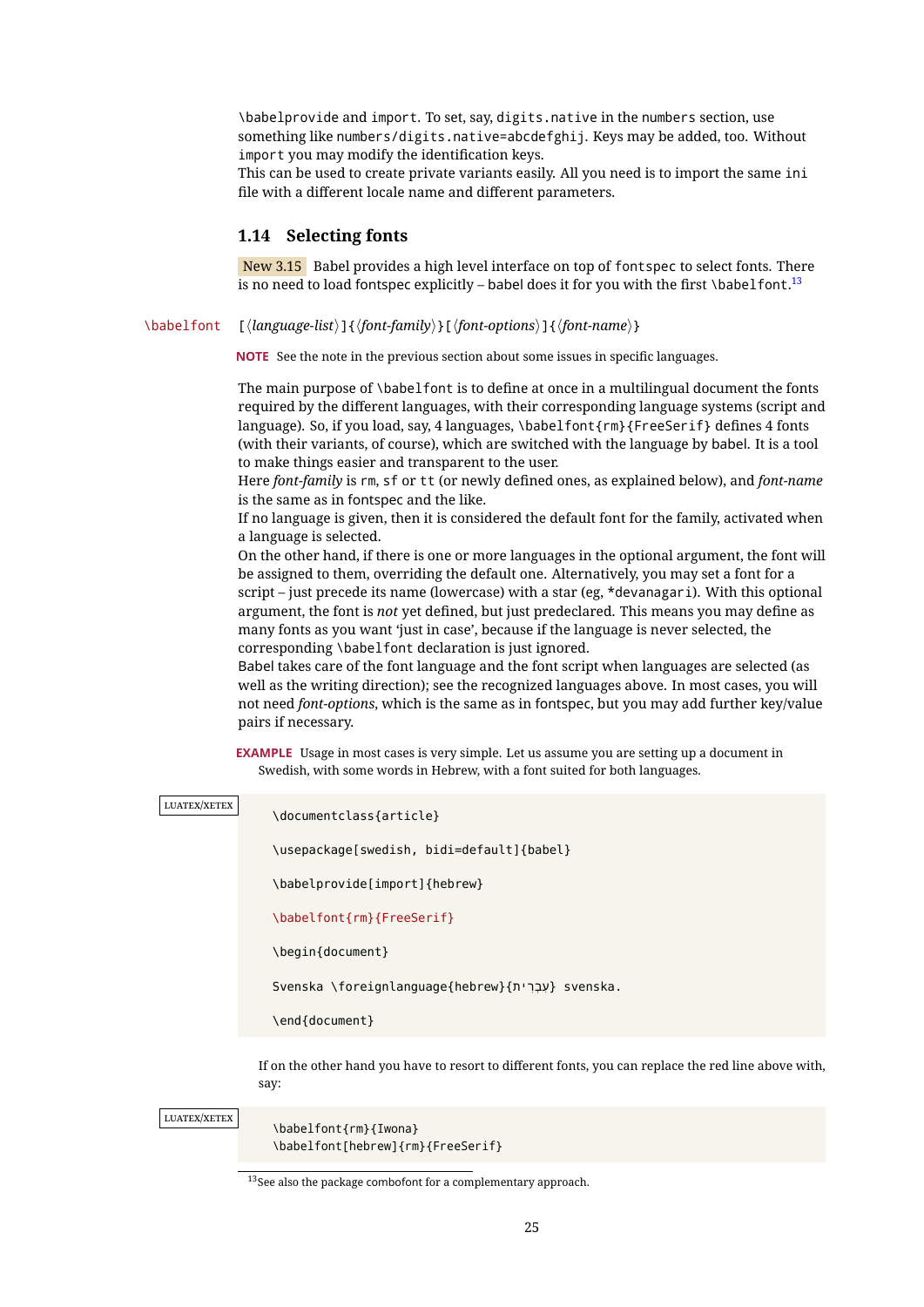\babelfont can be used to implicitly define a new font family. Just write its name instead of rm, sf or tt. This is the preferred way to select fonts in addition to the three basic families.

**EXAMPLE** Here is how to do it:

<span id="page-26-1"></span><span id="page-26-0"></span>

| LUATEX/XETEX<br>\babelfont{kai}{FandolKai}                                                                                                                                                                                                                                                                                                                                                                                                                                                                      |
|-----------------------------------------------------------------------------------------------------------------------------------------------------------------------------------------------------------------------------------------------------------------------------------------------------------------------------------------------------------------------------------------------------------------------------------------------------------------------------------------------------------------|
| Now, \kaifamily and \kaidefault, as well as \textkai are at your disposal.                                                                                                                                                                                                                                                                                                                                                                                                                                      |
| <b>NOTE</b> You may load fontspec explicitly. For example:                                                                                                                                                                                                                                                                                                                                                                                                                                                      |
| LUATEX/XETEX<br>\usepackage{fontspec}<br>\newfontscript{Devanagari}{deva}<br>\babelfont[hindi]{rm}{Shobhika}                                                                                                                                                                                                                                                                                                                                                                                                    |
| This makes sure the OpenType script for Devanagari is deva and not dev2, in case it is not<br>detected correctly. You may also pass some options to fontspec: with silent, the warnings about<br>unavailable scripts or languages are not shown (they are only really useful when the document<br>format is being set up).                                                                                                                                                                                      |
| <b>NOTE</b> Directionality is a property affecting margins, indentation, column order, etc., not just text.<br>Therefore, it is under the direct control of the language, which applies both the script and the<br>direction to the text. As a consequence, there is no need to set Script when declaring a font with<br>\babelfont (nor Language). In fact, it is even discouraged.                                                                                                                            |
| NOTE \fontspec is not touched at all, only the preset font families (rm, sf, tt, and the like). If a<br>language is switched when an ad hoc font is active, or you select the font with this command,<br>neither the script nor the language is passed. You must add them by hand. This is by design, for<br>several reasons -for example, each font has its own set of features and a generic setting for<br>several of them can be problematic, and also preserving a "lower-level" font selection is useful. |
| NOTE The keys Language and Script just pass these values to the font, and do not set the script for<br>the language (and therefore the writing direction). In other words, the ini file or \babelprovide<br>provides default values for \babelfont if omitted, but the opposite is not true. See the note above<br>for the reasons of this behavior.                                                                                                                                                            |
| WARNING Using \setxxxxfont and \babelfont at the same time is discouraged, but very often<br>works as expected. However, be aware with \setxxxxfont the language system will not be set by<br>babel and should be set with fontspec if necessary.                                                                                                                                                                                                                                                               |
| TROUBLESHOOTING Package fontspec Warning: 'Language 'LANG' not available for font 'FONT' with<br>script 'SCRIPT' 'Default' language used instead'.                                                                                                                                                                                                                                                                                                                                                              |
| This is not an error. This warning is shown by fontspec, not by babel. It can be irrelevant for<br>English, but not for many other languages, including Urdu and Turkish. This is a useful and<br>harmless warning, and if everything is fine with your document the best thing you can do is just<br>to ignore it altogether.                                                                                                                                                                                  |
| TROUBLESHOOTING Package babel Info: The following fonts are not babel standard families.                                                                                                                                                                                                                                                                                                                                                                                                                        |
| This is not an error. babel assumes that if you are using \babelfont for a family, very likely you<br>want to define the rest of them. If you don't, you can find some inconsistencies between families.<br>This checking is done at the beginning of the document, at a point where we cannot know which<br>families will be used.                                                                                                                                                                             |
| Actually, there is no real need to use \babelfont in a monolingual document, if you set the<br>language system in \setmainfont (or not, depending on what you want).                                                                                                                                                                                                                                                                                                                                            |
| As the message explains, there is nothing intrinsically wrong with not defining all the families. In<br>fact, there is nothing intrinsically wrong with not using \babe1font at all. But you must be aware<br>that this may lead to some problems.                                                                                                                                                                                                                                                              |
| <b>NOTE</b> \babelfont is a high level interface to fontspec, and therefore in xetex you can apply<br>Mappings. For example, there is a set of transliterations for Brahmic scripts by Davis M. Jones.<br>After installing them in you distribution, just set the map as you would do with fontspec.                                                                                                                                                                                                            |
| 26                                                                                                                                                                                                                                                                                                                                                                                                                                                                                                              |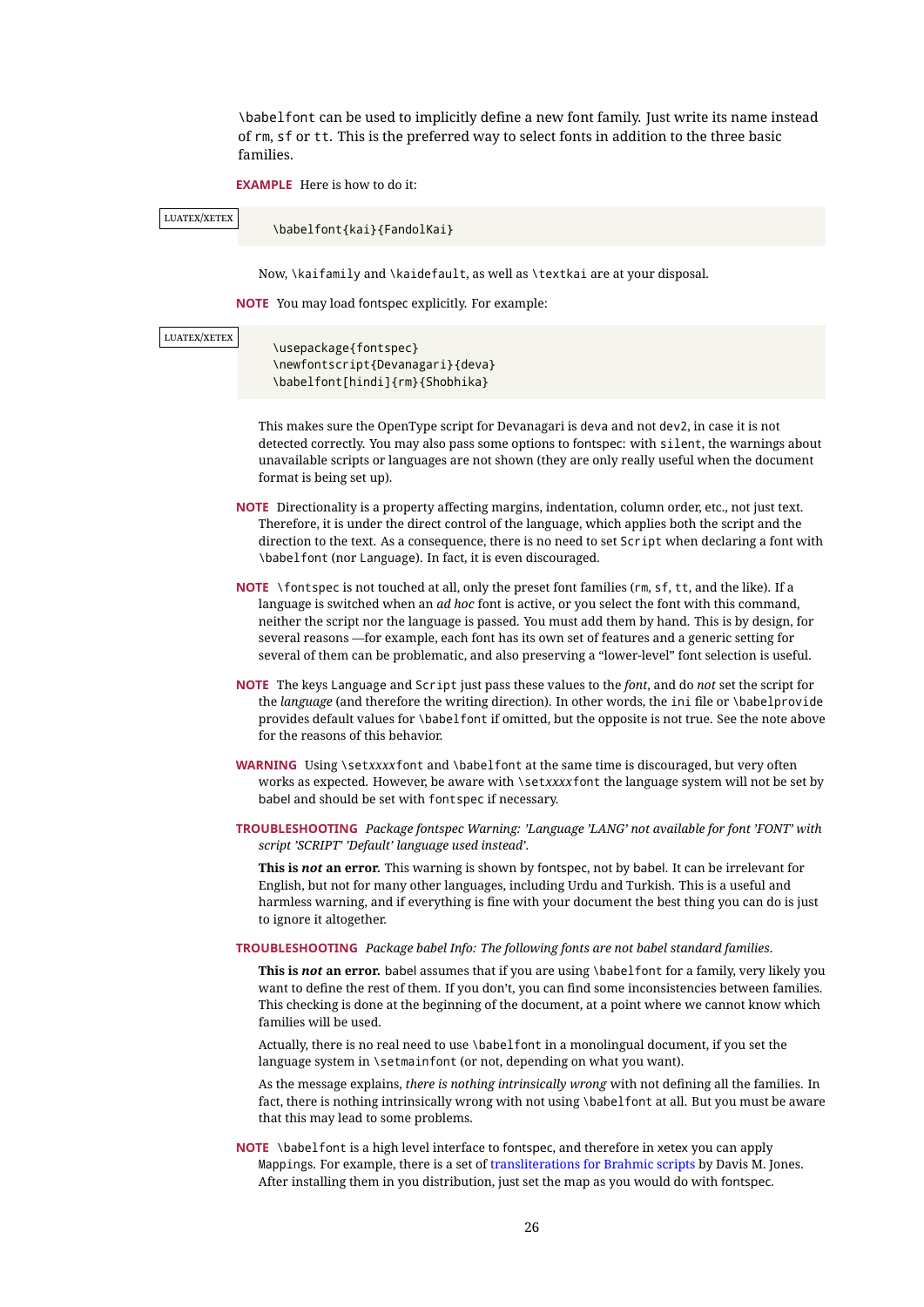# <span id="page-27-0"></span>**1.15 Modifying a language**

Modifying the behavior of a language (say, the chapter "caption"), is sometimes necessary, but not always trivial. In the case of caption names a specific macro is provided, because this is perhaps the most frequent change:

\setlocalecaption { $\langle \text{language-name} \rangle$ }{ $\langle \text{caption:}$ *ame*}}{ $\langle \text{string} \rangle$ }

New 3.51 Here *caption-name* is the name as string without the trailing name. An example, which also shows caption names are often a stylistic choice, is:

\setlocalecaption{english}{contents}{Table of Contents}

This works not only with existing caption names, because it also serves to define new ones by setting the *caption-name* to the name of your choice (name will be postpended). Captions so defined or redefined behave with the 'new way' described in the following note.

**NOTE** There are a few alternative methods:

• With data import'ed from ini files, you can modify the values of specific keys, like:

```
\babelprovide[import, captions/listtable = Lista de tablas]{spanish}
```
(In this particular case, instead of the captions group you may need to modify the captions.licr one.)

• The 'old way', still valid for many languages, to redefine a caption is the following:

```
\addto\captionsenglish{%
  \renewcommand\contentsname{Foo}%
}
```
As of 3.15, there is no need to hide spaces with % (babel removes them), but it is advisable to do so. This redefinition is not activated until the language is selected.

• The 'new way', which is found in bulgarian, azerbaijani, spanish, french, turkish, icelandic, vietnamese and a few more, as well as in languages created with \babelprovide and its key import, is:

\renewcommand\spanishchaptername{Foo}

This redefinition is immediate.

**NOTE** Do *not* redefine a caption in the following way:

\AtBeginDocument{\renewcommand\contentsname{Foo}}

The changes may be discarded with a language selector, and the original value restored.

Macros to be run when a language is selected can be add to \extras*\lang*}:

\addto\extrasrussian{\mymacro}

There is a counterpart for code to be run when a language is unselected:  $\noindent \n\rangle$ noextras $\langle \n\rangle$ 

**NOTE** These macros (\captions *\lang*), \extras *\lang*)) may be redefined, but *must not* be used as such – they just pass information to babel, which executes them in the proper context.

Another way to modify a language loaded as a package or class option is by means of \babelprovide, described below in depth. So, something like: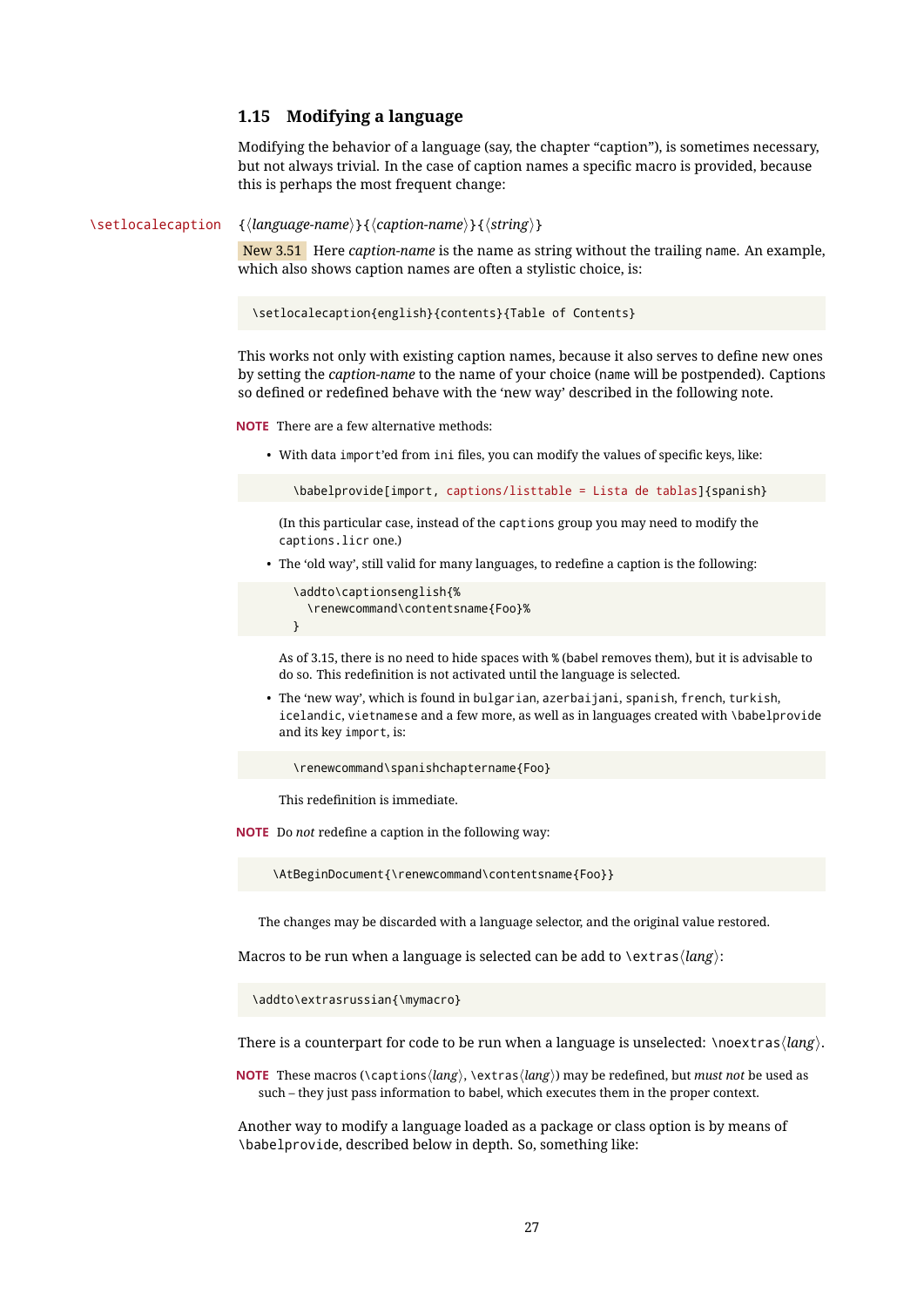```
\usepackage[danish]{babel}
\babelprovide[captions=da, hyphenrules=nohyphenation]{danish}
```
first loads danish.ldf, and then redefines the captions for danish (as provided by the ini file) and prevents hyphenation. The rest of the language definitions are not touched. Without the optional argument it just loads some aditional tools if provided by the ini file, like extra counters.

# <span id="page-28-0"></span>**1.16 Creating a language**

New 3.10 And what if there is no style for your language or none fits your needs? You may then define quickly a language with the help of the following macro in the preamble (which may be used to modify an existing language, too, as explained in the previous subsection).

#### \babelprovide [\*options*\]{\*language-name*\}

If the language *(language-name)* has not been loaded as class or package option and there are no  $\langle options\rangle$ , it creates an "empty" one with some defaults in its internal structure: the hyphen rules, if not available, are set to the current ones, left and right hyphen mins are set to 2 and 3. In either case, caption, date and language system are not defined. If no ini file is imported with import,  $\langle$ *language-name* $\rangle$  is still relevant because in such a case the hyphenation and like breaking rules (including those for South East Asian and CJK) are based on it as provided in the ini file corresponding to that name; the same applies to OpenType language and script.

Conveniently, some options allow to fill the language, and babel warns you about what to do if there is a missing string. Very likely you will find alerts like that in the log file:

|         | Package babel Warning: \chaptername not set for 'mylang'. Please, |
|---------|-------------------------------------------------------------------|
| (babel) | define it after the language has been loaded                      |
| (babel) | (typically in the preamble) with:                                 |
| (babel) | \setlocalecaption{mylang}{chapter}{}                              |
| (babel) | Reported on input line 26.                                        |

In most cases, you will only need to define a few macros. Note languages loaded on the fly are not yet available in the preamble.

**EXAMPLE** If you need a language named arhinish:

```
\usepackage[danish]{babel}
\babelprovide{arhinish}
\setlocalecaption{arhinish}{chapter}{Chapitula}
\setlocalecaption{arhinish}{refname}{Refirenke}
\renewcommand\arhinishhyphenmins{22}
```
**EXAMPLE** Locales with names based on BCP 47 codes can be created with something like:

\babelprovide[import=en-US]{enUS}

Note, however, mixing ways to identify locales can lead to problems. For example, is yi the name of the language spoken by the Yi people or is it the code for Yiddish?

The main language is not changed (danish in this example). So, you must add \selectlanguage{arhinish} or other selectors where necessary. If the language has been loaded as an argument in \documentclass or \usepackage, then \babelprovide redefines the requested data.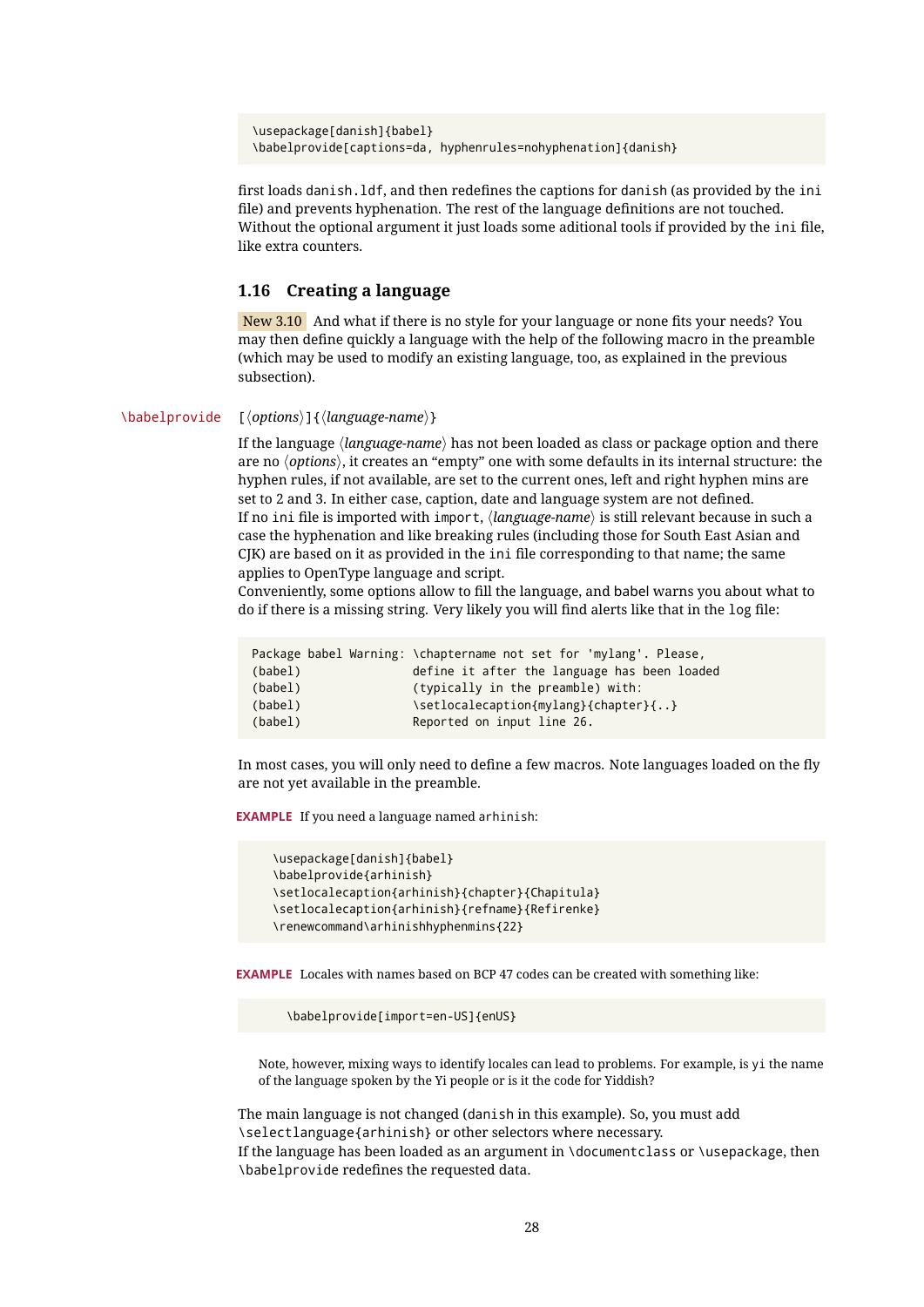import=  $\langle$ *language-tag* $\rangle$ 

New 3.13 Imports data from an ini file, including captions and date (also line breaking rules in newly defined languages). For example:

\babelprovide[import=hu]{hungarian}

Unicode engines load the UTF-8 variants, while 8-bit engines load the LICR (ie, with macros like \' or \ss) ones.

New 3.23 It may be used without a value. In such a case, the ini file set in the corresponding babel-<language>.tex (where <language> is the last argument in \babelprovide) is imported. See the list of recognized languages above. So, the previous example can be written:

\babelprovide[import]{hungarian}

There are about 250 ini files, with data taken from the ldf files and the CLDR provided by Unicode. Not all languages in the latter are complete, and therefore neither are the ini files. A few languages may show a warning about the current lack of suitability of some features.

Besides \today, this option defines an additional command for dates: \<language>date, which takes three arguments, namely, year, month and day numbers. In fact, \today calls \<language>today, which in turn calls

\<language>date{\the\year}{\the\month}{\the\day}. New 3.44 More convenient is usually \localedate, with prints the date for the current locale.

#### captions=  $\langle$ *language-tag* $\rangle$

Loads only the strings. For example:

\babelprovide[captions=hu]{hungarian}

#### hyphenrules=  $\langle$ *language-list* $\rangle$

With this option, with a space-separated list of hyphenation rules, babel assigns to the language the first valid hyphenation rules in the list. For example:

\babelprovide[hyphenrules=chavacano spanish italian]{chavacano}

If none of the listed hyphenrules exist, the default behavior applies. Note in this example we set chavacano as first option – without it, it would select spanish even if chavacano exists.

A special value is +, which allocates a new language (in the TEX sense). It only makes sense as the last value (or the only one; the subsequent ones are silently ignored). It is mostly useful with luatex, because you can add some patterns with \babelpatterns, as for example:

```
\babelprovide[hyphenrules=+]{neo}
\babelpatterns[neo]{a1 e1 i1 o1 u1}
```
In other engines it just suppresses hyphenation (because the pattern list is empty). New 3.58 Another special value is unhyphenated, which activates a line breking mode that allows spaces to be stretched to arbitrary amounts.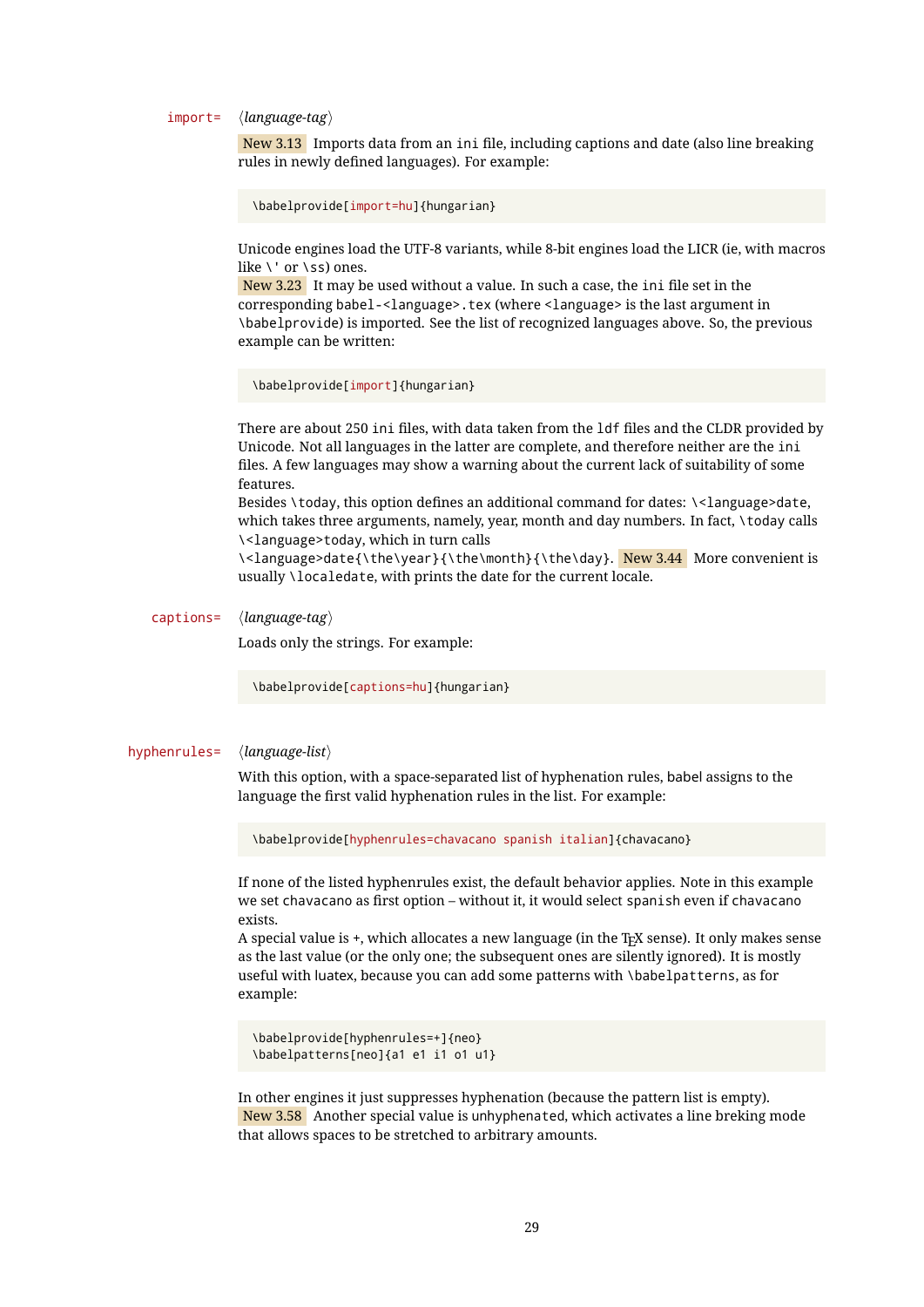main This valueless option makes the language the main one (thus overriding that set when babel is loaded). Only in newly defined languages.

**EXAMPLE** Let's assume your document (xetex or luatex) is mainly in Polytonic Greek with but with some sections in Italian. Then, the first attempt should be:

\usepackage[italian, greek.polutonic]{babel}

But if, say, accents in Greek are not shown correctly, you can try

\usepackage[italian, polytonicgreek, provide=\*]{babel}

Remerber there is an alternative syntax for the latter:

```
\usepackage[italian]{babel}
\babelprovide[import, main]{polytonicgreek}
```
Finally, also remember you might not need to load italian at all if there are only a few word in this language (see [1.3\)](#page-7-0).

script=  $\langle script-name \rangle$ 

New 3.15 Sets the script name to be used by fontspec (eg, Devanagari). Overrides the value in the ini file. If fontspec does not define it, then babel sets its tag to that provided by the ini file. This value is particularly important because it sets the writing direction, so you must use it if for some reason the default value is wrong.

#### language=  $\langle$ *language-name* $\rangle$

New 3.15 Sets the language name to be used by fontspec (eg, Hindi). Overrides the value in the ini file. If fontspec does not define it, then babel sets its tag to that provided by the ini file. Not so important, but sometimes still relevant.

alph=  $\langle counter-name \rangle$ 

Assigns to \alph that counter. See the next section.

Alph=  $\langle counter-name \rangle$ 

Same for \Alph.

A few options (only luatex) set some properties of the writing system used by the language. These properties are *always* applied to the script, no matter which language is active. Although somewhat inconsistent, this makes setting a language up easier in most typical cases.

onchar= ids | fonts

New 3.38 This option is much like an 'event' called when a character belonging to the script of this locale is found (as its name implies, it acts on characters, not on spaces). There are currently two 'actions', which can be used at the same time (separated by a space): with ids the \language and the \localeid are set to the values of this locale; with fonts, the fonts are changed to those of this locale (as set with \babelfont). This option is not compatible with mapfont. Characters can be added or modified with \babelcharproperty.

**NOTE** An alternative approach with luatex and Harfbuzz is the font option RawFeature={multiscript=auto}. It does not switch the babel language and therefore the line breaking rules, but in many cases it can be enough.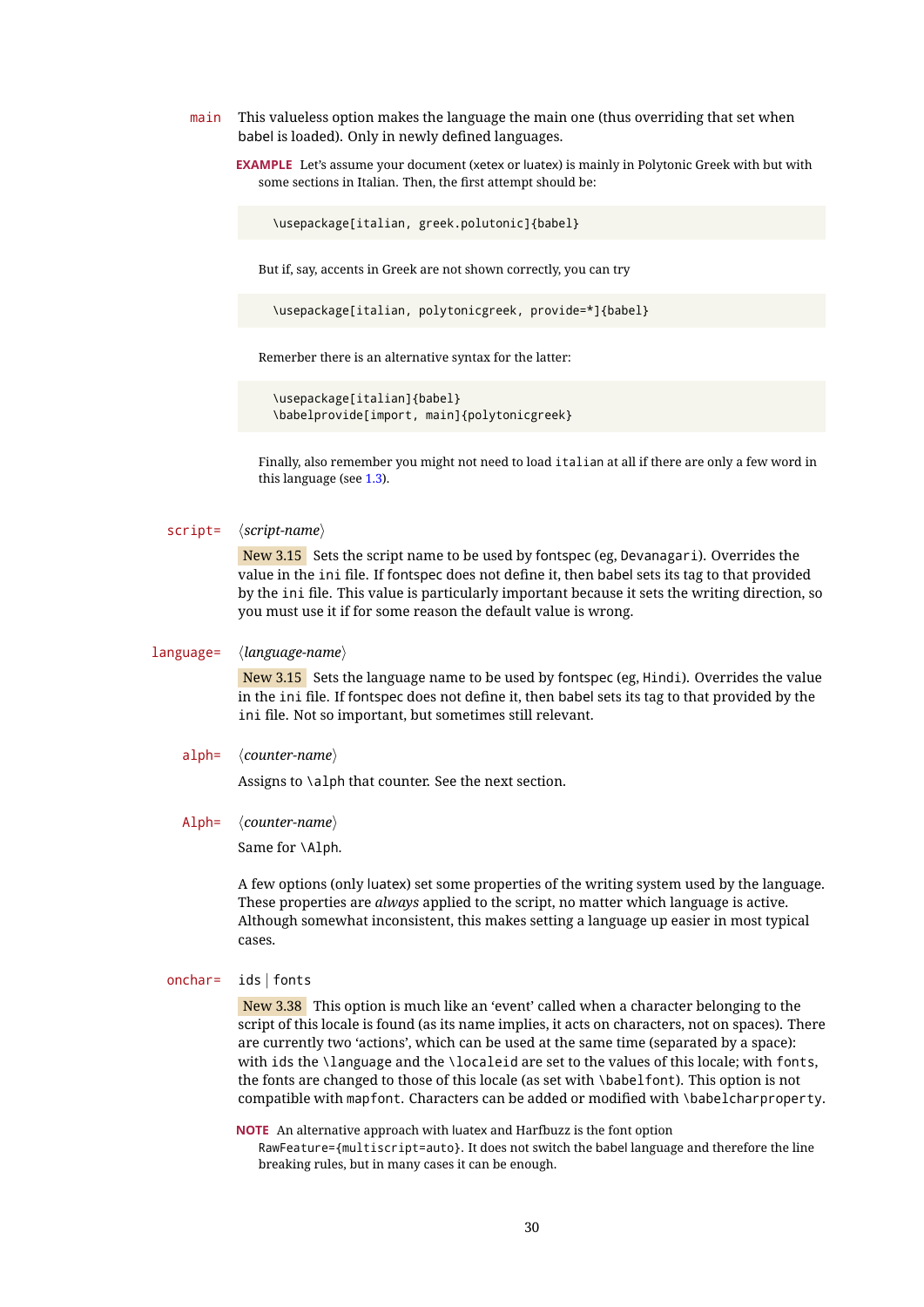|                | $intraspace = \langle base \rangle \langle shrink \rangle \langle stretch \rangle$                                                                                                                                                                                                                          |
|----------------|-------------------------------------------------------------------------------------------------------------------------------------------------------------------------------------------------------------------------------------------------------------------------------------------------------------|
|                | Sets the interword space for the writing system of the language, in em units (so, $0 \cdot 1 \cdot 0$ is<br>0em plus .1em). Like \spaceskip, the em unit applied is that of the current text (more<br>precisely, the previous glyph). Currently used only in Southeast Asian scrips, like Thai, and<br>CJK. |
| intrapenalty=  | $\langle$ <i>penalty</i> $\rangle$                                                                                                                                                                                                                                                                          |
|                | Sets the interword penalty for the writing system of this language. Currently used only in<br>Southeast Asian scrips, like Thai. Ignored if 0 (which is the default value).                                                                                                                                 |
| transforms=    | $\langle transform\text{-}list\rangle$                                                                                                                                                                                                                                                                      |
|                | See section 1.21.                                                                                                                                                                                                                                                                                           |
| justification= | kashida   elongated   unhyphenated                                                                                                                                                                                                                                                                          |
|                | New 3.59 There are currently three options, mainly for the Arabic script. It sets the<br>linebreaking and justification method, which can be based on the the ARABIC TATWEEL<br>character or in the 'justification alternatives' OpenType table (jalt). For an explanation<br>see the babel site.           |
| linebreaking=  | New 3.59 Just a synonymous for justification.                                                                                                                                                                                                                                                               |
| $mapfont =$    | direction                                                                                                                                                                                                                                                                                                   |
|                | Assigns the font for the writing direction of this language (only with hidi=hasic)                                                                                                                                                                                                                          |

font for the writing direction of this language (only with bidi=basic). Whenever possible, instead of this option use onchar, based on the script, which usually makes more sense. More precisely, what mapfont=direction means is, 'when a character has the same direction as the script for the "provided" language, then change its font to that set for this language'. There are 3 directions, following the bidi Unicode algorithm, namely, Arabic-like, Hebrew-like and left to right. So, there should be at most 3 directives of this kind.

**NOTE** (1) If you need shorthands, you can define them with \useshorthands and \defineshorthand as described above. (2) Captions and \today are "ensured" with \babelensure (this is the default in ini-based languages).

# <span id="page-31-0"></span>**1.17 Digits and counters**

New 3.20 About thirty ini files define a field named digits.native. When it is present, two macros are created: \<language>digits and \<language>counter (only xetex and luatex). With the first, a string of 'Latin' digits are converted to the native digits of that language; the second takes a counter name as argument. With the option maparabic in \babelprovide, \arabic is redefined to produce the native digits (this is done *globally*, to avoid inconsistencies in, for example, page numbering, and note as well dates do not rely on \arabic.)

For example:

```
\babelprovide[import]{telugu}
 % Or also, if you want:
 % \babelprovide[import, maparabic]{telugu}
\babelfont{rm}{Gautami} % With luatex, better with Harfbuzz
\begin{document}
\telugudigits{1234}
\telugucounter{section}
\end{document}
```
Languages providing native digits in all or some variants are: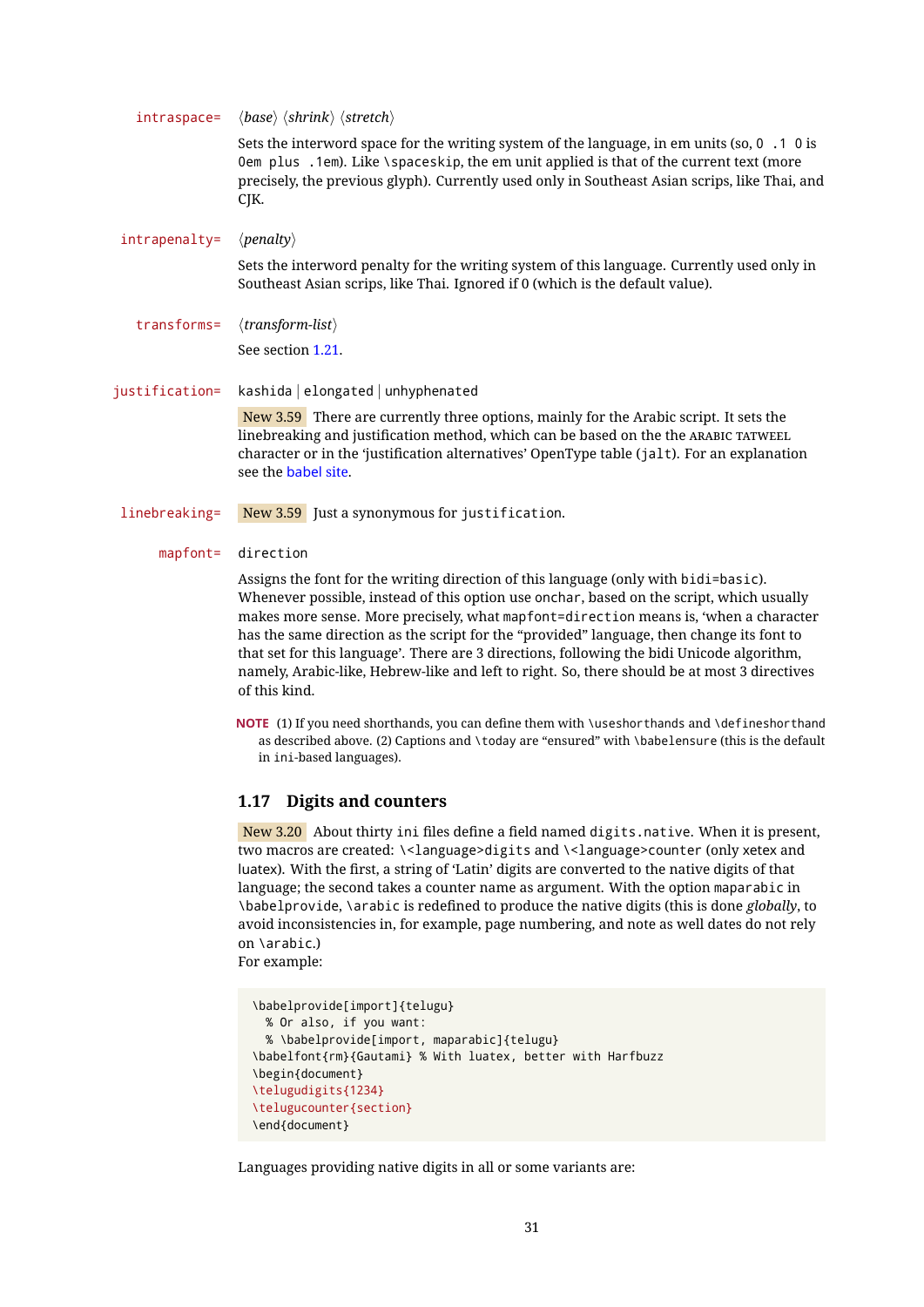| Arabic          | Persian  | Lao           | Odia    | Urdu      |
|-----------------|----------|---------------|---------|-----------|
| Assamese        | Gujarati | Northern Luri | Punjabi | Uzbek     |
| Bangla          | Hindi    | Malayalam     | Pashto  | Vai       |
| Tibetar         | Khmer    | Marathi       | Tamil   | Cantonese |
| <b>Bodo</b>     | Kannada  | Burmese       | Telugu  | Chinese   |
| Central Kurdish | Konkani  | Mazanderani   | Thai    |           |
| Dzongkha        | Kashmiri | Nepali        | Uyghur  |           |

New 3.30 With luatex there is an alternative approach for mapping digits, namely, mapdigits. Conversion is based on the language and it is applied to the typeset text (not math, PDF bookmarks, etc.) before bidi and fonts are processed (ie, to the node list as generated by the  $T<sub>F</sub>X$  code). This means the local digits have the correct bidirectional behavior (unlike Numbers=Arabic in fontspec, which is not recommended).

**NOTE** With xetex you can use the option Mapping when defining a font.

New 4.41 Many 'ini' locale files has been extended with information about non-positional numerical systems, based on those predefined in CSS. They only work with xetex and luatex and are fully expendable (even inside an unprotected \edef). Currently, they are limited to numbers below 10000.

There are several ways to use them (for the availabe styles in each language, see the list below):

- \localenumeral{*{style}*}{*{number}*}, like \localenumeral{abjad}{15}
- \localecounter{ $\langle style\rangle$ }{ $\langle counter\rangle$ }, like \localecounter{lower}{section}
- In \babelprovide, as an argument to the keys alph and Alph, which redefine what \alph and \Alph print. For example:

\babelprovide[alph=alphabetic]{thai}

The styles are:

```
Ancient Greek lower.ancient, upper.ancient
Amharic afar, agaw, ari, blin, dizi, gedeo, gumuz, hadiyya, harari, kaffa, kebena,
  kembata, konso, kunama, meen, oromo, saho, sidama, silti, tigre, wolaita, yemsa
Arabic abjad, maghrebi.abjad
Belarusan, Bulgarian, Macedonian, Serbian lower, upper
Bengali alphabetic
Coptic epact,lower.letters
Hebrew letters (neither geresh nor gershayim yet)
Hindi alphabetic
Armenian lower.letter, upper.letter
Japanese hiragana, hiragana.iroha, katakana, katakana.iroha, circled.katakana,
  informal, formal, cjk-earthly-branch, cjk-heavenly-stem,
  fullwidth.lower.alpha, fullwidth.upper.alpha
Georgian letters
Greek lower.modern, upper.modern, lower.ancient, upper.ancient (all with keraia)
Khmer consonant
Korean consonant, syllabe, hanja.informal, hanja.formal, hangul.formal,
  cjk-earthly-branch, cjk-heavenly-stem, fullwidth.lower.alpha,
  fullwidth.upper.alpha
Marathi alphabetic
Persian abjad, alphabetic
Russian lower, lower.full, upper, upper.full
Syriac letters
Tamil ancient
Thai alphabetic
```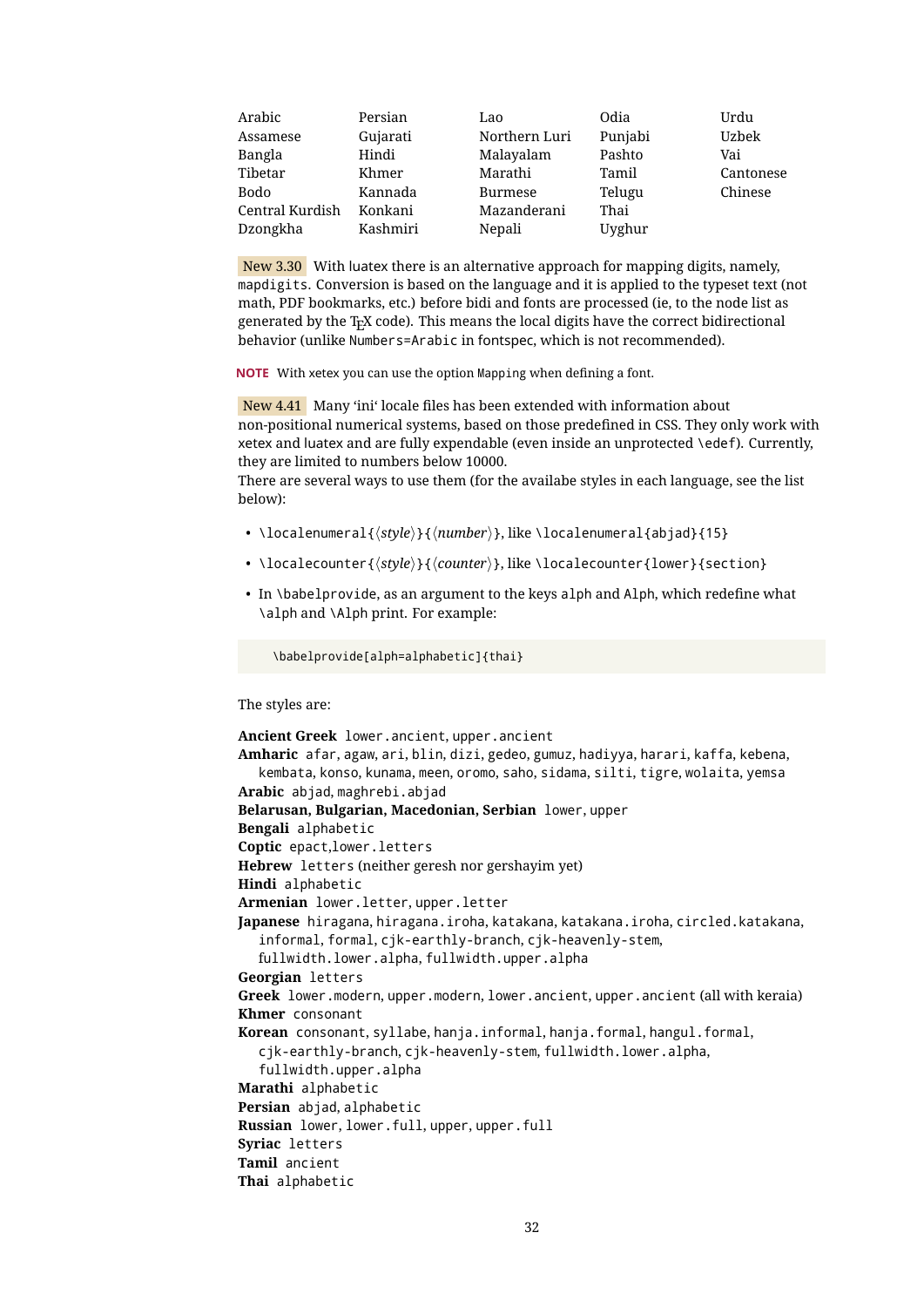**Ukrainian** lower , lower.full, upper , upper.full **Chinese** cjk-earthly-branch, cjk-heavenly-stem, fullwidth.lower.alpha, fullwidth.upper.alpha

New 3.45 In addition, native digits (in languages defining them) may be printed with the numeral style digits.

# <span id="page-33-0"></span>**1.18 Dates**

New 3.45 When the data is taken from an ini file, you may print the date corresponding to the Gregorian calendar and other lunisolar systems with the following command.

\localedate  $[\langle calendar=-.$ , variant=..\inepsilon \lamphimonthinday\monthinday\monthindgay\monthindgay\monthindgay\monthindgay\monthindgay\monthindgay\monthindgay\monthindgay\monthindgay\monthindgay\monthindgay\monthindgay\monthin

By default the calendar is the Gregorian, but an ini file may define strings for other calendars (currently ar, ar-\*, he, fa, hi). In the latter case, the three arguments are the year, the month, and the day in those in the corresponding calendar. They are *not* the Gregorian data to be converted (which means, say, 13 is a valid month number with calendar=hebrew).

Even with a certain calendar there may be variants. In Kurmanji the default variant prints something like *30. Çileya Pêşîn 2019*, but with variant=izafa it prints *31'ê Çileya Pêşînê 2019*.

# <span id="page-33-1"></span>**1.19 Accessing language info**

\languagename The control sequence \languagename contains the name of the current language.

**WARNING** Due to some internal inconsistencies in catcodes, it should *not* be used to test its value. Use iflang, by Heiko Oberdiek.

\iflanguage {*\language*}}{*\true*}}{*\false*}}

If more than one language is used, it might be necessary to know which language is active at a specific time. This can be checked by a call to \iflanguage, but note here "language" is used in the TEX sense, as a set of hyphenation patterns, and *not* as its babel name. This macro takes three arguments. The first argument is the name of a language; the second and third arguments are the actions to take if the result of the test is true or false respectively.

#### \localeinfo {\*field*}}

New 3.38 If an ini file has been loaded for the current language, you may access the information stored in it. This macro is fully expandable, and the available fields are:

name.english as provided by the Unicode CLDR.

tag.ini is the tag of the ini file (the way this file is identified in its name).

tag.bcp47 is the full BCP 47 tag (see the warning below).

language.tag.bcp47 is the BCP 47 language tag.

tag.opentype is the tag used by OpenType (usually, but not always, the same as BCP 47). script.name , as provided by the Unicode CLDR.

script.tag.bcp47 is the BCP 47 tag of the script used by this locale.

script.tag.opentype is the tag used by OpenType (usually, but not always, the same as BCP 47).

**WARNING** New 3.46 As of version 3.46 tag.bcp47 returns the full BCP 47 tag. Formerly it returned just the language subtag, which was clearly counterintuitive.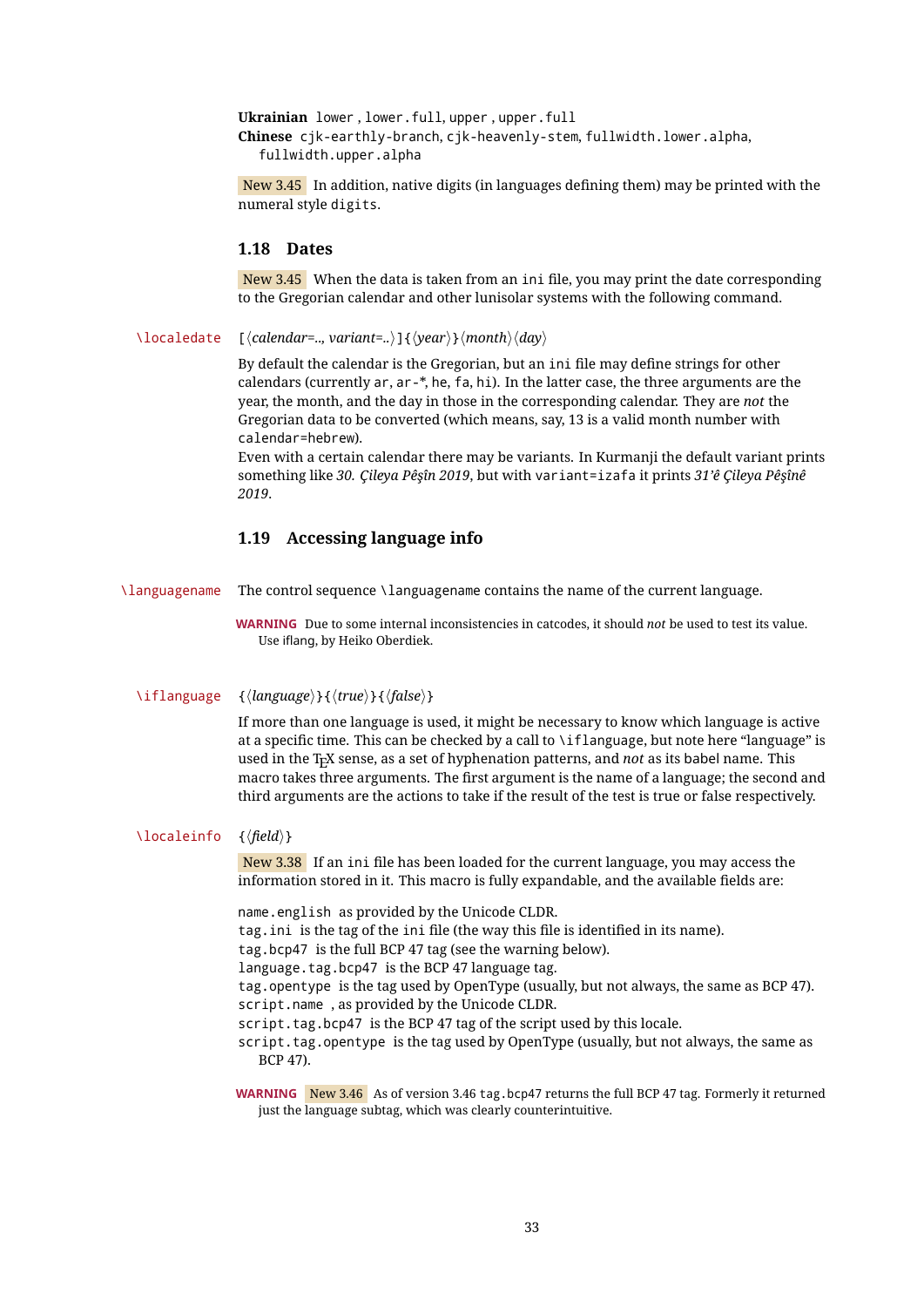# \getlocaleproperty \* {\macro\}{\locale\}{\property\}

New 3.42 The value of any locale property as set by the ini files (or added/modified with \babelprovide) can be retrieved and stored in a macro with this command. For example, after:

\getlocaleproperty\hechap{hebrew}{captions/chapter}

the macro \hechap will contain the string p.

If the key does not exist, the macro is set to \relax and an error is raised. New  $3.47$  With the starred version no error is raised, so that you can take your own actions with undefined properties.

Babel remembers which ini files have been loaded. There is a loop named \LocaleForEach to traverse the list, where #1 is the name of the current item, so that \LocaleForEach{\message{ \*\*#1\*\* }} just shows the loaded ini's.

**NOTE** ini files are loaded with \babelprovide and also when languages are selected if there is a \babelfont. To ensure the ini files are loaded (and therefore the corresponding data) even if these two conditions are not met, write \BabelEnsureInfo in the preamble.

#### \localeid

Each language in the babel sense has its own unique numeric identifier, which can be retrieved with \localeid.

**NOTE** The \localeid is not the same as the \language identifier, which refers to a set of hyphenation patters (which, in turn, is just a component of the line breaking algorithm described in the next section). The data about preloaded patterns are store in an internal macro named \bbl@languages (see the code for further details), but note several locales may share a single \language, so they are separated concepts. In luatex, the \localeid is saved in each node (where it makes sense) as an attribute, too.

# <span id="page-34-0"></span>**1.20 Hyphenation and line breaking**

Babel deals with three kinds of line breaking rules: Western, typically the LGC group, South East Asian, like Thai, and CJK, but support depends on the engine: pdftex only deals with the former, xetex also with the second one (although in a limited way), while luatex provides basic rules for the latter, too. With luatex there are also tools for non-standard hyphenation rules, explained in the next section.

# \babelhyphen \* {\*type*}}  $\b{$ babelhyphen \* { $\langle text \rangle$ }

New 3.9a It is customary to classify hyphens in two types: (1) *explicit* or *hard hyphens*, which in T<sub>F</sub>X are entered as -, and (2) *optional* or *soft hyphens*, which are entered as \-. Strictly, a *soft hyphen* is not a hyphen, but just a breaking opportunity or, in T<sub>F</sub>X terms, a "discretionary"; a *hard hyphen* is a hyphen with a breaking opportunity after it. A further type is a *non-breaking hyphen*, a hyphen without a breaking opportunity. In T<sub>EX</sub>, - and  $\iota$ - forbid further breaking opportunities in the word. This is the desired behavior very often, but not always, and therefore many languages provide shorthands for these cases. Unfortunately, this has not been done consistently: for example, "- in Dutch, Portuguese, Catalan or Danish is a hard hyphen, while in German, Spanish, Norwegian, Slovak or Russian is a soft hyphen. Furthermore, some of them even redefine  $\setminus$ -, so that you cannot insert a soft hyphen without breaking opportunities in the rest of the word. Therefore, some macros are provided with a set of basic "hyphens" which can be used by themselves, to define a user shorthand, or even in language files.

• \babelhyphen{soft} and \babelhyphen{hard} are self explanatory.

• \babelhyphen{repeat} inserts a hard hyphen which is repeated at the beginning of the next line, as done in languages like Polish, Portuguese and Spanish.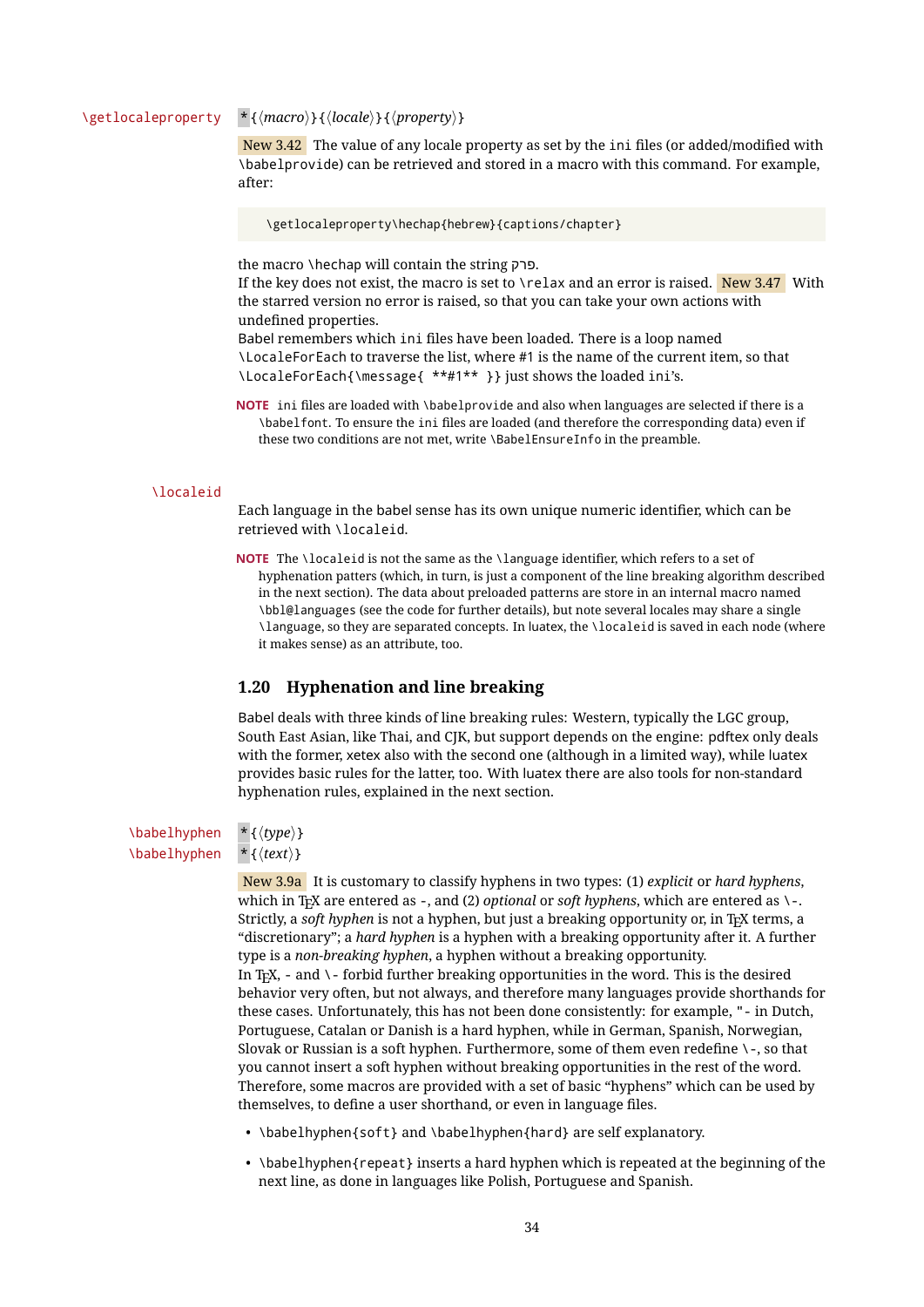| • \babelhyphen{nobreak} inserts a hard hyphen without a break after it (even if a space |
|-----------------------------------------------------------------------------------------|
| follows).                                                                               |

- \babelhyphen{empty} inserts a break opportunity without a hyphen at all.
- \babelhyphen{ $\langle text \rangle$ } is a hard "hyphen" using  $\langle text \rangle$  instead. A typical case is \babelhyphen{/}.

With all of them, hyphenation in the rest of the word is enabled. If you don't want to enable it, there is a starred counterpart: \babelhyphen\*{soft} (which in most cases is equivalent to the original \-), \babelhyphen\*{hard}, etc.

Note hard is also good for isolated prefixes (eg, *anti-*) and nobreak for isolated suffixes (eg, *-ism*), but in both cases \babelhyphen\*{nobreak} is usually better.

There are also some differences with  $\mathbb{M}P_X$ : (1) the character used is that set for the current font, while in LATEX it is hardwired to - (a typical value); (2) the hyphen to be used in fonts with a negative \hyphenchar is -, like in LATEX, but it can be changed to another value by redefining \babelnullhyphen; (3) a break after the hyphen is forbidden if preceded by a glue  $>0$  pt (at the beginning of a word, provided it is not immediately preceded by, say, a parenthesis).

#### \babelhyphenation [ $\langle \text{language} \rangle, \langle \text{language} \rangle, ...\}$ ]{ $\langle \text{exceptions} \rangle$ }

New 3.9a Sets hyphenation exceptions for the languages given or, without the optional argument, for *all* languages (eg, proper nouns or common loan words, and of course monolingual documents). Multiple declarations work much like \hyphenation (last wins), but language exceptions take precedence over global ones.

It can be used only in the preamble, and exceptions are set when the language is first selected, thus taking into account changes of **\lccodes's** done in  $\text{keras}\langle \text{lang} \rangle$  as well as the language-specific encoding (not set in the preamble by default). Multiple \babelhyphenation's are allowed. For example:

\babelhyphenation{Wal-hal-la Dar-bhan-ga}

Listed words are saved expanded and therefore it relies on the LICR. Of course, it also works without the LICR if the input and the font encodings are the same, like in Unicode based engines.

- **NOTE** Using \babelhyphenation with Southeast Asian scripts is mostly pointless. But with \babelpatterns (below) you may fine-tune line breaking (only luatex). Even if there are no patterns for the language, you can add at least some typical cases.
- **NOTE** To set hyphenation exceptions in the preamble before any language is explicitly set with a selector, use \babelhyphenation instead of \hyphenation. In the preamble the hyphenation rules are not always fully set up and an error can be raised.

#### \begin{hyphenrules} {\language\} ... \end{hyphenrules}

The environment hyphenrules can be used to select *only* the hyphenation rules to be used (it can be used as command, too). This can for instance be used to select 'nohyphenation', provided that in language.dat the 'language' nohyphenation is defined by loading zerohyph.tex. It deactivates language shorthands, too (but not user shorthands). Except for these simple uses, hyphenrules is deprecated and otherlanguage\* (the starred version) is preferred, because the former does not take into account possible changes in encodings of characters like, say, ' done by some languages (eg, italian, french, ukraineb).

# \babelpatterns [ $\langle \text{language} \rangle$ ,  $\langle \text{language} \rangle$ , ...] $\{ \langle \text{patterns} \rangle \}$

New 3.9m *In luatex only*, [14](#page-35-0) adds or replaces patterns for the languages given or, without the optional argument, for *all* languages. If a pattern for a certain combination already exists, it gets replaced by the new one.

<span id="page-35-0"></span> $14$ With luatex exceptions and patterns can be modified almost freely. However, this is very likely a task for a separate package and babel only provides the most basic tools.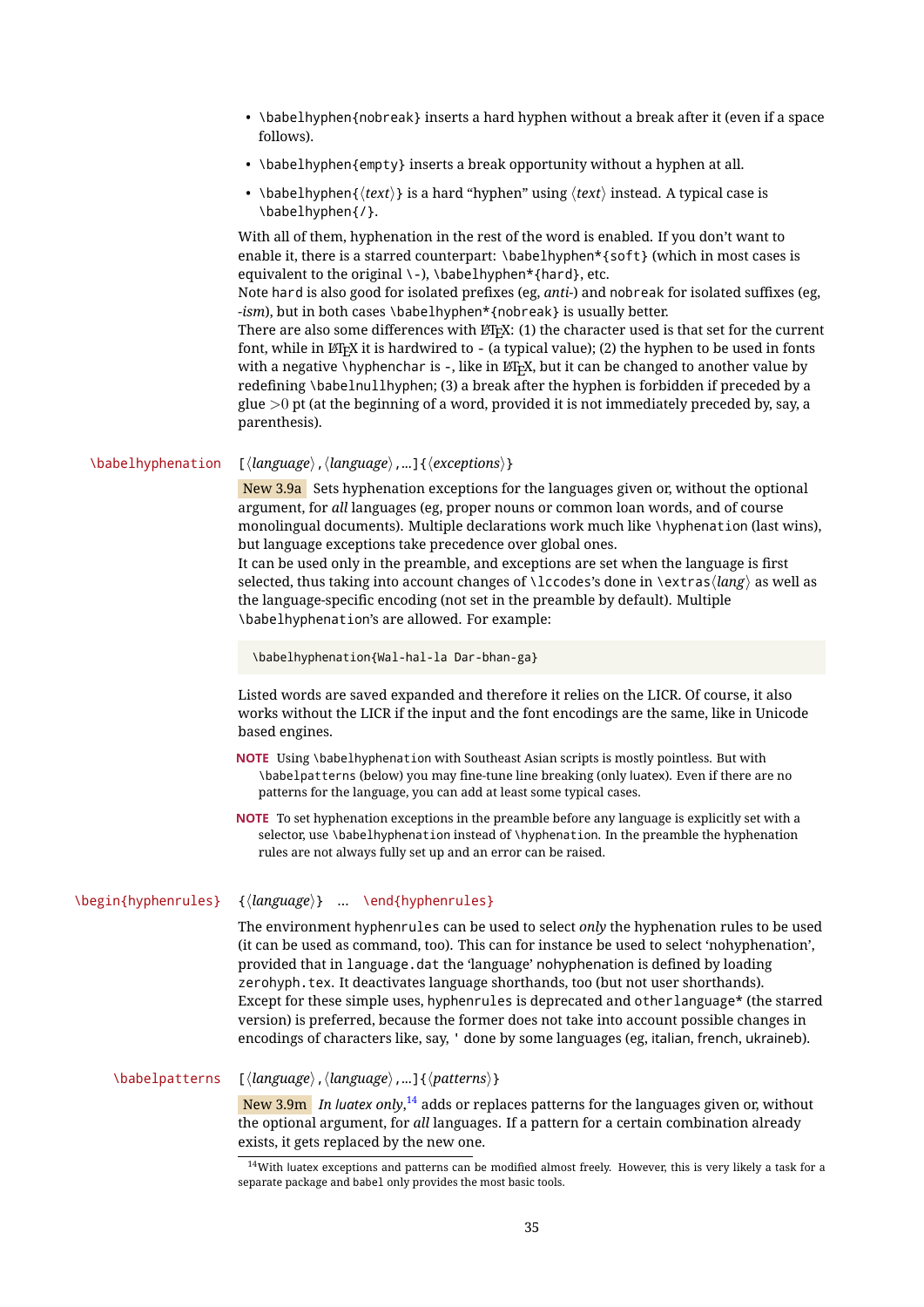It can be used only in the preamble, and patterns are added when the language is first selected, thus taking into account changes of **\lccodes's** done in \extras $\langle \text{lang} \rangle$  as well as the language-specific encoding (not set in the preamble by default). Multiple \babelpatterns's are allowed.

Listed patterns are saved expanded and therefore it relies on the LICR. Of course, it also works without the LICR if the input and the font encodings are the same, like in Unicode based engines.

New 3.31 (Only luatex.) With \babelprovide and imported CJK languages, a simple generic line breaking algorithm (push-out-first) is applied, based on a selection of the Unicode rules ( New 3.32 it is disabled in verbatim mode, or more precisely when the hyphenrules are set to nohyphenation). It can be activated alternatively by setting explicitly the intraspace.

New 3.27 Interword spacing for Thai, Lao and Khemer is activated automatically if a language with one of those scripts are loaded with \babelprovide. See the sample on the babel repository. With both Unicode engines, spacing is based on the "current" em unit (the size of the previous char in luatex, and the font size set by the last \selectfont in xetex).

## **1.21 Transforms**

Transforms (only luatex) provide a way to process the text on the typesetting level in several language-dependent ways, like non-standard hyphenation, special line breaking rules, script to script conversion, spacing conventions and so on.<sup>[15](#page-36-0)</sup>

It currently embraces \babelprehyphenation and \babelposthyphenation. New 3.57 Several ini files predefine some transforms. They are activated with the key transforms in \babelprovide, either if the locale is being defined with this macro or the languages has been previouly loaded as a class or package option, as the following example illustrates:

```
\usepackage[magyar]{babel}
\babelprovide[transforms = digraphs.hyphen]{magyar}
```
New 3.67 Transforms predefined in the ini locale files can be made attribute-dependent, too. When an attribute between parenthesis is inserted subsequent transforms will be assigned to it (up to the list end or another attribute). For example, and provided an attribute called \withsigmafinal has been declared:

transforms = transliteration.omega (\withsigmafinal) sigma.final

This applies transliteration.omega always, but sigma.final only when \withsigmafinal is set.

Here are the transforms currently predefined. (More to follow in future releases.)

| Arabic                                              | transliteration.dad | Applies the transliteration system devised by<br>Yannis Haralambous for dad (simple and T <sub>F</sub> X-<br>friendly). Not yet complete, but sufficient for<br>most texts.                                              |
|-----------------------------------------------------|---------------------|--------------------------------------------------------------------------------------------------------------------------------------------------------------------------------------------------------------------------|
| Croatian                                            | digraphs.ligatures  | Ligatures DŽ, Dž, dž, LJ, Lj, lj, NJ, Nj, nj. It<br>assumes they exist. This is not the recom-<br>mended way to make these transformations<br>(the best way is with OTF features), but it can<br>get you out of a hurry. |
| Czech, Polish,<br>Portuguese,<br>Slovak,<br>Spanish | hyphen.repeat       | Explicit hyphens behave like \babelhyphen<br>{repeat}.                                                                                                                                                                   |

<span id="page-36-0"></span> $15$ They are similar in concept, but not the same, as those in Unicode. The main inspiration for this feature is the Omega transformation processes.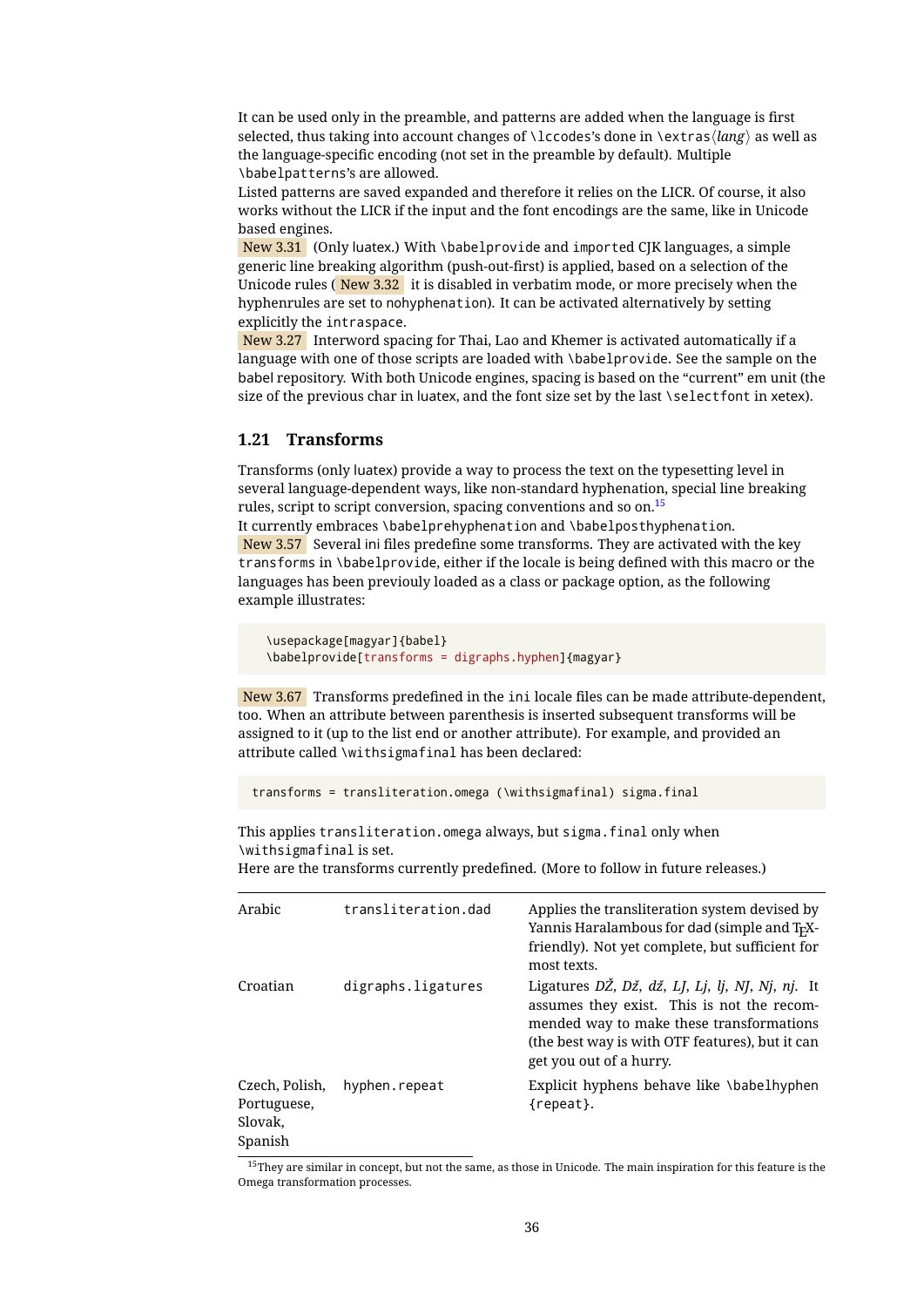| Czech, Polish,<br>Slovak | oneletter.nobreak                  | Converts a space after a non-syllabic prepo-<br>sition or conjunction into a non-breaking<br>space.                                                                                                                                                                                                                                                 |
|--------------------------|------------------------------------|-----------------------------------------------------------------------------------------------------------------------------------------------------------------------------------------------------------------------------------------------------------------------------------------------------------------------------------------------------|
| Finnish                  | prehyphen.nobreak                  | Line breaks just after hyphens prepended to<br>words are prevented, like in "pakastekaapit<br>ja -arkut".                                                                                                                                                                                                                                           |
| Greek                    | diaeresis.hyphen                   | Removes the diaeresis above iota and upsilon<br>if hyphenated just before. It works with the<br>three variants.                                                                                                                                                                                                                                     |
| Greek                    | transliteration.omega              | Although the provided combinations are not<br>the full set, this transform follows the syn-<br>tax of Omega: $=$ for the circumflex, $\vee$ for<br>digamma, and so on. For better compatibility<br>with Levy's system, $\sim$ (as 'string') is an alter-<br>native to =. ' is tonos in Monotonic Greek, but<br>oxia in Polytonic and Ancient Greek. |
| Greek                    | sigma.final                        | The transliteration system above does not<br>convert the sigma at the end of a word (on<br>purpose). This transforms does it. To pre-<br>vent the conversion (an abbreviation, for ex-<br>ample), write "s.                                                                                                                                         |
|                          | Hindi, Sanskrit transliteration.hk | The Harvard-Kyoto system to romanize De-<br>vanagari.                                                                                                                                                                                                                                                                                               |
|                          | Hindi, Sanskrit punctuation. space | Inserts a space before the following four<br>characters: !?:;.                                                                                                                                                                                                                                                                                      |
| Hungarian                | digraphs.hyphen                    | Hyphenates the long digraphs ccs, ddz, ggy,<br>lly, nny, ssz, tty and zzs as cs-cs, dz-dz, etc.                                                                                                                                                                                                                                                     |
| Indic scripts            | danda.nobreak                      | Prevents a line break before a danda or dou-<br>ble danda if there is a space. For Assamese,<br>Bengali, Gujarati, Hindi, Kannada, Malay-<br>alam, Marathi, Oriya, Tamil, Telugu.                                                                                                                                                                   |
| Latin                    | digraphs.ligatures                 | Replaces the groups <i>ae</i> , <i>AE</i> , <i>oe</i> , <i>OE</i> with $\alpha$ , <i>Æ</i> ,<br>$\alpha$ , $\epsilon$ .                                                                                                                                                                                                                             |
| Latin                    | letters.noj                        | Replaces $j, J$ with $i, I$ .                                                                                                                                                                                                                                                                                                                       |
| Latin                    | letters.uv                         | Replaces $v$ , $U$ with $u$ , $V$ .                                                                                                                                                                                                                                                                                                                 |
| Sanskrit                 | transliteration.iast               | The IAST system to romanize Devanagari. <sup>16</sup>                                                                                                                                                                                                                                                                                               |
| Serbian                  | transliteration.gajica             | (Note serbian with ini files refers to the<br>Cyrillic script, which is here the target.) The<br>standard system devised by Ljudevit Gaj.                                                                                                                                                                                                           |
| Arabic,<br>Persian       | kashida.plain                      | Experimental. A very simple and basic trans-<br>form for 'plain' Arabic fonts, which attempts<br>to distribute the tatwil as evenly as possible<br>(starting at the end of the line). See the news<br>for version 3.59.                                                                                                                             |

\babelposthyphenation [ $\langle$ options $\rangle$ ]{ $\langle$ hyphenrules-name $\rangle$ }{ $\langle$ lua-pattern $\rangle$ }{ $\langle$ replacement $\rangle$ }

New 3.37-3.39 *With luatex* it is possible to define non-standard hyphenation rules, like  $f-f \rightarrow ff-f$ , repeated hyphens, ranked ruled (or more precisely, 'penalized' hyphenation points), and so on. A few rules are currently provided (see above), but they can be defined as shown in the following example, where {1} is the first captured char (between () in the pattern):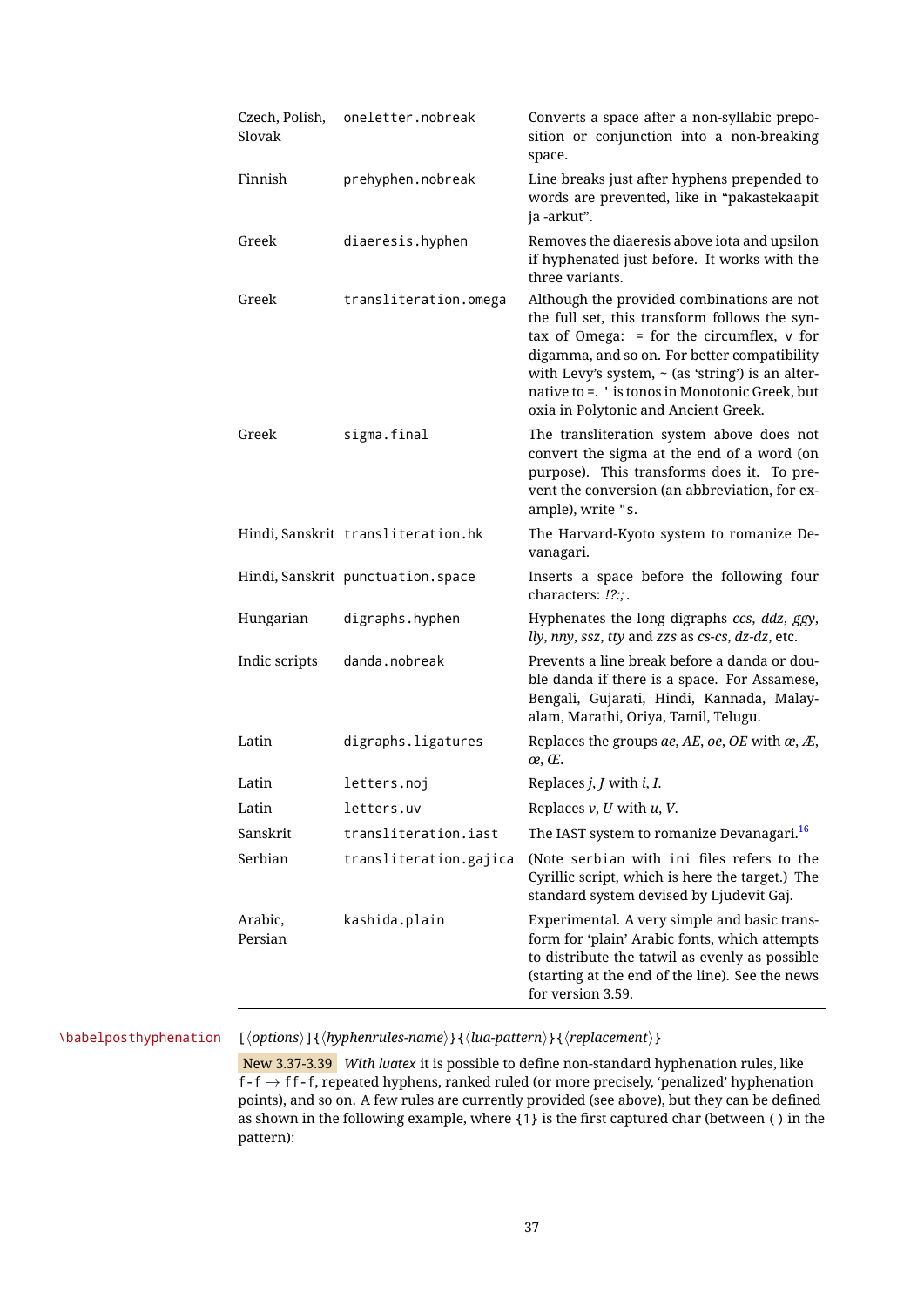```
\babelposthyphenation{german}{([fmtrp]) | {1}}
{
 {no = {1}, pre = {1}{1}- }, % Replace first char with disc
 remove, % Remove automatic disc (2nd node)
 {} % Keep last char, untouched
}
```
In the replacements, a captured char may be mapped to another, too. For example, if the first capture reads ([ΐΰ]), the replacement could be {1|ΐΰ|ίύ}, which maps *ΐ* to *ί*, and *ΰ* to *ύ*, so that the diaeresis is removed.

This feature is activated with the first \babelposthyphenation or \babelprehyphenation. New 3.67 With the optional argument you can associate a user defined transform to an attribute, so that it's active only when it's set (currently its attribute value is ignored). With this mechanism transforms can be set or unset even in the middle of paragraphs, and applied to single words. To define, set and unset the attribute, the LaTeX kernel provides the macros \newattribute, \setattribute and \unsetattribute. The following example shows how to use it, provided an attribute named \latinnoj has been declared:

```
\babelprehyphenation[attribute=\latinnoj]{latin}{ J }{ string = I }
```
See the [babel](https://latex3.github.io/babel/guides/non-standard-hyphenation-with-luatex.html) site for a more detailed description and some examples. It also describes a few additional replacement types (string, penalty).

Although the main purpose of this command is non-standard hyphenation, it may actually be used for other transformations (after hyphenation is applied, so you must take discretionaries into account).

You are limited to substitutions as done by lua, although a future implementation may alternatively accept lpeg.

### \babelprehyphenation  $[\langle options \rangle] {\langle locale-name \rangle} {\langle \langle lua-pattern \rangle} {\langle \langle repeat \rangle}$

New 3.44-3-52 It is similar to the latter, but (as its name implies) applied before hyphenation, which is particularly useful in transliterations. There are other differences: (1) the first argument is the locale instead of the name of the hyphenation patterns; (2) in the search patterns = has no special meaning, while | stands for an ordinary space; (3) in the replacement, discretionaries are not accepted.

See the description above for the optional argument.

This feature is activated with the first \babelposthyphenation or \babelprehyphenation.

**EXAMPLE** You can replace a character (or series of them) by another character (or series of them). Thus, to enter *ž* as zh and *š* as sh in a newly created locale for transliterated Russian:

```
\babelprovide[hyphenrules=+]{russian-latin} % Create locale
\babelprehyphenation{russian-latin}{([sz])h} % Create rule
{
  string = \{1|sz|\check{sz}\}\,,
  remove
}
```
**EXAMPLE** The following rule prevent the word "a" from being at the end of a line:

```
\babelprehyphenation{english}{|a|}
 {}, {}, % Keep first space and a
 { insert, penalty = 10000 }, % Insert penalty
 {} % Keep last space
}
```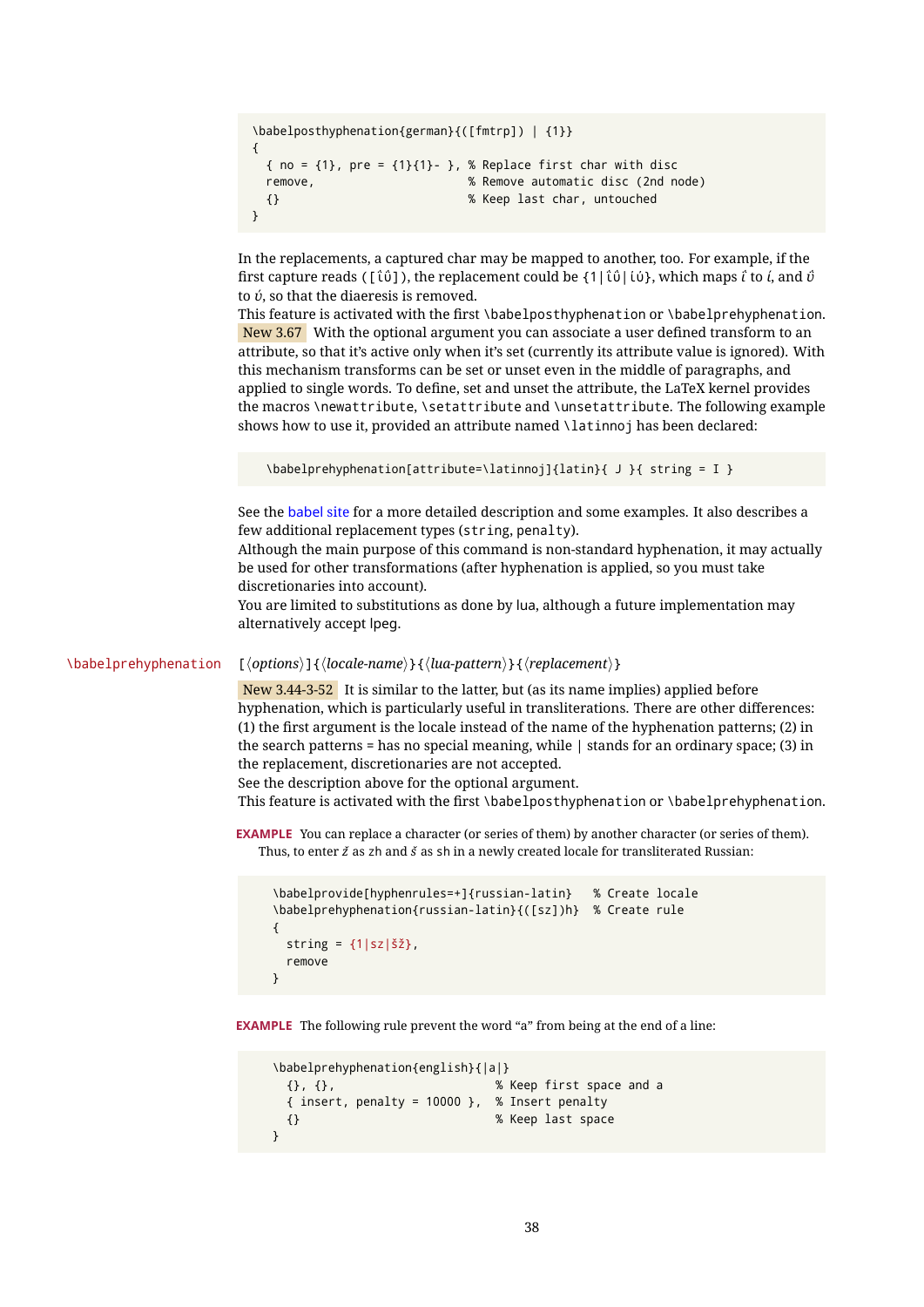**NOTE** With luatex there is another approach to make text transformations, with the function fonts.handlers.otf.addfeature, which adds new features to an OTF font (substitution and positioning). These features can be made language-dependent, and babel by default recognizes this setting if the font has been declared with \babelfont. The *transforms* mechanism supplements rather than replaces OTF features.

With xetex, where *transforms* are not available, there is still another approach, with font mappings, mainly meant to perform encoding conversions and transliterations. Mappings, however, are linked to fonts, not to languages.

### **1.22 Selection based on BCP 47 tags**

New 3.43 The recommended way to select languages is that described at the beginning of this document. However, BCP 47 tags are becoming customary, particularly in documents (or parts of documents) generated by external sources, and therefore babel will provide a set of tools to select the locales in different situations, adapted to the particular needs of each case. Currently, babel provides autoloading of locales as described in this section. In these contexts autoloading is particularly important because we may not know on beforehand which languages will be requested.

It must be activated explicitly, because it is primarily meant for special tasks. Mapping from BCP 47 codes to locale names are not hardcoded in babel. Instead the data is taken from the ini files, which means currently about 250 tags are already recognized. Babel performs a simple lookup in the following way: fr-Latn-FR  $\rightarrow$  fr-Latn  $\rightarrow$  fr-FR  $\rightarrow$  fr. Languages with the same resolved name are considered the same. Case is normalized before, so that fr-latn-fr  $\rightarrow$  fr-Latn-FR. If a tag and a name overlap, the tag takes precedence.

Here is a minimal example:

```
\documentclass{article}
\usepackage[danish]{babel}
\babeladjust{
  autoload.bcp47 = on,
 autoload.bcp47.options = import
}
\begin{document}
Chapter in Danish: \chaptername.
\selectlanguage{de-AT}
\localedate{2020}{1}{30}
\end{document}
```
Currently the locales loaded are based on the ini files and decoupled from the main ldf files. This is by design, to ensure code generated externally produces the same result regardless of the languages requested in the document, but an option to use the ldf instead will be added in a future release, because both options make sense depending on the particular needs of each document (there will be some restrictions, however). The behaviour is adjusted with \babeladjust with the following parameters:

```
autoload.bcp47 with values on and off.
```
autoload.bcp47.options, which are passed to \babelprovide; empty by default, but you may add import (features defined in the corresponding babel-...tex file might not be available).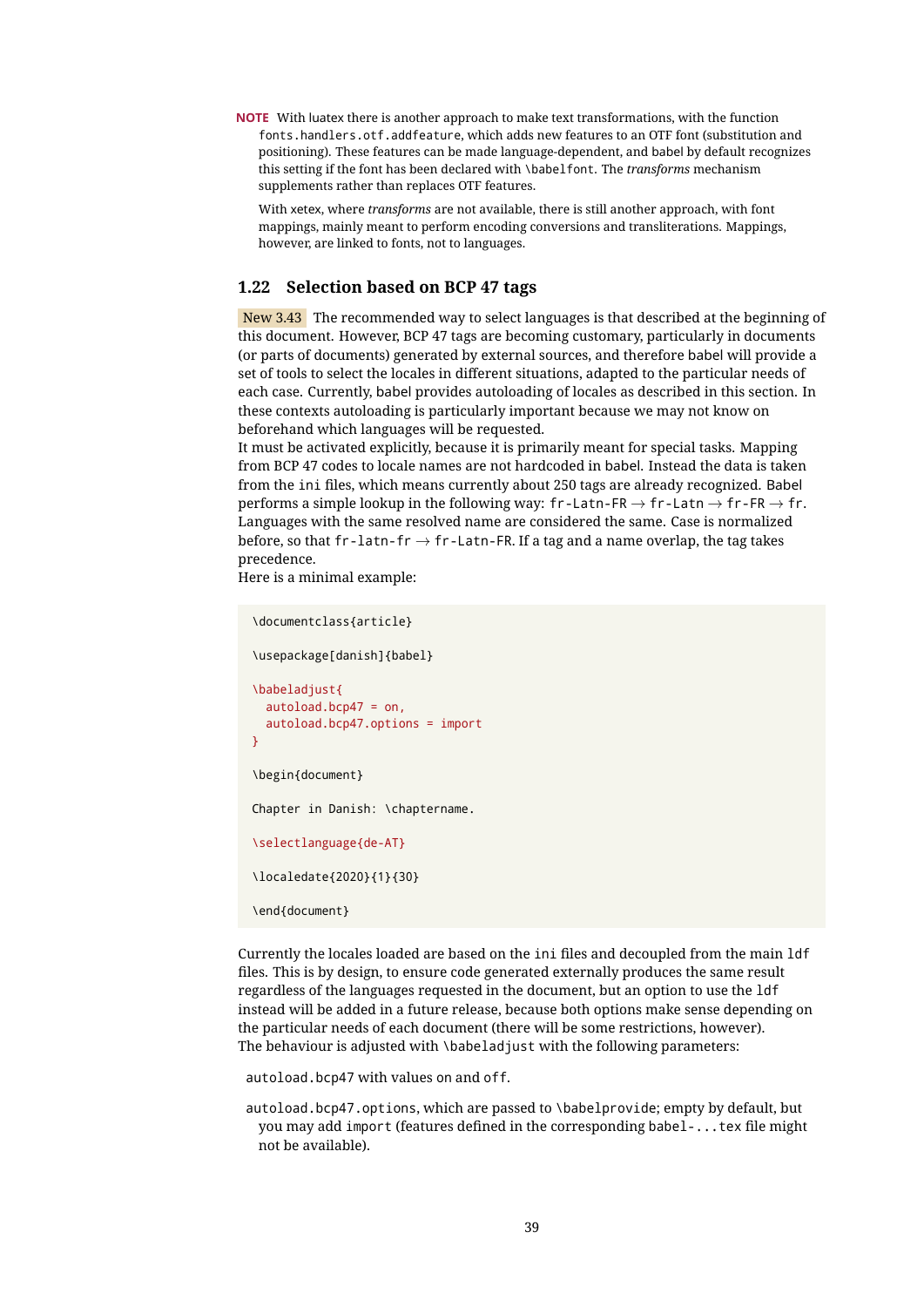autoload.bcp47.prefix. Although the public name used in selectors is the tag, the internal name will be different and generated by prepending a prefix, which by default is bcp47-. You may change it with this key.

New 3.46 If an ldf file has been loaded, you can enable the corresponding language tags as selector names with:

\babeladjust{ bcp47.toname = on }

(You can deactivate it with off.) So, if dutch is one of the package (or class) options, you can write \selectlanguage{nl}. Note the language name does not change (in this example is still dutch), but you can get it with \localeinfo or \getlanguageproperty. It must be turned on explicitly for similar reasons to those explained above.

## **1.23 Selecting scripts**

Currently babel provides no standard interface to select scripts, because they are best selected with either \fontencoding (low-level) or a language name (high-level). Even the Latin script may require different encodings (ie, sets of glyphs) depending on the language, and therefore such a switch would be in a sense incomplete. $17$ Some languages sharing the same script define macros to switch it (eg, \textcyrillic), but be aware they may also set the language to a certain default. Even the babel core defined \textlatin, but is was somewhat buggy because in some cases it messed up

encodings and fonts (for example, if the main Latin encoding was LY1), and therefore it has been deprecated.<sup>[18](#page-40-1)</sup>

### \ensureascii {*\text*}}

New 3.9i This macro makes sure  $\langle text \rangle$  is typeset with a LICR-savvy encoding in the ASCII range. It is used to redefine \TeX and \LaTeX so that they are correctly typeset even with LGR or X2 (the complete list is stored in \BabelNonASCII, which by default is LGR, X2, OT2, OT3, OT6, LHE, LWN, LMA, LMC, LMS, LMU, but you can modify it). So, in some sense it fixes the bug described in the previous paragraph.

If non-ASCII encodings are not loaded (or no encoding at all), it is no-op (also \TeX and \LaTeX are not redefined); otherwise, \ensureascii switches to the encoding at the beginning of the document if ASCII-savvy, or else the last ASCII-savvy encoding loaded. For example, if you load LY1,LGR, then it is set to LY1, but if you load LY1,T2A it is set to T2A. The symbol encodings TS1, T3, and TS3 are not taken into account, since they are not used for "ordinary" text (they are stored in \BabelNonText, used in some special cases when no Latin encoding is explicitly set).

The foregoing rules (which are applied "at begin document") cover most of the cases. No assumption is made on characters above 127, which may not follow the LICR conventions – the goal is just to ensure most of the ASCII letters and symbols are the right ones.

### **1.24 Selecting directions**

No macros to select the writing direction are provided, either – writing direction is intrinsic to each script and therefore it is best set by the language (which can be a dummy one). Furthermore, there are in fact two right-to-left modes, depending on the language, which differ in the way 'weak' numeric characters are ordered (eg, Arabic %123 *vs* Hebrew 123%).

**WARNING** The current code for **text** in luatex should be considered essentially stable, but, of course, it is not bug-free and there can be improvements in the future, because setting bidi text has many subtleties (see for example <https://www.w3.org/TR/html-bidi/>). A basic stable version for other

<span id="page-40-0"></span> $17$ The so-called Unicode fonts do not improve the situation either. So, a font suited for Vietnamese is not necessarily suited for, say, the romanization of Indic languages, and the fact it contains glyphs for Modern Greek does not mean it includes them for Classic Greek.

<span id="page-40-1"></span> $^{18}\rm{But}$  still defined for backwards compatibility.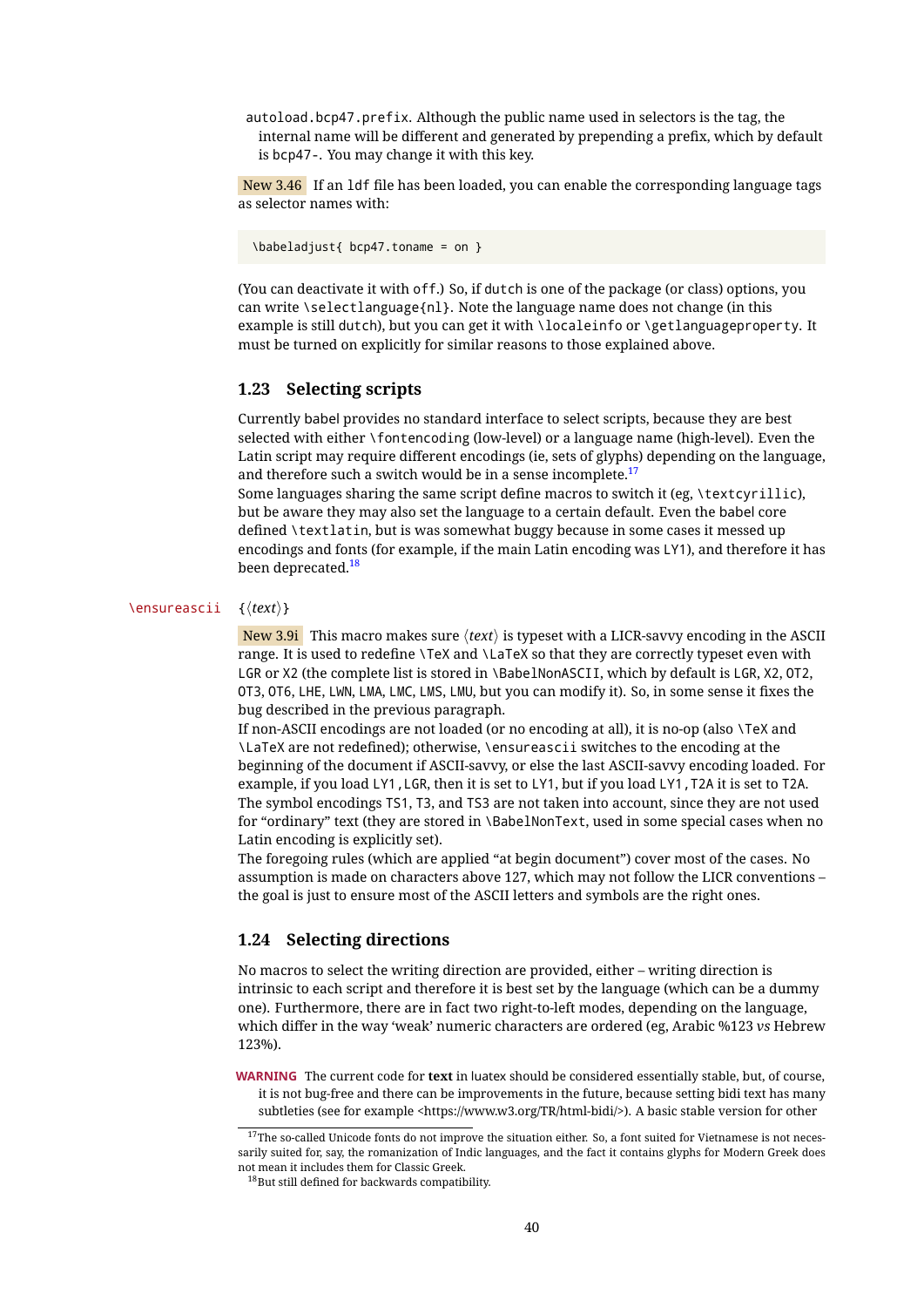engines must wait. This applies to text; there is a basic support for **graphical** elements, including the picture environment (with pict2e) and pfg/tikz. Also, indexes and the like are under study, as well as math (there are progresses in the latter, including amsmath and mathtools too, but for example gathered may fail).

An effort is being made to avoid incompatibilities in the future (this one of the reason currently bidi must be explicitly requested as a package option, with a certain bidi model, and also the layout options described below).

**WARNING** If characters to be mirrored are shown without changes with luatex, try with the following line:

\babeladjust{bidi.mirroring=off}

There are some package options controlling bidi writing.

bidi= default | basic | basic-r | bidi-l | bidi-r

New 3.14 Selects the bidi algorithm to be used. With default the bidi mechanism is just activated (by default it is not), but every change must be marked up. In xetex and pdftex this is the only option.

In luatex, basic-r provides a simple and fast method for R text, which handles numbers and unmarked L text within an R context many in typical cases. New  $3.19$  Finally, basic supports both L and R text, and it is the preferred method (support for basic-r is currently limited). (They are named basic mainly because they only consider the intrinsic direction of scripts and weak directionality.)

New 3.29 In xetex, bidi-r and bidi-l resort to the package bidi (by Vafa Khalighi). Integration is still somewhat tentative, but it mostly works. For RL documents use the former, and for LR ones use the latter.

There are samples on GitHub, under /required/babel/samples. See particularly lua-bidibasic.tex and lua-secenum.tex.

**EXAMPLE** The following text comes from the Arabic Wikipedia (article about Arabia). Copy-pasting some text from the Wikipedia is a good way to test this feature. Remember basic is available in luatex only.

```
\documentclass{article}
```
\usepackage[bidi=basic]{babel}

\babelprovide[import, main]{arabic}

\babelfont{rm}{FreeSerif}

\begin{document}

```
وقد عرفت شبه جزيرة العرب طيلة العصر الهيليني (الاغريقي) بـ
       krabia أو Aravia (بالاغريقية Αραβία)، استخدم الرومان ثلاث
بادئات بـ"Arabia" على ثلاث مناطق من شبه الجزيرة العربية، إلا أنها
                           حقيقة ً كانت أكبر مما تعرف عليه اليوم.
```
\end{document}

**EXAMPLE** With bidi=basic *both* L and R text can be mixed without explicit markup (the latter will be only necessary in some special cases where the Unicode algorithm fails). It is used much like bidi=basic-r, but with R text inside L text you may want to map the font so that the correct features are in force. This is accomplished with an option in \babelprovide, as illustrated: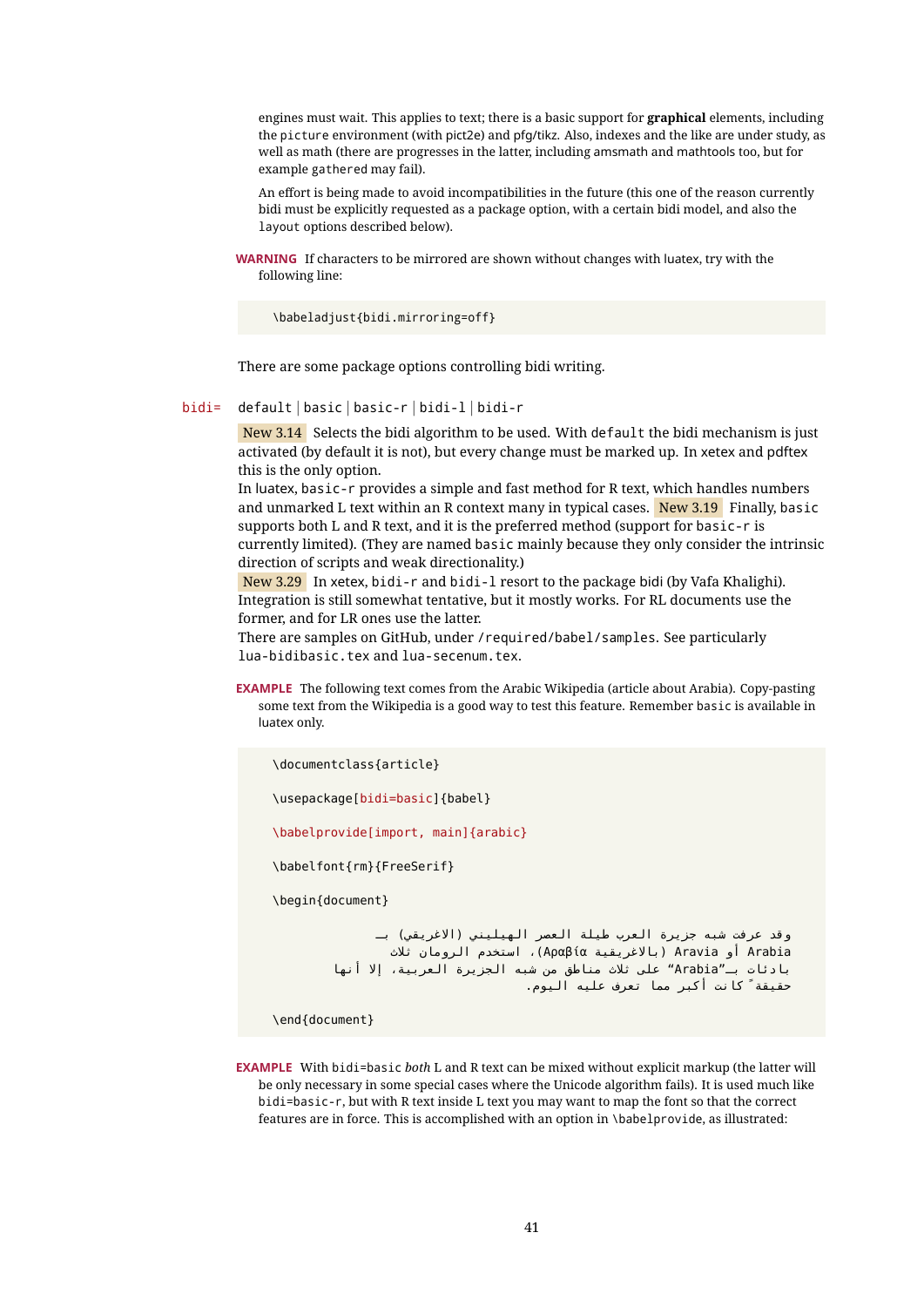\documentclass{book}

\usepackage[english, bidi=basic]{babel}

\babelprovide[onchar=ids fonts]{arabic}

\babelfont{rm}{Crimson} \babelfont[\*arabic]{rm}{FreeSerif}

\begin{document}

Most Arabic speakers consider the two varieties to be two registers of one language, although the two registers can be referred to in Arabic as رصعلاىحصف\ textit{fuṣḥā l-ʻaṣr} (MSA) and ثارتلاىحصف\ textit{fuṣḥā t-turāth} (CA).

\end{document}

In this example, and thanks to onchar=ids fonts, any Arabic letter (because the language is arabic) changes its font to that set for this language (here defined via \*arabic, because Crimson does not provide Arabic letters).

**NOTE** Boxes are "black boxes". Numbers inside an \hbox (for example in a \ref) do not know anything about the surrounding chars. So,  $\ref{A}-\ref{B}$  are not rendered in the visual order A-B, but in the wrong one B-A (because the hyphen does not "see" the digits inside the \hbox'es). If you need \ref ranges, the best option is to define a dedicated macro like this (to avoid explicit direction changes in the body; here \texthe must be defined to select the main language):

\newcommand\refrange[2]{\babelsublr{\texthe{\ref{#1}}-\texthe{\ref{#2}}}}

In the future a more complete method, reading recursively boxed text, may be added.

### layout= sectioning | counters | lists | contents | footnotes | captions | columns | graphics | extras

New 3.16 *To be expanded*. Selects which layout elements are adapted in bidi documents, including some text elements (except with options loading the bidi package, which provides its own mechanism to control these elements). You may use several options with a dot-separated list (eg, layout=counters.contents.sectioning). This list will be expanded in future releases. Note not all options are required by all engines.

- sectioning makes sure the sectioning macros are typeset in the main language, but with the title text in the current language (see below \BabelPatchSection for further details).
- counters required in all engines (except luatex with bidi=basic) to reorder section numbers and the like (eg,  $\langle subsection \rangle$ .  $\langle section \rangle$ ); required in xetex and pdftex for counters in general, as well as in luatex with bidi=default; required in luatex for numeric footnote marks >9 with bidi=basic-r (but *not* with bidi=basic); note, however, it can depend on the counter format.

With counters, \arabic is not only considered L text always (with \babelsublr, see below), but also an "isolated" block which does not interact with the surrounding chars. So, while 1.2 in R text is rendered in that order with bidi=basic (as a decimal number), in \arabic{c1}.\arabic{c2} the visual order is *c2.c1*. Of course, you may always adjust the order by changing the language, if necessary. $19$ 

lists required in xetex and pdftex, but only in bidirectional (with both R and L paragraphs) documents in luatex.

<span id="page-42-0"></span> $^{19}\rm{Next}$  on the roadmap are counters and numeral systems in general. Expect some minor readjustments.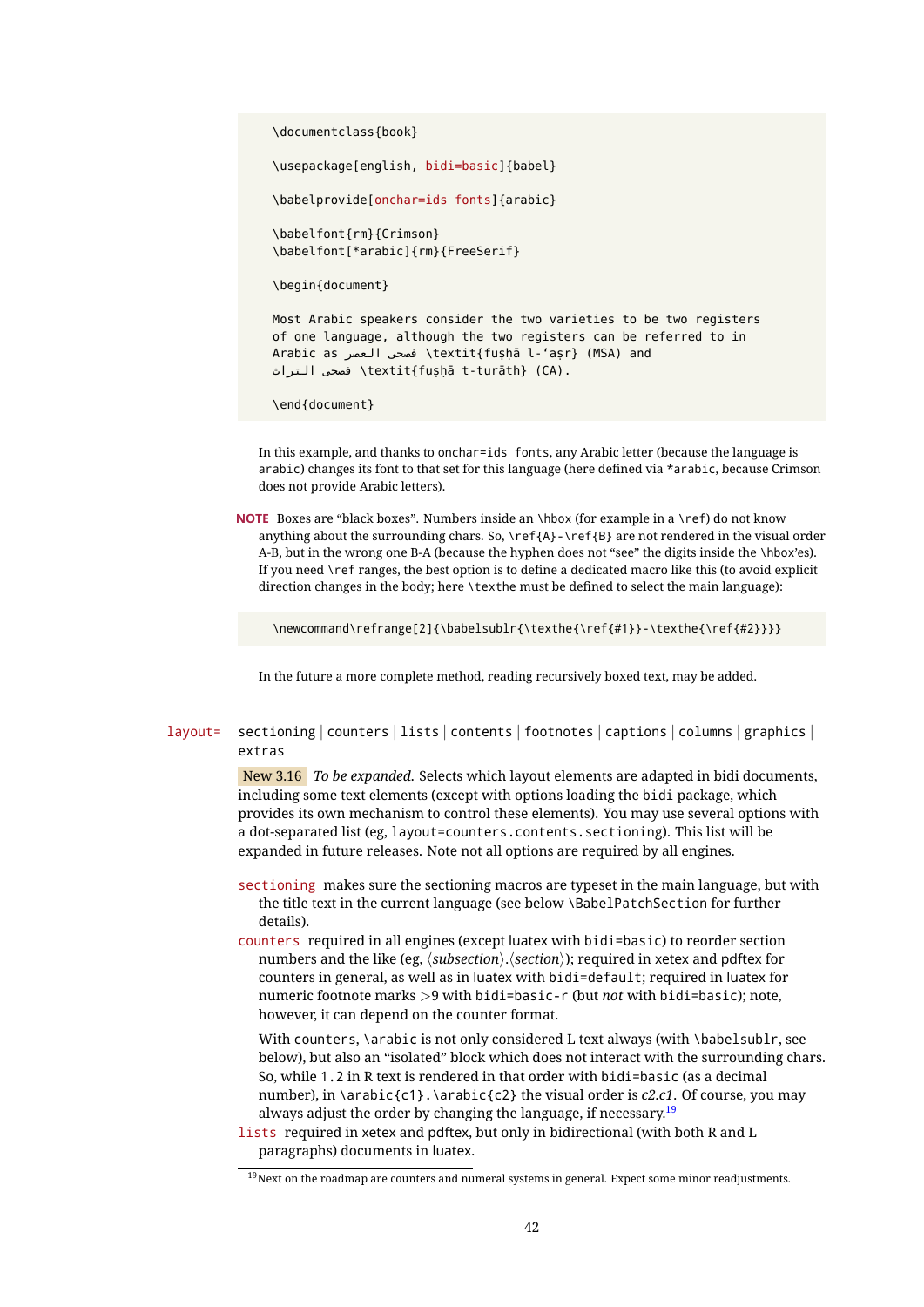- **WARNING** As of April 2019 there is a bug with \parshape in luatex (a T<sub>EX</sub> primitive) which makes lists to be horizontally misplaced if they are inside a \vbox (like minipage) and the current direction is different from the main one. A workaround is to restore the main language before the box and then set the local one inside.
- contents required in xetex and pdftex; in luatex toc entries are R by default if the main language is R.
- columns required in xetex and pdftex to reverse the column order (currently only the standard two-column mode); in luatex they are R by default if the main language is R (including multicol).
- footnotes not required in monolingual documents, but it may be useful in bidirectional documents (with both R and L paragraphs) in all engines; you may use alternatively \BabelFootnote described below (what this option does exactly is also explained there).
- captions is similar to sectioning, but for \caption; not required in monolingual documents with luatex, but may be required in xetex and pdftex in some styles (support for the latter two engines is still experimental)  $\boxed{\text{New 3.18}}$ .
- tabular required in luatex for R tabular, so that the first column is the right one (it has been tested only with simple tables, so expect some readjustments in the future); ignored in pdftex or xetex (which will not support a similar option in the short term). It patches an internal command, so it might be ignored by some packages and classes (or even raise an error). New 3.18 .
- graphics modifies the picture environment so that the whole figure is L but the text is R. It *does not* work with the standard picture, and *pict2e* is required. It attempts to do the same for pqf/tikz. Somewhat experimental. New 3.32.
- extras is used for miscellaneous readjustments which do not fit into the previous groups. Currently redefines in luatex \underline and \LaTeX2e New 3.19.

**EXAMPLE** Typically, in an Arabic document you would need:

\usepackage[bidi=basic, layout=counters.tabular]{babel}

### \babelsublr { $\langle$ *lr-text*}}

Digits in pdftex must be marked up explicitly (unlike luatex with bidi=basic or bidi=basic-r and, usually, xetex). This command is provided to set  $\{ \langle \textit{lr-textt} \rangle \}$  in L mode if necessary. It's intended for what Unicode calls weak characters, because words are best set with the corresponding language. For this reason, there is no rl counterpart. Any \babelsublr in *explicit* L mode is ignored. However, with bidi=basic and *implicit* L, it first returns to R and then switches to explicit L. To clarify this point, consider, in an R context:

RTL A ltr text \thechapter{} and still ltr RTL B

There are *three* R blocks and *two* L blocks, and the order is *RTL B and still ltr 1 ltr text RTL A*. This is by design to provide the proper behavior in the most usual cases — but if you need to use \ref in an L text inside R, the L text must be marked up explictly; for example:

RTL A \foreignlanguage{english}{ltr text \thechapter{} and still ltr} RTL B

#### \BabelPatchSection {*{section-name}*}

Mainly for bidi text, but it can be useful in other cases. \BabelPatchSection and the corresponding option layout=sectioning takes a more logical approach (at least in many cases) because it applies the global language to the section format (including the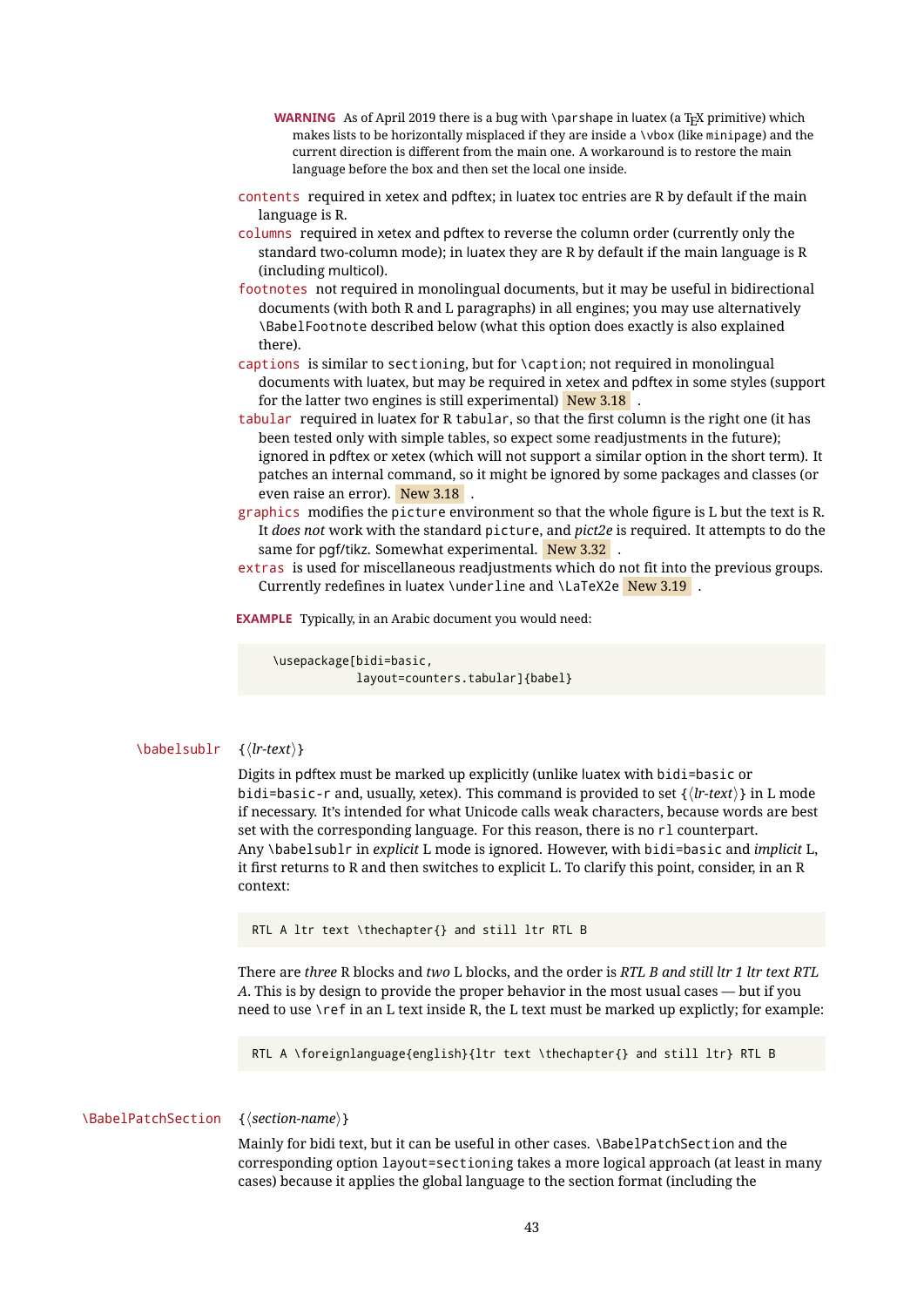\chaptername in \chapter), while the section text is still the current language. The latter is passed to tocs and marks, too, and with sectioning in layout they both reset the "global" language to the main one, while the text uses the "local" language. With layout=sectioning all the standard sectioning commands are redefined (it also "isolates" the page number in heads, for a proper bidi behavior), but with this command you can set them individually if necessary (but note then tocs and marks are not touched).

\BabelFootnote { $\langle$ *cmd* $\rangle$ }{ $\langle$ *local-language* $\rangle$ }{*\before*}}{ $\langle$ *after* $\rangle$ } New 3.17 Something like:

\BabelFootnote{\parsfootnote}{\languagename}{(}{)}

defines \parsfootnote so that \parsfootnote{note} is equivalent to:

\footnote{(\foreignlanguage{\languagename}{note})}

but the footnote itself is typeset in the main language (to unify its direction). In addition, \parsfootnotetext is defined. The option footnotes just does the following:

```
\BabelFootnote{\footnote}{\languagename}{}{}%
\BabelFootnote{\localfootnote}{\languagename}{}{}%
\BabelFootnote{\mainfootnote}{}{}{}
```
(which also redefine \footnotetext and define \localfootnotetext and \mainfootnotetext). If the language argument is empty, then no language is selected inside the argument of the footnote. Note this command is available always in bidi documents, even without layout=footnotes.

**EXAMPLE** If you want to preserve directionality in footnotes and there are many footnotes entirely in English, you can define:

\BabelFootnote{\enfootnote}{english}{}{.}

It adds a period outside the English part, so that it is placed at the left in the last line. This means the dot the end of the footnote text should be omitted.

### **1.25 Language attributes**

### \languageattribute

This is a user-level command, to be used in the preamble of a document (after \usepackage[...]{babel}), that declares which attributes are to be used for a given language. It takes two arguments: the first is the name of the language; the second, a (list of) attribute(s) to be used. Attributes must be set in the preamble and only once – they cannot be turned on and off. The command checks whether the language is known in this document and whether the attribute(s) are known for this language. Very often, using a *modifier* in a package option is better.

Several language definition files use their own methods to set options. For example, french uses \frenchsetup, magyar (1.5) uses \magyarOptions; modifiers provided by spanish have no attribute counterparts. Macros setting options are also used (eg, \ProsodicMarksOn in latin).

### **1.26 Hooks**

New 3.9a A hook is a piece of code to be executed at certain events. Some hooks are predefined when luatex and xetex are used.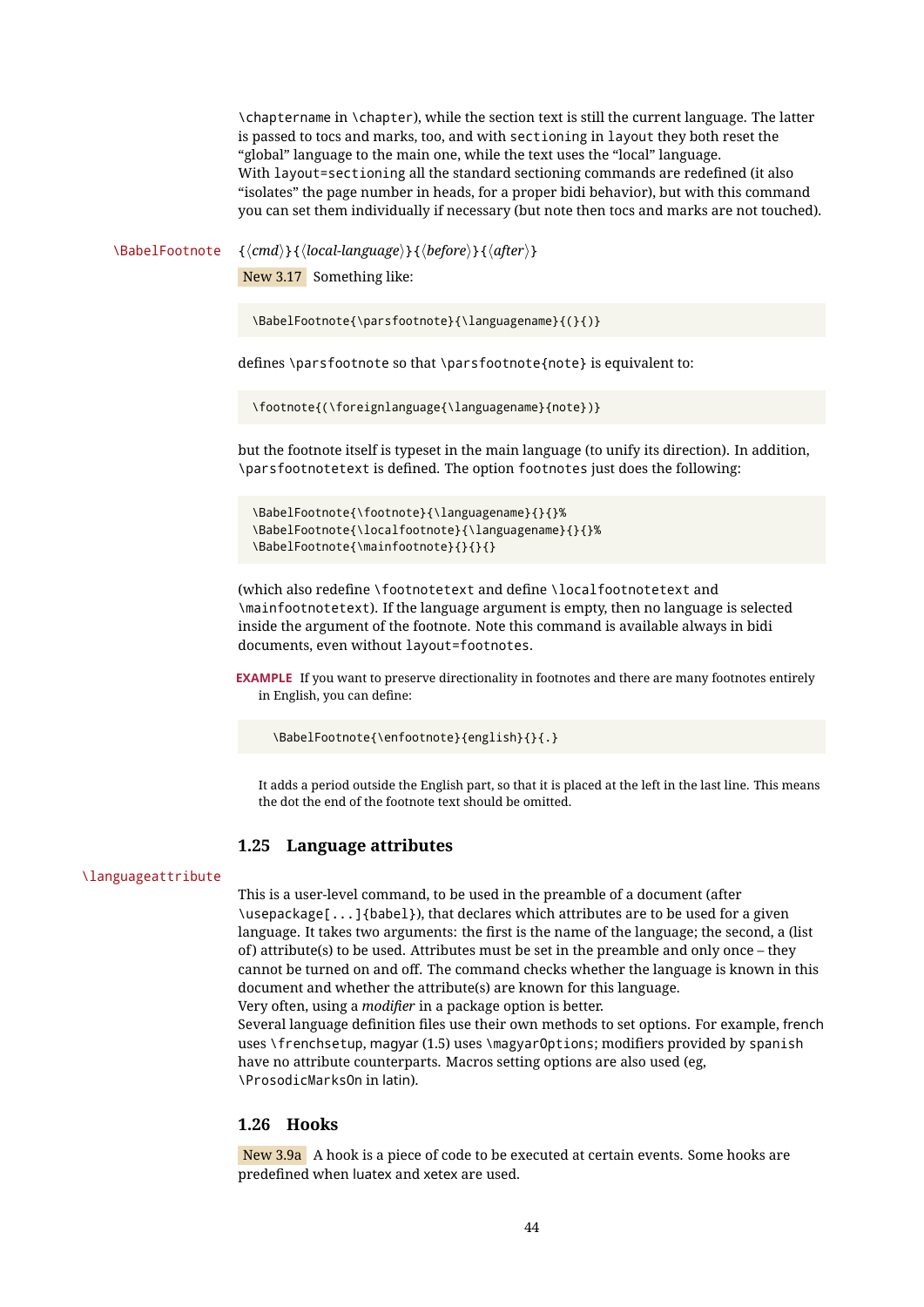New 3.64 This is not the only way to inject code at those points. The events listed below can be used as a hook name in \AddToHook in the form

babel/ $\langle$ *language-name* $\rangle$ / $\langle$ *event-name* $\rangle$  (with \* it's applied to all languages), but there is a limitation, because the parameters passed with the babel mechanism are not allowed. The \AddToHook mechanism does *not* replace the current one in 'babel'. Its main advantage is you can reconfigure 'babel' even before loading it. See the example below.

### \AddBabelHook [ $\langle \text{lang} \rangle$ ]{ $\langle \text{name} \rangle$ }{ $\langle \text{event} \rangle$ }{ $\langle \text{code} \rangle$ }

The same name can be applied to several events. Hooks with a certain  $\{\langle name \rangle\}$  may be enabled and disabled for all defined events with \EnableBabelHook{/name}}, \DisableBabelHook{/*name*}}. Names containing the string babel are reserved (they are used, for example, by \useshortands\* to add a hook for the event afterextras).

New 3.33 They may be also applied to a specific language with the optional argument; language-specific settings are executed after global ones.

Current events are the following; in some of them you can use one to three T<sub>EX</sub> parameters (#1, #2, #3), with the meaning given:

- adddialect (language name, dialect name) Used by luababel.def to load the patterns if not preloaded.
- patterns (language name, language with encoding) Executed just after the \language has been set. The second argument has the patterns name actually selected (in the form of either lang:ENC or lang).

hyphenation (language name, language with encoding) Executed locally just before exceptions given in \babelhyphenation are actually set.

defaultcommands Used (locally) in \StartBabelCommands.

encodedcommands (input, font encodings) Used (locally) in \StartBabelCommands. Both xetex and luatex make sure the encoded text is read correctly.

stopcommands Used to reset the above, if necessary.

write This event comes just after the switching commands are written to the aux file.

- beforeextras Just before executing \extras *(language*). This event and the next one should not contain language-dependent code (for that, add it to \extras*\language*)).
- afterextras Just after executing \extras *(language)*. For example, the following deactivates shorthands in all languages:

\AddBabelHook{noshort}{afterextras}{\languageshorthands{none}}

stringprocess Instead of a parameter, you can manipulate the macro \BabelString containing the string to be defined with \SetString. For example, to use an expanded version of the string in the definition, write:

\AddBabelHook{myhook}{stringprocess}{% \protected@edef\BabelString{\BabelString}}

initiateactive (char as active, char as other, original char) New 3.9i Executed just after a shorthand has been 'initiated'. The three parameters are the same character with different catcodes: active, other (\string'ed) and the original one.

afterreset New 3.9i Executed when selecting a language just after \originalTeX is run and reset to its base value, before executing \captions *(language)* and \date*\language*}.

Four events are used in hyphen.cfg, which are handled in a quite different way for efficiency reasons – unlike the precedent ones, they only have a single hook and replace a default definition.

everylanguage (language) Executed before every language patterns are loaded. loadkernel (file) By default just defines a few basic commands. It can be used to define different versions of them or to load a file.

loadpatterns (patterns file) Loads the patterns file. Used by luababel.def.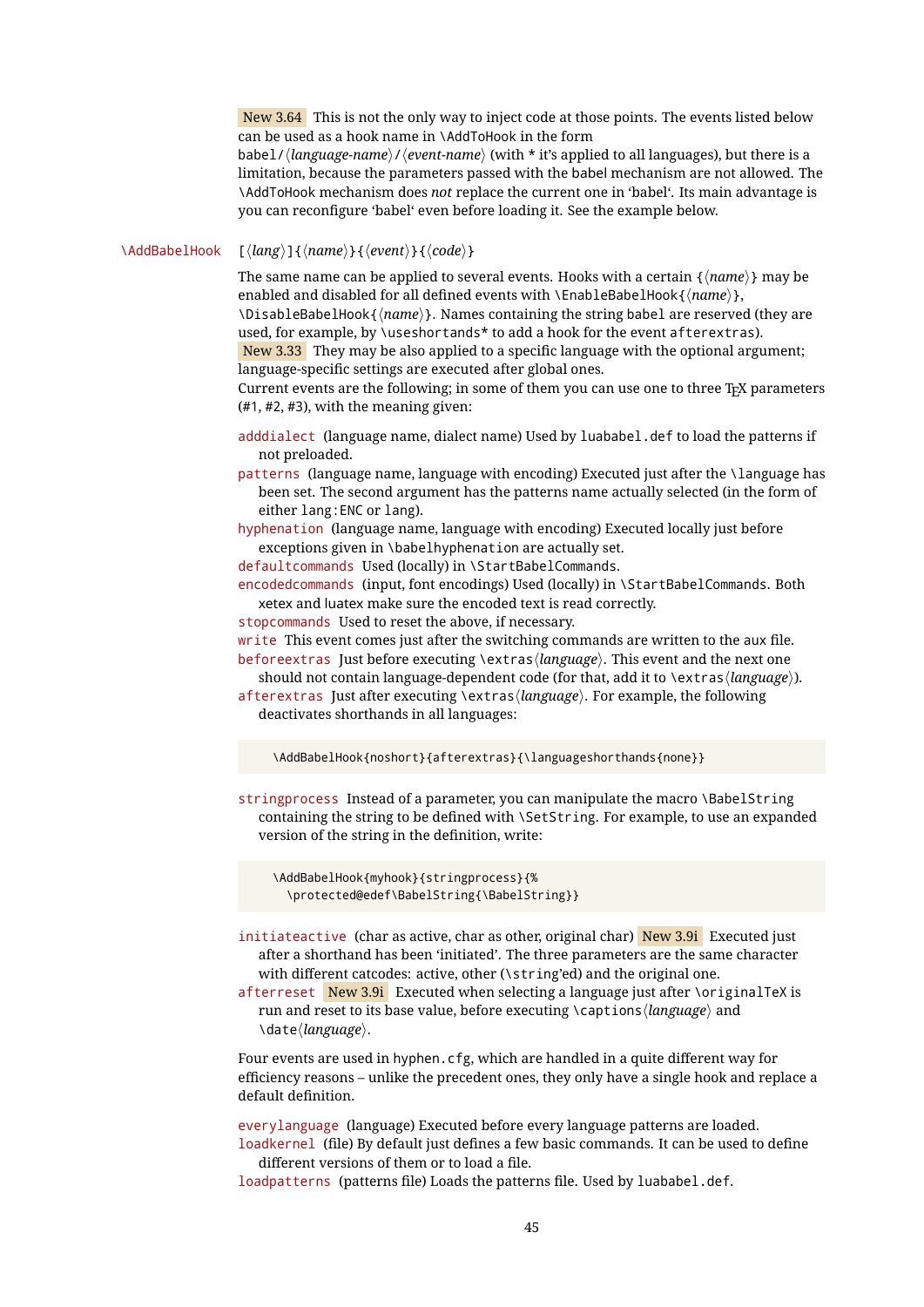loadexceptions (exceptions file) Loads the exceptions file. Used by luababel.def.

**EXAMPLE** The generic unlocalized LHFX hooks are predefined, so that you can write:

\AddToHook{babel/\*/afterextras}{\frenchspacing}

which is executed always after the extras for the language being selected (and just before the non-localized hooks defined with \AddBabelHook).

In addition, locale-specific hooks in the form babel/ $\langle$ *language-name* $\rangle$ / $\langle$ *event-name* $\rangle$  are *recognized* (executed just before the localized babel hooks), but they are *not predefined*. You have to do it yourself. For example, to set \frenchspacing only in bengali:

\ActivateGenericHook{babel/bengali/afterextras} \AddToHook{babel/bengali/afterextras}{\frenchspacing}

\BabelContentsFiles New 3.9a This macro contains a list of "toc" types requiring a command to switch the language. Its default value is toc, lof, lot, but you may redefine it with \renewcommand (it's up to you to make sure no toc type is duplicated).

### **1.27 Languages supported by babel with ldf files**

In the following table most of the languages supported by babel with and .ldf file are listed, together with the names of the option which you can load babel with for each language. Note this list is open and the current options may be different. It does not include ini files.

**Afrikaans** afrikaans **Azerbaijani** azerbaijani **Basque** basque **Breton** breton **Bulgarian** bulgarian **Catalan** catalan **Croatian** croatian **Czech** czech **Danish** danish **Dutch** dutch **English** english, USenglish, american, UKenglish, british, canadian, australian, newzealand **Esperanto** esperanto **Estonian** estonian **Finnish** finnish **French** french, francais, canadien, acadian **Galician** galician **German** austrian, german, germanb, ngerman, naustrian **Greek** greek, polutonikogreek **Hebrew** hebrew **Icelandic** icelandic **Indonesian** indonesian (bahasa, indon, bahasai) **Interlingua** interlingua **Irish Gaelic** irish **Italian** italian **Latin** latin **Lower Sorbian** lowersorbian **Malay** malay, melayu (bahasam) **North Sami** samin **Norwegian** norsk, nynorsk **Polish** polish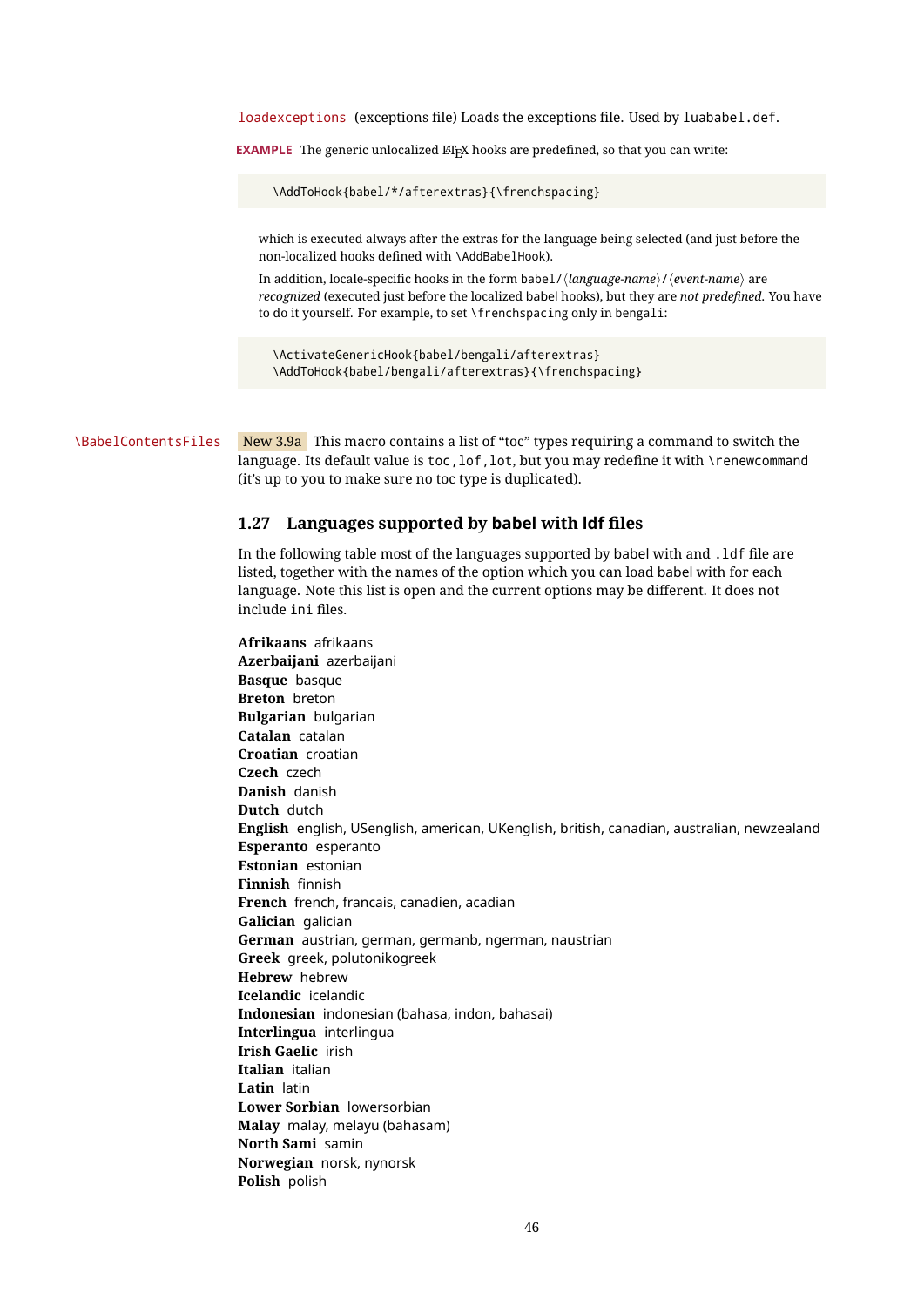**Portuguese** portuguese, brazilian (portuges, brazil)<sup>[20](#page-47-0)</sup> **Romanian** romanian **Russian** russian **Scottish Gaelic** scottish **Spanish** spanish **Slovakian** slovak **Slovenian** slovene **Swedish** swedish **Serbian** serbian **Turkish** turkish **Ukrainian** ukrainian **Upper Sorbian** uppersorbian **Welsh** welsh

There are more languages not listed above, including hindi, thai, thaicjk, latvian, turkmen, magyar, mongolian, romansh, lithuanian, spanglish, vietnamese, japanese, pinyin, arabic, farsi, ibygreek, bgreek, serbianc, frenchle, ethiop and friulan.

Most of them work out of the box, but some may require extra fonts, encoding files, a preprocessor or even a complete framework (like CJK or luatexja). For example, if you have got the velthuis/devnag package, you can create a file with extension .dn:

```
\documentclass{article}
\usepackage[hindi]{babel}
\begin{document}
{\dn devaanaa.m priya.h}
\end{document}
```
Then you preprocess it with devnag  $\langle f\hat{i}l\hat{e}\rangle$ , which creates  $\langle f\hat{i}l\hat{e}\rangle$ .tex; you can then typeset the latter with LAT<sub>EX</sub>.

### **1.28 Unicode character properties in luatex**

New 3.32 Part of the babel job is to apply Unicode rules to some script-specific features based on some properties. Currently, they are 3, namely, direction (ie, bidi class), mirroring glyphs, and line breaking for CJK scripts. These properties are stored in lua tables, which you can modify with the following macro (for example, to set them for glyphs in the PUA).

\babelcharproperty { $\langle char-code\rangle$ }[ $\langle to-character code\rangle$ ]{ $\langle property\rangle$ }{ $\langle value\rangle$ }

New 3.32 Here,  $\{ \langle char\text{-}code \rangle \}$  is a number (with T<sub>EX</sub> syntax). With the optional argument, you can set a range of values. There are three properties (with a short name, taken from Unicode): direction (bc), mirror (bmg), linebreak (lb). The settings are global, and this command is allowed only in vertical mode (the preamble or between paragraphs). For example:

```
\babelcharproperty{`¿}{mirror}{`?}
\babelcharproperty{`-}{direction}{l} % or al, r, en, an, on, et, cs
\babelcharproperty{`)}{linebreak}{cl} % or id, op, cl, ns, ex, in, hy
```
New 3.39 Another property is locale, which adds characters to the list used by onchar in \babelprovide, or, if the last argument is empty, removes them. The last argument is the locale name:

```
\babelcharproperty{`,}{locale}{english}
```
### **1.29 Tweaking some features**

<span id="page-47-0"></span> $20$ The two last name comes from the times when they had to be shortened to 8 characters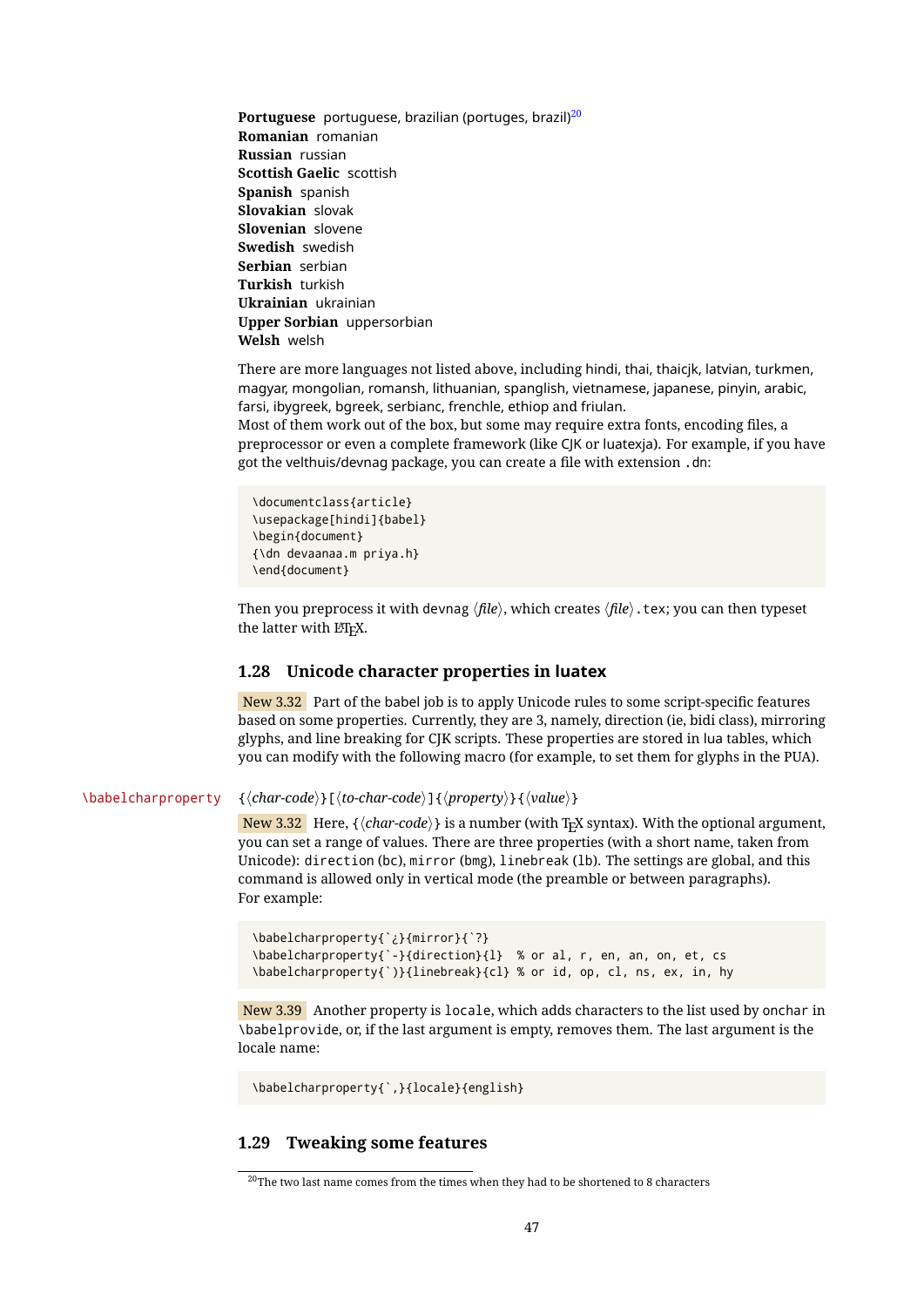### \babeladjust {*\key-value-list*}}

New 3.36 Sometimes you might need to disable some babel features. Currently this macro understands the following keys (and only for luatex), with values on or off: bidi.text, bidi.mirroring, bidi.mapdigits, layout.lists, layout.tabular, linebreak.sea, linebreak.cjk, justify.arabic. For example, you can set \babeladjust{bidi.text=off} if you are using an alternative algorithm or with large sections not requiring it. Use with care, because these options do not deactivate other related options (like paragraph direction with bidi.text).

### **1.30 Tips, workarounds, known issues and notes**

- If you use the document class book *and* you use \ref inside the argument of \chapter (or just use \ref inside \MakeUppercase), LATEX will keep complaining about an undefined label. To prevent such problems, you can revert to using uppercase labels, you can use \lowercase{\ref{foo}} inside the argument of \chapter, or, if you will not use shorthands in labels, set the safe option to none or bib.
- Both ltxdoc and babel use \AtBeginDocument to change some catcodes, and babel reloads hhline to make sure : has the right one, so if you want to change the catcode of | it has to be done using the same method at the proper place, with

\AtBeginDocument{\DeleteShortVerb{\|}}

*before* loading babel. This way, when the document begins the sequence is (1) make | active (ltxdoc); (2) make it unactive (your settings); (3) make babel shorthands active (babel); (4) reload hhline (babel, now with the correct catcodes for  $|$  and :).

• Documents with several input encodings are not frequent, but sometimes are useful. You can set different encodings for different languages as the following example shows:

```
\addto\extrasfrench{\inputencoding{latin1}}
\addto\extrasrussian{\inputencoding{koi8-r}}
```
- For the hyphenation to work correctly, lccodes cannot change, because  $TrX$  only takes into account the values when the paragraph is hyphenated, i.e., when it has been finished.<sup>[21](#page-48-0)</sup> So, if you write a chunk of French text with \foreignlanguage, the apostrophes might not be taken into account. This is a limitation of T<sub>F</sub>X, not of babel. Alternatively, you may use \useshorthands to activate ' and \defineshorthand, or redefine \textquoteright (the latter is called by the non-ASCII right quote).
- \bibitem is out of sync with \selectlanguage in the .aux file. The reason is \bibitem uses \immediate (and others, in fact), while \selectlanguage doesn't. There is a similar issue with floats, too. There is no known workaround.
- Babel does not take into account \normalsfcodes and (non-)French spacing is not always properly (un)set by languages. However, problems are unlikely to happen and therefore this part remains untouched in version 3.9 (but it is in the 'to do' list).
- Using a character mathematically active (ie, with math code "8000) as a shorthand can make T<sub>F</sub>X enter in an infinite loop in some rare cases. (Another issue in the 'to do' list, although there is a partial solution.)

The following packages can be useful, too (the list is still far from complete):

**csquotes** Logical markup for quotes.

<span id="page-48-0"></span><sup>&</sup>lt;sup>21</sup>This explains why LH<sub>K</sub>X assumes the lowercase mapping of T1 and does not provide a tool for multiple mappings. Unfortunately, \savinghyphcodes is not a solution either, because lccodes for hyphenation are frozen in the format and cannot be changed.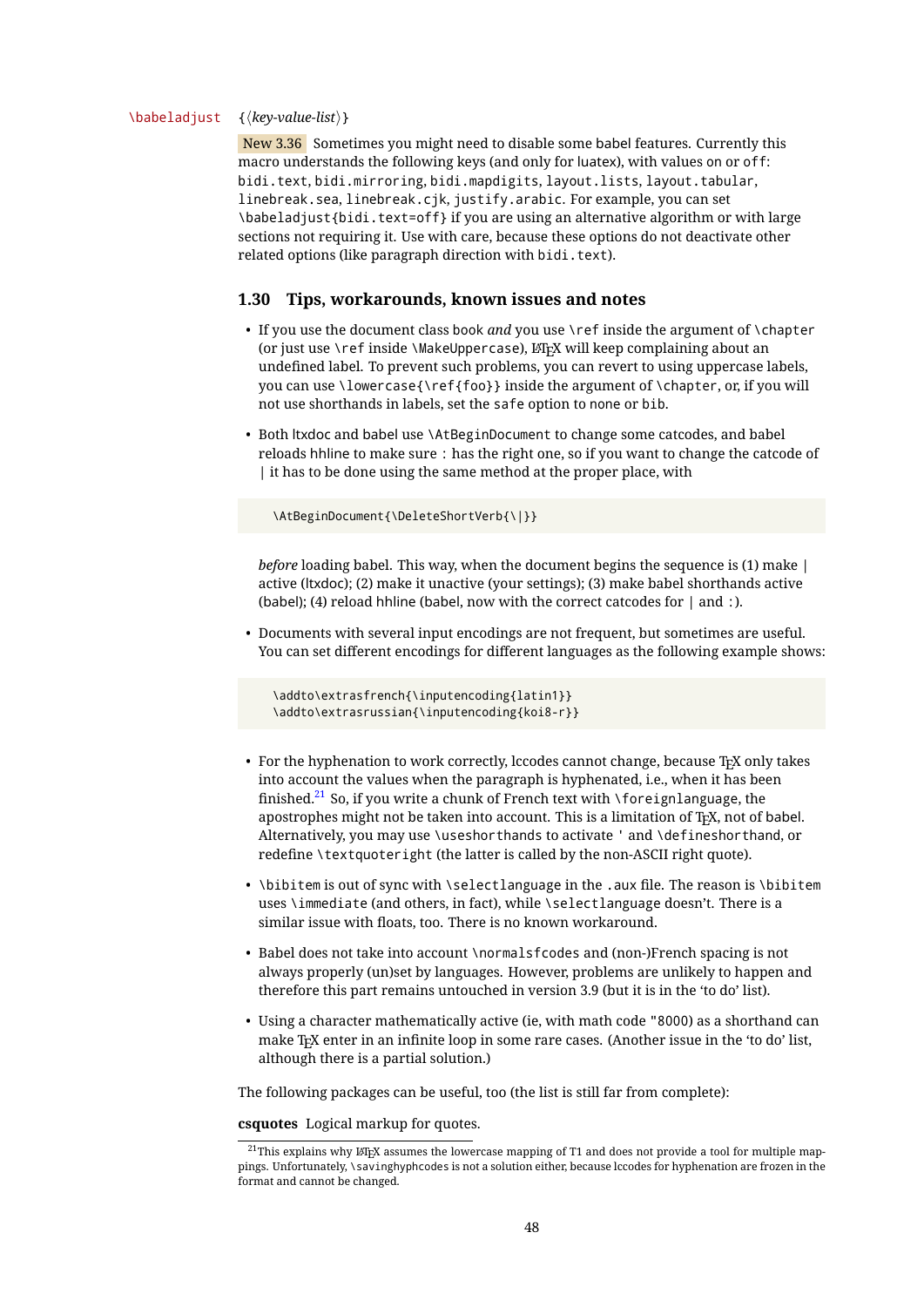**iflang** Tests correctly the current language. **hyphsubst** Selects a different set of patterns for a language. **translator** An open platform for packages that need to be localized. **siunitx** Typesetting of numbers and physical quantities. **biblatex** Programmable bibliographies and citations. **bicaption** Bilingual captions. **babelbib** Multilingual bibliographies. **microtype** Adjusts the typesetting according to some languages (kerning and spacing). Ligatures can be disabled. **substitutefont** Combines fonts in several encodings. **mkpattern** Generates hyphenation patterns. **tracklang** Tracks which languages have been requested. **ucharclasses** (xetex) Switches fonts when you switch from one Unicode block to another.

**zhspacing** Spacing for CJK documents in xetex.

**1.31 Current and future work**

# The current work is focused on the so-called complex scripts in luatex. In 8-bit engines, babel provided a basic support for bidi text as part of the style for Hebrew, but it is somewhat unsatisfactory and internally replaces some hardwired commands by other

hardwired commands (generic changes would be much better). Useful additions would be, for example, time, currency, addresses and personal names. $^{22}.$  $^{22}.$  $^{22}.$ But that is the easy part, because they don't require modifying the LATEX internals. Calendars (Arabic, Persian, Indic, etc.) are under study.

Also interesting are differences in the sentence structure or related to it. For example, in Basque the number precedes the name (including chapters), in Hungarian "from (1)" is "(1)-ből", but "from (3)" is "(3)-ból", in Spanish an item labelled "3.<sup>o</sup>" may be referred to as either "ítem 3.<sup>o</sup>" or "3.<sup>er</sup> ítem", and so on.

An option to manage bidirectional document layout in luatex (lists, footnotes, etc.) is almost finished, but xetex required more work. Unfortunately, proper support for xetex requires patching somehow lots of macros and packages (and some issues related to \specials remain, like color and hyperlinks), so babel resorts to the bidi package (by Vafa Khalighi). See the babel repository for a small example (xe-bidi).

# **1.32 Tentative and experimental code**

See the code section for \foreignlanguage\* (a new starred version of \foreignlanguage). For old an deprecated functions, see the babel site.

## **Options for locales loaded on the fly**

New 3.51 \babeladjust{ autoload.options = ... } sets the options when a language is loaded on the fly (by default, no options). A typical value would be import, which defines captions, date, numerals, etc., but ignores the code in the tex file (for example, extended numerals in Greek).

## **Labels**

New 3.48 There is some work in progress for babel to deal with labels, both with the relation to captions (chapters, part), and how counters are used to define them. It is still somewhat tentative because it is far from trivial – see the babel site for further details.

# **2 Loading languages with** language.dat

TEX and most engines based on it (pdfTEX, xetex,  $\epsilon$ -TEX, the main exception being luatex) require hyphenation patterns to be preloaded when a format is created (eg,  $\text{Lip}_X$ , Xe $\text{Lip}_X$ , pdfLATEX). babel provides a tool which has become standard in many distributions and based on a "configuration file" named language.dat. The exact way this file is used

<span id="page-49-0"></span> $22$ See for example POSIX, ISO 14652 and the Unicode Common Locale Data Repository (CLDR). Those systems, however, have limited application to T<sub>E</sub>X because their aim is just to display information and not fine typesetting.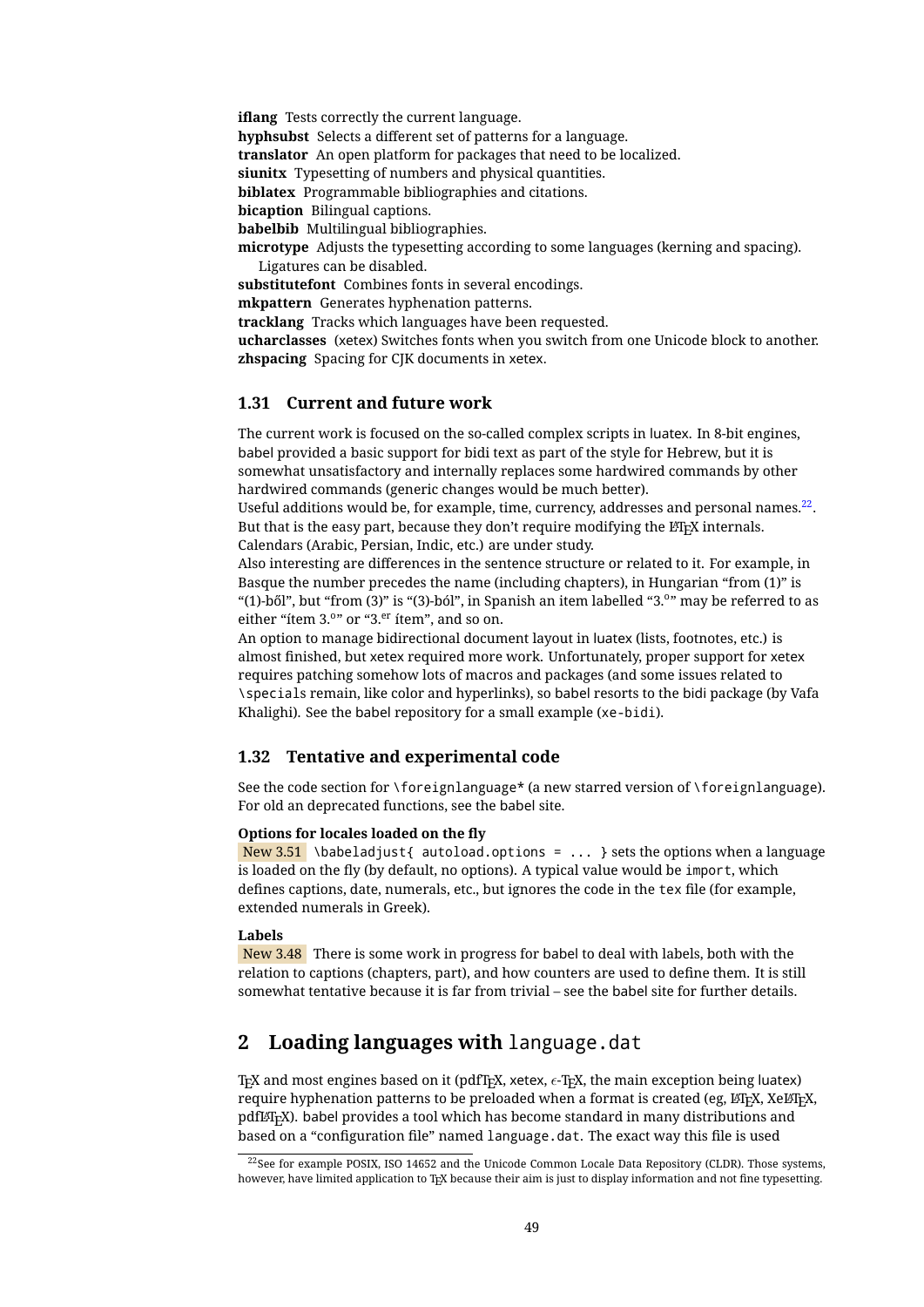depends on the distribution, so please, read the documentation for the latter (note also some distributions generate the file with some tool).

New 3.9q With luatex, however, patterns are loaded on the fly when requested by the language (except the "0th" language, typically english, which is preloaded always).<sup>[23](#page-50-0)</sup> Until 3.9n, this task was delegated to the package luatex-hyphen, by Khaled Hosny, Élie Roux, and Manuel Pégourié-Gonnard, and required an extra file named language.dat.lua, but now a new mechanism has been devised based solely on language.dat. **You must rebuild the formats** if upgrading from a previous version. You may want to have a local language.dat for a particular project (for example, a book on Chemistry). $^{24}$  $^{24}$  $^{24}$ 

### **2.1 Format**

In that file the person who maintains a T<sub>F</sub>X environment has to record for which languages he has hyphenation patterns *and* in which files these are stored[25](#page-50-2). When hyphenation exceptions are stored in a separate file this can be indicated by naming that file *after* the file with the hyphenation patterns.

The file can contain empty lines and comments, as well as lines which start with an equals  $(=)$  sign. Such a line will instruct  $\mathbb{F}E$  that the hyphenation patterns just processed have to be known under an alternative name. Here is an example:

```
% File : language.dat
% Purpose : tell iniTeX what files with patterns to load.
english english.hyphenations
=british
dutch hyphen.dutch exceptions.dutch % Nederlands
german hyphen.ger
```
You may also set the font encoding the patterns are intended for by following the language name by a colon and the encoding code. $26$  For example:

```
german:T1 hyphenT1.ger
german hyphen.ger
```
With the previous settings, if the encoding when the language is selected is T1 then the patterns in hyphenT1.ger are used, but otherwise use those in hyphen.ger (note the encoding can be set in  $\text{lextras}\langle \text{lang}\rangle$ .

A typical error when using babel is the following:

```
No hyphenation patterns were preloaded for
the language `<lang>' into the format.
Please, configure your TeX system to add them and
rebuild the format. Now I will use the patterns
preloaded for english instead}}
```
It simply means you must reconfigure language.dat, either by hand or with the tools provided by your distribution.

# **3 The interface between the core of babel and the language definition files**

The *language definition files* (ldf) must conform to a number of conventions, because these files have to fill in the gaps left by the common code in babel.def, i. e., the definitions of

<span id="page-50-1"></span><span id="page-50-0"></span><sup>&</sup>lt;sup>23</sup>This feature was added to 3.9o, but it was buggy. Both 3.9o and 3.9p are deprecated.

<sup>&</sup>lt;sup>24</sup>The loader for lua(e)tex is slightly different as it's not based on babel but on etex.src. Until 3.9p it just didn't work, but thanks to the new code it works by reloading the data in the babel way, i.e., with language.dat.

<span id="page-50-2"></span><sup>25</sup>This is because different operating systems sometimes use *very* different file-naming conventions.

<span id="page-50-3"></span> $^{26}$ This is not a new feature, but in former versions it didn't work correctly.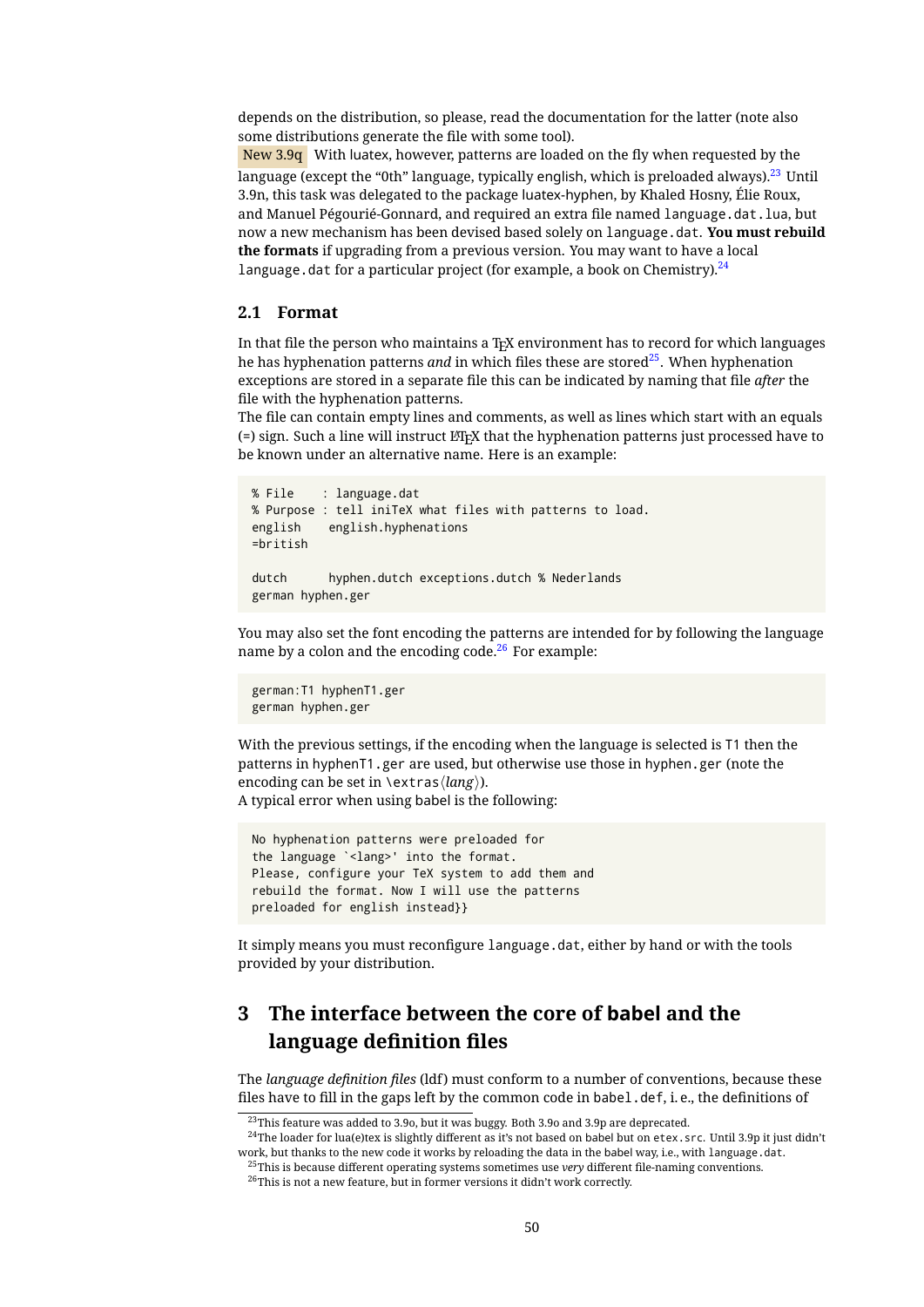the macros that produce texts. Also the language-switching possibility which has been built into the babel system has its implications. The following assumptions are made:

- Some of the language-specific definitions might be used by plain T<sub>F</sub>X users, so the files have to be coded so that they can be read by both LATEX and plain TEX. The current format can be checked by looking at the value of the macro \fmtname.
- The common part of the babel system redefines a number of macros and environments (defined previously in the document style) to put in the names of macros that replace the previously hard-wired texts. These macros have to be defined in the language definition files.
- The language definition files must define five macros, used to activate and deactivate the language-specific definitions. These macros are  $\langle \langle \text{lang} \rangle$ hyphenmins, \captions*\lang*\, \date*\lang*\, \extras*\lang*\ and \noextras*\lang*)(the last two may be left empty); where  $\langle \text{lang} \rangle$  is either the name of the language definition file or the name of the LATEX option that is to be used. These macros and their functions are discussed below. You must define all or none for a language (or a dialect); defining, say, \date*\lang*} but not \captions*\lang*} does not raise an error but can lead to unexpected results.
- When a language definition file is loaded, it can define  $\langle \log \langle \log \rangle$  to be a dialect of \language0 when \l@\*lang*\ is undefined.
- Language names must be all lowercase. If an unknown language is selected, babel will attempt setting it after lowercasing its name.
- The semantics of modifiers is not defined (on purpose). In most cases, they will just be simple separated options (eg, spanish), but a language might require, say, a set of options organized as a tree with suboptions (in such a case, the recommended separator is /).

### Some recommendations:

- The preferred shorthand is ", which is not used in  $E_{\rm E}$  (quotes are entered as `` and ''). Other good choices are characters which are not used in a certain context (eg, = in an ancient language). Note however  $=$ ,  $\lt$ ,  $\gt$ ,  $\div$  and the like can be dangerous, because they may be used as part of the syntax of some elements (numeric expressions, key/value pairs, etc.).
- Captions should not contain shorthands or encoding-dependent commands (the latter is not always possible, but should be clearly documented). They should be defined using the LICR. You may also use the new tools for encoded strings, described below.
- Avoid adding things to \noextras $\langle$ *lang* $\rangle$  except for umlauthigh and friends, \bbl@deactivate, \bbl@(non)frenchspacing, and language-specific macros. Use always, if possible, \bbl@save and \bbl@savevariable (except if you still want to have access to the previous value). Do not reset a macro or a setting to a hardcoded value. Never. Instead save its value in \extras*\lang*}.
- Do not switch scripts. If you want to make sure a set of glyphs is used, switch either the font encoding (low-level) or the language (high-level, which in turn may switch the font encoding). Usage of things like \latintext is deprecated.<sup>[27](#page-51-0)</sup>
- Please, for "private" internal macros do not use the \bbl@ prefix. It is used by babel and it can lead to incompatibilities.

There are no special requirements for documenting your language files. Now they are not included in the base babel manual, so provide a standalone document suited for your needs, as well as other files you think can be useful. A PDF and a "readme" are strongly recommended.

<span id="page-51-0"></span><sup>&</sup>lt;sup>27</sup>But not removed, for backward compatibility.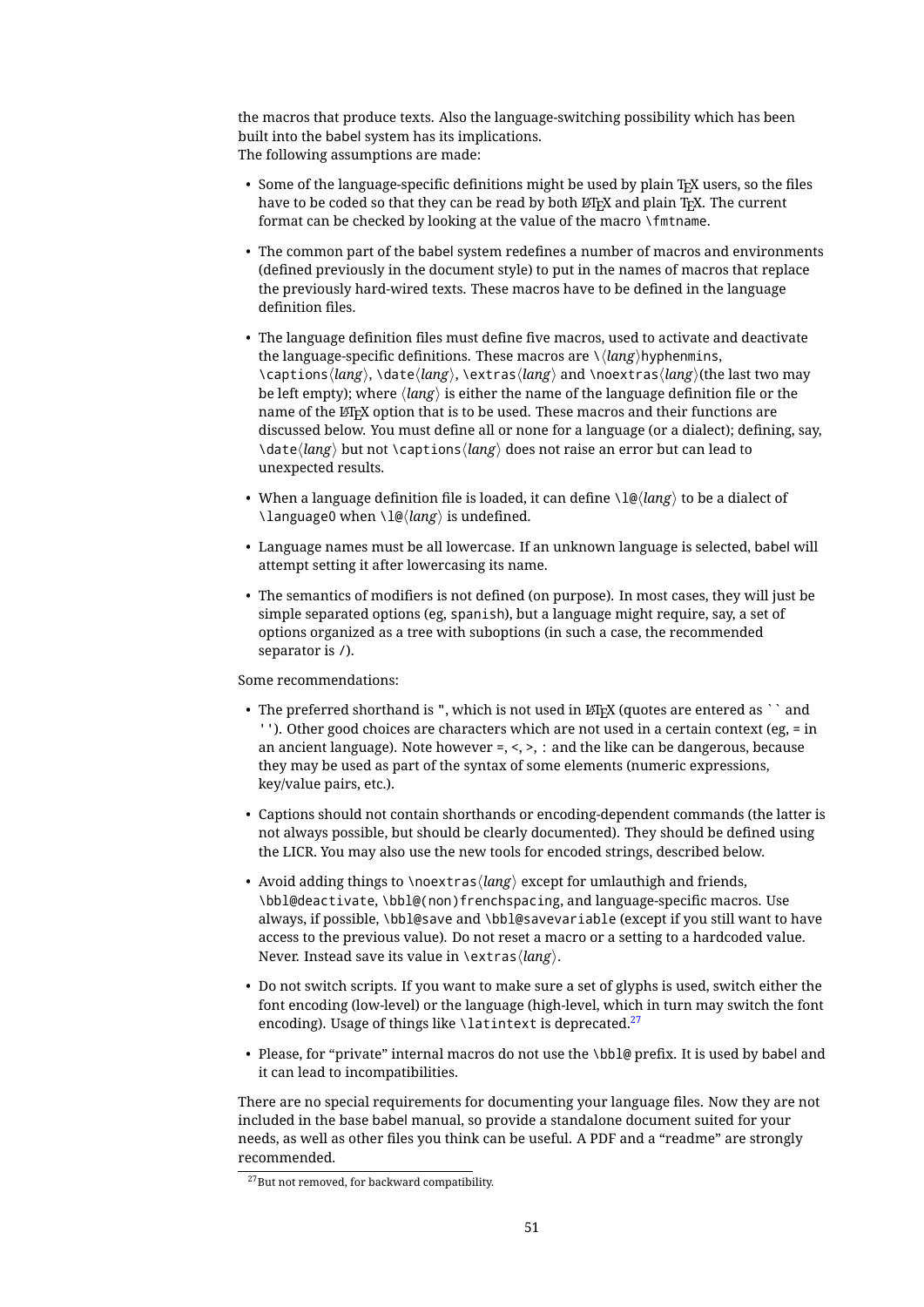# **3.1 Guidelines for contributed languages**

Currently, the easiest way to contribute a new language is by taking one the the 500 or so ini templates available on GitHub as a basis. Just make a pull request o dowonload it and then, after filling the fields, sent it to me. Fell free to ask for help or to make feature requests.

As to ldf files, now language files are "outsourced" and are located in a separate directory (/macros/latex/contrib/babel-contrib), so that they are contributed directly to CTAN (please, do not send to me language styles just to upload them to CTAN).

Of course, placing your style files in this directory is not mandatory, but if you want to do it, here are a few guidelines.

- Do not hesitate stating on the file heads you are the author and the maintainer, if you actually are. There is no need to state the babel maintainer(s) as authors if they have not contributed significantly to your language files.
- Fonts are not strictly part of a language, so they are best placed in the corresponding TeX tree. This includes not only tfm, vf, ps1, otf, mf files and the like, but also fd ones.
- Font and input encodings are usually best placed in the corresponding tree, too, but sometimes they belong more naturally to the babel style. Note you may also need to define a LICR.
- Babel ldf files may just interface a framework, as it happens often with Oriental languages/scripts. This framework is best placed in its own directory.

The following page provides a starting point for ldf files: http://www.texnia.com/incubator.html. See also https://latex3.github.io/babel/guides/list-of-locale-templates.html. If you need further assistance and technical advice in the development of language styles, I am willing to help you. And of course, you can make any suggestion you like.

# **3.2 Basic macros**

| <b>\addlanguage</b>       | In the core of the babel system, several macros are defined for use in language definition<br>files. Their purpose is to make a new language known. The first two are related to<br>hyphenation patterns.<br>The macro \addlanguage is a non-outer version of the macro \newlanguage, defined in<br>plain. tex version 3.x. Here "language" is used in the T <sub>F</sub> X sense of set of hyphenation<br>patterns.                                                                                                                                                                                                                                                      |
|---------------------------|---------------------------------------------------------------------------------------------------------------------------------------------------------------------------------------------------------------------------------------------------------------------------------------------------------------------------------------------------------------------------------------------------------------------------------------------------------------------------------------------------------------------------------------------------------------------------------------------------------------------------------------------------------------------------|
| <b>\adddialect</b>        | The macro \adddialect can be used when two languages can (or must) use the same                                                                                                                                                                                                                                                                                                                                                                                                                                                                                                                                                                                           |
| \ <lang>hyphenmins</lang> | hyphenation patterns. This can also be useful for languages for which no patterns are<br>preloaded in the format. In such cases the default behavior of the babel system is to define<br>this language as a 'dialect' of the language for which the patterns were loaded as<br>\language0. Here "language" is used in the T <sub>F</sub> X sense of set of hyphenation patterns.<br>The macro $\langle \langle \text{lang} \rangle$ hyphenmins is used to store the values of the $\langle \text{left} \rangle$ hefthyphenmin and<br>\righthyphenmin. Redefine this macro to set your own values, with two numbers<br>corresponding to these two parameters. For example: |
|                           | \renewcommand\spanishhyphenmins{34}                                                                                                                                                                                                                                                                                                                                                                                                                                                                                                                                                                                                                                       |
|                           | (Assigning \lefthyphenmin and \righthyphenmin directly in \extras <lang> has no<br/>effect.)</lang>                                                                                                                                                                                                                                                                                                                                                                                                                                                                                                                                                                       |
| <b>\providehyphenmins</b> | The macro \providehyphenmins should be used in the language definition files to set<br>\lefthyphenmin and \righthyphenmin. This macro will check whether these parameters<br>were provided by the hyphenation file before it takes any action. If these values have been<br>already set, this command is ignored (currently, default pattern files do not set them).                                                                                                                                                                                                                                                                                                      |
| \captions(lang)           | The macro \captions $\langle \text{lang} \rangle$ defines the macros that hold the texts to replace the original<br>hard-wired texts.                                                                                                                                                                                                                                                                                                                                                                                                                                                                                                                                     |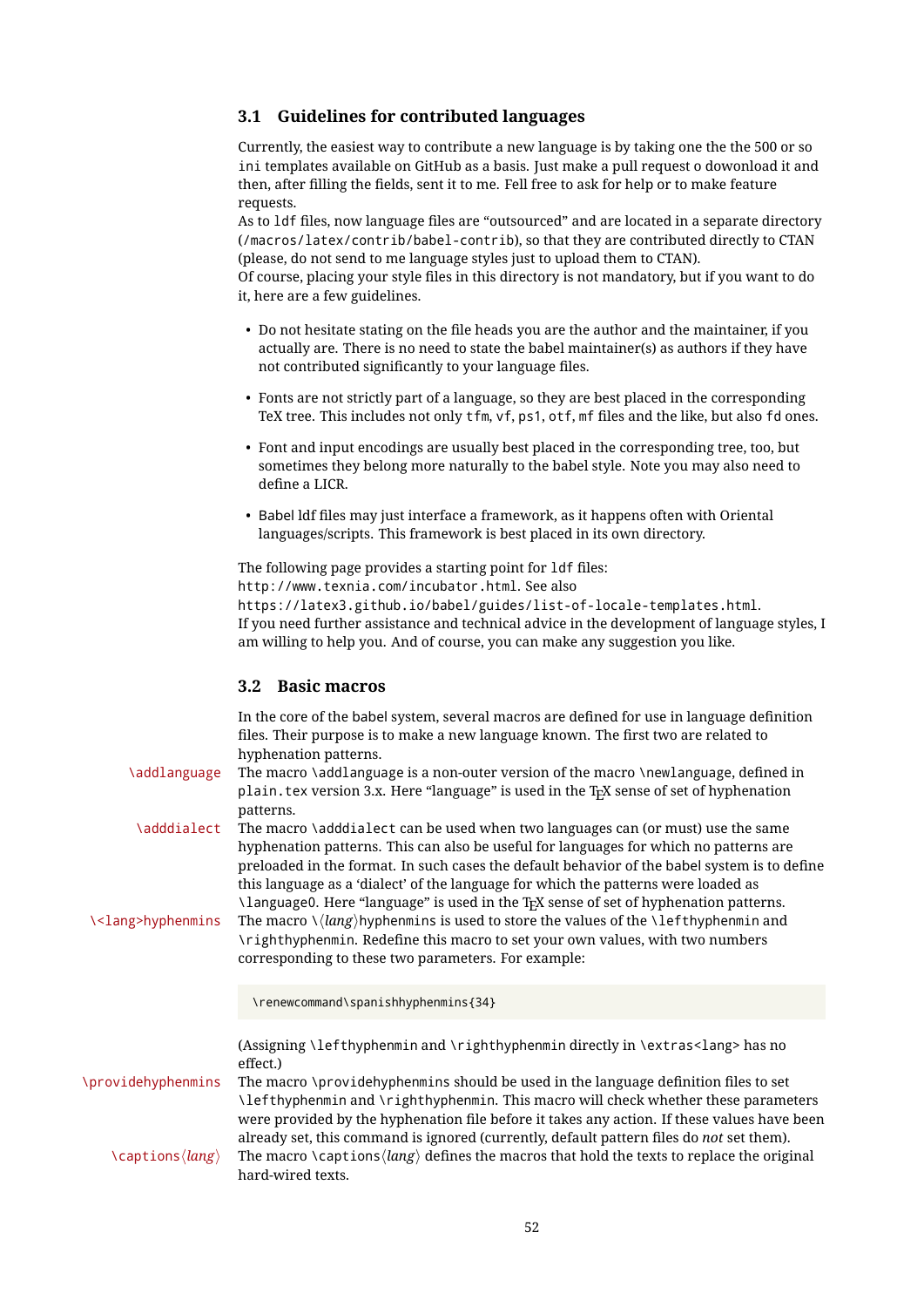| $\langle \text{date}\rangle$ | The macro \date $\langle lang \rangle$ defines \today.                                                                                  |
|------------------------------|-----------------------------------------------------------------------------------------------------------------------------------------|
| \extras(lang)                | The macro \extras $\langle \text{lang} \rangle$ contains all the extra definitions needed for a specific language.                      |
|                              | This macro, like the following, is a hook - you can add things to it, but it must not be used                                           |
|                              | directly.                                                                                                                               |
| \noextras(lang)              | Because we want to let the user switch between languages, but we do not know what state                                                 |
|                              | T <sub>F</sub> X might be in after the execution of \extras $\langle \text{lang} \rangle$ , a macro that brings T <sub>F</sub> X into a |
|                              | predefined state is needed. It will be no surprise that the name of this macro is                                                       |
|                              | \noextras(lang).                                                                                                                        |
| \bbl@declare@ttribute        | This is a command to be used in the language definition files for declaring a language                                                  |
|                              | attribute. It takes three arguments: the name of the language, the attribute to be defined,                                             |
|                              | and the code to be executed when the attribute is to be used.                                                                           |
| \main@language               | To postpone the activation of the definitions needed for a language until the beginning of a                                            |
|                              | document, all language definition files should use \main@language instead of                                                            |
|                              | \selectlanguage. This will just store the name of the language, and the proper language                                                 |
|                              | will be activated at the start of the document.                                                                                         |
| <b>\ProvidesLanguage</b>     | The macro \ProvidesLanguage should be used to identify the language definition files. Its                                               |
|                              | syntax is similar to the syntax of the LTFX command \ProvidesPackage.                                                                   |
| <b>\LdfInit</b>              | The macro \LdfInit performs a couple of standard checks that must be made at the                                                        |
|                              | beginning of a language definition file, such as checking the category code of the @-sign,                                              |
|                              | preventing the .1df file from being processed twice, etc.                                                                               |
| \ldf@quit                    | The macro \ldf@quit does work needed if a .ldf file was processed earlier. This includes                                                |
|                              | resetting the category code of the @-sign, preparing the language to be activated at                                                    |
|                              | \begin{document} time, and ending the input stream.                                                                                     |
| \ldf@finish                  | The macro \ldf@finish does work needed at the end of each . ldf file. This includes                                                     |
|                              | resetting the category code of the @-sign, loading a local configuration file, and preparing                                            |
|                              | the language to be activated at \begin{document} time.                                                                                  |
| <i><b>\loadlocalcfg</b></i>  | After processing a language definition file, LTFX can be instructed to load a local                                                     |
|                              | configuration file. This file can, for instance, be used to add strings to $\c{tang}$ to                                                |
|                              | support local document classes. The user will be informed that this configuration file has                                              |
|                              | been loaded. This macro is called by \ldf@finish.                                                                                       |
| \substitutefontfamily        | (Deprecated.) This command takes three arguments, a font encoding and two font family                                                   |
|                              | names. It creates a font description file for the first font in the given encoding. This . fd file                                      |
|                              | will instruct LTFX to use a font from the second family when a font from the first family in                                            |
|                              | the given encoding seems to be needed.                                                                                                  |

# **3.3 Skeleton**

Here is the basic structure of an ldf file, with a language, a dialect and an attribute. Strings are best defined using the method explained in sec. [3.8](#page-55-0) (babel 3.9 and later).

```
\ProvidesLanguage{<language>}
    [2016/04/23 v0.0 <Language> support from the babel system]
\LdfInit{<language>}{captions<language>}
\ifx\undefined\l@<language>
  \@nopatterns{<Language>}
  \adddialect\l@<language>0
\fi
\adddialect\l@<dialect>\l@<language>
\bbl@declare@ttribute{<language>}{<attrib>}{%
  \expandafter\addto\expandafter\extras<language>
  \expandafter{\extras<attrib><language>}%
 \let\captions<language>\captions<attrib><language>}
\providehyphenmins{<language>}{\tw@\thr@@}
```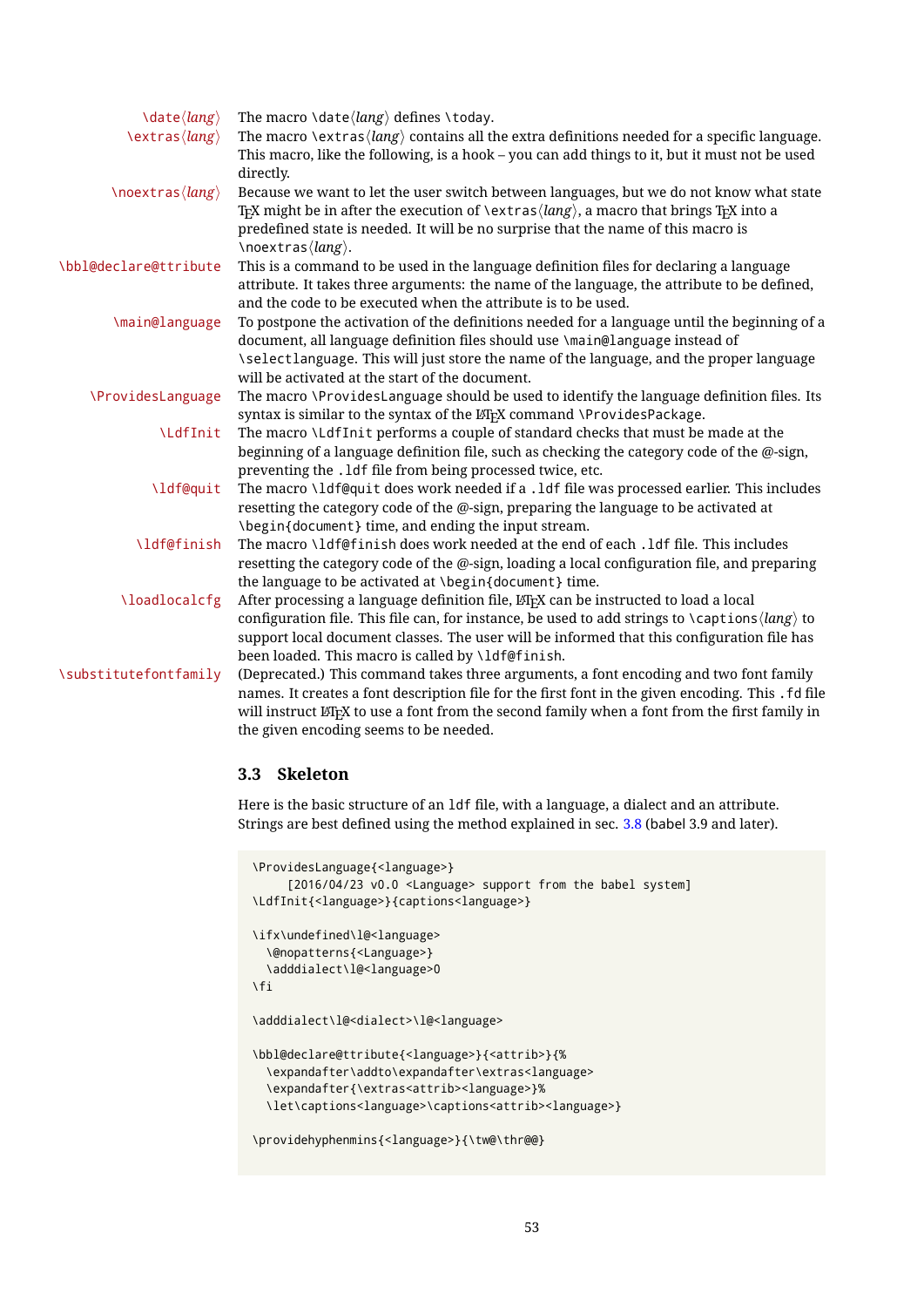```
\StartBabelCommands*{<language>}{captions}
\SetString\chaptername{<chapter name>}
% More strings
\StartBabelCommands*{<language>}{date}
\SetString\monthiname{<name of first month>}
% More strings
\StartBabelCommands*{<dialect>}{captions}
\SetString\chaptername{<chapter name>}
% More strings
\StartBabelCommands*{<dialect>}{date}
\SetString\monthiname{<name of first month>}
% More strings
\EndBabelCommands
\addto\extras<language>{}
\addto\noextras<language>{}
\let\extras<dialect>\extras<language>
\let\noextras<dialect>\noextras<language>
```

```
\ldf@finish{<language>}
```
**NOTE** If for some reason you want to load a package in your style, you should be aware it cannot be done directly in the ldf file, but it can be delayed with \AtEndOfPackage. Macros from external packages can be used *inside* definitions in the ldf itself (for example, \extras<language>), but if executed directly, the code must be placed inside \AtEndOfPackage. A trivial example illustrating these points is:

| \AtEndOfPackage{%              |                       |
|--------------------------------|-----------------------|
| \RequirePackage{dingbat}%      | Delay package         |
| \savebox{\myeye}{\eye}}%       | And direct usage      |
| \newsavebox{\myeye}            |                       |
| \newcommand\myanchor{\anchor}% | But OK inside command |

# **3.4 Support for active characters**

In quite a number of language definition files, active characters are introduced. To facilitate this, some support macros are provided.

\initiate@active@char The internal macro \initiate@active@char is used in language definition files to instruct  $E_{\text{L}}$  to give a character the category code 'active'. When a character has been made active it will remain that way until the end of the document. Its definition may vary.

\bbl@activate The command \bbl@activate is used to change the way an active character expands. \bbl@deactivate \bbl@activate 'switches on' the active behavior of the character. \bbl@deactivate lets the active character expand to its former (mostly) non-active self.

\declare@shorthand The macro \declare@shorthand is used to define the various shorthands. It takes three arguments: the name for the collection of shorthands this definition belongs to; the character (sequence) that makes up the shorthand, i.e.  $\sim$  or "a; and the code to be executed when the shorthand is encountered. (It does *not* raise an error if the shorthand character has not been "initiated".)

\bbl@add@special The T<sub>E</sub>Xbook states: "Plain T<sub>E</sub>X includes a macro called \dospecials that is essentially a set<br>\bbl@remove@special macro, representing the set of all characters that have a special category code." [4, p macro, representing the set of all characters that have a special category code."  $[4, p. 380]$ It is used to set text 'verbatim'. To make this work if more characters get a special category code, you have to add this character to the macro \dospecial. LATEX adds another macro called \@sanitize representing the same character set, but without the curly braces. The macros \bbl@add@special/*char*} and \bbl@remove@special/*char*} add and remove the character  $\langle char \rangle$  to these two sets.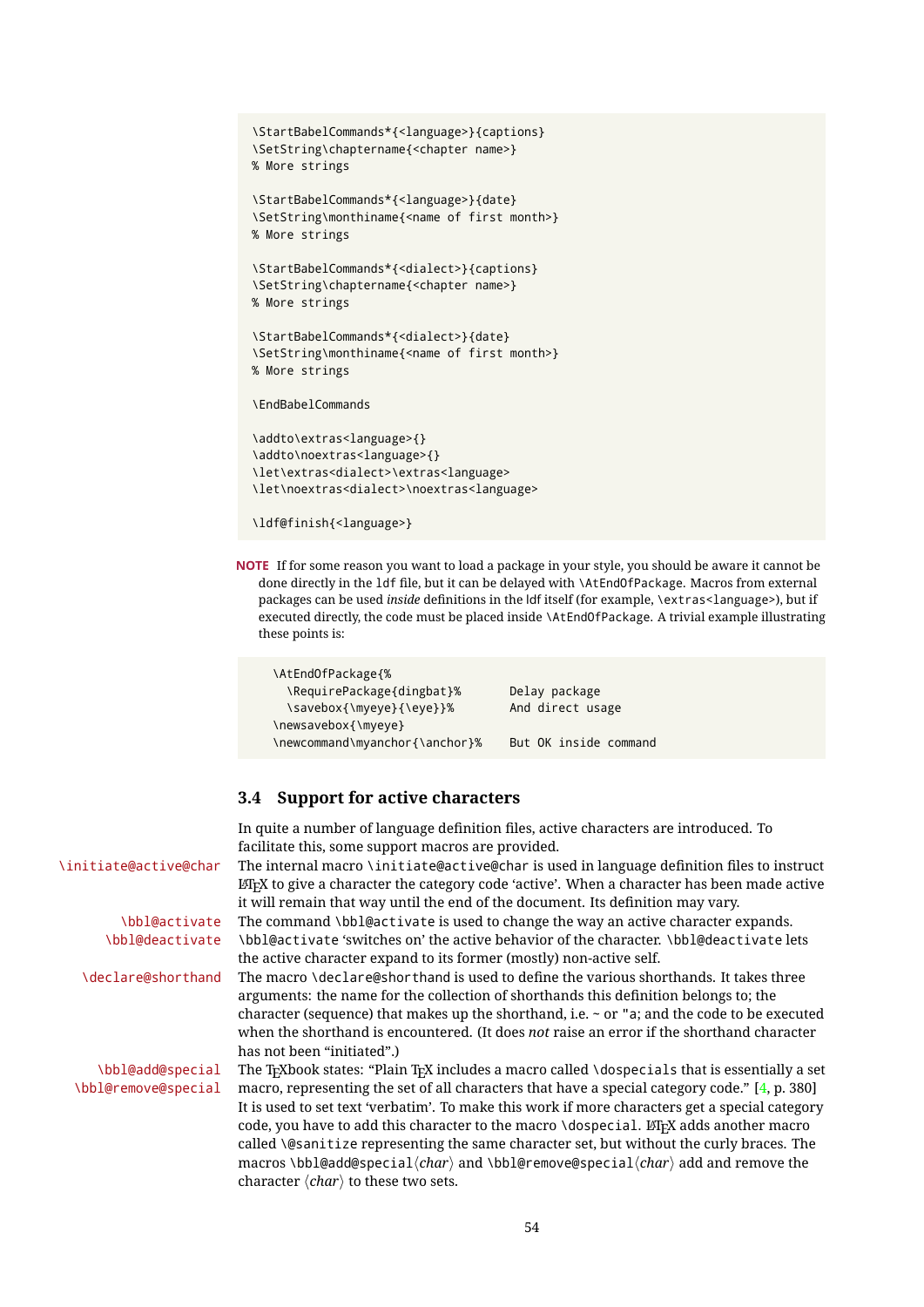|  |  | 3.5 Support for saving macro definitions |  |
|--|--|------------------------------------------|--|
|--|--|------------------------------------------|--|

Language definition files may want to *re*define macros that already exist. Therefore a mechanism for saving (and restoring) the original definition of those macros is provided. We provide two macros for this<sup>[28](#page-55-1)</sup>.

\babel@save To save the current meaning of any control sequence, the macro \babel@save is provided. It takes one argument,  $\langle$ *csname* $\rangle$ , the control sequence for which the meaning has to be saved.

\babel@savevariable A second macro is provided to save the current value of a variable. In this context, anything that is allowed after the \the primitive is considered to be a variable. The macro takes one argument, the *(variable)*. The effect of the preceding macros is to append a piece of code to the current definition of

\originalTeX. When \originalTeX is expanded, this code restores the previous definition of the control sequence or the previous value of the variable.

# **3.6 Support for extending macros**

\addto The macro \addto{*\control sequence*}}{\*T<sub>E</sub>X code*}} can be used to extend the definition of a macro. The macro need not be defined (ie, it can be undefined or \relax). This macro can, for instance, be used in adding instructions to a macro like \extrasenglish. Be careful when using this macro, because depending on the case the assignment can be either global (usually) or local (sometimes). That does not seem very consistent, but this behavior is preserved for backward compatibility. If you are using etoolbox, by Philipp Lehman, consider using the tools provided by this package instead of \addto.

## **3.7 Macros common to a number of languages**

| \bbl@allowhyphens                           | In several languages compound words are used. This means that when T <sub>F</sub> X has to<br>hyphenate such a compound word, it only does so at the '-' that is used in such words. To<br>allow hyphenation in the rest of such a compound word, the macro \bbl@allowhyphens<br>can be used. |
|---------------------------------------------|-----------------------------------------------------------------------------------------------------------------------------------------------------------------------------------------------------------------------------------------------------------------------------------------------|
| \allowhyphens                               | Same as \bbl@allowhyphens, but does nothing if the encoding is T1. It is intended mainly<br>for characters provided as real glyphs by this encoding but constructed with \accent in<br>OT <sub>1</sub> .                                                                                      |
|                                             | Note the previous command (\bb1@a11owhyphens) has different applications (hyphens and<br>discretionaries) than this one (composite chars). Note also prior to version 3.7,<br>\allowhyphens had the behavior of \bbl@allowhyphens.                                                            |
| \set@low@box                                | For some languages, quotes need to be lowered to the baseline. For this purpose the macro<br>\set@low@box is available. It takes one argument and puts that argument in an \hbox, at<br>the baseline. The result is available in \box0 for further processing.                                |
| \save@sf@q                                  | Sometimes it is necessary to preserve the \spacefactor. For this purpose the macro<br>\save@sf@q is available. It takes one argument, saves the current spacefactor, executes the<br>argument, and restores the spacefactor.                                                                  |
| \bbl@frenchspacing<br>\bbl@nonfrenchspacing | The commands \bbl@frenchspacing and \bbl@nonfrenchspacing can be used to<br>properly switch French spacing on and off.                                                                                                                                                                        |

# <span id="page-55-0"></span>**3.8 Encoding-dependent strings**

New 3.9a Babel 3.9 provides a way of defining strings in several encodings, intended mainly for luatex and xetex. This is the only new feature requiring changes in language files if you want to make use of it.

Furthermore, it must be activated explicitly, with the package option strings. If there is no strings, these blocks are ignored, except \SetCases (and except if forced as described below). In other words, the old way of defining/switching strings still works and it's used by default.

It consist is a series of blocks started with \StartBabelCommands. The last block is closed with \EndBabelCommands. Each block is a single group (ie, local declarations apply until

<span id="page-55-1"></span> $\frac{28}{100}$  mechanism was introduced by Bernd Raichle.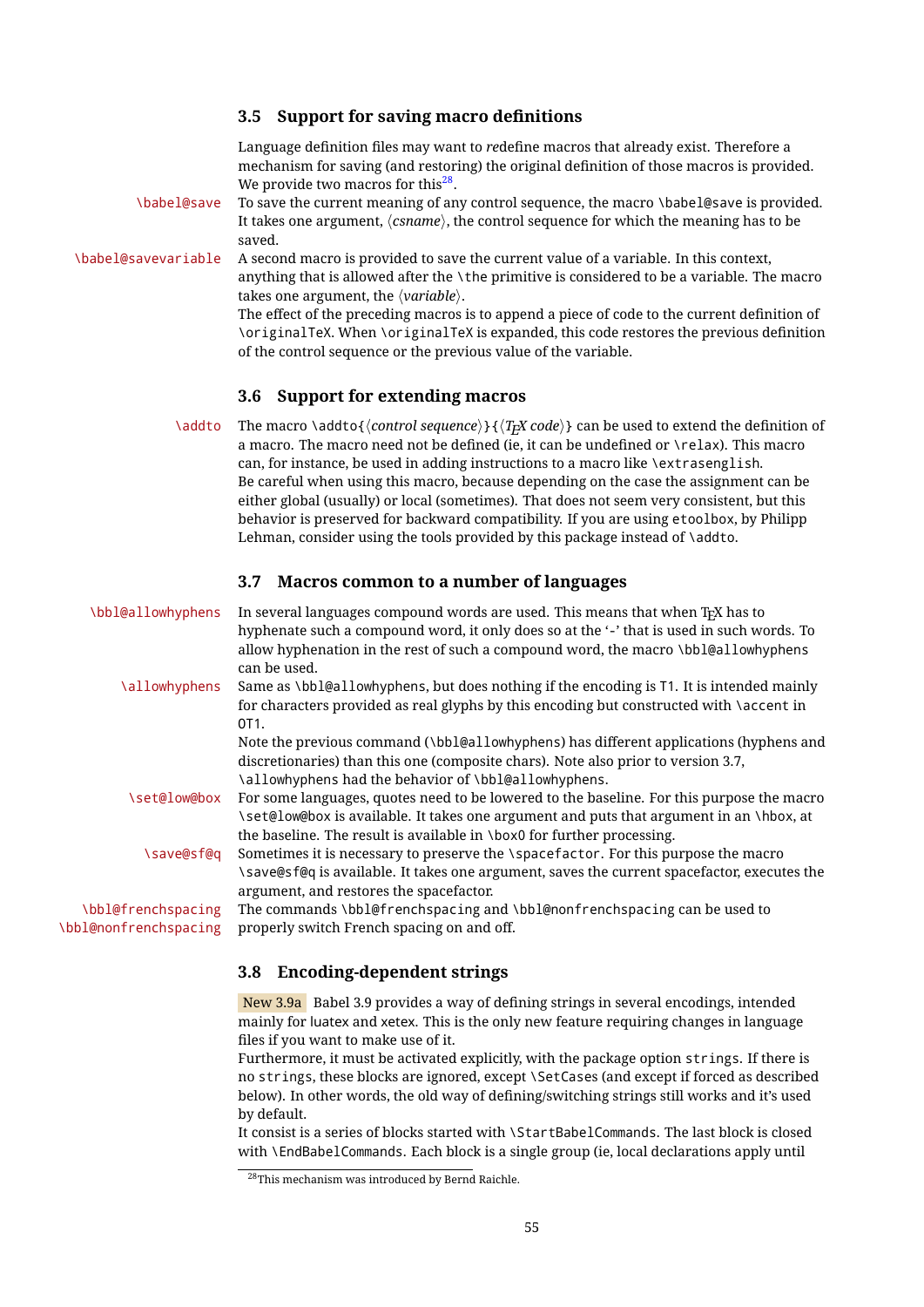the next \StartBabelCommands or \EndBabelCommands). An ldf may contain several series of this kind.

Thanks to this new feature, string values and string language switching are not mixed any more. No need of \addto. If the language is french, just redefine \frenchchaptername.

### \StartBabelCommands {*{language-list}*}{*{category}*}[*{selector}*]

The  $\langle$ *language-list* $\rangle$  specifies which languages the block is intended for. A block is taken into account only if the \CurrentOption is listed here. Alternatively, you can define \BabelLanguages to a comma-separated list of languages to be defined (if undefined, \StartBabelCommands sets it to \CurrentOption). You may write \CurrentOption as the language, but this is discouraged – a explicit name (or names) is much better and clearer. A "selector" is a name to be used as value in package option strings, optionally followed by extra info about the encodings to be used. The name unicode must be used for xetex and luatex (the key strings has also other two special values: generic and encoded). If a string is set several times (because several blocks are read), the first one takes precedence (ie, it works much like \providecommand).

Encoding info is charset= followed by a charset, which if given sets how the strings should be translated to the internal representation used by the engine, typically utf8, which is the only value supported currently (default is no translations). Note charset is applied by luatex and xetex when reading the file, not when the macro or string is used in the document.

A list of font encodings which the strings are expected to work with can be given after fontenc= (separated with spaces, if two or more) – recommended, but not mandatory, although blocks without this key are not taken into account if you have requested strings=encoded.

Blocks without a selector are read always if the key strings has been used. They provide fallback values, and therefore must be the last blocks; they should be provided always if possible and all strings should be defined somehow inside it; they can be the only blocks (mainly LGC scripts using the LICR). Blocks without a selector can be activated explicitly with strings=generic (no block is taken into account except those). With

strings=encoded, strings in those blocks are set as default (internally, ?). With strings=encoded strings are protected, but they are correctly expanded in

\MakeUppercase and the like. If there is no key strings, string definitions are ignored, but \SetCases are still honored (in a encoded way).

The  $\langle category \rangle$  is either captions, date or extras. You must stick to these three categories, even if no error is raised when using other name.<sup>[29](#page-56-0)</sup> It may be empty, too, but in such a case using \SetString is an error (but not \SetCase).

```
\StartBabelCommands{language}{captions}
  [unicode, fontenc=TU EU1 EU2, charset=utf8]
\SetString{\chaptername}{utf8-string}
```
\StartBabelCommands{language}{captions} \SetString{\chaptername}{ascii-maybe-LICR-string}

\EndBabelCommands

A real example is:

```
\StartBabelCommands{austrian}{date}
  [unicode, fontenc=TU EU1 EU2, charset=utf8]
 \SetString\monthiname{Jänner}
\StartBabelCommands{german,austrian}{date}
  [unicode, fontenc=TU EU1 EU2, charset=utf8]
```
<span id="page-56-0"></span> $29$ In future releases further categories may be added.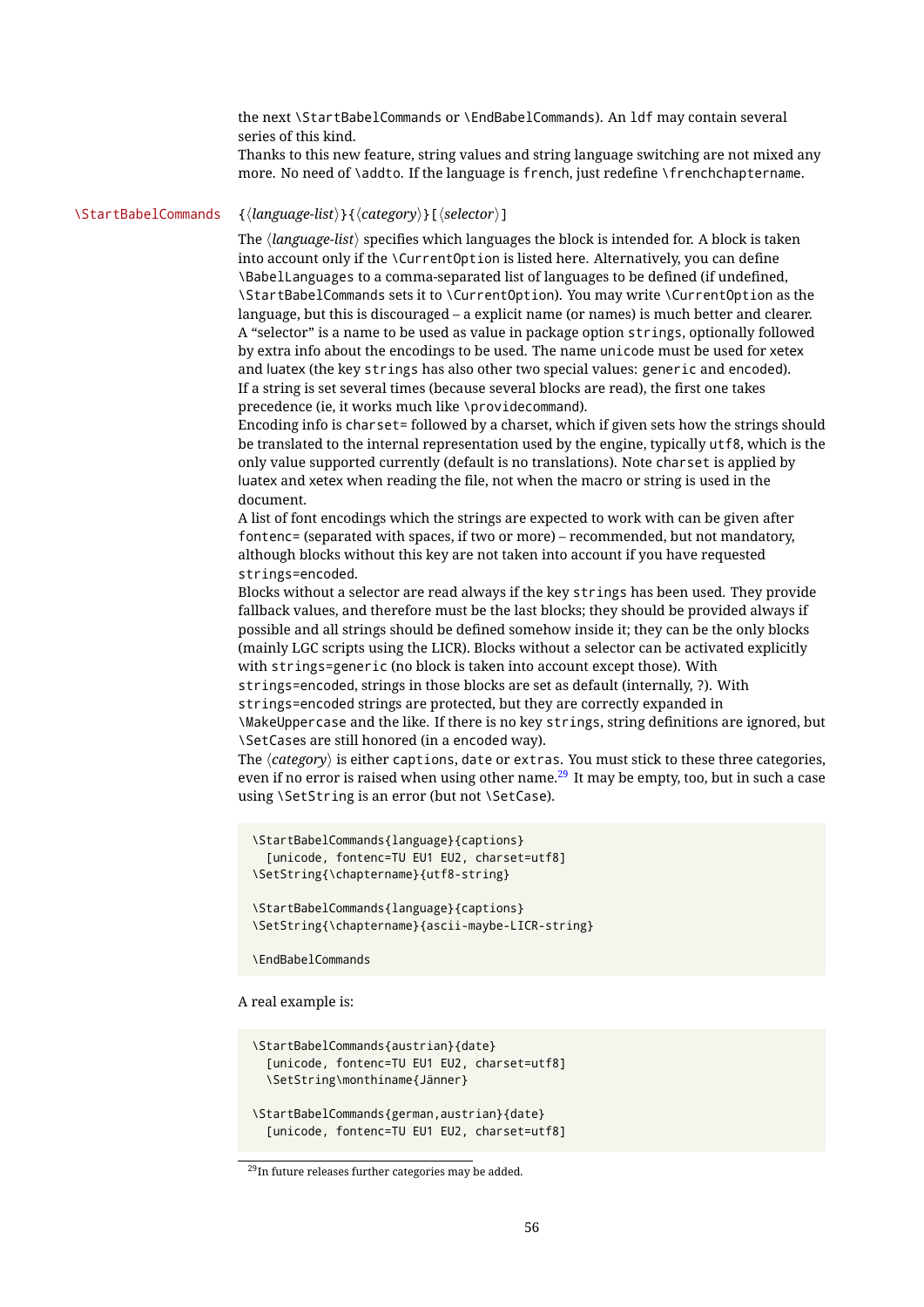|                            | \SetString\monthiiiname{März}                                                                                                                                                                                                                                                                                                                                                                                                                                                                                                                       |
|----------------------------|-----------------------------------------------------------------------------------------------------------------------------------------------------------------------------------------------------------------------------------------------------------------------------------------------------------------------------------------------------------------------------------------------------------------------------------------------------------------------------------------------------------------------------------------------------|
|                            | \StartBabelCommands{austrian}{date}<br>\SetString\monthiname{J\"{a}nner}                                                                                                                                                                                                                                                                                                                                                                                                                                                                            |
|                            | \StartBabelCommands{german}{date}<br>\SetString\monthiname{Januar}                                                                                                                                                                                                                                                                                                                                                                                                                                                                                  |
|                            | \StartBabelCommands{german,austrian}{date}<br>\SetString\monthiiname{Februar}<br>\SetString\monthiiiname{M\"{a}rz}<br>\SetString\monthivname{April}<br>\SetString\monthvname{Mai}<br>\SetString\monthviname{Juni}<br>\SetString\monthviiname{Juli}<br>\SetString\monthviiiname{August}<br>\SetString\monthixname{September}<br>\SetString\monthxname{Oktober}<br>\SetString\monthxiname{November}<br>\SetString\monthxiiname{Dezenber}<br>\SetString\today{\number\day.~%<br>\csname month\romannumeral\month name\endcsname\space<br>\number\year} |
|                            | \StartBabelCommands{german,austrian}{captions}<br>\SetString\prefacename{Vorwort}<br>[etc.]                                                                                                                                                                                                                                                                                                                                                                                                                                                         |
|                            | <b>\EndBabelCommands</b>                                                                                                                                                                                                                                                                                                                                                                                                                                                                                                                            |
|                            | When used in 1df files, previous values of $\langle \langle category \rangle \langle language \rangle$ are overridden, which<br>means the old way to define strings still works and used by default (to be precise, is first set<br>to undefined and then strings are added). However, when used in the preamble or in a<br>package, new settings are added to the previous ones, if the language exists (in the babel<br>sense, ie, if \date (language) exists).                                                                                   |
| <b>\StartBabelCommands</b> | *{\language-list\}}{\category\} [\selector\]                                                                                                                                                                                                                                                                                                                                                                                                                                                                                                        |
|                            | The starred version just forces $strings$ to take a value $-$ if not set as package option, then<br>the default for the engine is used. This is not done by default to prevent backward<br>incompatibilities, but if you are creating a new language this version is better. It's up to the<br>maintainers of the current languages to decide if using it is appropriate. <sup>30</sup>                                                                                                                                                             |
| <b>\EndBabelCommands</b>   | Marks the end of the series of blocks.                                                                                                                                                                                                                                                                                                                                                                                                                                                                                                              |
| <b>\AfterBabelCommands</b> | $\{\langle code \rangle\}$                                                                                                                                                                                                                                                                                                                                                                                                                                                                                                                          |
|                            | The code is delayed and executed at the global scope just after \EndBabelCommands.                                                                                                                                                                                                                                                                                                                                                                                                                                                                  |
| <b>\SetString</b>          | $\{\langle macro\text{-}name\rangle\}\{\langle string\rangle\}$                                                                                                                                                                                                                                                                                                                                                                                                                                                                                     |
|                            | Adds $\langle macro\text{-}name\rangle$ to the current category, and defines globally $\langle lang\text{-}macro\text{-}name\rangle$ to<br>(code) (after applying the transformation corresponding to the current charset or defined<br>with the hook stringprocess).<br>Use this command to define strings, without including any "logic" if possible, which should<br>be a separated macro. See the example above for the date.                                                                                                                   |
| <b>\SetStringLoop</b>      | $\{\langle macro\text{-}name\rangle\}\$ { $\langle string\text{-}list\rangle\}$                                                                                                                                                                                                                                                                                                                                                                                                                                                                     |
|                            |                                                                                                                                                                                                                                                                                                                                                                                                                                                                                                                                                     |

<span id="page-57-0"></span> $30$ This replaces in 3.9g a short-lived \UseStrings which has been removed because it did not work.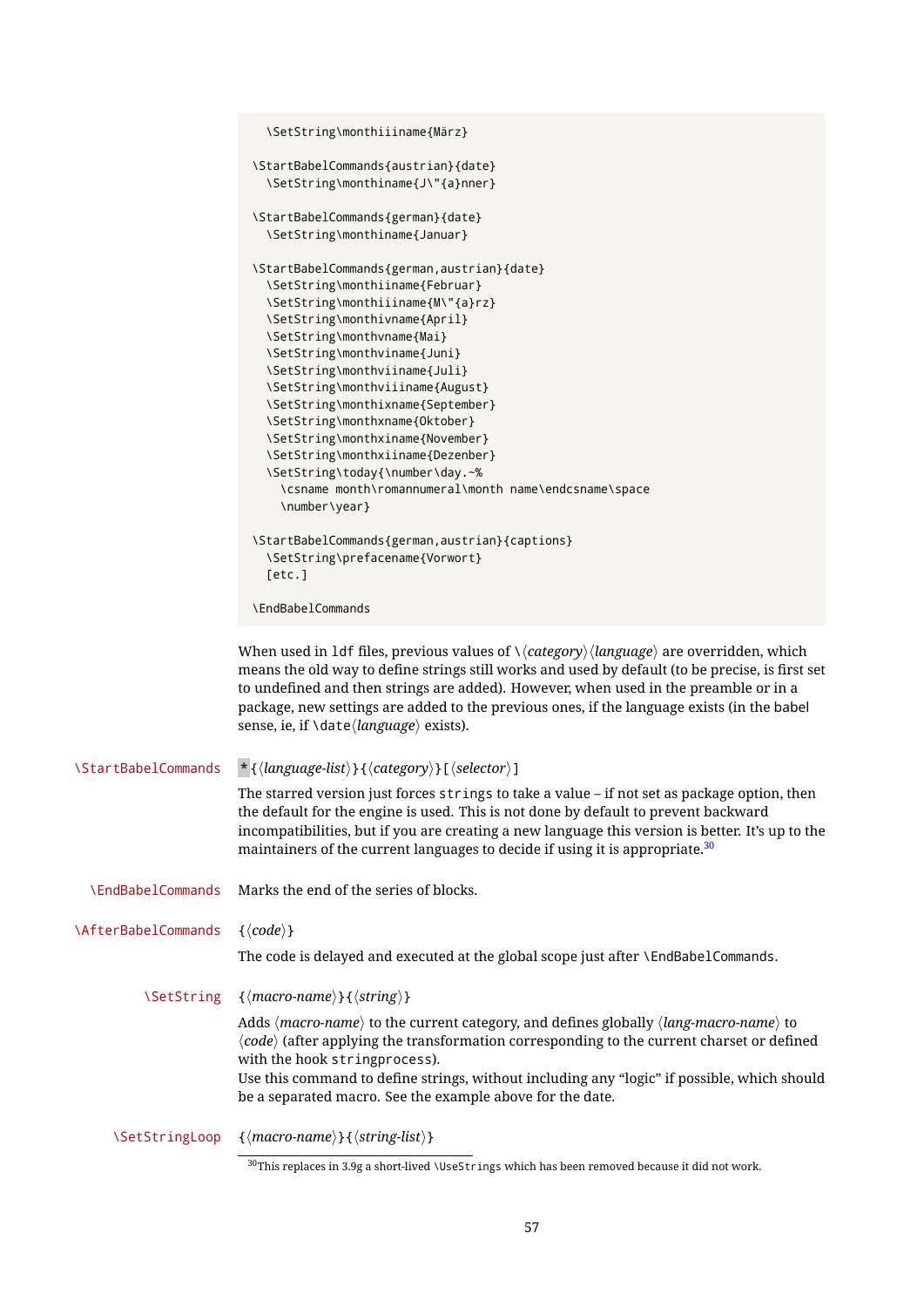A convenient way to define several ordered names at once. For example, to define \abmoniname, \abmoniiname, etc. (and similarly with abday):

\SetStringLoop{abmon#1name}{en,fb,mr,ab,my,jn,jl,ag,sp,oc,nv,dc} \SetStringLoop{abday#1name}{lu,ma,mi,ju,vi,sa,do}

#1 is replaced by the roman numeral.

\SetCase [h*map-list*i]{h*toupper-code*i}{h*tolower-code*i}

Sets globally code to be executed at \MakeUppercase and \MakeLowercase. The code would typically be things like \let\BB\bb and \uccode or \lccode (although for the reasons explained above, changes in lc/uc codes may not work). A  $\langle map\text{-}list\rangle$  is a series of macros using the internal format of  $\&$ uclclist (eg,  $\bb{B}\Bbb{C}$ c $\C$ ). The mandatory arguments take precedence over the optional one. This command, unlike \SetString, is executed always (even without strings), and it is intended for minor readjustments only. For example, as T1 is the default case mapping in  $\mathbb{F}$ FEX, we can set for Turkish:

```
\StartBabelCommands{turkish}{}[ot1enc, fontenc=OT1]
\SetCase
  {\uccode"10=`I\relax}
  {\lccode`I="10\relax}
\StartBabelCommands{turkish}{}[unicode, fontenc=TU EU1 EU2, charset=utf8]
\SetCase
 {\uccode`i=`İ\relax
  \uccode`ı=`I\relax}
 {\lccode`İ=`i\relax
  \lccode`I=`ı\relax}
\StartBabelCommands{turkish}{}
\SetCase
 {\uccode`i="9D\relax
  \uccode"19=`I\relax}
  {\lccode"9D=`i\relax
   \lccode`I="19\relax}
\EndBabelCommands
```
(Note the mapping for OT1 is not complete.)

#### \SetHyphenMap {\to-lower-macros\}

New 3.9g Case mapping serves in T<sub>F</sub>X for two unrelated purposes: case transforms (upper/lower) and hyphenation. \SetCase handles the former, while hyphenation is handled by \SetHyphenMap and controlled with the package option hyphenmap. So, even if internally they are based on the same  $T<sub>F</sub>X$  primitive ( $\lceil \cdot \rceil$  to  $\lceil \cdot \rceil$  babel sets them separately. There are three helper macros to be used inside \SetHyphenMap:

- \BabelLower{ $\langle uccode\rangle$ }  $\{ \langle lccode\rangle \}$  is similar to \lccode but it's ignored if the char has been set and saves the original lccode to restore it when switching the language (except with hyphenmap=first).
- \BabelLowerMM{/*uccode-from*}}{/*uccode-to*}}{/*step*}{/*lccode-from*}} loops though the given uppercase codes, using the step, and assigns them the lccode, which is also increased (MM stands for *many-to-many*).
- \BabelLowerMO{ $\langle uccode-from \rangle$ }{ $\langle uccode-to\rangle$ }{ $\langle tccode \rangle$ }  $\{ \langle lccode \rangle \}$  loops though the given uppercase codes, using the step, and assigns them the lccode, which is fixed (MO stands for *many-to-one*).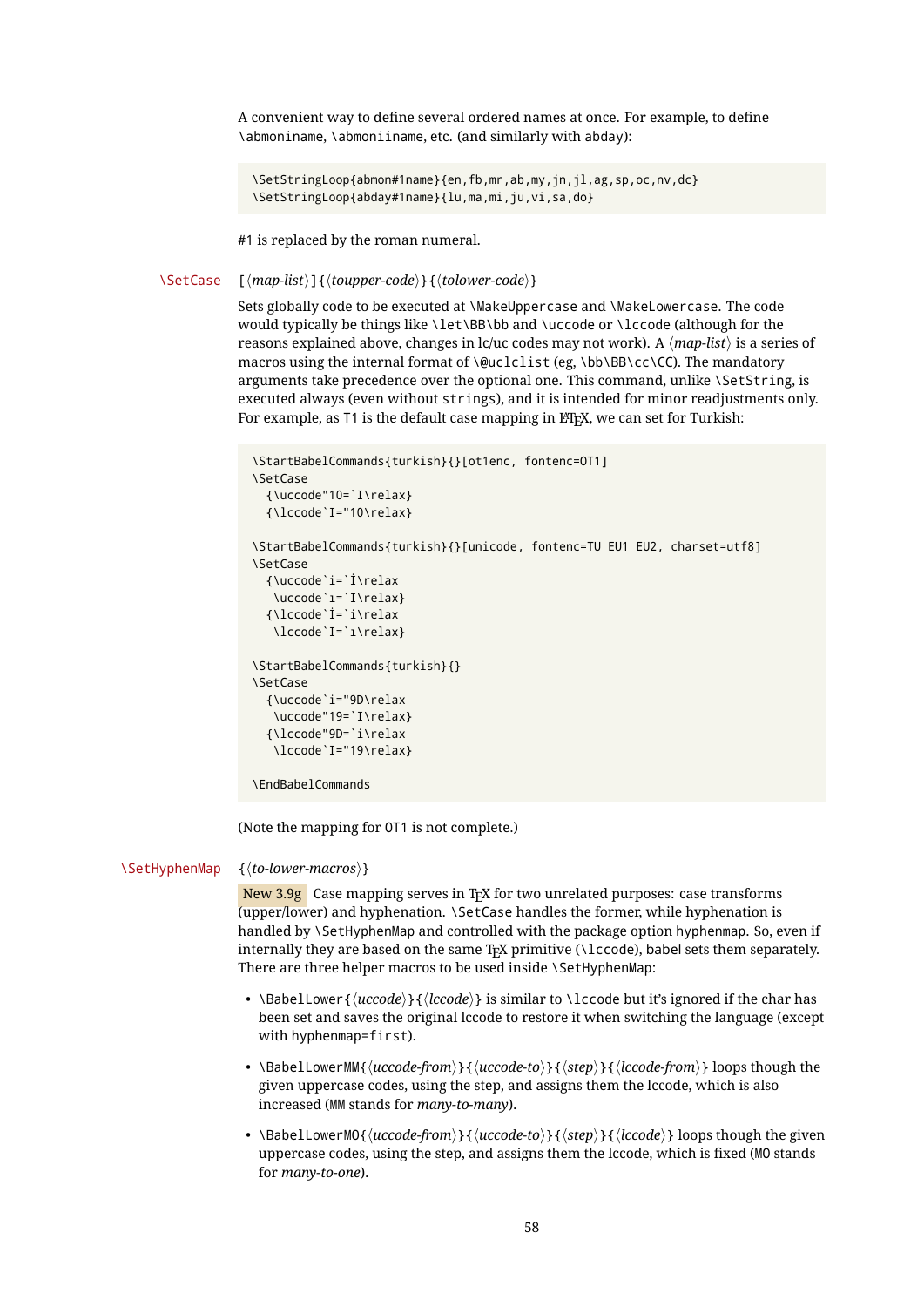An example is (which is redundant, because these assignments are done by both luatex and xetex):

\SetHyphenMap{\BabelLowerMM{"100}{"11F}{2}{"101}}

This macro is not intended to fix wrong mappings done by Unicode (which are the default in both xetex and luatex) – if an assignment is wrong, fix it directly.

### **3.9 Executing code based on the selector**

\IfBabelSelectorTF {*\selectors*}}{*\true*}}{*{false*}}

New 3.67 Sometimes a different setup is desired depending on the selector used. Values allowed in  $\langle selectors \rangle$  are select, other, foreign, other\* (and also foreign\* for the tentative starred version), and it can consist of a comma-separated list. For example:

```
\IfBabelSelectorTF{other, other*}{A}{B}
```
is true with these two environment selectors. Its natural place of use is in hooks or in \extras*\language*}.

# **Part II Source code**

babel is being developed incrementally, which means parts of the code are under development and therefore incomplete. Only documented features are considered complete. In other words, use babel only as documented (except, of course, if you want to explore and test them – you can post suggestions about multilingual issues to kadingira@tug.org on http://tug.org/mailman/listinfo/kadingira).

# **4 Identification and loading of required files**

*Code documentation is still under revision.*

**The following description is no longer valid, because switch and plain have been merged into babel.def.**

The babel package after unpacking consists of the following files:

**switch.def** defines macros to set and switch languages.

**babel.def** defines the rest of macros. It has tow parts: a generic one and a second one only for LaTeX.

**babel.sty** is the LT<sub>F</sub>X package, which set options and load language styles.

plain.def defines some  $E$ F<sub>K</sub>X macros required by babel.def and provides a few tools for Plain. **hyphen.cfg** is the file to be used when generating the formats to load hyphenation patterns.

The babel installer extends docstrip with a few "pseudo-guards" to set "variables" used at installation time. They are used with <@name@> at the appropiated places in the source code and shown below with  $\langle \langle name \rangle \rangle$ . That brings a little bit of literate programming.

# **5** locale **directory**

A required component of babel is a set of ini files with basic definitions for about 200 languages. They are distributed as a separate zip file, not packed as dtx. With them, babel will fully support Unicode engines.

Most of them are essentially finished (except bugs and mistakes, of course). Some of them are still incomplete (but they will be usable), and there are some omissions (eg, Latin and polytonic Greek,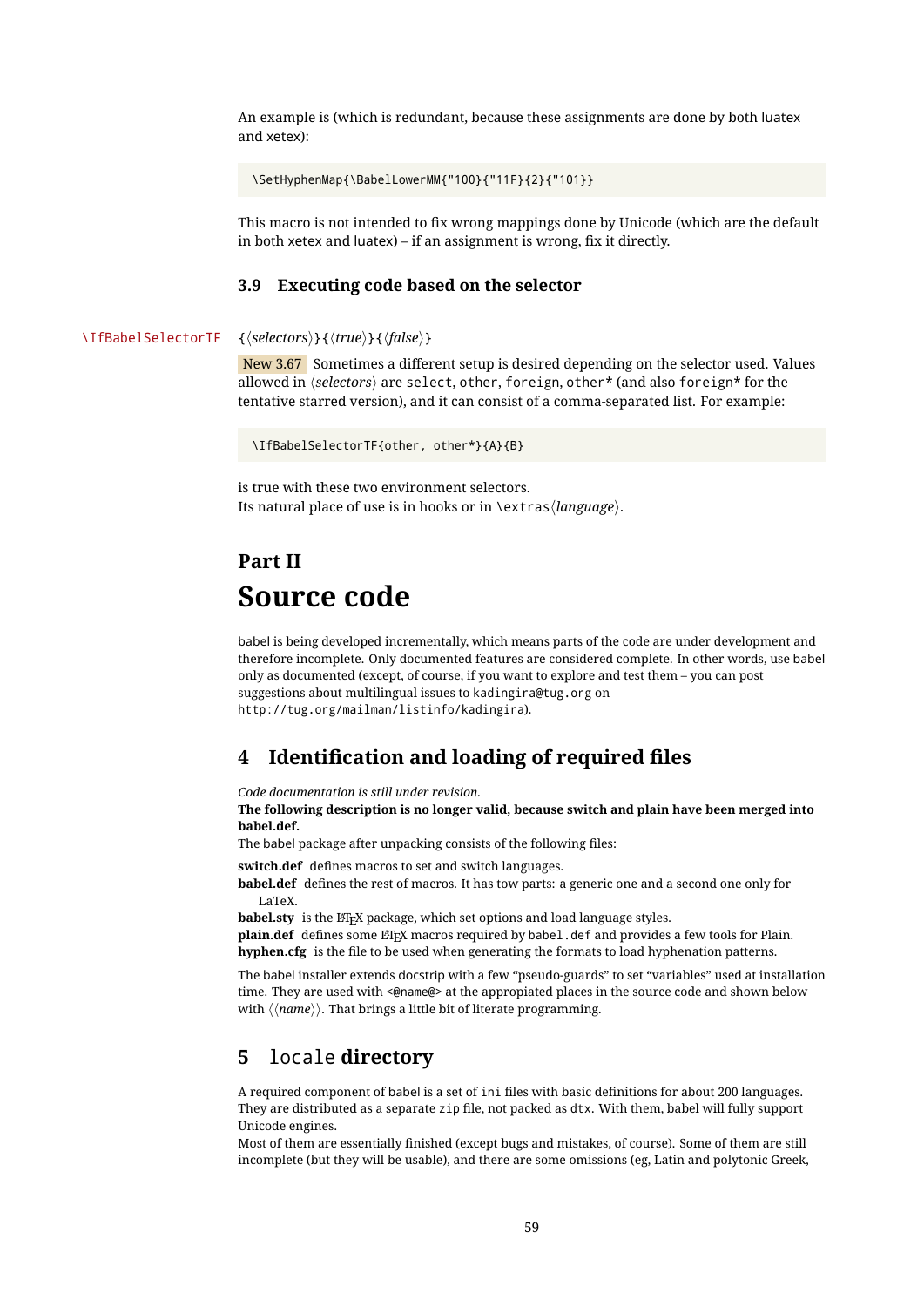and there are no geographic areas in Spanish). Hindi, French, Occitan and Breton will show a warning related to dates. Not all include LICR variants.

This is a preliminary documentation.

ini files contain the actual data; tex files are currently just proxies to the corresponding ini files. Most keys are self-explanatory.

**charset** the encoding used in the ini file.

**version** of the ini file

**level** "version" of the ini specification . which keys are available (they may grow in a compatible way) and how they should be read.

**encodings** a descriptive list of font encondings.

**[captions]** section of captions in the file charset

**[captions.licr]** same, but in pure ASCII using the LICR

**date.long** fields are as in the CLDR, but the syntax is different. Anything inside brackets is a date field (eg, MMMM for the month name) and anything outside is text. In addition, [ ] is a non breakable space and [.1] is an abbreviation dot.

Keys may be further qualified in a particular language with a suffix starting with a uppercase letter. It can be just a letter (eg, babel.name.A, babel.name.B) or a name (eg, date.long.Nominative, date.long.Formal, but no language is currently using the latter). *Multi-letter* qualifiers are forward compatible in the sense they won't conflict with new "global" keys (which start always with a lowercase case). There is an exception, however: the section counters has been devised to have arbitrary keys, so you can add lowercased keys if you want.

# **6 Tools**

```
1 \langle \langle version=3.73 \rangle \rangle
```

```
2 \langle (date=2022/02/26))
```
**Do not use the following macros in** ldf **files. They may change in the future**. This applies mainly to those recently added for replacing, trimming and looping. The older ones, like \bbl@afterfi, will not change.

We define some basic macros which just make the code cleaner. \bbl@add is now used internally instead of \addto because of the unpredictable behavior of the latter. Used in babel.def and in babel.sty, which means in LH<sub>EX</sub> is executed twice, but we need them when defining options and babel.def cannot be load until options have been defined. This does not hurt, but should be fixed somehow.

```
3 \langle \∗Basic macros}} ≡
                 4 \bbl@trace{Basic macros}
                 5 \def\bbl@stripslash{\expandafter\@gobble\string}
                 6 \def\bbl@add#1#2{%
                 7 \bbl@ifunset{\bbl@stripslash#1}%
                 8 {\def#1{#2}}%
                 9 {\expandafter\def\expandafter#1\expandafter{#1#2}}}
                10 \def\bbl@xin@{\@expandtwoargs\in@}
                11 \def\bbl@csarg#1#2{\expandafter#1\csname bbl@#2\endcsname}%
                12 \def\bbl@cs#1{\csname bbl@#1\endcsname}
                13 \def\bbl@cl#1{\csname bbl@#1@\languagename\endcsname}
                14 \def\bbl@loop#1#2#3{\bbl@@loop#1{#3}#2,\@nnil,}
                15 \def\bbl@loopx#1#2{\expandafter\bbl@loop\expandafter#1\expandafter{#2}}
                16 \def\bbl@@loop#1#2#3,{%
                17 \ifx\@nnil#3\relax\else
                18 \def#1{#3}#2\bbl@afterfi\bbl@@loop#1{#2}%
                19 \quad \text{If}20 \def\bbl@for#1#2#3{\bbl@loopx#1{#2}{\ifx#1\@empty\else#3\fi}}
\bbl@add@list This internal macro adds its second argument to a comma separated list in its first argument. When
               the list is not defined yet (or empty), it will be initiated. It presumes expandable character strings.
                21 \def\bbl@add@list#1#2{%
                22 \edef#1{%
                23 \bbl@ifunset{\bbl@stripslash#1}%
                24 {}%
```

```
25 {\ifx#1\@empty\else#1,\fi}%
```

```
26 #2}}
```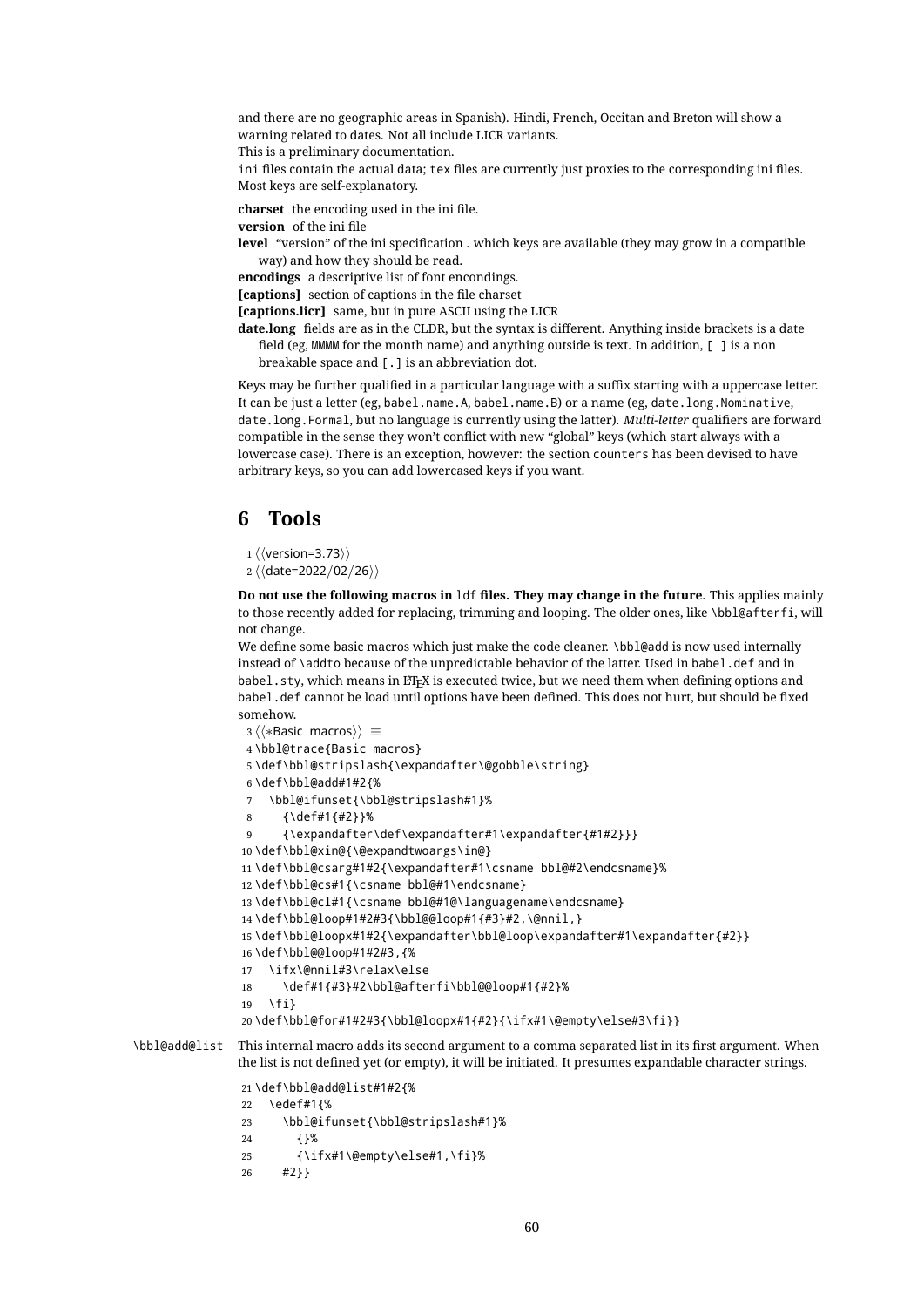\bbl@afterelse Because the code that is used in the handling of active characters may need to look ahead, we take \bbl@afterfi extra care to 'throw' it over the \else and \fi parts of an \if-statement<sup>[31](#page-61-0)</sup>. These macros will break if another \if...\fi statement appears in one of the arguments and it is not enclosed in braces.

> \long\def\bbl@afterelse#1\else#2\fi{\fi#1} \long\def\bbl@afterfi#1\fi{\fi#1}

\bbl@exp Now, just syntactical sugar, but it makes partial expansion of some code a lot more simple and readable. Here \\ stands for \noexpand, \<..> for \noexpand applied to a built macro name (which does not define the macro if undefined to \relax, because it is created locally), and \[..] for one-level expansion (where .. is the macro name without the backslash). The result may be followed by extra arguments, if necessary.

\def\bbl@exp#1{%

- \begingroup
- \let\\\noexpand
- \let\<\bbl@exp@en
- \let\[\bbl@exp@ue
- \edef\bbl@exp@aux{\endgroup#1}%
- \bbl@exp@aux}
- \def\bbl@exp@en#1>{\expandafter\noexpand\csname#1\endcsname}%
- \def\bbl@exp@ue#1]{%
- \unexpanded\expandafter\expandafter\expandafter{\csname#1\endcsname}}%
- \bbl@trim The following piece of code is stolen (with some changes) from keyval, by David Carlisle. It defines two macros: \bbl@trim and \bbl@trim@def. The first one strips the leading and trailing spaces from the second argument and then applies the first argument (a macro, \toks@ and the like). The second one, as its name suggests, defines the first argument as the stripped second argument.

```
39 \def\bbl@tempa#1{%
              40 \long\def\bbl@trim##1##2{%
              41 \futurelet\bbl@trim@a\bbl@trim@c##2\@nil\@nil#1\@nil\relax{##1}}%
              42 \def\bbl@trim@c{%
              43 \ifx\bbl@trim@a\@sptoken
              44 \expandafter\bbl@trim@b
              45 \else
              46 \expandafter\bbl@trim@b\expandafter#1%
              47 \{f_1\}%
              48 \long\def\bbl@trim@b#1##1 \@nil{\bbl@trim@i##1}}
              49 \bbl@tempa{ }
              50 \long\def\bbl@trim@i#1\@nil#2\relax#3{#3{#1}}
              51 \long\def\bbl@trim@def#1{\bbl@trim{\def#1}}
\bbl@ifunset To check if a macro is defined, we create a new macro, which does the same as \@ifundefined.
              memory.
              52 \begingroup
              53 \gdef\bbl@ifunset#1{%
              54 \expandafter\ifx\csname#1\endcsname\relax
              55 \expandafter\@firstoftwo
              56 \rightarrow \text{MeV}57 \expandafter\@secondoftwo
              58 \fi}
              59 \bbl@ifunset{ifcsname}% TODO. A better test?
```
However, in an  $\epsilon$ -tex engine, it is based on \ifcsname, which is more efficient, and does not waste

```
60 {}%
61 {\gdef\bbl@ifunset#1{%
62 \ifcsname#1\endcsname
63 \expandafter\ifx\csname#1\endcsname\relax
64 \bbl@afterelse\expandafter\@firstoftwo
65 \else
66 \bbl@afterfi\expandafter\@secondoftwo
67 \fi
68 \left\{ \begin{array}{c} \circ \\ \circ \end{array} \right\}
```
<span id="page-61-0"></span>This code is based on code presented in TUGboat vol. 12, no2, June 1991 in "An expansion Power Lemma" by Sonja Maus.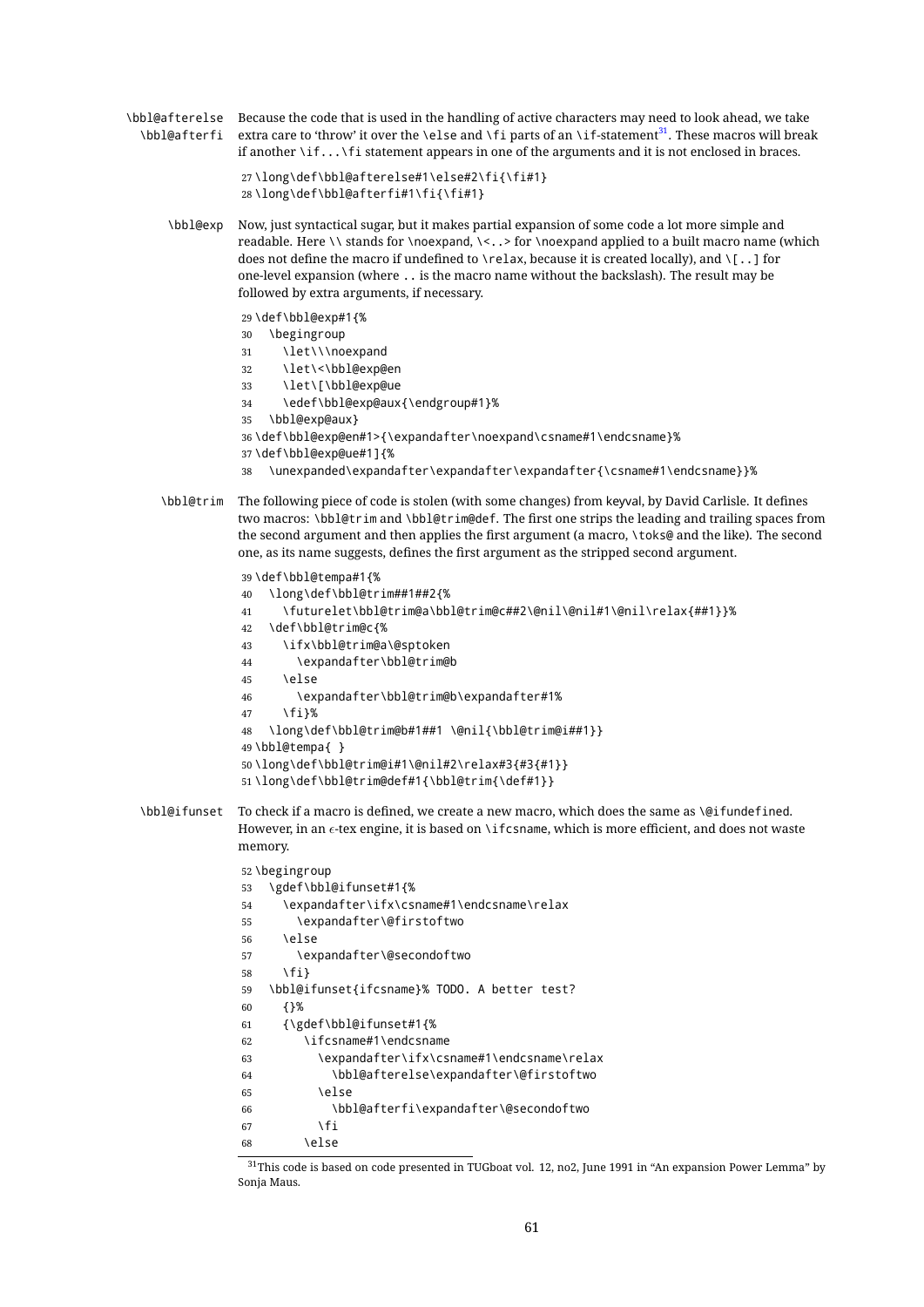```
69 \expandafter\@firstoftwo
```
- \fi}}
- \endgroup

```
\bbl@ifblank A tool from url, by Donald Arseneau, which tests if a string is empty or space. The companion macros
                tests if a macro is defined with some 'real' value, ie, not \relax and not empty,
```

```
72 \def\bbl@ifblank#1{%
73 \bbl@ifblank@i#1\@nil\@nil\@secondoftwo\@firstoftwo\@nil}
74 \long\def\bbl@ifblank@i#1#2\@nil#3#4#5\@nil{#4}
75 \def\bbl@ifset#1#2#3{%
76 \bbl@ifunset{#1}{#3}{\bbl@exp{\\\bbl@ifblank{#1}}{#3}{#2}}}
```
For each element in the comma separated <key>=<value> list, execute <code> with #1 and #2 as the key and the value of current item (trimmed). In addition, the item is passed verbatim as #3. With the  $\langle key \rangle$  alone, it passes  $\langle @empty (i)$  (ie, the macro thus named, not an empty argument, which is what you get with <key>= and no value).

```
77 \def\bbl@forkv#1#2{%
              78 \def\bbl@kvcmd##1##2##3{#2}%
              79 \bbl@kvnext#1,\@nil,}
              80 \def\bbl@kvnext#1,{%
              81 \ifx\@nil#1\relax\else
              82 \bbl@ifblank{#1}{}{\bbl@forkv@eq#1=\@empty=\@nil{#1}}%
              83 \expandafter\bbl@kvnext
              84 \fi}
              85 \def\bbl@forkv@eq#1=#2=#3\@nil#4{%
              86 \bbl@trim@def\bbl@forkv@a{#1}%
              87 \bbl@trim{\expandafter\bbl@kvcmd\expandafter{\bbl@forkv@a}}{#2}{#4}}
              A for loop. Each item (trimmed), is #1. It cannot be nested (it's doable, but we don't need it).
              88 \def\bbl@vforeach#1#2{%
              89 \def\bbl@forcmd##1{#2}%
              90 \bbl@fornext#1,\@nil,}
              91 \def\bbl@fornext#1,{%
              92 \ifx\@nil#1\relax\else
              93 \bbl@ifblank{#1}{}{\bbl@trim\bbl@forcmd{#1}}%
              94 \expandafter\bbl@fornext
              95 \fi}
              96 \def\bbl@foreach#1{\expandafter\bbl@vforeach\expandafter{#1}}
\bbl@replace Returns implicitly \toks@ with the modified string.
              97 \def\bbl@replace#1#2#3{% in #1 -> repl #2 by #3
              98 \toks@{}%
              99 \def\bbl@replace@aux##1#2##2#2{%
             100 \ifx\bbl@nil##2%
             101 \toks@\expandafter{\the\toks@##1}%
             102 \else
             103 \toks@\expandafter{\the\toks@##1#3}%
             104 \bbl@afterfi
             105 \bbl@replace@aux##2#2%
             106 \fi}%
             107 \expandafter\bbl@replace@aux#1#2\bbl@nil#2%
             108 \edef#1{\the\toks@}}
```
An extensison to the previous macro. It takes into account the parameters, and it is string based (ie, if you replace elax by ho, then \relax becomes \rho). No checking is done at all, because it is not a general purpose macro, and it is used by babel only when it works (an example where it does *not* work is in \bbl@TG@@date, and also fails if there are macros with spaces, because they are retokenized). It may change! (or even merged with \bbl@replace; I'm not sure ckecking the replacement is really necessary or just paranoia).

\ifx\detokenize\@undefined\else % Unused macros if old Plain TeX

```
110 \bbl@exp{\def\\\bbl@parsedef##1\detokenize{macro:}}#2->#3\relax{%
```
- \def\bbl@tempa{#1}%
- \def\bbl@tempb{#2}%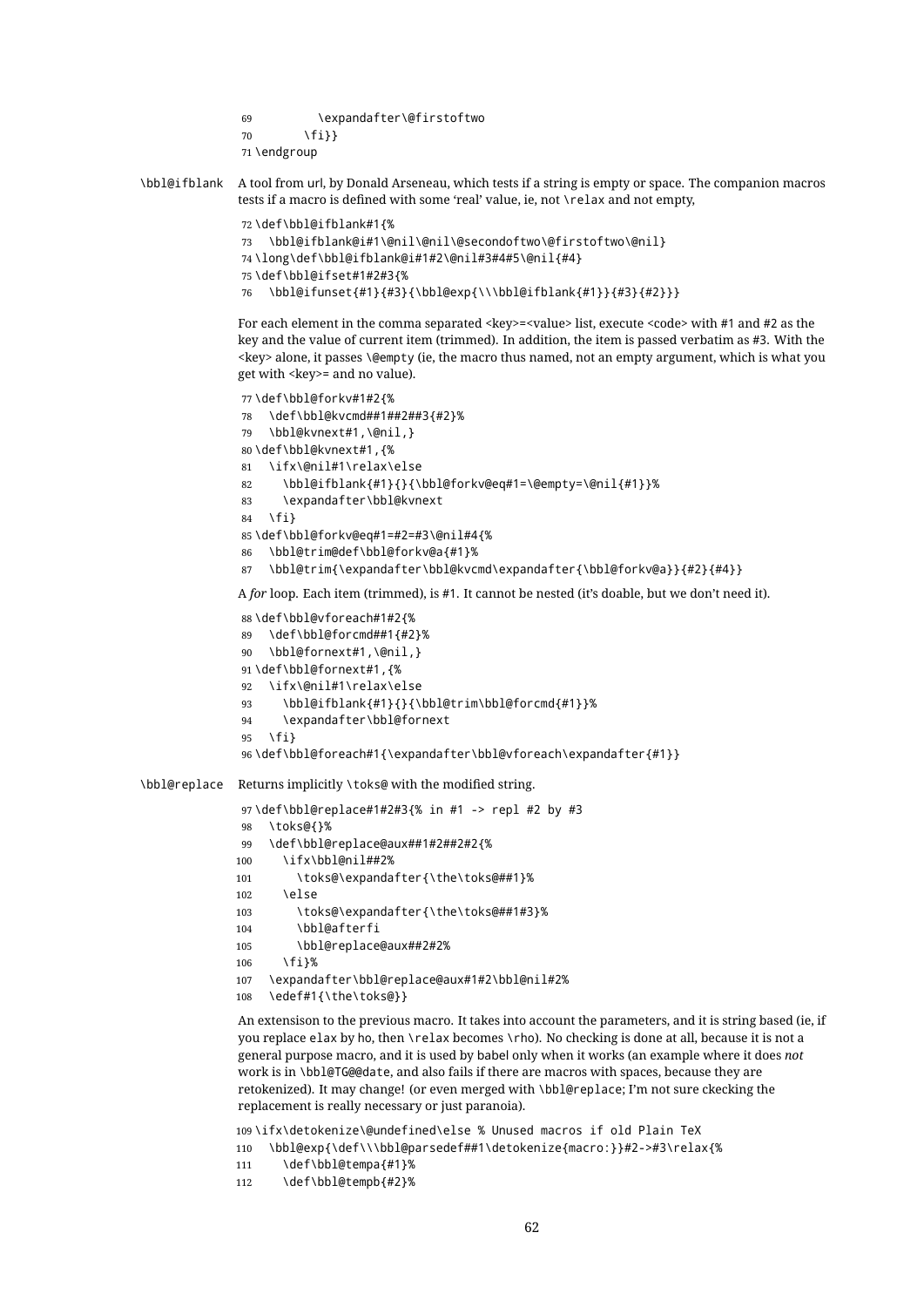```
113 \def\bbl@tempe{#3}}
114 \def\bbl@sreplace#1#2#3{%
115 \begingroup
116 \expandafter\bbl@parsedef\meaning#1\relax
117 \def\bbl@tempc{#2}%
118 \edef\bbl@tempc{\expandafter\strip@prefix\meaning\bbl@tempc}%
119 \def\bbl@tempd{#3}%
120 \edef\bbl@tempd{\expandafter\strip@prefix\meaning\bbl@tempd}%
121 \bbl@xin@{\bbl@tempc}{\bbl@tempe}% If not in macro, do nothing
122 \ifin@
123 \bbl@exp{\\\bbl@replace\\\bbl@tempe{\bbl@tempc}{\bbl@tempd}}%
124 \def\bbl@tempc{% Expanded an executed below as 'uplevel'
125 \\\makeatletter % "internal" macros with @ are assumed
126 \\\scantokens{%
127 \bbl@tempa\\\@namedef{\bbl@stripslash#1}\bbl@tempb{\bbl@tempe}}%
128 \catcode64=\the\catcode64\relax}% Restore @
129 \qquad \qquad \angleelse
130 \let\bbl@tempc\@empty % Not \relax
131 \quad \text{If}132 \bbl@exp{% For the 'uplevel' assignments
133 \endgroup
134 \bbl@tempc}} % empty or expand to set #1 with changes
135 \fi
```
Two further tools. \bbl@ifsamestring first expand its arguments and then compare their expansion (sanitized, so that the catcodes do not matter). \bbl@engine takes the following values: 0 is pdfTEX, 1 is luatex, and 2 is xetex. You may use the latter it in your language style if you want.

```
136 \def\bbl@ifsamestring#1#2{%
```

```
137 \begingroup
138 \protected@edef\bbl@tempb{#1}%
139 \edef\bbl@tempb{\expandafter\strip@prefix\meaning\bbl@tempb}%
140 \protected@edef\bbl@tempc{#2}%
141 \edef\bbl@tempc{\expandafter\strip@prefix\meaning\bbl@tempc}%
142 \ifx\bbl@tempb\bbl@tempc
143 \aftergroup\@firstoftwo
144 \leq \leq \leq145 \aftergroup\@secondoftwo
146 \fi
147 \endgroup}
148 \chardef\bbl@engine=%
149 \ifx\directlua\@undefined
150 \ifx\XeTeXinputencoding\@undefined
151 \angle \angle 2\omega152 \else
153 \tw@
154 \fi
155 \else
156 \@ne
157 \fi
A somewhat hackish tool (hence its name) to avoid spurious spaces in some contexts.
158 \def\bbl@bsphack{%
```

```
159 \ifhmode
```

```
160 \hskip\z@skip
```

```
161 \def\bbl@esphack{\loop\ifdim\lastskip>\z@\unskip\repeat\unskip}%
```

```
162 \else
```

```
163 \let\bbl@esphack\@empty
```
\fi}

Another hackish tool, to apply case changes inside a protected macros. It's based on the internal \let's made by \MakeUppercase and \MakeLowercase between things like \oe and \OE.

 \def\bbl@cased{% \ifx\oe\OE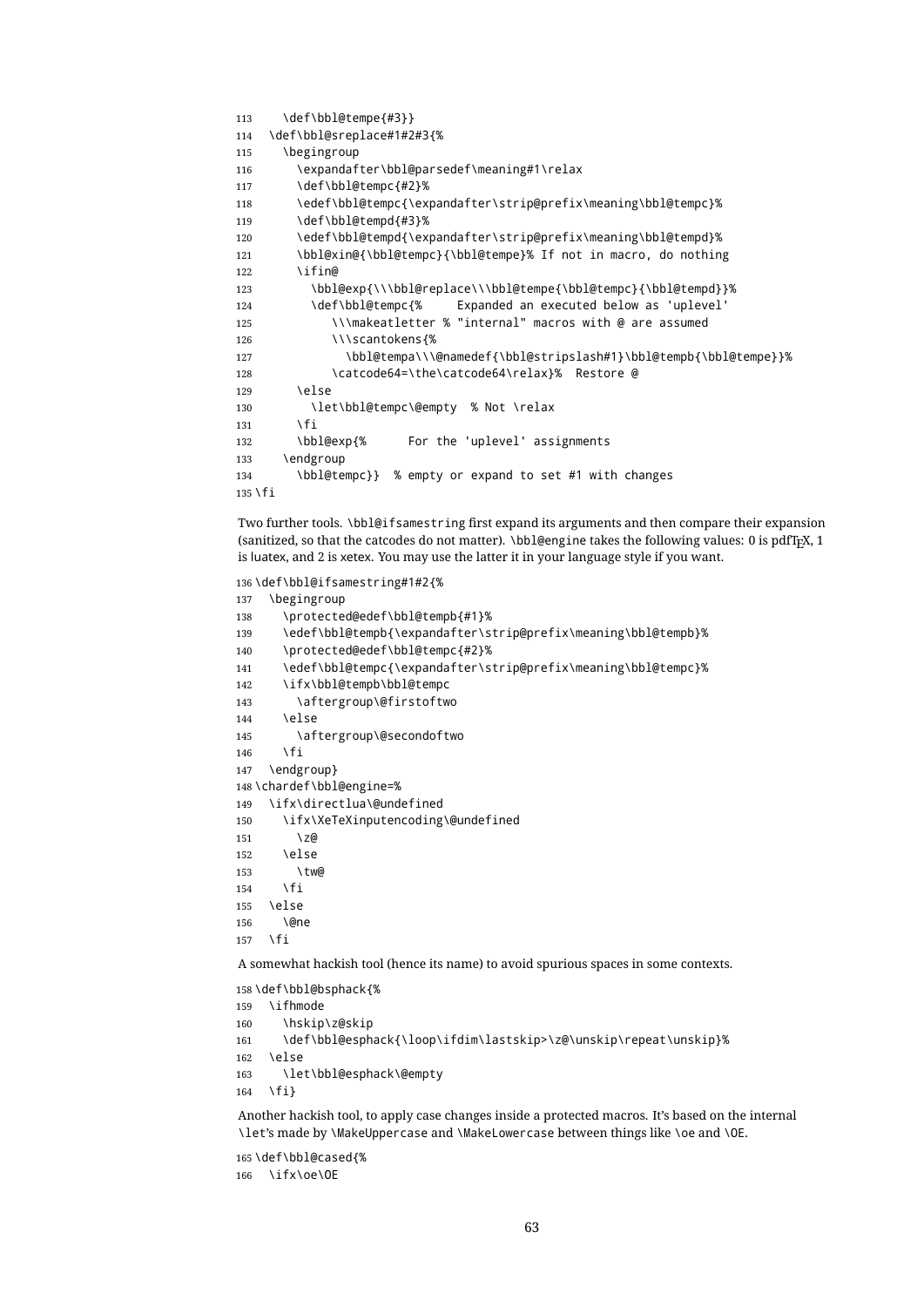```
167 \expandafter\in@\expandafter
168 {\expandafter\OE\expandafter}\expandafter{\oe}%
169 \ifin@
170 \bbl@afterelse\expandafter\MakeUppercase
171 \else
172 \bbl@afterfi\expandafter\MakeLowercase
173 \fi
174 \leq \leq \leq175 \expandafter\@firstofone
176 \quad \text{If} iAn alternative to \IfFormatAtLeastTF for old versions. Temporary.
```

```
177 \ifx\IfFormatAtLeastTF\@undefined
178 \def\bbl@ifformatlater{\@ifl@t@r\fmtversion}
170 \leq \leq \leq180 \let\bbl@ifformatlater\IfFormatAtLeastTF
181 \fi
```
The following adds some code to \extras... both before and after, while avoiding doing it twice. It's somewhat convoluted, to deal with #'s. Used to deal with alph, Alph and frenchspacing when there are already changes (with \babel@save).

```
182 \def\bbl@extras@wrap#1#2#3{% 1:in-test, 2:before, 3:after
183 \toks@\expandafter\expandafter\expandafter{%
184 \csname extras\languagename\endcsname}%
185 \bbl@exp{\\\in@{#1}{\the\toks@}}%
186 \ifin@\else
187 \@temptokena{#2}%
188 \edef\bbl@tempc{\the\@temptokena\the\toks@}%
189 \toks@\expandafter{\bbl@tempc#3}%
190 \expandafter\edef\csname extras\languagename\endcsname{\the\toks@}%
191 \fi}
192\langle \langle/Basic macros\rangle)
```
Some files identify themselves with a LATEX macro. The following code is placed before them to define (and then undefine) if not in  $E/FX$ .

```
193 (/*Make sure ProvidesFile is defined)) ≡
194 \ifx\ProvidesFile\@undefined
195 \def\ProvidesFile#1[#2 #3 #4]{%
196 \wlog{File: #1 #4 #3 <#2>}%
197 \let\ProvidesFile\@undefined}
198 \fi
199 \langle \langle \rangleMake sure ProvidesFile is defined)
```
## **6.1 Multiple languages**

```
\language Plain TEX version 3.0 provides the primitive \language that is used to store the current language.
             When used with a pre-3.0 version this function has to be implemented by allocating a counter. The
             following block is used in switch.def and hyphen.cfg; the latter may seem redundant, but
             remember babel doesn't requires loading switch.def in the format.
```

```
200 \langle\langle *Define\ core\ switching\ macros\rangle\rangle ≡
201 \ifx\language\@undefined
202 \csname newcount\endcsname\language
203 \fi
204 \langle \langle/Define core switching macros\rangle)
```
\last@language Another counter is used to keep track of the allocated languages. T<sub>F</sub>X and LATEX reserves for this purpose the count 19.

\addlanguage This macro was introduced for T<sub>EX</sub>  $<$  2. Preserved for compatibility.

205  $\langle$  ∗Define core switching macros)) ≡

\countdef\last@language=19

\def\addlanguage{\csname newlanguage\endcsname}

 $208 \langle \langle$ /Define core switching macros $\rangle$ )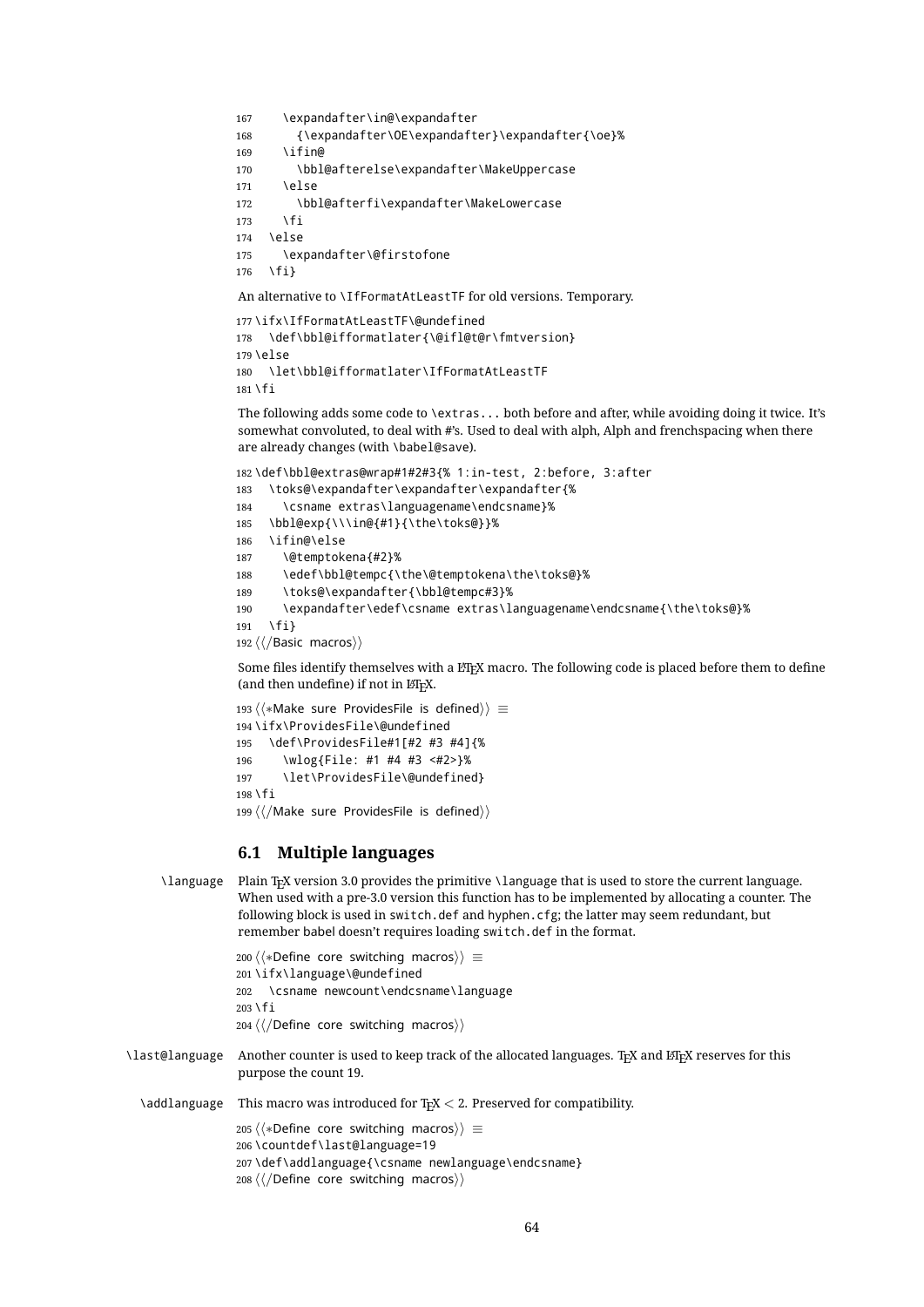Now we make sure all required files are loaded. When the command \AtBeginDocument doesn't exist we assume that we are dealing with a plain-based format. In that case the file plain.def is needed (which also defines \AtBeginDocument, and therefore it is not loaded twice). We need the first part when the format is created, and \orig@dump is used as a flag. Otherwise, we need to use the second part, so \orig@dump is not defined (plain.def undefines it).

Check if the current version of switch.def has been previously loaded (mainly, hyphen.cfg). If not, load it now. We cannot load babel.def here because we first need to declare and process the package options.

## **6.2** The Package File (LAT<sub>E</sub>X, babel.sty)

```
209 (*package)
210 \NeedsTeXFormat{LaTeX2e}[2005/12/01]
211 \ProvidesPackage{babel}[\langle \langle date \rangle \rangle \langle \langle version \rangle \rangle The Babel package]
Start with some "private" debugging tool, and then define macros for errors.
212 \@ifpackagewith{babel}{debug}
213 {\providecommand\bbl@trace[1]{\message{^^J[ #1 ]}}%
214 \let\bbl@debug\@firstofone
215 \ifx\directlua\@undefined\else
216 \directlua{ Babel = Babel or \{ \}217 Babel.debug = true }%
218 \input{babel-debug.tex}%
219 \{f_i\}220 {\providecommand\bbl@trace[1]{}%
221 \let\bbl@debug\@gobble
222 \ifx\directlua\@undefined\else
223 \directlua{ Babel = Babel or \{ \}224 Babel.debug = false }%
225 \fi}
226 \def\bbl@error#1#2{%
227 \begingroup
228 \def\\{\MessageBreak}%
229 \PackageError{babel}{#1}{#2}%
230 \endgroup}
231 \def\bbl@warning#1{%
232 \begingroup
233 \def\\{\MessageBreak}%
234 \PackageWarning{babel}{#1}%
235 \endgroup}
236 \def\bbl@infowarn#1{%
237 \begingroup
238 \def\\{\MessageBreak}%
239 \GenericWarning
240 {(babel) \@spaces\@spaces\@spaces}%
241 {Package babel Info: #1}%
242 \endgroup}
243 \def\bbl@info#1{%
244 \begingroup
245 \def\\{\MessageBreak}%
246 \PackageInfo{babel}{#1}%
247 \endgroup}
```
This file also takes care of a number of compatibility issues with other packages an defines a few aditional package options. Apart from all the language options below we also have a few options that influence the behavior of language definition files.

Many of the following options don't do anything themselves, they are just defined in order to make it possible for babel and language definition files to check if one of them was specified by the user. But first, include here the *Basic macros* defined above.

248  $\langle$ *Basic macros* $\rangle$ 

\@ifpackagewith{babel}{silent}

```
250 {\let\bbl@info\@gobble
```

```
251 \let\bbl@infowarn\@gobble
```
\let\bbl@warning\@gobble}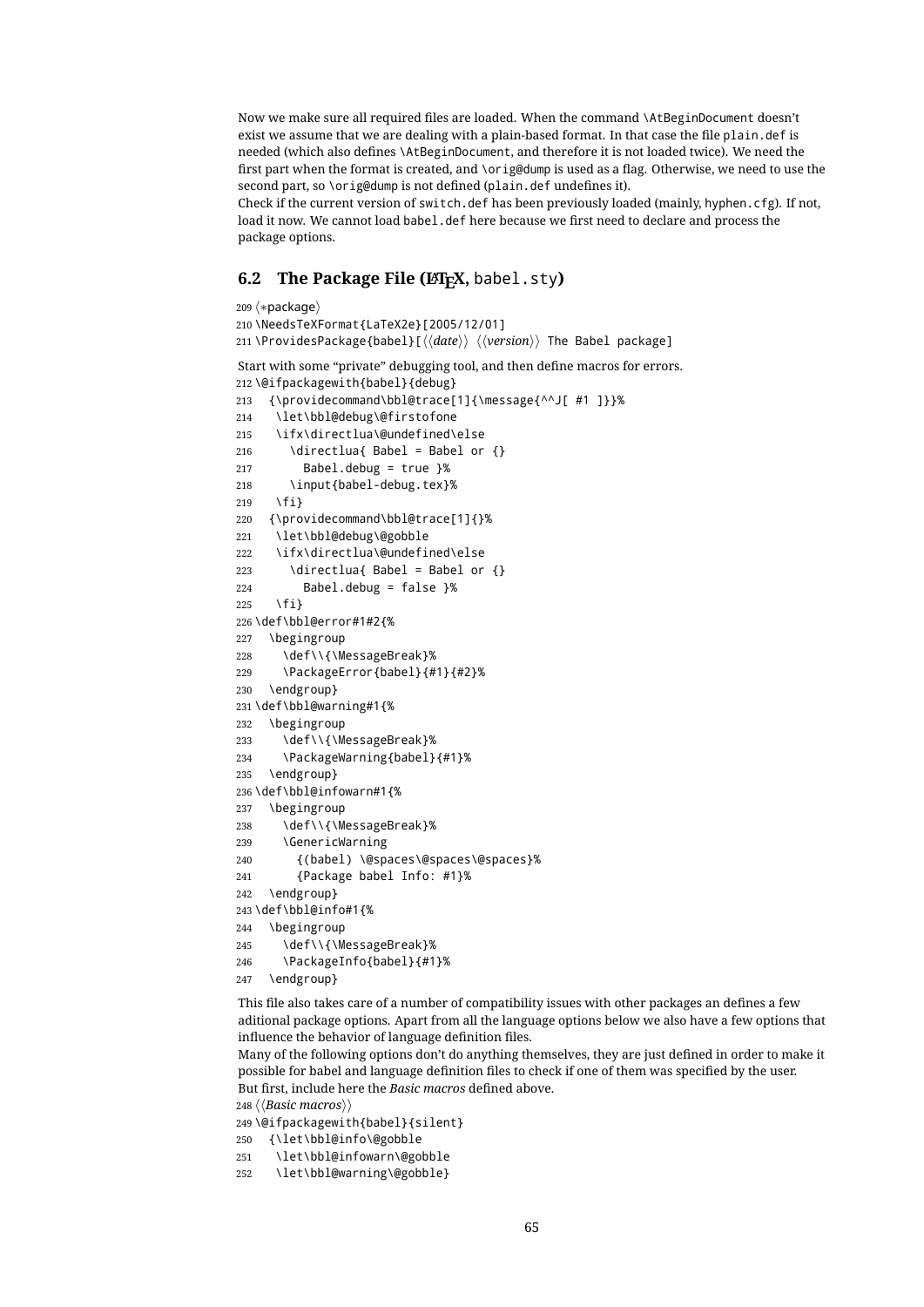```
253 {}
254 %
255 \def\AfterBabelLanguage#1{%
256 \global\expandafter\bbl@add\csname#1.ldf-h@@k\endcsname}%
```
If the format created a list of loaded languages (in \bbl@languages), get the name of the 0-th to show the actual language used. Also avaliable with base, because it just shows info. \ifx\bbl@languages\@undefined\else

```
258 \begingroup
259 \catcode`\^^I=12
260 \@ifpackagewith{babel}{showlanguages}{%
261 \begingroup
262 \def\bbl@elt#1#2#3#4{\wlog{#2^^I#1^^I#3^^I#4}}%
263 \wlog{<*languages>}%
264 \bbl@languages
265 \wlog{</languages>}%
266 \endgroup}{}
267 \endgroup
268 \def\bbl@elt#1#2#3#4{%
269 \ifnum#2=\z@
270 \gdef\bbl@nulllanguage{#1}%
271 \def\bbl@elt##1##2##3##4{}%
272 \fi}%
273 \bbl@languages
274 \fi%
```
#### **6.3** base

The first 'real' option to be processed is base, which set the hyphenation patterns then resets ver@babel.sty so that LATEXforgets about the first loading. After a subset of babel.def has been loaded (the old switch.def) and \AfterBabelLanguage defined, it exits. Now the base option. With it we can define (and load, with luatex) hyphenation patterns, even if we are not interesed in the rest of babel.

```
275 \bbl@trace{Defining option 'base'}
276 \@ifpackagewith{babel}{base}{%
```
- \let\bbl@onlyswitch\@empty
- 
- \let\bbl@provide@locale\relax
- \input babel.def
- \let\bbl@onlyswitch\@undefined
- \ifx\directlua\@undefined
- \DeclareOption\*{\bbl@patterns{\CurrentOption}}%
- \else
- \input luababel.def
- \DeclareOption\*{\bbl@patterns@lua{\CurrentOption}}%
- \fi
- \DeclareOption{base}{}%
- \DeclareOption{showlanguages}{}%
- \ProcessOptions
- \global\expandafter\let\csname opt@babel.sty\endcsname\relax
- \global\expandafter\let\csname ver@babel.sty\endcsname\relax
- \global\let\@ifl@ter@@\@ifl@ter

```
293 \def\@ifl@ter#1#2#3#4#5{\global\let\@ifl@ter\@ifl@ter@@}%
```

```
294 \endinput}{}%
```
### **6.4** key=value **options and other general option**

The following macros extract language modifiers, and only real package options are kept in the option list. Modifiers are saved and assigned to \BabelModifiers at \bbl@load@language; when no modifiers have been given, the former is \relax. How modifiers are handled are left to language styles; they can use \in@, loop them with \@for or load keyval, for example.

```
295 \bbl@trace{key=value and another general options}
296 \bbl@csarg\let{tempa\expandafter}\csname opt@babel.sty\endcsname
297 \def\bbl@tempb#1.#2{% Remove trailing dot
298 #1\ifx\@empty#2\else,\bbl@afterfi\bbl@tempb#2\fi}%
```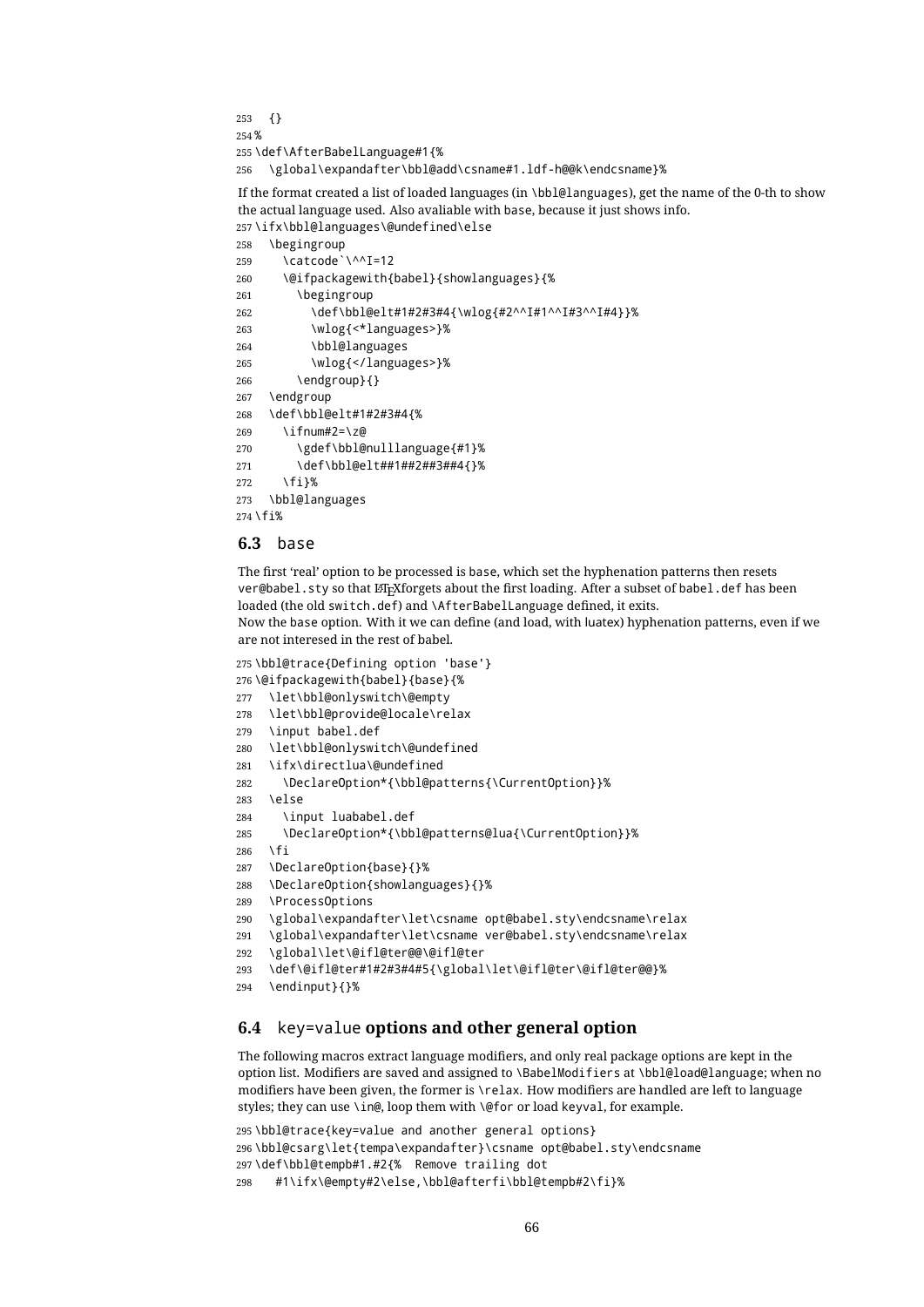```
299 \def\bbl@tempd#1.#2\@nnil{% TODO. Refactor lists?
300 \ifx\@empty#2%
301 \edef\bbl@tempc{\ifx\bbl@tempc\@empty\else\bbl@tempc,\fi#1}%
302 \else
303 \in@{,provide=}{,#1}%
304 \ifin@
305 \edef\bbl@tempc{%
306 \ifx\bbl@tempc\@empty\else\bbl@tempc,\fi#1.\bbl@tempb#2}%
307 \else
308 \in@{=}{#1}%
309 \ifin@
310 \edef\bbl@tempc{\ifx\bbl@tempc\@empty\else\bbl@tempc,\fi#1.#2}%
311 \leq \leq \leq \leq \leq \leq \leq \leq \leq \leq \leq \leq \leq \leq \leq \leq \leq \leq \leq \leq \leq \leq \leq \leq \leq \leq \leq \leq \leq \leq \leq \leq \leq \leq \leq \leq312 \edef\bbl@tempc{\ifx\bbl@tempc\@empty\else\bbl@tempc,\fi#1}%
313 \bbl@csarg\edef{mod@#1}{\bbl@tempb#2}%
314 \fi
215 \qquad \text{If}316 \fi}
317 \let\bbl@tempc\@empty
318 \bbl@foreach\bbl@tempa{\bbl@tempd#1.\@empty\@nnil}
319 \expandafter\let\csname opt@babel.sty\endcsname\bbl@tempc
```
The next option tells babel to leave shorthand characters active at the end of processing the package. This is *not* the default as it can cause problems with other packages, but for those who want to use the shorthand characters in the preamble of their documents this can help.

```
320 \DeclareOption{KeepShorthandsActive}{}
321 \DeclareOption{activeacute}{}
322 \DeclareOption{activegrave}{}
323 \DeclareOption{debug}{}
324 \DeclareOption{noconfigs}{}
325 \DeclareOption{showlanguages}{}
326 \DeclareOption{silent}{}
327 % \DeclareOption{mono}{}
328 \DeclareOption{shorthands=off}{\bbl@tempa shorthands=\bbl@tempa}
329 \chardef\bbl@iniflag\z@
330 \DeclareOption{provide=*}{\chardef\bbl@iniflag\@ne} % main -> +1
331 \DeclareOption{provide+=*}{\chardef\bbl@iniflag\tw@} % add = 2
332 \DeclareOption{provide*=*}{\chardef\bbl@iniflag\thr@@} % add + main
333 % A separate option
334 \let\bbl@autoload@options\@empty
335 \DeclareOption{provide@=*}{\def\bbl@autoload@options{import}}
336 % Don't use. Experimental. TODO.
337 \newif\ifbbl@single
338 \DeclareOption{selectors=off}{\bbl@singletrue}
339 \langle\langle More\ package\ options\rangle\rangle
```
Handling of package options is done in three passes. (I [JBL] am not very happy with the idea, anyway.) The first one processes options which has been declared above or follow the syntax <key>=<value>, the second one loads the requested languages, except the main one if set with the key main, and the third one loads the latter. First, we "flag" valid keys with a nil value.

```
340 \let\bbl@opt@shorthands\@nnil
341 \let\bbl@opt@config\@nnil
342 \let\bbl@opt@main\@nnil
343 \let\bbl@opt@headfoot\@nnil
344 \let\bbl@opt@layout\@nnil
345 \let\bbl@opt@provide\@nnil
```
The following tool is defined temporarily to store the values of options.

```
346 \def\bbl@tempa#1=#2\bbl@tempa{%
347 \bbl@csarg\ifx{opt@#1}\@nnil
348 \bbl@csarg\edef{opt@#1}{#2}%
349 \text{ kg}350 \bbl@error
351 {Bad option '#1=#2'. Either you have misspelled the\\%
```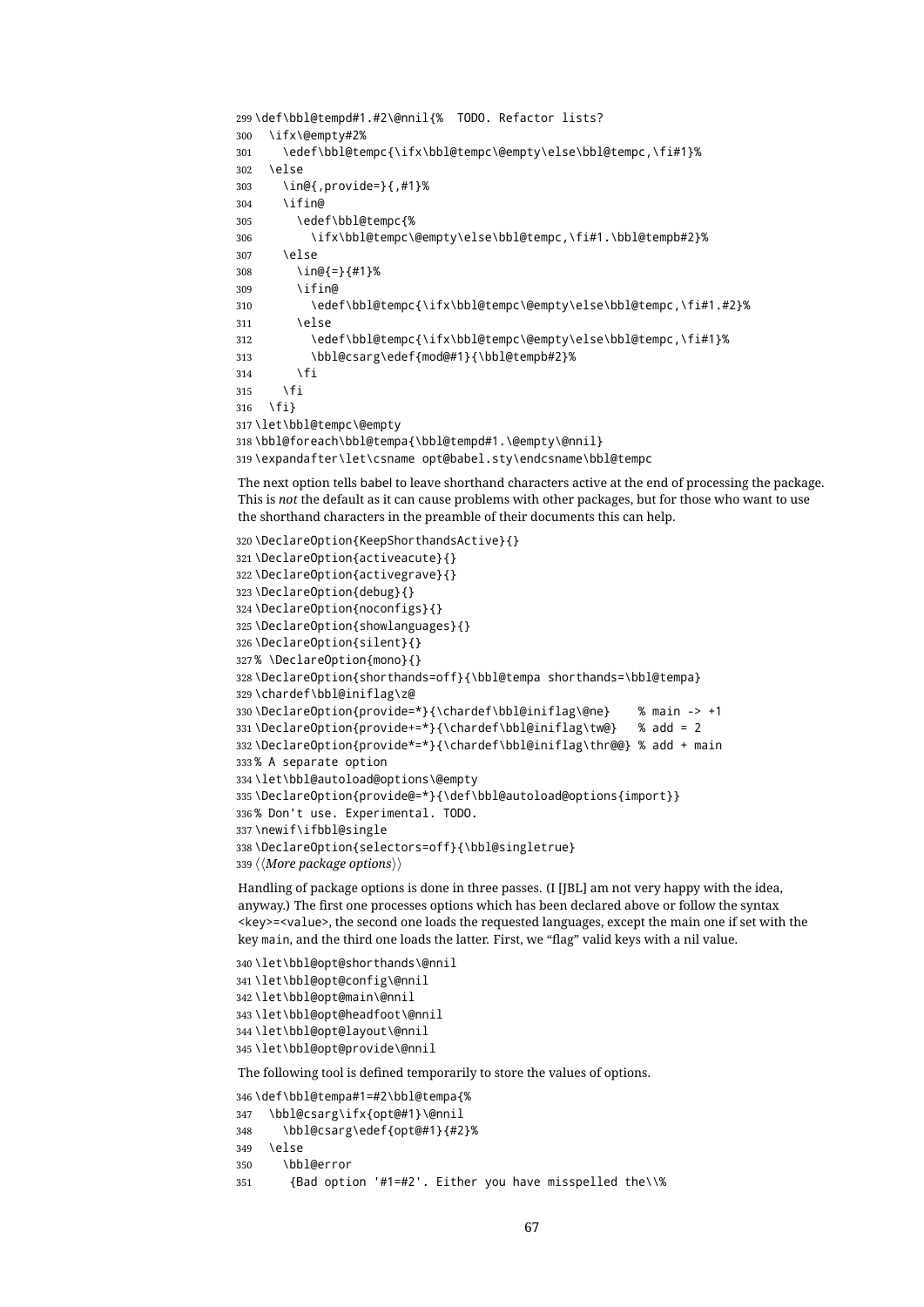```
352 key or there is a previous setting of '#1'. Valid\\%
353 keys are, among others, 'shorthands', 'main', 'bidi',\\%
354 'strings', 'config', 'headfoot', 'safe', 'math'.}%
355 {See the manual for further details.}
356 \fi}
```
Now the option list is processed, taking into account only currently declared options (including those declared with a =), and <key>=<value> options (the former take precedence). Unrecognized options are saved in \bbl@language@opts, because they are language options.

```
357 \let\bbl@language@opts\@empty
358 \DeclareOption*{%
359 \bbl@xin@{\string=}{\CurrentOption}%
360 \ifin@
361 \expandafter\bbl@tempa\CurrentOption\bbl@tempa
362 \else
363 \bbl@add@list\bbl@language@opts{\CurrentOption}%
364 \fi}
```
Now we finish the first pass (and start over).

```
365 \ProcessOptions*
```

```
366 \ifx\bbl@opt@provide\@nnil
367 \let\bbl@opt@provide\@empty % %%% MOVE above
368 \else
369 \chardef\bbl@iniflag\@ne
370 \bbl@exp{\\\bbl@forkv{\@nameuse{@raw@opt@babel.sty}}}{%
371 \in@{,provide,}{,#1,}%
372 \ifin@
373 \def\bbl@opt@provide{#2}%
374 \bbl@replace\bbl@opt@provide{;}{,}%
375 \quad \text{If} i376 \fi
377 %
```
### **6.5 Conditional loading of shorthands**

If there is no shorthands=<chars>, the original babel macros are left untouched, but if there is, these macros are wrapped (in babel.def) to define only those given.

```
A bit of optimization: if there is no shorthands=, then \bbl@ifshorthand is always true, and it is
always false if shorthands is empty. Also, some code makes sense only with shorthands=....
```

```
378 \bbl@trace{Conditional loading of shorthands}
379 \def\bbl@sh@string#1{%
380 \ifx#1\@empty\else
381 \ifx#1t\string~%
382 \else\ifx#1c\string,%
383 \else\string#1%
384 \fi\fi
385 \expandafter\bbl@sh@string
386 \fi}
387 \ifx\bbl@opt@shorthands\@nnil
388 \def\bbl@ifshorthand#1#2#3{#2}%
389 \else\ifx\bbl@opt@shorthands\@empty
390 \def\bbl@ifshorthand#1#2#3{#3}%
391 \else
```
The following macro tests if a shorthand is one of the allowed ones.

```
392 \def\bbl@ifshorthand#1{%
393 \bbl@xin@{\string#1}{\bbl@opt@shorthands}%
394 \ifin@
395 \expandafter\@firstoftwo
396 \lambdaelse
397 \expandafter\@secondoftwo
398 \fi}
```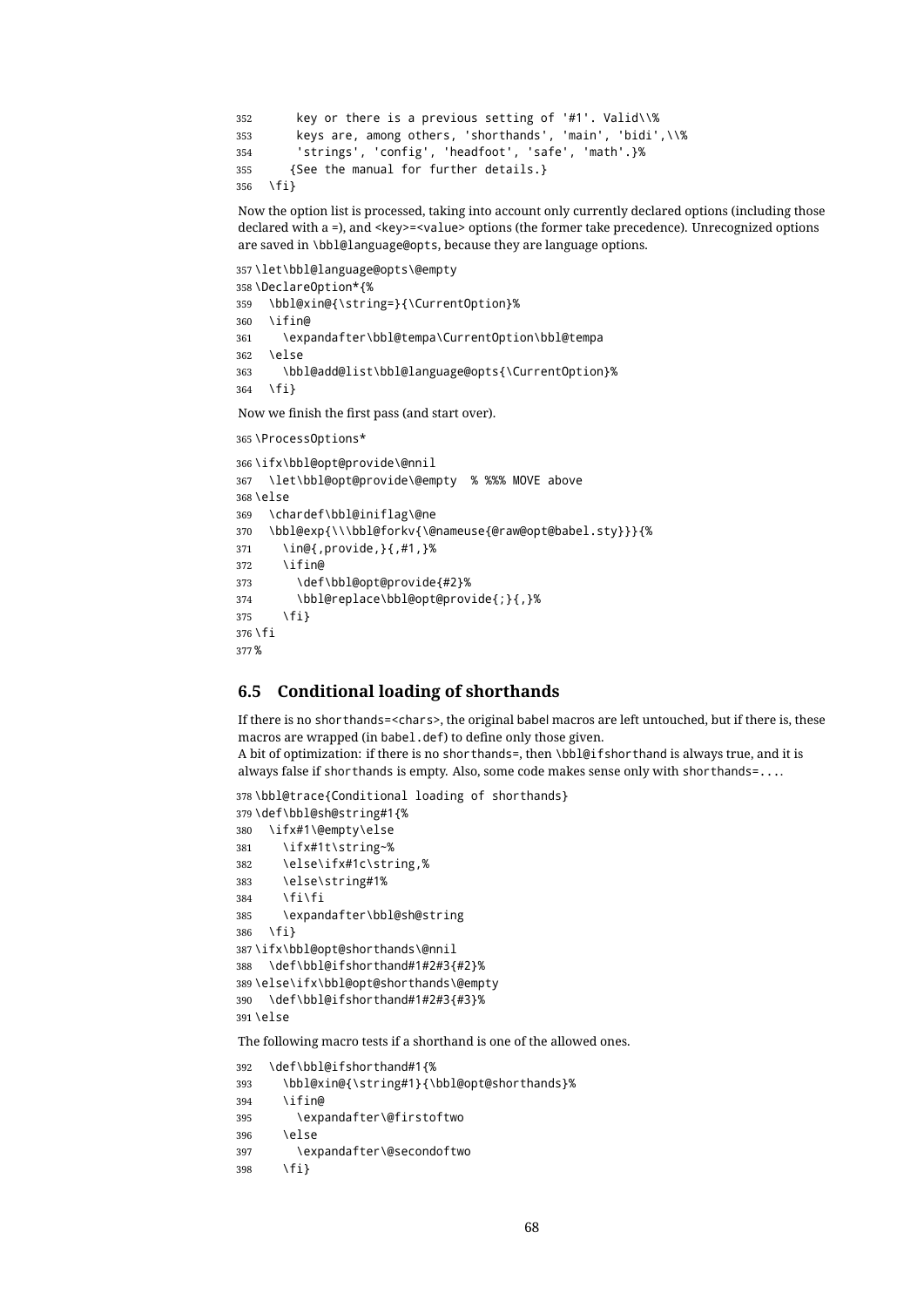We make sure all chars in the string are 'other', with the help of an auxiliary macro defined above (which also zaps spaces).

```
399 \edef\bbl@opt@shorthands{%
```

```
400 \expandafter\bbl@sh@string\bbl@opt@shorthands\@empty}%
```
The following is ignored with shorthands=off, since it is intended to take some aditional actions for certain chars.

```
401 \bbl@ifshorthand{'}%
402 {\PassOptionsToPackage{activeacute}{babel}}{}
403 \bbl@ifshorthand{`}%
404 {\PassOptionsToPackage{activegrave}{babel}}{}
405 \fi\fi
```
With headfoot=lang we can set the language used in heads/foots. For example, in babel/3796 just adds headfoot=english. It misuses \@resetactivechars but seems to work.

```
406 \ifx\bbl@opt@headfoot\@nnil\else
407 \g@addto@macro\@resetactivechars{%
408 \set@typeset@protect
409 \expandafter\select@language@x\expandafter{\bbl@opt@headfoot}%
410 \let\protect\noexpand}
411 \fi
```
For the option safe we use a different approach – \bbl@opt@safe says which macros are redefined (B for bibs and R for refs). By default, both are set.

```
412 \ifx\bbl@opt@safe\@undefined
413 \def\bbl@opt@safe{BR}
414 \fi
```
For layout an auxiliary macro is provided, available for packages and language styles. Optimization: if there is no layout, just do nothing.

```
415 \bbl@trace{Defining IfBabelLayout}
416 \ifx\bbl@opt@layout\@nnil
417 \newcommand\IfBabelLayout[3]{#3}%
418 \left\{ \rho \right\} se
419 \newcommand\IfBabelLayout[1]{%
420 \@expandtwoargs\in@{.#1.}{.\bbl@opt@layout.}%
421 \ifin@
422 \expandafter\@firstoftwo
423 \leq \leq \leq \leq424 \expandafter\@secondoftwo
425 \fi}
426 \fi
427 \langle/package)
428 \langle *core \rangle
```
### **6.6 Interlude for Plain**

Because of the way docstrip works, we need to insert some code for Plain here. However, the tools provided by the babel installer for literate programming makes this section a short interlude, because the actual code is below, tagged as *Emulate LaTeX*.

```
429 \ifx\ldf@quit\@undefined\else
430 \endinput\fi % Same line!
431 \langle Make sure ProvidesFile is defined)
432 \ProvidesFile{babel.def}[\langle \langle date \rangle \rangle \(\langle version \rangle} Babel common definitions]
433 \ifx\AtBeginDocument\@undefined % TODO. change test.
434 \langleEmulate LaTeX\rangle435 \fi
```
That is all for the moment. Now follows some common stuff, for both Plain and ETFX. After it, we will resume the LHFX-only stuff.

436  $\langle /core \rangle$ 437 (\*package | core)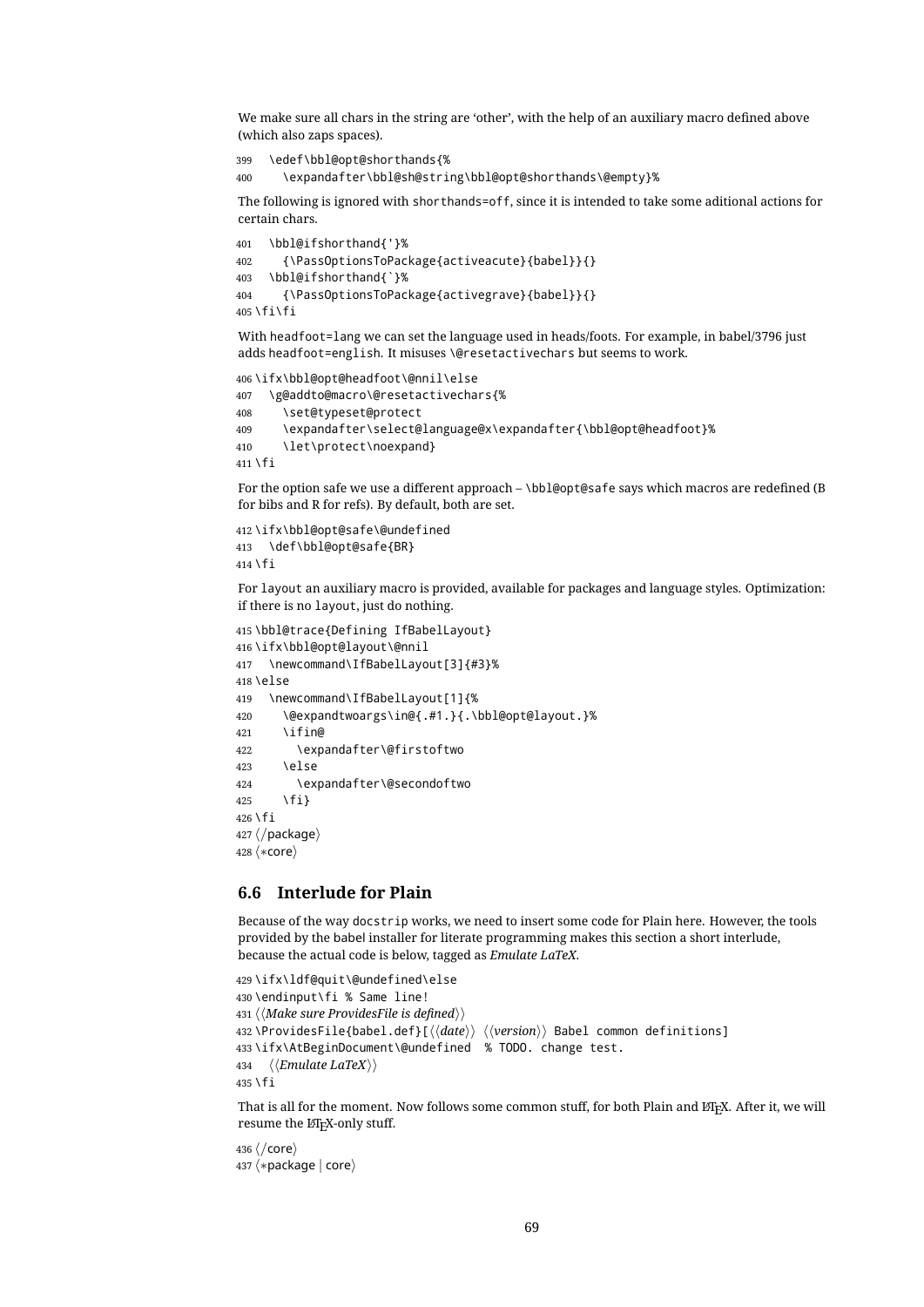# **7 Multiple languages**

This is not a separate file (switch.def) anymore. Plain T<sub>E</sub>X version 3.0 provides the primitive \language that is used to store the current language. When used with a pre-3.0 version this function has to be implemented by allocating a counter.

```
438 \def\bbl@version{\langle \langle version \rangle}
439 \def\bbl@date{\langle \langle date \rangle}
440 \langleDefine core switching macros\rangle
```
\adddialect The macro \adddialect can be used to add the name of a dialect or variant language, for which an already defined hyphenation table can be used.

```
441 \def\adddialect#1#2{%
442 \global\chardef#1#2\relax
443 \bbl@usehooks{adddialect}{{#1}{#2}}%
444 \begingroup
445 \count@#1\relax
446 \def\bbl@elt##1##2##3##4{%
447 \ifnum\count@=##2\relax
448 \edef\bbl@tempa{\expandafter\@gobbletwo\string#1}%
449 \bbl@info{Hyphen rules for '\expandafter\@gobble\bbl@tempa'
450 set to \expandafter\string\csname l@##1\endcsname\\%
451 (\string\language\the\count@). Reported}%
452 \def\bbl@elt####1####2####3####4{}%
453 \fi}%
454 \bbl@cs{languages}%
455 \endgroup}
```
\bbl@iflanguage executes code only if the language l@ exists. Otherwise raises an error. The argument of \bbl@fixname has to be a macro name, as it may get "fixed" if casing (lc/uc) is wrong. It's an attempt to fix a long-standing bug when \foreignlanguage and the like appear in a \MakeXXXcase. However, a lowercase form is not imposed to improve backward compatibility (perhaps you defined a language named MYLANG, but unfortunately mixed case names cannot be trapped). Note l@ is encapsulated, so that its case does not change.

```
456 \def\bbl@fixname#1{%
457 \begingroup
458 \def\bbl@tempe{l@}%
459 \edef\bbl@tempd{\noexpand\@ifundefined{\noexpand\bbl@tempe#1}}%
460 \bbl@tempd
461 {\lowercase\expandafter{\bbl@tempd}%
462 {\uppercase\expandafter{\bbl@tempd}%
463 \@empty
464 {\edef\bbl@tempd{\def\noexpand#1{#1}}%
465 \uppercase\expandafter{\bbl@tempd}}}%
466 {\edef\bbl@tempd{\def\noexpand#1{#1}}%
467 \lowercase\expandafter{\bbl@tempd}}}%
468 \@empty
469 \edef\bbl@tempd{\endgroup\def\noexpand#1{#1}}%
470 \bbl@tempd
471 \bbl@exp{\\\bbl@usehooks{languagename}{{\languagename}{#1}}}}
472 \def\bbl@iflanguage#1{%
473 \@ifundefined{l@#1}{\@nolanerr{#1}\@gobble}\@firstofone}
After a name has been 'fixed', the selectors will try to load the language. If even the fixed name is not
```
defined, will load it on the fly, either based on its name, or if activated, its BCP47 code. We first need a couple of macros for a simple BCP 47 look up. It also makes sure, with \bbl@bcpcase, casing is the correct one, so that sr-latn-ba becomes fr-Latn-BA. Note #4 may contain some \@empty's, but they are eventually removed. \bbl@bcplookup either returns the found ini or it is \relax.

\def\bbl@bcpcase#1#2#3#4\@@#5{%

- \ifx\@empty#3%
- \uppercase{\def#5{#1#2}}%
- $\leq$   $\leq$   $\leq$

```
478 \uppercase{\def#5{#1}}%
```

```
479 \lowercase{\edef#5{#5#2#3#4}}%
```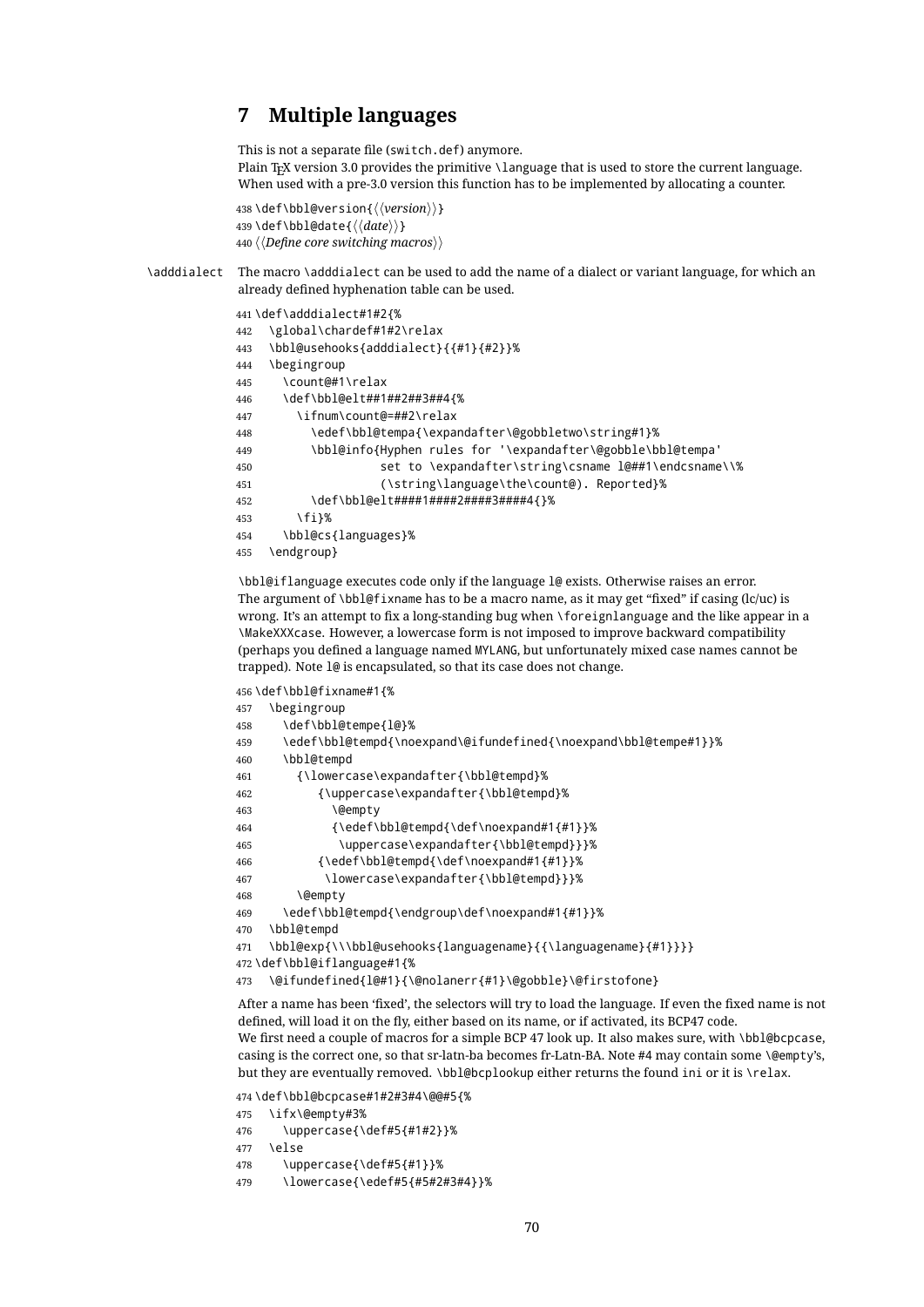```
480 \quad \text{If}481 \def\bbl@bcplookup#1-#2-#3-#4\@@{%
482 \let\bbl@bcp\relax
483 \lowercase{\def\bbl@tempa{#1}}%
484 \ifx\@empty#2%
485 \IfFileExists{babel-\bbl@tempa.ini}{\let\bbl@bcp\bbl@tempa}{}%
486 \else\ifx\@empty#3%
487 \bbl@bcpcase#2\@empty\@empty\@@\bbl@tempb
488 \IfFileExists{babel-\bbl@tempa-\bbl@tempb.ini}%
489 {\edef\bbl@bcp{\bbl@tempa-\bbl@tempb}}%
490 {}%
491 \ifx\bbl@bcp\relax
492 \IfFileExists{babel-\bbl@tempa.ini}{\let\bbl@bcp\bbl@tempa}{}%
493 \fi
494 \else
495 \bbl@bcpcase#2\@empty\@empty\@@\bbl@tempb
496 \bbl@bcpcase#3\@empty\@empty\@@\bbl@tempc
497 \IfFileExists{babel-\bbl@tempa-\bbl@tempb-\bbl@tempc.ini}%
498 {\edef\bbl@bcp{\bbl@tempa-\bbl@tempb-\bbl@tempc}}%
499 {}%
500 \ifx\bbl@bcp\relax
501 \IfFileExists{babel-\bbl@tempa-\bbl@tempc.ini}%
502 {\edef\bbl@bcp{\bbl@tempa-\bbl@tempc}}%
503 {}%
504 \fi
505 \ifx\bbl@bcp\relax
506 \IfFileExists{babel-\bbl@tempa-\bbl@tempc.ini}%
507 {\edef\bbl@bcp{\bbl@tempa-\bbl@tempc}}%
508 {}%
509 \fi
510 \ifx\bbl@bcp\relax
511 \IfFileExists{babel-\bbl@tempa.ini}{\let\bbl@bcp\bbl@tempa}{}%
512 \quad \text{Vfi}513 \{f_i\}_{i\}514 \let\bbl@initoload\relax
515 \def\bbl@provide@locale{%
516 \ifx\babelprovide\@undefined
517 \bbl@error{For a language to be defined on the fly 'base'\\%
518 is not enough, and the whole package must be\\%
519 loaded. Either delete the 'base' option or\\%
520 request the languages explicitly}%
521 {See the manual for further details.}%
522 \text{ } \text{ } 152523 % TODO. Option to search if loaded, with \LocaleForEach
524 \let\bbl@auxname\languagename % Still necessary. TODO
525 \bbl@ifunset{bbl@bcp@map@\languagename}{}% Move uplevel??
526 {\edef\languagename{\@nameuse{bbl@bcp@map@\languagename}}}%
527 \ifbbl@bcpallowed
528 \expandafter\ifx\csname date\languagename\endcsname\relax
529 \expandafter
530 \bbl@bcplookup\languagename-\@empty-\@empty-\@empty\@@
531 \ifx\bbl@bcp\relax\else % Returned by \bbl@bcplookup
532 \edef\languagename{\bbl@bcp@prefix\bbl@bcp}%
533 \edef\localename{\bbl@bcp@prefix\bbl@bcp}%
534 \expandafter\ifx\csname date\languagename\endcsname\relax
535 \let\bbl@initoload\bbl@bcp
536 \bbl@exp{\\\babelprovide[\bbl@autoload@bcpoptions]{\languagename}}%
537 \let\bbl@initoload\relax
538 \fi
539 \bbl@csarg\xdef{bcp@map@\bbl@bcp}{\localename}%
540 \quad \text{Vfi}541 \fi
542 \fi
```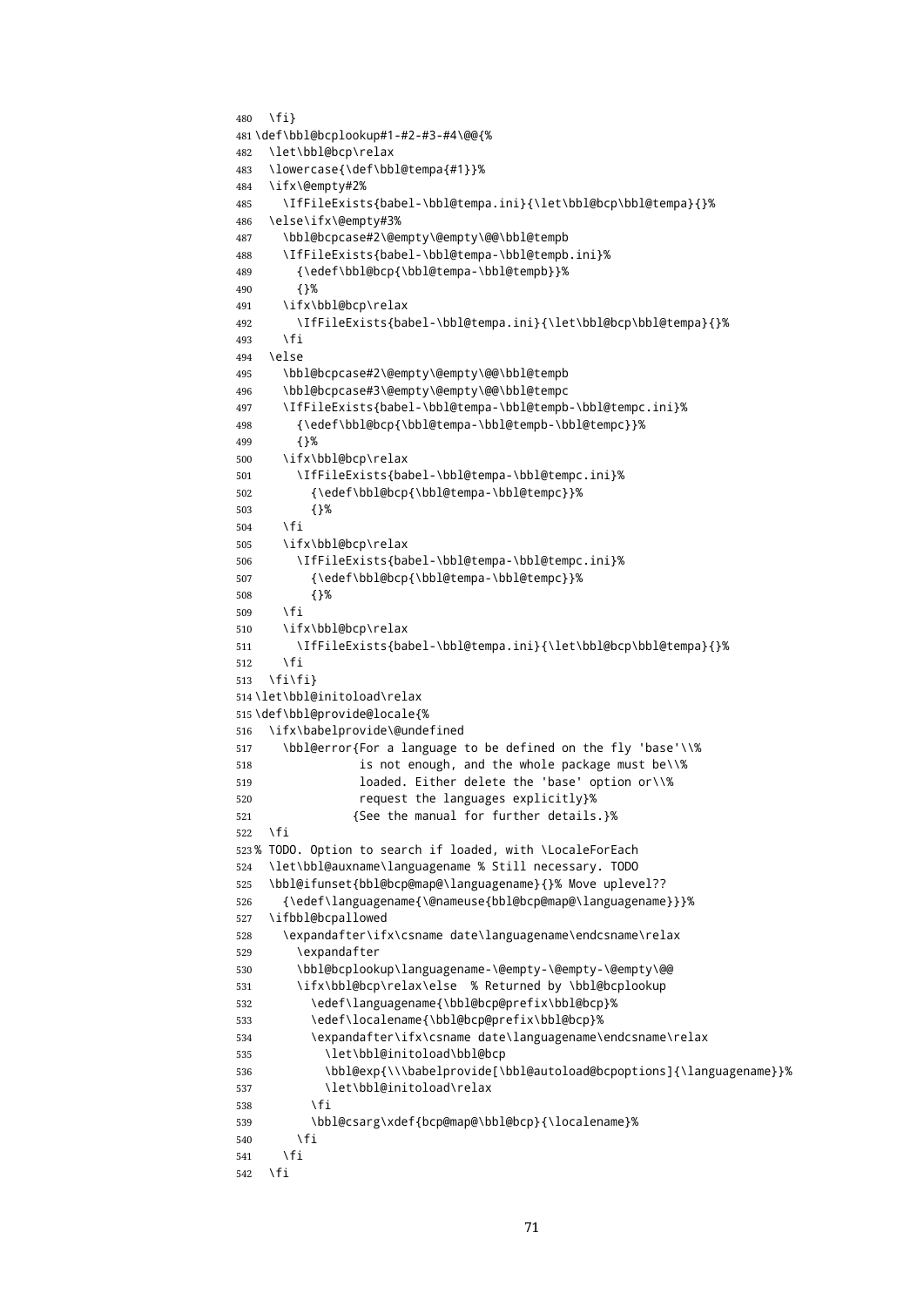- 543 \expandafter\ifx\csname date\languagename\endcsname\relax
- 544 \IfFileExists{babel-\languagename.tex}%
- 545 {\bbl@exp{\\\babelprovide[\bbl@autoload@options]{\languagename}}}%
- 546 {}%
- 547 \fi}

```
\iflanguage Users might want to test (in a private package for instance) which language is currently active. For
               this we provide a test macro, \iflanguage, that has three arguments. It checks whether the first
               argument is a known language. If so, it compares the first argument with the value of \language.
               Then, depending on the result of the comparison, it executes either the second or the third argument.
```

```
548 \def\iflanguage#1{%
549 \bbl@iflanguage{#1}{%
550 \ifnum\csname l@#1\endcsname=\language
551 \expandafter\@firstoftwo
552 \else
553 \expandafter\@secondoftwo
554 \fi}}
```
# **7.1 Selecting the language**

```
\selectlanguage The macro \selectlanguage checks whether the language is already defined before it performs its
                       actual task, which is to update \language and activate language-specific definitions.
                       555 \let\bbl@select@type\z@
                       556 \edef\selectlanguage{%
                       557 \noexpand\protect
                       558 \expandafter\noexpand\csname selectlanguage \endcsname}
                       Because the command \selectlanguage could be used in a moving argument it expands to
                       \protect\selectlanguage<sub>L1</sub>. Therefore, we have to make sure that a macro \protect exists. If it
                       doesn't it is \let to \relax.
                       559 \ifx\@undefined\protect\let\protect\relax\fi
                       The following definition is preserved for backwards compatibility (eg, arabi, koma). It is related to a
                       trick for 2.09, now discarded.
                       560 \let\xstring\string
                       Since version 3.5 babel writes entries to the auxiliary files in order to typeset table of contents etc. in
                       the correct language environment.
  \bbl@pop@language But when the language change happens inside a group the end of the group doesn't write anything to
                       the auxiliary files. Therefore we need T<sub>E</sub>X's aftergroup mechanism to help us. The command
                       \aftergroup stores the token immediately following it to be executed when the current group is
                       closed. So we define a temporary control sequence \bbl@pop@language to be executed at the end of
                       the group. It calls \bbl@set@language with the name of the current language as its argument.
\bbl@language@stack The previous solution works for one level of nesting groups, but as soon as more levels are used it is
                       no longer adequate. For that case we need to keep track of the nested languages using a stack
                       mechanism. This stack is called \bbl@language@stack and initially empty.
                       561 \def\bbl@language@stack{}
                       When using a stack we need a mechanism to push an element on the stack and to retrieve the
                       information afterwards.
 \bbl@push@language
  \bbl@pop@language
                       The stack is simply a list of languagenames, separated with a 4 sign; the push function can be simple:
                       562 \def\bbl@push@language{%
                       563 \ifx\languagename\@undefined\else
                       564 \ifx\currentgrouplevel\@undefined
                       565 \xdef\bbl@language@stack{\languagename+\bbl@language@stack}%
                       566 \else
                       567 \ifnum\currentgrouplevel=\z@
                       568 \xdef\bbl@language@stack{\languagename+}%
                       569 \sqrt{975}570 \xdef\bbl@language@stack{\languagename+\bbl@language@stack}%
```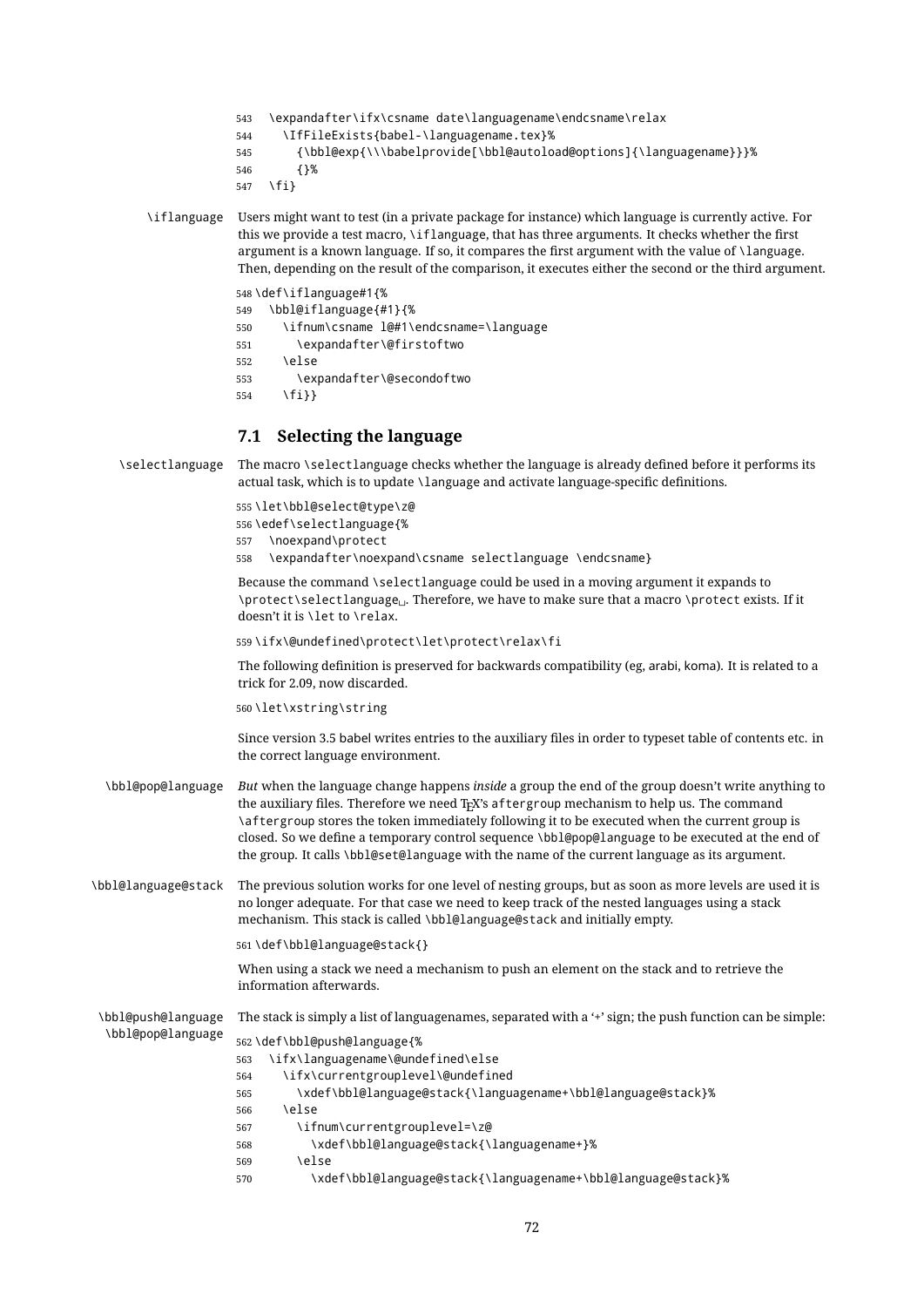- $571 \quad \text{If}$ \fi
- \fi}

Retrieving information from the stack is a little bit less simple, as we need to remove the element from the stack while storing it in the macro \languagename. For this we first define a helper function.

\bbl@pop@lang This macro stores its first element (which is delimited by the '+'-sign) in \languagename and stores the rest of the string in \bbl@language@stack.

> \def\bbl@pop@lang#1+#2\@@{% \edef\languagename{#1}% \xdef\bbl@language@stack{#2}}

The reason for the somewhat weird arrangement of arguments to the helper function is the fact it is called in the following way. This means that before \bbl@pop@lang is executed T<sub>F</sub>X first *expands* the stack, stored in \bbl@language@stack. The result of that is that the argument string of \bbl@pop@lang contains one or more language names, each followed by a '+'-sign (zero language names won't occur as this macro will only be called after something has been pushed on the stack).

\let\bbl@ifrestoring\@secondoftwo

- \def\bbl@pop@language{%
- \expandafter\bbl@pop@lang\bbl@language@stack\@@
- \let\bbl@ifrestoring\@firstoftwo
- \expandafter\bbl@set@language\expandafter{\languagename}%
- \let\bbl@ifrestoring\@secondoftwo}

Once the name of the previous language is retrieved from the stack, it is fed to \bbl@set@language to do the actual work of switching everything that needs switching.

An alternative way to identify languages (in the babel sense) with a numerical value is introduced in 3.30. This is one of the first steps for a new interface based on the concept of locale, which explains the name of \localeid. This means  $\lceil \theta \rceil$ ... will be reserved for hyphenation patterns (so that two locales can share the same rules).

```
583 \chardef\localeid\z@
584 \def\bbl@id@last{0} % No real need for a new counter
585 \def\bbl@id@assign{%
586 \bbl@ifunset{bbl@id@@\languagename}%
587 {\count@\bbl@id@last\relax
588 \advance\count@\@ne
589 \bbl@csarg\chardef{id@@\languagename}\count@
590 \edef\bbl@id@last{\the\count@}%
591 \ifcase\bbl@engine\or
592 \directlua{
593 Babel = Babel or {}
594 Babel.locale_props = Babel.locale_props or {}
595 Babel.locale_props[\bbl@id@last] = {}
596 Babel.locale_props[\bbl@id@last].name = '\languagename'
597 }%
598 \fi}%
599 {}%
600 \chardef\localeid\bbl@cl{id@}}
The unprotected part of \selectlanguage.
```
\expandafter\def\csname selectlanguage \endcsname#1{%

- \ifnum\bbl@hymapsel=\@cclv\let\bbl@hymapsel\tw@\fi
- \bbl@push@language
- \aftergroup\bbl@pop@language
- \bbl@set@language{#1}}

```
\bbl@set@language The macro \bbl@set@language takes care of switching the language environment and of writing
                      entries on the auxiliary files. For historial reasons, language names can be either language of
                      \language. To catch either form a trick is used, but unfortunately as a side effect the catcodes of
                      letters in \languagename are messed up. This is a bug, but preserved for backwards compatibility.
                      The list of auxiliary files can be extended by redefining \BabelContentsFiles, but make sure they
```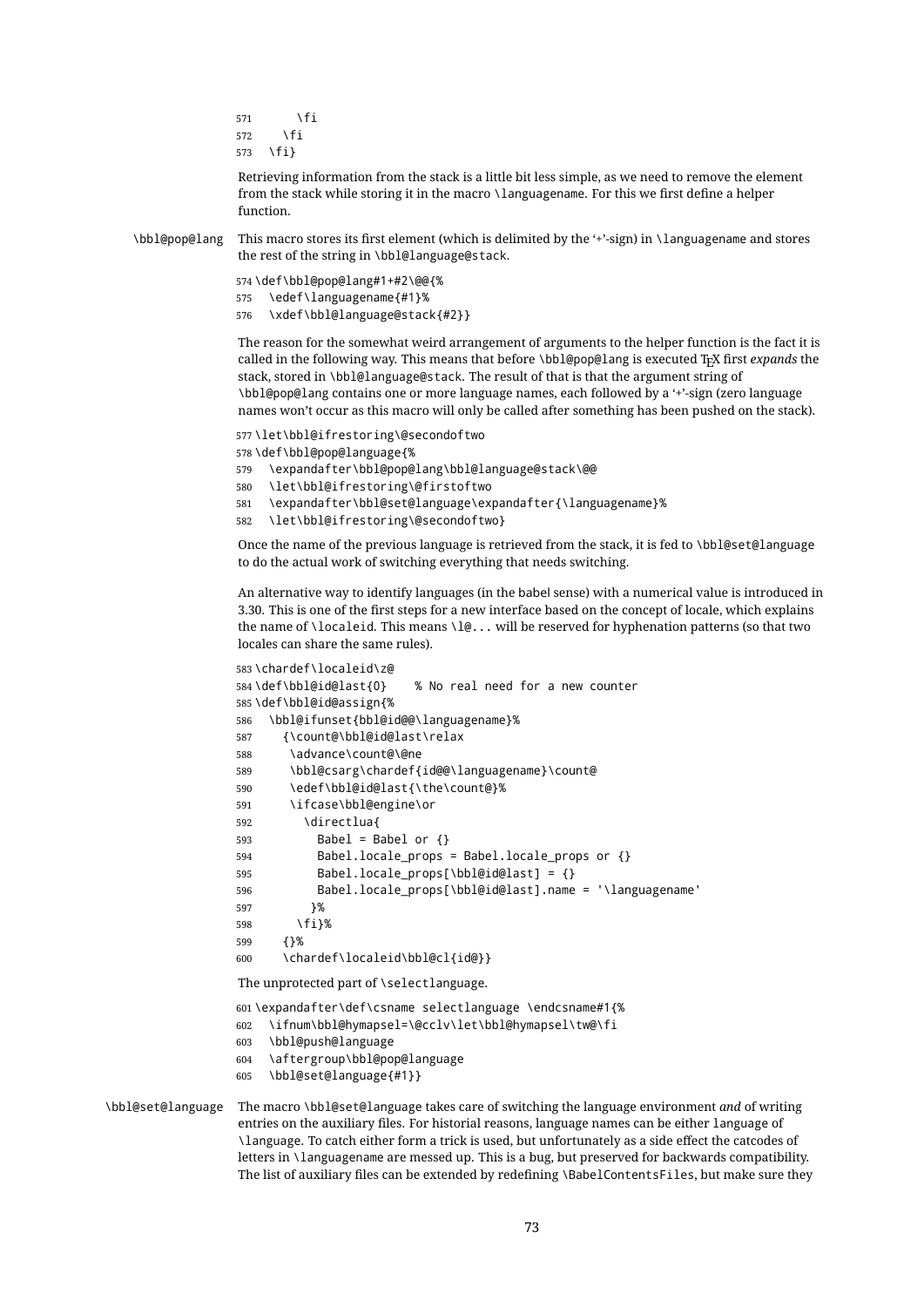are loaded inside a group (as aux, toc, lof, and lot do) or the last language of the document will remain active afterwards.

We also write a command to change the current language in the auxiliary files. \bbl@savelastskip is used to deal with skips before the write whatsit (as suggested by U Fischer). Adapted from hyperref, but it might fail, so I'll consider it a temporary hack, while I study other options (the ideal, but very likely unfeasible except perhaps in luatex, is to avoid the \write altogether when not needed).

```
606 \def\BabelContentsFiles{toc,lof,lot}
607 \def\bbl@set@language#1{% from selectlanguage, pop@
608 % The old buggy way. Preserved for compatibility.
609 \edef\languagename{%
610 \ifnum\escapechar=\expandafter`\string#1\@empty
611 \else\string#1\@empty\fi}%
612 \ifcat\relax\noexpand#1%
613 \expandafter\ifx\csname date\languagename\endcsname\relax
614 \edef\languagename{#1}%
615 \let\localename\languagename
616 \leq \leq \leq \leq \leq \leq \leq \leq \leq \leq \leq \leq \leq \leq \leq \leq \leq \leq \leq \leq \leq \leq \leq \leq \leq \leq \leq \leq \leq \leq \leq \leq \leq \leq \leq \leq617 \bbl@info{Using '\string\language' instead of 'language' is\\%
618 deprecated. If what you want is to use a\\%
619 macro containing the actual locale, make\\%
620 sure it does not not match any language.\\%
621 Reported}%
622 \ifx\scantokens\@undefined
623 \def\localename{??}%
624 \else
625 \scantokens\expandafter{\expandafter
626 \def\expandafter\localename\expandafter{\languagename}}%
627 \fi
628 \fi
629 \else
630 \def\localename{#1}% This one has the correct catcodes
631 \fi
632 \select@language{\languagename}%
633 % write to auxs
634 \expandafter\ifx\csname date\languagename\endcsname\relax\else
635 \if@filesw
636 \ifx\babel@aux\@gobbletwo\else % Set if single in the first, redundant
637 \bbl@savelastskip
638 \protected@write\@auxout{}{\string\babel@aux{\bbl@auxname}{}}%
639 \bbl@restorelastskip
640 \quad \text{If}641 \bbl@usehooks{write}{}%
642 \fi
643 \fi}
644 %
645 \let\bbl@restorelastskip\relax
646 \let\bbl@savelastskip\relax
647 %
648 \newif\ifbbl@bcpallowed
649 \bbl@bcpallowedfalse
650 \def\select@language#1{% from set@, babel@aux
651 \ifx\bbl@selectorname\@empty
652 \def\bbl@selectorname{select}%
653 % set hymap
654 \fi
655 \ifnum\bbl@hymapsel=\@cclv\chardef\bbl@hymapsel4\relax\fi
656 % set name
657 \edef\languagename{#1}%
658 \bbl@fixname\languagename
659 % TODO. name@map must be here?
660 \bbl@provide@locale
```
\bbl@iflanguage\languagename{%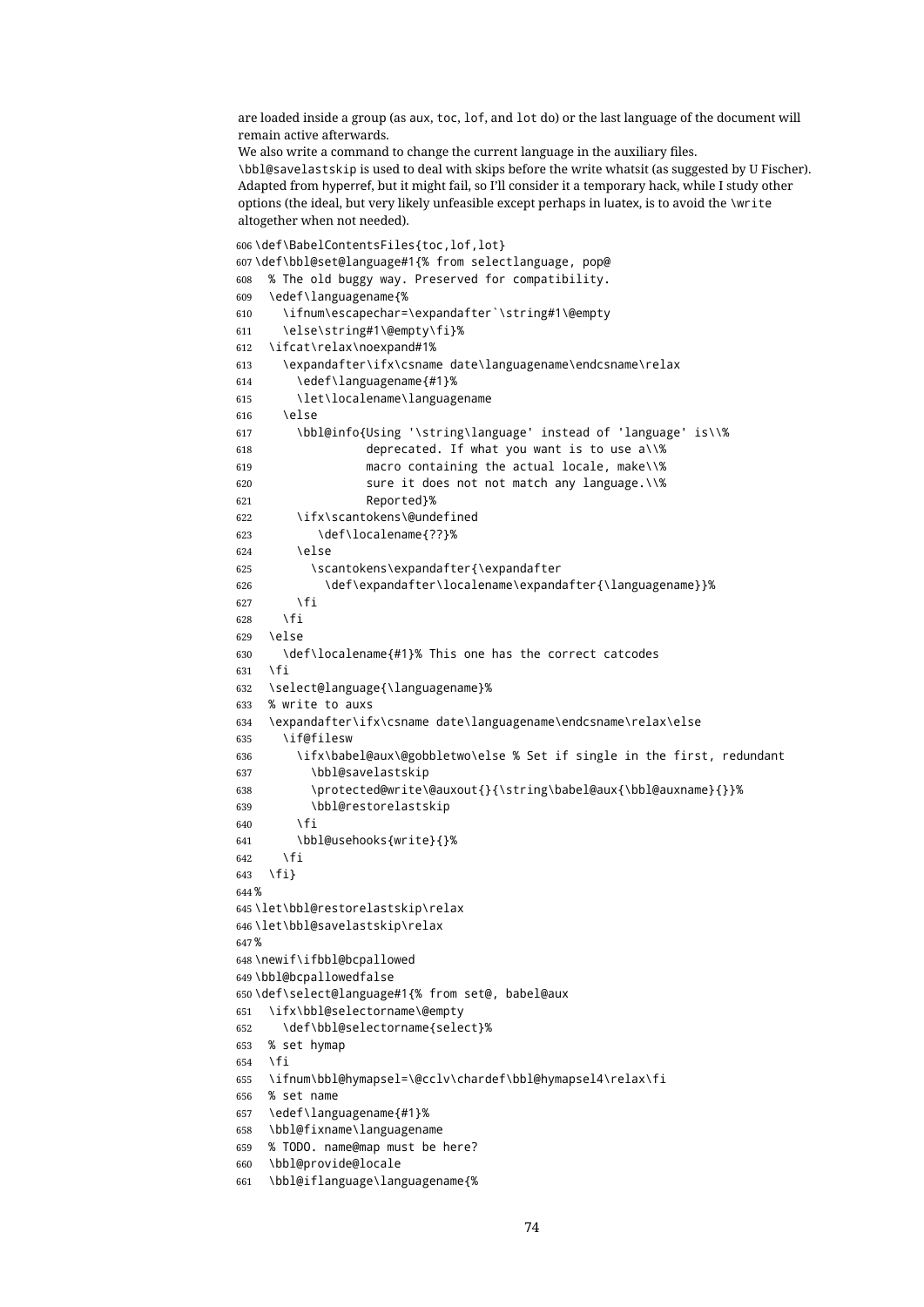```
662 \expandafter\ifx\csname date\languagename\endcsname\relax
663 \bbl@error
664 {Unknown language '\languagename'. Either you have\\%
665 misspelled its name, it has not been installed,\\%
666 or you requested it in a previous run. Fix its name,\\%
667 install it or just rerun the file, respectively. In\\%
668 some cases, you may need to remove the aux file}%
669 {You may proceed, but expect wrong results}%
670 \leq \text{e}671 % set type
672 \let\bbl@select@type\z@
673 \expandafter\bbl@switch\expandafter{\languagename}%
674 \fi}}
675 \def\babel@aux#1#2{%
676 \select@language{#1}%
677 \bbl@foreach\BabelContentsFiles{% \relax -> don't assume vertical mode
678 \@writefile{##1}{\babel@toc{#1}{#2}\relax}}}% TODO - plain?
679 \def\babel@toc#1#2{%
680 \select@language{#1}}
```
First, check if the user asks for a known language. If so, update the value of \language and call \originalTeX to bring TEX in a certain pre-defined state.

The name of the language is stored in the control sequence \languagename.

Then we have to *re*define \originalTeX to compensate for the things that have been activated. To save memory space for the macro definition of \originalTeX, we construct the control sequence name for the **\noextras** $\langle \text{lang} \rangle$  command at definition time by expanding the **\csname primitive.** Now activate the language-specific definitions. This is done by constructing the names of three macros by concatenating three words with the argument of \selectlanguage, and calling these macros.

The switching of the values of \lefthyphenmin and \righthyphenmin is somewhat different. First we save their current values, then we check if  $\langle \langle \text{lang} \rangle$ hyphenmins is defined. If it is not, we set default values (2 and 3), otherwise the values in  $\lambda \langle \text{lang} \rangle$ hyphenmins will be used.

```
682 \def\bbl@switch#1{% from select@, foreign@
683 % make sure there is info for the language if so requested
684 \bbl@ensureinfo{#1}%
685 % restore
686 \originalTeX
687 \expandafter\def\expandafter\originalTeX\expandafter{%
688 \csname noextras#1\endcsname
689 \let\originalTeX\@empty
690 \babel@beginsave}%
691 \bbl@usehooks{afterreset}{}%
692 \languageshorthands{none}%
693 % set the locale id
694 \bbl@id@assign
695 % switch captions, date
696 % No text is supposed to be added here, so we remove any
697 % spurious spaces.
698 \bbl@bsphack
699 \ifcase\bbl@select@type
700 \csname captions#1\endcsname\relax
701 \csname date#1\endcsname\relax
702 \else
703 \bbl@xin@{,captions,}{,\bbl@select@opts,}%
704 \ifin@
705 \csname captions#1\endcsname\relax
706 \fi
707 \bbl@xin@{,date,}{,\bbl@select@opts,}%
708 \ifin@ % if \foreign... within \<lang>date
709 \csname date#1\endcsname\relax
710 \quad \text{Vfi}
```
\newif\ifbbl@usedategroup

```
711 \fi
```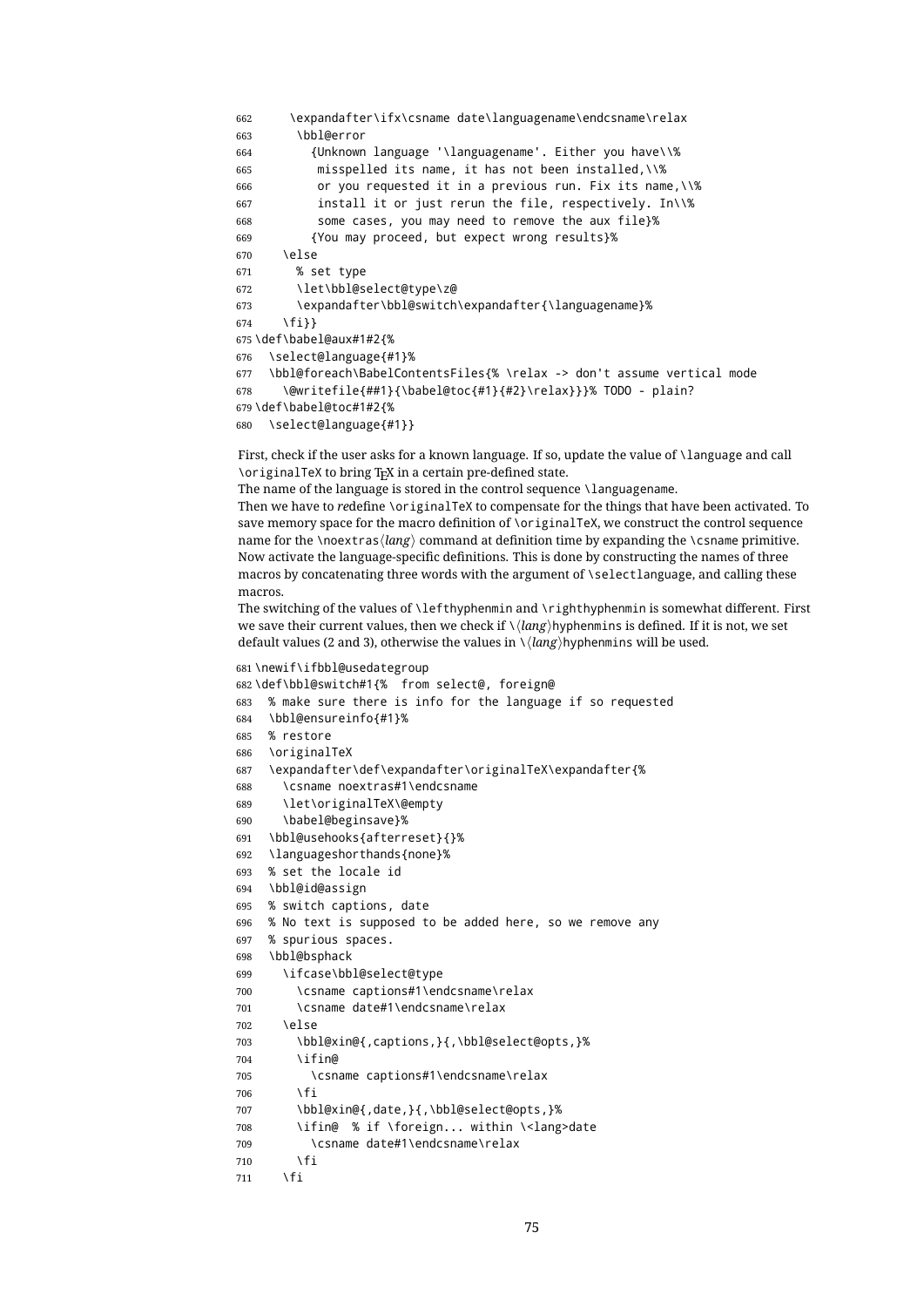```
712 \bbl@esphack
              713 % switch extras
              714 \bbl@usehooks{beforeextras}{}%
              715 \csname extras#1\endcsname\relax
              716 \bbl@usehooks{afterextras}{}%
              717 % > babel-ensure
              718 % > babel-sh-<short>
              719 % > babel-bidi
              720 % > babel-fontspec
              721 % hyphenation - case mapping
              722 \ifcase\bbl@opt@hyphenmap\or
              723 \def\BabelLower##1##2{\lccode##1=##2\relax}%
              724 \ifnum\bbl@hymapsel>4\else
              725 \csname\languagename @bbl@hyphenmap\endcsname
              726 \fi
              727 \chardef\bbl@opt@hyphenmap\z@
              728 \else
              729 \ifnum\bbl@hymapsel>\bbl@opt@hyphenmap\else
              730 \csname\languagename @bbl@hyphenmap\endcsname
              731 \qquad \text{If}732 \fi
              733 \let\bbl@hymapsel\@cclv
              734 % hyphenation - select rules
              735 \ifnum\csname l@\languagename\endcsname=\l@unhyphenated
              736 \edef\bbl@tempa{u}%
              737 \else
              738 \edef\bbl@tempa{\bbl@cl{lnbrk}}%
              739 \fi
              740 % linebreaking - handle u, e, k (v in the future)
              741 \bbl@xin@{/u}{/\bbl@tempa}%
              742 \ifin@\else\bbl@xin@{/e}{/\bbl@tempa}\fi % elongated forms
              743 \ifin@\else\bbl@xin@{/k}{/\bbl@tempa}\fi % only kashida
              744 \ifin@\else\bbl@xin@{/v}{/\bbl@tempa}\fi % variable font
              745 \ifin@
              746 % unhyphenated/kashida/elongated = allow stretching
              747 \language\l@unhyphenated
              748 \babel@savevariable\emergencystretch
              749 \emergencystretch\maxdimen
              750 \babel@savevariable\hbadness
              751 \hbadness\@M
              752 \else
              753 % other = select patterns
              754 \bbl@patterns{#1}%
              755 \fi
              756 % hyphenation - mins
              757 \babel@savevariable\lefthyphenmin
              758 \babel@savevariable\righthyphenmin
              759 \expandafter\ifx\csname #1hyphenmins\endcsname\relax
              760 \set@hyphenmins\tw@\thr@@\relax
              761 \else
              762 \expandafter\expandafter\expandafter\set@hyphenmins
              763 \csname #1hyphenmins\endcsname\relax
              764 \fi
              765 \let\bbl@selectorname\@empty}
otherlanguage The otherlanguage environment can be used as an alternative to using the \selectlanguage
               declarative command. When you are typesetting a document which mixes left-to-right and
               right-to-left typesetting you have to use this environment in order to let things work as you expect
               them to.
               The \ignorespaces command is necessary to hide the environment when it is entered in horizontal
               mode.
```
\long\def\otherlanguage#1{%

\def\bbl@selectorname{other}%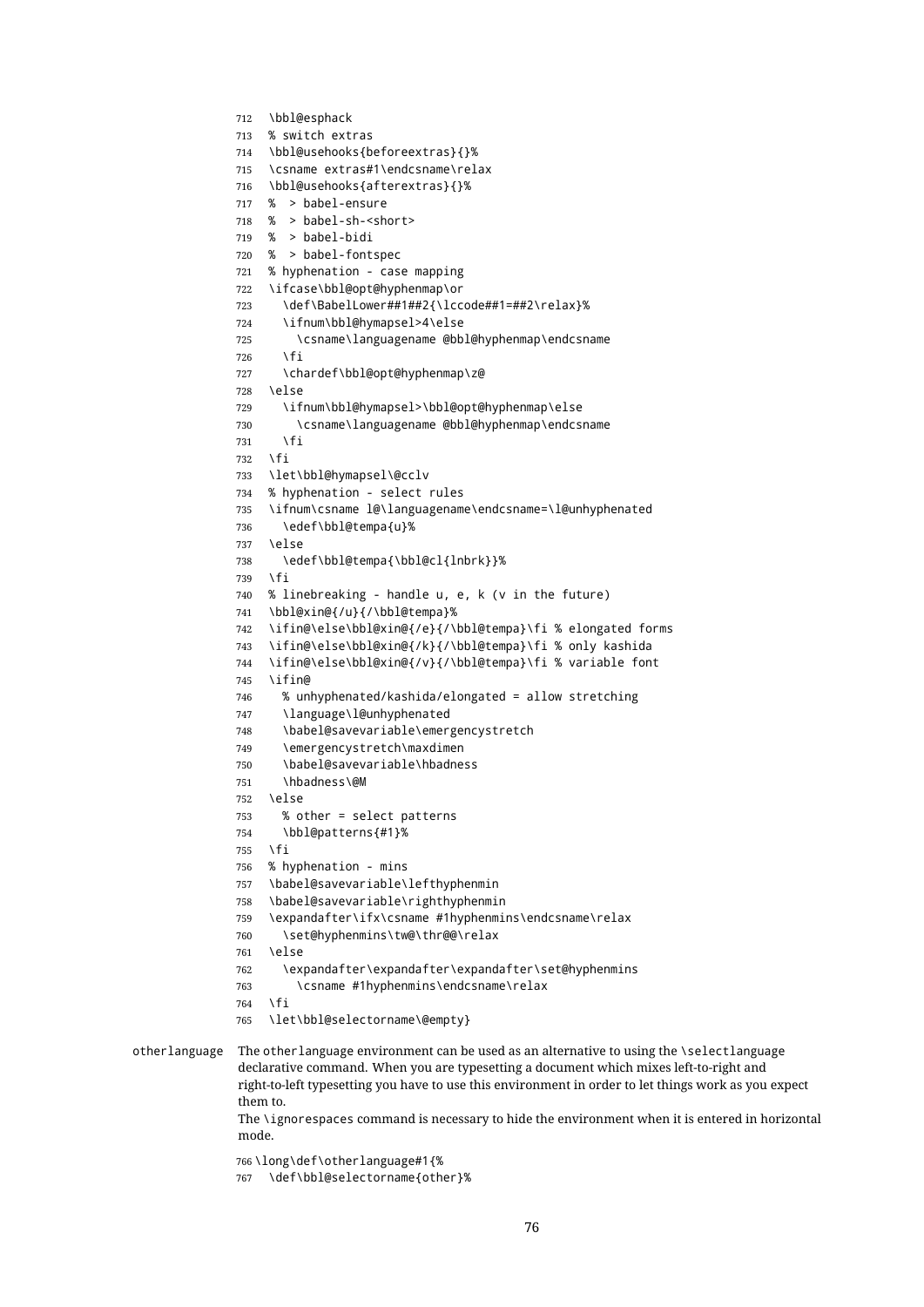- 768 \ifnum\bbl@hymapsel=\@cclv\let\bbl@hymapsel\thr@@\fi
- 769 \csname selectlanguage \endcsname{#1}%
- 770 \ignorespaces}

The \endotherlanguage part of the environment tries to hide itself when it is called in horizontal mode.

771 \long\def\endotherlanguage{%

772 \global\@ignoretrue\ignorespaces}

otherlanguage\* The otherlanguage environment is meant to be used when a large part of text from a different language needs to be typeset, but without changing the translation of words such as 'figure'. This environment makes use of \foreign@language.

```
773 \expandafter\def\csname otherlanguage*\endcsname{%
```
774 \@ifnextchar[\bbl@otherlanguage@s{\bbl@otherlanguage@s[]}}

- 775 \def\bbl@otherlanguage@s[#1]#2{%
- 776 \def\bbl@selectorname{other\*}%
- 777 \ifnum\bbl@hymapsel=\@cclv\chardef\bbl@hymapsel4\relax\fi
- 778 \def\bbl@select@opts{#1}%
- 779 \foreign@language{#2}}

At the end of the environment we need to switch off the extra definitions. The grouping mechanism of the environment will take care of resetting the correct hyphenation rules and "extras".

780 \expandafter\let\csname endotherlanguage\*\endcsname\relax

\foreignlanguage The \foreignlanguage command is another substitute for the \selectlanguage command. This command takes two arguments, the first argument is the name of the language to use for typesetting the text specified in the second argument.

Unlike \selectlanguage this command doesn't switch *everything*, it only switches the hyphenation rules and the extra definitions for the language specified. It does this within a group and assumes the \extras *(lang*) command doesn't make any \global changes. The coding is very similar to part of \selectlanguage.

\bbl@beforeforeign is a trick to fix a bug in bidi texts. \foreignlanguage is supposed to be a 'text' command, and therefore it must emit a \leavevmode, but it does not, and therefore the indent is placed on the opposite margin. For backward compatibility, however, it is done only if a right-to-left script is requested; otherwise, it is no-op.

 $(3.11)$  \foreignlanguage\* is a temporary, experimental macro for a few lines with a different script direction, while preserving the paragraph format (thank the braces around \par, things like \hangindent are not reset). Do not use it in production, because its semantics and its syntax may change (and very likely will, or even it could be removed altogether). Currently it enters in vmode and then selects the language (which in turn sets the paragraph direction).

(3.11) Also experimental are the hook foreign and foreign\*. With them you can redefine \BabelText which by default does nothing. Its behavior is not well defined yet. So, use it in horizontal mode only if you do not want surprises.

In other words, at the beginning of a paragraph \foreignlanguage enters into hmode with the surrounding lang, and with \foreignlanguage\* with the new lang.

781 \providecommand\bbl@beforeforeign{}

- 782 \edef\foreignlanguage{%
- 783 \noexpand\protect

```
784 \expandafter\noexpand\csname foreignlanguage \endcsname}
```
785 \expandafter\def\csname foreignlanguage \endcsname{%

```
786 \@ifstar\bbl@foreign@s\bbl@foreign@x}
```
787 \providecommand\bbl@foreign@x[3][]{%

- 788 \begingroup
- 789 \def\bbl@selectorname{foreign}%
- 790 \def\bbl@select@opts{#1}%
- 791 \let\BabelText\@firstofone
- 792 \bbl@beforeforeign
- 793 \foreign@language{#2}%
- 794 \bbl@usehooks{foreign}{}%
- 795 \BabelText{#3}% Now in horizontal mode!

796 \endgroup}

797 \def\bbl@foreign@s#1#2{% TODO - \shapemode, \@setpar, ?\@@par

798 \begingroup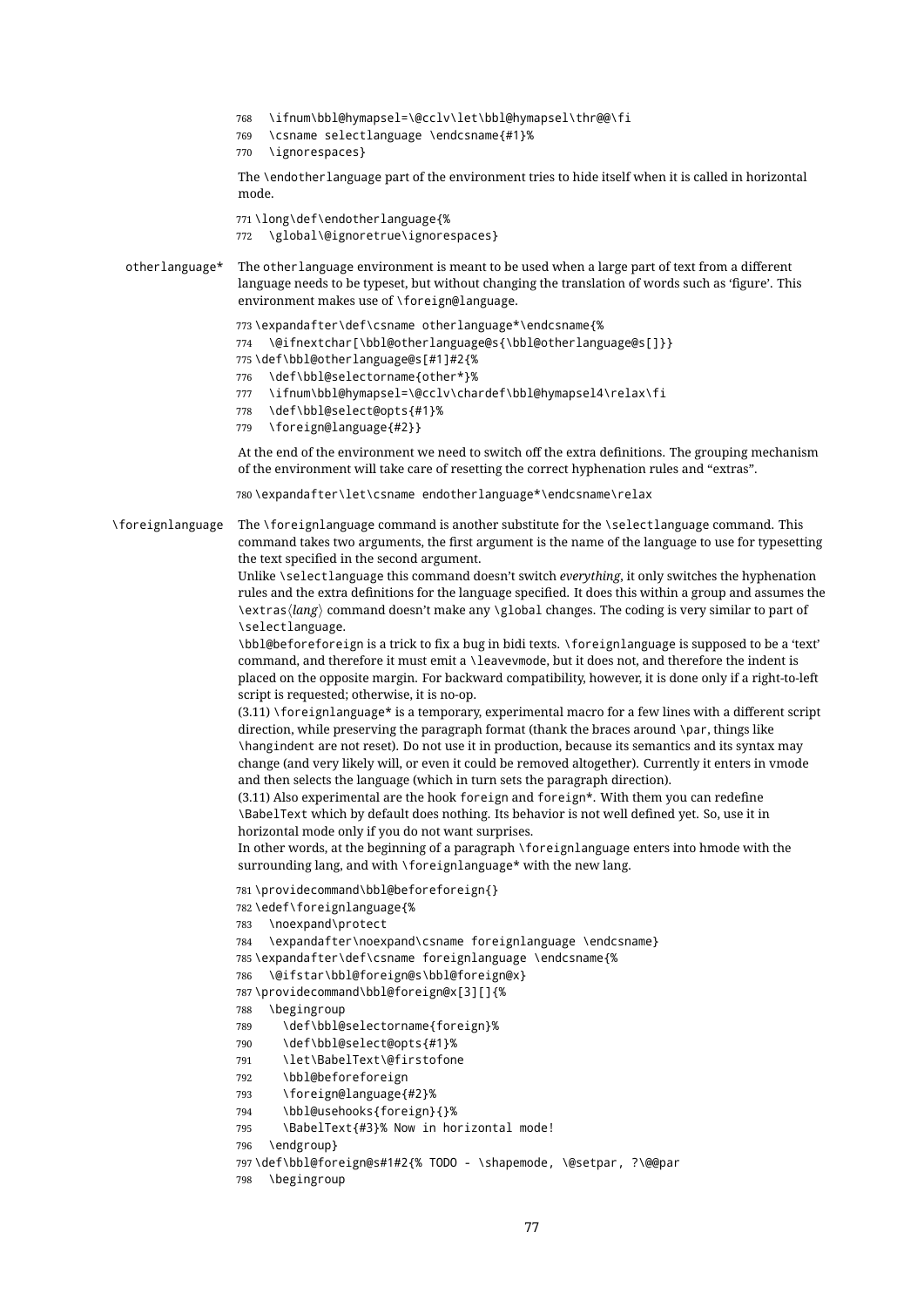```
799 {\par}%
```
- \def\bbl@selectorname{foreign\*}%
- \let\bbl@select@opts\@empty
- \let\BabelText\@firstofone
- \foreign@language{#1}%
- \bbl@usehooks{foreign\*}{}%
- \bbl@dirparastext
- \BabelText{#2}% Still in vertical mode!
- {\par}%
- \endgroup}

```
\foreign@language This macro does the work for \foreignlanguage and the otherlanguage* environment. First we
                     need to store the name of the language and check that it is a known language. Then it just calls
                     bbl@switch.
```

```
809 \def\foreign@language#1{%
810 % set name
811 \edef\languagename{#1}%
812 \ifbbl@usedategroup
813 \bbl@add\bbl@select@opts{,date,}%
814 \bbl@usedategroupfalse
815 \fi
816 \bbl@fixname\languagename
817 % TODO. name@map here?
818 \bbl@provide@locale
819 \bbl@iflanguage\languagename{%
820 \expandafter\ifx\csname date\languagename\endcsname\relax
821 \bbl@warning % TODO - why a warning, not an error?
822 {Unknown language '#1'. Either you have\\%
823 misspelled its name, it has not been installed,\\%
824 or you requested it in a previous run. Fix its name,\\%
825 install it or just rerun the file, respectively. In\\%
826 some cases, you may need to remove the aux file.\\%
827 I'll proceed, but expect wrong results.\\%
828 Reported}%
829 \fi
830 % set type
831 \let\bbl@select@type\@ne
832 \expandafter\bbl@switch\expandafter{\languagename}}}
```
The following macro executes conditionally some code based on the selector being used.

```
833 \def\IfBabelSelectorTF#1{%
834 \bbl@xin@{,\bbl@selectorname,}{,\zap@space#1 \@empty,}%
835 \quad \text{Vifin}\836 \expandafter\@firstoftwo
837 \leq \leq \leq \leq838 \expandafter\@secondoftwo
839 \fi}
```

```
\bbl@patterns This macro selects the hyphenation patterns by changing the \language register. If special
                 hyphenation patterns are available specifically for the current font encoding, use them instead of the
                 default.
```
It also sets hyphenation exceptions, but only once, because they are global (here language \lccode's has been set, too). \bbl@hyphenation@ is set to relax until the very first \babelhyphenation, so do nothing with this value. If the exceptions for a language (by its number, not its name, so that :ENC is taken into account) has been set, then use \hyphenation with both global and language exceptions and empty the latter to mark they must not be set again.

```
840 \let\bbl@hyphlist\@empty
841 \let\bbl@hyphenation@\relax
842 \let\bbl@pttnlist\@empty
843 \let\bbl@patterns@\relax
844 \let\bbl@hymapsel=\@cclv
845 \def\bbl@patterns#1{%
846 \language=\expandafter\ifx\csname l@#1:\f@encoding\endcsname\relax
```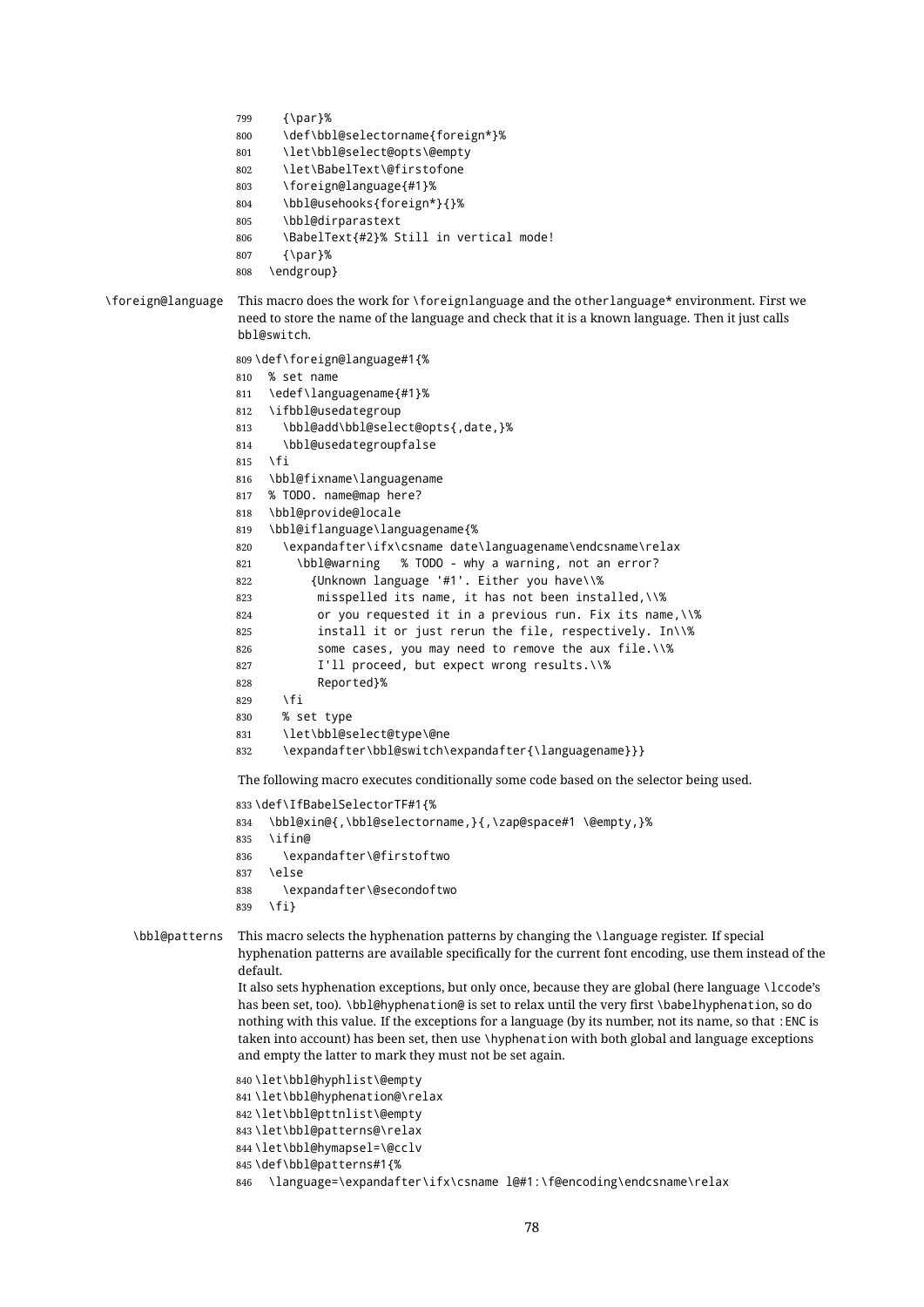\csname l@#1\endcsname \edef\bbl@tempa{#1}%  $\leq$   $\leq$   $\leq$   $\leq$  \csname l@#1:\f@encoding\endcsname \edef\bbl@tempa{#1:\f@encoding}% \fi \@expandtwoargs\bbl@usehooks{patterns}{{#1}{\bbl@tempa}}% % > luatex \@ifundefined{bbl@hyphenation@}{}{% Can be \relax! \begingroup \bbl@xin@{,\number\language,}{,\bbl@hyphlist}% \ifin@\else \@expandtwoargs\bbl@usehooks{hyphenation}{{#1}{\bbl@tempa}}% \hyphenation{% \bbl@hyphenation@ \@ifundefined{bbl@hyphenation@#1}% 863 \@empty {\space\csname bbl@hyphenation@#1\endcsname}}% \xdef\bbl@hyphlist{\bbl@hyphlist\number\language,}% 866 \fi \endgroup}} hyphenrules The environment hyphenrules can be used to select *just* the hyphenation rules. This environment does *not* change \languagename and when the hyphenation rules specified were not loaded it has no effect. Note however, \lccode's and font encodings are not set at all, so in most cases you should use otherlanguage\*. \def\hyphenrules#1{% \edef\bbl@tempf{#1}% \bbl@fixname\bbl@tempf \bbl@iflanguage\bbl@tempf{% \expandafter\bbl@patterns\expandafter{\bbl@tempf}% \ifx\languageshorthands\@undefined\else \languageshorthands{none}% \fi 876 \expandafter\ifx\csname\bbl@tempf hyphenmins\endcsname\relax 877 \set@hyphenmins\tw@\thr@@\relax \else \expandafter\expandafter\expandafter\set@hyphenmins \csname\bbl@tempf hyphenmins\endcsname\relax \fi}} \let\endhyphenrules\@empty \providehyphenmins The macro \providehyphenmins should be used in the language definition files to provide a *default* setting for the hyphenation parameters \lefthyphenmin and \righthyphenmin. If the macro  $\lambda$ *(lang*)hyphenmins is already defined this command has no effect. \def\providehyphenmins#1#2{% \expandafter\ifx\csname #1hyphenmins\endcsname\relax \@namedef{#1hyphenmins}{#2}% \fi} \set@hyphenmins This macro sets the values of \lefthyphenmin and \righthyphenmin. It expects two values as its argument. \def\set@hyphenmins#1#2{% \lefthyphenmin#1\relax

 $\Perp{O}$  \ProvidesLanguage The identification code for each file is something that was introduced in LATEX 2 $\epsilon$ . When the command \ProvidesFile does not exist, a dummy definition is provided temporarily. For use in the language definition file the command \ProvidesLanguage is defined by babel. Depending on the format, ie, on if the former is defined, we use a similar definition or not. \ifx\ProvidesFile\@undefined

\def\ProvidesLanguage#1[#2 #3 #4]{%

\righthyphenmin#2\relax}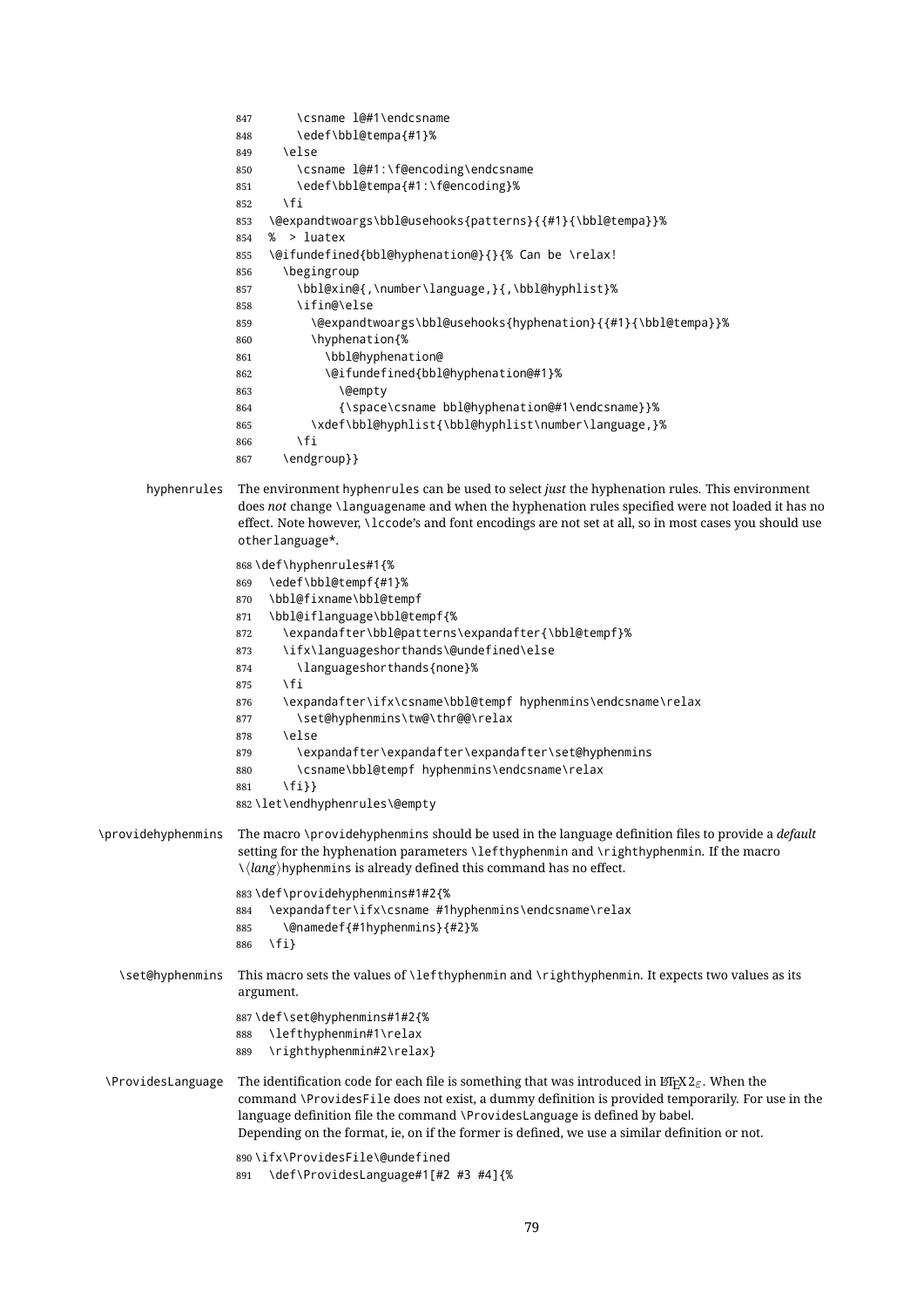```
892 \wlog{Language: #1 #4 #3 <#2>}%
893 }
894 \else
895 \def\ProvidesLanguage#1{%
896 \begingroup
897 \catcode`\ 10 %
898 \@makeother\/%
899 \@ifnextchar[%]
900 {\@provideslanguage{#1}}{\@provideslanguage{#1}[]}}
901 \def\@provideslanguage#1[#2]{%
902 \wlog{Language: #1 #2}%
903 \expandafter\xdef\csname ver@#1.ldf\endcsname{#2}%
904 \endgroup}
905 \text{ Yfi}
```
\originalTeX The macro\originalTeX should be known to TEX at this moment. As it has to be expandable we \let it to \@empty instead of \relax.

\ifx\originalTeX\@undefined\let\originalTeX\@empty\fi

Because this part of the code can be included in a format, we make sure that the macro which initializes the save mechanism, \babel@beginsave, is not considered to be undefined.

\ifx\babel@beginsave\@undefined\let\babel@beginsave\relax\fi

A few macro names are reserved for future releases of babel, which will use the concept of 'locale':

```
908 \providecommand\setlocale{%
909 \bbl@error
910 {Not yet available}%
911 {Find an armchair, sit down and wait}}
912 \let\uselocale\setlocale
913 \let\locale\setlocale
914 \let\selectlocale\setlocale
915 \let\textlocale\setlocale
916 \let\textlanguage\setlocale
917 \let\languagetext\setlocale
```
## **7.2 Errors**

```
\@nolanerr
\@nopatterns
              The babel package will signal an error when a documents tries to select a language that hasn't been
               defined earlier. When a user selects a language for which no hyphenation patterns were loaded into
               the format he will be given a warning about that fact. We revert to the patterns for \language=0 in
               that case. In most formats that will be (US)english, but it might also be empty.
  \@noopterr When the package was loaded without options not everything will work as expected. An error
               message is issued in that case.
               When the format knows about \PackageError it must be \mathbb{F} \mathbb{F} X2_\varepsilon, so we can safely use its error
               handling interface. Otherwise we'll have to 'keep it simple'.
               Infos are not written to the console, but on the other hand many people think warnings are errors, so
               a further message type is defined: an important info which is sent to the console.
               918 \edef\bbl@nulllanguage{\string\language=0}
               919 \def\bbl@nocaption{\protect\bbl@nocaption@i}
               920 \def\bbl@nocaption@i#1#2{% 1: text to be printed 2: caption macro \langXname
               921 \global\@namedef{#2}{\textbf{?#1?}}%
               922 \@nameuse{#2}%
               923 \edef\bbl@tempa{#1}%
               924 \bbl@sreplace\bbl@tempa{name}{}%
               925 \bbl@warning{% TODO.
               926 \@backslashchar#1 not set for '\languagename'. Please,\\%
               927 define it after the language has been loaded\\%
               928 (typically in the preamble) with:\\%
               929 \string\setlocalecaption{\languagename}{\bbl@tempa}{..}\\%
               930 Reported}}
               931 \def\bbl@tentative{\protect\bbl@tentative@i}
               932 \def\bbl@tentative@i#1{%
```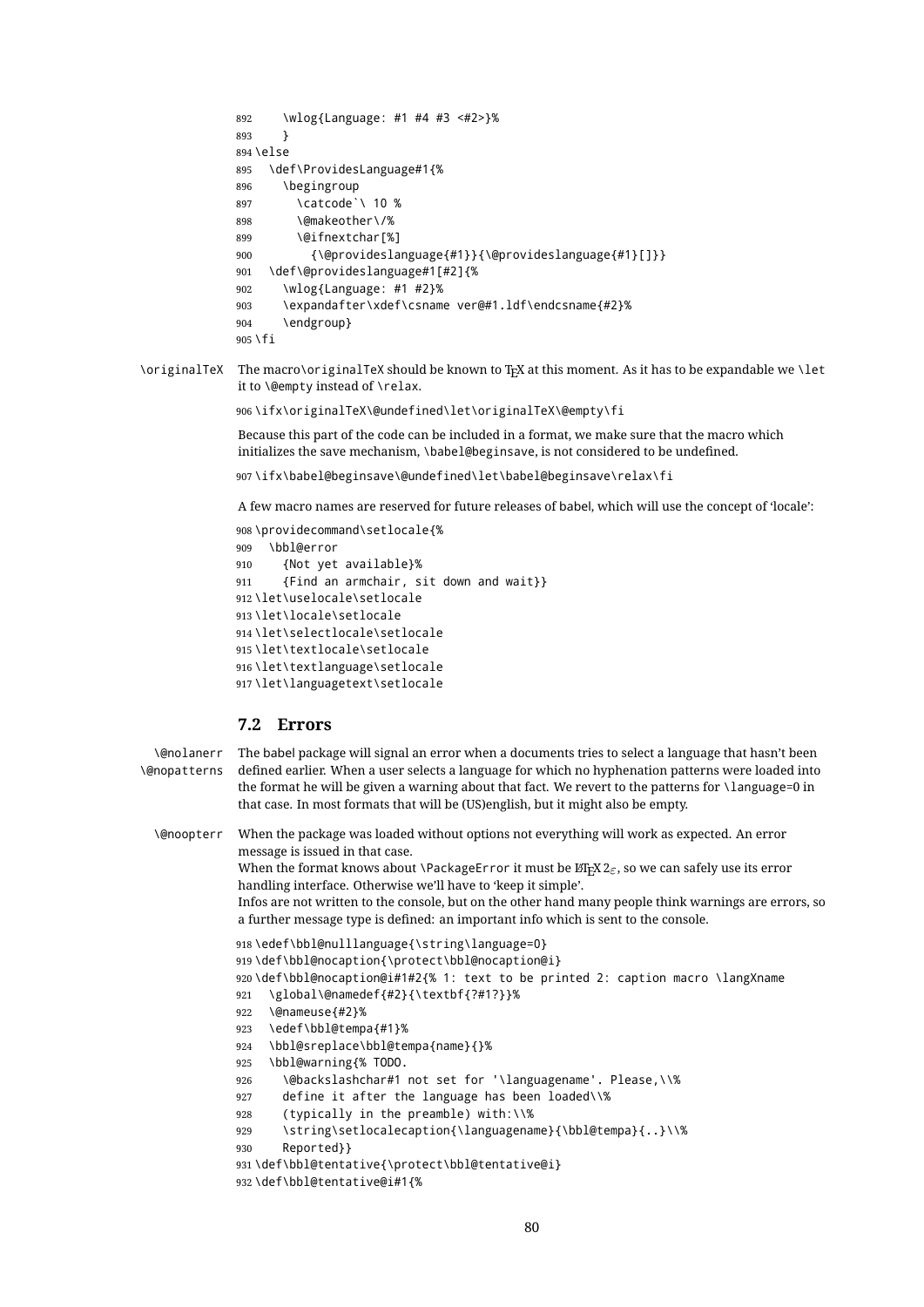```
933 \bbl@warning{%
934 Some functions for '#1' are tentative.\\%
935 They might not work as expected and their behavior\\%
936 could change in the future.\\%
937 Reported}}
938 \def\@nolanerr#1{%
939 \bbl@error
940 {You haven't defined the language '#1' yet.\\%
941 Perhaps you misspelled it or your installation\\%
942 is not complete}%
943 {Your command will be ignored, type <return> to proceed}}
944 \def\@nopatterns#1{%
945 \bbl@warning
946 {No hyphenation patterns were preloaded for\\%
947 the language '#1' into the format.\\%
948 Please, configure your TeX system to add them and\\%
949 rebuild the format. Now I will use the patterns\\%
950 preloaded for \bbl@nulllanguage\space instead}}
951 \let\bbl@usehooks\@gobbletwo
952 \ifx\bbl@onlyswitch\@empty\endinput\fi
953 % Here ended switch.def
```
Here ended the now discarded switch.def. Here also (currently) ends the base option.

```
954 \ifx\directlua\@undefined\else
955 \ifx\bbl@luapatterns\@undefined
956 \input luababel.def
957 \fi
958 \fi
959 ((Basic macros))
960 \bbl@trace{Compatibility with language.def}
961 \ifx\bbl@languages\@undefined
962 \ifx\directlua\@undefined
963 \openin1 = language.def % TODO. Remove hardcoded number
964 \ifeof1
965 \closein1
966 \message{I couldn't find the file language.def}
967 \left| \begin{array}{c} 967 \end{array} \right|968 \closein1
969 \begingroup
970 \def\addlanguage#1#2#3#4#5{%
971 \expandafter\ifx\csname lang@#1\endcsname\relax\else
972 \global\expandafter\let\csname l@#1\expandafter\endcsname
973 \csname lang@#1\endcsname
974 \fi}%
975 \def\uselanguage#1{}%
976 \input language.def
977 \endgroup
978 \fi
979 \fi
980 \chardef\l@english\z@
981 \fi
```
\addto It takes two arguments, a *\control sequence*} and T<sub>EX</sub>-code to be added to the *\control sequence*}. If the *(control sequence*) has not been defined before it is defined now. The control sequence could also expand to \relax, in which case a circular definition results. The net result is a stack overflow. Note there is an inconsistency, because the assignment in the last branch is global.

 \def\addto#1#2{% \ifx#1\@undefined \def#1{#2}% \else \ifx#1\relax \def#1{#2}% \else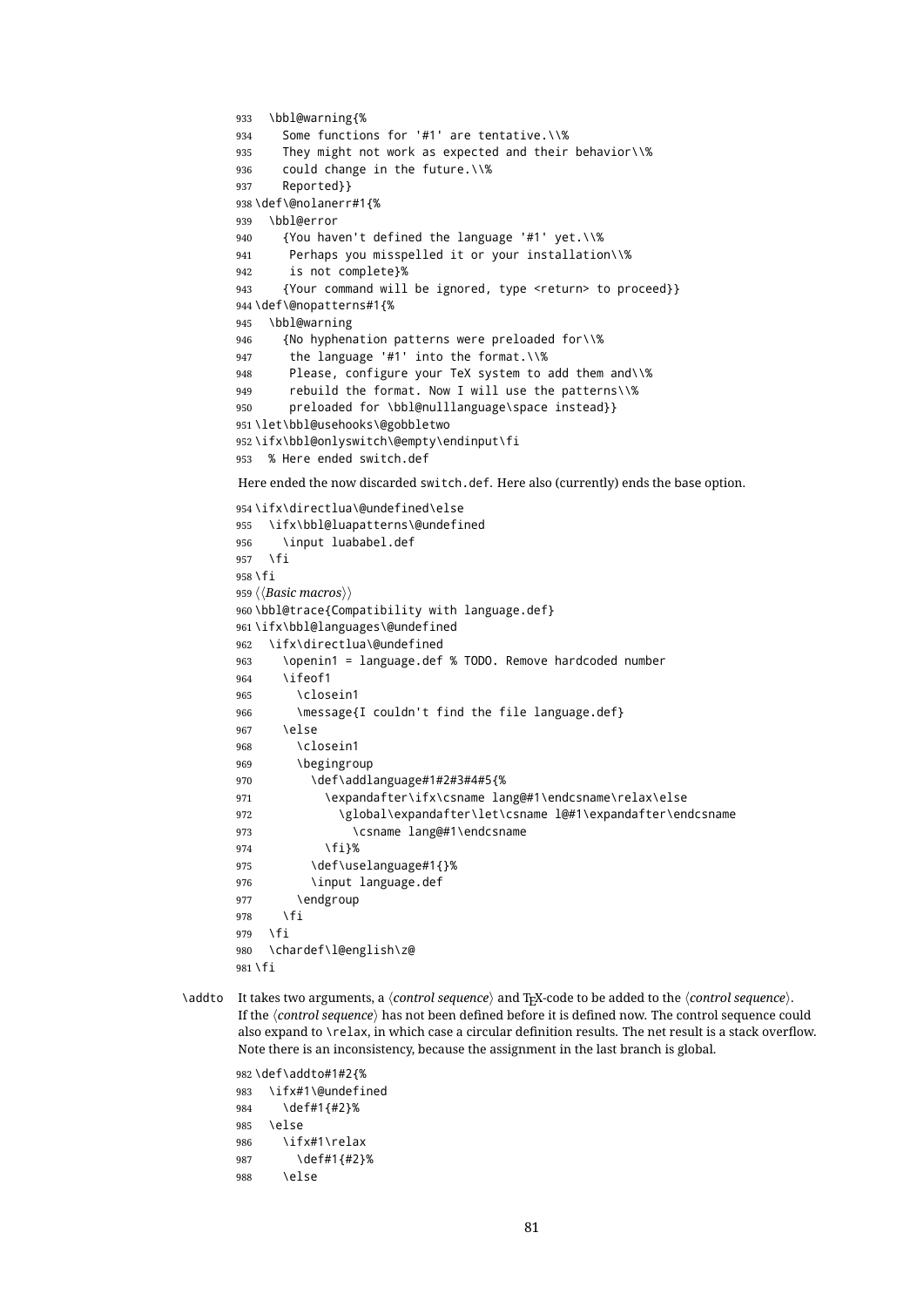```
989 {\toks@\expandafter{#1#2}%
990 \xdef#1{\the\toks@}}%
991 \fi
992 \fi}
```
The macro \initiate@active@char below takes all the necessary actions to make its argument a shorthand character. The real work is performed once for each character. But first we define a little tool. TODO. Always used with additional expansions. Move them here? Move the macro to basic?

 \def\bbl@withactive#1#2{% \begingroup \lccode`~=`#2\relax \lowercase{\endgroup#1~}}

\bbl@redefine To redefine a command, we save the old meaning of the macro. Then we redefine it to call the original macro with the 'sanitized' argument. The reason why we do it this way is that we don't want to redefine the LHFX macros completely in case their definitions change (they have changed in the past). A macro named \macro will be saved new control sequences named \org@macro.

```
997 \def\bbl@redefine#1{%
```

```
998 \edef\bbl@tempa{\bbl@stripslash#1}%
```
- \expandafter\let\csname org@\bbl@tempa\endcsname#1%
- \expandafter\def\csname\bbl@tempa\endcsname}
- \@onlypreamble\bbl@redefine

\bbl@redefine@long This version of \babel@redefine can be used to redefine \long commands such as \ifthenelse.

- \def\bbl@redefine@long#1{%
- \edef\bbl@tempa{\bbl@stripslash#1}%
- \expandafter\let\csname org@\bbl@tempa\endcsname#1%
- \expandafter\long\expandafter\def\csname\bbl@tempa\endcsname}
- \@onlypreamble\bbl@redefine@long

\bbl@redefinerobust For commands that are redefined, but which *might* be robust we need a slightly more intelligent macro. A robust command foo is defined to expand to  $\text{product}\setminus\text{foo}_\sqcup$ . So it is necessary to check whether  $\binom{1}{0}$  exists. The result is that the command that is being redefined is always robust afterwards. Therefore all we need to do now is define  $\setminus$  foo.

> \def\bbl@redefinerobust#1{% \edef\bbl@tempa{\bbl@stripslash#1}% \bbl@ifunset{\bbl@tempa\space}% {\expandafter\let\csname org@\bbl@tempa\endcsname#1% \bbl@exp{\def\\#1{\\\protect\<\bbl@tempa\space>}}}% {\bbl@exp{\let\<org@\bbl@tempa>\<\bbl@tempa\space>}}% \@namedef{\bbl@tempa\space}} \@onlypreamble\bbl@redefinerobust

# **7.3 Hooks**

Admittedly, the current implementation is a somewhat simplistic and does very little to catch errors, but it is meant for developers, after all. \bbl@usehooks is the commands used by babel to execute hooks defined for an event.

```
1015 \bbl@trace{Hooks}
1016 \newcommand\AddBabelHook[3][]{%
1017 \bbl@ifunset{bbl@hk@#2}{\EnableBabelHook{#2}}{}%
1018 \def\bbl@tempa##1,#3=##2,##3\@empty{\def\bbl@tempb{##2}}%
1019 \expandafter\bbl@tempa\bbl@evargs,#3=,\@empty
1020 \bbl@ifunset{bbl@ev@#2@#3@#1}%
1021 {\bbl@csarg\bbl@add{ev@#3@#1}{\bbl@elth{#2}}}%
1022 {\bbl@csarg\let{ev@#2@#3@#1}\relax}%
1023 \bbl@csarg\newcommand{ev@#2@#3@#1}[\bbl@tempb]}
1024 \newcommand\EnableBabelHook[1]{\bbl@csarg\let{hk@#1}\@firstofone}
1025 \newcommand\DisableBabelHook[1]{\bbl@csarg\let{hk@#1}\@gobble}
1026 \def\bbl@usehooks#1#2{%
1027 \ifx\UseHook\@undefined\else\UseHook{babel/*/#1}\fi
1028 \def\bbl@elth##1{%
```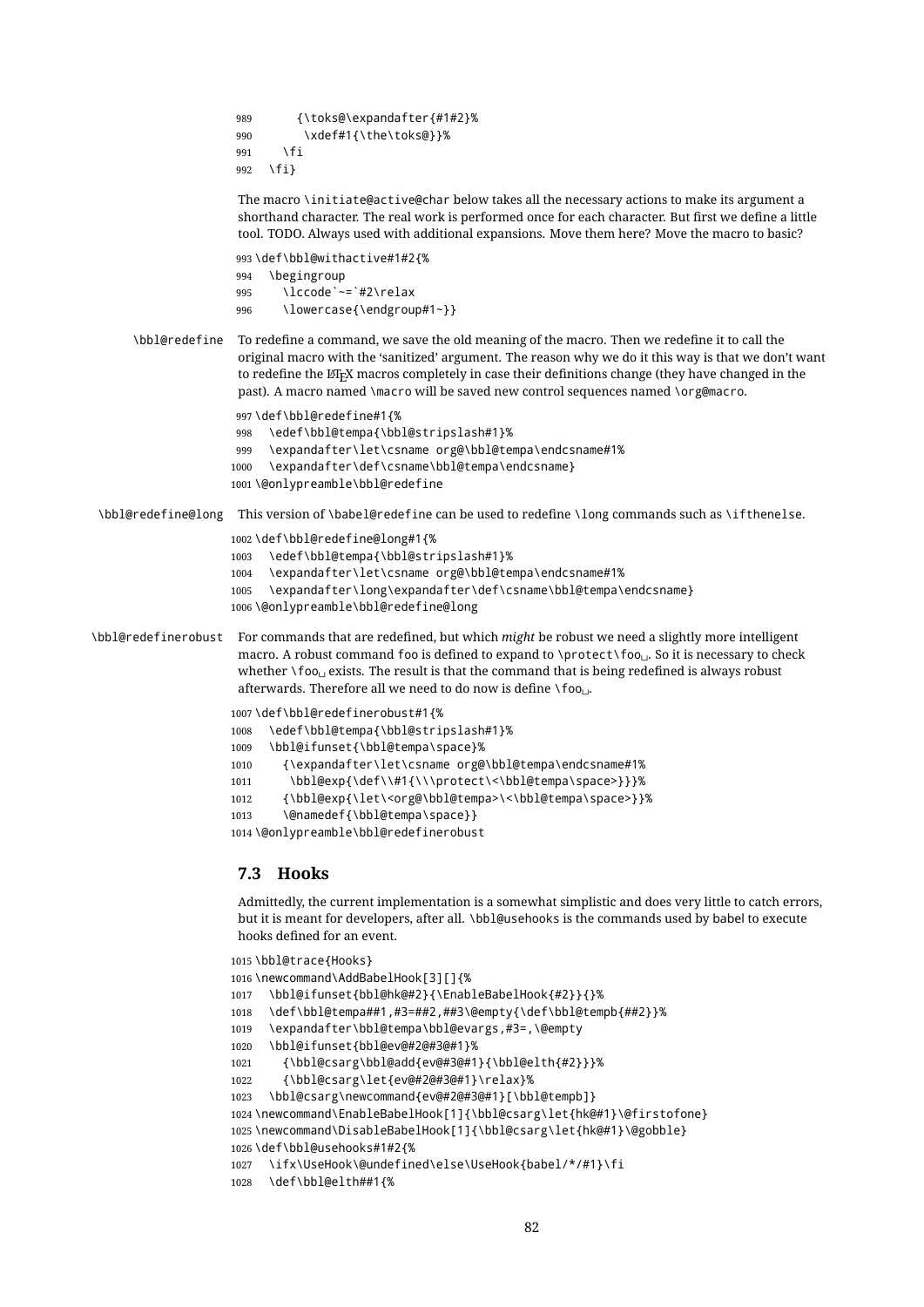```
1029 \bbl@cs{hk@##1}{\bbl@cs{ev@##1@#1@}#2}}%
             1030 \bbl@cs{ev@#1@}%
             1031 \ifx\languagename\@undefined\else % Test required for Plain (?)
             1032 \ifx\UseHook\@undefined\else\UseHook{babel/\languagename/#1}\fi
             1033 \def\bbl@elth##1{%
             1034 \bbl@cs{hk@##1}{\bbl@cl{ev@##1@#1}#2}}%
             1035 \bbl@cl{ev@#1}%
             1036 \fi}
              To ensure forward compatibility, arguments in hooks are set implicitly. So, if a further argument is
              added in the future, there is no need to change the existing code. Note events intended for
              hyphen.cfg are also loaded (just in case you need them for some reason).
             1037 \def\bbl@evargs{,% <- don't delete this comma
             1038 everylanguage=1,loadkernel=1,loadpatterns=1,loadexceptions=1,%
             1039 adddialect=2,patterns=2,defaultcommands=0,encodedcommands=2,write=0,%
             1040 beforeextras=0,afterextras=0,stopcommands=0,stringprocess=0,%
             1041 hyphenation=2,initiateactive=3,afterreset=0,foreign=0,foreign*=0,%
             1042 beforestart=0,languagename=2}
             1043 \ifx\NewHook\@undefined\else
             1044 \def\bbl@tempa#1=#2\@@{\NewHook{babel/#1}}
             1045 \bbl@foreach\bbl@evargs{\bbl@tempa#1\@@}
             1046 \fi
\babelensure The user command just parses the optional argument and creates a new macro named
              \bbl@e@(language). We register a hook at the afterextras event which just executes this macro in a
              "complete" selection (which, if undefined, is \relax and does nothing). This part is somewhat
              involved because we have to make sure things are expanded the correct number of times.
              The macro \bbl@e@\language\ contains \bbl@ensure{\include\}{\exclude\}{\fontenc\}, which in in
              turn loops over the macros names in \bbl@captionslist, excluding (with the help of \in@) those in
              the exclude list. If the fontenc is given (and not \relax), the \fontencoding is also added. Then we
              loop over the include list, but if the macro already contains \foreignlanguage, nothing is done.
              Note this macro (1) is not restricted to the preamble, and (2) changes are local.
             1047 \bbl@trace{Defining babelensure}
             1048 \newcommand\babelensure[2][]{% TODO - revise test files
             1049 \AddBabelHook{babel-ensure}{afterextras}{%
             1050 \ifcase\bbl@select@type
             1051 \bbl@cl{e}%
             1052 \fi}%
             1053 \begingroup
             1054 \let\bbl@ens@include\@empty
             1055 \let\bbl@ens@exclude\@empty
             1056 \def\bbl@ens@fontenc{\relax}%
             1057 \def\bbl@tempb##1{%
             1058 \ifx\@empty##1\else\noexpand##1\expandafter\bbl@tempb\fi}%
             1059 \edef\bbl@tempa{\bbl@tempb#1\@empty}%
             1060 \def\bbl@tempb##1=##2\@@{\@namedef{bbl@ens@##1}{##2}}%
             1061 \bbl@foreach\bbl@tempa{\bbl@tempb##1\@@}%
             1062 \def\bbl@tempc{\bbl@ensure}%
             1063 \expandafter\bbl@add\expandafter\bbl@tempc\expandafter{%
             1064 \expandafter{\bbl@ens@include}}%
             1065 \expandafter\bbl@add\expandafter\bbl@tempc\expandafter{%
             1066 \expandafter{\bbl@ens@exclude}}%
             1067 \toks@\expandafter{\bbl@tempc}%
             1068 \bbl@exp{%
             1069 \endgroup
             1070 \def\<bbl@e@#2>{\the\toks@{\bbl@ens@fontenc}}}}
             1071 \def\bbl@ensure#1#2#3{% 1: include 2: exclude 3: fontenc
             1072 \def\bbl@tempb##1{% elt for (excluding) \bbl@captionslist list
             1073 \ifx##1\@undefined % 3.32 - Don't assume the macro exists
             1074 \edef##1{\noexpand\bbl@nocaption
             1075 {\bbl@stripslash##1}{\languagename\bbl@stripslash##1}}%
             1076 \fi
             1077 \ifx##1\@empty\else
```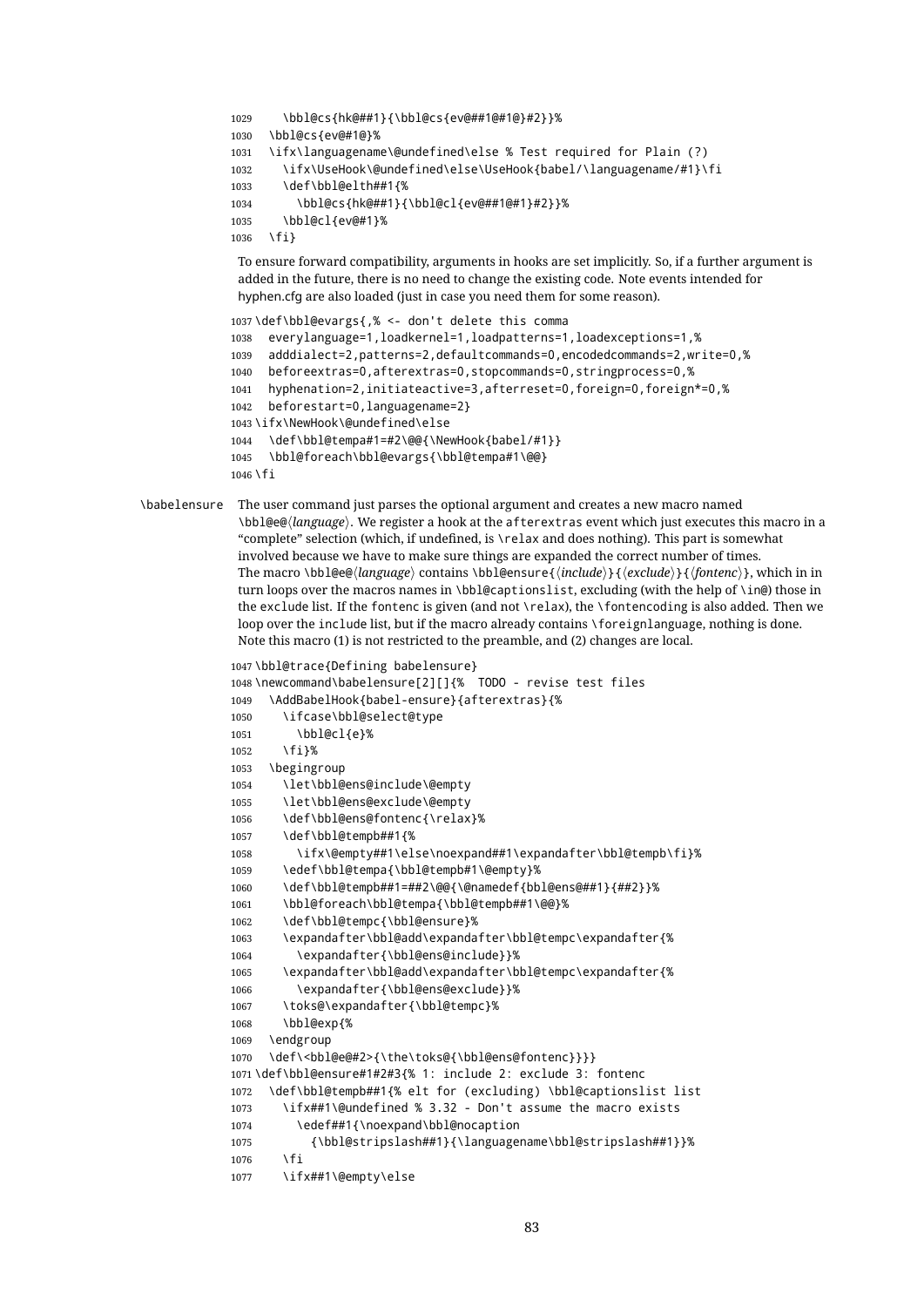```
1078 \in@{##1}{#2}%
1079 \ifin@\else
1080 \bbl@ifunset{bbl@ensure@\languagename}%
1081 {\bbl@exp{%
1082 \\\DeclareRobustCommand\<bbl@ensure@\languagename>[1]{%
1083 \\\foreignlanguage{\languagename}%
1084 {\ifx\relax#3\else
1085 \\\fontencoding{#3}\\\selectfont
1086 \fi
1087 ########1}}}}%
1088 {}%
1089 \toks@\expandafter{##1}%
1090 \edef##1{%
1091 \bbl@csarg\noexpand{ensure@\languagename}%
1092 {\the\toks@}}%
1093 \fi
1094 \expandafter\bbl@tempb
1095 \fi}%
1096 \expandafter\bbl@tempb\bbl@captionslist\today\@empty
1097 \def\bbl@tempa##1{% elt for include list
1098 \{i f \times # #1\}@empty\else
1099 \bbl@csarg\in@{ensure@\languagename\expandafter}\expandafter{##1}%
1100 \ifin@\else
1101 \bbl@tempb##1\@empty
1102 \quad \text{If}1103 \expandafter\bbl@tempa
1104 \fi}%
1105 \bbl@tempa#1\@empty}
1106 \def\bbl@captionslist{%
1107 \prefacename\refname\abstractname\bibname\chaptername\appendixname
1108 \contentsname\listfigurename\listtablename\indexname\figurename
1109 \tablename\partname\enclname\ccname\headtoname\pagename\seename
```

```
1110 \alsoname\proofname\glossaryname}
```
## **7.4 Setting up language files**

\LdfInit \LdfInit macro takes two arguments. The first argument is the name of the language that will be defined in the language definition file; the second argument is either a control sequence or a string from which a control sequence should be constructed. The existence of the control sequence indicates that the file has been processed before.

> At the start of processing a language definition file we always check the category code of the at-sign. We make sure that it is a 'letter' during the processing of the file. We also save its name as the last called option, even if not loaded.

Another character that needs to have the correct category code during processing of language definition files is the equals sign,  $\epsilon$ , because it is sometimes used in constructions with the \let primitive. Therefore we store its current catcode and restore it later on.

Now we check whether we should perhaps stop the processing of this file. To do this we first need to check whether the second argument that is passed to \LdfInit is a control sequence. We do that by looking at the first token after passing #2 through string. When it is equal to \@backslashchar we are dealing with a control sequence which we can compare with \@undefined.

If so, we call \ldf@quit to set the main language, restore the category code of the @-sign and call \endinput

When #2 was *not* a control sequence we construct one and compare it with \relax. Finally we check \originalTeX.

\bbl@trace{Macros for setting language files up}

- \def\bbl@ldfinit{%
- \let\bbl@screset\@empty
- \let\BabelStrings\bbl@opt@string
- \let\BabelOptions\@empty
- \let\BabelLanguages\relax
- \ifx\originalTeX\@undefined
- \let\originalTeX\@empty
- \else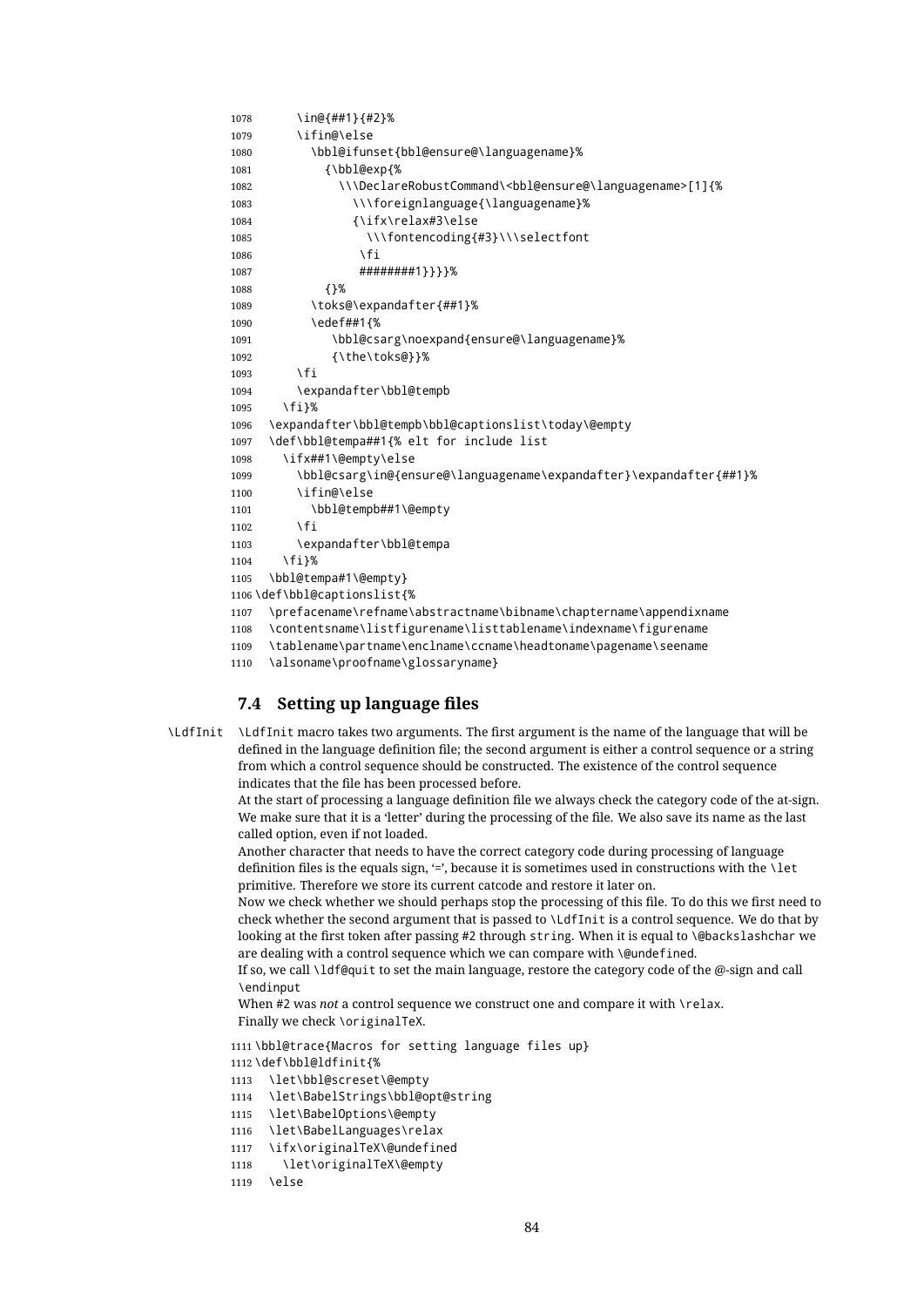```
1120 \originalTeX
                    1121 \fi}
                    1122 \def\LdfInit#1#2{%
                    1123 \chardef\atcatcode=\catcode`\@
                    1124 \catcode`\@=11\relax
                    1125 \chardef\eqcatcode=\catcode`\=
                    1126 \catcode`\==12\relax
                    1127 \expandafter\if\expandafter\@backslashchar
                    1128 \expandafter\@car\string#2\@nil
                    1129 \ifx#2\@undefined\else
                    1130 \ldf@quit{#1}%
                    1131 \fi
                    1132 \else
                    1133 \expandafter\ifx\csname#2\endcsname\relax\else
                    1134 \ldf@quit{#1}%
                    1135 \fi
                    1136 \quad \text{If}1137 \bbl@ldfinit}
         \ldf@quit This macro interrupts the processing of a language definition file.
                    1138 \def\ldf@quit#1{%
                    1139 \expandafter\main@language\expandafter{#1}%
                    1140 \catcode`\@=\atcatcode \let\atcatcode\relax
                    1141 \catcode`\==\eqcatcode \let\eqcatcode\relax
                    1142 \endinput}
       \ldf@finish This macro takes one argument. It is the name of the language that was defined in the language
                     definition file.
                     We load the local configuration file if one is present, we set the main language (taking into account
                     that the argument might be a control sequence that needs to be expanded) and reset the category
                     code of the @-sign.
                    1143 \def\bbl@afterldf#1{% TODO. Merge into the next macro? Unused elsewhere
                    1144 \bbl@afterlang
                    1145 \let\bbl@afterlang\relax
                    1146 \let\BabelModifiers\relax
                    1147 \let\bbl@screset\relax}%
                    1148 \def\ldf@finish#1{%
                    1149 \loadlocalcfg{#1}%
                    1150 \bbl@afterldf{#1}%
                    1151 \expandafter\main@language\expandafter{#1}%
                    1152 \catcode`\@=\atcatcode \let\atcatcode\relax
                    1153 \catcode`\==\eqcatcode \let\eqcatcode\relax}
                     After the preamble of the document the commands \LdfInit, \ldf@quit and \ldf@finish are no
                     longer needed. Therefore they are turned into warning messages in LHFX.
                    1154 \@onlypreamble\LdfInit
                    1155 \@onlypreamble\ldf@quit
                    1156 \@onlypreamble\ldf@finish
    \main@language
This command should be used in the various language definition files. It stores its argument in
\bbl@main@language
\bbl@main@language; to be used to switch to the correct language at the beginning of the document.
                    1157 \def\main@language#1{%
                    1158 \def\bbl@main@language{#1}%
                    1159 \let\languagename\bbl@main@language % TODO. Set localename
                    1160 \bbl@id@assign
                    1161 \bbl@patterns{\languagename}}
                     We also have to make sure that some code gets executed at the beginning of the document, either
                     when the aux file is read or, if it does not exist, when the \AtBeginDocument is executed. Languages
                     do not set \pagedir, so we set here for the whole document to the main \bodydir.
```

```
1162 \def\bbl@beforestart{%
1163 \def\@nolanerr##1{%
```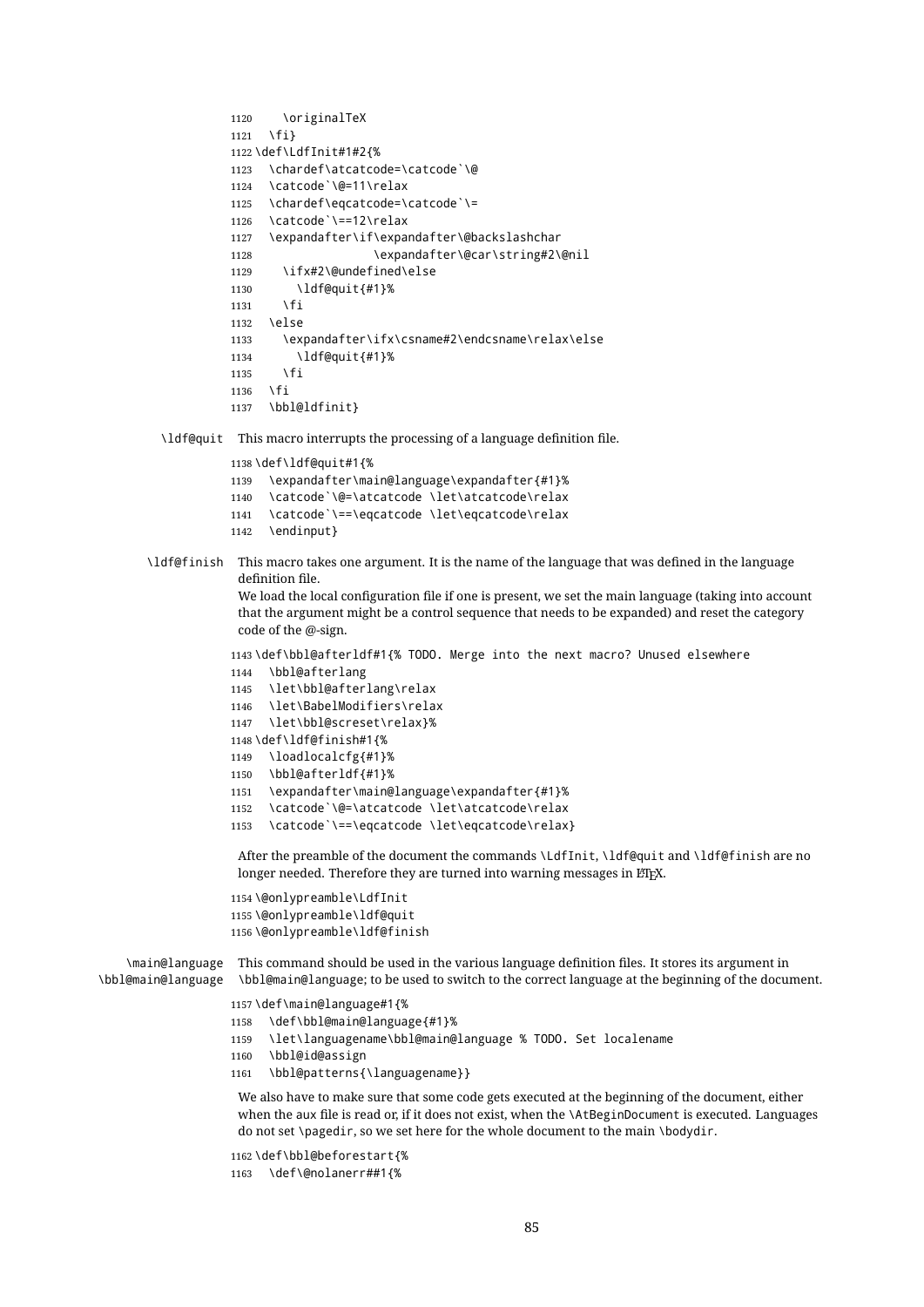```
1164 \bbl@warning{Undefined language '##1' in aux.\\Reported}}%
1165 \bbl@usehooks{beforestart}{}%
1166 \global\let\bbl@beforestart\relax}
1167 \AtBeginDocument{%
1168 {\@nameuse{bbl@beforestart}}% Group!
1169 \if@filesw
1170 \providecommand\babel@aux[2]{}%
1171 \immediate\write\@mainaux{%
1172 \string\providecommand\string\babel@aux[2]{}}%
1173 \immediate\write\@mainaux{\string\@nameuse{bbl@beforestart}}%
1174 \fi
1175 \expandafter\selectlanguage\expandafter{\bbl@main@language}%
1176 \ifbbl@single % must go after the line above.
1177 \renewcommand\selectlanguage[1]{}%
1178 \renewcommand\foreignlanguage[2]{#2}%
1179 \global\let\babel@aux\@gobbletwo % Also as flag
1180 \fi
1181 \ifcase\bbl@engine\or\pagedir\bodydir\fi} % TODO - a better place
 A bit of optimization. Select in heads/foots the language only if necessary.
```

```
1182 \def\select@language@x#1{%
1183 \ifcase\bbl@select@type
1184 \bbl@ifsamestring\languagename{#1}{}{\select@language{#1}}%
1185 \else
1186 \select@language{#1}%
1187 \fi}
```
# **7.5 Shorthands**

\bbl@add@special The macro \bbl@add@special is used to add a new character (or single character control sequence) to the macro \dospecials (and \@sanitize if  $E\Gamma$ X is used). It is used only at one place, namely when \initiate@active@char is called (which is ignored if the char has been made active before). Because \@sanitize can be undefined, we put the definition inside a conditional. Items are added to the lists without checking its existence or the original catcode. It does not hurt, but should be fixed. It's already done with \nfss@catcodes, added in 3.10.

```
1188 \bbl@trace{Shorhands}
1189 \def\bbl@add@special#1{% 1:a macro like \", \?, etc.
1190 \bbl@add\dospecials{\do#1}% test @sanitize = \relax, for back. compat.
1191 \bbl@ifunset{@sanitize}{}{\bbl@add\@sanitize{\@makeother#1}}%
1192 \ifx\nfss@catcodes\@undefined\else % TODO - same for above
1193 \begingroup
1194 \catcode`#1\active
1195 \nfss@catcodes
1196 \ifnum\catcode`#1=\active
1197 \endgroup
1198 \bbl@add\nfss@catcodes{\@makeother#1}%
1199 \else
1200 \endgroup
1201 \fi
1202 \fi}
```

```
\bbl@remove@special The companion of the former macro is \bbl@remove@special. It removes a character from the set
                       macros \dospecials and \@sanitize, but it is not used at all in the babel core.
```

```
1203 \def\bbl@remove@special#1{%
1204 \begingroup
1205 \def\x##1##2{\ifnum`#1=`##2\noexpand\@empty
1206 \else\noexpand##1\noexpand##2\fi}%
1207 \def\do{\x\do}%
1208 \def\@makeother{\x\@makeother}%
1209 \edef\x{\endgroup
1210 \def\noexpand\dospecials{\dospecials}%
1211 \expandafter\ifx\csname @sanitize\endcsname\relax\else
```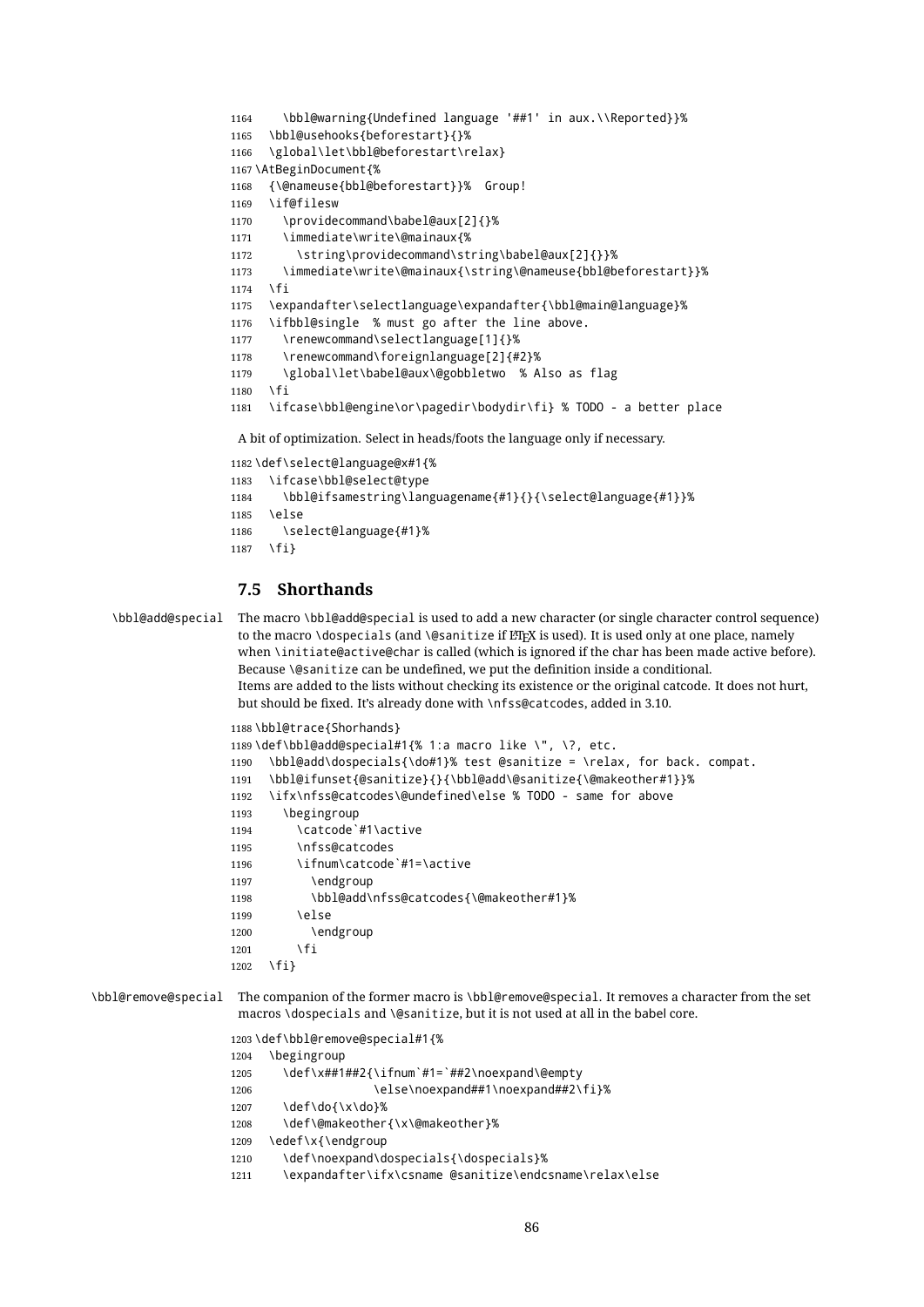- 1212 \def\noexpand\@sanitize{\@sanitize}%
- $1213$  \fi}%
- $1214 \quad \{x\}$

\initiate@active@char A language definition file can call this macro to make a character active. This macro takes one argument, the character that is to be made active. When the character was already active this macro does nothing. Otherwise, this macro defines the control sequence \normal@charh*char*i to expand to the character in its 'normal state' and it defines the active character to expand to  $\{char\}$ *normal@char* $\langle char \rangle$  *by default (* $\langle char \rangle$  *being the character to be made active). Later its definition* can be changed to expand to \active@char $\langle char \rangle$  by calling \bbl@activate{ $\langle char \rangle$ }. For example, to make the double quote character active one could have \initiate@active@char{"} in a language definition file. This defines " as \active@prefix "\active@char" (where the first " is the character with its original catcode, when the shorthand is created, and \active@char" is a single token). In protected contexts, it expands to \protect " or \noexpand " (ie, with the original "); otherwise \active@char" is executed. This macro in turn expands to \normal@char" in "safe" contexts (eg, \label), but \user@active" in normal "unsafe" ones. The latter search a definition in the user, language and system levels, in this order, but if none is found, \normal@char" is used. However, a deactivated shorthand (with \bbl@deactivate is defined as \active@prefix "\normal@char".

> The following macro is used to define shorthands in the three levels. It takes 4 arguments: the (string'ed) character, \<level>@group, <level>@active and <next-level>@active (except in system).

1215 \def\bbl@active@def#1#2#3#4{%

 \@namedef{#3#1}{% \expandafter\ifx\csname#2@sh@#1@\endcsname\relax \bbl@afterelse\bbl@sh@select#2#1{#3@arg#1}{#4#1}% 1219 \else \bbl@afterfi\csname#2@sh@#1@\endcsname 1221 \fi}%

When there is also no current-level shorthand with an argument we will check whether there is a next-level defined shorthand for this active character.

```
1222 \long\@namedef{#3@arg#1}##1{%
```

```
1223 \expandafter\ifx\csname#2@sh@#1@\string##1@\endcsname\relax
1224 \bbl@afterelse\csname#4#1\endcsname##1%
1225 \left\{ \text{else} \right\}1226 \bbl@afterfi\csname#2@sh@#1@\string##1@\endcsname
1227 \fi}}%
```
\initiate@active@char calls \@initiate@active@char with 3 arguments. All of them are the same character with different catcodes: active, other (\string'ed) and the original one. This trick simplifies the code a lot.

 \def\initiate@active@char#1{% \bbl@ifunset{active@char\string#1}% {\bbl@withactive {\expandafter\@initiate@active@char\expandafter}#1\string#1#1}% 1232 {}}

The very first thing to do is saving the original catcode and the original definition, even if not active, which is possible (undefined characters require a special treatement to avoid making them \relax and preserving some degree of protection).

```
1233 \def\@initiate@active@char#1#2#3{%
1234 \bbl@csarg\edef{oricat@#2}{\catcode`#2=\the\catcode`#2\relax}%
1235 \ifx#1\@undefined
1236 \bbl@csarg\def{oridef@#2}{\def#1{\active@prefix#1\@undefined}}%
1237 \else
1238 \bbl@csarg\let{oridef@@#2}#1%
1239 \bbl@csarg\edef{oridef@#2}{%
1240 \let\noexpand#1%
1241 \expandafter\noexpand\csname bbl@oridef@@#2\endcsname}%
1242 \fi
```
If the character is already active we provide the default expansion under this shorthand mechanism. Otherwise we write a message in the transcript file, and define \normal@charh*char*i to expand to the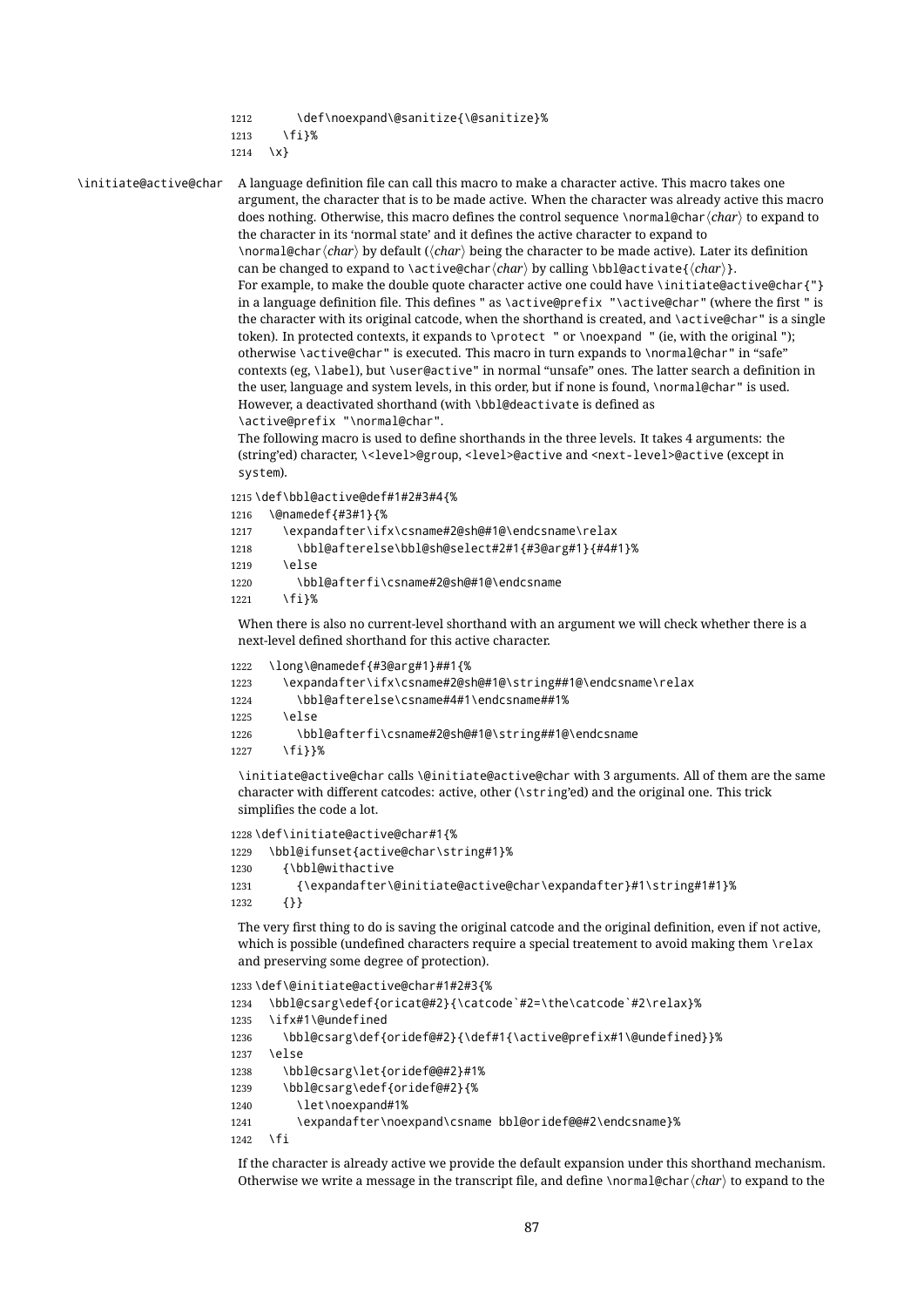character in its default state. If the character is mathematically active when babel is loaded (for example ') the normal expansion is somewhat different to avoid an infinite loop (but it does not prevent the loop if the mathcode is set to "8000 *a posteriori*).

```
1243 \ifx#1#3\relax
1244 \expandafter\let\csname normal@char#2\endcsname#3%
1245 \left\{ \rho \right\}se
1246 \bbl@info{Making #2 an active character}%
1247 \ifnum\mathcode`#2=\ifodd\bbl@engine"1000000 \else"8000 \fi
1248 \@namedef{normal@char#2}{%
1249 \textormath{#3}{\csname bbl@oridef@@#2\endcsname}}%
1250 \qquad \text{left}1251 \@namedef{normal@char#2}{#3}%
1252 \fi
```
To prevent problems with the loading of other packages after babel we reset the catcode of the character to the original one at the end of the package and of each language file (except with KeepShorthandsActive). It is re-activate again at \begin{document}. We also need to make sure that the shorthands are active during the processing of the .aux file. Otherwise some citations may give unexpected results in the printout when a shorthand was used in the optional argument of \bibitem for example. Then we make it active (not strictly necessary, but done for backward compatibility).

```
1253 \bbl@restoreactive{#2}%
1254 \AtBeginDocument{%
1255 \catcode`#2\active
1256 \if@filesw
1257 \immediate\write\@mainaux{\catcode`\string#2\active}%
1258 \fi}%
1259 \expandafter\bbl@add@special\csname#2\endcsname
1260 \catcode`#2\active
1261 \fi
```
Now we have set \normal@char  $\langle char \rangle$ , we must define \active@char $\langle char \rangle$ , to be executed when the character is activated. We define the first level expansion of \active@charh*char*i to check the status of the @safe@actives flag. If it is set to true we expand to the 'normal' version of this character, otherwise we call *\user@active* $\langle char \rangle$  to start the search of a definition in the user, language and system levels (or eventually normal@char $\langle char \rangle$ ).

```
1262 \let\bbl@tempa\@firstoftwo
1263 \if\string^#2%
1264 \def\bbl@tempa{\noexpand\textormath}%
1265 \else
1266 \ifx\bbl@mathnormal\@undefined\else
1267 \let\bbl@tempa\bbl@mathnormal
1268 \fi
1269 \fi
1270 \expandafter\edef\csname active@char#2\endcsname{%
1271 \bbl@tempa
1272 {\noexpand\if@safe@actives
1273 \noexpand\expandafter
1274 \expandafter\noexpand\csname normal@char#2\endcsname
1275 \noexpand\else
1276 \noexpand\expandafter
1277 \expandafter\noexpand\csname bbl@doactive#2\endcsname
1278 \noexpand\fi}%
1279 {\expandafter\noexpand\csname normal@char#2\endcsname}}%
1280 \bbl@csarg\edef{doactive#2}{%
1281 \expandafter\noexpand\csname user@active#2\endcsname}%
```
We now define the default values which the shorthand is set to when activated or deactivated. It is set to the deactivated form (globally), so that the character expands to

\active@prefix  $\langle char \rangle$  \normal@char $\langle char \rangle$ 

(where \active@char $\langle char \rangle$  is *one* control sequence!).

```
1282 \bbl@csarg\edef{active@#2}{%
```
1283 \noexpand\active@prefix\noexpand#1%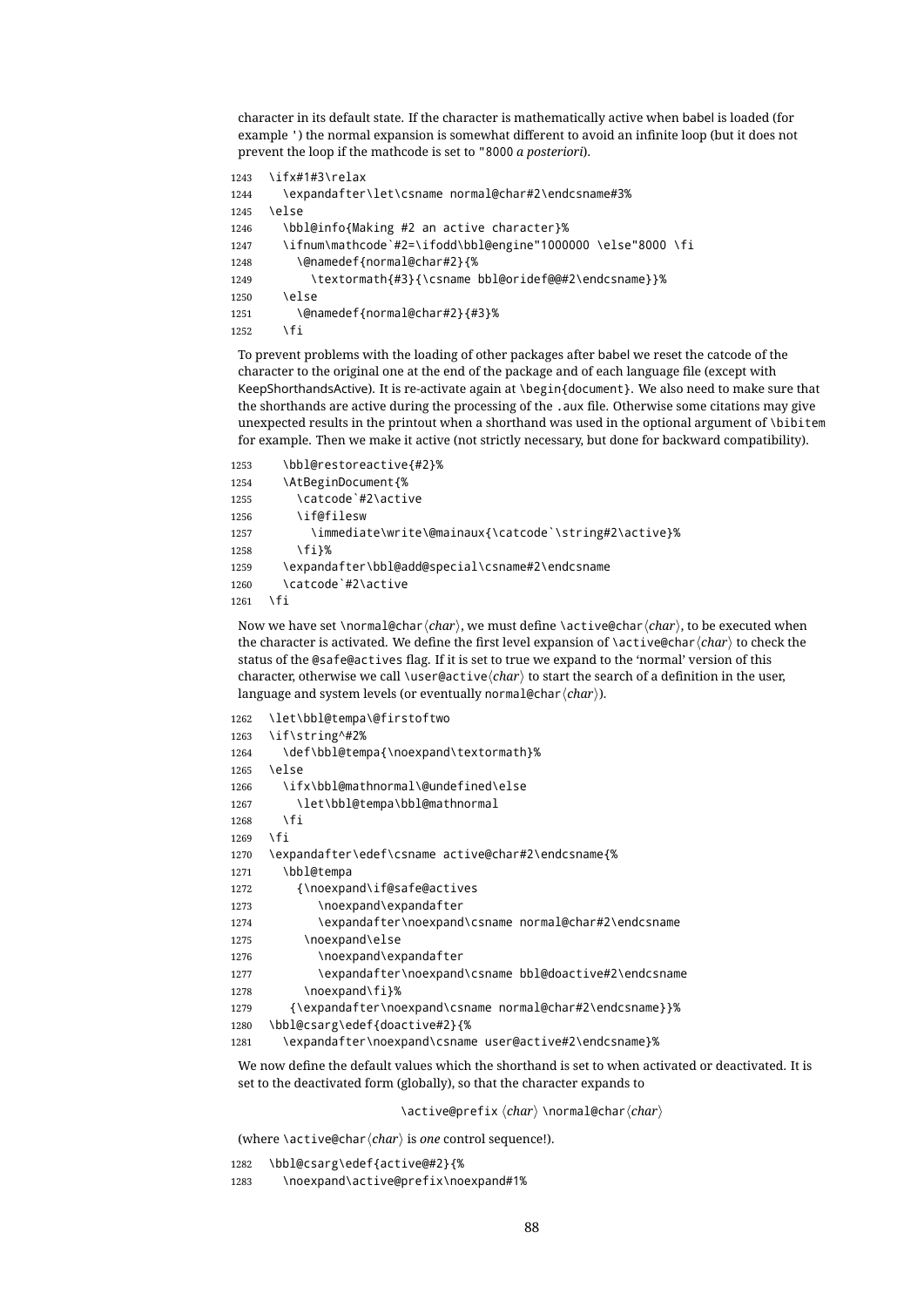- 1284 \expandafter\noexpand\csname active@char#2\endcsname}%
- 1285 \bbl@csarg\edef{normal@#2}{%
- 1286 \noexpand\active@prefix\noexpand#1%
- 1287 \expandafter\noexpand\csname normal@char#2\endcsname}%

1288 \expandafter\let\expandafter#1\csname bbl@normal@#2\endcsname

The next level of the code checks whether a user has defined a shorthand for himself with this character. First we check for a single character shorthand. If that doesn't exist we check for a shorthand with an argument.

```
1289 \bbl@active@def#2\user@group{user@active}{language@active}%
```
- 1290 \bbl@active@def#2\language@group{language@active}{system@active}%
- 1291 \bbl@active@def#2\system@group{system@active}{normal@char}%

In order to do the right thing when a shorthand with an argument is used by itself at the end of the line we provide a definition for the case of an empty argument. For that case we let the shorthand character expand to its non-active self. Also, When a shorthand combination such as '' ends up in a heading T<sub>E</sub>X would see \protect'\protect'. To prevent this from happening a couple of shorthand needs to be defined at user level.

1292 \expandafter\edef\csname\user@group @sh@#2@@\endcsname

- 1293 {\expandafter\noexpand\csname normal@char#2\endcsname}%
- 1294 \expandafter\edef\csname\user@group @sh@#2@\string\protect@\endcsname

1295 {\expandafter\noexpand\csname user@active#2\endcsname}%

Finally, a couple of special cases are taken care of. (1) If we are making the right quote (') active we need to change \pr@m@s as well. Also, make sure that a single ' in math mode 'does the right thing'. (2) If we are using the caret  $(^{\wedge})$  as a shorthand character special care should be taken to make sure math still works. Therefore an extra level of expansion is introduced with a check for math mode on the upper level.

```
1296 \if\string'#2%
1297 \let\prim@s\bbl@prim@s
1298 \let\active@math@prime#1%
1299 \fi
1300 \bbl@usehooks{initiateactive}{{#1}{#2}{#3}}}
```
The following package options control the behavior of shorthands in math mode.

```
1301 \langle ∗More package options\rangle \equiv1302 \DeclareOption{math=active}{}
1303 \DeclareOption{math=normal}{\def\bbl@mathnormal{\noexpand\textormath}}
1304 \langle \langle/More package options\rangle)
```
Initiating a shorthand makes active the char. That is not strictly necessary but it is still done for backward compatibility. So we need to restore the original catcode at the end of package *and* and the end of the ldf.

```
1305 \@ifpackagewith{babel}{KeepShorthandsActive}%
```

```
1306 {\let\bbl@restoreactive\@gobble}%
```
- 1307 {\def\bbl@restoreactive#1{%
- 1308 \bbl@exp{%
- 1309 \\\AfterBabelLanguage\\\CurrentOption
- 1310 {\catcode`#1=\the\catcode`#1\relax}%
- 1311 \\\AtEndOfPackage
- 1312 {\catcode`#1=\the\catcode`#1\relax}}}%
- 1313 \AtEndOfPackage{\let\bbl@restoreactive\@gobble}}

```
\bbl@sh@select This command helps the shorthand supporting macros to select how to proceed. Note that this macro
                  needs to be expandable as do all the shorthand macros in order for them to work in expansion-only
                  environments such as the argument of \hyphenation.
                  This macro expects the name of a group of shorthands in its first argument and a shorthand
```
character in its second argument. It will expand to either \bbl@firstcs or \bbl@scndcs. Hence two more arguments need to follow it.

```
1314 \def\bbl@sh@select#1#2{%
1315 \expandafter\ifx\csname#1@sh@#2@sel\endcsname\relax
1316 \bbl@afterelse\bbl@scndcs
1317 \else
1318 \bbl@afterfi\csname#1@sh@#2@sel\endcsname
1319 \fi}
```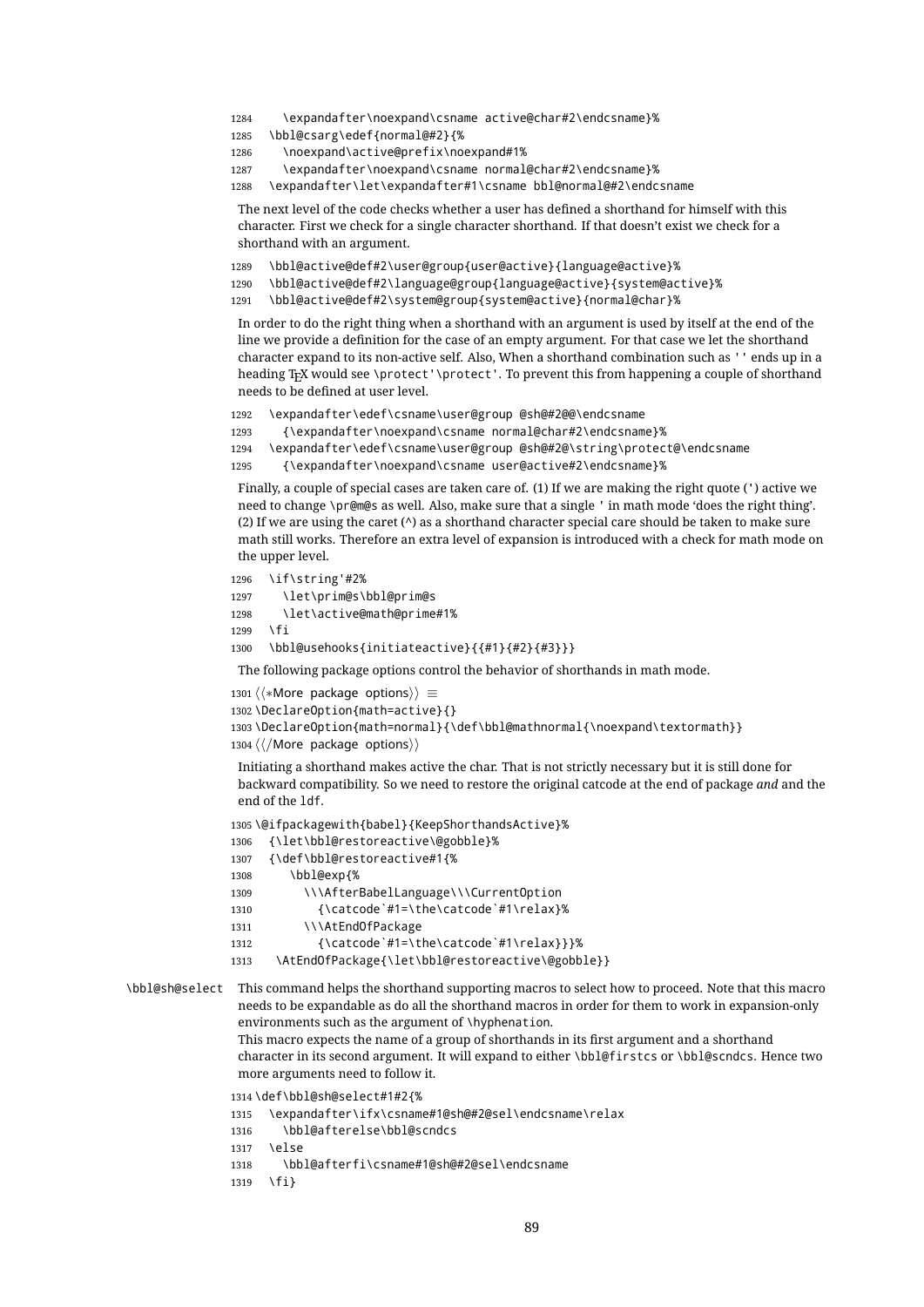\active@prefix The command \active@prefix which is used in the expansion of active characters has a function similar to \OT1-cmd in that it \protects the active character whenever \protect is *not* \@typeset@protect. The \@gobble is needed to remove a token such as \activechar: (when the double colon was the active character to be dealt with). There are two definitions, depending of \ifincsname is available. If there is, the expansion will be more robust. \begingroup \bbl@ifunset{ifincsname}% TODO. Ugly. Correct? Only Plain? {\gdef\active@prefix#1{% \ifx\protect\@typeset@protect \else \ifx\protect\@unexpandable@protect \noexpand#1% 1327 \else \protect#1% \fi \expandafter\@gobble 1331 \fi}} {\gdef\active@prefix#1{% \ifincsname \string#1% \expandafter\@gobble \else \ifx\protect\@typeset@protect \else \ifx\protect\@unexpandable@protect 1340 \noexpand#1%  $\leq \leq \leq 15e$ 1342 \protect#1% 1343 \fi \expandafter\expandafter\expandafter\@gobble \fi \fi}} \endgroup \if@safe@actives In some circumstances it is necessary to be able to change the expansion of an active character on the fly. For this purpose the switch @safe@actives is available. The setting of this switch should be checked in the first level expansion of \active@char*\char*}. \newif\if@safe@actives \@safe@activesfalse \bbl@restore@actives When the output routine kicks in while the active characters were made "safe" this must be undone in the headers to prevent unexpected typeset results. For this situation we define a command to make them "unsafe" again. \def\bbl@restore@actives{\if@safe@actives\@safe@activesfalse\fi} \bbl@activate Both macros take one argument, like \initiate@active@char. The macro is used to change the \bbl@deactivate definition of an active character to expand to \active@char\char\in the case of \bbl@activate, or \normal@char/*char*) in the case of \bbl@deactivate. \chardef\bbl@activated\z@ \def\bbl@activate#1{% \chardef\bbl@activated\@ne \bbl@withactive{\expandafter\let\expandafter}#1% \csname bbl@active@\string#1\endcsname} \def\bbl@deactivate#1{% \chardef\bbl@activated\tw@ \bbl@withactive{\expandafter\let\expandafter}#1% \csname bbl@normal@\string#1\endcsname} \bbl@firstcs These macros are used only as a trick when declaring shorthands. \bbl@scndcs \def\bbl@firstcs#1#2{\csname#1\endcsname} \def\bbl@scndcs#1#2{\csname#2\endcsname}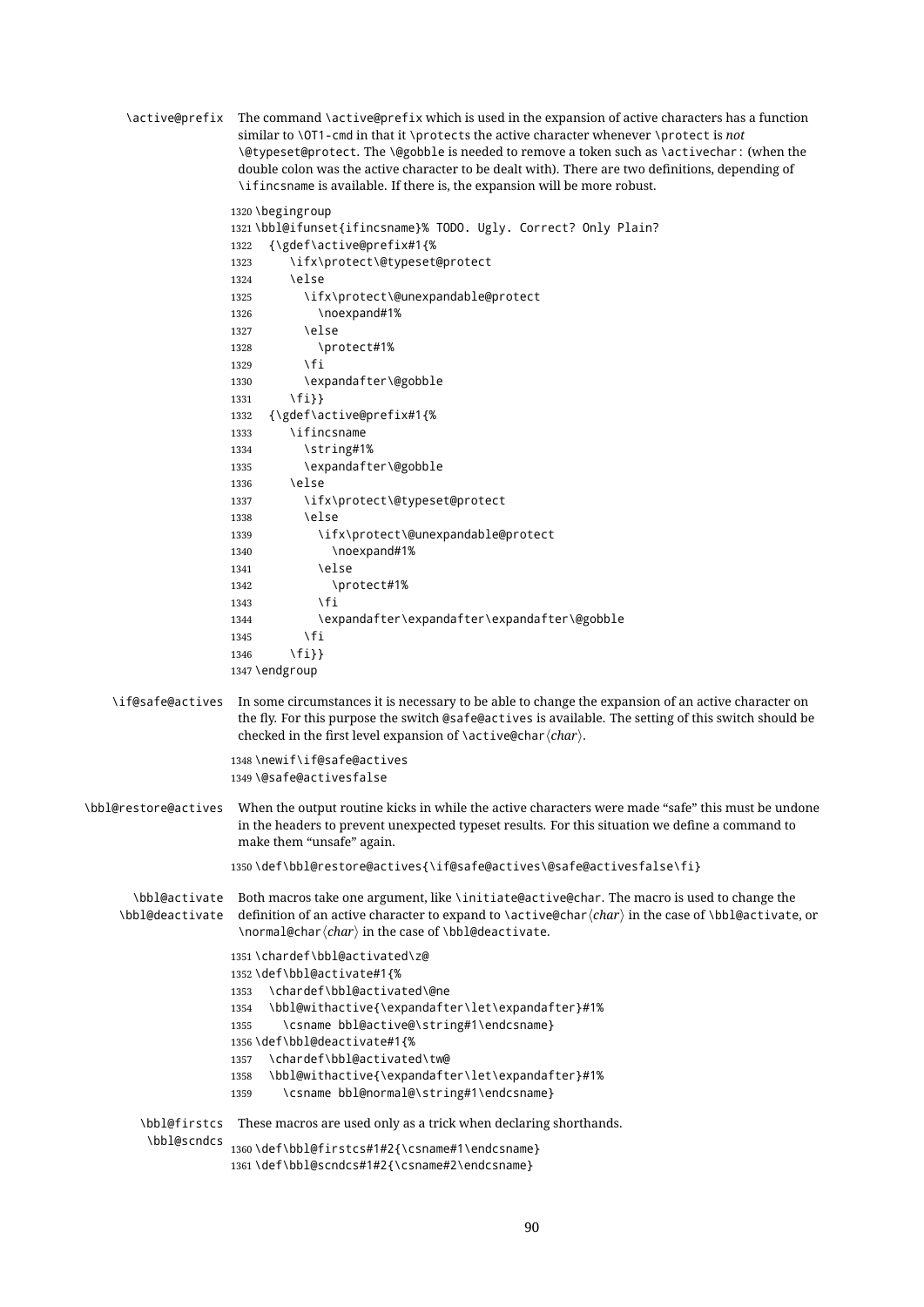\declare@shorthand The command \declare@shorthand is used to declare a shorthand on a certain level. It takes three arguments:

- 1. a name for the collection of shorthands, i.e. 'system', or 'dutch';
- 2. the character (sequence) that makes up the shorthand, i.e.  $\sim$  or "a;
- 3. the code to be executed when the shorthand is encountered.

The auxiliary macro \babel@texpdf improves the interoperativity with hyperref and takes 4 arguments: (1) The T<sub>E</sub>X code in text mode, (2) the string for hyperref, (3) the T<sub>E</sub>X code in math mode, and (4), which is currently ignored, but it's meant for a string in math mode, like a minus sign instead of an hyphen (currently hyperref doesn't discriminate the mode). This macro may be used in ldf files.

\def\babel@texpdf#1#2#3#4{%

```
1363 \ifx\texorpdfstring\@undefined
1364 \textormath{#1}{#3}%
1365 \else
1366 \texorpdfstring{\textormath{#1}{#3}}{#2}%
1367 % \texorpdfstring{\textormath{#1}{#3}}{\textormath{#2}{#4}}%
1368 \fi}
1369 %
1370 \def\declare@shorthand#1#2{\@decl@short{#1}#2\@nil}
1371 \def\@decl@short#1#2#3\@nil#4{%
1372 \def\bbl@tempa{#3}%
1373 \ifx\bbl@tempa\@empty
1374 \expandafter\let\csname #1@sh@\string#2@sel\endcsname\bbl@scndcs
1375 \bbl@ifunset{#1@sh@\string#2@}{}%
1376 {\def\bbl@tempa{#4}%
1377 \expandafter\ifx\csname#1@sh@\string#2@\endcsname\bbl@tempa
1378 \else
1379 \bbl@info
1380 {Redefining #1 shorthand \string#2\\%
1381 in language \CurrentOption}%
1382 \fi}%
1383 \@namedef{#1@sh@\string#2@}{#4}%
1384 \else
1385 \expandafter\let\csname #1@sh@\string#2@sel\endcsname\bbl@firstcs
1386 \bbl@ifunset{#1@sh@\string#2@\string#3@}{}%
1387 {\def\bbl@tempa{#4}%
1388 \expandafter\ifx\csname#1@sh@\string#2@\string#3@\endcsname\bbl@tempa
1389 \else
1390 \bbl@info
1391 {Redefining #1 shorthand \string#2\string#3\\%
1392 in language \CurrentOption}%
1393 \fi}%
1394 \@namedef{#1@sh@\string#2@\string#3@}{#4}%
1395 \fi}
```
\textormath Some of the shorthands that will be declared by the language definition files have to be usable in both text and mathmode. To achieve this the helper macro \textormath is provided.

\def\textormath{%

- \ifmmode
- \expandafter\@secondoftwo
- \else
- \expandafter\@firstoftwo
- \fi}

\user@group The current concept of 'shorthands' supports three levels or groups of shorthands. For each level the \language@group name of the level or group is stored in a macro. The default is to have a user group; use language \system@group group 'english' and have a system group called 'system'.

```
1402 \def\user@group{user}
1403 \def\language@group{english} % TODO. I don't like defaults
1404 \def\system@group{system}
```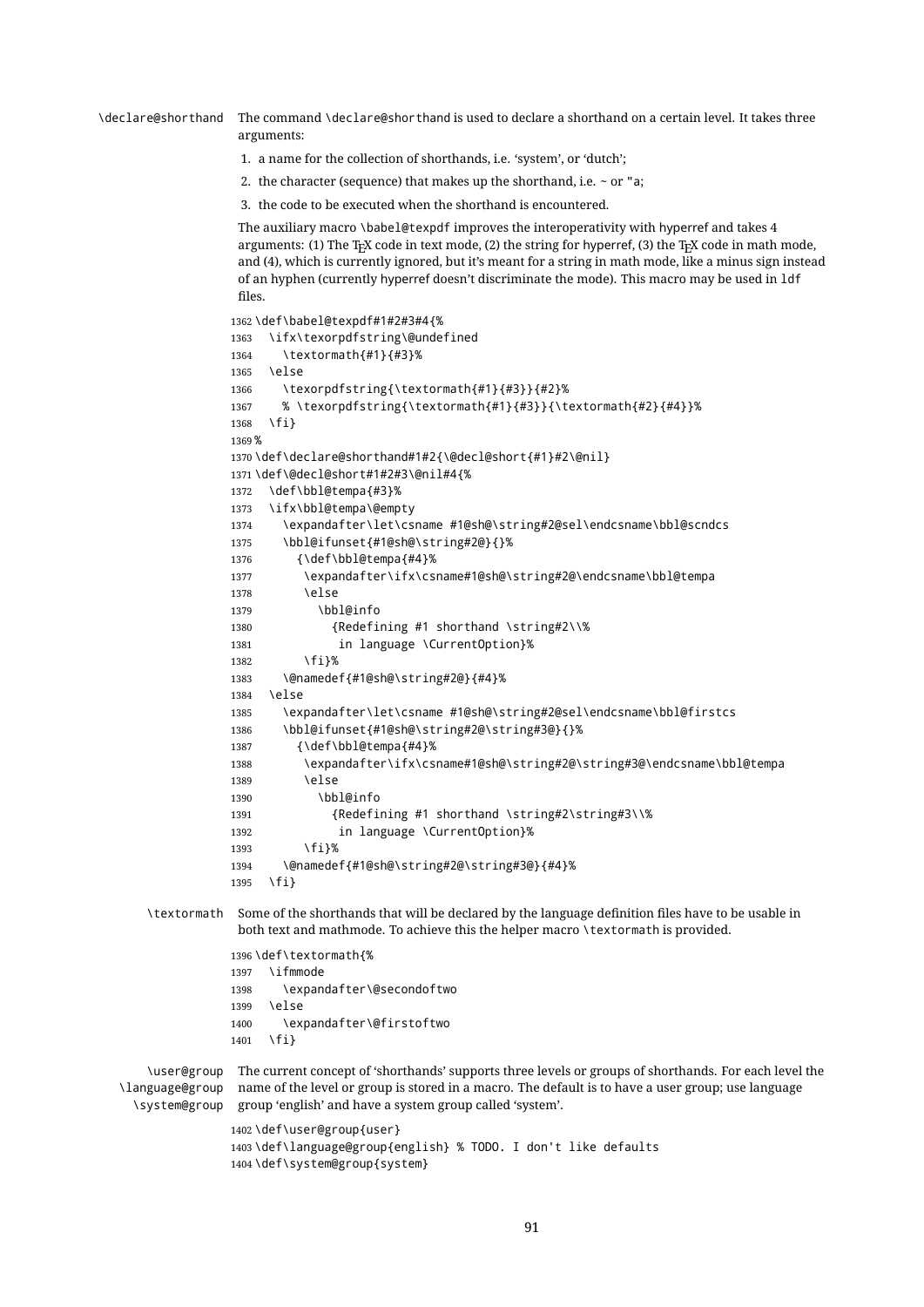\useshorthands This is the user level macro. It initializes and activates the character for use as a shorthand character (ie, it's active in the preamble). Languages can deactivate shorthands, so a starred version is also provided which activates them always after the language has been switched. \def\useshorthands{% \@ifstar\bbl@usesh@s{\bbl@usesh@x{}}} \def\bbl@usesh@s#1{% \bbl@usesh@x {\AddBabelHook{babel-sh-\string#1}{afterextras}{\bbl@activate{#1}}}% {#1}} \def\bbl@usesh@x#1#2{% \bbl@ifshorthand{#2}% {\def\user@group{user}% \initiate@active@char{#2}% #1% \bbl@activate{#2}}% {\bbl@error {I can't declare a shorthand turned off (\string#2)} {Sorry, but you can't use shorthands which have been\\% turned off in the package options}}} \defineshorthand Currently we only support two groups of user level shorthands, named internally user and user@<lang> (language-dependent user shorthands). By default, only the first one is taken into account, but if the former is also used (in the optional argument of \defineshorthand) a new level is inserted for it (user@generic, done by \bbl@set@user@generic); we make also sure {} and \protect are taken into account in this new top level. \def\user@language@group{user@\language@group} \def\bbl@set@user@generic#1#2{% \bbl@ifunset{user@generic@active#1}% {\bbl@active@def#1\user@language@group{user@active}{user@generic@active}% \bbl@active@def#1\user@group{user@generic@active}{language@active}% \expandafter\edef\csname#2@sh@#1@@\endcsname{% \expandafter\noexpand\csname normal@char#1\endcsname}% \expandafter\edef\csname#2@sh@#1@\string\protect@\endcsname{% \expandafter\noexpand\csname user@active#1\endcsname}}% \@empty} \newcommand\defineshorthand[3][user]{% \edef\bbl@tempa{\zap@space#1 \@empty}% \bbl@for\bbl@tempb\bbl@tempa{% \if\*\expandafter\@car\bbl@tempb\@nil \edef\bbl@tempb{user@\expandafter\@gobble\bbl@tempb}% \@expandtwoargs \bbl@set@user@generic{\expandafter\string\@car#2\@nil}\bbl@tempb \fi 1439 \declare@shorthand{\bbl@tempb}{#2}{#3}}} \languageshorthands A user level command to change the language from which shorthands are used. Unfortunately, babel currently does not keep track of defined groups, and therefore there is no way to catch a possible change in casing to fix it in the same way languages names are fixed. [TODO]. \def\languageshorthands#1{\def\language@group{#1}} \aliasshorthand First the new shorthand needs to be initialized. Then, we define the new shorthand in terms of the original one, but note with \aliasshorthands{"}{/} is \active@prefix /\active@char/, so we still need to let the lattest to \active@char". \def\aliasshorthand#1#2{% \bbl@ifshorthand{#2}% {\expandafter\ifx\csname active@char\string#2\endcsname\relax \ifx\document\@notprerr \@notshorthand{#2}% 1446 \else \initiate@active@char{#2}% \expandafter\let\csname active@char\string#2\expandafter\endcsname \csname active@char\string#1\endcsname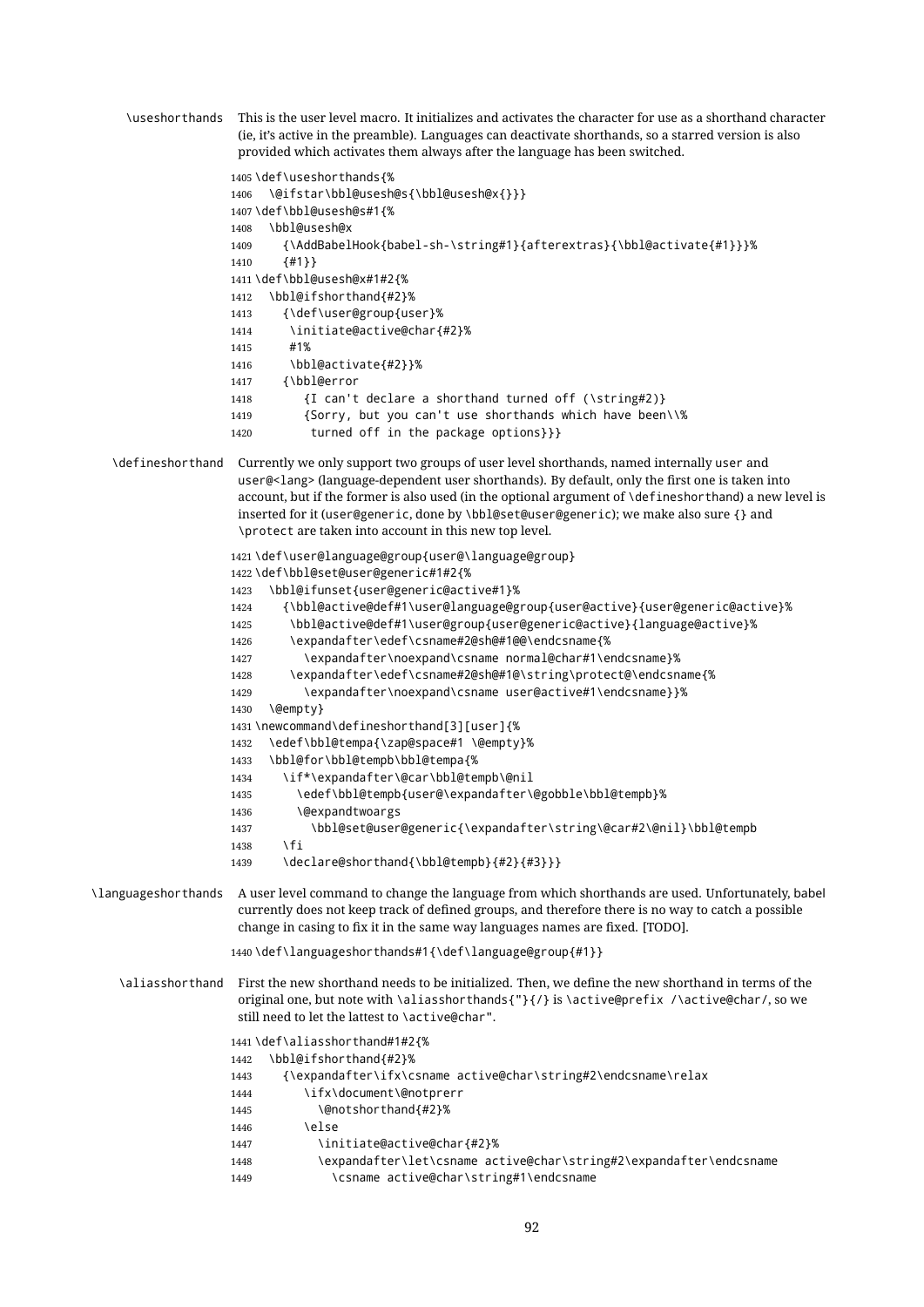|                               | \expandafter\let\csname normal@char\string#2\expandafter\endcsname<br>1450                                                                                        |
|-------------------------------|-------------------------------------------------------------------------------------------------------------------------------------------------------------------|
|                               | \csname normal@char\string#1\endcsname<br>1451                                                                                                                    |
|                               | \bbl@activate{#2}%<br>1452                                                                                                                                        |
|                               | ١fi                                                                                                                                                               |
|                               | 1453                                                                                                                                                              |
|                               | \fi}%<br>1454                                                                                                                                                     |
|                               | {\bbl@error<br>1455                                                                                                                                               |
|                               | {Cannot declare a shorthand turned off (\string#2)}<br>1456                                                                                                       |
|                               | {Sorry, but you cannot use shorthands which have been\\%<br>1457                                                                                                  |
|                               | turned off in the package options}}}<br>1458                                                                                                                      |
|                               |                                                                                                                                                                   |
| \@notshorthand                |                                                                                                                                                                   |
|                               |                                                                                                                                                                   |
|                               | 1459 \def\@notshorthand#1{%                                                                                                                                       |
|                               | \bbl@error{%<br>1460                                                                                                                                              |
|                               | The character '\string $#1'$ should be made a shorthand character;\\%<br>1461                                                                                     |
|                               | add the command \string\useshorthands\string{#1\string} to<br>1462                                                                                                |
|                               | the preamble.\\%<br>1463                                                                                                                                          |
|                               | I will ignore your instruction}%<br>1464                                                                                                                          |
|                               | {You may proceed, but expect unexpected results}}<br>1465                                                                                                         |
|                               |                                                                                                                                                                   |
| \shorthandon<br>\shorthandoff | The first level definition of these macros just passes the argument on to \bbl@switch@sh, adding<br>\@nil at the end to denote the end of the list of characters. |
|                               | 1466\newcommand*\shorthandon[1]{\bbl@switch@sh\@ne#1\@nnil}                                                                                                       |
|                               |                                                                                                                                                                   |
|                               | 1467\DeclareRobustCommand*\shorthandoff{%                                                                                                                         |
|                               | \@ifstar{\bbl@shorthandoff\tw@}{\bbl@shorthandoff\z@}}<br>1468                                                                                                    |
|                               | 1469\def\bbl@shorthandoff#1#2{\bbl@switch@sh#1#2\@nnil}                                                                                                           |
|                               |                                                                                                                                                                   |
| \bbl@switch@sh                | The macro \bbl@switch@sh takes the list of characters apart one by one and subsequently switches                                                                  |
|                               | the category code of the shorthand character according to the first argument of \bbl@switch@sh.                                                                   |
|                               | But before any of this switching takes place we make sure that the character we are dealing with is                                                               |
|                               | known as a shorthand character. If it is, a macro such as \active@char" should exist.                                                                             |
|                               | Switching off and on is easy - we just set the category code to 'other' (12) and \active. With the                                                                |
|                               | starred version, the original catcode and the original definition, saved in @initiate@active@char,                                                                |
|                               |                                                                                                                                                                   |
|                               | are restored.                                                                                                                                                     |
|                               | 1470\def\bbl@switch@sh#1#2{%                                                                                                                                      |
|                               | \ifx#2\@nnil\else<br>1471                                                                                                                                         |
|                               | \bbl@ifunset{bbl@active@\string#2}%                                                                                                                               |
|                               | 1472                                                                                                                                                              |
|                               | {\bbl@error<br>1473                                                                                                                                               |
|                               | {I can't switch '\string#2' on or off--not a shorthand}%<br>1474                                                                                                  |
|                               | {This character is not a shorthand. Maybe you made\\%<br>1475                                                                                                     |
|                               | a typing mistake? I will ignore your instruction.}}%<br>1476                                                                                                      |
|                               | off, on, off*<br>{\ifcase#1%<br>1477                                                                                                                              |
|                               | \catcode`#212\relax<br>1478                                                                                                                                       |
|                               | \or<br>1479                                                                                                                                                       |
|                               | \catcode`#2\active                                                                                                                                                |
|                               | 1480                                                                                                                                                              |
|                               | \bbl@ifunset{bbl@shdef@\string#2}%<br>1481                                                                                                                        |
|                               | {}%<br>1482                                                                                                                                                       |
|                               | {\bbl@withactive{\expandafter\let\expandafter}#2%<br>1483                                                                                                         |
|                               | \csname bbl@shdef@\string#2\endcsname<br>1484                                                                                                                     |
|                               | \bbl@csarg\let{shdef@\string#2}\relax}%<br>1485                                                                                                                   |
|                               | \ifcase\bbl@activated\or<br>1486                                                                                                                                  |
|                               | \bbl@activate{#2}%<br>1487                                                                                                                                        |
|                               |                                                                                                                                                                   |
|                               | \else<br>1488                                                                                                                                                     |
|                               | \bbl@deactivate{#2}%<br>1489                                                                                                                                      |
|                               | ۱fi<br>1490                                                                                                                                                       |
|                               | \or<br>1491                                                                                                                                                       |
|                               | \bbl@ifunset{bbl@shdef@\string#2}%<br>1492                                                                                                                        |
|                               | {\bbl@withactive{\bbl@csarg\let{shdef@\string#2}}#2}%<br>1493                                                                                                     |
|                               | $\{ \}$ %<br>1494                                                                                                                                                 |
|                               |                                                                                                                                                                   |
|                               | \csname bbl@oricat@\string#2\endcsname<br>1495                                                                                                                    |
|                               | \csname bbl@oridef@\string#2\endcsname<br>1496                                                                                                                    |
|                               | $\{f_i\}$ %<br>1497                                                                                                                                               |
|                               | \bbl@afterfi\bbl@switch@sh#1%<br>1498                                                                                                                             |
|                               | \fi}<br>1499                                                                                                                                                      |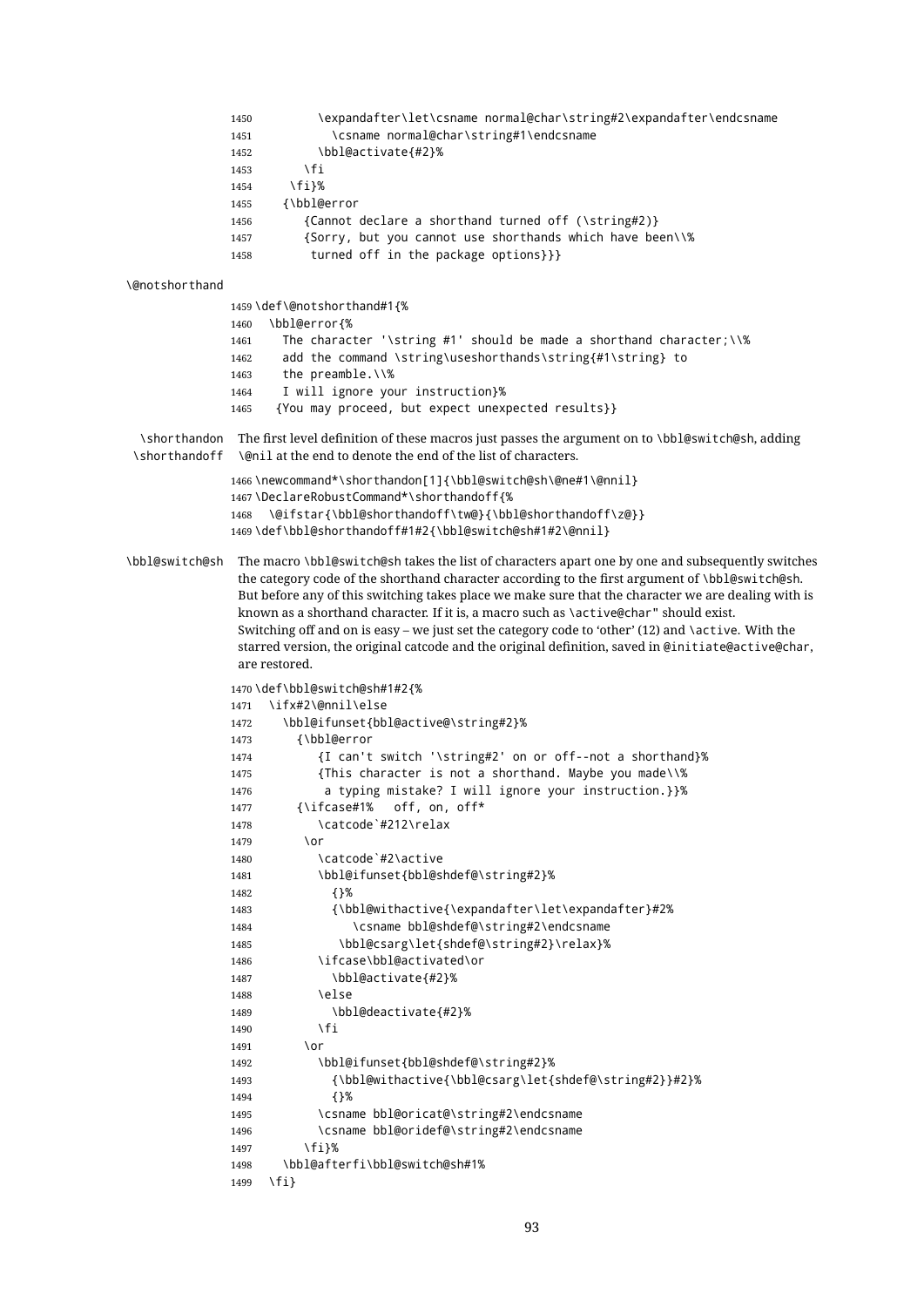Note the value is that at the expansion time; eg, in the preample shorhands are usually deactivated.

```
1500 \def\babelshorthand{\active@prefix\babelshorthand\bbl@putsh}
            1501 \def\bbl@putsh#1{%
            1502 \bbl@ifunset{bbl@active@\string#1}%
            1503 {\bbl@putsh@i#1\@empty\@nnil}%
            1504 {\csname bbl@active@\string#1\endcsname}}
            1505 \def\bbl@putsh@i#1#2\@nnil{%
            1506 \csname\language@group @sh@\string#1@%
            1507 \ifx\@empty#2\else\string#2@\fi\endcsname}
            1508 \ifx\bbl@opt@shorthands\@nnil\else
            1509 \let\bbl@s@initiate@active@char\initiate@active@char
            1510 \def\initiate@active@char#1{%
            1511 \bbl@ifshorthand{#1}{\bbl@s@initiate@active@char{#1}}{}}
            1512 \let\bbl@s@switch@sh\bbl@switch@sh
            1513 \def\bbl@switch@sh#1#2{%
            1514 \ifx#2\@nnil\else
            1515 \bbl@afterfi
            1516 \bbl@ifshorthand{#2}{\bbl@s@switch@sh#1{#2}}{\bbl@switch@sh#1}%
            1517 \fi}
            1518 \let\bbl@s@activate\bbl@activate
            1519 \def\bbl@activate#1{%
            1520 \bbl@ifshorthand{#1}{\bbl@s@activate{#1}}{}}
            1521 \let\bbl@s@deactivate\bbl@deactivate
            1522 \def\bbl@deactivate#1{%
            1523 \bbl@ifshorthand{#1}{\bbl@s@deactivate{#1}}{}}
            1524 \fi
             You may want to test if a character is a shorthand. Note it does not test whether the shorthand is on
             or off.
            1525 \newcommand\ifbabelshorthand[3]{\bbl@ifunset{bbl@active@\string#1}{#3}{#2}}
\bbl@prim@s
One of the internal macros that are involved in substituting \prime for each right quote in
\bbl@pr@m@s
             mathmode is \prim@s. This checks if the next character is a right quote. When the right quote is
             active, the definition of this macro needs to be adapted to look also for an active right quote; the hat
             could be active, too.
            1526 \def\bbl@prim@s{%
            1527 \prime\futurelet\@let@token\bbl@pr@m@s}
            1528 \def\bbl@if@primes#1#2{%
            1529 \ifx#1\@let@token
            1530 \expandafter\@firstoftwo
            1531 \else\ifx#2\@let@token
            1532 \bbl@afterelse\expandafter\@firstoftwo
            1533 \else
            1534 \bbl@afterfi\expandafter\@secondoftwo
            1535 \fi\fi}
            1536 \begingroup
            1537 \catcode`\^=7 \catcode`\*=\active \lccode`\*=`\^
            1538 \catcode`\'=12 \catcode`\"=\active \lccode`\"=`\'
            1539 \lowercase{%
            1540 \gdef\bbl@pr@m@s{%
            1541 \bbl@if@primes"'%
            1542 \pr@@@s
            1543 {\bbl@if@primes*^\pr@@@t\egroup}}}
            1544 \endgroup
```
Usually the ~ is active and expands to \penalty\@M\ $_{\sqcup}$ . When it is written to the .aux file it is written expanded. To prevent that and to be able to use the character  $\sim$  as a start character for a shorthand, it is redefined here as a one character shorthand on system level. The system declaration is in most cases redundant (when  $\sim$  is still a non-break space), and in some cases is inconvenient (if  $\sim$  has been redefined); however, for backward compatibility it is maintained (some existing documents may rely on the babel value).

```
1545 \initiate@active@char{~}
1546 \declare@shorthand{system}{~}{\leavevmode\nobreak\ }
```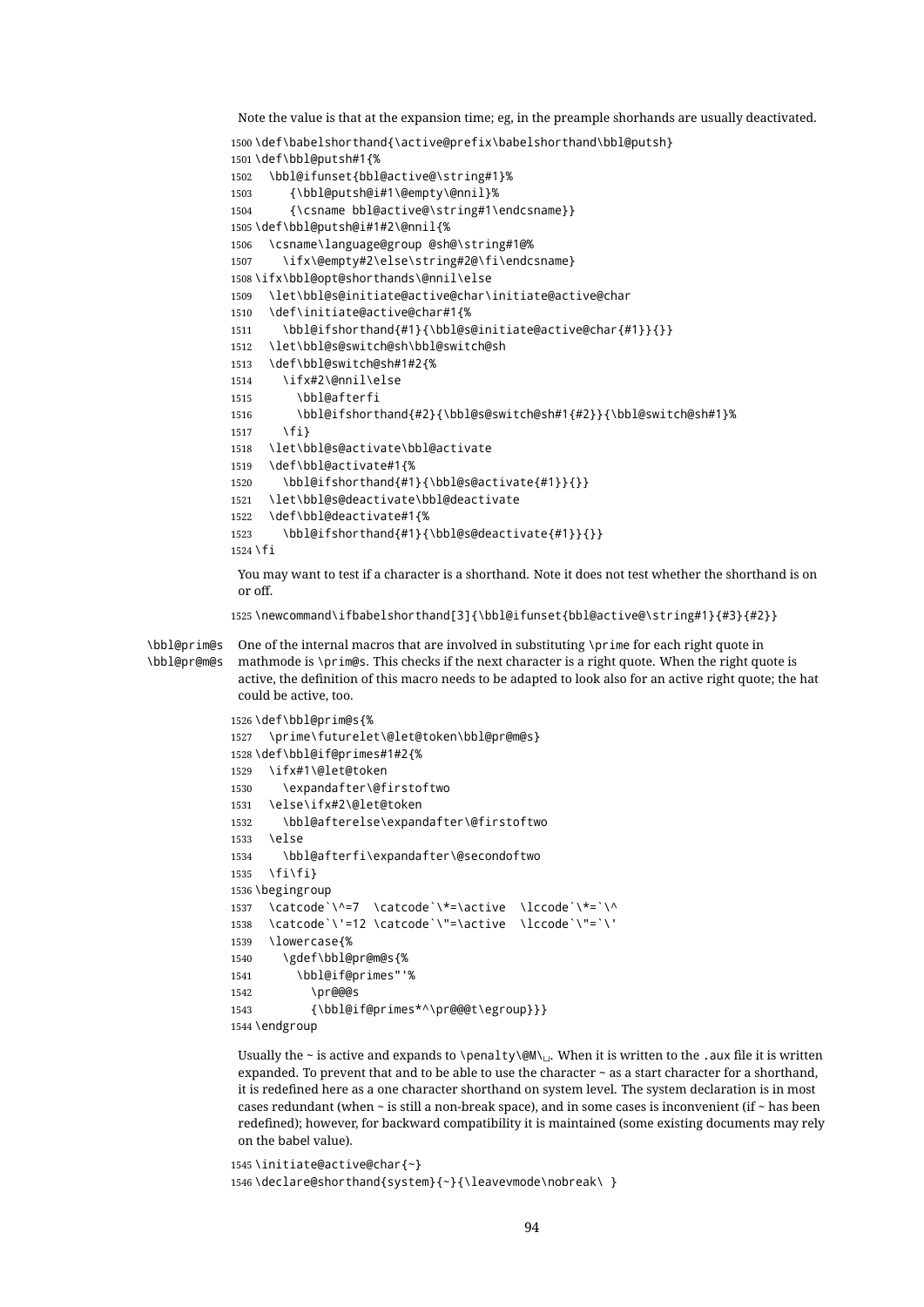1547 \bbl@activate{~}

\OT1dqpos \T1dqpos The position of the double quote character is different for the OT1 and T1 encodings. It will later be selected using the \f@encoding macro. Therefore we define two macros here to store the position of the character in these encodings.

1548 \expandafter\def\csname OT1dqpos\endcsname{127} 1549 \expandafter\def\csname T1dqpos\endcsname{4}

When the macro \f@encoding is undefined (as it is in plain T<sub>EX</sub>) we define it here to expand to 0T1

```
1550 \ifx\f@encoding\@undefined
1551 \def\f@encoding{OT1}
1552 \fi
```
#### **7.6 Language attributes**

Language attributes provide a means to give the user control over which features of the language definition files he wants to enable.

\languageattribute The macro \languageattribute checks whether its arguments are valid and then activates the selected language attribute. First check whether the language is known, and then process each attribute in the list.

```
1553 \bbl@trace{Language attributes}
1554 \newcommand\languageattribute[2]{%
1555 \def\bbl@tempc{#1}%
1556 \bbl@fixname\bbl@tempc
1557 \bbl@iflanguage\bbl@tempc{%
1558 \bbl@vforeach{#2}{%
```
 $1559 \text{ h}$ 

We want to make sure that each attribute is selected only once; therefore we store the already selected attributes in \bbl@known@attribs. When that control sequence is not yet defined this attribute is certainly not selected before.

| 1559 | \ITX\DDI@KNOWN@attriDS\@UNQeTiNed                       |
|------|---------------------------------------------------------|
| 1560 | \in@false                                               |
| 1561 | \else                                                   |
| 1562 | \bbl@xin@{,\bbl@tempc-##1,}{,\bbl@known@attribs,}%      |
| 1563 | ۱fi                                                     |
| 1564 | \ifin@                                                  |
| 1565 | \bbl@warning{%                                          |
| 1566 | You have more than once selected the attribute '##1'\\% |
| 1567 | for language #1. Reported}%                             |
| 1568 | \else                                                   |
|      |                                                         |

When we end up here the attribute is not selected before. So, we add it to the list of selected attributes and execute the associated TFX-code.

```
1569 \bbl@exp{%
1570 \\\bbl@add@list\\\bbl@known@attribs{\bbl@tempc-##1}}%
1571 \edef\bbl@tempa{\bbl@tempc-##1}%
1572 \expandafter\bbl@ifknown@ttrib\expandafter{\bbl@tempa}\bbl@attributes%
1573 {\csname\bbl@tempc @attr@##1\endcsname}%
1574 {\@attrerr{\bbl@tempc}{##1}}%
1575 \fi}}}
1576 \@onlypreamble\languageattribute
```
The error text to be issued when an unknown attribute is selected.

1577 \newcommand\*{\@attrerr}[2]{% 1578 \bbl@error 1579 {The attribute #2 is unknown for language #1.}%

- 
- 1580 {Your command will be ignored, type <return> to proceed}}

\bbl@declare@ttribute This command adds the new language/attribute combination to the list of known attributes. Then it defines a control sequence to be executed when the attribute is used in a document. The result of this should be that the macro \extras... for the current language is extended, otherwise the attribute will not work as its code is removed from memory at \begin{document}.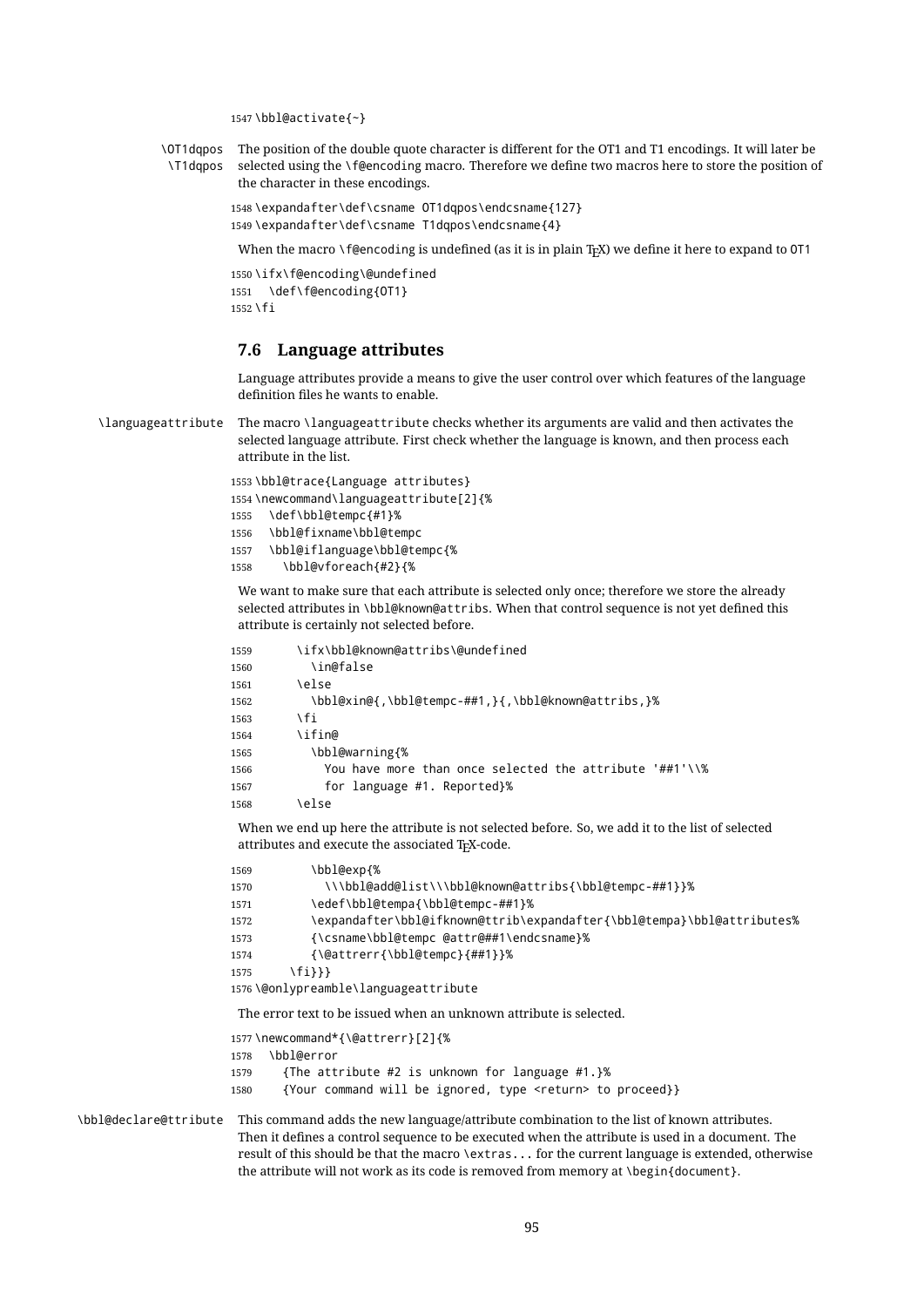```
1581 \def\bbl@declare@ttribute#1#2#3{%
                     1582 \bbl@xin@{,#2,}{,\BabelModifiers,}%
                     1583 \ifin@
                     1584 \AfterBabelLanguage{#1}{\languageattribute{#1}{#2}}%
                     1585 \fi
                     1586 \bbl@add@list\bbl@attributes{#1-#2}%
                     1587 \expandafter\def\csname#1@attr@#2\endcsname{#3}}
\bbl@ifattributeset This internal macro has 4 arguments. It can be used to interpret TFX code based on whether a certain
                      attribute was set. This command should appear inside the argument to \AtBeginDocument because
                      the attributes are set in the document preamble, after babel is loaded.
                      The first argument is the language, the second argument the attribute being checked, and the third
                      and fourth arguments are the true and false clauses.
                     1588 \def\bbl@ifattributeset#1#2#3#4{%
                     1589 \ifx\bbl@known@attribs\@undefined
                     1590 \in@false
                     1591 \else
                     1592 \bbl@xin@{,#1-#2,}{,\bbl@known@attribs,}%
                     1593 \fi
                     1594 \ifin@
                     1595 \bbl@afterelse#3%
                     1596 \else
                     1597 \bbl@afterfi#4%
                     1598 \fi}
 \bbl@ifknown@ttrib An internal macro to check whether a given language/attribute is known. The macro takes 4
                      arguments, the language/attribute, the attribute list, the TFX-code to be executed when the attribute is
                      known and the TFX-code to be executed otherwise.
                      We first assume the attribute is unknown. Then we loop over the list of known attributes, trying to
                      find a match.
                     1599 \def\bbl@ifknown@ttrib#1#2{%
                     1600 \let\bbl@tempa\@secondoftwo
                     1601 \bbl@loopx\bbl@tempb{#2}{%
                     1602 \expandafter\in@\expandafter{\expandafter,\bbl@tempb,}{,#1,}%
                     1603 \ifin@
                     1604 \let\bbl@tempa\@firstoftwo
                     1605 \else
                     1606 \fi}%
                     1607 \bbl@tempa}
 \bbl@clear@ttribs This macro removes all the attribute code from LTFX's memory at \begin{document} time (if any is
                      present).
                     1608 \def\bbl@clear@ttribs{%
                     1609 \ifx\bbl@attributes\@undefined\else
                     1610 \bbl@loopx\bbl@tempa{\bbl@attributes}{%
                     1611 \expandafter\bbl@clear@ttrib\bbl@tempa.
                     1612 }%
                     1613 \let\bbl@attributes\@undefined
                     1614 \fi}
                     1615 \def\bbl@clear@ttrib#1-#2.{%
                     1616 \expandafter\let\csname#1@attr@#2\endcsname\@undefined}
                     1617 \AtBeginDocument{\bbl@clear@ttribs}
```
## **7.7 Support for saving macro definitions**

To save the meaning of control sequences using \babel@save, we use temporary control sequences. To save hash table entries for these control sequences, we don't use the name of the control sequence to be saved to construct the temporary name. Instead we simply use the value of a counter, which is reset to zero each time we begin to save new values. This works well because we release the saved meanings before we begin to save a new set of control sequence meanings (see \selectlanguage and \originalTeX). Note undefined macros are not undefined any more when saved – they are \relax'ed.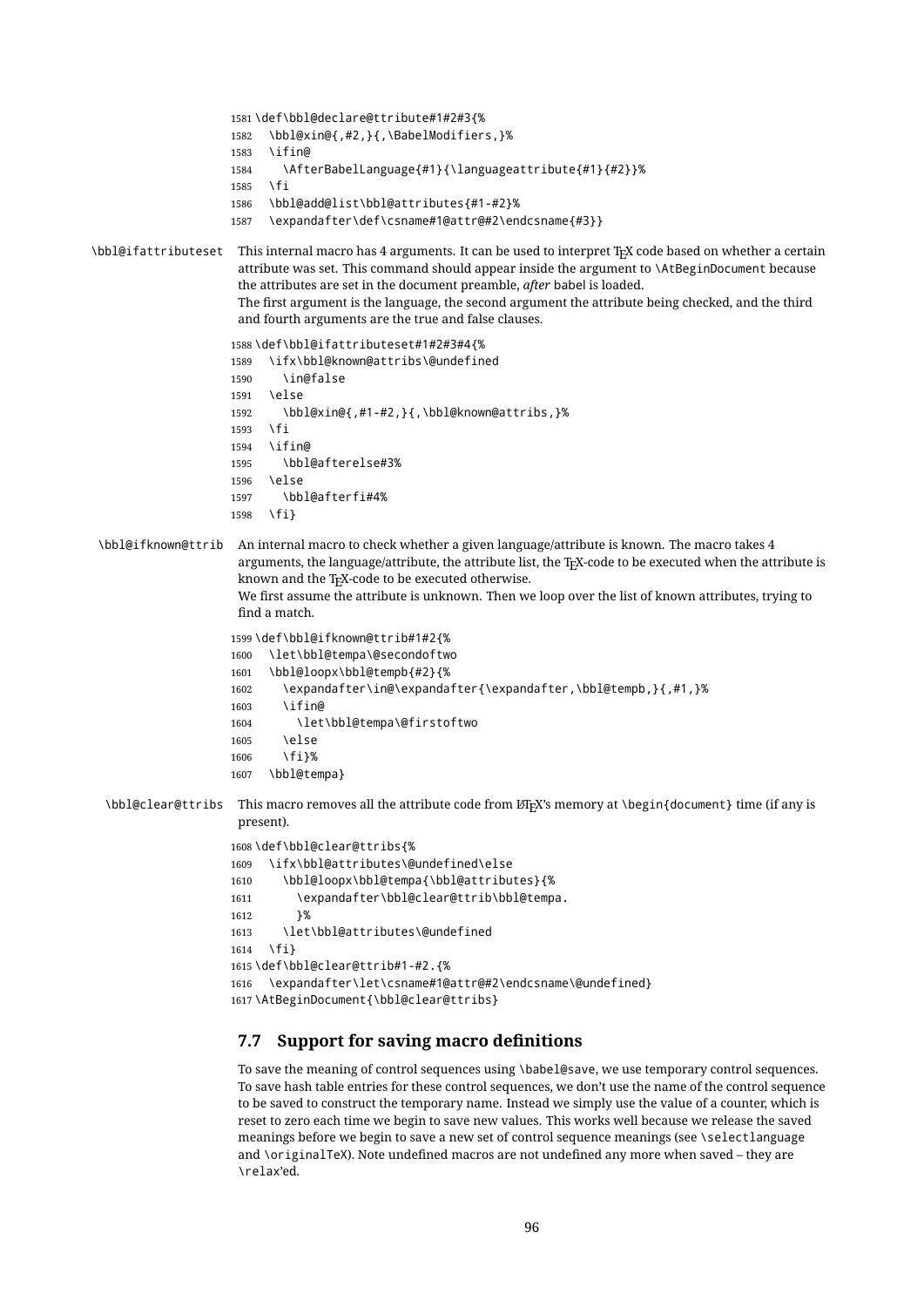```
\babel@savecnt
The initialization of a new save cycle: reset the counter to zero.
     \babel@beginsave
                      1618 \bbl@trace{Macros for saving definitions}
                      1619 \def\babel@beginsave{\babel@savecnt\z@}
                       Before it's forgotten, allocate the counter and initialize all.
                      1620 \newcount\babel@savecnt
                      1621 \babel@beginsave
          \babel@save The macro \babel@save\csname} saves the current meaning of the control sequence \csname} to
  \babel@savevariable \originalTeX32. To do this, we let the current meaning to a temporary control sequence, the restore
                       commands are appended to \originalTeX and the counter is incremented. The macro
                       \babel@savevariable/variable) saves the value of the variable. (variable) can be anything allowed
                       after the \the primitive.
                      1622 \def\babel@save#1{%
                      1623 \expandafter\let\csname babel@\number\babel@savecnt\endcsname#1\relax
                      1624 \toks@\expandafter{\originalTeX\let#1=}%
                      1625 \bbl@exp{%
                      1626 \def\\\originalTeX{\the\toks@\<babel@\number\babel@savecnt>\relax}}%
                      1627 \advance\babel@savecnt\@ne}
                      1628 \def\babel@savevariable#1{%
                      1629 \toks@\expandafter{\originalTeX #1=}%
                      1630 \bbl@exp{\def\\\originalTeX{\the\toks@\the#1\relax}}}
   \bbl@frenchspacing
Some languages need to have \frenchspacing in effect. Others don't want that. The command
\bbl@nonfrenchspacing
                       \bbl@frenchspacing switches it on when it isn't already in effect and \bbl@nonfrenchspacing
                       switches it off if necessary. A more refined way to switch the catcodes is done with ini files. Here an
                       auxiliary macro is defined, but the main part is in \babelprovide. This new method should be
                       ideally the default one.
                      1631 \def\bbl@frenchspacing{%
                      1632 \ifnum\the\sfcode`\.=\@m
                      1633 \let\bbl@nonfrenchspacing\relax
                      1634 \else
                      1635 \frenchspacing
                      1636 \let\bbl@nonfrenchspacing\nonfrenchspacing
                      1637 \fi}
                      1638 \let\bbl@nonfrenchspacing\nonfrenchspacing
                      1639 \let\bbl@elt\relax
                      1640 \edef\bbl@fs@chars{%
                      1641 \bbl@elt{\string.}\@m{3000}\bbl@elt{\string?}\@m{3000}%
                      1642 \bbl@elt{\string!}\@m{3000}\bbl@elt{\string:}\@m{2000}%
                      1643 \bbl@elt{\string;}\@m{1500}\bbl@elt{\string,}\@m{1250}}
                      1644 \def\bbl@pre@fs{%
                      1645 \def\bbl@elt##1##2##3{\sfcode`##1=\the\sfcode`##1\relax}%
                      1646 \edef\bbl@save@sfcodes{\bbl@fs@chars}}%
                      1647 \def\bbl@post@fs{%
                      1648 \bbl@save@sfcodes
                      1649 \edef\bbl@tempa{\bbl@cl{frspc}}%
                      1650 \edef\bbl@tempa{\expandafter\@car\bbl@tempa\@nil}%
                      1651 \if u\bbl@tempa % do nothing
                      1652 \else\if n\bbl@tempa % non french
                      1653 \def\bbl@elt##1##2##3{%
                      1654 \ifnum\sfcode`##1=##2\relax
                      1655 \babel@savevariable{\sfcode`##1}%
                      1656 \sfcode`##1=##3\relax
                      1657 \fi}%
                      1658 \bbl@fs@chars
                      1659 \else\if y\bbl@tempa % french
                      1660 \def\bbl@elt##1##2##3{%
                      1661 \ifnum\sfcode`##1=##3\relax
                      1662 \babel@savevariable{\sfcode`##1}%
                      1663 \sfcode`##1=##2\relax
```
<span id="page-97-0"></span> $32\overline{\prime}$  originalTeX has to be expandable, i.e. you shouldn't let it to  $\overline{\phantom{a}}$  relax.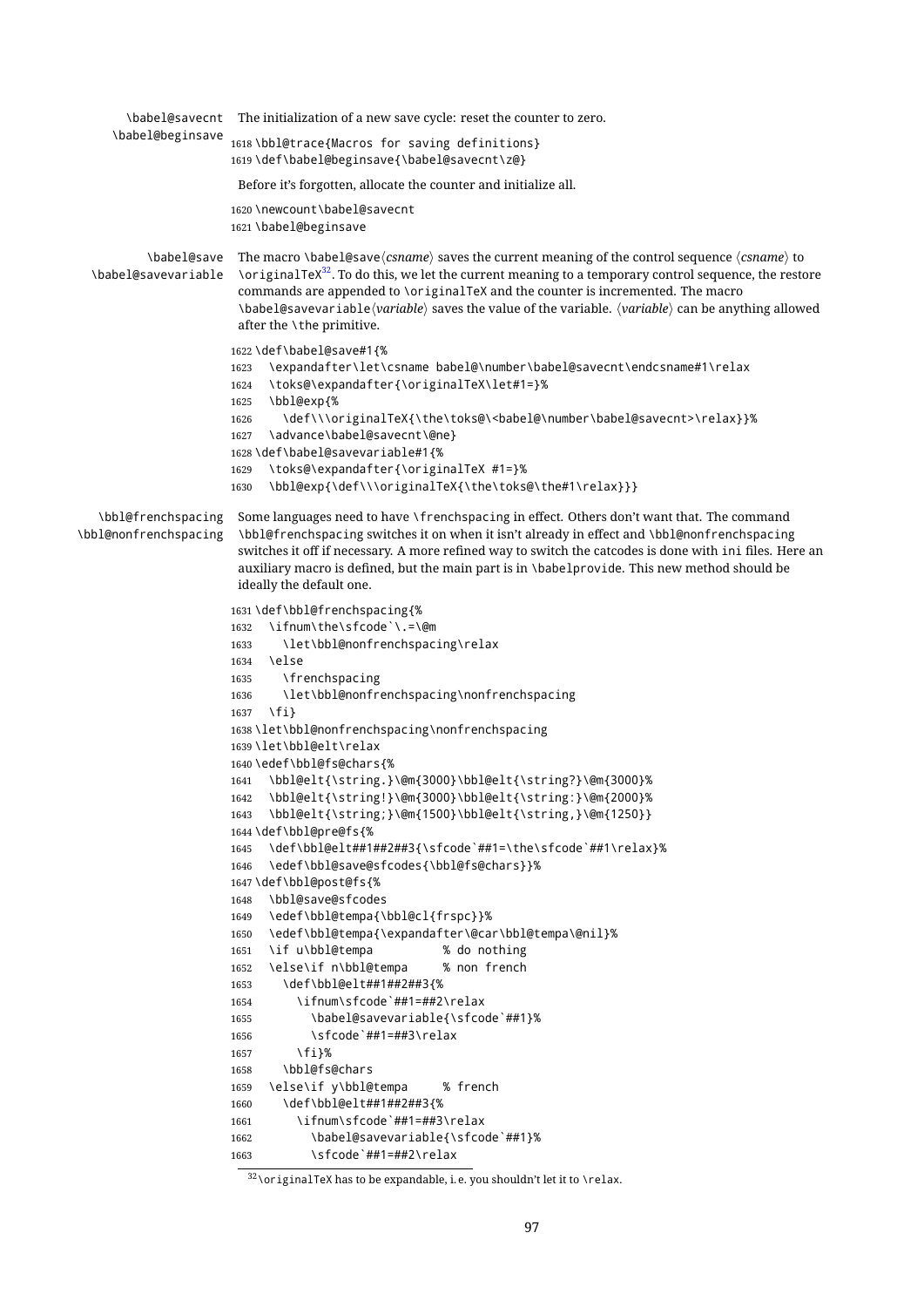```
1664 \fi}%
1665 \bbl@fs@chars
1666 \fi\fi\fi}
```
## **7.8 Short tags**

\babeltags This macro is straightforward. After zapping spaces, we loop over the list and define the macros  $\text{text}(tag)$  and  $\langle tag \rangle$ . Definitions are first expanded so that they don't contain  $\lambda$  csname but the actual macro.

> \bbl@trace{Short tags} \def\babeltags#1{% \edef\bbl@tempa{\zap@space#1 \@empty}% \def\bbl@tempb##1=##2\@@{% \edef\bbl@tempc{% 1672 \noexpand\newcommand \expandafter\noexpand\csname ##1\endcsname{% 1674 \noexpand\protect \expandafter\noexpand\csname otherlanguage\*\endcsname{##2}} \noexpand\newcommand \expandafter\noexpand\csname text##1\endcsname{% 1678 \noexpand\foreignlanguage{##2}}} \bbl@tempc}% \bbl@for\bbl@tempa\bbl@tempa{% \expandafter\bbl@tempb\bbl@tempa\@@}}

## **7.9 Hyphens**

\babelhyphenation This macro saves hyphenation exceptions. Two macros are used to store them: \bbl@hyphenation@ for the global ones and \bbl@hyphenation<lang> for language ones. See \bbl@patterns above for further details. We make sure there is a space between words when multiple commands are used.

```
1682 \bbl@trace{Hyphens}
1683 \@onlypreamble\babelhyphenation
1684 \AtEndOfPackage{%
1685 \newcommand\babelhyphenation[2][\@empty]{%
1686 \ifx\bbl@hyphenation@\relax
1687 \let\bbl@hyphenation@\@empty
1688 \fi
1689 \ifx\bbl@hyphlist\@empty\else
1690 \bbl@warning{%
1691 You must not intermingle \string\selectlanguage\space and\\%
1692 \string\babelhyphenation\space or some exceptions will not\\%
1693 be taken into account. Reported}%
1694 \fi
1695 \ifx\@empty#1%
1696 \protected@edef\bbl@hyphenation@{\bbl@hyphenation@\space#2}%
1697 \else
1698 \bbl@vforeach{#1}{%
1699 \def\bbl@tempa{##1}%
1700 \bbl@fixname\bbl@tempa
1701 \bbl@iflanguage\bbl@tempa{%
1702 \bbl@csarg\protected@edef{hyphenation@\bbl@tempa}{%
1703 \bbl@ifunset{bbl@hyphenation@\bbl@tempa}%
1704 {}%
1705 {\csname bbl@hyphenation@\bbl@tempa\endcsname\space}%
1706 #2}}}%
1707 \fi}}
```
\bbl@allowhyphens This macro makes hyphenation possible. Basically its definition is nothing more than \nobreak  $\hbar$ skip Opt plus Opt $^{33}$  $^{33}$  $^{33}$ .

\def\bbl@allowhyphens{\ifvmode\else\nobreak\hskip\z@skip\fi}

<span id="page-98-0"></span>T<sub>E</sub>X begins and ends a word for hyphenation at a glue node. The penalty prevents a linebreak at this glue node.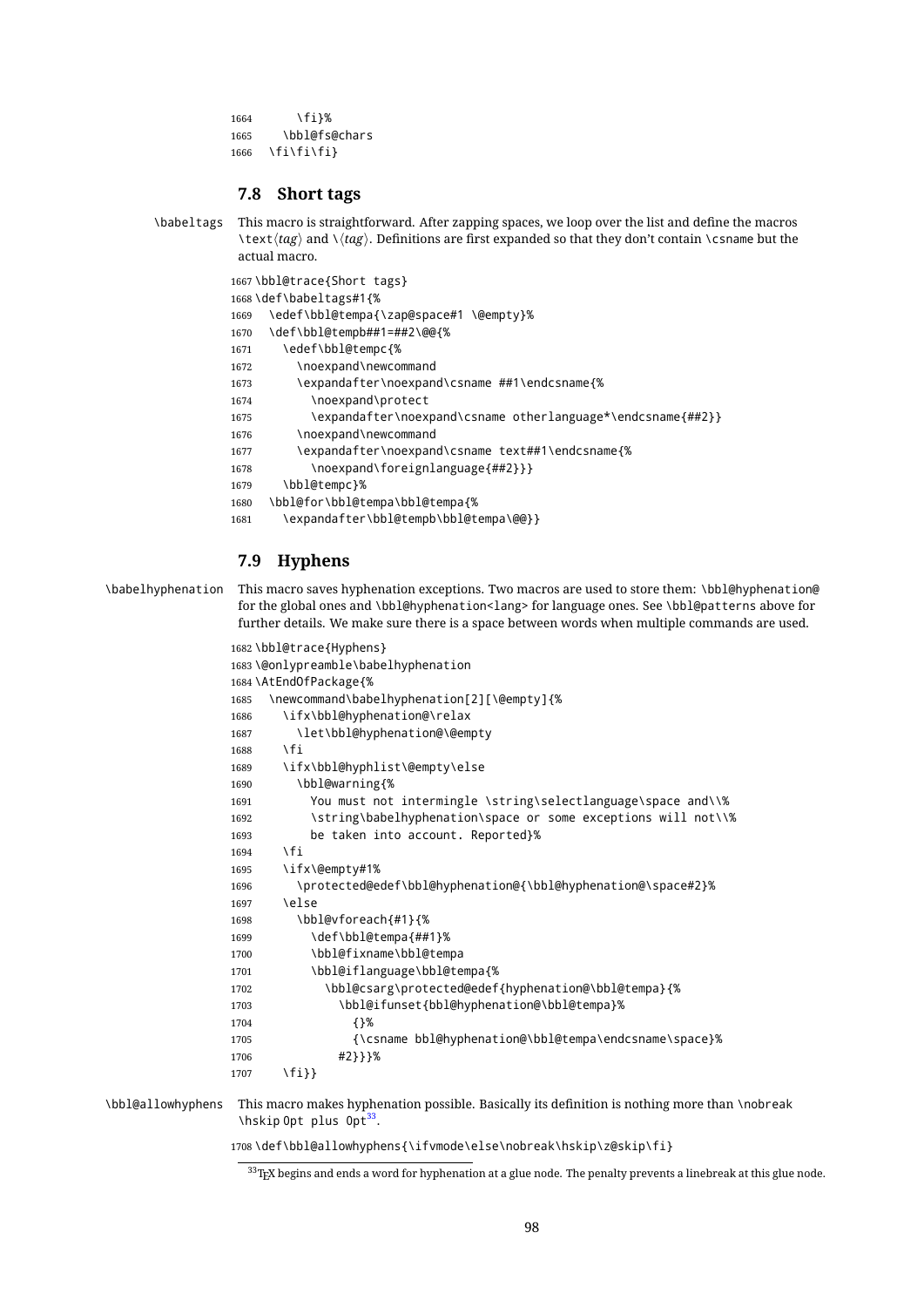```
1709 \def\bbl@t@one{T1}
              1710 \def\allowhyphens{\ifx\cf@encoding\bbl@t@one\else\bbl@allowhyphens\fi}
\babelhyphen Macros to insert common hyphens. Note the space before @ in \babelhyphen. Instead of protecting it
               with \DeclareRobustCommand, which could insert a \relax, we use the same procedure as
```

```
shorthands, with \active@prefix.
1711 \newcommand\babelnullhyphen{\char\hyphenchar\font}
```

```
1712 \def\babelhyphen{\active@prefix\babelhyphen\bbl@hyphen}
```

```
1713 \def\bbl@hyphen{%
```

```
1714 \@ifstar{\bbl@hyphen@i @}{\bbl@hyphen@i\@empty}}
```

```
1715 \def\bbl@hyphen@i#1#2{%
```

```
1716 \bbl@ifunset{bbl@hy@#1#2\@empty}%
```
- {\csname bbl@#1usehyphen\endcsname{\discretionary{#2}{}{#2}}}%
- {\csname bbl@hy@#1#2\@empty\endcsname}}

The following two commands are used to wrap the "hyphen" and set the behavior of the rest of the word – the version with a single @ is used when further hyphenation is allowed, while that with @@ if no more hyphens are allowed. In both cases, if the hyphen is preceded by a positive space, breaking after the hyphen is disallowed.

There should not be a discretionary after a hyphen at the beginning of a word, so it is prevented if preceded by a skip. Unfortunately, this does handle cases like "(-suffix)". \nobreak is always preceded by \leavevmode, in case the shorthand starts a paragraph.

```
1719 \def\bbl@usehyphen#1{%
1720 \leavevmode
1721 \ifdim\lastskip>\z@\mbox{#1}\else\nobreak#1\fi
1722 \nobreak\hskip\z@skip}
1723 \def\bbl@@usehyphen#1{%
1724 \leavevmode\ifdim\lastskip>\z@\mbox{#1}\else#1\fi}
```
The following macro inserts the hyphen char.

```
1725 \def\bbl@hyphenchar{%
```

```
1726 \ifnum\hyphenchar\font=\m@ne
```

```
1727 \babelnullhyphen
```

```
1728 \else
```

```
1729 \char\hyphenchar\font
```

```
1730 \fi}
```
Finally, we define the hyphen "types". Their names will not change, so you may use them in ldf's. After a space, the \mbox in \bbl@hy@nobreak is redundant.

```
1731 \def\bbl@hy@soft{\bbl@usehyphen{\discretionary{\bbl@hyphenchar}{}{}}}
1732 \def\bbl@hy@@soft{\bbl@@usehyphen{\discretionary{\bbl@hyphenchar}{}{}}}
1733 \def\bbl@hy@hard{\bbl@usehyphen\bbl@hyphenchar}
1734 \def\bbl@hy@@hard{\bbl@@usehyphen\bbl@hyphenchar}
1735 \def\bbl@hy@nobreak{\bbl@usehyphen{\mbox{\bbl@hyphenchar}}}
1736\def\bbl@hy@@nobreak{\mbox{\bbl@hyphenchar}}
1737 \def\bbl@hy@repeat{%
1738 \bbl@usehyphen{%
1739 \discretionary{\bbl@hyphenchar}{\bbl@hyphenchar}{\bbl@hyphenchar}}}
1740 \def\bbl@hy@@repeat{%
1741 \bbl@@usehyphen{%
1742 \discretionary{\bbl@hyphenchar}{\bbl@hyphenchar}{\bbl@hyphenchar}}}
1743 \def\bbl@hy@empty{\hskip\z@skip}
1744 \def\bbl@hy@@empty{\discretionary{}{}{}}
```

```
\bbl@disc For some languages the macro \bbl@disc is used to ease the insertion of discretionaries for letters
             that behave 'abnormally' at a breakpoint.
```
\def\bbl@disc#1#2{\nobreak\discretionary{#2-}{}{#1}\bbl@allowhyphens}

# **7.10 Multiencoding strings**

The aim following commands is to provide a commom interface for strings in several encodings. They also contains several hooks which can be used by luatex and xetex. The code is organized here with pseudo-guards, so we start with the basic commands.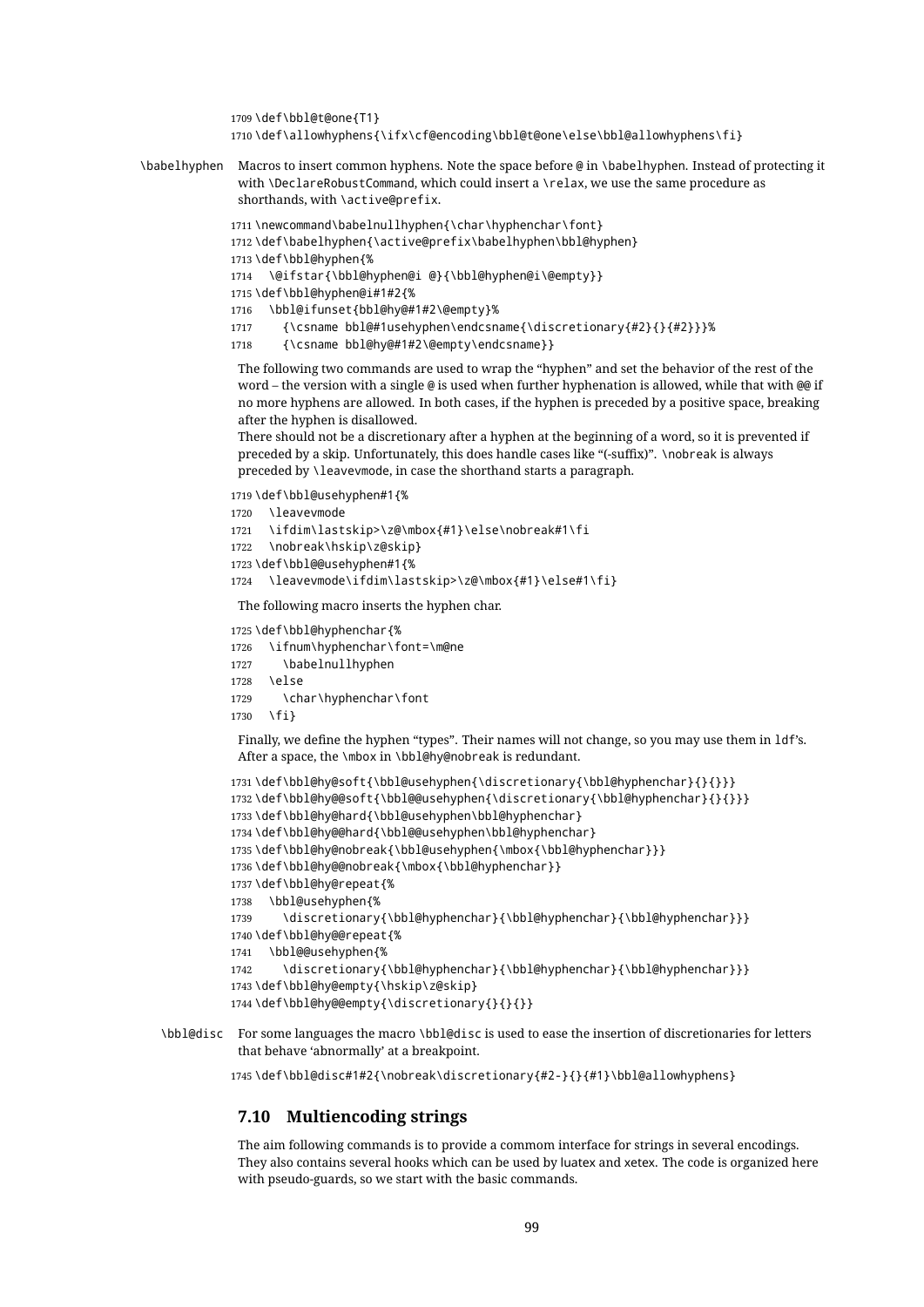**Tools** But first, a couple of tools. The first one makes global a local variable. This is not the best solution, but it works.

```
1746 \bbl@trace{Multiencoding strings}
1747 \def\bbl@toglobal#1{\global\let#1#1}
1748 \def\bbl@recatcode#1{% TODO. Used only once?
1749 \@tempcnta="7F
1750 \def\bbl@tempa{%
1751 \ifnum\@tempcnta>"FF\else
1752 \catcode\@tempcnta=#1\relax
1753 \advance\@tempcnta\@ne
1754 \expandafter\bbl@tempa
1755 \fi}%
1756 \bbl@tempa}
```
The second one. We need to patch \@uclclist, but it is done once and only if \SetCase is used or if strings are encoded. The code is far from satisfactory for several reasons, including the fact \@uclclist is not a list any more. Therefore a package option is added to ignore it. Instead of gobbling the macro getting the next two elements (usually \reserved@a), we pass it as argument to \bbl@uclc. The parser is restarted inside \h*lang*i@bbl@uclc because we do not know how many expansions are necessary (depends on whether strings are encoded). The last part is tricky – when uppercasing, we have:

\let\bbl@tolower\@empty\bbl@toupper\@empty

and starts over (and similarly when lowercasing).

```
1757 \@ifpackagewith{babel}{nocase}%
1758 {\let\bbl@patchuclc\relax}%
1759 {\def\bbl@patchuclc{%
1760 \global\let\bbl@patchuclc\relax
1761 \g@addto@macro\@uclclist{\reserved@b{\reserved@b\bbl@uclc}}%
1762 \gdef\bbl@uclc##1{%
1763 \let\bbl@encoded\bbl@encoded@uclc
1764 \bbl@ifunset{\languagename @bbl@uclc}% and resumes it
1765 {##1}%
1766 {\let\bbl@tempa##1\relax % Used by LANG@bbl@uclc
1767 \csname\languagename @bbl@uclc\endcsname}%
1768 {\bbl@tolower\@empty}{\bbl@toupper\@empty}}%
1769 \gdef\bbl@tolower{\csname\languagename @bbl@lc\endcsname}%
1770 \gdef\bbl@toupper{\csname\languagename @bbl@uc\endcsname}}}
1771 \langle ∗More package options}} ≡
1772 \DeclareOption{nocase}{}
1773 \langle \langle/More package options\rangle \rangleThe following package options control the behavior of \SetString.
1774 \langle *More package options}} \equiv1775 \let\bbl@opt@strings\@nnil % accept strings=value
```

```
1776 \DeclareOption{strings}{\def\bbl@opt@strings{\BabelStringsDefault}}
1777 \DeclareOption{strings=encoded}{\let\bbl@opt@strings\relax}
1778 \def\BabelStringsDefault{generic}
1779 \langle \langle/More package options\rangle \rangle
```
**Main command** This is the main command. With the first use it is redefined to omit the basic setup in subsequent blocks. We make sure strings contain actual letters in the range 128-255, not active characters.

```
1780 \@onlypreamble\StartBabelCommands
1781 \def\StartBabelCommands{%
1782 \begingroup
1783 \bbl@recatcode{11}%
1784 (Macros local to BabelCommands))
1785 \def\bbl@provstring##1##2{%
```

```
1786 \providecommand##1{##2}%
```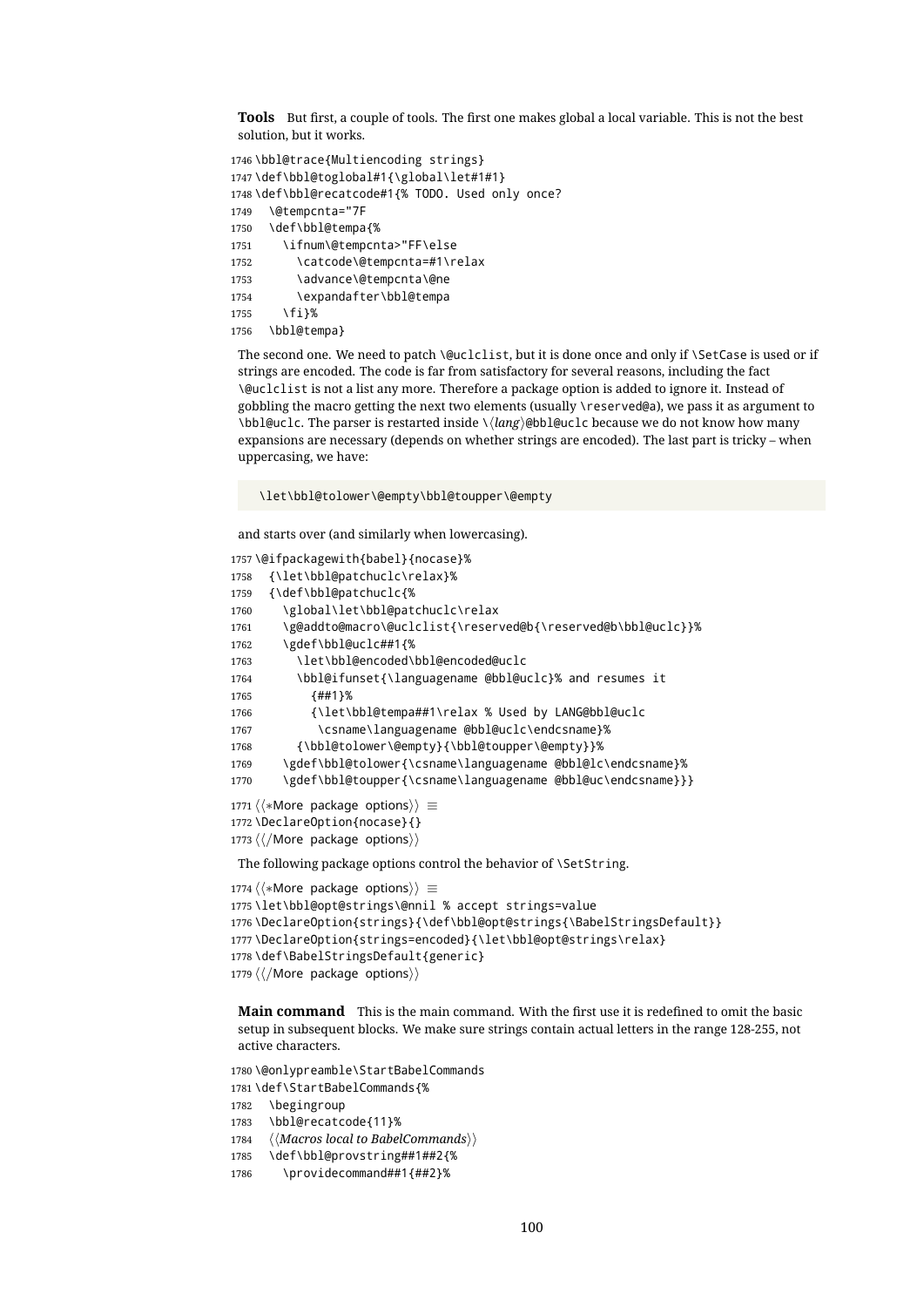```
1787 \bbl@toglobal##1}%
1788 \global\let\bbl@scafter\@empty
1789 \let\StartBabelCommands\bbl@startcmds
1790 \ifx\BabelLanguages\relax
1791 \let\BabelLanguages\CurrentOption
1792 \fi
1793 \begingroup
1794 \let\bbl@screset\@nnil % local flag - disable 1st stopcommands
1795 \StartBabelCommands}
1796 \def\bbl@startcmds{%
1797 \ifx\bbl@screset\@nnil\else
1798 \bbl@usehooks{stopcommands}{}%
1799 \fi
1800 \endgroup
1801 \begingroup
1802 \@ifstar
1803 {\ifx\bbl@opt@strings\@nnil
1804 \let\bbl@opt@strings\BabelStringsDefault
1805 \fi
1806 \bbl@startcmds@i}%
1807 \bbl@startcmds@i}
1808 \def\bbl@startcmds@i#1#2{%
1809 \edef\bbl@L{\zap@space#1 \@empty}%
1810 \edef\bbl@G{\zap@space#2 \@empty}%
1811 \bbl@startcmds@ii}
1812 \let\bbl@startcommands\StartBabelCommands
```
Parse the encoding info to get the label, input, and font parts. Select the behavior of \SetString. Thre are two main cases, depending of if there is an optional argument: without it and strings=encoded, strings are defined always; otherwise, they are set only if they are still undefined (ie, fallback values). With labelled blocks and strings=encoded, define the strings, but with another value, define strings only if the current label or font encoding is the value of strings; otherwise (ie, no strings or a block whose label is not in strings=) do nothing. We presume the current block is not loaded, and therefore set (above) a couple of default values to gobble the arguments. Then, these macros are redefined if necessary according to several parameters.

```
1813 \newcommand\bbl@startcmds@ii[1][\@empty]{%
1814 \let\SetString\@gobbletwo
1815 \let\bbl@stringdef\@gobbletwo
1816 \let\AfterBabelCommands\@gobble
1817 \ifx\@empty#1%
1818 \def\bbl@sc@label{generic}%
1819 \def\bbl@encstring##1##2{%
1820 \ProvideTextCommandDefault##1{##2}%
1821 \bbl@toglobal##1%
1822 \expandafter\bbl@toglobal\csname\string?\string##1\endcsname}%
1823 \let\bbl@sctest\in@true
1824 \else
1825 \let\bbl@sc@charset\space % <- zapped below
1826 \let\bbl@sc@fontenc\space % <-
1827 \def\bbl@tempa##1=##2\@nil{%
1828 \bbl@csarg\edef{sc@\zap@space##1 \@empty}{##2 }}%
1829 \bbl@vforeach{label=#1}{\bbl@tempa##1\@nil}%
1830 \def\bbl@tempa##1 ##2{% space -> comma
1831 ##1%
1832 \ifx\@empty##2\else\ifx,##1,\else,\fi\bbl@afterfi\bbl@tempa##2\fi}%
1833 \edef\bbl@sc@fontenc{\expandafter\bbl@tempa\bbl@sc@fontenc\@empty}%
1834 \edef\bbl@sc@label{\expandafter\zap@space\bbl@sc@label\@empty}%
1835 \edef\bbl@sc@charset{\expandafter\zap@space\bbl@sc@charset\@empty}%
1836 \def\bbl@encstring##1##2{%
1837 \bbl@foreach\bbl@sc@fontenc{%
1838 \bbl@ifunset{T@####1}%
1839 {}%
```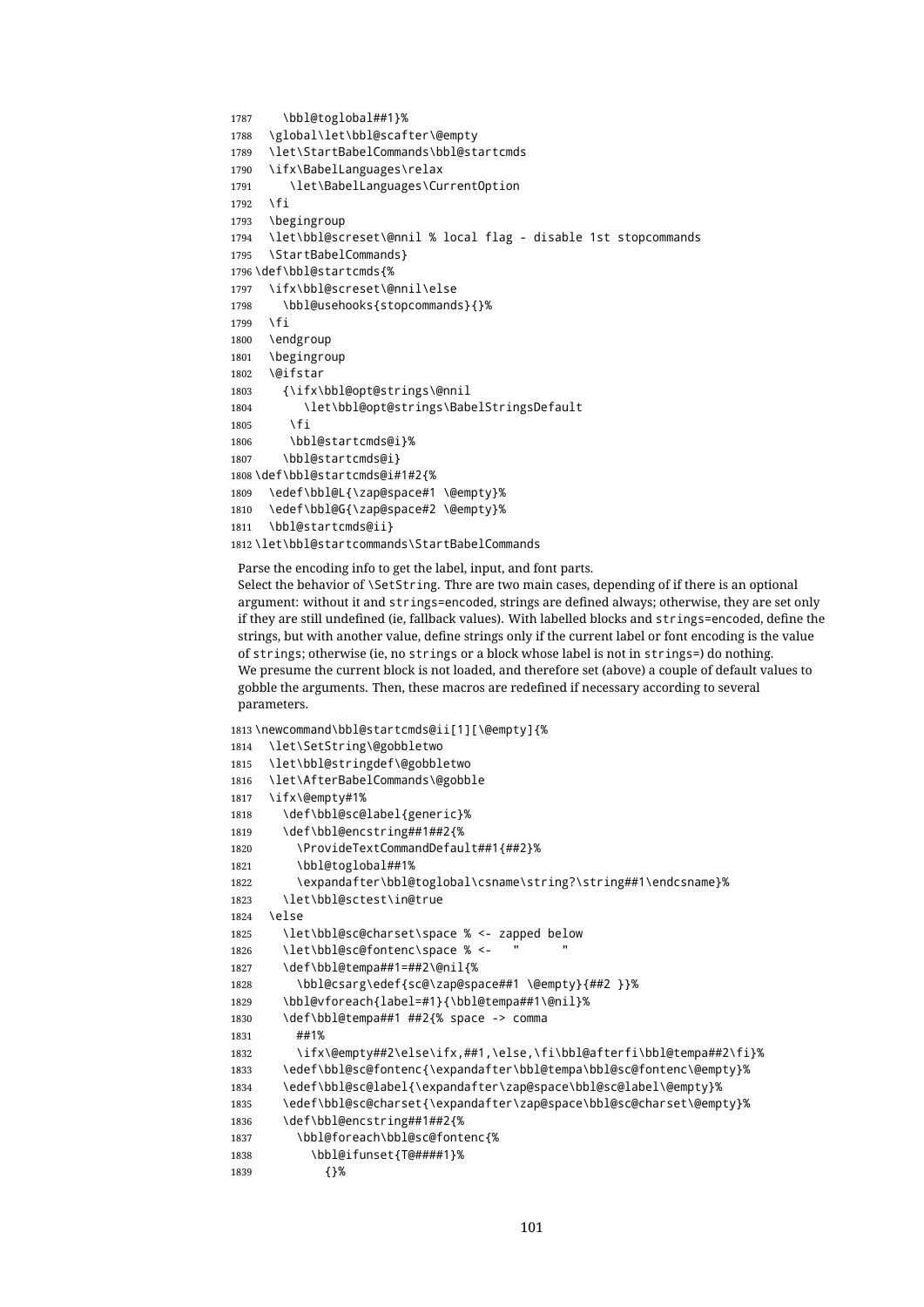```
1840 {\ProvideTextCommand##1{####1}{##2}%
1841 \bbl@toglobal##1%
1842 \expandafter
1843 \bbl@toglobal\csname####1\string##1\endcsname}}}%
1844 \def\bbl@sctest{%
1845 \bbl@xin@{,\bbl@opt@strings,}{,\bbl@sc@label,\bbl@sc@fontenc,}}%
1846 \fi
1847 \ifx\bbl@opt@strings\@nnil % ie, no strings key -> defaults
1848 \else\ifx\bbl@opt@strings\relax % ie, strings=encoded
1849 \let\AfterBabelCommands\bbl@aftercmds
1850 \let\SetString\bbl@setstring
1851 \let\bbl@stringdef\bbl@encstring
1852 \else % ie, strings=value
1853 \bbl@sctest
1854 \ifin@
1855 \let\AfterBabelCommands\bbl@aftercmds
1856 \let\SetString\bbl@setstring
1857 \let\bbl@stringdef\bbl@provstring
1858 \fi\fi\fi
1859 \bbl@scswitch
1860 \ifx\bbl@G\@empty
1861 \def\SetString##1##2{%
1862 \bbl@error{Missing group for string \string##1}%
1863 {You must assign strings to some category, typically\\%
1864 captions or extras, but you set none}}%
1865 \fi
1866 \ifx\@empty#1%
1867 \bbl@usehooks{defaultcommands}{}%
1868 \else
1869 \@expandtwoargs
1870 \bbl@usehooks{encodedcommands}{{\bbl@sc@charset}{\bbl@sc@fontenc}}%
1871 \fi}
```
There are two versions of \bbl@scswitch. The first version is used when ldfs are read, and it makes sure  $\langle group \rangle$ *(language)* is reset, but only once (\bbl@screset is used to keep track of this). The second version is used in the preamble and packages loaded after babel and does nothing. The macro \bbl@forlang loops \bbl@L but its body is executed only if the value is in \BabelLanguages (inside babel) or \date/language) is defined (after babel has been loaded). There are also two version of \bbl@forlang. The first one skips the current iteration if the language is not in \BabelLanguages (used in ldfs), and the second one skips undefined languages (after babel has been loaded) .

```
1872 \def\bbl@forlang#1#2{%
1873 \bbl@for#1\bbl@L{%
1874 \bbl@xin@{,#1,}{,\BabelLanguages,}%
1875 \ifin@#2\relax\fi}}
1876 \def\bbl@scswitch{%
1877 \bbl@forlang\bbl@tempa{%
1878 \ifx\bbl@G\@empty\else
1879 \ifx\SetString\@gobbletwo\else
1880 \edef\bbl@GL{\bbl@G\bbl@tempa}%
1881 \bbl@xin@{,\bbl@GL,}{,\bbl@screset,}%
1882 \ifin@\else
1883 \global\expandafter\let\csname\bbl@GL\endcsname\@undefined
1884 \xdef\bbl@screset{\bbl@screset,\bbl@GL}%
1885 \fi
1886 \fi
1887 \fi}}
1888 \AtEndOfPackage{%
1889 \def\bbl@forlang#1#2{\bbl@for#1\bbl@L{\bbl@ifunset{date#1}{}{#2}}}%
1890 \let\bbl@scswitch\relax}
1891 \@onlypreamble\EndBabelCommands
1892 \def\EndBabelCommands{%
1893 \bbl@usehooks{stopcommands}{}%
```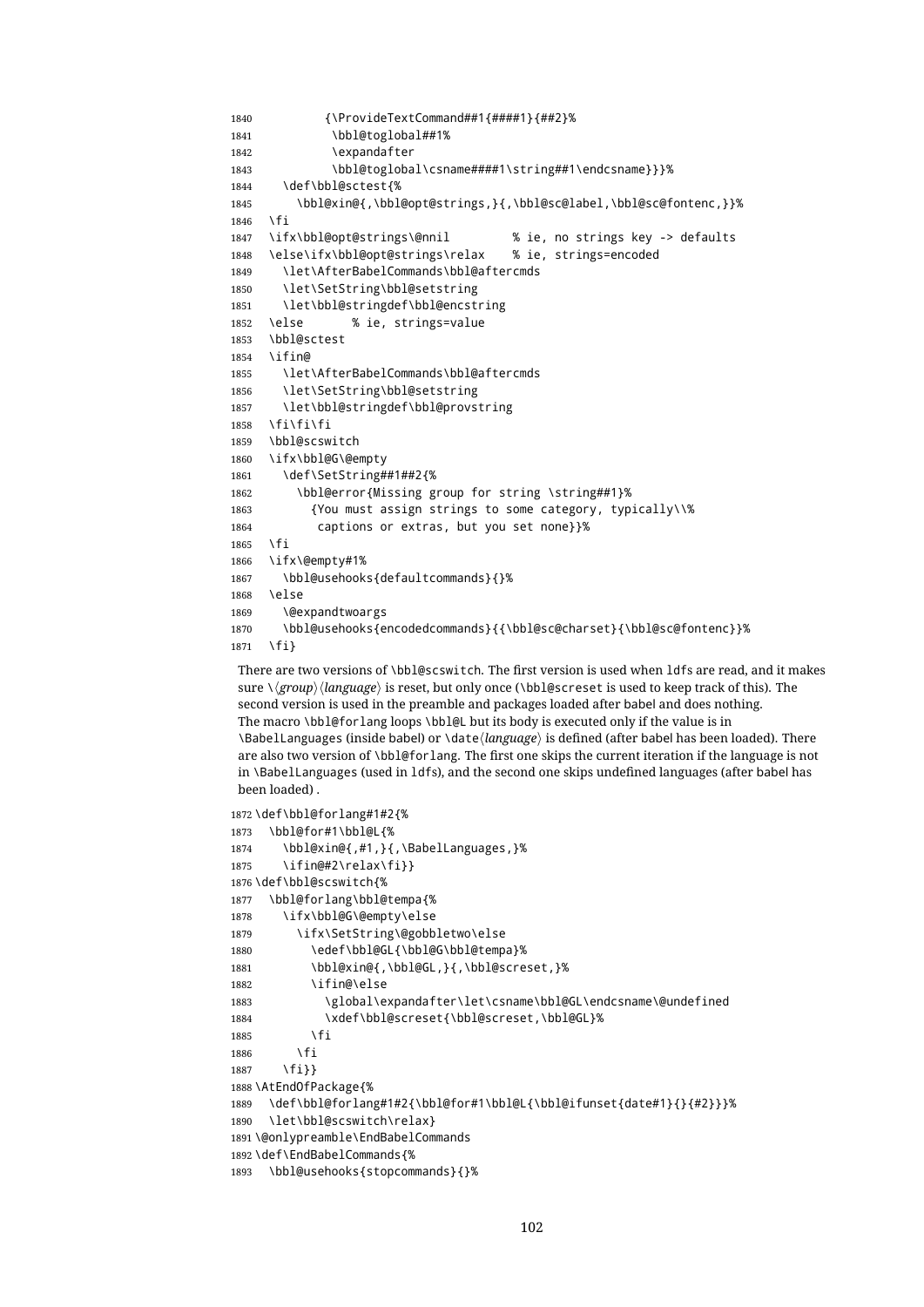```
1894 \endgroup
1895 \endgroup
1896 \bbl@scafter}
1897 \let\bbl@endcommands\EndBabelCommands
```
Now we define commands to be used inside \StartBabelCommands.

**Strings** The following macro is the actual definition of \SetString when it is "active" First save the "switcher". Create it if undefined. Strings are defined only if undefined (ie, like \providescommmand). With the event stringprocess you can preprocess the string by manipulating the value of \BabelString. If there are several hooks assigned to this event, preprocessing is done in the same order as defined. Finally, the string is set.

```
1898 \def\bbl@setstring#1#2{% eg, \prefacename{<string>}
1899 \bbl@forlang\bbl@tempa{%
1900 \edef\bbl@LC{\bbl@tempa\bbl@stripslash#1}%
1901 \bbl@ifunset{\bbl@LC}% eg, \germanchaptername
1902 {\bbl@exp{%
1903 \global\\\bbl@add\<\bbl@G\bbl@tempa>{\\\bbl@scset\\#1\<\bbl@LC>}}}%
1904 {}%
1905 \def\BabelString{#2}%
1906 \bbl@usehooks{stringprocess}{}%
1907 \expandafter\bbl@stringdef
1908 \csname\bbl@LC\expandafter\endcsname\expandafter{\BabelString}}}
```
Now, some addtional stuff to be used when encoded strings are used. Captions then include \bbl@encoded for string to be expanded in case transformations. It is \relax by default, but in \MakeUppercase and \MakeLowercase its value is a modified expandable \@changed@cmd.

```
1909 \ifx\bbl@opt@strings\relax
1910 \def\bbl@scset#1#2{\def#1{\bbl@encoded#2}}
1911 \bbl@patchuclc
1912 \let\bbl@encoded\relax
1913 \def\bbl@encoded@uclc#1{%
1914 \@inmathwarn#1%
1915 \expandafter\ifx\csname\cf@encoding\string#1\endcsname\relax
1916 \expandafter\ifx\csname ?\string#1\endcsname\relax
1917 \TextSymbolUnavailable#1%
1918 \else
1919 \csname ?\string#1\endcsname
1920 \quad \text{If}1921 \else
1922 \csname\cf@encoding\string#1\endcsname
1923 \fi}
1924 \else
1925 \def\bbl@scset#1#2{\def#1{#2}}
1926 \fi
```
Define \SetStringLoop, which is actually set inside \StartBabelCommands. The current definition is somewhat complicated because we need a count, but \count@ is not under our control (remember \SetString may call hooks). Instead of defining a dedicated count, we just "pre-expand" its value.

```
1927 \langle ∗Macros local to BabelCommands\rangle ≡
1928 \def\SetStringLoop##1##2{%
1929 \def\bbl@templ####1{\expandafter\noexpand\csname##1\endcsname}%
1930 \count@\z@
1931 \bbl@loop\bbl@tempa{##2}{% empty items and spaces are ok
1932 \advance\count@\@ne
1933 \toks@\expandafter{\bbl@tempa}%
1934 \bbl@exp{%
1935 \\\SetString\bbl@templ{\romannumeral\count@}{\the\toks@}%
1936 \count@=\the\count@\relax}}}%
1937 ((/Macros local to BabelCommands))
```
**Delaying code** Now the definition of \AfterBabelCommands when it is activated.

```
1938 \def\bbl@aftercmds#1{%
```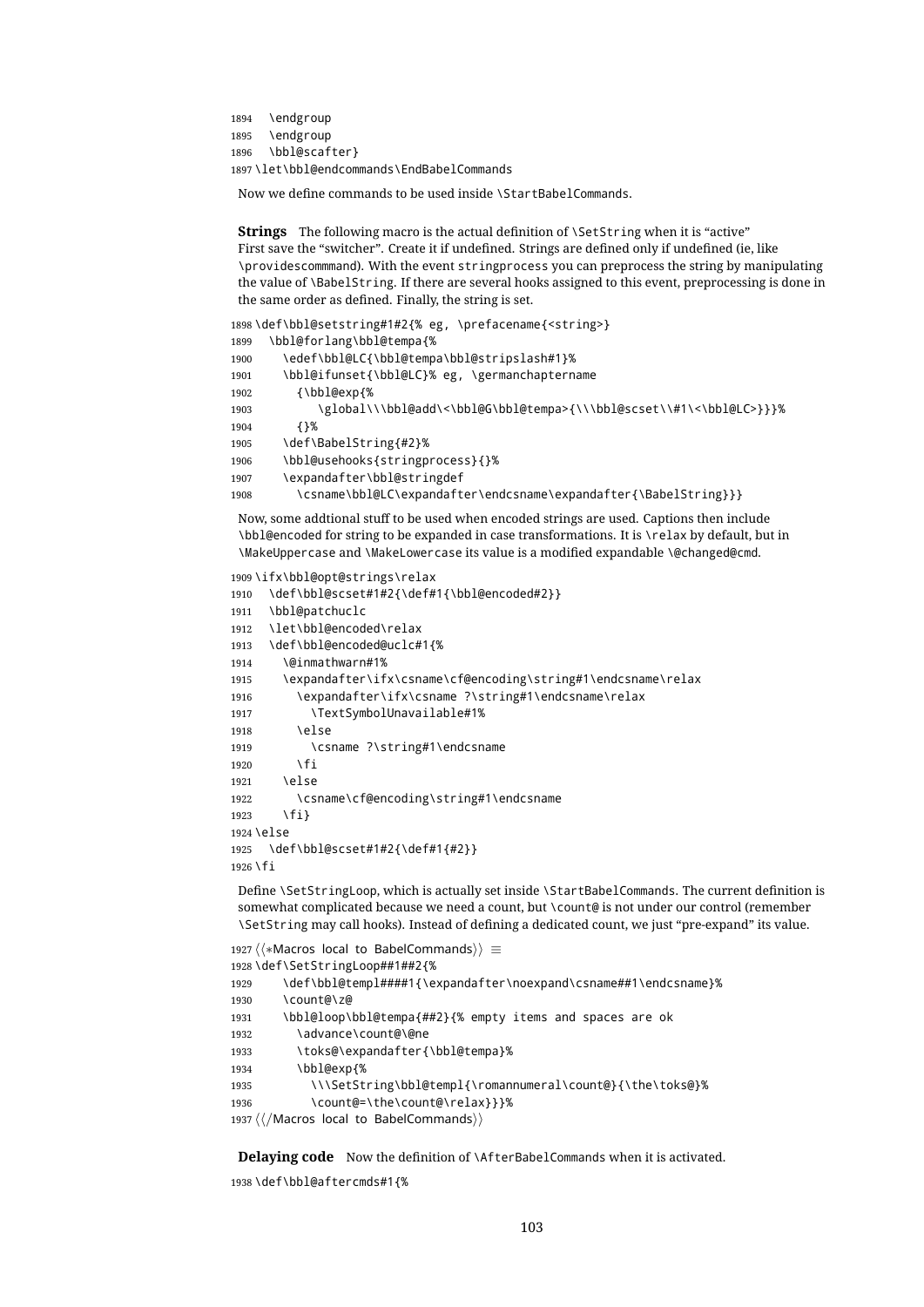```
1939 \toks@\expandafter{\bbl@scafter#1}%
```
\xdef\bbl@scafter{\the\toks@}}

**Case mapping** The command \SetCase provides a way to change the behavior of \MakeUppercase and \MakeLowercase. \bbl@tempa is set by the patched \@uclclist to the parsing command.

```
1941 \langle ∗Macros local to BabelCommands\rangle \equiv1942 \newcommand\SetCase[3][]{%
1943 \bbl@patchuclc
1944 \bbl@forlang\bbl@tempa{%
1945 \expandafter\bbl@encstring
1946 \csname\bbl@tempa @bbl@uclc\endcsname{\bbl@tempa##1}%
1947 \expandafter\bbl@encstring
1948 \csname\bbl@tempa @bbl@uc\endcsname{##2}%
1949 \expandafter\bbl@encstring
1950 \csname\bbl@tempa @bbl@lc\endcsname{##3}}}%
```
1951  $\langle \langle$ /Macros local to BabelCommands $\rangle$ )

Macros to deal with case mapping for hyphenation. To decide if the document is monolingual or multilingual, we make a rough guess – just see if there is a comma in the languages list, built in the first pass of the package options.

```
1952 (<sup>/</sup>∗Macros local to BabelCommands)) ≡
1953 \newcommand\SetHyphenMap[1]{%
1954 \bbl@forlang\bbl@tempa{%
1955 \expandafter\bbl@stringdef
1956 \csname\bbl@tempa @bbl@hyphenmap\endcsname{##1}}}%
1957 ((/Macros local to BabelCommands))
```
There are 3 helper macros which do most of the work for you.

```
1958 \newcommand\BabelLower[2]{% one to one.
1959 \ifnum\lccode#1=#2\else
1960 \babel@savevariable{\lccode#1}%
1961 \lccode#1=#2\relax
1962 \fi}
1963 \newcommand\BabelLowerMM[4]{% many-to-many
1964 \@tempcnta=#1\relax
1965 \@tempcntb=#4\relax
1966 \def\bbl@tempa{%
1967 \ifnum\@tempcnta>#2\else
1968 \@expandtwoargs\BabelLower{\the\@tempcnta}{\the\@tempcntb}%
1969 \advance\@tempcnta#3\relax
1970 \advance\@tempcntb#3\relax
1971 \expandafter\bbl@tempa
1972 \fi}%
1973 \bbl@tempa}
1974 \newcommand\BabelLowerMO[4]{% many-to-one
1975 \@tempcnta=#1\relax
1976 \def\bbl@tempa{%
1977 \ifnum\@tempcnta>#2\else
1978 \@expandtwoargs\BabelLower{\the\@tempcnta}{#4}%
1979 \advance\@tempcnta#3
1980 \expandafter\bbl@tempa
1981 \fi}%
1982 \bbl@tempa}
```
The following package options control the behavior of hyphenation mapping.

```
1983 \langle\langle *More~package~options\rangle\rangle \equiv1984 \DeclareOption{hyphenmap=off}{\chardef\bbl@opt@hyphenmap\z@}
1985 \DeclareOption{hyphenmap=first}{\chardef\bbl@opt@hyphenmap\@ne}
1986 \DeclareOption{hyphenmap=select}{\chardef\bbl@opt@hyphenmap\tw@}
1987 \DeclareOption{hyphenmap=other}{\chardef\bbl@opt@hyphenmap\thr@@}
1988 \DeclareOption{hyphenmap=other*}{\chardef\bbl@opt@hyphenmap4\relax}
1989 \langle\langle/More package options\rangle
```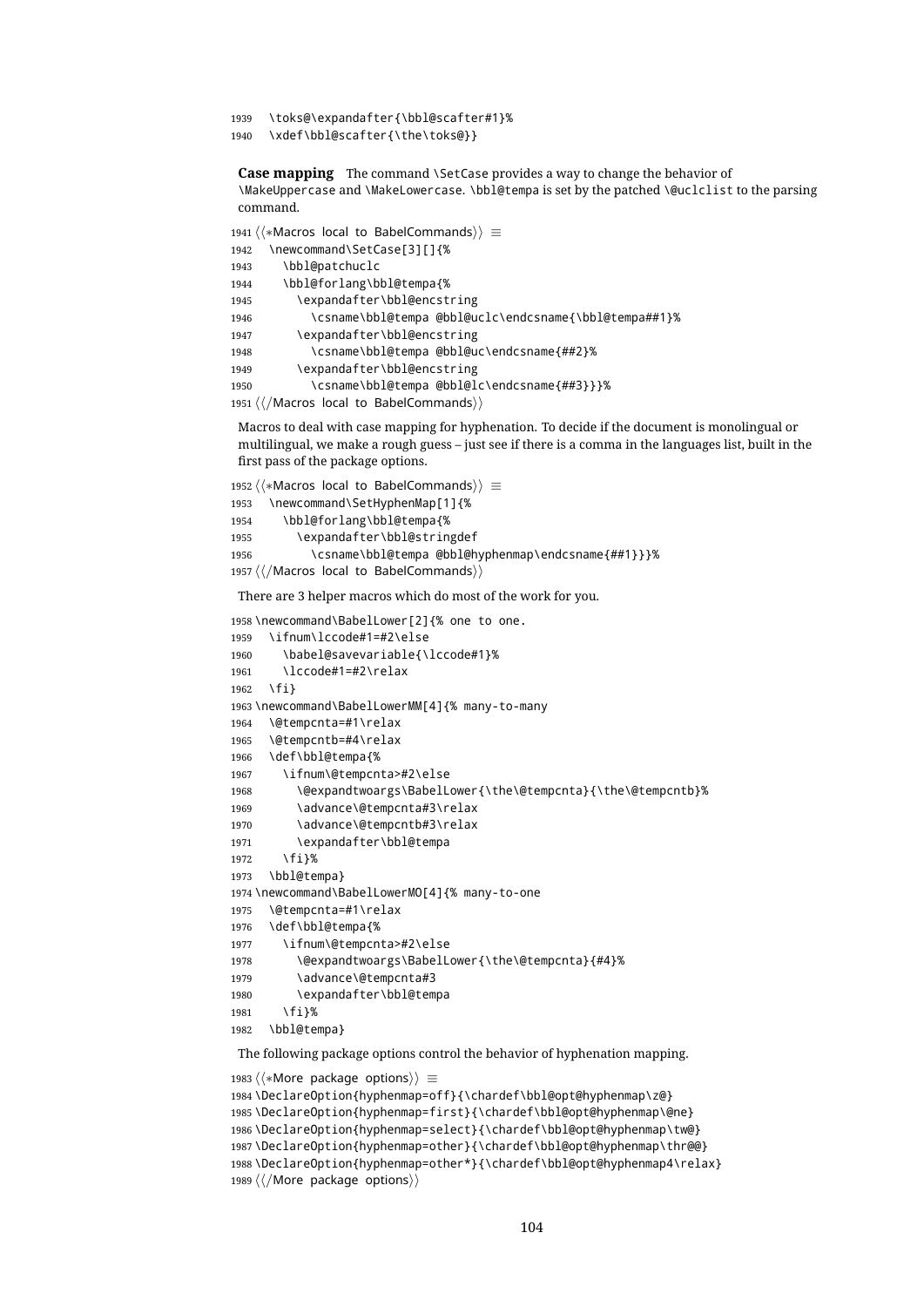```
Initial setup to provide a default behavior if hypenmap is not set.
1990 \AtEndOfPackage{%
1991 \ifx\bbl@opt@hyphenmap\@undefined
1992 \bbl@xin@{,}{\bbl@language@opts}%
1993 \chardef\bbl@opt@hyphenmap\ifin@4\else\@ne\fi
1994 \fi}
 This sections ends with a general tool for resetting the caption names with a unique interface. With
 the old way, which mixes the switcher and the string, we convert it to the new one, which separates
 these two steps.
1995 \newcommand\setlocalecaption{% TODO. Catch typos. What about ensure?
1996 \@ifstar\bbl@setcaption@s\bbl@setcaption@x}
1997 \def\bbl@setcaption@x#1#2#3{% language caption-name string
1998 \bbl@trim@def\bbl@tempa{#2}%
1999 \bbl@xin@{.template}{\bbl@tempa}%
2000 \ifin@
2001 \bbl@ini@captions@template{#3}{#1}%
2002 \else
2003 \edef\bbl@tempd{%
2004 \expandafter\expandafter\expandafter
2005 \strip@prefix\expandafter\meaning\csname captions#1\endcsname}%
2006 \bbl@xin@
2007 {\expandafter\string\csname #2name\endcsname}%
2008 {\bbl@tempd}%
2009 \ifin@ % Renew caption
2010 \bbl@xin@{\string\bbl@scset}{\bbl@tempd}%
2011 \ifin@
2012 \bbl@exp{%
2013 \\\bbl@ifsamestring{\bbl@tempa}{\languagename}%
2014 {\\\bbl@scset\<#2name>\<#1#2name>}%
2015 {}}%
2016 \else % Old way converts to new way
2017 \bbl@ifunset{#1#2name}%
2018 {\bbl@exp{%
2019 \\\bbl@add\<captions#1>{\def\<#2name>{\<#1#2name>}}%
2020 \\\bbl@ifsamestring{\bbl@tempa}{\languagename}%
2021 {\def\<#2name>{\<#1#2name>}}%
2022 {}}}%
2023 {}%
2024 \fi
2025 \else
2026 \bbl@xin@{\string\bbl@scset}{\bbl@tempd}% New
2027 \ifin@ % New way
2028 \bbl@exp{%
2029 \\\bbl@add\<captions#1>{\\\bbl@scset\<#2name>\<#1#2name>}%
2030 \\\bbl@ifsamestring{\bbl@tempa}{\languagename}%
2031 {\\\bbl@scset\<#2name>\<#1#2name>}%
```
 {}}% \else % Old way, but defined in the new way \bbl@exp{% \\\bbl@add\<captions#1>{\def\<#2name>{\<#1#2name>}}% \\\bbl@ifsamestring{\bbl@tempa}{\languagename}% {\def\<#2name>{\<#1#2name>}}% {}}% 2039 \fi%  $2040 \t\t \text{Yfi}$ \@namedef{#1#2name}{#3}%

```
2042 \toks@\expandafter{\bbl@captionslist}%
2043 \bbl@exp{\\\in@{\<#2name>}{\the\toks@}}%
2044 \ifin@\else
2045 \bbl@exp{\\\bbl@add\\\bbl@captionslist{\<#2name>}}%
2046 \bbl@toglobal\bbl@captionslist
2047 \fi
```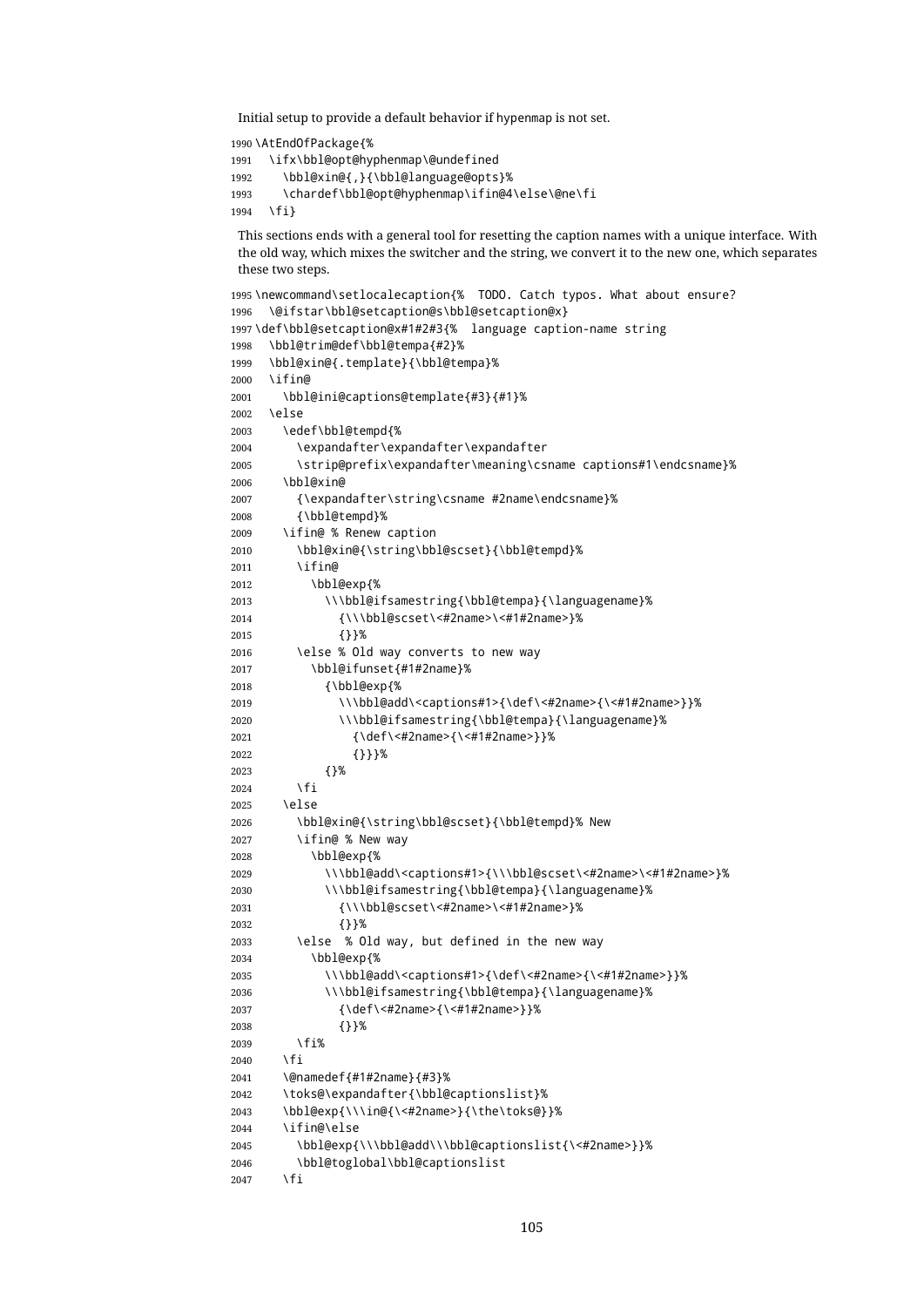```
2048 \fi}
2049 % \def\bbl@setcaption@s#1#2#3{} % TODO. Not yet implemented
```
#### **7.11 Macros common to a number of languages**

```
\set@low@box The following macro is used to lower quotes to the same level as the comma. It prepares its
                argument in box register 0.
```
\bbl@trace{Macros related to glyphs}

\def\set@low@box#1{\setbox\tw@\hbox{,}\setbox\z@\hbox{#1}%

- \dimen\z@\ht\z@ \advance\dimen\z@ -\ht\tw@%
- 2053 \setbox\z@\hbox{\lower\dimen\z@ \box\z@}\ht\z@\ht\tw@ \dp\z@\dp\tw@}

\save@sf@q The macro \save@sf@q is used to save and reset the current space factor.

```
2054 \def\save@sf@q#1{\leavevmode
2055 \begingroup
2056 \edef\@SF{\spacefactor\the\spacefactor}#1\@SF
2057 \endgroup}
```
## **7.12 Making glyphs available**

This section makes a number of glyphs available that either do not exist in the OT1 encoding and have to be 'faked', or that are not accessible through T1enc.def.

#### **7.12.1 Quotation marks**

```
\quotedblbase In the T1 encoding the opening double quote at the baseline is available as a separate character,
                  accessible via \quotedblbase. In the OT1 encoding it is not available, therefore we make it available
                  by lowering the normal open quote character to the baseline.
                 2058 \ProvideTextCommand{\quotedblbase}{OT1}{%
                 2059 \save@sf@q{\set@low@box{\textquotedblright\/}%
                 2060 \box\z@\kern-.04em\bbl@allowhyphens}}
                  Make sure that when an encoding other than OT1 or T1 is used this glyph can still be typeset.
                 2061 \ProvideTextCommandDefault{\quotedblbase}{%
                 2062 \UseTextSymbol{OT1}{\quotedblbase}}
\quotesinglbase We also need the single quote character at the baseline.
                 2063 \ProvideTextCommand{\quotesinglbase}{OT1}{%
                 2064 \save@sf@q{\set@low@box{\textquoteright\/}%
                 2065 \box\z@\kern-.04em\bbl@allowhyphens}}
                  Make sure that when an encoding other than OT1 or T1 is used this glyph can still be typeset.
                 2066 \ProvideTextCommandDefault{\quotesinglbase}{%
                 2067 \UseTextSymbol{OT1}{\quotesinglbase}}
 \guillemetleft The guillemet characters are not available in 0T1 encoding. They are faked. (Wrong names with o
\guillemetright
preserved for compatibility.)
                 2068 \ProvideTextCommand{\guillemetleft}{OT1}{%
                2069 \ifmmode
                 2070 \ll
                 2071 \else
                 2072 \save@sf@q{\nobreak
                 2073 \raise.2ex\hbox{$\scriptscriptstyle\ll$}\bbl@allowhyphens}%
                 2074 \fi}
                 2075 \ProvideTextCommand{\guillemetright}{OT1}{%
                 2076 \ifmmode
                 2077 \gg
                 2078 \else
                 2079 \save@sf@q{\nobreak
                 2080 \raise.2ex\hbox{$\scriptscriptstyle\gg$}\bbl@allowhyphens}%
                 2081 \fi}
                 2082\ProvideTextCommand{\guillemotleft}{OT1}{%
```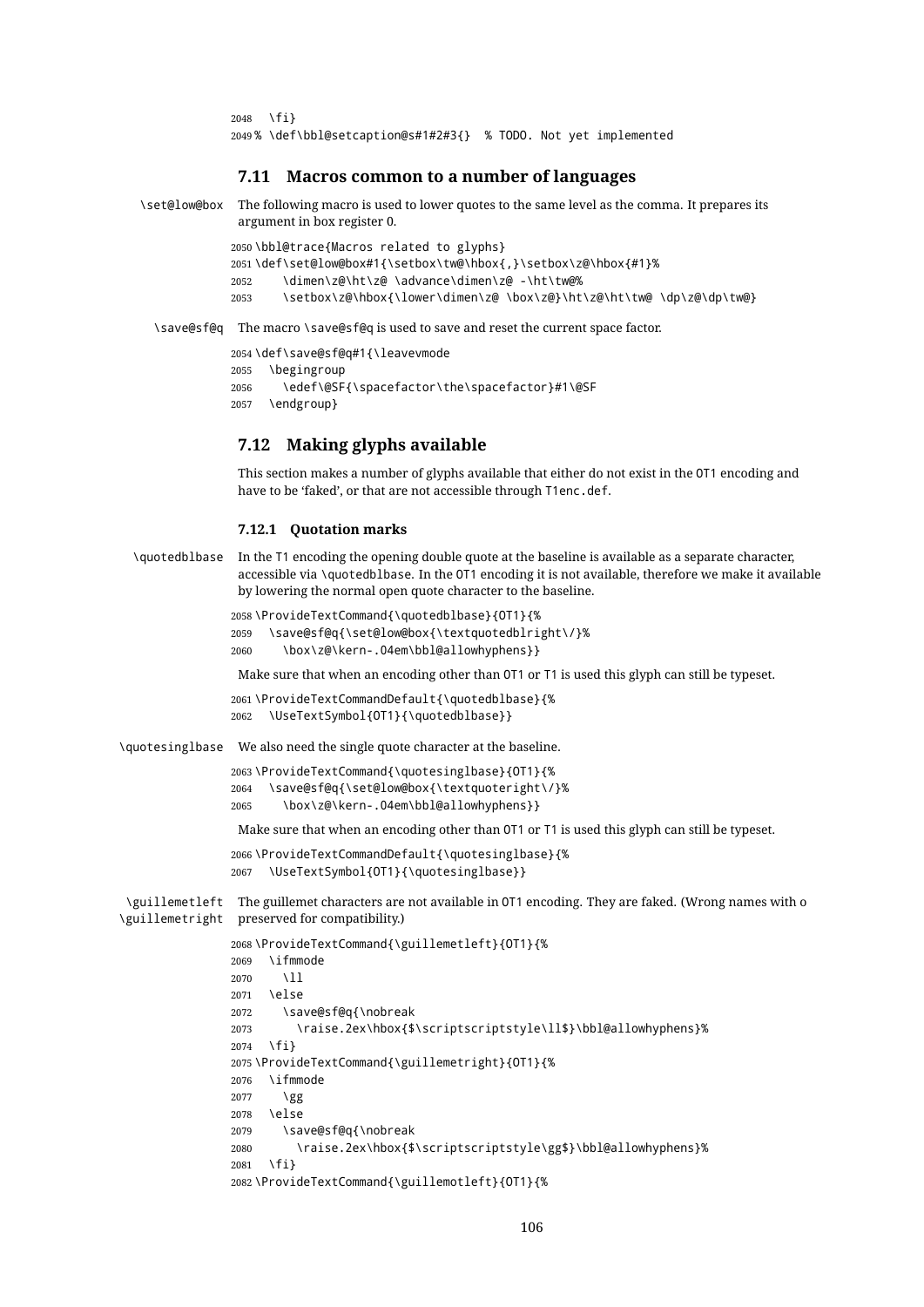```
2083 \ifmmode
2084 \ll
2085 \else
2086 \save@sf@q{\nobreak
2087 \raise.2ex\hbox{$\scriptscriptstyle\ll$}\bbl@allowhyphens}%
2088 \fi}
2089 \ProvideTextCommand{\guillemotright}{OT1}{%
2090 \ifmmode
2091 \gg
2092 \else
2093 \save@sf@q{\nobreak
2094 \raise.2ex\hbox{$\scriptscriptstyle\gg$}\bbl@allowhyphens}%
2095 \fi}
```
Make sure that when an encoding other than OT1 or T1 is used these glyphs can still be typeset.

```
2096\ProvideTextCommandDefault{\guillemetleft}{%
2097 \UseTextSymbol{OT1}{\guillemetleft}}
2098 \ProvideTextCommandDefault{\guillemetright}{%
2099 \UseTextSymbol{OT1}{\guillemetright}}
2100 \ProvideTextCommandDefault{\guillemotleft}{%
2101 \UseTextSymbol{OT1}{\guillemotleft}}
2102 \ProvideTextCommandDefault{\guillemotright}{%
2103 \UseTextSymbol{OT1}{\guillemotright}}
```
\guilsinglleft The single guillemets are not available in OT1 encoding. They are faked.

```
\guilsinglright
               2104 \ProvideTextCommand{\guilsinglleft}{OT1}{%
               2105 \ifmmode
               2106 \leq%
               2107 \else
               2108 \save@sf@q{\nobreak
               2109 \raise.2ex\hbox{$\scriptscriptstyle<$}\bbl@allowhyphens}%
               2110 \fi}
               2111 \ProvideTextCommand{\guilsinglright}{OT1}{%
               2112 \ifmmode
               2113 >%
               2114 \else
               2115 \save@sf@q{\nobreak
               2116 \raise.2ex\hbox{$\scriptscriptstyle>$}\bbl@allowhyphens}%
               2117 \fi}
```
Make sure that when an encoding other than OT1 or T1 is used these glyphs can still be typeset.

```
2118 \ProvideTextCommandDefault{\guilsinglleft}{%
2119 \UseTextSymbol{OT1}{\guilsinglleft}}
2120 \ProvideTextCommandDefault{\guilsinglright}{%
2121 \UseTextSymbol{OT1}{\guilsinglright}}
```
#### **7.12.2 Letters**

\ij The dutch language uses the letter 'ij'. It is available in T1 encoded fonts, but not in the OT1 encoded \IJ fonts. Therefore we fake it for the OT1 encoding.

```
2122 \DeclareTextCommand{\ij}{OT1}{%
2123 i\kern-0.02em\bbl@allowhyphens j}
2124 \DeclareTextCommand{\IJ}{OT1}{%
2125 I\kern-0.02em\bbl@allowhyphens J}
2126 \DeclareTextCommand{\ij}{T1}{\char188}
2127 \DeclareTextCommand{\IJ}{T1}{\char156}
```
Make sure that when an encoding other than OT1 or T1 is used these glyphs can still be typeset.

```
2128 \ProvideTextCommandDefault{\ij}{%
2129 \UseTextSymbol{OT1}{\ij}}
2130 \ProvideTextCommandDefault{\IJ}{%
2131 \UseTextSymbol{OT1}{\IJ}}
```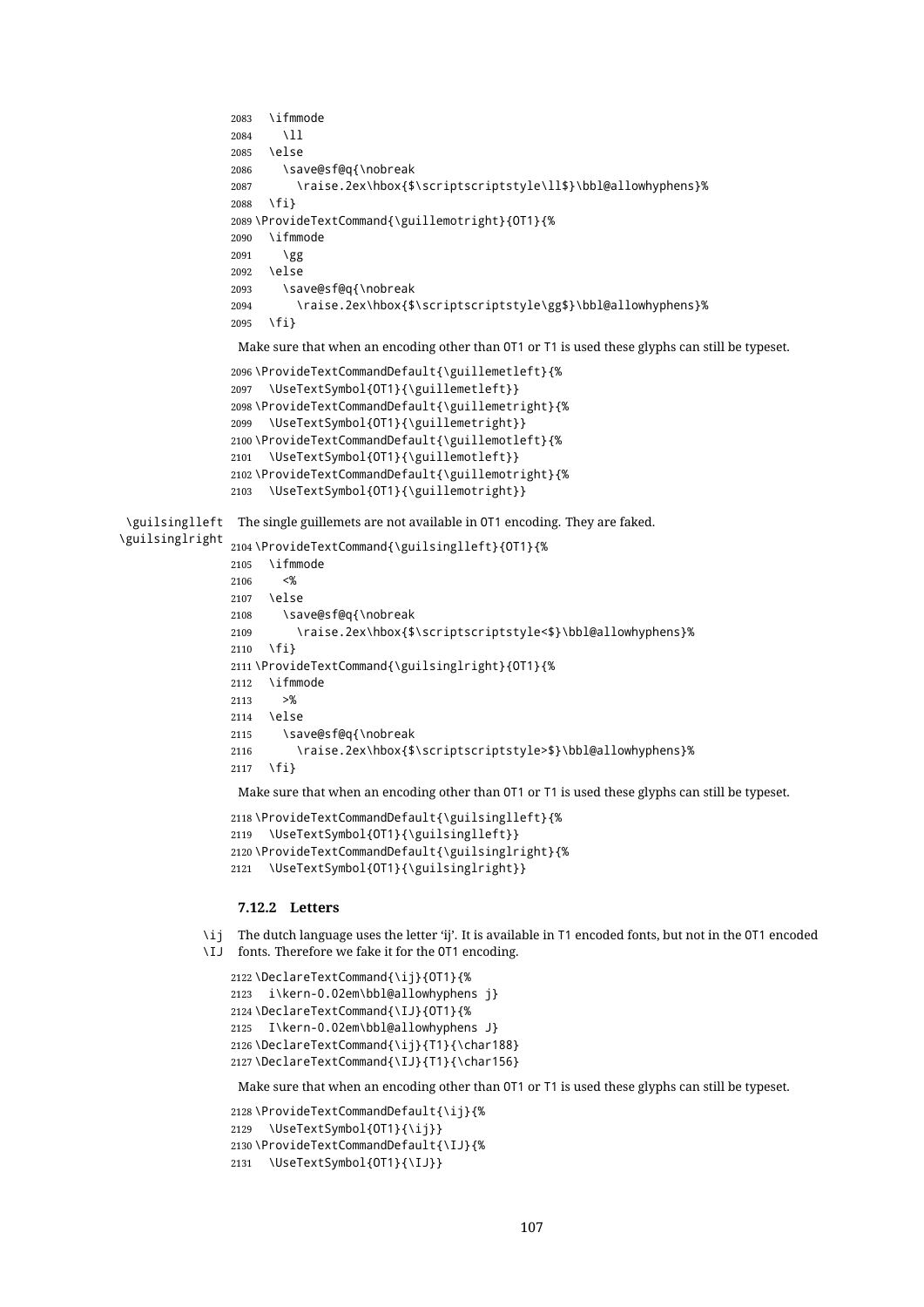\dj The croatian language needs the letters \dj and \DJ; they are available in the T1 encoding, but not in \DJ the OT1 encoding by default.

```
Some code to construct these glyphs for the OT1 encoding was made available to me by Stipčević
Mario, (stipcevic@olimp.irb.hr).
```

```
2132 \def\crrtic@{\hrule height0.1ex width0.3em}
2133 \def\crttic@{\hrule height0.1ex width0.33em}
2134 \def\ddj@{%
```
2135 \setbox0\hbox{d}\dimen@=\ht0

```
2136 \advance\dimen@1ex
```

```
2137 \dimen@.45\dimen@
```

```
2138 \dimen@ii\expandafter\rem@pt\the\fontdimen\@ne\font\dimen@
```

```
2139 \advance\dimen@ii.5ex
```

```
2140 \leavevmode\rlap{\raise\dimen@\hbox{\kern\dimen@ii\vbox{\crrtic@}}}}
```

```
2141 \def\DDJ@{%
```

```
2142 \setbox0\hbox{D}\dimen@=.55\ht0
```

```
2143 \dimen@ii\expandafter\rem@pt\the\fontdimen\@ne\font\dimen@
```

```
2144 \advance\dimen@ii.15ex % correction for the dash position
```

```
2145 \advance\dimen@ii-.15\fontdimen7\font % correction for cmtt font
```
2146 \dimen\thr@@\expandafter\rem@pt\the\fontdimen7\font\dimen@

```
2147 \leavevmode\rlap{\raise\dimen@\hbox{\kern\dimen@ii\vbox{\crttic@}}}}
```

```
2148 %
```

```
2149 \DeclareTextCommand{\dj}{OT1}{\ddj@ d}
2150 \DeclareTextCommand{\DJ}{OT1}{\DDJ@ D}
```
Make sure that when an encoding other than OT1 or T1 is used these glyphs can still be typeset.

```
2151 \ProvideTextCommandDefault{\dj}{%
2152 \UseTextSymbol{OT1}{\dj}}
2153 \ProvideTextCommandDefault{\DJ}{%
2154 \UseTextSymbol{OT1}{\DJ}}
```
\SS For the T1 encoding \SS is defined and selects a specific glyph from the font, but for other encodings it is not available. Therefore we make it available here.

```
2155 \DeclareTextCommand{\SS}{OT1}{SS}
2156 \ProvideTextCommandDefault{\SS}{\UseTextSymbol{OT1}{\SS}}
```
#### **7.12.3 Shorthands for quotation marks**

Shorthands are provided for a number of different quotation marks, which make them usable both outside and inside mathmode. They are defined with \ProvideTextCommandDefault, but this is very likely not required because their definitions are based on encoding-dependent macros.

- \glq The 'german' single quotes.
- \grq 2157 \ProvideTextCommandDefault{\glq}{%

```
2158 \textormath{\quotesinglbase}{\mbox{\quotesinglbase}}}
```
The definition of  $\gtrsim$  depends on the fontencoding. With T1 encoding no extra kerning is needed.

```
2159 \ProvideTextCommand{\grq}{T1}{%
2160 \textormath{\kern\z@\textquoteleft}{\mbox{\textquoteleft}}}
2161 \ProvideTextCommand{\grq}{TU}{%
2162 \textormath{\textquoteleft}{\mbox{\textquoteleft}}}
2163 \ProvideTextCommand{\grq}{OT1}{%
2164 \save@sf@q{\kern-.0125em
2165 \textormath{\textquoteleft}{\mbox{\textquoteleft}}%
2166 \kern.07em\relax}}
```
2167 \ProvideTextCommandDefault{\grq}{\UseTextSymbol{OT1}\grq}

\glqq The 'german' double quotes.

```
\grqq
2168 \ProvideTextCommandDefault{\glqq}{%
```
2169 \textormath{\quotedblbase}{\mbox{\quotedblbase}}}

The definition of \grqq depends on the fontencoding. With T1 encoding no extra kerning is needed.

```
2170 \ProvideTextCommand{\grqq}{T1}{%
```
2171 \textormath{\textquotedblleft}{\mbox{\textquotedblleft}}}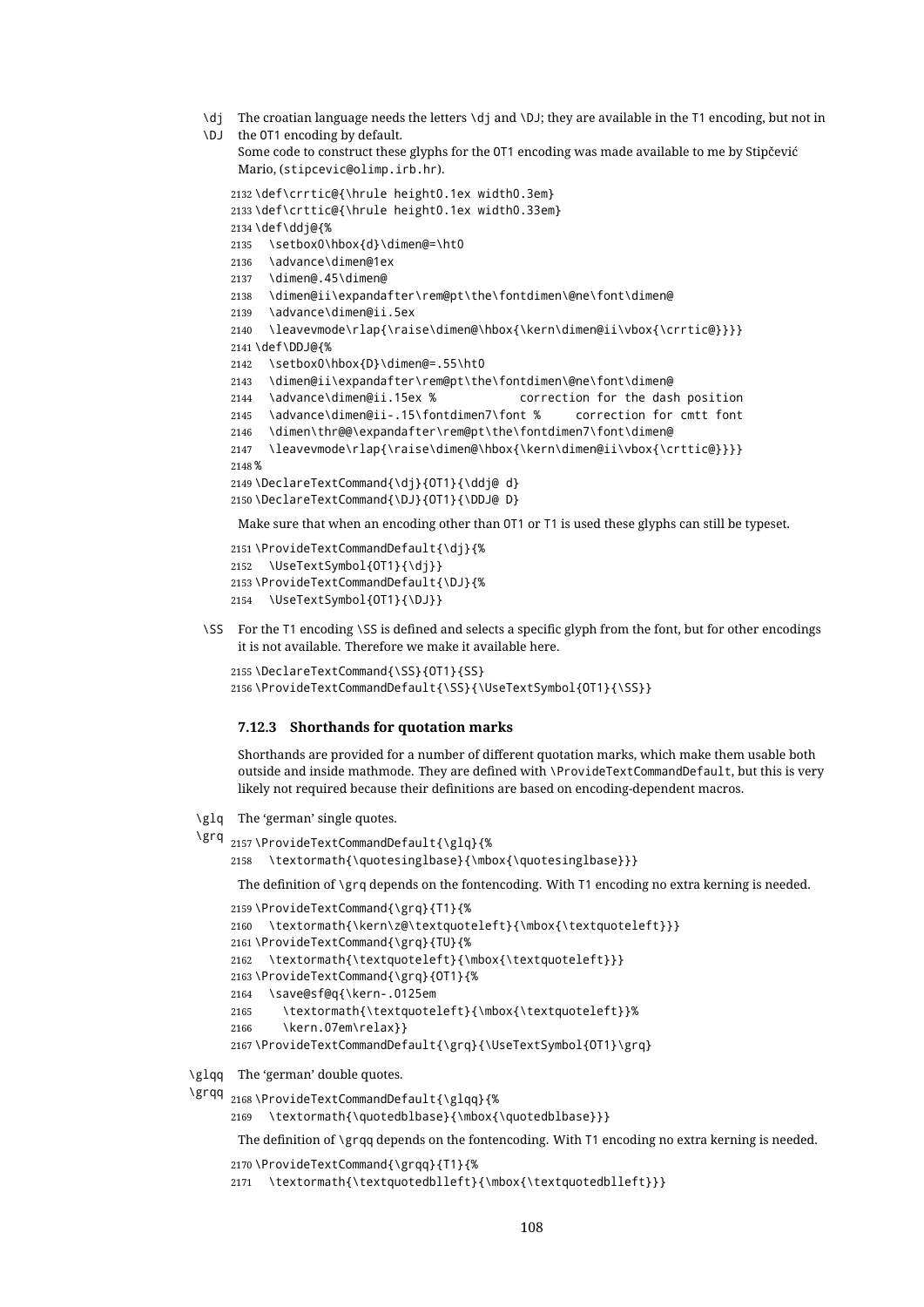```
2172 \ProvideTextCommand{\grqq}{TU}{%
2173 \textormath{\textquotedblleft}{\mbox{\textquotedblleft}}}
2174 \ProvideTextCommand{\grqq}{OT1}{%
2175 \save@sf@q{\kern-.07em
2176 \textormath{\textquotedblleft}{\mbox{\textquotedblleft}}%
2177 \kern.07em\relax}}
```
- \ProvideTextCommandDefault{\grqq}{\UseTextSymbol{OT1}\grqq}
- \flq The 'french' single guillemets.

```
\frq
2179 \ProvideTextCommandDefault{\flq}{%
    2180 \textormath{\guilsinglleft}{\mbox{\guilsinglleft}}}
    2181 \ProvideTextCommandDefault{\frq}{%
    2182 \textormath{\guilsinglright}{\mbox{\guilsinglright}}}
```
\flqq The 'french' double guillemets.

```
\frqq
2183 \ProvideTextCommandDefault{\flqq}{%
      2184 \textormath{\guillemetleft}{\mbox{\guillemetleft}}}
      2185 \ProvideTextCommandDefault{\frqq}{%
      2186 \textormath{\guillemetright}{\mbox{\guillemetright}}}
```
#### **7.12.4 Umlauts and tremas**

The command \" needs to have a different effect for different languages. For German for instance, the 'umlaut' should be positioned lower than the default position for placing it over the letters a, o, u, A, O and U. When placed over an e, i, E or I it can retain its normal position. For Dutch the same glyph is always placed in the lower position.

\umlauthigh To be able to provide both positions of \" we provide two commands to switch the positioning, the \umlautlow default will be \umlauthigh (the normal positioning).

```
2187 \def\umlauthigh{%
2188 \def\bbl@umlauta##1{\leavevmode\bgroup%
2189 \expandafter\accent\csname\f@encoding dqpos\endcsname
2190 ##1\bbl@allowhyphens\egroup}%
2191 \let\bbl@umlaute\bbl@umlauta}
2192 \def\umlautlow{%
2193 \def\bbl@umlauta{\protect\lower@umlaut}}
2194 \def\umlautelow{%
2195 \def\bbl@umlaute{\protect\lower@umlaut}}
2196 \umlauthigh
```
\lower@umlaut The command \lower@umlaut is used to position the \" closer to the letter.

We want the umlaut character lowered, nearer to the letter. To do this we need an extra  $\langle$  dimen $\rangle$ register.

```
2197 \expandafter\ifx\csname U@D\endcsname\relax
2198 \csname newdimen\endcsname\U@D
2199 \fi
```
The following code fools TEX's make\_accent procedure about the current x-height of the font to force another placement of the umlaut character. First we have to save the current x-height of the font, because we'll change this font dimension and this is always done globally.

Then we compute the new x-height in such a way that the umlaut character is lowered to the base character. The value of .45ex depends on the METAFONT parameters with which the fonts were built. (Just try out, which value will look best.) If the new x-height is too low, it is not changed. Finally we call the \accent primitive, reset the old x-height and insert the base character in the argument.

\def\lower@umlaut#1{%

\leavevmode\bgroup

- \U@D 1ex%
- {\setbox\z@\hbox{%
- \expandafter\char\csname\f@encoding dqpos\endcsname}%
- \dimen@ -.45ex\advance\dimen@\ht\z@
- \ifdim 1ex<\dimen@ \fontdimen5\font\dimen@ \fi}%
- \expandafter\accent\csname\f@encoding dqpos\endcsname
- \fontdimen5\font\U@D #1%
- \egroup}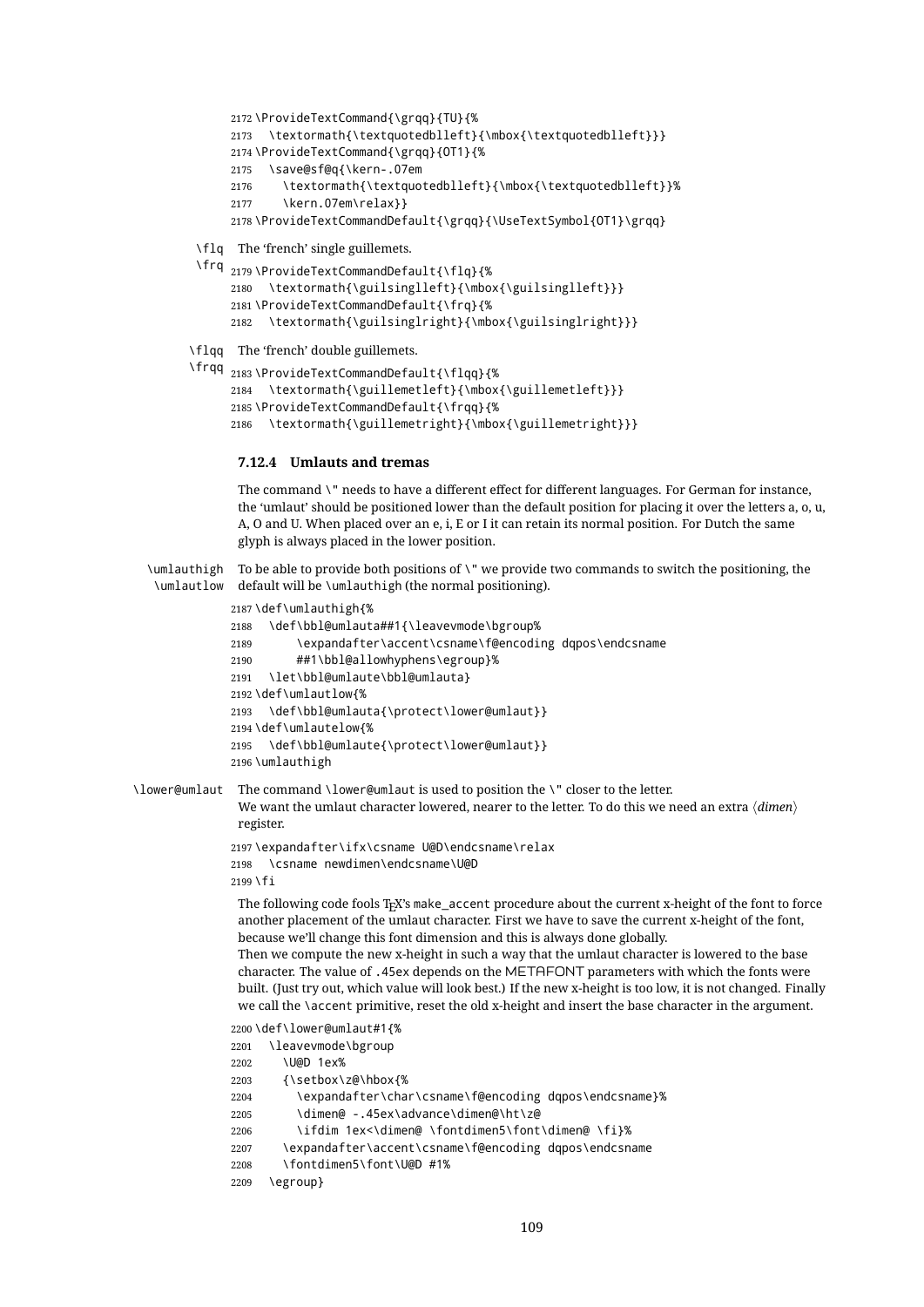For all vowels we declare \" to be a composite command which uses \bbl@umlauta or \bbl@umlaute to position the umlaut character. We need to be sure that these definitions override the ones that are provided when the package fontenc with option OT1 is used. Therefore these declarations are postponed until the beginning of the document. Note these definitions only apply to some languages, but babel sets them for *all* languages – you may want to redefine \bbl@umlauta and/or \bbl@umlaute for a language in the corresponding ldf (using the babel switching mechanism, of course).

\AtBeginDocument{%

```
2211 \DeclareTextCompositeCommand{\"}{OT1}{a}{\bbl@umlauta{a}}%
```

```
2212 \DeclareTextCompositeCommand{\"}{OT1}{e}{\bbl@umlaute{e}}%
```

```
2213 \DeclareTextCompositeCommand{\"}{OT1}{i}{\bbl@umlaute{\i}}%
```
\DeclareTextCompositeCommand{\"}{OT1}{\i}{\bbl@umlaute{\i}}%

```
2215 \DeclareTextCompositeCommand{\"}{OT1}{o}{\bbl@umlauta{o}}%
```

```
2216 \DeclareTextCompositeCommand{\"}{OT1}{u}{\bbl@umlauta{u}}%
```

```
2217 \DeclareTextCompositeCommand{\"}{OT1}{A}{\bbl@umlauta{A}}%
```

```
2218 \DeclareTextCompositeCommand{\"}{OT1}{E}{\bbl@umlaute{E}}%
```

```
2219 \DeclareTextCompositeCommand{\"}{OT1}{I}{\bbl@umlaute{I}}%
```

```
2220 \DeclareTextCompositeCommand{\"}{OT1}{O}{\bbl@umlauta{O}}%
```

```
2221 \DeclareTextCompositeCommand{\"}{OT1}{U}{\bbl@umlauta{U}}}
```
Finally, make sure the default hyphenrules are defined (even if empty). For internal use, another empty \language is defined. Currently used in Amharic.

```
2222 \ifx\l@english\@undefined
2223 \chardef\l@english\z@
2224 \fi
2225 % The following is used to cancel rules in ini files (see Amharic).
2226 \ifx\l@unhyphenated\@undefined
2227 \newlanguage\l@unhyphenated
2228 \fi
```
# **7.13 Layout**

Layout is mainly intended to set bidi documents, but there is at least a tool useful in general.

```
2229 \bbl@trace{Bidi layout}
2230 \providecommand\IfBabelLayout[3]{#3}%
2231 \newcommand\BabelPatchSection[1]{%
2232 \@ifundefined{#1}{}{%
2233 \bbl@exp{\let\<bbl@ss@#1>\<#1>}%
2234 \@namedef{#1}{%
2235 \@ifstar{\bbl@presec@s{#1}}%
2236 {\@dblarg{\bbl@presec@x{#1}}}}}}
2237 \def\bbl@presec@x#1[#2]#3{%
2238 \bbl@exp{%
2239 \\\select@language@x{\bbl@main@language}%
2240 \\\bbl@cs{sspre@#1}%
2241 \\\bbl@cs{ss@#1}%
2242 [\\\foreignlanguage{\languagename}{\unexpanded{#2}}]%
2243 {\\\foreignlanguage{\languagename}{\unexpanded{#3}}}%
2244 \\\select@language@x{\languagename}}}
2245 \def\bbl@presec@s#1#2{%
2246 \bbl@exp{%
2247 \\\select@language@x{\bbl@main@language}%
2248 \\\bbl@cs{sspre@#1}%
2249 \\\bbl@cs{ss@#1}*%
2250 {\\\foreignlanguage{\languagename}{\unexpanded{#2}}}%
2251 \\\select@language@x{\languagename}}}
2252 \IfBabelLayout{sectioning}%
2253 {\BabelPatchSection{part}%
2254 \BabelPatchSection{chapter}%
2255 \BabelPatchSection{section}%
2256 \BabelPatchSection{subsection}%
2257 \BabelPatchSection{subsubsection}%
2258 \BabelPatchSection{paragraph}%
```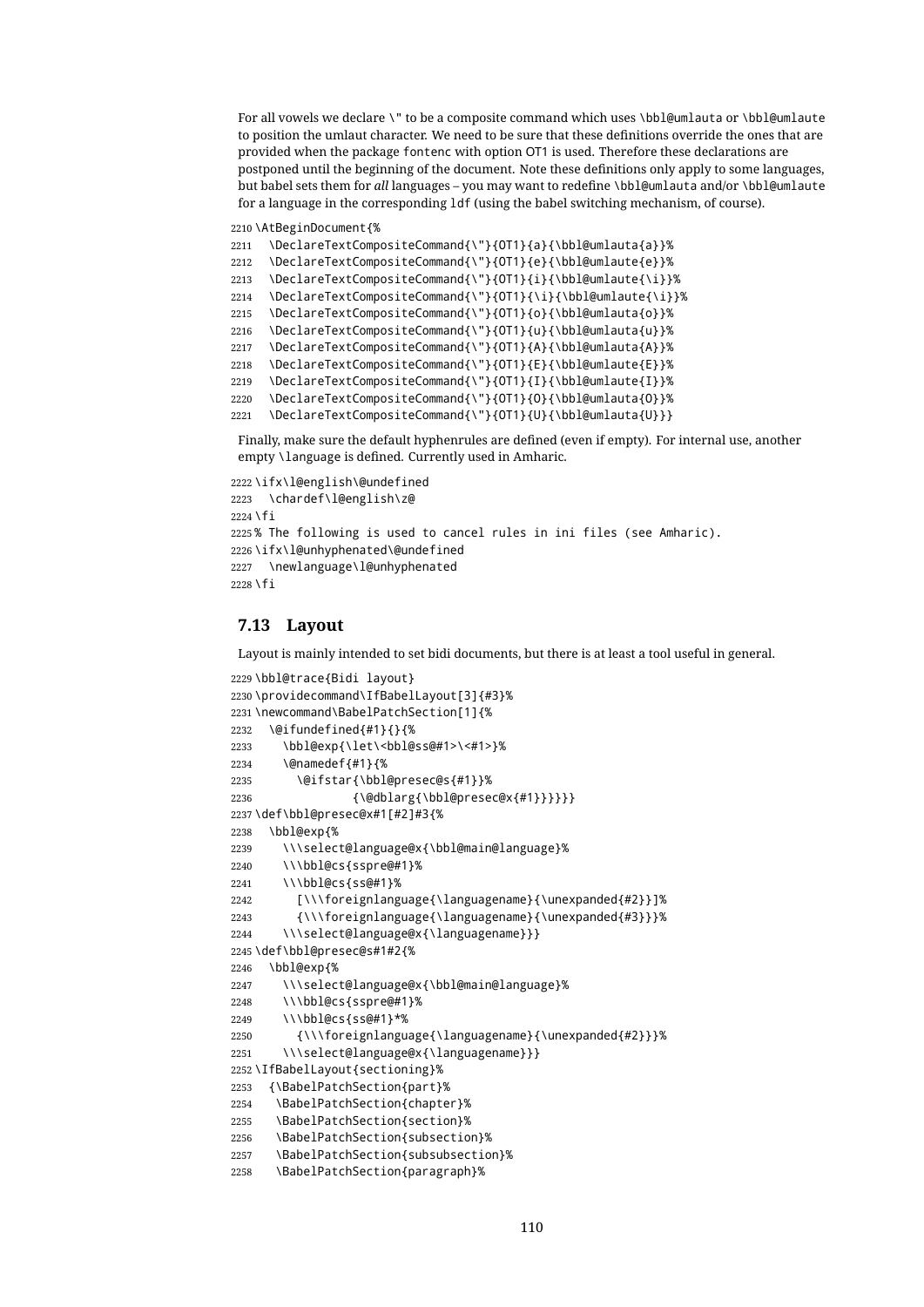```
2259 \BabelPatchSection{subparagraph}%
2260 \def\babel@toc#1{%
2261 \select@language@x{\bbl@main@language}}}{}
2262 \IfBabelLayout{captions}%
2263 {\BabelPatchSection{caption}}{}
```
### **7.14 Load engine specific macros**

```
2264 \bbl@trace{Input engine specific macros}
2265 \ifcase\bbl@engine
2266 \input txtbabel.def
2267 \or
2268 \input luababel.def
2269 \or
2270 \input xebabel.def
2271 \fi
```
# **7.15 Creating and modifying languages**

\babelprovide is a general purpose tool for creating and modifying languages. It creates the language infrastructure, and loads, if requested, an ini file. It may be used in conjunction to previouly loaded ldf files.

```
2272 \bbl@trace{Creating languages and reading ini files}
2273 \let\bbl@extend@ini\@gobble
2274 \newcommand\babelprovide[2][]{%
2275 \let\bbl@savelangname\languagename
2276 \edef\bbl@savelocaleid{\the\localeid}%
2277 % Set name and locale id
2278 \edef\languagename{#2}%
2279 \bbl@id@assign
2280 % Initialize keys
2281 \let\bbl@KVP@captions\@nil
2282 \let\bbl@KVP@date\@nil
2283 \let\bbl@KVP@import\@nil
2284 \let\bbl@KVP@main\@nil
2285 \let\bbl@KVP@script\@nil
2286 \let\bbl@KVP@language\@nil
2287 \let\bbl@KVP@hyphenrules\@nil
2288 \let\bbl@KVP@linebreaking\@nil
2289 \let\bbl@KVP@justification\@nil
2290 \let\bbl@KVP@mapfont\@nil
2291 \let\bbl@KVP@maparabic\@nil
2292 \let\bbl@KVP@mapdigits\@nil
2293 \let\bbl@KVP@intraspace\@nil
2294 \let\bbl@KVP@intrapenalty\@nil
2295 \let\bbl@KVP@onchar\@nil
2296 \let\bbl@KVP@transforms\@nil
2297 \global\let\bbl@release@transforms\@empty
2298 \let\bbl@KVP@alph\@nil
2299 \let\bbl@KVP@Alph\@nil
2300 \let\bbl@KVP@labels\@nil
2301 \bbl@csarg\let{KVP@labels*}\@nil
2302 \global\let\bbl@inidata\@empty
2303 \global\let\bbl@extend@ini\@gobble
2304 \gdef\bbl@key@list{;}%
2305 \bbl@forkv{#1}{% TODO - error handling
2306 \in@{/}{##1}%
2307 \ifin@
2308 \global\let\bbl@extend@ini\bbl@extend@ini@aux
2309 \bbl@renewinikey##1\@@{##2}%
2310 \else
2311 \bbl@csarg\def{KVP@##1}{##2}%
2312 \fi}%
```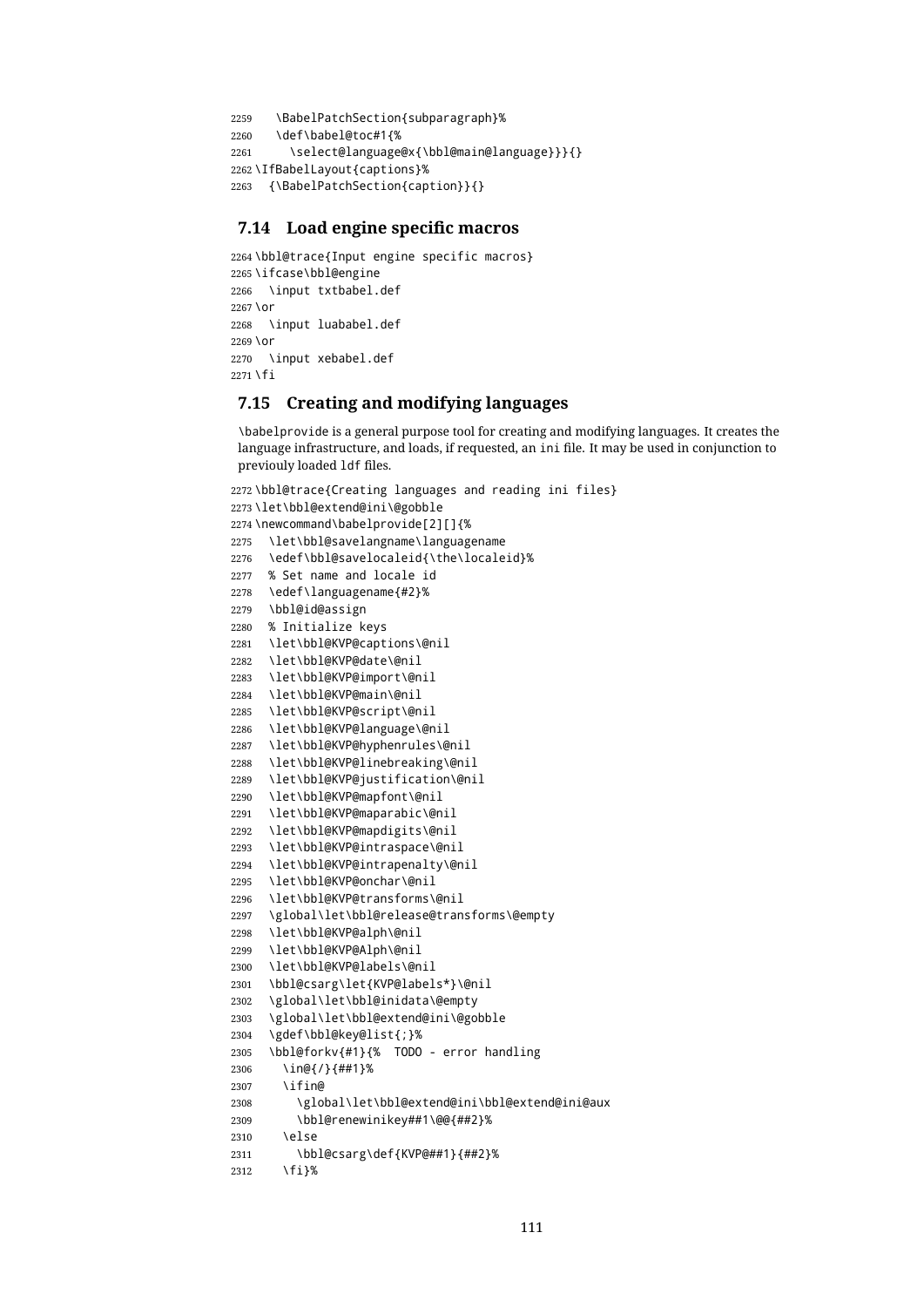```
2313 \chardef\bbl@howloaded=% 0:none; 1:ldf without ini; 2:ini
2314 \bbl@ifunset{date#2}\z@{\bbl@ifunset{bbl@llevel@#2}\@ne\tw@}%
2315 % == init ==
2316 \ifx\bbl@screset\@undefined
2317 \bbl@ldfinit
2318 \fi
2319 % ==
2320 \let\bbl@lbkflag\relax % \@empty = do setup linebreak
2321 \ifcase\bbl@howloaded
2322 \let\bbl@lbkflag\@empty % new
2323 \else
2324 \ifx\bbl@KVP@hyphenrules\@nil\else
2325 \let\bbl@lbkflag\@empty
2326 \fi
2327 \ifx\bbl@KVP@import\@nil\else
2328 \let\bbl@lbkflag\@empty
2329 \fi
2330 \fi
2331 % == import, captions ==
2332 \ifx\bbl@KVP@import\@nil\else
2333 \bbl@exp{\\\bbl@ifblank{\bbl@KVP@import}}%
2334 {\ifx\bbl@initoload\relax
2335 \begingroup
2336 \def\BabelBeforeIni##1##2{\gdef\bbl@KVP@import{##1}\endinput}%
2337 \bbl@input@texini{#2}%
2338 \endgroup
2339 \else
2340 \xdef\bbl@KVP@import{\bbl@initoload}%
2341 \fi}%
2342 {}%
2343 \fi
2344 \ifx\bbl@KVP@captions\@nil
2345 \let\bbl@KVP@captions\bbl@KVP@import
2346 \fi
2347 % ==
2348 \ifx\bbl@KVP@transforms\@nil\else
2349 \bbl@replace\bbl@KVP@transforms{ }{,}%
2350 \fi
2351 \, % = Load ini ==
2352 \ifcase\bbl@howloaded
2353 \bbl@provide@new{#2}%
2354 \left[\text{e}\right]se
2355 \bbl@ifblank{#1}%
2356 {}% With \bbl@load@basic below
2357 {\bbl@provide@renew{#2}}%
2358 \fi
2359 % Post tasks
2360 % ----------
2361 % == subsequent calls after the first provide for a locale ==
2362 \ifx\bbl@inidata\@empty\else
2363 \bbl@extend@ini{#2}%
2364 \fi
2365 % == ensure captions ==
2366 \ifx\bbl@KVP@captions\@nil\else
2367 \bbl@ifunset{bbl@extracaps@#2}%
2368 {\bbl@exp{\\\babelensure[exclude=\\\today]{#2}}}%
2369 {\bbl@exp{\\\babelensure[exclude=\\\today,
2370 include=\[bbl@extracaps@#2]}]{#2}}%
2371 \bbl@ifunset{bbl@ensure@\languagename}%
2372 {\bbl@exp{%
2373 \\\DeclareRobustCommand\<bbl@ensure@\languagename>[1]{%
2374 \\\foreignlanguage{\languagename}%
2375 {####1}}}}%
```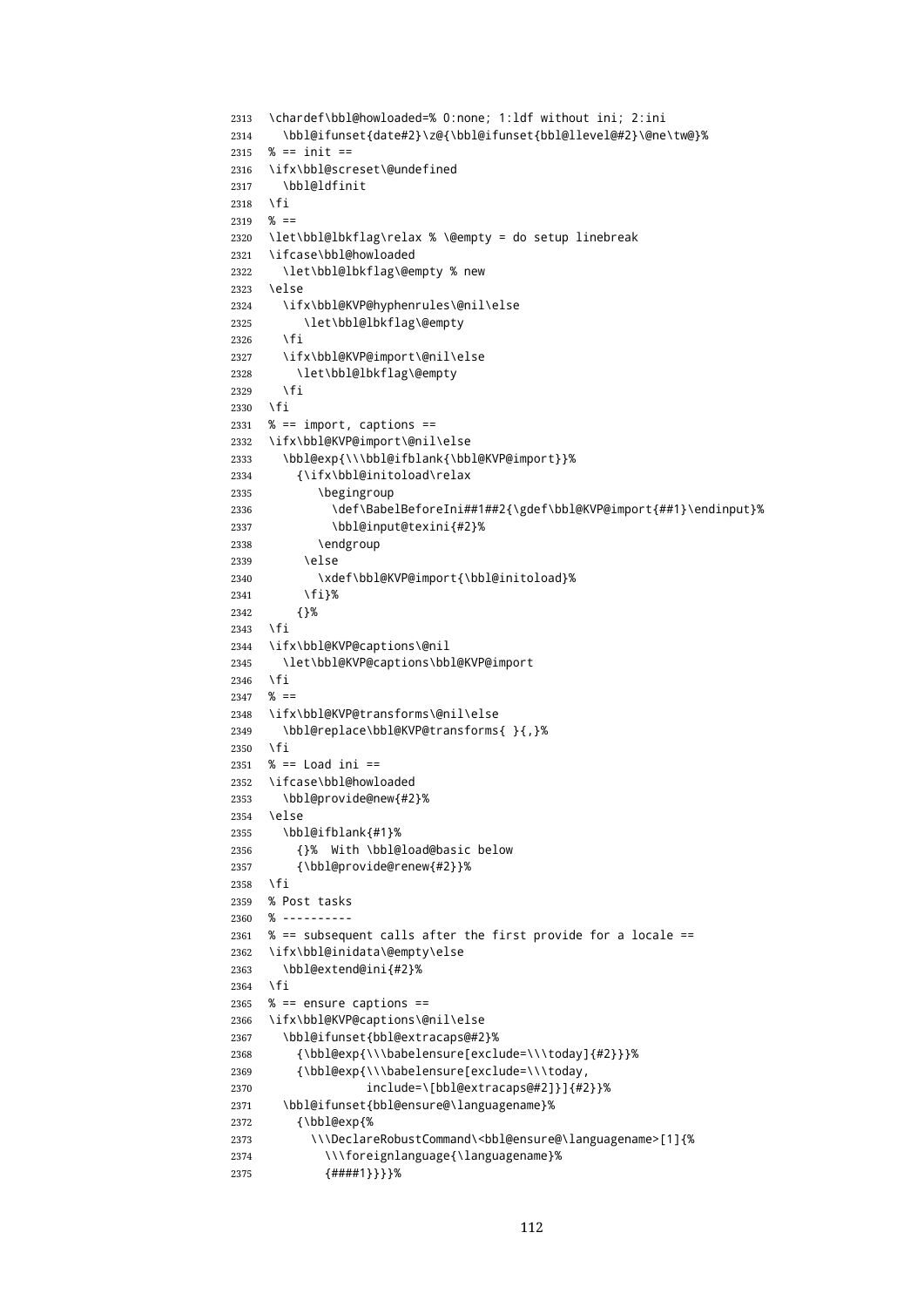```
2376 {}%
2377 \bbl@exp{%
2378 \\\bbl@toglobal\<bbl@ensure@\languagename>%
2379 \\\bbl@toglobal\<bbl@ensure@\languagename\space>}%
2380 \fi
2381 % ==
2382 % At this point all parameters are defined if 'import'. Now we
2383 % execute some code depending on them. But what about if nothing was
2384 % imported? We just set the basic parameters, but still loading the
2385 % whole ini file.
2386 \bbl@load@basic{#2}%
2387 % == script, language ==
2388 % Override the values from ini or defines them
2389 \ifx\bbl@KVP@script\@nil\else
2390 \bbl@csarg\edef{sname@#2}{\bbl@KVP@script}%
2391 \fi
2392 \ifx\bbl@KVP@language\@nil\else
2393 \bbl@csarg\edef{lname@#2}{\bbl@KVP@language}%
2394 \fi
2395 % == onchar ==
2396 \ifx\bbl@KVP@onchar\@nil\else
2397 \bbl@luahyphenate
2398 \bbl@exp{%
2399 \\\AddToHook{env/document/before}{{\\\select@language{#2}{}}}}%
2400 \directlua{
2401 if Babel.locale_mapped == nil then
2402 Babel.locale_mapped = true
2403 Babel.linebreaking.add_before(Babel.locale_map)
2404 Babel.loc_to_scr = {}
2405 Babel.chr_to_loc = Babel.chr_to_loc or {}
2406 end}%
2407 \bbl@xin@{ ids }{ \bbl@KVP@onchar\space}%
2408 \ifin@
2409 \ifx\bbl@starthyphens\@undefined % Needed if no explicit selection
2410 \AddBabelHook{babel-onchar}{beforestart}{{\bbl@starthyphens}}%
2411 \fi
2412 \bbl@exp{\\\bbl@add\\\bbl@starthyphens
2413 {\\\bbl@patterns@lua{\languagename}}}%
2414 % TODO - error/warning if no script
2415 \directlua{
2416 if Babel.script_blocks['\bbl@cl{sbcp}'] then
2417 Babel.loc_to_scr[\the\localeid] =
2418 Babel.script_blocks['\bbl@cl{sbcp}']
2419 Babel.locale_props[\the\localeid].lc = \the\localeid\space
2420 Babel.locale_props[\the\localeid].lg = \the\@nameuse{l@\languagename}\space
2421 end
2422 }%
2423 \fi
2424 \bbl@xin@{ fonts }{ \bbl@KVP@onchar\space}%
2425 \ifin@
2426 \bbl@ifunset{bbl@lsys@\languagename}{\bbl@provide@lsys{\languagename}}{}%
2427 \bbl@ifunset{bbl@wdir@\languagename}{\bbl@provide@dirs{\languagename}}{}%
2428 \ddot{\text{d}r} ectlua\ddot{\text{d}}2429 if Babel.script_blocks['\bbl@cl{sbcp}'] then
2430 Babel.loc to scr[\the\localeid] =
2431 Babel.script_blocks['\bbl@cl{sbcp}']
2432 end}%
2433 \ifx\bbl@mapselect\@undefined % TODO. almost the same as mapfont
2434 \AtBeginDocument{%
2435 \bbl@patchfont{{\bbl@mapselect}}%
2436 {\selectfont}}%
2437 \def\bbl@mapselect{%
2438 \let\bbl@mapselect\relax
```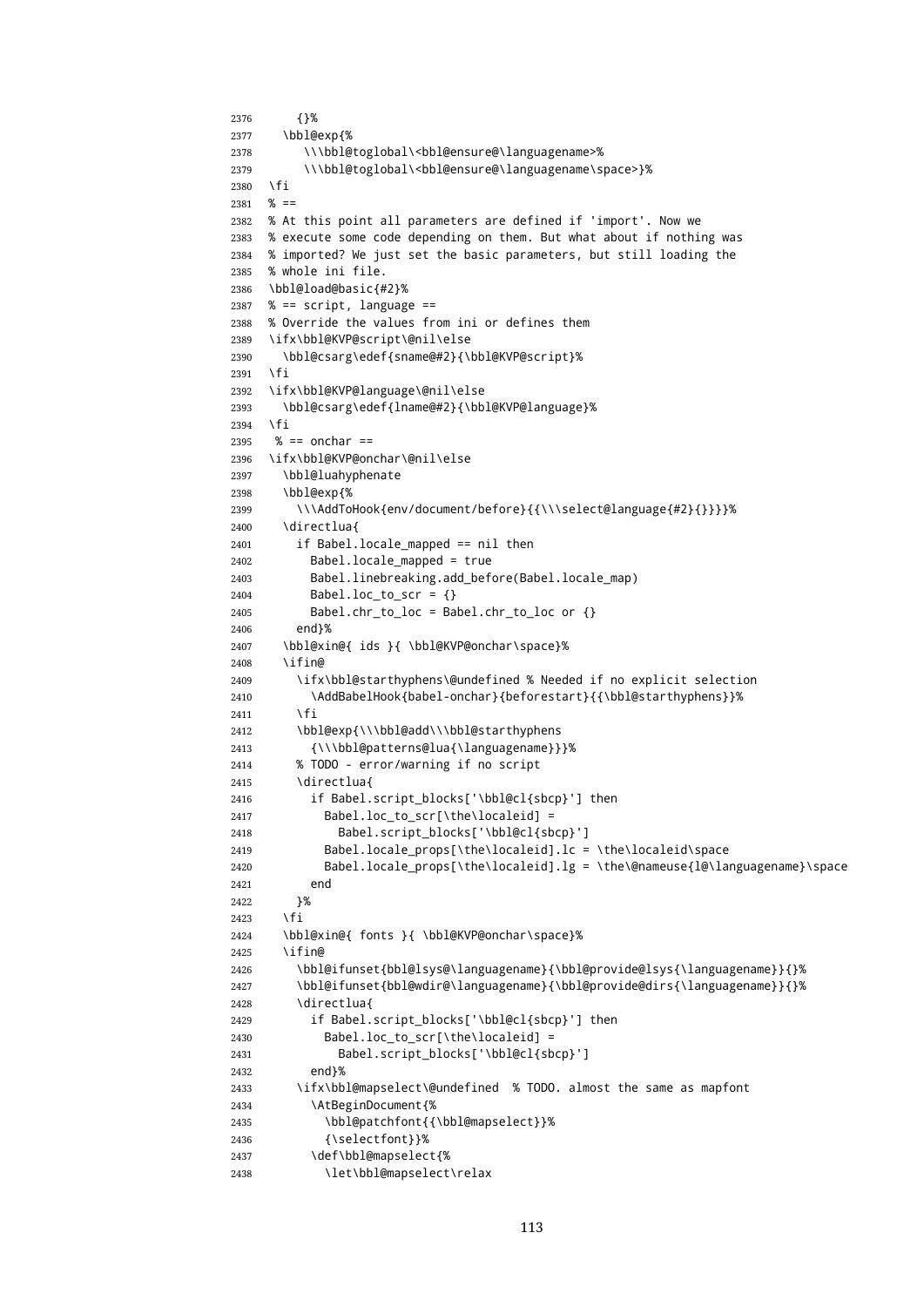```
2439 \edef\bbl@prefontid{\fontid\font}}%
2440 \def\bbl@mapdir##1{%
2441 {\def\languagename{##1}%
2442 \let\bbl@ifrestoring\@firstoftwo % To avoid font warning
2443 \bbl@switchfont
2444 \ifnum\fontid\font>\z@ % A hack, for the pgf nullfont hack
2445 \directlua{
2446 Babel.locale_props[\the\csname bbl@id@@##1\endcsname]%
2447 ['/\bbl@prefontid'] = \fontid\font\space}%
2448 \fi}}%
2449 \fi
2450 \bbl@exp{\\\bbl@add\\\bbl@mapselect{\\\bbl@mapdir{\languagename}}}%
2451 \fi
2452 % TODO - catch non-valid values
2453 \fi
2454 % == mapfont ==
2455 % For bidi texts, to switch the font based on direction
2456 \ifx\bbl@KVP@mapfont\@nil\else
2457 \bbl@ifsamestring{\bbl@KVP@mapfont}{direction}{}%
2458 {\bbl@error{Option '\bbl@KVP@mapfont' unknown for\\%
2459 mapfont. Use 'direction'.%
2460 {See the manual for details.}}}%
2461 \bbl@ifunset{bbl@lsys@\languagename}{\bbl@provide@lsys{\languagename}}{}%
2462 \bbl@ifunset{bbl@wdir@\languagename}{\bbl@provide@dirs{\languagename}}{}%
2463 \ifx\bbl@mapselect\@undefined % TODO. See onchar.
2464 \AtBeginDocument{%
2465 \bbl@patchfont{{\bbl@mapselect}}%
2466 {\selectfont}}%
2467 \def\bbl@mapselect{%
2468 \let\bbl@mapselect\relax
2469 \edef\bbl@prefontid{\fontid\font}}%
2470 \def\bbl@mapdir##1{%
2471 {\def\languagename{##1}%
2472 \let\bbl@ifrestoring\@firstoftwo % avoid font warning
2473 \bbl@switchfont
2474 \directlua{Babel.fontmap
2475 [\the\csname bbl@wdir@##1\endcsname]%
2476 [\bbl@prefontid]=\fontid\font}}}%
2477 \fi
2478 \bbl@exp{\\\bbl@add\\\bbl@mapselect{\\\bbl@mapdir{\languagename}}}%
2479 \fi
2480 % == Line breaking: intraspace, intrapenalty ==
2481 % For CJK, East Asian, Southeast Asian, if interspace in ini
2482 \ifx\bbl@KVP@intraspace\@nil\else % We can override the ini or set
2483 \bbl@csarg\edef{intsp@#2}{\bbl@KVP@intraspace}%
2484 \fi
2485 \bbl@provide@intraspace
2486 % == Line breaking: CJK quotes ==
2487 \ifcase\bbl@engine\or
2488 \bbl@xin@{/c}{/\bbl@cl{lnbrk}}%
2489 \sqrt{ifin\omega}2490 \bbl@ifunset{bbl@quote@\languagename}{}%
2491 {\directlua{
2492 Babel.locale_props[\the\localeid].cjk_quotes = {}
2493 local cs = 'op'
2494 for c in string.utfvalues(%
2495 [[\csname bbl@quote@\languagename\endcsname]]) do
2496 if Babel.cjk_characters[c].c == 'qu' then
2497 Babel.locale props[\the\localeid].cjk quotes[c] = cs
2498 end
2499 cs = ( cs == 'op') and 'cl' or 'op'
2500 end
2501 }}%
```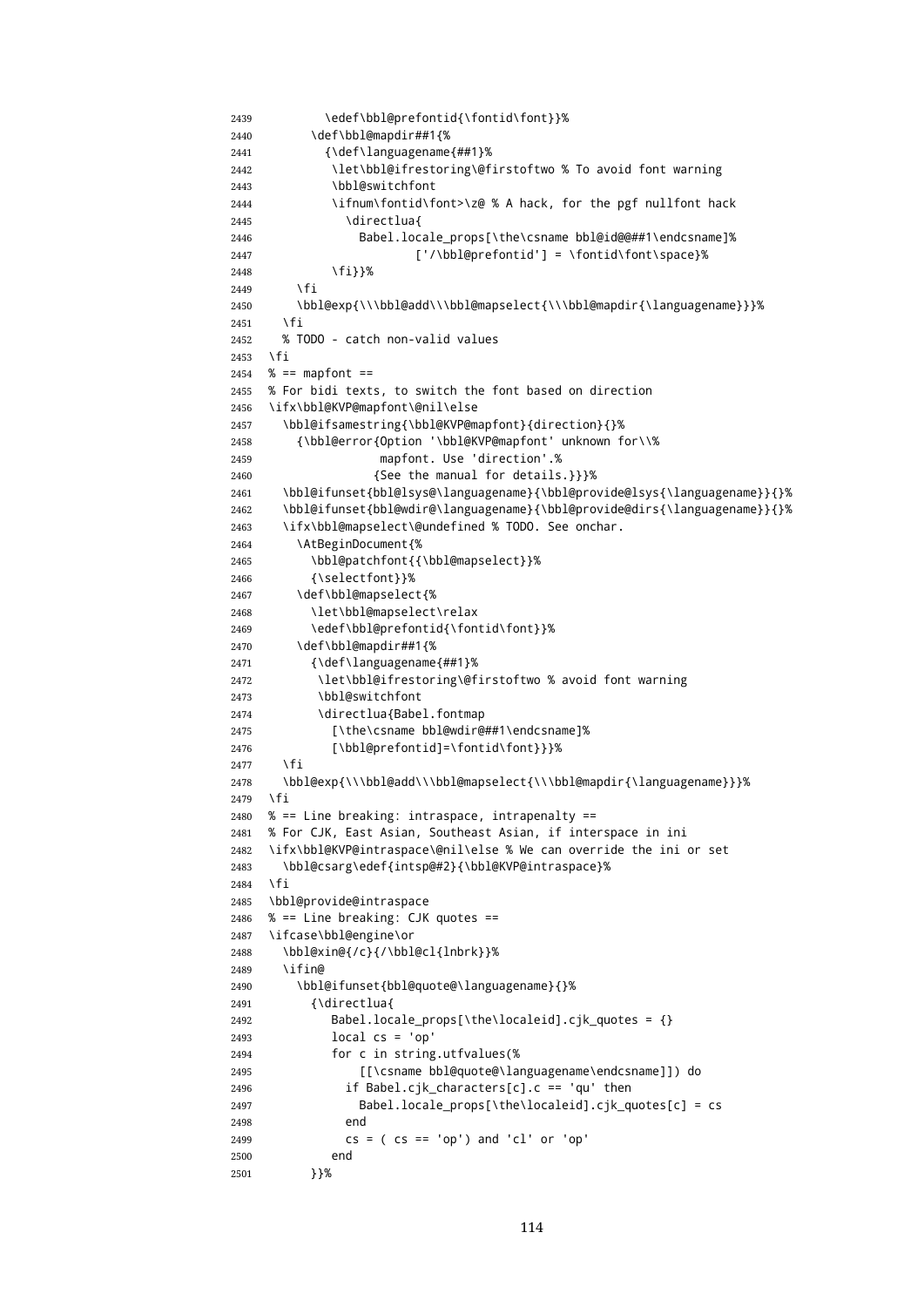```
2502 \fi
2503 \fi
2504 % == Line breaking: justification ==
2505 \ifx\bbl@KVP@justification\@nil\else
2506 \let\bbl@KVP@linebreaking\bbl@KVP@justification
2507 \fi
2508 \ifx\bbl@KVP@linebreaking\@nil\else
2509 \bbl@xin@{,\bbl@KVP@linebreaking,}{,elongated,kashida,cjk,unhyphenated,}%
2510 \ifin@
2511 \bbl@csarg\xdef
2512 {lnbrk@\languagename}{\expandafter\@car\bbl@KVP@linebreaking\@nil}%
2513 \fi
2514 \fi
2515 \bbl@xin@{/e}{/\bbl@cl{lnbrk}}%
2516 \ifin@\else\bbl@xin@{/k}{/\bbl@cl{lnbrk}}\fi
2517 \ifin@\bbl@arabicjust\fi
2518 % == Line breaking: hyphenate.other.(locale|script) ==
2519 \ifx\bbl@lbkflag\@empty
2520 \bbl@ifunset{bbl@hyotl@\languagename}{}%
2521 {\bbl@csarg\bbl@replace{hyotl@\languagename}{ }{,}%
2522 \bbl@startcommands*{\languagename}{}%
2523 \bbl@csarg\bbl@foreach{hyotl@\languagename}{%
2524 \ifcase\bbl@engine
2525 \ifnum##1<257
2526 \SetHyphenMap{\BabelLower{##1}{##1}}%
2527 \fi
2528 \else
2529 \SetHyphenMap{\BabelLower{##1}{##1}}%
2530 \fi}%
2531 \bbl@endcommands}%
2532 \bbl@ifunset{bbl@hyots@\languagename}{}%
2533 {\bbl@csarg\bbl@replace{hyots@\languagename}{ }{,}%
2534 \bbl@csarg\bbl@foreach{hyots@\languagename}{%
2535 \ifcase\bbl@engine
2536 \ifnum##1<257
2537 \global\lccode##1=##1\relax
2538 \fi
2539 \text{e}2540 \global\lccode##1=##1\relax
2541 \fi}}%
2542 \text{ } \text{ } 2512543 % == Counters: maparabic ==
2544 % Native digits, if provided in ini (TeX level, xe and lua)
2545 \ifcase\bbl@engine\else
2546 \bbl@ifunset{bbl@dgnat@\languagename}{}%
2547 {\expandafter\ifx\csname bbl@dgnat@\languagename\endcsname\@empty\else
2548 \expandafter\expandafter\expandafter
2549 \bbl@setdigits\csname bbl@dgnat@\languagename\endcsname
2550 \ifx\bbl@KVP@maparabic\@nil\else
2551 \ifx\bbl@latinarabic\@undefined
2552 \expandafter\let\expandafter\@arabic
2553 \csname bbl@counter@\languagename\endcsname
2554 \else % ie, if layout=counters, which redefines \@arabic
2555 \expandafter\let\expandafter\bbl@latinarabic
2556 \csname bbl@counter@\languagename\endcsname
2557 \fi
2558 \fi
2559 \fi}%
2560 \fi
2561 % == Counters: mapdigits ==
2562 % Native digits (lua level).
2563 \ifodd\bbl@engine
2564 \ifx\bbl@KVP@mapdigits\@nil\else
```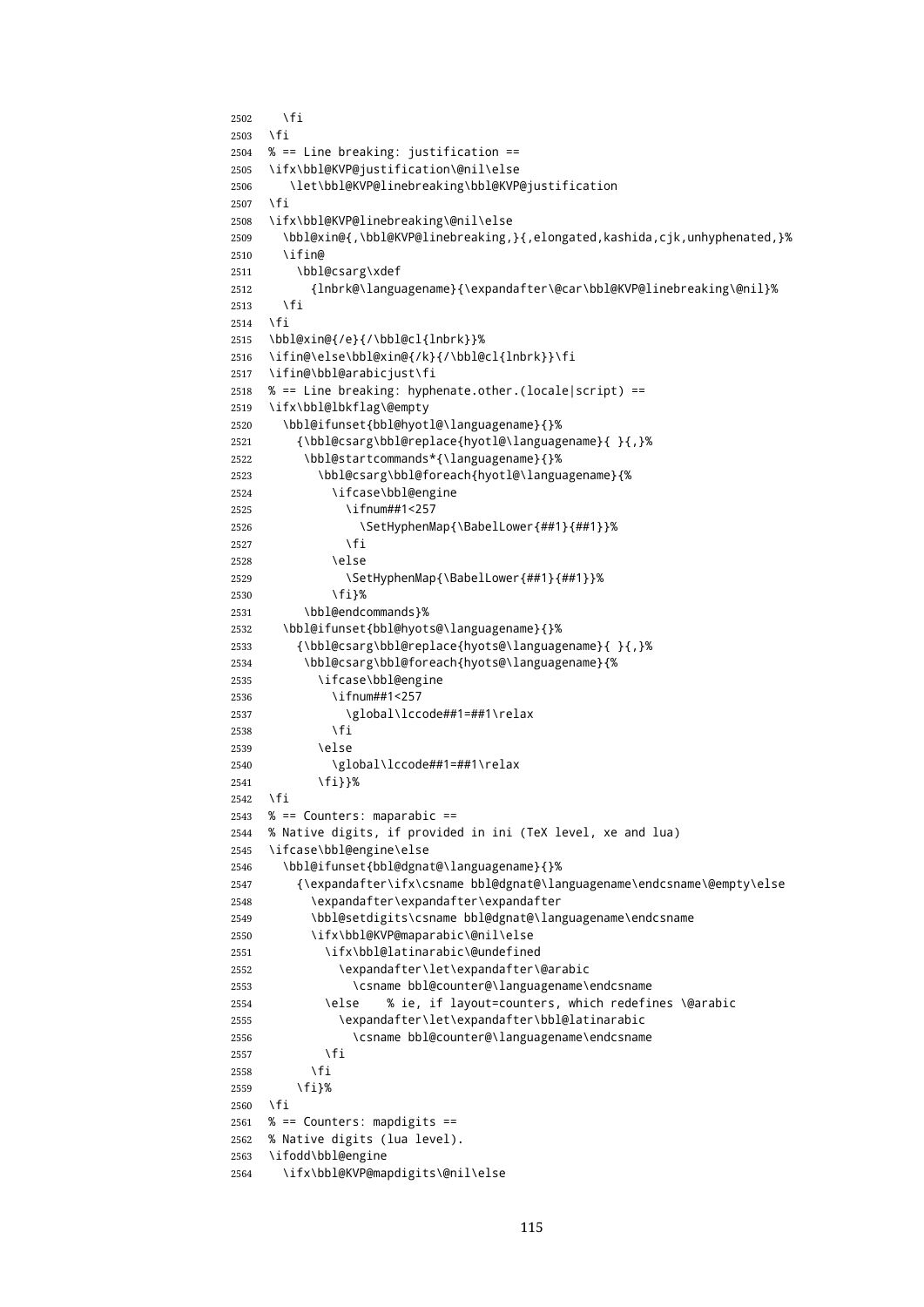```
2565 \bbl@ifunset{bbl@dgnat@\languagename}{}%
2566 {\RequirePackage{luatexbase}%
2567 \bbl@activate@preotf
2568 \directlua{
2569 Babel = Babel or {} %%% -> presets in luababel
2570 Babel.digits_mapped = true
2571 Babel.digits = Babel.digits or {}
2572 Babel.digits[\the\localeid] =
2573 table.pack(string.utfvalue('\bbl@cl{dgnat}'))
2574 if not Babel.numbers then
2575 function Babel.numbers(head)
2576 local LOCALE = Babel.attr_locale
2577 local GLYPH = node.id'glyph'
2578 local inmath = false
2579 for item in node.traverse(head) do
2580 if not inmath and item.id == GLYPH then
2581 local temp = node.get_attribute(item, LOCALE)
2582 if Babel.digits[temp] then
2583 local chr = item.char
2584 if chr > 47 and chr < 58 then
2585 item.char = Babel.digits[temp][chr-47]
2586 end
2587 end
2588 elseif item.id == node.id'math' then
2589 inmath = (item.subtype == 0)
2590 end
2591 end
2592 return head
2593 end
2594 end
2595 }}%
2596 \fi
2597 \fi
2598 % == Counters: alph, Alph ==
2599 % What if extras<lang> contains a \babel@save\@alph? It won't be
2600 % restored correctly when exiting the language, so we ignore
2601 % this change with the \bbl@alph@saved trick.
2602 \ifx\bbl@KVP@alph\@nil\else
2603 \bbl@extras@wrap{\\\bbl@alph@saved}%
2604 {\let\bbl@alph@saved\@alph}%
2605 {\let\@alph\bbl@alph@saved
2606 \babel@save\@alph}%
2607 \bbl@exp{%
2608 \\\bbl@add\<extras\languagename>{%
2609 \let\\\@alph\<bbl@cntr@\bbl@KVP@alph @\languagename>}}%
2610 \fi
2611 \ifx\bbl@KVP@Alph\@nil\else
2612 \bbl@extras@wrap{\\\bbl@Alph@saved}%
2613 {\let\bbl@Alph@saved\@Alph}%
2614 {\let\@Alph\bbl@Alph@saved
2615 \babel@save\@Alph}%
2616 \bbl@exp{%
2617 \\\bbl@add\<extras\languagename>{%
2618 \let\\\@Alph\<bbl@cntr@\bbl@KVP@Alph @\languagename>}}%
2619 \fi
2620 % == require.babel in ini ==
2621 % To load or reaload the babel-*.tex, if require.babel in ini
2622 \ifx\bbl@beforestart\relax\else % But not in doc aux or body
2623 \bbl@ifunset{bbl@rqtex@\languagename}{}%
2624 {\expandafter\ifx\csname bbl@rqtex@\languagename\endcsname\@empty\else
2625 \let\BabelBeforeIni\@gobbletwo
2626 \chardef\atcatcode=\catcode`\@
2627 \catcode`\@=11\relax
```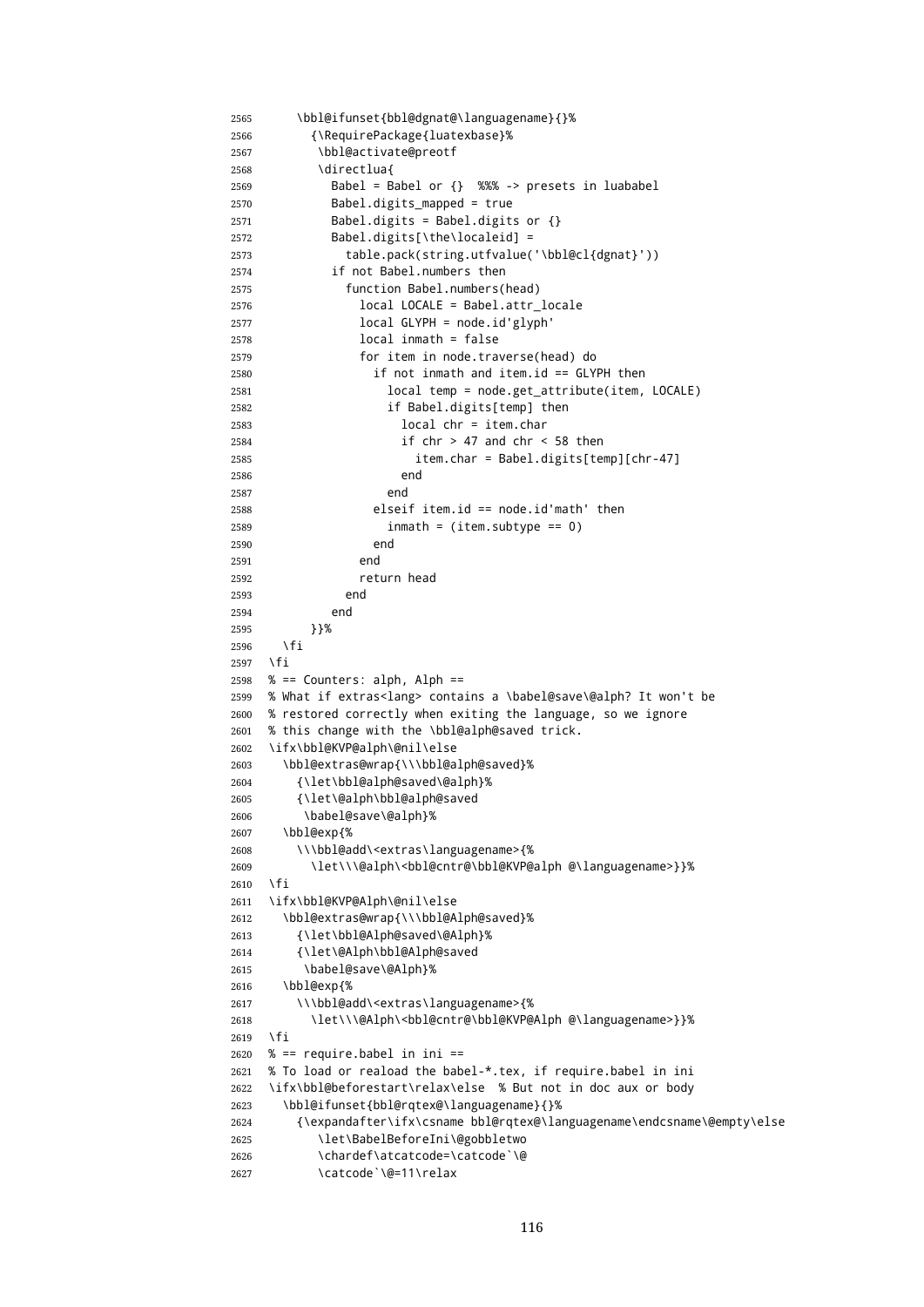```
2628 \bbl@input@texini{\bbl@cs{rqtex@\languagename}}%
2629 \catcode`\@=\atcatcode
2630 \let\atcatcode\relax
2631 \global\bbl@csarg\let{rqtex@\languagename}\relax
2632 \fi}%
2633 \fi
2634 % == frenchspacing ==
2635 \ifcase\bbl@howloaded\in@true\else\in@false\fi
2636 \ifin@\else\bbl@xin@{typography/frenchspacing}{\bbl@key@list}\fi
2637 \ifin@
2638 \bbl@extras@wrap{\\\bbl@pre@fs}%
2639 {\bbl@pre@fs}%
2640 {\bbl@post@fs}%
2641 \fi
2642 % == Release saved transforms ==
2643 \bbl@release@transforms\relax % \relax closes the last item.
2644 \quad % = \text{main} =2645 \ifx\bbl@KVP@main\@nil % Restore only if not 'main'
2646 \let\languagename\bbl@savelangname
2647 \chardef\localeid\bbl@savelocaleid\relax
2648 \fi}
```
Depending on whether or not the language exists (based on \date<language>), we define two macros. Remember \bbl@startcommands opens a group.

```
2649 \def\bbl@provide@new#1{%
2650 \@namedef{date#1}{}% marks lang exists - required by \StartBabelCommands
2651 \@namedef{extras#1}{}%
2652 \@namedef{noextras#1}{}%
2653 \bbl@startcommands*{#1}{captions}%
2654 \ifx\bbl@KVP@captions\@nil % and also if import, implicit
2655 \def\bbl@tempb##1{% elt for \bbl@captionslist
2656 \ifx##1\@empty\else
2657 \bbl@exp{%
2658 \\\SetString\\##1{%
2659 \\\bbl@nocaption{\bbl@stripslash##1}{#1\bbl@stripslash##1}}}%
2660 \expandafter\bbl@tempb
2661 \fi}%
2662 \expandafter\bbl@tempb\bbl@captionslist\@empty
2663 \else
2664 \ifx\bbl@initoload\relax
2665 \bbl@read@ini{\bbl@KVP@captions}2% % Here letters cat = 11
2666 \else
2667 \bbl@read@ini{\bbl@initoload}2% % Same
2668 \fi
2669 \fi
2670 \StartBabelCommands*{#1}{date}%
2671 \ifx\bbl@KVP@import\@nil
2672 \bbl@exp{%
2673 \\\SetString\\\today{\\\bbl@nocaption{today}{#1today}}}%
2674 \else
2675 \bbl@savetoday
2676 \bbl@savedate
2677 \fi
2678 \bbl@endcommands
2679 \bbl@load@basic{#1}%
2680 % == hyphenmins == (only if new)
2681 \bbl@exp{%
2682 \gdef\<#1hyphenmins>{%
2683 {\bbl@ifunset{bbl@lfthm@#1}{2}{\bbl@cs{lfthm@#1}}}%
2684 {\bbl@ifunset{bbl@rgthm@#1}{3}{\bbl@cs{rgthm@#1}}}}}%
2685 % == hyphenrules (also in renew) ==
2686 \bbl@provide@hyphens{#1}%
2687 \ifx\bbl@KVP@main\@nil\else
```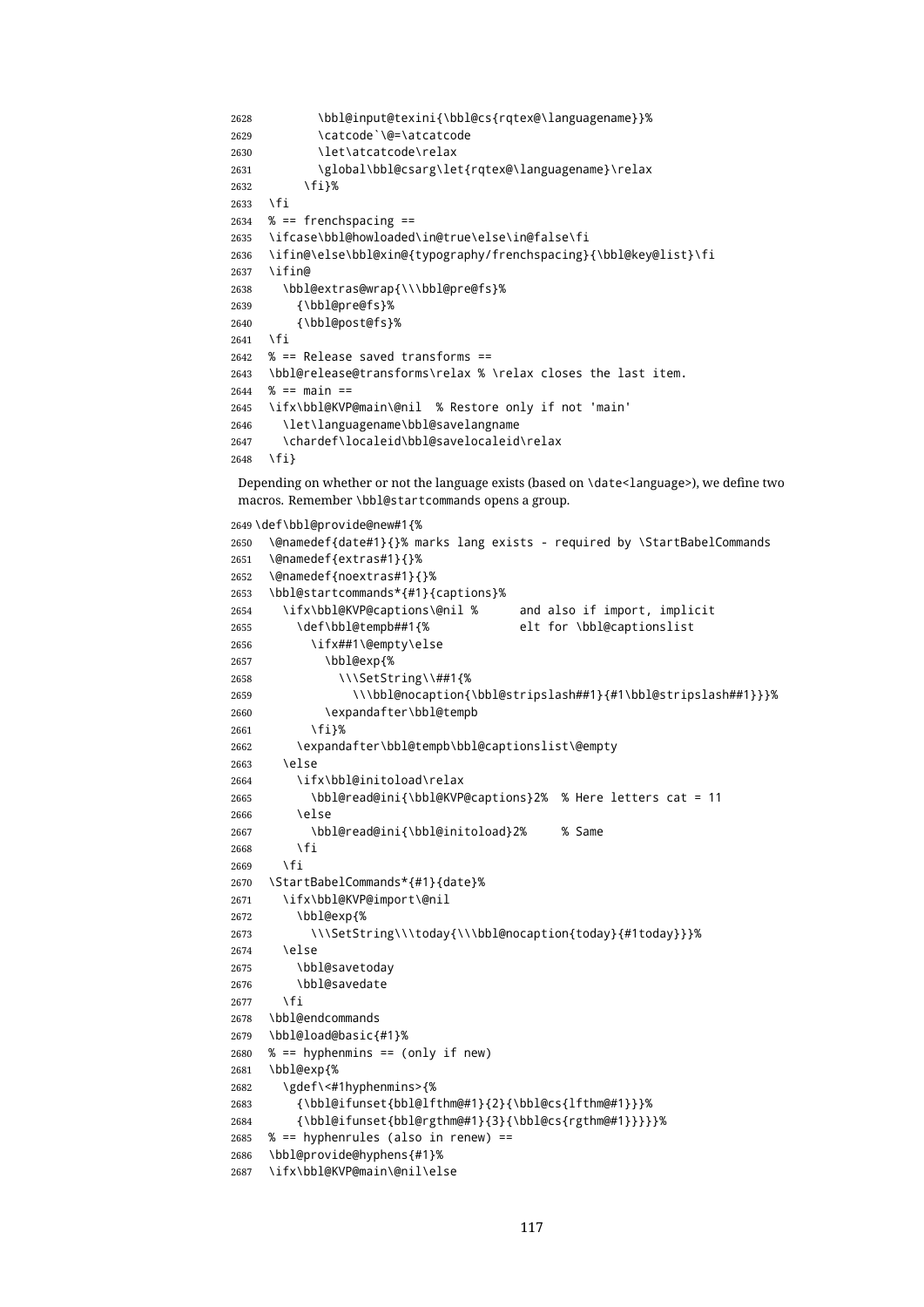```
2688 \expandafter\main@language\expandafter{#1}%
2689 \fi}
2690 %
2691 \def\bbl@provide@renew#1{%
2692 \ifx\bbl@KVP@captions\@nil\else
2693 \StartBabelCommands*{#1}{captions}%
2694 \bbl@read@ini{\bbl@KVP@captions}2% % Here all letters cat = 11
2695 \EndBabelCommands
2696 \fi
2697 \ifx\bbl@KVP@import\@nil\else
2698 \StartBabelCommands*{#1}{date}%
2699 \bbl@savetoday
2700 \bbl@savedate
2701 \EndBabelCommands
2702 \fi
2703 % == hyphenrules (also in new) ==
2704 \ifx\bbl@lbkflag\@empty
2705 \bbl@provide@hyphens{#1}%
2706 \fi}
```
Load the basic parameters (ids, typography, counters, and a few more), while captions and dates are left out. But it may happen some data has been loaded before automatically, so we first discard the saved values. (TODO. But preserving previous values would be useful.)

```
2707 \def\bbl@load@basic#1{%
```

```
2708 \ifcase\bbl@howloaded\or\or
2709 \ifcase\csname bbl@llevel@\languagename\endcsname
2710 \bbl@csarg\let{lname@\languagename}\relax
2711 \fi
2712 \text{ } \text{ } \text{ } \text{ } 2712713 \bbl@ifunset{bbl@lname@#1}%
2714 {\def\BabelBeforeIni##1##2{%
2715 \begingroup
2716 \let\bbl@ini@captions@aux\@gobbletwo
2717 \def\bbl@inidate ####1.####2.####3.####4\relax ####5####6{}%
2718 \bbl@read@ini{##1}1%
2719 \ifx\bbl@initoload\relax\endinput\fi
2720 \endgroup}%
2721 \begingroup % boxed, to avoid extra spaces:
2722 \ify\bbl@initoload\relax
2723 \bbl@input@texini{#1}%
2724 \sqrt{a}2725 \setbox\z@\hbox{\BabelBeforeIni{\bbl@initoload}{}}%
2726 \fi
2727 \endgroup}%
2728 {}}
The hyphenrules option is handled with an auxiliary macro.
2729 \def\bbl@provide@hyphens#1{%
2730 \let\bbl@tempa\relax
2731 \ifx\bbl@KVP@hyphenrules\@nil\else
2732 \bbl@replace\bbl@KVP@hyphenrules{ }{,}%
2733 \bbl@foreach\bbl@KVP@hyphenrules{%
2734 \ifx\bbl@tempa\relax % if not yet found
2735 \bbl@ifsamestring{##1}{+}%
2736 {{\bbl@exp{\\\addlanguage\<l@##1>}}}%
2737 {}%
2738 \bbl@ifunset{l@##1}%
2739 {}%
2740 {\bbl@exp{\let\bbl@tempa\<l@##1>}}%
2741 \fi}%
2742 \sqrt{fi}2743 \ifx\bbl@tempa\relax % if no opt or no language in opt found
2744 \ifx\bbl@KVP@import\@nil
2745 \ifx\bbl@initoload\relax\else
```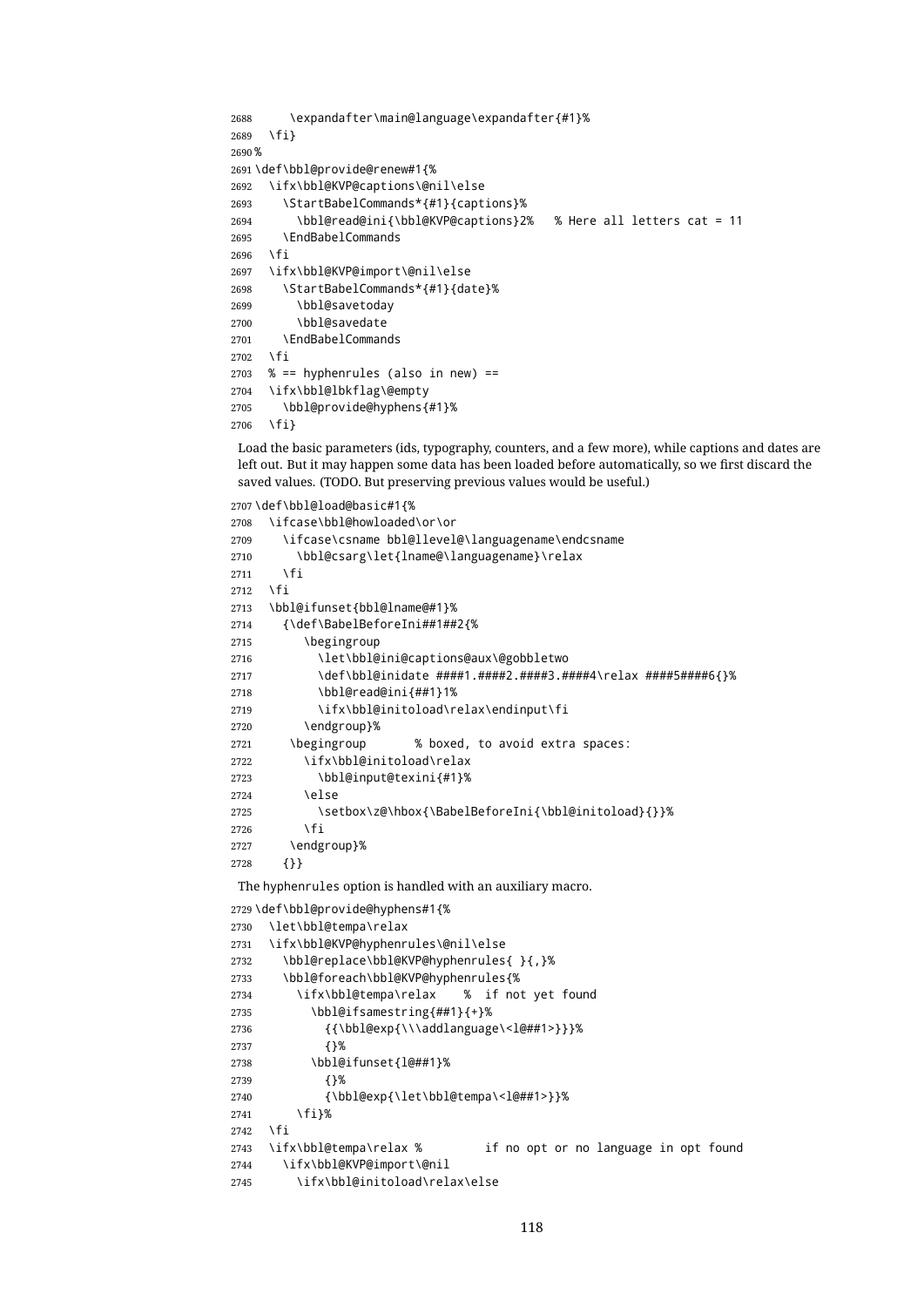```
2746 \bbl@exp{% and hyphenrules is not empty
2747 \\\bbl@ifblank{\bbl@cs{hyphr@#1}}%
2748 {}%
2749 {\let\\\bbl@tempa\<l@\bbl@cl{hyphr}>}}%
2750 \fi
2751 \else % if importing
2752 \bbl@exp{% and hyphenrules is not empty
2753 \\\bbl@ifblank{\bbl@cs{hyphr@#1}}%
2754 {}%
2755 {\let\\\bbl@tempa\<l@\bbl@cl{hyphr}>}}%
2756 \fi
2757 \fi
2758 \bbl@ifunset{bbl@tempa}% ie, relax or undefined
2759 {\bbl@ifunset{l@#1}% no hyphenrules found - fallback
2760 {\bbl@exp{\\\adddialect\<l@#1>\language}}%
2761 {}}% so, l@<lang> is ok - nothing to do
2762 {\bbl@exp{\\\adddialect\<l@#1>\bbl@tempa}}}% found in opt list or ini
```
The reader of babel-...tex files. We reset temporarily some catcodes.

```
2763 \def\bbl@input@texini#1{%
```

```
2764 \bbl@bsphack
2765 \bbl@exp{%
2766 \catcode`\\\%=14 \catcode`\\\\=0
2767 \catcode`\\\{=1 \catcode`\\\}=2
2768 \lowercase{\\\InputIfFileExists{babel-#1.tex}{}{}}%
2769 \catcode`\\\%=\the\catcode`\%\relax
2770 \catcode`\\\\=\the\catcode`\\\relax
2771 \catcode`\\\{=\the\catcode`\{\relax
2772 \catcode`\\\}=\the\catcode`\}\relax}%
2773 \bbl@esphack}
```
The following macros read and store ini files (but don't process them). For each line, there are 3 possible actions: ignore if starts with ;, switch section if starts with [, and store otherwise. There are used in the first step of \bbl@read@ini.

```
2774 \def\bbl@iniline#1\bbl@iniline{%
2775 \@ifnextchar[\bbl@inisect{\@ifnextchar;\bbl@iniskip\bbl@inistore}#1\@@}% ]
2776 \def\bbl@inisect[#1]#2\@@{\def\bbl@section{#1}}
2777 \def\bbl@iniskip#1\@@{}% if starts with ;
2778 \def\bbl@inistore#1=#2\@@{% full (default)
2779 \bbl@trim@def\bbl@tempa{#1}%
2780 \bbl@trim\toks@{#2}%
2781 \bbl@xin@{;\bbl@section/\bbl@tempa;}{\bbl@key@list}%
2782 \ifin@\else
2783 \bbl@exp{%
2784 \\\g@addto@macro\\\bbl@inidata{%
2785 \\\bbl@elt{\bbl@section}{\bbl@tempa}{\the\toks@}}}%
2786 \fi}
2787 \def\bbl@inistore@min#1=#2\@@{% minimal (maybe set in \bbl@read@ini)
2788 \bbl@trim@def\bbl@tempa{#1}%
2789 \bbl@trim\toks@{#2}%
2790 \bbl@xin@{.identification.}{.\bbl@section.}%
2791 \ifin@
2792 \bbl@exp{\\\g@addto@macro\\\bbl@inidata{%
2793 \\\bbl@elt{identification}{\bbl@tempa}{\the\toks@}}}%
2794 \fi}
```
Now, the 'main loop', which **\*\*must be executed inside a group\*\***. At this point, \bbl@inidata may contain data declared in \babelprovide, with 'slashed' keys. There are 3 steps: first read the ini file and store it; then traverse the stored values, and process some groups if required (date, captions, labels, counters); finally, 'export' some values by defining global macros (identification, typography, characters, numbers). The second argument is 0 when called to read the minimal data for fonts; with \babelprovide it's either 1 or 2.

 \ifx\bbl@readstream\@undefined \csname newread\endcsname\bbl@readstream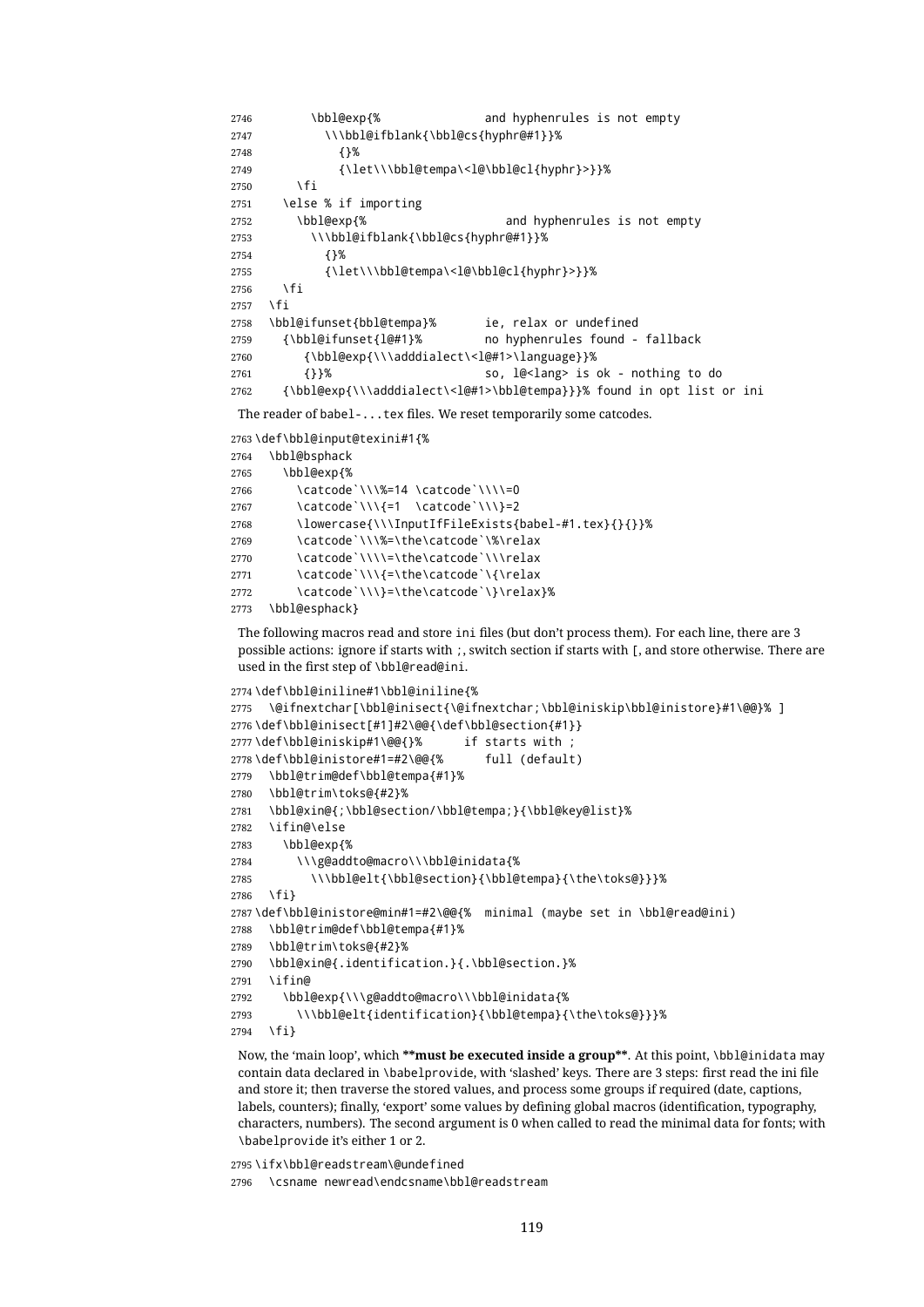```
2797 \fi
2798 \def\bbl@read@ini#1#2{%
2799 \global\let\bbl@extend@ini\@gobble
2800 \openin\bbl@readstream=babel-#1.ini
2801 \ifeof\bbl@readstream
2802 \bbl@error
2803 {There is no ini file for the requested language\\%
2804 (#1: \languagename). Perhaps you misspelled it or your\\%
2805 installation is not complete.}%
2806 {Fix the name or reinstall babel.}%
2807 \else
2808 % == Store ini data in \bbl@inidata ==
2809 \catcode`\[=12 \catcode`\]=12 \catcode`\==12 \catcode`\&=12
2810 \catcode`\;=12 \catcode`\|=12 \catcode`\%=14 \catcode`\-=12
2811 \bbl@info{Importing
2812 \ifcase#2font and identification \or basic \fi
2813 data for \languagename\\%
2814 from babel-#1.ini. Reported}%
2815 \ifnum#2=\z@
2816 \global\let\bbl@inidata\@empty
2817 \let\bbl@inistore\bbl@inistore@min % Remember it's local
2818 \fi
2819 \def\bbl@section{identification}%
2820 \bbl@exp{\\\bbl@inistore tag.ini=#1\\\@@}%
2821 \bbl@inistore load.level=#2\@@
2822 \loop
2823 \if T\ifeof\bbl@readstream F\fi T\relax % Trick, because inside \loop
2824 \endlinechar\m@ne
2825 \read\bbl@readstream to \bbl@line
2826 \endlinechar`\^^M
2827 \ifx\bbl@line\@empty\else
2828 \expandafter\bbl@iniline\bbl@line\bbl@iniline
2829 \fi
2830 \repeat
2831 % == Process stored data ==
2832 \bbl@csarg\xdef{lini@\languagename}{#1}%
2833 \bbl@read@ini@aux
2834 % == 'Export' data ==
2835 \bbl@ini@exports{#2}%
2836 \global\bbl@csarg\let{inidata@\languagename}\bbl@inidata
2837 \global\let\bbl@inidata\@empty
2838 \bbl@exp{\\\bbl@add@list\\\bbl@ini@loaded{\languagename}}%
2839 \bbl@toglobal\bbl@ini@loaded
2840 \fi}
2841 \def\bbl@read@ini@aux{%
2842 \let\bbl@savestrings\@empty
2843 \let\bbl@savetoday\@empty
2844 \let\bbl@savedate\@empty
2845 \def\bbl@elt##1##2##3{%
2846 \def\bbl@section{##1}%
2847 \in@{=date.}{=##1}% Find a better place
2848 \ifin@
2849 \bbl@ini@calendar{##1}%
2850 \fi
2851 \bbl@ifunset{bbl@inikv@##1}{}%
2852 {\csname bbl@inikv@##1\endcsname{##2}{##3}}}%
2853 \bbl@inidata}
 A variant to be used when the ini file has been already loaded, because it's not the first
 \babelprovide for this language.
```
 \def\bbl@extend@ini@aux#1{% \bbl@startcommands\*{#1}{captions}% % Activate captions/... and modify exports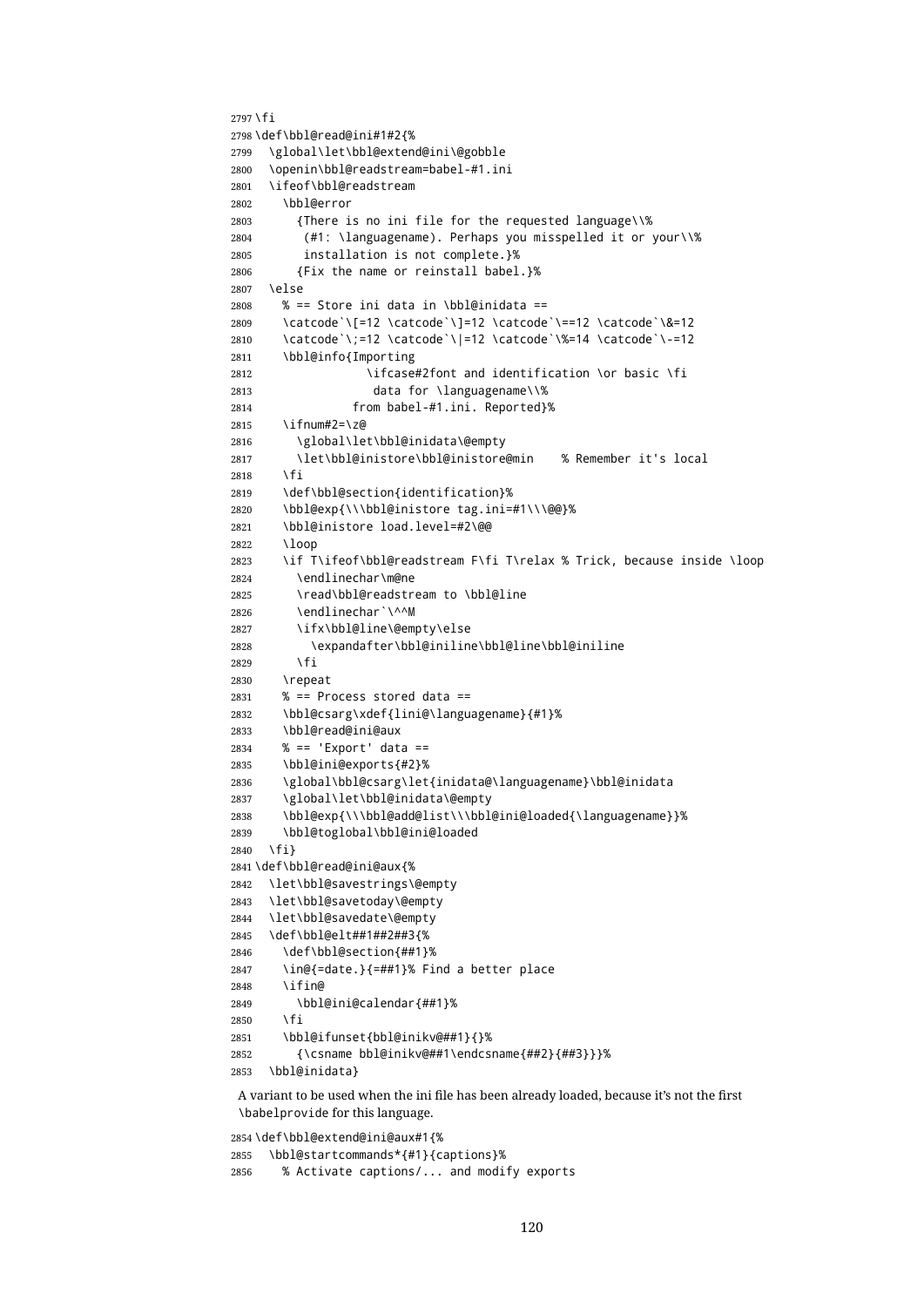```
2857 \bbl@csarg\def{inikv@captions.licr}##1##2{%
2858 \setlocalecaption{#1}{##1}{##2}}%
2859 \def\bbl@inikv@captions##1##2{%
2860 \bbl@ini@captions@aux{##1}{##2}}%
2861 \def\bbl@stringdef##1##2{\gdef##1{##2}}%
2862 \def\bbl@exportkey##1##2##3{%
2863 \bbl@ifunset{bbl@@kv@##2}{}%
2864 {\expandafter\ifx\csname bbl@@kv@##2\endcsname\@empty\else
2865 \bbl@exp{\global\let\<bbl@##1@\languagename>\<bbl@@kv@##2>}%
2866 \fi}}%
2867 % As with \bbl@read@ini, but with some changes
2868 \bbl@read@ini@aux
2869 \bbl@ini@exports\tw@
2870 % Update inidata@lang by pretending the ini is read.
2871 \def\bbl@elt##1##2##3{%
2872 \def\bbl@section{##1}%
2873 \bbl@iniline##2=##3\bbl@iniline}%
2874 \csname bbl@inidata@#1\endcsname
2875 \global\bbl@csarg\let{inidata@#1}\bbl@inidata
2876 \StartBabelCommands*{#1}{date}% And from the import stuff
2877 \def\bbl@stringdef##1##2{\gdef##1{##2}}%
2878 \bbl@savetoday
2879 \bbl@savedate
2880 \bbl@endcommands}
```
A somewhat hackish tool to handle calendar sections. To be improved.

```
2881 \def\bbl@ini@calendar#1{%
2882 \lowercase{\def\bbl@tempa{=#1=}}%
2883 \bbl@replace\bbl@tempa{=date.gregorian}{}%
2884 \bbl@replace\bbl@tempa{=date.}{}%
2885 \in@{.licr=}{#1=}%
2886 \ifin@
2887 \ifcase\bbl@engine
2888 \bbl@replace\bbl@tempa{.licr=}{}%
2889 \else
2890 \let\bbl@tempa\relax
2891 \fi
2892 \fi
2893 \ifx\bbl@tempa\relax\else
2894 \bbl@replace\bbl@tempa{=}{}%
2895 \bbl@exp{%
2896 \def\<bbl@inikv@#1>####1####2{%
2897 \\\bbl@inidate####1...\relax{####2}{\bbl@tempa}}}%
2898 \fi}
```
A key with a slash in \babelprovide replaces the value in the ini file (which is ignored altogether). The mechanism is simple (but suboptimal): add the data to the ini one (at this point the ini file has not yet been read), and define a dummy macro. When the ini file is read, just skip the corresponding key and reset the macro (in \bbl@inistore above).

```
2899 \def\bbl@renewinikey#1/#2\@@#3{%
2900 \edef\bbl@tempa{\zap@space #1 \@empty}% section
2901 \edef\bbl@tempb{\zap@space #2 \@empty}% key
2902 \bbl@trim\toks@{#3}% value
2903 \bbl@exp{%
2904 \edef\\\bbl@key@list{\bbl@key@list \bbl@tempa/\bbl@tempb;}%
2905 \\\g@addto@macro\\\bbl@inidata{%
2906 \\\bbl@elt{\bbl@tempa}{\bbl@tempb}{\the\toks@}}}}%
```
The previous assignments are local, so we need to export them. If the value is empty, we can provide a default value.

```
2907 \def\bbl@exportkey#1#2#3{%
2908 \bbl@ifunset{bbl@@kv@#2}%
2909 {\bbl@csarg\gdef{#1@\languagename}{#3}}%
2910 {\expandafter\ifx\csname bbl@@kv@#2\endcsname\@empty
```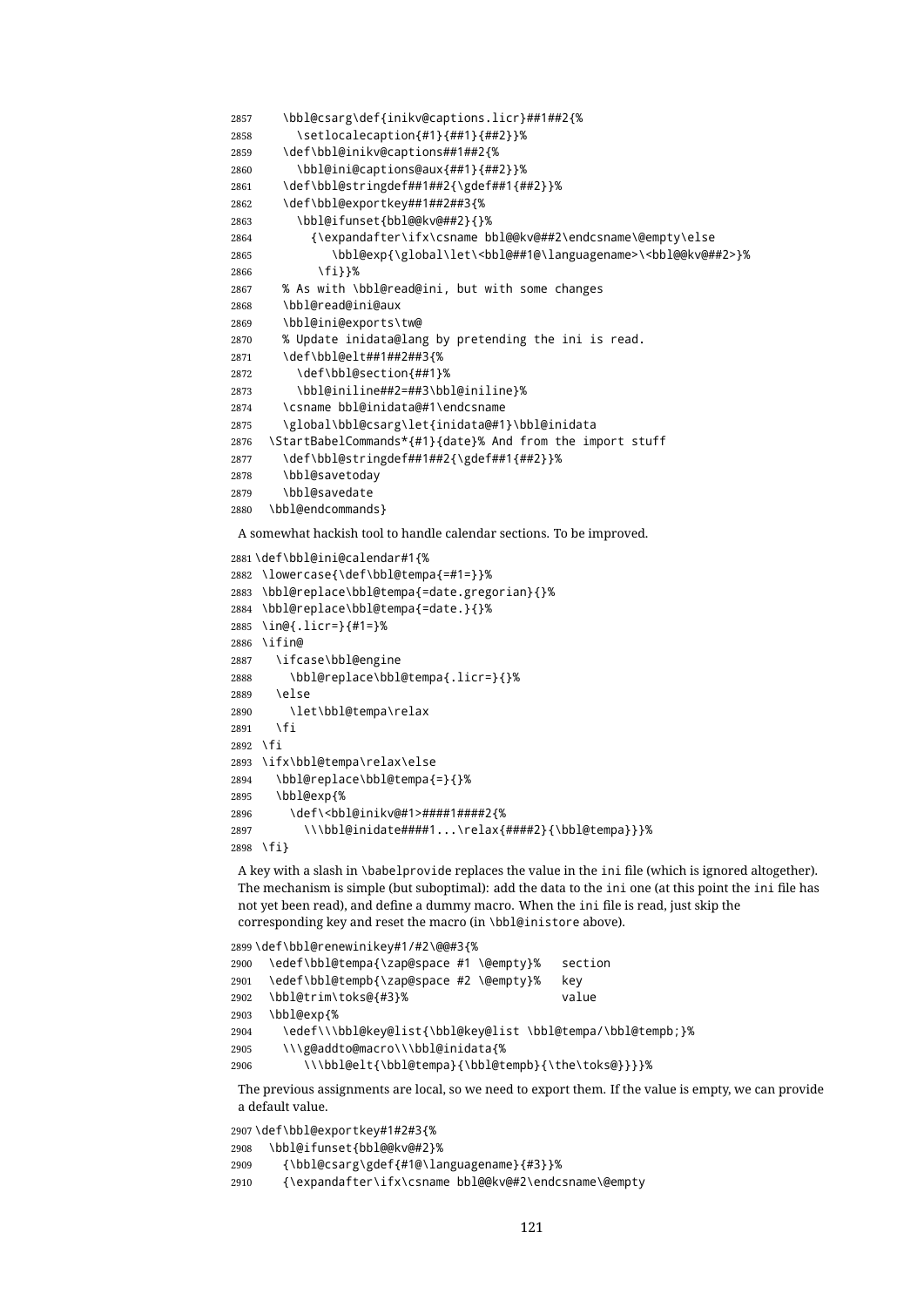\bbl@csarg\gdef{#1@\languagename}{#3}% \else \bbl@exp{\global\let\<bbl@#1@\languagename>\<bbl@@kv@#2>}% \fi}}

Key-value pairs are treated differently depending on the section in the ini file. The following macros are the readers for identification and typography. Note \bbl@ini@exports is called always (via \bbl@inisec), while \bbl@after@ini must be called explicitly after \bbl@read@ini if necessary.

```
2915 \def\bbl@iniwarning#1{%
2916 \bbl@ifunset{bbl@@kv@identification.warning#1}{}%
2917 {\bbl@warning{%
2918 From babel-\bbl@cs{lini@\languagename}.ini:\\%
2919 \bbl@cs{@kv@identification.warning#1}\\%
2920 Reported }}}
2921 %
2922 \let\bbl@release@transforms\@empty
2923 %
2924 \def\bbl@ini@exports#1{%
2925 % Identification always exported
2926 \bbl@iniwarning{}%
2927 \ifcase\bbl@engine
2928 \bbl@iniwarning{.pdflatex}%
2929 \or
2930 \bbl@iniwarning{.lualatex}%
2031 \cdot \text{Ar}2932 \bbl@iniwarning{.xelatex}%
2933 \fi%
2934 \bbl@exportkey{llevel}{identification.load.level}{}%
2935 \bbl@exportkey{elname}{identification.name.english}{}%
2936 \bbl@exp{\\\bbl@exportkey{lname}{identification.name.opentype}%
2937 {\csname bbl@elname@\languagename\endcsname}}%
2938 \bbl@exportkey{tbcp}{identification.tag.bcp47}{}%
2939 \bbl@exportkey{lbcp}{identification.language.tag.bcp47}{}%
2940 \bbl@exportkey{lotf}{identification.tag.opentype}{dflt}%
2941 \bbl@exportkey{esname}{identification.script.name}{}%
2942 \bbl@exp{\\\bbl@exportkey{sname}{identification.script.name.opentype}%
2943 {\csname bbl@esname@\languagename\endcsname}}%
2944 \bbl@exportkey{sbcp}{identification.script.tag.bcp47}{}%
2945 \bbl@exportkey{sotf}{identification.script.tag.opentype}{DFLT}%
2946 % Also maps bcp47 -> languagename
2947 \ifbbl@bcptoname
2948 \bbl@csarg\xdef{bcp@map@\bbl@cl{tbcp}}{\languagename}%
2949 \fi
2950 % Conditional
2951 \ifnum#1>\z@ % 0 = only info, 1, 2 = basic, (re)new
2952 \bbl@exportkey{lnbrk}{typography.linebreaking}{h}%
2953 \bbl@exportkey{hyphr}{typography.hyphenrules}{}%
2954 \bbl@exportkey{lfthm}{typography.lefthyphenmin}{2}%
2955 \bbl@exportkey{rgthm}{typography.righthyphenmin}{3}%
2956 \bbl@exportkey{prehc}{typography.prehyphenchar}{}%
2957 \bbl@exportkey{hyotl}{typography.hyphenate.other.locale}{}%
2958 \bbl@exportkey{hyots}{typography.hyphenate.other.script}{}%
2959 \bbl@exportkey{intsp}{typography.intraspace}{}%
2960 \bbl@exportkey{frspc}{typography.frenchspacing}{u}%
2961 \bbl@exportkey{chrng}{characters.ranges}{}%
2962 \bbl@exportkey{quote}{characters.delimiters.quotes}{}%
2963 \bbl@exportkey{dgnat}{numbers.digits.native}{}%
2964 \ifnum#1=\tw@ % only (re)new
2965 \bbl@exportkey{rqtex}{identification.require.babel}{}%
2966 \bbl@toglobal\bbl@savetoday
2967 \bbl@toglobal\bbl@savedate
2968 \bbl@savestrings
2969 \fi
```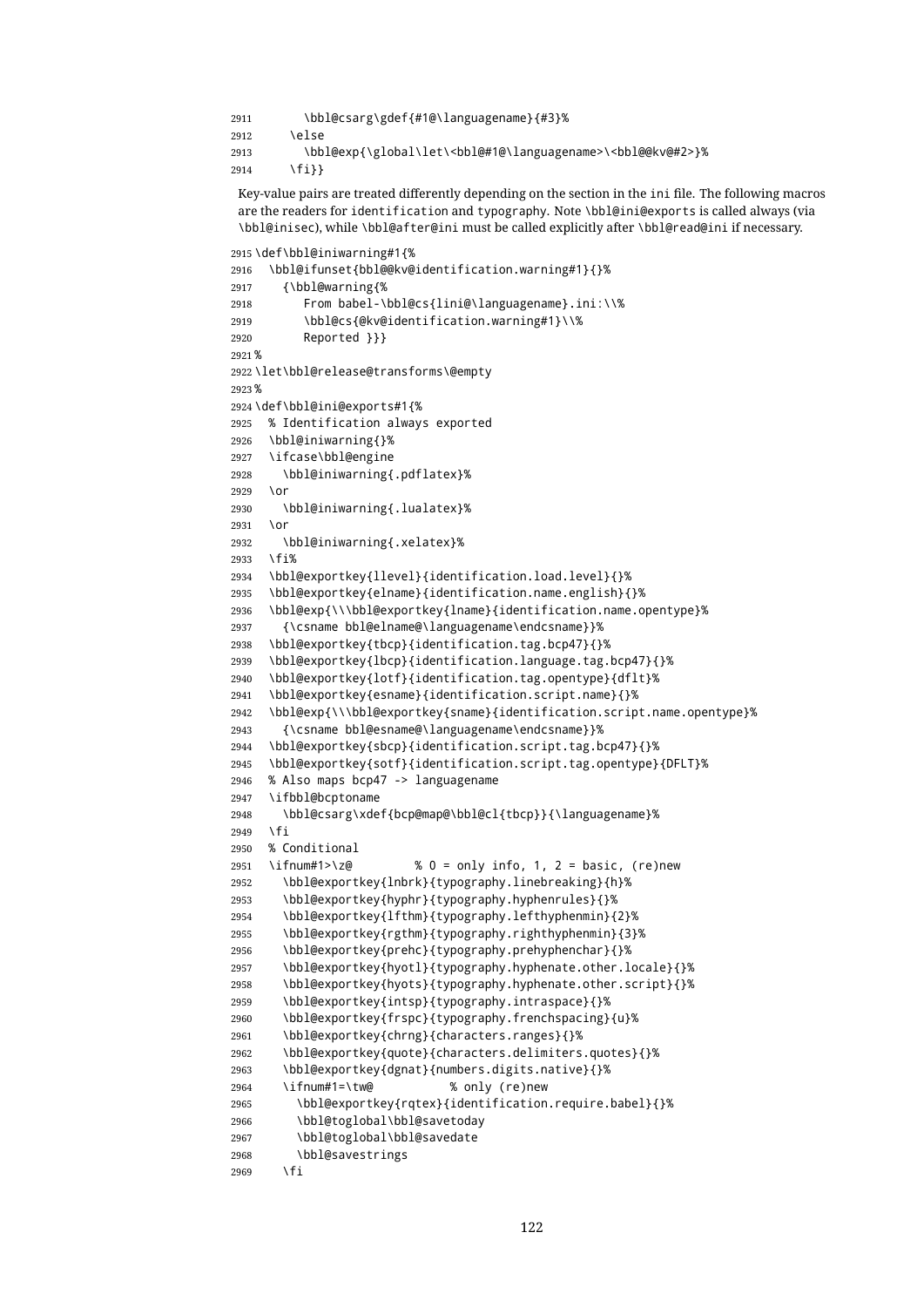\fi}

A shared handler for key=val lines to be stored in \bbl@@kv@<section>.<key>.

```
2971 \def\bbl@inikv#1#2{% key=value
2972 \toks@{#2}% This hides #'s from ini values
2973 \bbl@csarg\edef{@kv@\bbl@section.#1}{\the\toks@}}
```
By default, the following sections are just read. Actions are taken later.

```
2974 \let\bbl@inikv@identification\bbl@inikv
2975 \let\bbl@inikv@typography\bbl@inikv
2976 \let\bbl@inikv@characters\bbl@inikv
2977 \let\bbl@inikv@numbers\bbl@inikv
```
Additive numerals require an additional definition. When .1 is found, two macros are defined – the basic one, without .1 called by \localenumeral, and another one preserving the trailing .1 for the 'units'.

```
2978 \def\bbl@inikv@counters#1#2{%
2979 \bbl@ifsamestring{#1}{digits}%
2980 {\bbl@error{The counter name 'digits' is reserved for mapping\\%
2981 decimal digits}%
2982 {Use another name.}}%
2983 {}%
2984 \def\bbl@tempc{#1}%
2985 \bbl@trim@def{\bbl@tempb*}{#2}%
2986 \in@{.1$}{#1$}%
2987 \ifin@
2988 \bbl@replace\bbl@tempc{.1}{}%
2989 \bbl@csarg\protected@xdef{cntr@\bbl@tempc @\languagename}{%
2990 \noexpand\bbl@alphnumeral{\bbl@tempc}}%
2991 \fi
2992 \in@{.F.}{#1}%
2993 \ifin@\else\in@{.S.}{#1}\fi
2994 \ifin@
2995 \bbl@csarg\protected@xdef{cntr@#1@\languagename}{\bbl@tempb*}%
2996 \else
2997 \toks@{}% Required by \bbl@buildifcase, which returns \bbl@tempa
2998 \expandafter\bbl@buildifcase\bbl@tempb* \\ % Space after \\
2999 \bbl@csarg{\global\expandafter\let}{cntr@#1@\languagename}\bbl@tempa
3000 \fi}
```
Now captions and captions.licr, depending on the engine. And below also for dates. They rely on a few auxiliary macros. It is expected the ini file provides the complete set in Unicode and LICR, in that order.

```
3001 \ifcase\bbl@engine
3002 \bbl@csarg\def{inikv@captions.licr}#1#2{%
3003 \bbl@ini@captions@aux{#1}{#2}}
3004 \else
3005 \def\bbl@inikv@captions#1#2{%
3006 \bbl@ini@captions@aux{#1}{#2}}
3007 \fi
```
The auxiliary macro for captions define \<caption>name.

```
3008 \def\bbl@ini@captions@template#1#2{% string language tempa=capt-name
3009 \bbl@replace\bbl@tempa{.template}{}%
3010 \def\bbl@toreplace{#1{}}%
3011 \bbl@replace\bbl@toreplace{[ ]}{\nobreakspace{}}%
3012 \bbl@replace\bbl@toreplace{[[}{\csname}%
3013 \bbl@replace\bbl@toreplace{[}{\csname the}%
3014 \bbl@replace\bbl@toreplace{]]}{name\endcsname{}}%
3015 \bbl@replace\bbl@toreplace{]}{\endcsname{}}%
3016 \bbl@xin@{,\bbl@tempa,}{,chapter,appendix,part,}%
3017 \ifin@
3018 \@nameuse{bbl@patch\bbl@tempa}%
```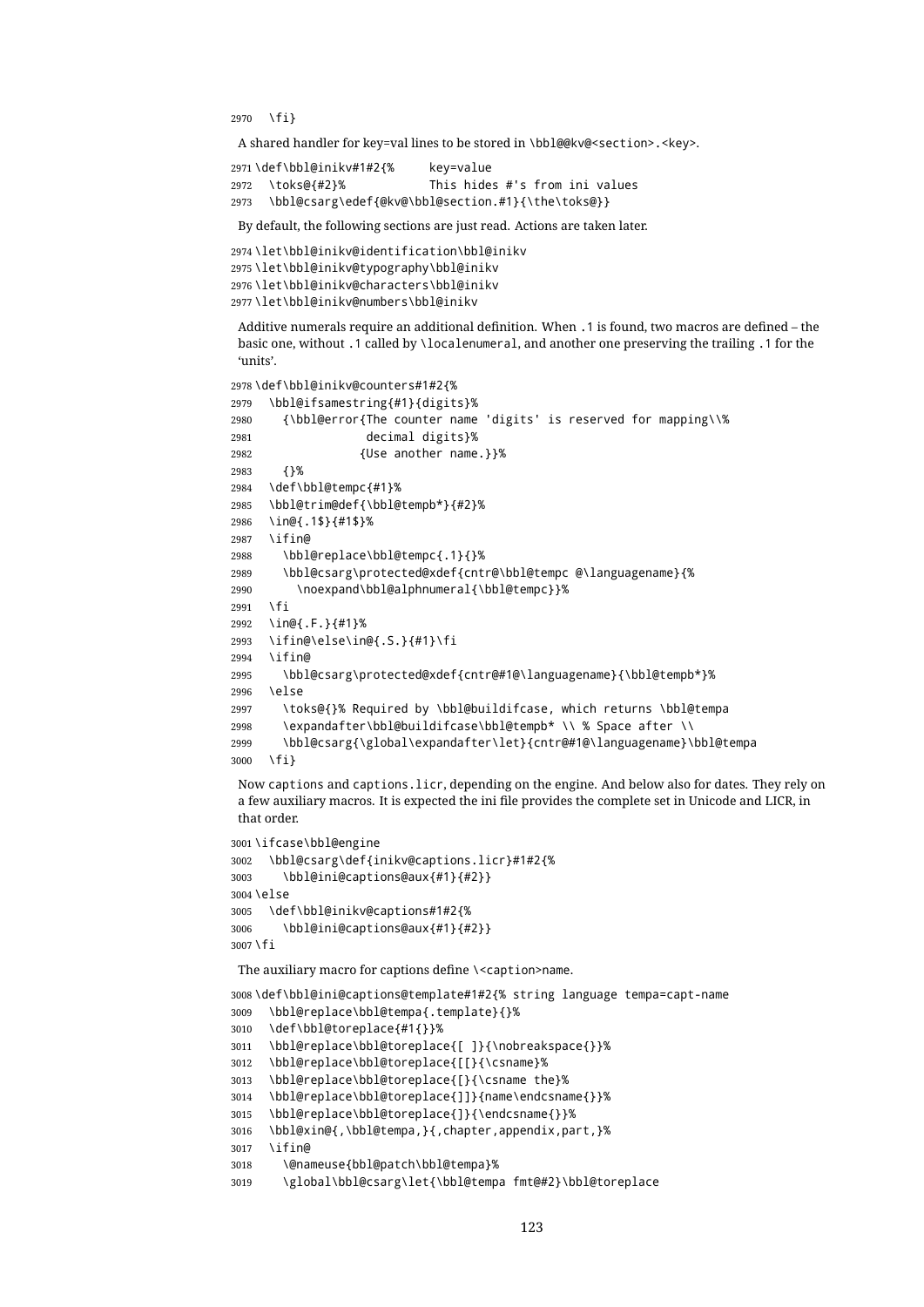```
3020 \fi
3021 \bbl@xin@{,\bbl@tempa,}{,figure,table,}%
3022 \ifin@
3023 \toks@\expandafter{\bbl@toreplace}%
3024 \bbl@exp{\gdef\<fnum@\bbl@tempa>{\the\toks@}}%
3025 \fi}
3026 \def\bbl@ini@captions@aux#1#2{%
3027 \bbl@trim@def\bbl@tempa{#1}%
3028 \bbl@xin@{.template}{\bbl@tempa}%
3029 \ifin@
3030 \bbl@ini@captions@template{#2}\languagename
3031 \else
3032 \bbl@ifblank{#2}%
3033 {\bbl@exp{%
3034 \toks@{\\\bbl@nocaption{\bbl@tempa}{\languagename\bbl@tempa name}}}}%
3035 {\bbl@trim\toks@{#2}}%
3036 \bbl@exp{%
3037 \\\bbl@add\\\bbl@savestrings{%
3038 \\\SetString\<\bbl@tempa name>{\the\toks@}}}%
3039 \toks@\expandafter{\bbl@captionslist}%
3040 \bbl@exp{\\\in@{\<\bbl@tempa name>}{\the\toks@}}%
3041 \ifin@\else
3042 \bbl@exp{%
3043 \\\bbl@add\<bbl@extracaps@\languagename>{\<\bbl@tempa name>}%
3044 \\\bbl@toglobal\<bbl@extracaps@\languagename>}%
3045 \fi
3046 \fi}
```
**Labels.** Captions must contain just strings, no format at all, so there is new group in ini files.

```
3047 \def\bbl@list@the{%
3048 part,chapter,section,subsection,subsubsection,paragraph,%
3049 subparagraph,enumi,enumii,enumiii,enumiv,equation,figure,%
3050 table,page,footnote,mpfootnote,mpfn}
3051 \def\bbl@map@cnt#1{% #1:roman,etc, // #2:enumi,etc
3052 \bbl@ifunset{bbl@map@#1@\languagename}%
3053 {\@nameuse{#1}}%
3054 {\@nameuse{bbl@map@#1@\languagename}}}
3055 \def\bbl@inikv@labels#1#2{%
3056 \in@{.map}{#1}%
3057 \ifin@
3058 \ifx\bbl@KVP@labels\@nil\else
3059 \bbl@xin@{ map }{ \bbl@KVP@labels\space}%
3060 \ifin@
3061 \def\bbl@tempc{#1}%
3062 \bbl@replace\bbl@tempc{.map}{}%
3063 \in@{,#2,}{,arabic,roman,Roman,alph,Alph,fnsymbol,}%
3064 \bbl@exp{%
3065 \gdef\<bbl@map@\bbl@tempc @\languagename>%
3066 {\ifin@\<#2>\else\\\localecounter{#2}\fi}}%
3067 \bbl@foreach\bbl@list@the{%
3068 \bbl@ifunset{the##1}{}%
3069 {\bbl@exp{\let\\\bbl@tempd\<the##1>}%
3070 \bbl@exp{%
3071 \\\bbl@sreplace\<the##1>%
3072 {\<\bbl@tempc>{##1}}{\\\bbl@map@cnt{\bbl@tempc}{##1}}%
3073 \\\bbl@sreplace\<the##1>%
3074 {\<\@empty @\bbl@tempc>\<c@##1>}{\\\bbl@map@cnt{\bbl@tempc}{##1}}}%
3075 \expandafter\ifx\csname the##1\endcsname\bbl@tempd\else
3076 \toks@\expandafter\expandafter\expandafter{%
3077 \csname the##1\endcsname}%
3078 \expandafter\xdef\csname the##1\endcsname{{\the\toks@}}%
3079 \fi}}%
3080 \fi
```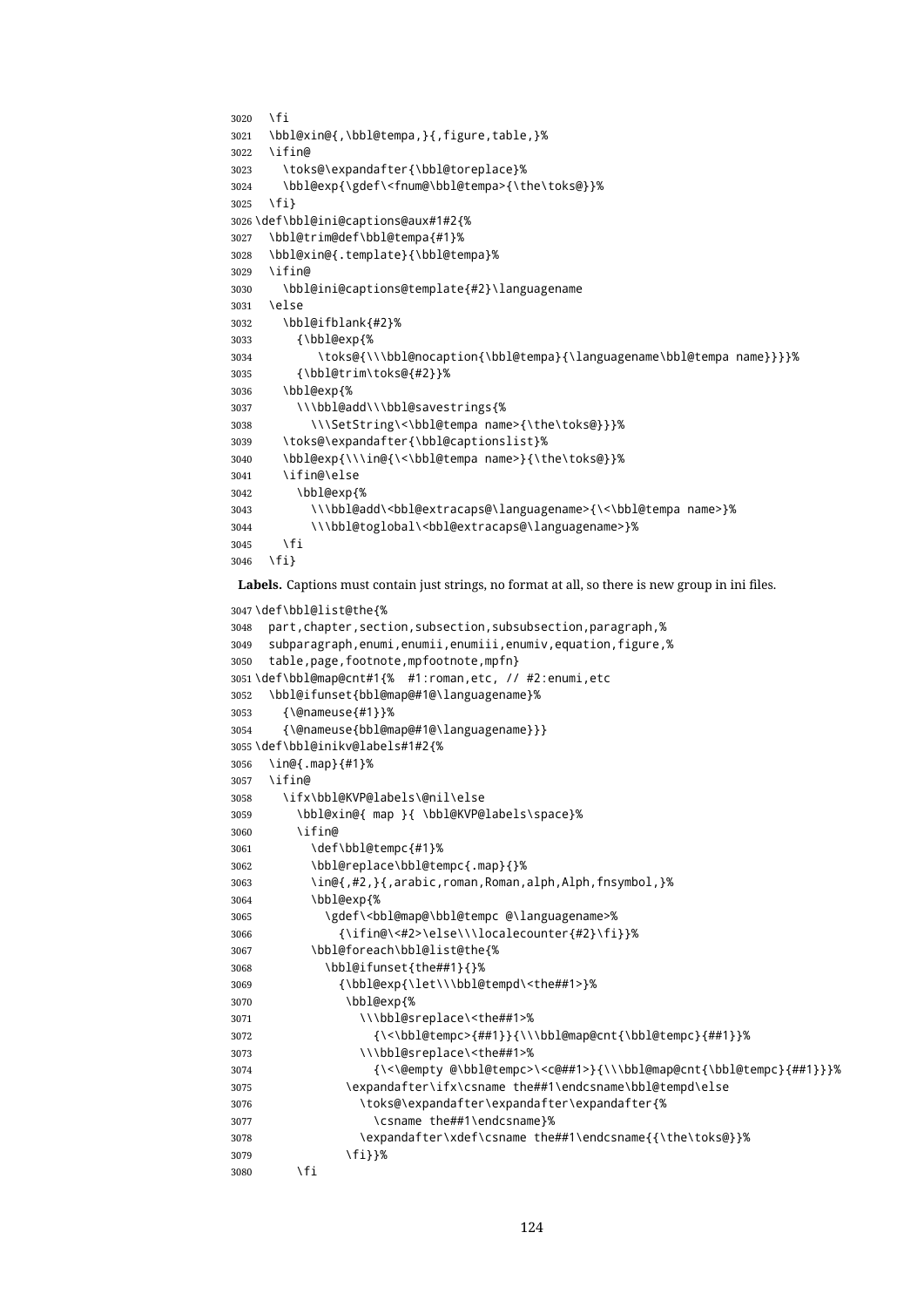```
3081 \fi
3082 %
3083 \else
3084 %
3085 % The following code is still under study. You can test it and make
3086 % suggestions. Eg, enumerate.2 = ([enumi]).([enumii]). It's
3087 % language dependent.
3088 \in@{enumerate.}{#1}%
3089 \ifin@
3090 \def\bbl@tempa{#1}%
3091 \bbl@replace\bbl@tempa{enumerate.}{}%
3092 \def\bbl@toreplace{#2}%
3093 \bbl@replace\bbl@toreplace{[ ]}{\nobreakspace{}}%
3094 \bbl@replace\bbl@toreplace{[}{\csname the}%
3095 \bbl@replace\bbl@toreplace{]}{\endcsname{}}%
3096 \toks@\expandafter{\bbl@toreplace}%
3097 % TODO. Execute only once:
3098 \bbl@exp{%
3099 \\\bbl@add\<extras\languagename>{%
3100 \\\babel@save\<labelenum\romannumeral\bbl@tempa>%
3101 \def\<labelenum\romannumeral\bbl@tempa>{\the\toks@}}%
3102 \\\bbl@toglobal\<extras\languagename>}%
3103 \fi
3104 \fi}
```
To show correctly some captions in a few languages, we need to patch some internal macros, because the order is hardcoded. For example, in Japanese the chapter number is surrounded by two string, while in Hungarian is placed after. These replacement works in many classes, but not all. Actually, the following lines are somewhat tentative.

```
3105 \def\bbl@chaptype{chapter}
3106 \ifx\@makechapterhead\@undefined
3107 \let\bbl@patchchapter\relax
3108 \else\ifx\thechapter\@undefined
3109 \let\bbl@patchchapter\relax
3110 \else\ifx\ps@headings\@undefined
3111 \let\bbl@patchchapter\relax
3112 93113 \def\bbl@patchchapter{%
3114 \global\let\bbl@patchchapter\relax
3115 \gdef\bbl@chfmt{%
3116 \bbl@ifunset{bbl@\bbl@chaptype fmt@\languagename}%
3117 {\@chapapp\space\thechapter}
3118 {\@nameuse{bbl@\bbl@chaptype fmt@\languagename}}}
3119 \bbl@add\appendix{\def\bbl@chaptype{appendix}}% Not harmful, I hope
3120 \bbl@sreplace\ps@headings{\@chapapp\ \thechapter}{\bbl@chfmt}%
3121 \bbl@sreplace\chaptermark{\@chapapp\ \thechapter}{\bbl@chfmt}%
3122 \bbl@sreplace\@makechapterhead{\@chapapp\space\thechapter}{\bbl@chfmt}%
3123 \bbl@toglobal\appendix
3124 \bbl@toglobal\ps@headings
3125 \bbl@toglobal\chaptermark
3126 \bbl@toglobal\@makechapterhead}
3127 \let\bbl@patchappendix\bbl@patchchapter
3128 \fi\fi\fi
3129 \ifx\@part\@undefined
3130 \let\bbl@patchpart\relax
3131 \else
3132 \def\bbl@patchpart{%
3133 \global\let\bbl@patchpart\relax
3134 \gdef\bbl@partformat{%
3135 \bbl@ifunset{bbl@partfmt@\languagename}%
3136 {\partname\nobreakspace\thepart}
3137 {\@nameuse{bbl@partfmt@\languagename}}}
3138 \bbl@sreplace\@part{\partname\nobreakspace\thepart}{\bbl@partformat}%
```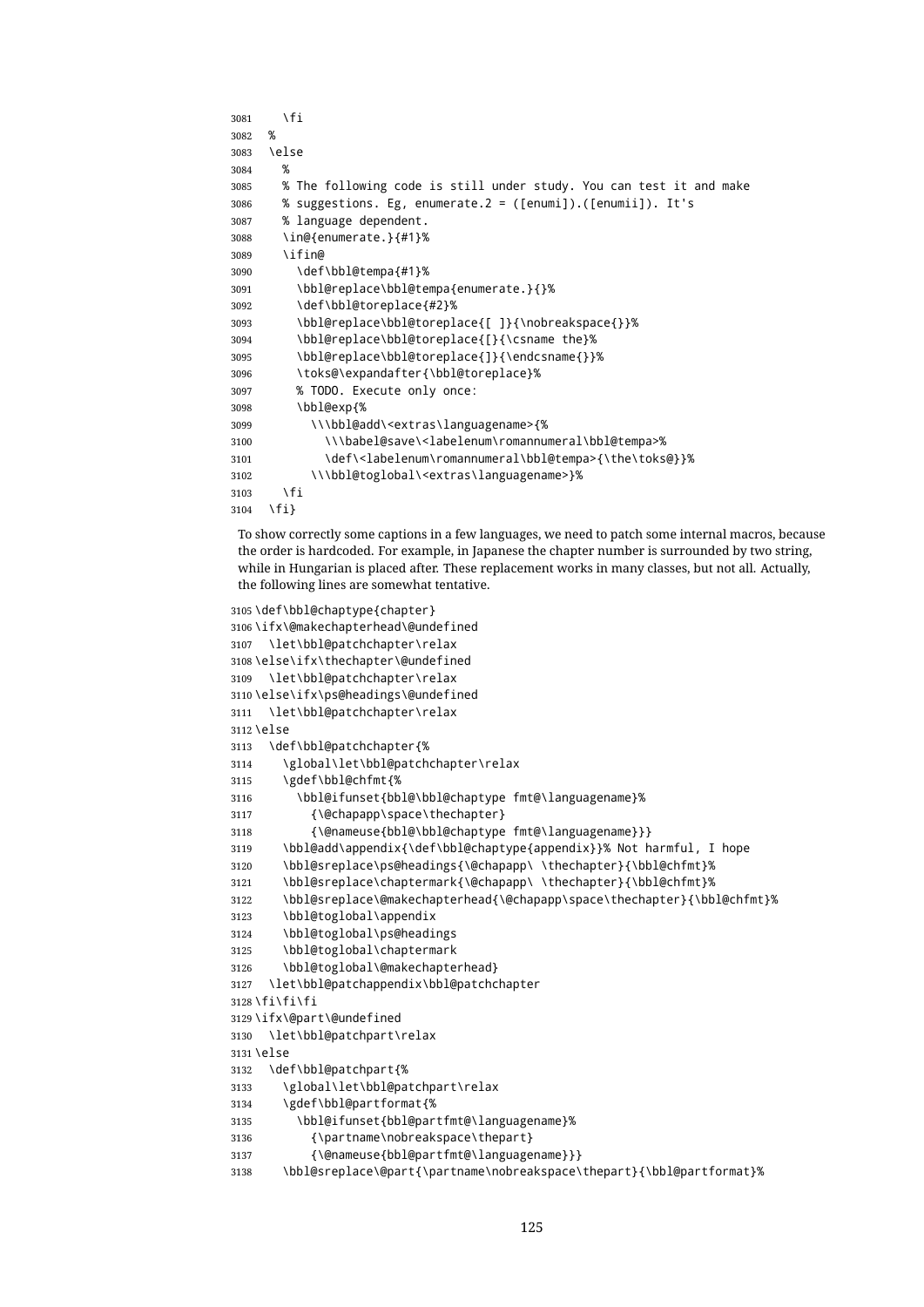```
3139 \bbl@toglobal\@part}
3140 \fi
 Date. TODO. Document
3141% Arguments are not protected.
3142 \let\bbl@calendar\@empty
3143 \DeclareRobustCommand\localedate[1][]{\bbl@localedate{#1}}
3144 \def\bbl@localedate#1#2#3#4{%
3145 \begingroup
3146 \ifx\@empty#1\@empty\else
3147 \let\bbl@ld@calendar\@empty
3148 \let\bbl@ld@variant\@empty
3149 \edef\bbl@tempa{\zap@space#1 \@empty}%
3150 \def\bbl@tempb##1=##2\@@{\@namedef{bbl@ld@##1}{##2}}%
3151 \bbl@foreach\bbl@tempa{\bbl@tempb##1\@@}%
3152 \edef\bbl@calendar{%
3153 \bbl@ld@calendar
3154 \ifx\bbl@ld@variant\@empty\else
3155 .\bbl@ld@variant
3156 \fi}%
3157 \bbl@replace\bbl@calendar{gregorian}{}%
3158 \fi
3159 \bbl@cased
3160 {\@nameuse{bbl@date@\languagename @\bbl@calendar}{#2}{#3}{#4}}%
3161 \endgroup}
3162 % eg: 1=months, 2=wide, 3=1, 4=dummy, 5=value, 6=calendar
3163 \def\bbl@inidate#1.#2.#3.#4\relax#5#6{% TODO - ignore with 'captions'
3164 \bbl@trim@def\bbl@tempa{#1.#2}%
3165 \bbl@ifsamestring{\bbl@tempa}{months.wide}% to savedate
3166 {\bbl@trim@def\bbl@tempa{#3}%
3167 \bbl@trim\toks@{#5}%
3168 \@temptokena\expandafter{\bbl@savedate}%
3169 \bbl@exp{% Reverse order - in ini last wins
3170 \def\\\bbl@savedate{%
3171 \\\SetString\<month\romannumeral\bbl@tempa#6name>{\the\toks@}%
3172 \the\@temptokena}}}%
3173 {\bbl@ifsamestring{\bbl@tempa}{date.long}% defined now
3174 {\lowercase{\def\bbl@tempb{#6}}%
3175 \bbl@trim@def\bbl@toreplace{#5}%
3176 \bbl@TG@@date
3177 \bbl@ifunset{bbl@date@\languagename @}%
3178 {\bbl@exp{% TODO. Move to a better place.
3179 \gdef\<\languagename date>{\\\protect\<\languagename date >}%
3180 \gdef\<\languagename date >####1####2####3{%
3181 \\\bbl@usedategrouptrue
3182 \<bbl@ensure@\languagename>{%
3183 \\\localedate{####1}{####2}{####3}}}%
3184 \\\bbl@add\\\bbl@savetoday{%
3185 \\\SetString\\\today{%
3186 \\languagename date>%
3187 {\\\the\year}{\\\the\month}{\\\the\day}}}}}%
3188 {}%
3189 \global\bbl@csarg\let{date@\languagename @}\bbl@toreplace
3190 \ifx\bbl@tempb\@empty\else
3191 \global\bbl@csarg\let{date@\languagename @\bbl@tempb}\bbl@toreplace
3192 \fi}%
3193 {}}}
```
**Dates** will require some macros for the basic formatting. They may be redefined by language, so "semi-public" names (camel case) are used. Oddly enough, the CLDR places particles like "de" inconsistently in either in the date or in the month name. Note after \bbl@replace \toks@ contains the resulting string, which is used by \bbl@replace@finish@iii (this implicit behavior doesn't seem a good idea, but it's efficient).

\let\bbl@calendar\@empty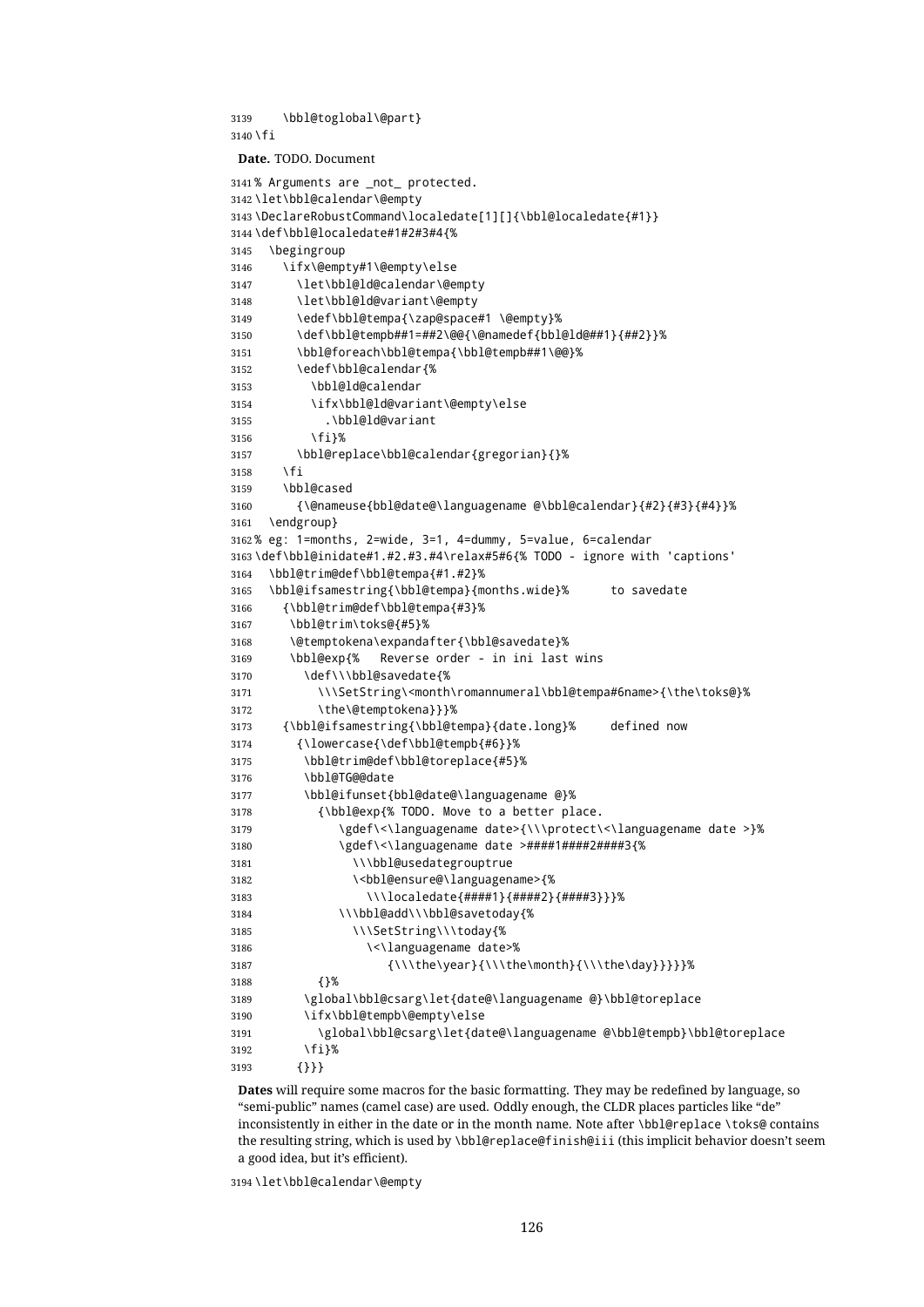```
3195 \newcommand\BabelDateSpace{\nobreakspace}
3196 \newcommand\BabelDateDot{.\@} % TODO. \let instead of repeating
3197\newcommand\BabelDated[1]{{\number#1}}
3198 \newcommand\BabelDatedd[1]{{\ifnum#1<10 0\fi\number#1}}
3199\newcommand\BabelDateM[1]{{\number#1}}
3200 \newcommand\BabelDateMM[1]{{\ifnum#1<10 0\fi\number#1}}
3201 \newcommand\BabelDateMMMM[1]{{%
3202 \csname month\romannumeral#1\bbl@calendar name\endcsname}}%
3203 \newcommand\BabelDatey[1]{{\number#1}}%
3204 \newcommand\BabelDateyy[1]{{%
3205 \ifnum#1<10 0\number#1 %
3206 \else\ifnum#1<100 \number#1 %
3207 \else\ifnum#1<1000 \expandafter\@gobble\number#1 %
3208 \else\ifnum#1<10000 \expandafter\@gobbletwo\number#1 %
3209 \else
3210 \bbl@error
3211 {Currently two-digit years are restricted to the\\
3212 range 0-9999.}%
3213 {There is little you can do. Sorry.}%
3214 \fi\fi\fi\fi}}
3215 \newcommand\BabelDateyyyy[1]{{\number#1}} % TODO - add leading 0
3216 \def\bbl@replace@finish@iii#1{%
3217 \bbl@exp{\def\\#1####1####2####3{\the\toks@}}}
3218 \def\bbl@TG@@date{%
3219 \bbl@replace\bbl@toreplace{[ ]}{\BabelDateSpace{}}%
3220 \bbl@replace\bbl@toreplace{[.]}{\BabelDateDot{}}%
3221 \bbl@replace\bbl@toreplace{[d]}{\BabelDated{####3}}%
3222 \bbl@replace\bbl@toreplace{[dd]}{\BabelDatedd{####3}}%
3223 \bbl@replace\bbl@toreplace{[M]}{\BabelDateM{####2}}%
3224 \bbl@replace\bbl@toreplace{[MM]}{\BabelDateMM{####2}}%
3225 \bbl@replace\bbl@toreplace{[MMMM]}{\BabelDateMMMM{####2}}%
3226 \bbl@replace\bbl@toreplace{[y]}{\BabelDatey{####1}}%
3227 \bbl@replace\bbl@toreplace{[yy]}{\BabelDateyy{####1}}%
3228 \bbl@replace\bbl@toreplace{[yyyy]}{\BabelDateyyyy{####1}}%
3229 \bbl@replace\bbl@toreplace{[y|}{\bbl@datecntr[####1|}%
3230 \bbl@replace\bbl@toreplace{[m|}{\bbl@datecntr[####2|}%
3231 \bbl@replace\bbl@toreplace{[d|}{\bbl@datecntr[####3|}%
3232 \bbl@replace@finish@iii\bbl@toreplace}
3233 \def\bbl@datecntr{\expandafter\bbl@xdatecntr\expandafter}
3234 \def\bbl@xdatecntr[#1|#2]{\localenumeral{#2}{#1}}
 Transforms.
3235 \let\bbl@release@transforms\@empty
3236 \@namedef{bbl@inikv@transforms.prehyphenation}{%
3237 \bbl@transforms\babelprehyphenation}
3238 \@namedef{bbl@inikv@transforms.posthyphenation}{%
3239 \bbl@transforms\babelposthyphenation}
3240 \def\bbl@transforms@aux#1#2#3#4,#5\relax{%
3241 #1[#2]{#3}{#4}{#5}}
3242 \begingroup % A hack. TODO. Don't require an specific order
3243 \catcode`\%=12
3244 \catcode`\&=14
3245 \gdef\bbl@transforms#1#2#3{&%
3246 \ifx\bbl@KVP@transforms\@nil\else
3247 \directlua{
3248 local str = [==[#2]==]
3249 str = str:gsub('%.%d+%.%d+$', '')
3250 tex.print([[\def\string\babeltempa{]] .. str .. [[}]])
3251 }&%
3252 \bbl@xin@{,\babeltempa,}{,\bbl@KVP@transforms,}&%
3253 \ifin@
3254 \in@{.0$}{#2$}&%
3255 \ifin@
```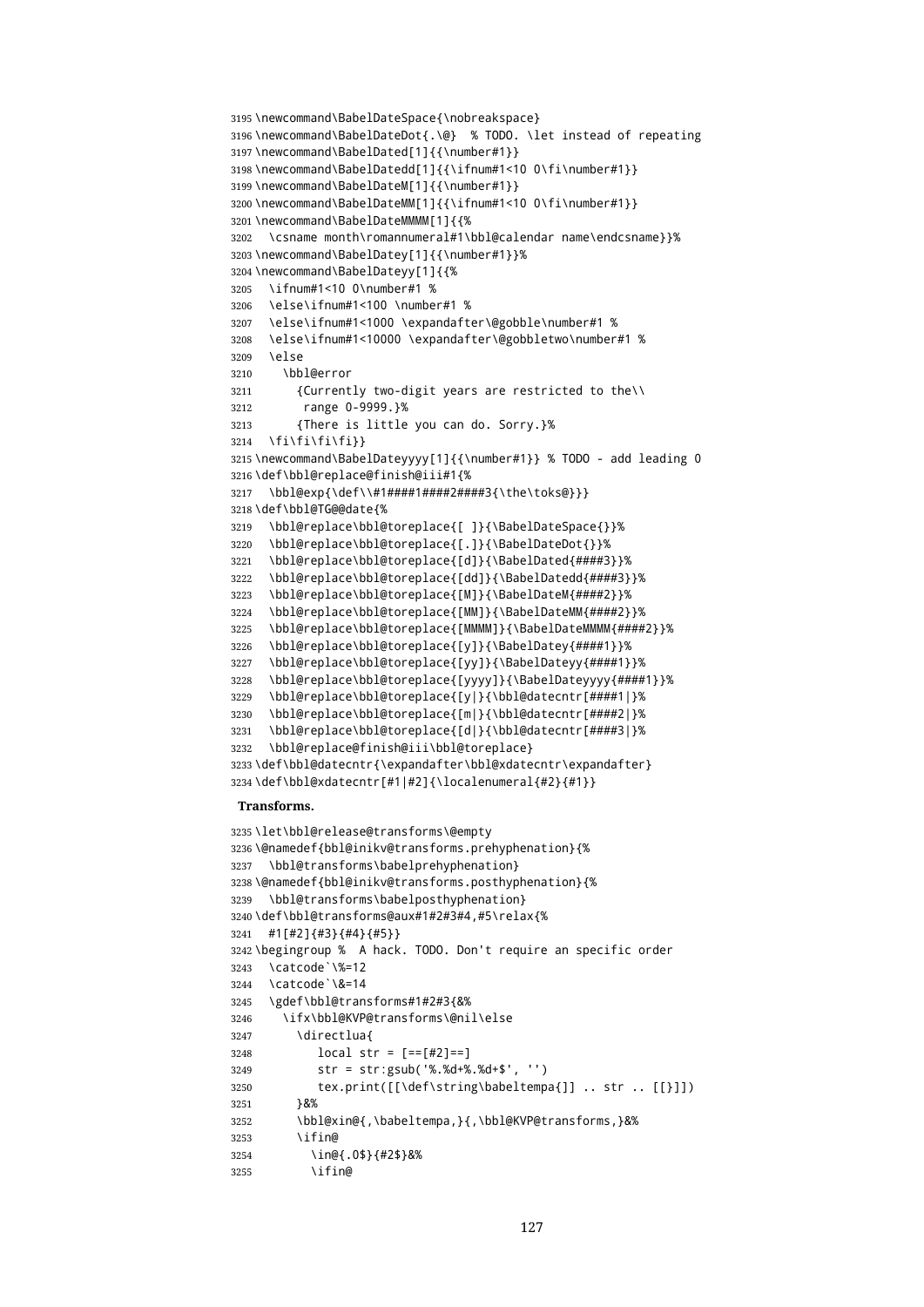```
3256 \directlua{
3257 local str = string.match([[\bbl@KVP@transforms]],
3258 '%(([^%(]-)%)[^%)]-\babeltempa')
3259 if str == nil then
3260 tex.print([[\def\string\babeltempb{}]])
3261 else
3262 tex.print([[\def\string\babeltempb{,attribute=]] .. str .. [[}]])
3263 end
3264 }
3265 \toks@{#3}&%
3266 \bbl@exp{&%
3267 \\\g@addto@macro\\\bbl@release@transforms{&%
3268 \relax &% Closes previous \bbl@transforms@aux
3269 \\\bbl@transforms@aux
3270 \\#1{label=\babeltempa\babeltempb}{\languagename}{\the\toks@}}}&%
3271 \else
3272 \g@addto@macro\bbl@release@transforms{, {#3}}&%
3273 \fi
3274 \fi
3275 \fi}
3276 \endgroup
```
Language and Script values to be used when defining a font or setting the direction are set with the following macros.

```
3277 \def\bbl@provide@lsys#1{%
3278 \bbl@ifunset{bbl@lname@#1}%
3279 {\bbl@load@info{#1}}%
3280 {}%
3281 \bbl@csarg\let{lsys@#1}\@empty
3282 \bbl@ifunset{bbl@sname@#1}{\bbl@csarg\gdef{sname@#1}{Default}}{}%
3283 \bbl@ifunset{bbl@sotf@#1}{\bbl@csarg\gdef{sotf@#1}{DFLT}}{}%
3284 \bbl@csarg\bbl@add@list{lsys@#1}{Script=\bbl@cs{sname@#1}}%
3285 \bbl@ifunset{bbl@lname@#1}{}%
3286 {\bbl@csarg\bbl@add@list{lsys@#1}{Language=\bbl@cs{lname@#1}}}%
3287 \ifcase\bbl@engine\or\or
3288 \bbl@ifunset{bbl@prehc@#1}{}%
3289 {\bbl@exp{\\\bbl@ifblank{\bbl@cs{prehc@#1}}}%
3290 {}%
3291 {\ifx\bbl@xenohyph\@undefined
3292 \let\bbl@xenohyph\bbl@xenohyph@d
3293 \ifx\AtBeginDocument\@notprerr
3294 \expandafter\@secondoftwo % to execute right now
3295 \fi
3296 \AtBeginDocument{%
3297 \bbl@patchfont{\bbl@xenohyph}%
3298 \expandafter\selectlanguage\expandafter{\languagename}}%
3299 \fi}}%
3300 \fi
3301 \bbl@csarg\bbl@toglobal{lsys@#1}}
3302 \def\bbl@xenohyph@d{%
3303 \bbl@ifset{bbl@prehc@\languagename}%
3304 {\ifnum\hyphenchar\font=\defaulthyphenchar
3305 \iffontchar\font\bbl@cl{prehc}\relax
3306 \hyphenchar\font\bbl@cl{prehc}\relax
3307 \else\iffontchar\font"200B
3308 \hyphenchar\font"200B
3309 \leq \leq \leq \leq \leq \leq \leq \leq \leq \leq \leq \leq \leq \leq \leq \leq \leq \leq \leq \leq \leq \leq \leq \leq \leq \leq \leq \leq \leq \leq \leq \leq \leq \leq \leq \leq3310 \bbl@warning
3311 {Neither 0 nor ZERO WIDTH SPACE are available\\%
3312 in the current font, and therefore the hyphen\\%
3313 will be printed. Try changing the fontspec's\\%
3314 'HyphenChar' to another value, but be aware\\%
3315 this setting is not safe (see the manual)}%
```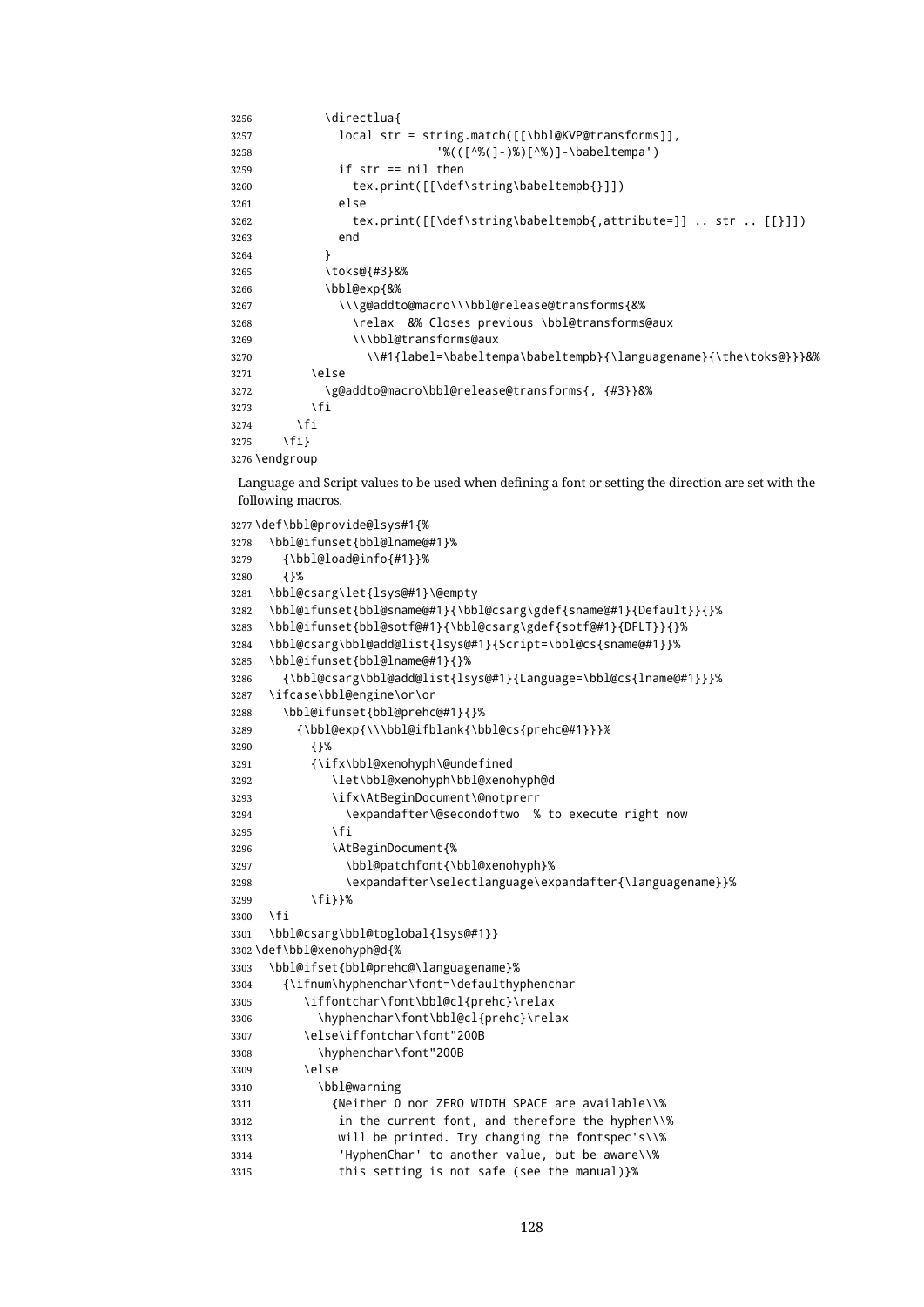```
3316 \hyphenchar\font\defaulthyphenchar
3317 \fi\fi
3318 \fi}%
3319 {\hyphenchar\font\defaulthyphenchar}}
3320 % \fi}
```
The following ini reader ignores everything but the identification section. It is called when a font is defined (ie, when the language is first selected) to know which script/language must be enabled. This means we must make sure a few characters are not active. The ini is not read directly, but with a proxy tex file named as the language (which means any code in it must be skipped, too).

```
3321 \def\bbl@load@info#1{%
3322 \def\BabelBeforeIni##1##2{%
3323 \begingroup
3324 \bbl@read@ini{##1}0%
3325 \endinput % babel- .tex may contain onlypreamble's
3326 \endgroup}% boxed, to avoid extra spaces:
3327 {\bbl@input@texini{#1}}}
```
A tool to define the macros for native digits from the list provided in the ini file. Somewhat convoluted because there are 10 digits, but only 9 arguments in TEX. Non-digits characters are kept. The first macro is the generic "localized" command.

```
3328 \def\bbl@setdigits#1#2#3#4#5{%
3329 \bbl@exp{%
3330 \def\<\languagename digits>####1{% ie, \langdigits
3331 \<bbl@digits@\languagename>####1\\\@nil}%
3332 \let\<bbl@cntr@digits@\languagename>\<\languagename digits>%
3333 \def\<\languagename counter>####1{% ie, \langcounter
3334 \\\expandafter\<bbl@counter@\languagename>%
3335 \\\csname c@####1\endcsname}%
3336 \def\<bbl@counter@\languagename>####1{% ie, \bbl@counter@lang
3337 \\\expandafter\<bbl@digits@\languagename>%
3338 \\\number####1\\\@nil}}%
3339 \def\bbl@tempa##1##2##3##4##5{%
3340 \bbl@exp{% Wow, quite a lot of hashes! :-(
3341 \def\<bbl@digits@\languagename>########1{%
3342 \\\ifx########1\\\@nil % ie, \bbl@digits@lang
3343 \\\else
3344 \\\ifx0########1#1%
3345 \\\else\\\ifx1########1#2%
3346 \\\else\\\ifx2########1#3%
3347 \\\else\\\ifx3########1#4%
3348 \\\else\\\ifx4########1#5%
3349 \\\else\\\ifx5########1##1%
3350 \\\else\\\ifx6########1##2%
3351 \\\else\\\ifx7########1##3%
3352 \\\else\\\ifx8########1##4%
3353 \\\else\\\ifx9########1##5%
3354 \\\else########1%
3355 \\\fi\\\fi\\\fi\\\fi\\\fi\\\fi\\\fi\\\fi\\\fi\\\fi
3356 \\\expandafter\<bbl@digits@\languagename>%
3357 \\\fi}}}%
3358 \bbl@tempa}
```
Alphabetic counters must be converted from a space separated list to an \ifcase structure.

```
3359 \def\bbl@buildifcase#1 {% Returns \bbl@tempa, requires \toks@={}
3360 \ifx\\#1% % \\ before, in case #1 is multiletter
3361 \bbl@exp{%
3362 \def\\\bbl@tempa####1{%
3363 \<ifcase>####1\space\the\toks@\<else>\\\@ctrerr\<fi>}}%
3364 \else
3365 \toks@\expandafter{\the\toks@\or #1}%
3366 \expandafter\bbl@buildifcase
3367 \fi}
```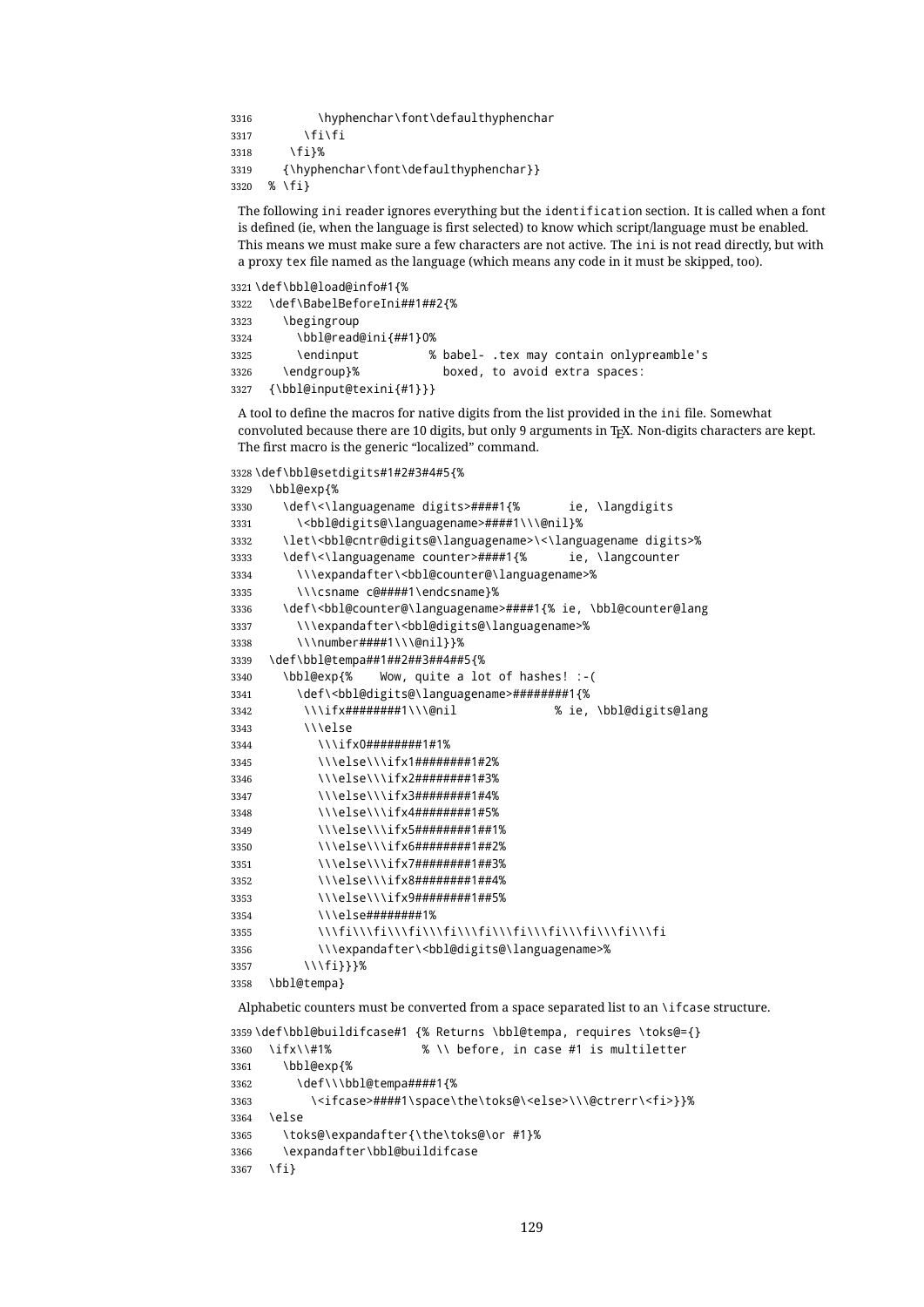The code for additive counters is somewhat tricky and it's based on the fact the arguments just before \@@ collects digits which have been left 'unused' in previous arguments, the first of them being the number of digits in the number to be converted. This explains the reverse set 76543210. Digits above 10000 are not handled yet. When the key contains the subkey .F., the number after is treated as an special case, for a fixed form (see babel-he.ini, for example).

```
3368 \newcommand\localenumeral[2]{\bbl@cs{cntr@#1@\languagename}{#2}}
3369 \def\bbl@localecntr#1#2{\localenumeral{#2}{#1}}
3370 \newcommand\localecounter[2]{%
3371 \expandafter\bbl@localecntr
3372 \expandafter{\number\csname c@#2\endcsname}{#1}}
3373 \def\bbl@alphnumeral#1#2{%
3374 \expandafter\bbl@alphnumeral@i\number#2 76543210\@@{#1}}
3375 \def\bbl@alphnumeral@i#1#2#3#4#5#6#7#8\@@#9{%
3376 \ifcase\@car#8\@nil\or % Currenty <10000, but prepared for bigger
3377 \bbl@alphnumeral@ii{#9}000000#1\or
3378 \bbl@alphnumeral@ii{#9}00000#1#2\or
3379 \bbl@alphnumeral@ii{#9}0000#1#2#3\or
3380 \bbl@alphnumeral@ii{#9}000#1#2#3#4\else
3381 \bbl@alphnum@invalid{>9999}%
3382 \fi}
3383 \def\bbl@alphnumeral@ii#1#2#3#4#5#6#7#8{%
3384 \bbl@ifunset{bbl@cntr@#1.F.\number#5#6#7#8@\languagename}%
3385 {\bbl@cs{cntr@#1.4@\languagename}#5%
3386 \bbl@cs{cntr@#1.3@\languagename}#6%
3387 \bbl@cs{cntr@#1.2@\languagename}#7%
3388 \bbl@cs{cntr@#1.1@\languagename}#8%
3389 \ifnum#6#7#8>\z@ % TODO. An ad hoc rule for Greek. Ugly.
3390 \bbl@ifunset{bbl@cntr@#1.S.321@\languagename}{}%
3391 {\bbl@cs{cntr@#1.S.321@\languagename}}%
3392 \fi}%
3393 {\bbl@cs{cntr@#1.F.\number#5#6#7#8@\languagename}}}
3394 \def\bbl@alphnum@invalid#1{%
3395 \bbl@error{Alphabetic numeral too large (#1)}%
3396 {Currently this is the limit.}}
 The information in the identification section can be useful, so the following macro just exposes it
 with a user command.
3397 \newcommand\localeinfo[1]{%
3398 \bbl@ifunset{bbl@\csname bbl@info@#1\endcsname @\languagename}%
3399 {\bbl@error{I've found no info for the current locale.\\%
3400 The corresponding ini file has not been loaded\\%
3401 Perhaps it doesn't exist}%
3402 {See the manual for details.}}%
3403 {\bbl@cs{\csname bbl@info@#1\endcsname @\languagename}}}
3404 % \@namedef{bbl@info@name.locale}{lcname}
3405 \@namedef{bbl@info@tag.ini}{lini}
3406 \@namedef{bbl@info@name.english}{elname}
3407 \@namedef{bbl@info@name.opentype}{lname}
3408 \@namedef{bbl@info@tag.bcp47}{tbcp}
3409 \@namedef{bbl@info@language.tag.bcp47}{lbcp}
3410 \@namedef{bbl@info@tag.opentype}{lotf}
3411 \@namedef{bbl@info@script.name}{esname}
3412 \@namedef{bbl@info@script.name.opentype}{sname}
3413 \@namedef{bbl@info@script.tag.bcp47}{sbcp}
3414 \@namedef{bbl@info@script.tag.opentype}{sotf}
3415 \let\bbl@ensureinfo\@gobble
3416 \newcommand\BabelEnsureInfo{%
3417 \ifx\InputIfFileExists\@undefined\else
3418 \def\bbl@ensureinfo##1{%
3419 \bbl@ifunset{bbl@lname@##1}{\bbl@load@info{##1}}{}}%
3420 \fi
3421 \bbl@foreach\bbl@loaded{{%
```

```
3422 \def\languagename{##1}%
```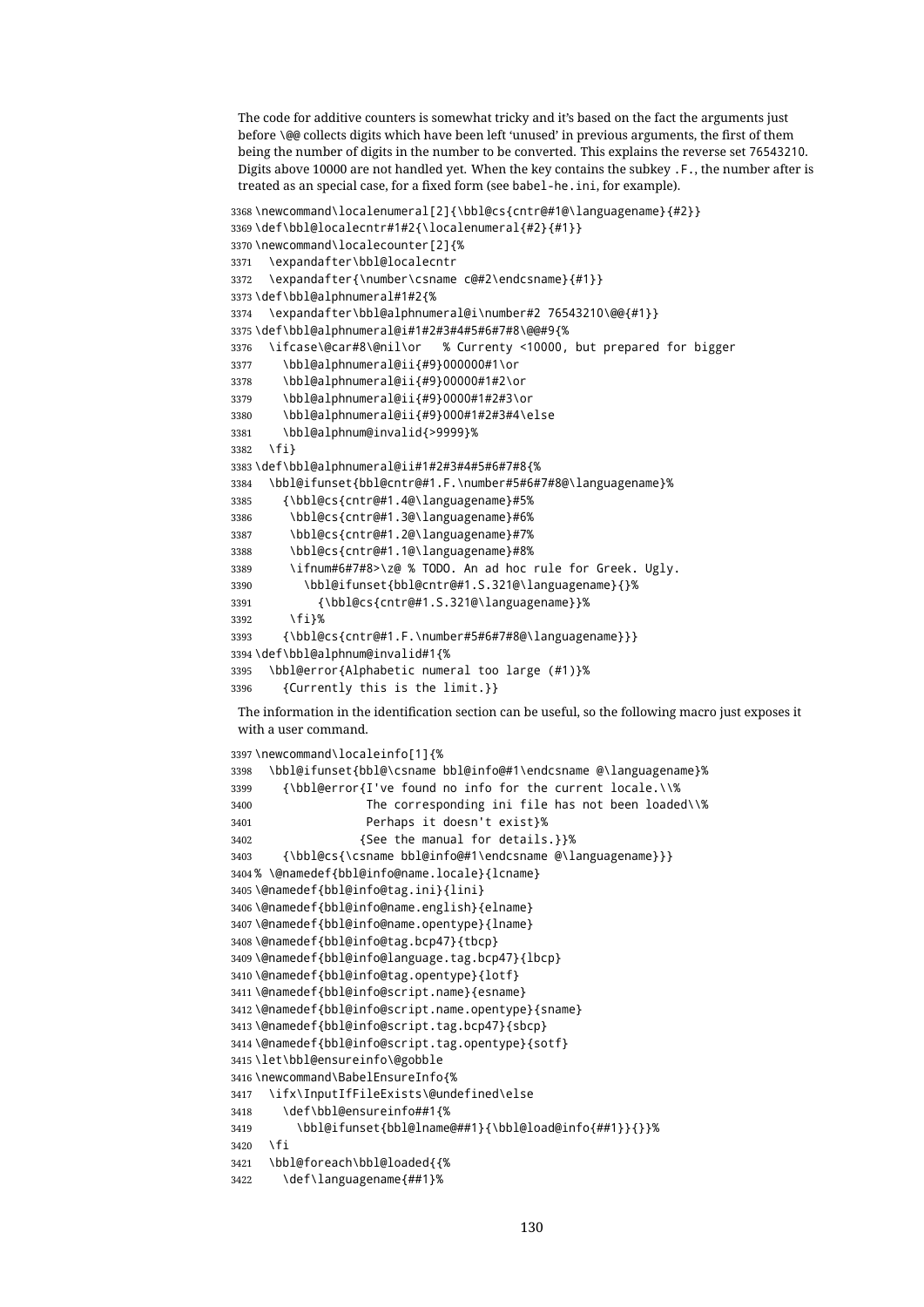\bbl@ensureinfo{##1}}}}

More general, but non-expandable, is \getlocaleproperty. To inspect every possible loaded ini, we define \LocaleForEach, where \bbl@ini@loaded is a comma-separated list of locales, built by \bbl@read@ini.

```
3424 \newcommand\getlocaleproperty{%
3425 \@ifstar\bbl@getproperty@s\bbl@getproperty@x}
3426 \def\bbl@getproperty@s#1#2#3{%
3427 \let#1\relax
3428 \def\bbl@elt##1##2##3{%
3429 \bbl@ifsamestring{##1/##2}{#3}%
3430 {\providecommand#1{##3}%
3431 \def\bbl@elt####1####2####3{}}%
3432 {}}%
3433 \bbl@cs{inidata@#2}}%
3434 \def\bbl@getproperty@x#1#2#3{%
3435 \bbl@getproperty@s{#1}{#2}{#3}%
3436 \ifx#1\relax
3437 \bbl@error
3438 {Unknown key for locale '#2':\\%
3439 #3\\%
3440 \string#1 will be set to \relax}%
3441 {Perhaps you misspelled it.}%
3442 \fi}
3443 \let\bbl@ini@loaded\@empty
3444 \newcommand\LocaleForEach{\bbl@foreach\bbl@ini@loaded}
```
# **8 Adjusting the Babel bahavior**

A generic high level inteface is provided to adjust some global and general settings.

```
3445 \newcommand\babeladjust[1]{% TODO. Error handling.
3446 \bbl@forkv{#1}{%
3447 \bbl@ifunset{bbl@ADJ@##1@##2}%
3448 {\bbl@cs{ADJ@##1}{##2}}%
3449 {\bbl@cs{ADJ@##1@##2}}}}
3450 %
3451 \def\bbl@adjust@lua#1#2{%
3452 \ifvmode
3453 \ifnum\currentgrouplevel=\z@
3454 \directlua{ Babel.#2 }%
3455 \expandafter\expandafter\expandafter\@gobble
3456 \fi
3457 \fi
3458 {\bbl@error % The error is gobbled if everything went ok.
3459 {Currently, #1 related features can be adjusted only\\%
3460 in the main vertical list.}%
3461 {Maybe things change in the future, but this is what it is.}}}
3462 \@namedef{bbl@ADJ@bidi.mirroring@on}{%
3463 \bbl@adjust@lua{bidi}{mirroring_enabled=true}}
3464 \@namedef{bbl@ADJ@bidi.mirroring@off}{%
3465 \bbl@adjust@lua{bidi}{mirroring_enabled=false}}
3466 \@namedef{bbl@ADJ@bidi.text@on}{%
3467 \bbl@adjust@lua{bidi}{bidi_enabled=true}}
3468 \@namedef{bbl@ADJ@bidi.text@off}{%
3469 \bbl@adjust@lua{bidi}{bidi_enabled=false}}
3470 \@namedef{bbl@ADJ@bidi.mapdigits@on}{%
3471 \bbl@adjust@lua{bidi}{digits_mapped=true}}
3472 \@namedef{bbl@ADJ@bidi.mapdigits@off}{%
3473 \bbl@adjust@lua{bidi}{digits_mapped=false}}
3474 %
3475 \@namedef{bbl@ADJ@linebreak.sea@on}{%
3476 \bbl@adjust@lua{linebreak}{sea_enabled=true}}
```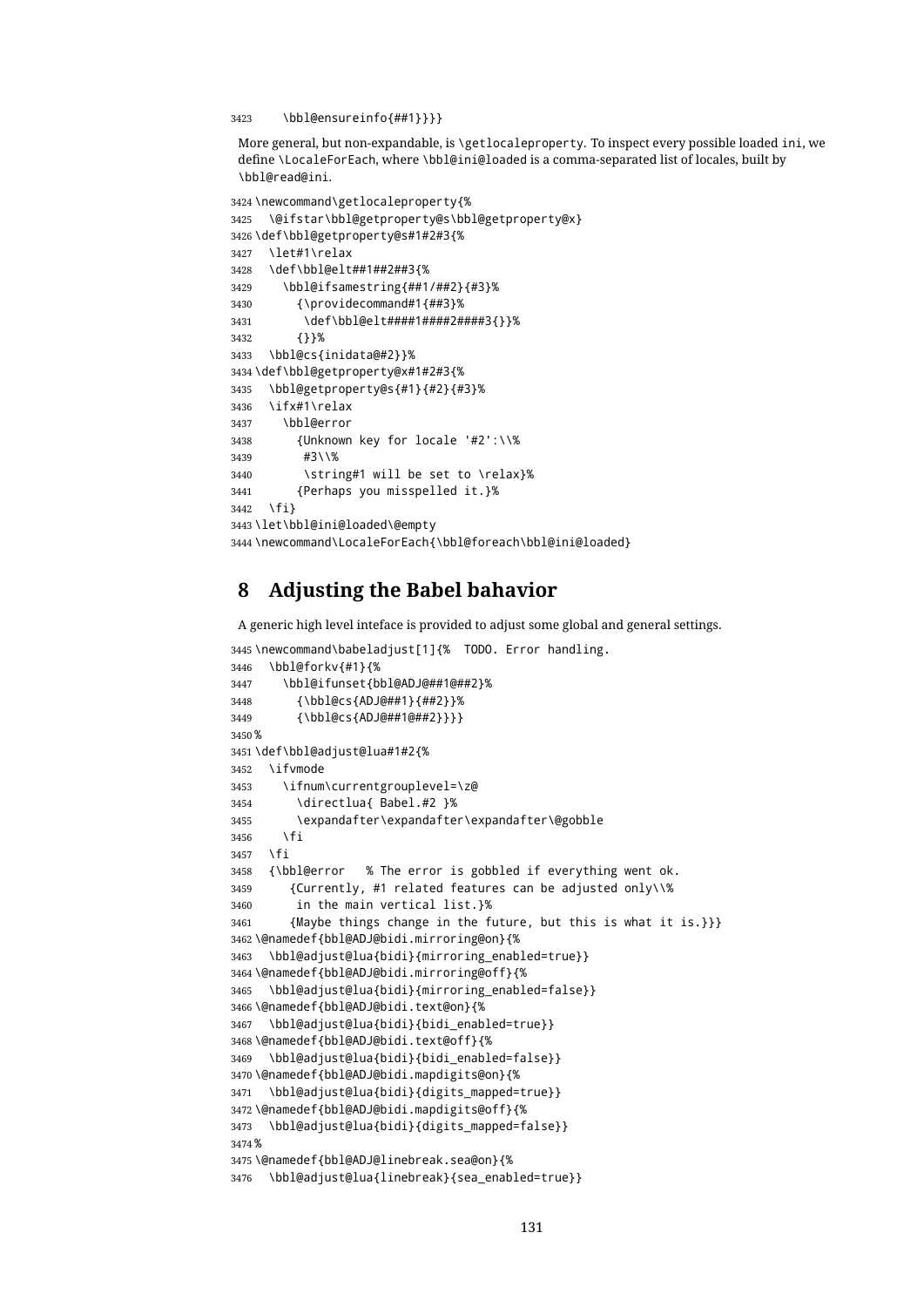```
3477 \@namedef{bbl@ADJ@linebreak.sea@off}{%
3478 \bbl@adjust@lua{linebreak}{sea_enabled=false}}
3479 \@namedef{bbl@ADJ@linebreak.cjk@on}{%
3480 \bbl@adjust@lua{linebreak}{cjk_enabled=true}}
3481 \@namedef{bbl@ADJ@linebreak.cjk@off}{%
3482 \bbl@adjust@lua{linebreak}{cjk_enabled=false}}
3483 \@namedef{bbl@ADJ@justify.arabic@on}{%
3484 \bbl@adjust@lua{linebreak}{arabic.justify_enabled=true}}
3485 \@namedef{bbl@ADJ@justify.arabic@off}{%
3486 \bbl@adjust@lua{linebreak}{arabic.justify_enabled=false}}
3487 %
3488 \def\bbl@adjust@layout#1{%
3489 \ifvmode
3490 #1%
3491 \expandafter\@gobble
3492 \fi
3493 {\bbl@error % The error is gobbled if everything went ok.
3494 {Currently, layout related features can be adjusted only\\%
3495 in vertical mode.}%
3496 {Maybe things change in the future, but this is what it is.}}}
3497 \@namedef{bbl@ADJ@layout.tabular@on}{%
3498 \bbl@adjust@layout{\let\@tabular\bbl@NL@@tabular}}
3499 \@namedef{bbl@ADJ@layout.tabular@off}{%
3500 \bbl@adjust@layout{\let\@tabular\bbl@OL@@tabular}}
3501 \@namedef{bbl@ADJ@layout.lists@on}{%
3502 \bbl@adjust@layout{\let\list\bbl@NL@list}}
3503 \@namedef{bbl@ADJ@layout.lists@off}{%
3504 \bbl@adjust@layout{\let\list\bbl@OL@list}}
3505 \@namedef{bbl@ADJ@hyphenation.extra@on}{%
3506 \bbl@activateposthyphen}
3507 %
3508 \@namedef{bbl@ADJ@autoload.bcp47@on}{%
3509 \bbl@bcpallowedtrue}
3510 \@namedef{bbl@ADJ@autoload.bcp47@off}{%
3511 \bbl@bcpallowedfalse}
3512 \@namedef{bbl@ADJ@autoload.bcp47.prefix}#1{%
3513 \def\bbl@bcp@prefix{#1}}
3514 \def\bbl@bcp@prefix{bcp47-}
3515 \@namedef{bbl@ADJ@autoload.options}#1{%
3516 \def\bbl@autoload@options{#1}}
3517 \let\bbl@autoload@bcpoptions\@empty
3518 \@namedef{bbl@ADJ@autoload.bcp47.options}#1{%
3519 \def\bbl@autoload@bcpoptions{#1}}
3520 \newif\ifbbl@bcptoname
3521 \@namedef{bbl@ADJ@bcp47.toname@on}{%
3522 \bbl@bcptonametrue
3523 \BabelEnsureInfo}
3524 \@namedef{bbl@ADJ@bcp47.toname@off}{%
3525 \bbl@bcptonamefalse}
3526 \@namedef{bbl@ADJ@prehyphenation.disable@nohyphenation}{%
3527 \directlua{ Babel.ignore_pre_char = function(node)
3528 return (node.lang == \the\csname l@nohyphenation\endcsname)
3529 end }}
3530 \@namedef{bbl@ADJ@prehyphenation.disable@off}{%
3531 \directlua{ Babel.ignore_pre_char = function(node)
3532 return false
3533 end }}
3534 \@namedef{bbl@ADJ@select.write@shift}{%
3535 \let\bbl@restorelastskip\relax
3536 \def\bbl@savelastskip{%
3537 \let\bbl@restorelastskip\relax
3538 \ifvmode
3539 \ifdim\lastskip=\z@
```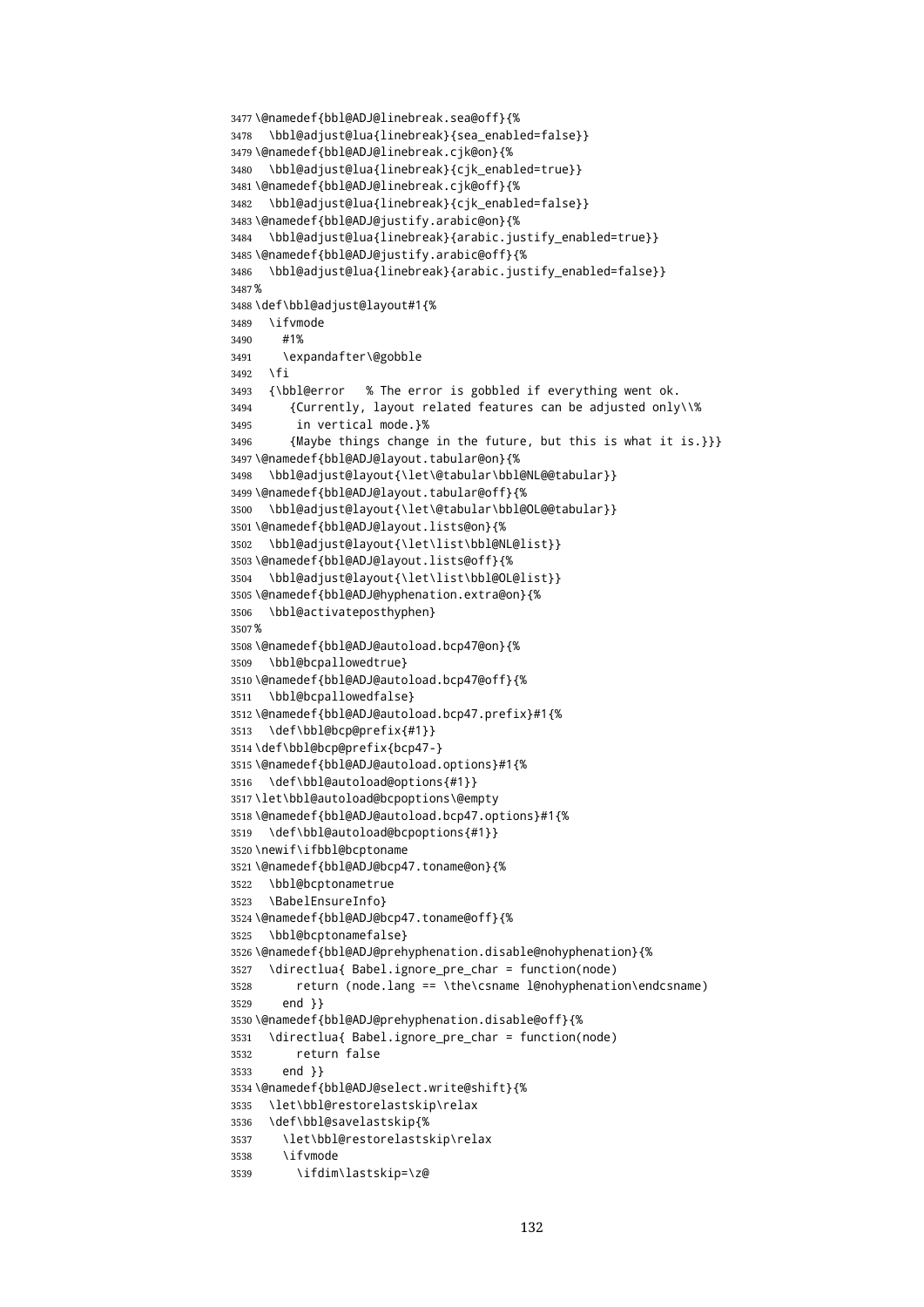```
3540 \let\bbl@restorelastskip\nobreak
3541 \else
3542 \bbl@exp{%
3543 \def\\\bbl@restorelastskip{%
3544 \skip@=\the\lastskip
3545 \\\nobreak \vskip-\skip@ \vskip\skip@}}%
3546 \fi
3547 \fi}}
3548 \@namedef{bbl@ADJ@select.write@keep}{%
3549 \let\bbl@restorelastskip\relax
3550 \let\bbl@savelastskip\relax}
3551 \@namedef{bbl@ADJ@select.write@omit}{%
3552 \let\bbl@restorelastskip\relax
3553 \def\bbl@savelastskip##1\bbl@restorelastskip{}}
```
As the final task, load the code for lua. TODO: use babel name, override

```
3554 \ifx\directlua\@undefined\else
3555 \ifx\bbl@luapatterns\@undefined
3556 \input luababel.def
3557 \fi
3558 \fi
```
Continue with LHEX.

3559 (/package | core) 3560 (\*package)

### **8.1 Cross referencing macros**

The LATEX book states:

The *key* argument is any sequence of letters, digits, and punctuation symbols; upper- and lowercase letters are regarded as different.

When the above quote should still be true when a document is typeset in a language that has active characters, special care has to be taken of the category codes of these characters when they appear in an argument of the cross referencing macros.

When a cross referencing command processes its argument, all tokens in this argument should be character tokens with category 'letter' or 'other'.

The following package options control which macros are to be redefined.

```
3561 \langle *More package options}} \equiv3562 \DeclareOption{safe=none}{\let\bbl@opt@safe\@empty}
3563 \DeclareOption{safe=bib}{\def\bbl@opt@safe{B}}
3564 \DeclareOption{safe=ref}{\def\bbl@opt@safe{R}}
3565 \langle\langle/More package options\rangle\rangle
```

```
\@newl@bel First we open a new group to keep the changed setting of \protect local and then we set the
              @safe@actives switch to true to make sure that any shorthand that appears in any of the arguments
              immediately expands to its non-active self.
```

```
3566 \bbl@trace{Cross referencing macros}
3567 \ifx\bbl@opt@safe\@empty\else
3568 \def\@newl@bel#1#2#3{%
```
- {\@safe@activestrue
- \bbl@ifunset{#1@#2}%
- \relax
- {\gdef\@multiplelabels{%
- \@latex@warning@no@line{There were multiply-defined labels}}%
- \@latex@warning@no@line{Label `#2' multiply defined}}%
- \global\@namedef{#1@#2}{#3}}}

#### \@testdef An internal LATEX macro used to test if the labels that have been written on the .aux file have changed. It is called by the \enddocument macro.

- \CheckCommand\*\@testdef[3]{%
- \def\reserved@a{#3}%
- \expandafter\ifx\csname#1@#2\endcsname\reserved@a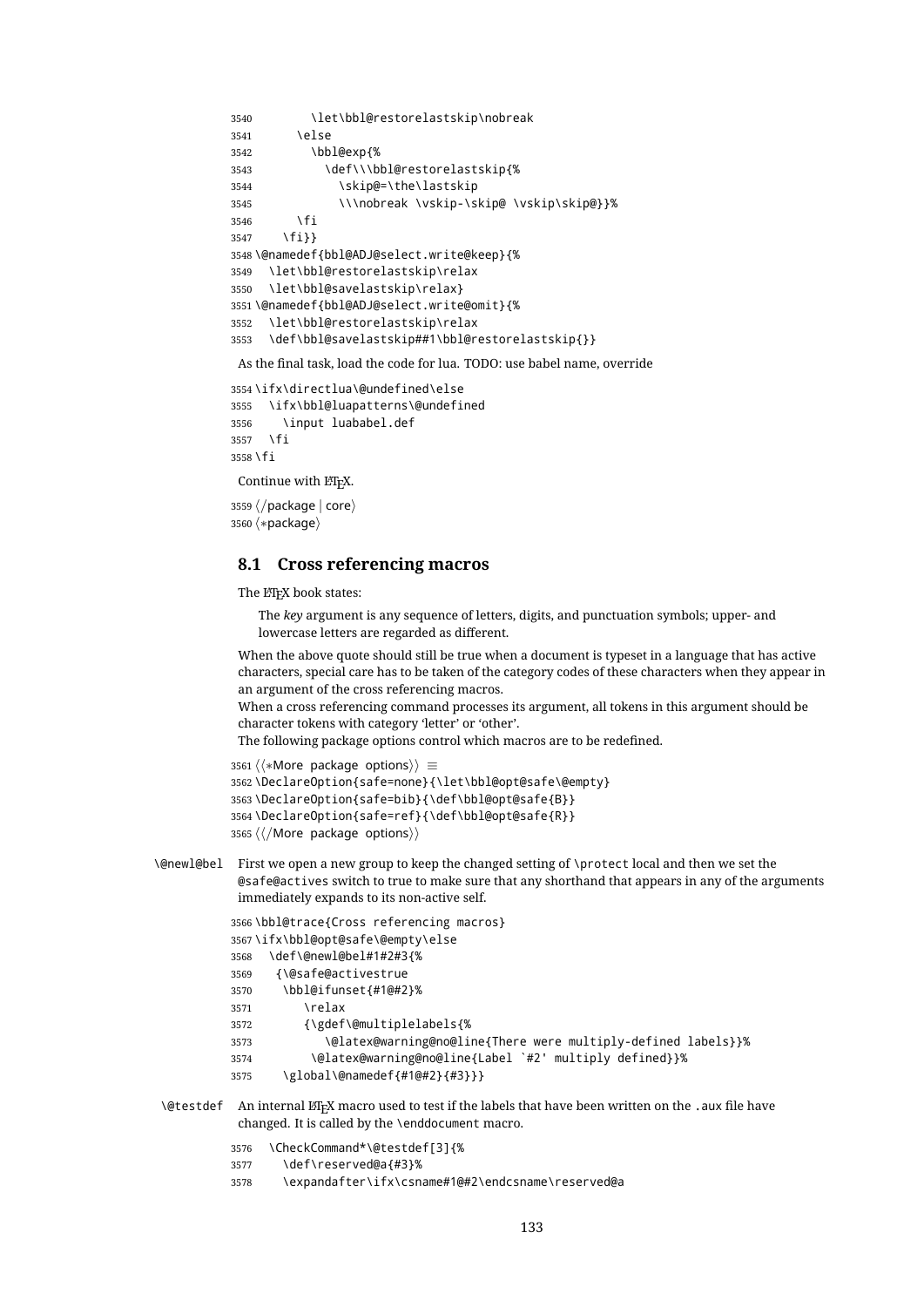\else \@tempswatrue \fi}

Now that we made sure that \@testdef still has the same definition we can rewrite it. First we make the shorthands 'safe'. Then we use \bbl@tempa as an 'alias' for the macro that contains the label which is being checked. Then we define \bbl@tempb just as \@newl@bel does it. When the label is defined we replace the definition of \bbl@tempa by its meaning. If the label didn't change, \bbl@tempa and \bbl@tempb should be identical macros.

```
3582 \def\@testdef#1#2#3{% TODO. With @samestring?
```

```
3583 \@safe@activestrue
```

```
3584 \expandafter\let\expandafter\bbl@tempa\csname #1@#2\endcsname
3585 \def\bbl@tempb{#3}%
3586 \@safe@activesfalse
3587 \ifx\bbl@tempa\relax
3588 \else
3589 \edef\bbl@tempa{\expandafter\strip@prefix\meaning\bbl@tempa}%
3590 \fi
3591 \edef\bbl@tempb{\expandafter\strip@prefix\meaning\bbl@tempb}%
3592 \ifx\bbl@tempa\bbl@tempb
3593 \else
3594 \@tempswatrue
3595 \fi}
3596 \fi
```
\ref The same holds for the macro \ref that references a label and \pageref to reference a page. We \pageref make them robust as well (if they weren't already) to prevent problems if they should become

```
expanded at the wrong moment.
3597 \bbl@xin@{R}\bbl@opt@safe
3598 \ifin@
3599 \bbl@redefinerobust\ref#1{%
3600 \@safe@activestrue\org@ref{#1}\@safe@activesfalse}
3601 \bbl@redefinerobust\pageref#1{%
3602 \@safe@activestrue\org@pageref{#1}\@safe@activesfalse}
3603 \else
3604 \let\org@ref\ref
3605 \let\org@pageref\pageref
3606 \fi
```
\@citex The macro used to cite from a bibliography, \cite, uses an internal macro, \@citex. It is this internal macro that picks up the argument(s), so we redefine this internal macro and leave  $\setminus$ cite alone. The first argument is used for typesetting, so the shorthands need only be deactivated in the second argument.

```
3607 \bbl@xin@{B}\bbl@opt@safe
3608 \ifin@
3609 \bbl@redefine\@citex[#1]#2{%
```

```
3610 \@safe@activestrue\edef\@tempa{#2}\@safe@activesfalse
```

```
3611 \org@@citex[#1]{\@tempa}}
```
Unfortunately, the packages natbib and cite need a different definition of \@citex... To begin with, natbib has a definition for \@citex with *three* arguments... We only know that a package is loaded when \begin{document} is executed, so we need to postpone the different redefinition.

```
3612 \AtBeginDocument{%
```

```
3613 \@ifpackageloaded{natbib}{%
```
Notice that we use \def here instead of \bbl@redefine because \org@@citex is already defined and we don't want to overwrite that definition (it would result in parameter stack overflow because of a circular definition).

(Recent versions of natbib change dynamically \@citex, so PR4087 doesn't seem fixable in a simple way. Just load natbib before.)

```
3614 \def\@citex[#1][#2]#3{%
3615 \@safe@activestrue\edef\@tempa{#3}\@safe@activesfalse
3616 \org@@citex[#1][#2]{\@tempa}}%
3617 }{}}
```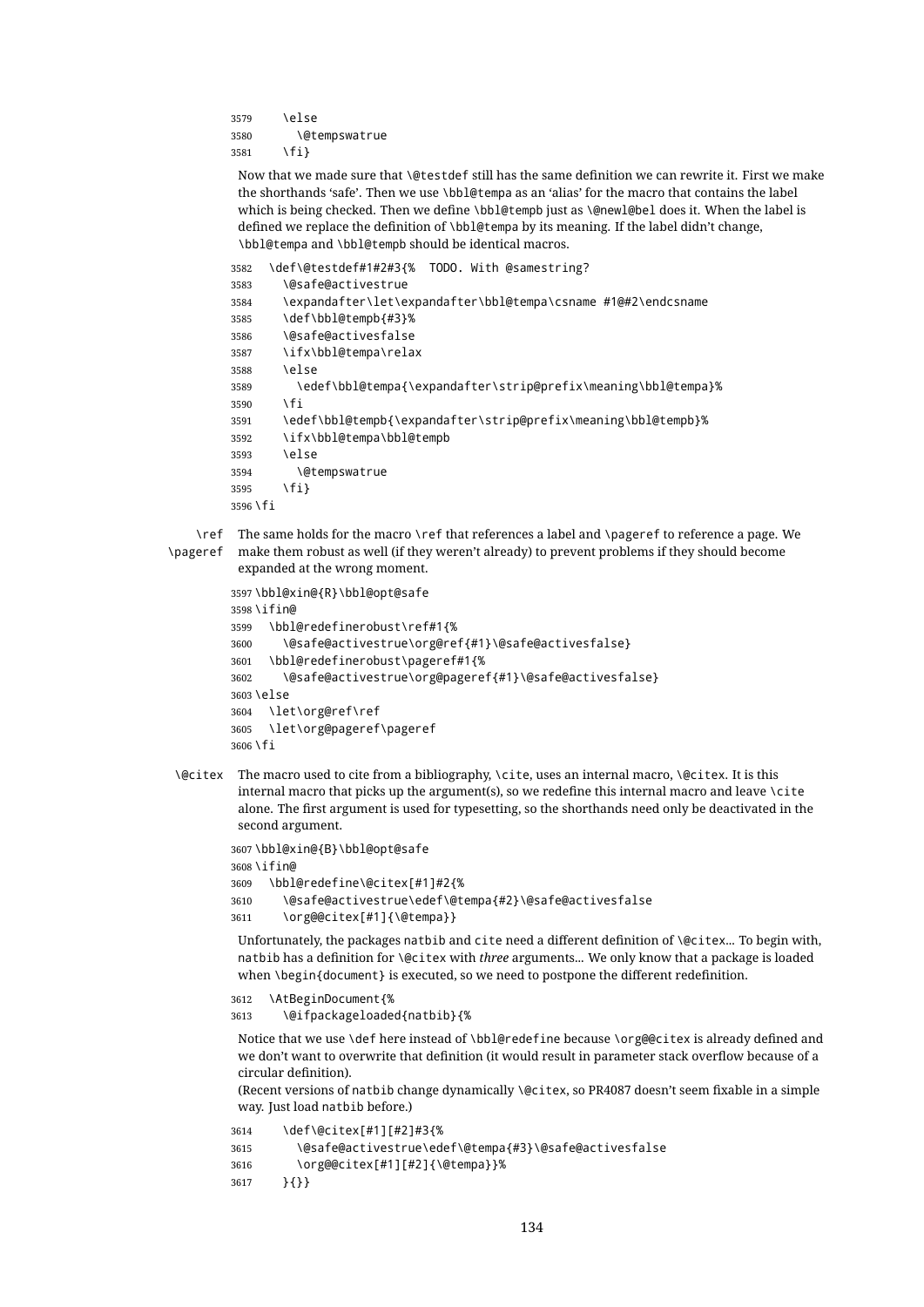The package cite has a definition of \@citex where the shorthands need to be turned off in both arguments.

```
3618 \AtBeginDocument{%
                  3619 \@ifpackageloaded{cite}{%
                  3620 \def\@citex[#1]#2{%
                  3621 \@safe@activestrue\org@@citex[#1]{#2}\@safe@activesfalse}%
                  3622 }{}}
         \nocite The macro \nocite which is used to instruct BiBTEX to extract uncited references from the database.
                  3623 \bbl@redefine\nocite#1{%
                  3624 \@safe@activestrue\org@nocite{#1}\@safe@activesfalse}
        \bibcite The macro that is used in the .aux file to define citation labels. When packages such as natbib or
                   cite are not loaded its second argument is used to typeset the citation label. In that case, this second
                   argument can contain active characters but is used in an environment where \@safe@activestrue
                   is in effect. This switch needs to be reset inside the \hbox which contains the citation label. In order
                   to determine during .aux file processing which definition of \bibcite is needed we define \bibcite
                   in such a way that it redefines itself with the proper definition. We call \bbl@cite@choice to select
                   the proper definition for \bibcite. This new definition is then activated.
                  3625 \bbl@redefine\bibcite{%
                  3626 \bbl@cite@choice
                  3627 \bibcite}
    \bbl@bibcite The macro \bbl@bibcite holds the definition of \bibcite needed when neither natbib nor cite is
                   loaded.
                  3628 \def\bbl@bibcite#1#2{%
                  3629 \org@bibcite{#1}{\@safe@activesfalse#2}}
\bbl@cite@choice The macro \bbl@cite@choice determines which definition of \bibcite is needed. First we give
                   \bibcite its default definition.
                  3630 \def\bbl@cite@choice{%
                  3631 \global\let\bibcite\bbl@bibcite
                  3632 \@ifpackageloaded{natbib}{\global\let\bibcite\org@bibcite}{}%
                  3633 \@ifpackageloaded{cite}{\global\let\bibcite\org@bibcite}{}%
                  3634 \global\let\bbl@cite@choice\relax}
                   When a document is run for the first time, no . aux file is available, and \bibcite will not yet be
                   properly defined. In this case, this has to happen before the document starts.
                  3635 \AtBeginDocument{\bbl@cite@choice}
       \@bibitem One of the two internal LATEX macros called by \bibitem that write the citation label on the .aux file.
                  3636 \bbl@redefine\@bibitem#1{%
                  3637 \@safe@activestrue\org@@bibitem{#1}\@safe@activesfalse}
                  3638 \else
                  3639 \let\org@nocite\nocite
                  3640 \let\org@@citex\@citex
                  3641 \let\org@bibcite\bibcite
```
3642 \let\org@@bibitem\@bibitem

```
3643 \fi
```
#### **8.2 Marks**

\markright Because the output routine is asynchronous, we must pass the current language attribute to the head lines. To achieve this we need to adapt the definition of \markright and \markboth somewhat. However, headlines and footlines can contain text outside marks; for that we must take some actions in the output routine if the 'headfoot' options is used.

> We need to make some redefinitions to the output routine to avoid an endless loop and to correctly handle the page number in bidi documents.

3644 \bbl@trace{Marks}

3645 \IfBabelLayout{sectioning} 3646 {\ifx\bbl@opt@headfoot\@nnil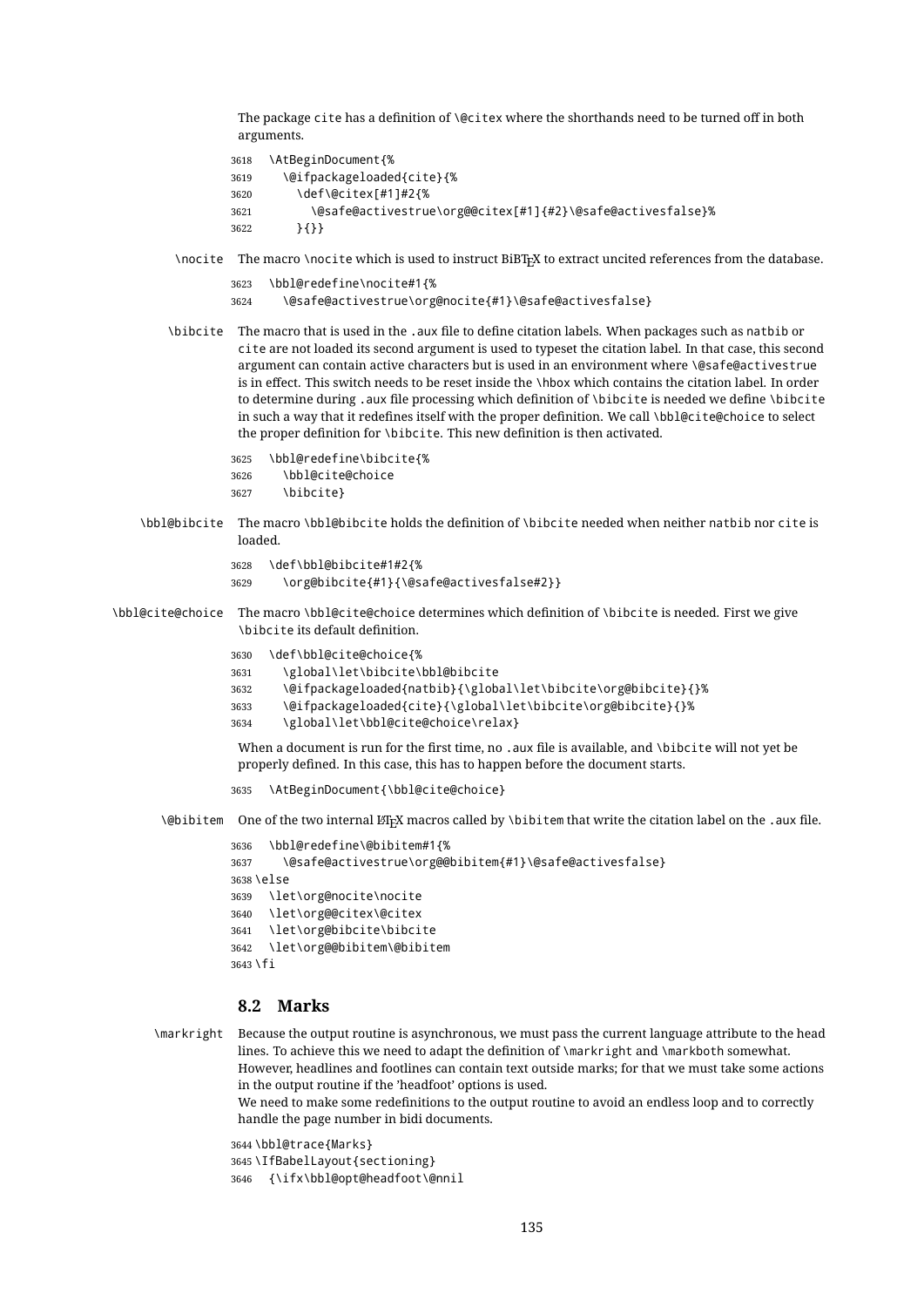```
3647 \g@addto@macro\@resetactivechars{%
3648 \set@typeset@protect
3649 \expandafter\select@language@x\expandafter{\bbl@main@language}%
3650 \let\protect\noexpand
3651 \ifcase\bbl@bidimode\else % Only with bidi. See also above
3652 \edef\thepage{%
3653 \noexpand\babelsublr{\unexpanded\expandafter{\thepage}}}%
3654 \fi}%
3655 \fi}
3656 {\ifbbl@single\else
3657 \bbl@ifunset{markright }\bbl@redefine\bbl@redefinerobust
3658 \markright#1{%
3659 \bbl@ifblank{#1}%
3660 {\org@markright{}}%
3661 {\toks@{#1}%
3662 \bbl@exp{%
3663 \\\org@markright{\\\protect\\\foreignlanguage{\languagename}%
3664 {\\\protect\\\bbl@restore@actives\the\toks@}}}}}%
```
\markboth The definition of \markboth is equivalent to that of \markright, except that we need two token \@mkboth registers. The documentclasses report and book define and set the headings for the page. While doing so they also store a copy of \markboth in \@mkboth. Therefore we need to check whether \@mkboth has already been set. If so we neeed to do that again with the new definition of \markboth. (As of Oct 2019, LATEX stores the definition in an intermediate macro, so it's not necessary anymore, but it's preserved for older versions.)

| 3665 | \ifx\@mkboth\markboth                                    |
|------|----------------------------------------------------------|
| 3666 | \def\bbl@tempc{\let\@mkboth\markboth}                    |
| 3667 | \else                                                    |
| 3668 | \def\bbl@tempc{}                                         |
| 3669 | ١fi                                                      |
| 3670 | \bbl@ifunset{markboth }\bbl@redefine\bbl@redefinerobust  |
| 3671 | \markboth#1#2{%                                          |
| 3672 | \protected@edef\bbl@tempb##1{%                           |
| 3673 | \protect\foreignlanguage                                 |
| 3674 | {\languagename}{\protect\bbl@restore@actives##1}}%       |
| 3675 | \bbl@ifblank{#1}%                                        |
| 3676 | {\toks@{}}%                                              |
| 3677 | {\toks@\expandafter{\bbl@tempb{#1}}}%                    |
| 3678 | \bbl@ifblank{#2}%                                        |
| 3679 | {\@temptokena{}}%                                        |
| 3680 | {\@temptokena\expandafter{\bbl@tempb{#2}}}%              |
| 3681 | \bbl@exp{\\\org@markboth{\the\toks@}{\the\@temptokena}}} |
| 3682 | \bbl@tempc                                               |
| 3683 | \fi} % end ifbbl@single, end \IfBabelLayout              |

### **8.3 Preventing clashes with other packages**

**8.3.1** ifthen

\ifthenelse Sometimes a document writer wants to create a special effect depending on the page a certain fragment of text appears on. This can be achieved by the following piece of code:

> \ifthenelse{\isodd{\pageref{some:label}}} {code for odd pages} {code for even pages}

In order for this to work the argument of \isodd needs to be fully expandable. With the above redefinition of \pageref it is not in the case of this example. To overcome that, we add some code to the definition of \ifthenelse to make things work.

We want to revert the definition of  $\pmod{ref}$  to their original definition for the first argument of \ifthenelse, so we first need to store their current meanings.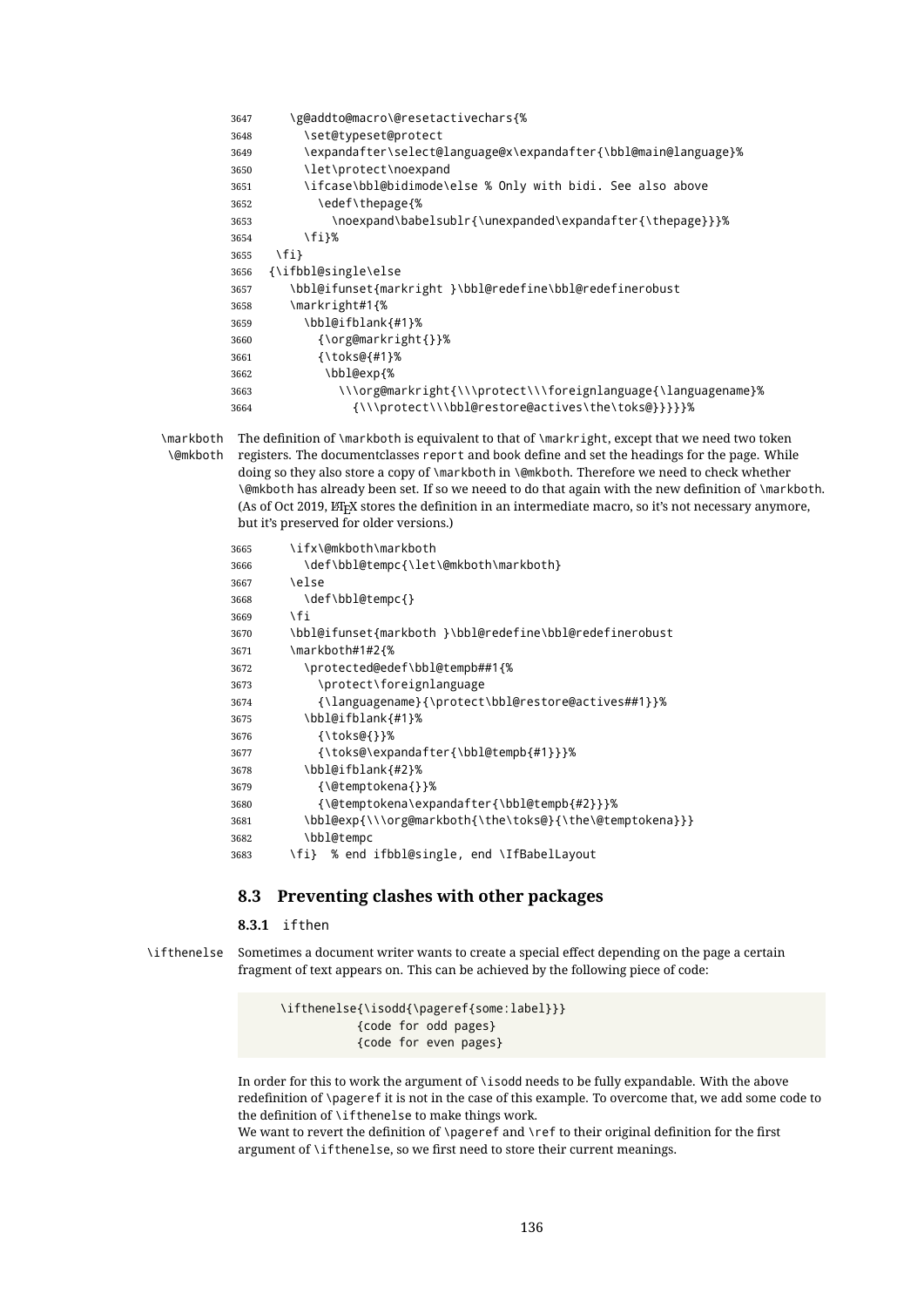Then we can set the \@safe@actives switch and call the original \ifthenelse. In order to be able to use shorthands in the second and third arguments of \ifthenelse the resetting of the switch *and* the definition of \pageref happens inside those arguments.

```
3684 \bbl@trace{Preventing clashes with other packages}
3685 \bbl@xin@{R}\bbl@opt@safe
3686 \ifin@
3687 \AtBeginDocument{%
3688 \@ifpackageloaded{ifthen}{%
3689 \bbl@redefine@long\ifthenelse#1#2#3{%
3690 \let\bbl@temp@pref\pageref
3691 \let\pageref\org@pageref
3692 \let\bbl@temp@ref\ref
3693 \let\ref\org@ref
3694 \@safe@activestrue
3695 \org@ifthenelse{#1}%
3696 {\let\pageref\bbl@temp@pref
3697 \let\ref\bbl@temp@ref
3698 \@safe@activesfalse
3699 #2}%
3700 {\let\pageref\bbl@temp@pref
3701 \let\ref\bbl@temp@ref
3702 \@safe@activesfalse
3703 #3}%
3704 }%
3705 }{}%
3706 }
```
#### **8.3.2** varioref

\@@vpageref \vrefpagenum \Ref When the package varioref is in use we need to modify its internal command \@@vpageref in order to prevent problems when an active character ends up in the argument of \vref. The same needs to happen for \vrefpagenum.

| 3707 | \AtBeginDocument{%                 |
|------|------------------------------------|
| 3708 | \@ifpackageloaded{varioref}{%      |
| 3709 | \bbl@redefine\@@vpageref#1[#2]#3{% |
| 3710 | <b>\@safe@activestrue</b>          |
| 3711 | \org@@@vpageref{#1}[#2]{#3}%       |
| 3712 | \@safe@activesfalse}%              |
| 3713 | \bbl@redefine\vrefpagenum#1#2{%    |
| 3714 | <b>\@safe@activestrue</b>          |
| 3715 | \org@vrefpagenum{#1}{#2}%          |
| 3716 | \@safe@activesfalse}%              |

The package varioref defines \Ref to be a robust command wich uppercases the first character of the reference text. In order to be able to do that it needs to access the expandable form of \ref. So we employ a little trick here. We redefine the (internal) command  $\Re f_{\perp}$  to call  $\oreq$  instead of \ref. The disadvantage of this solution is that whenever the definition of \Ref changes, this definition needs to be updated as well.

```
3717 \expandafter\def\csname Ref \endcsname#1{%
3718 \protected@edef\@tempa{\org@ref{#1}}\expandafter\MakeUppercase\@tempa}
3719 }{}%
3720 }
3721 \fi
```
#### **8.3.3** hhline

\hhline Delaying the activation of the shorthand characters has introduced a problem with the hhline package. The reason is that it uses the ':' character which is made active by the french support in babel. Therefore we need to *reload* the package when the ":' is an active character. Note that this happens *after* the category code of the @-sign has been changed to other, so we need to temporarily change it to letter again.

\AtEndOfPackage{%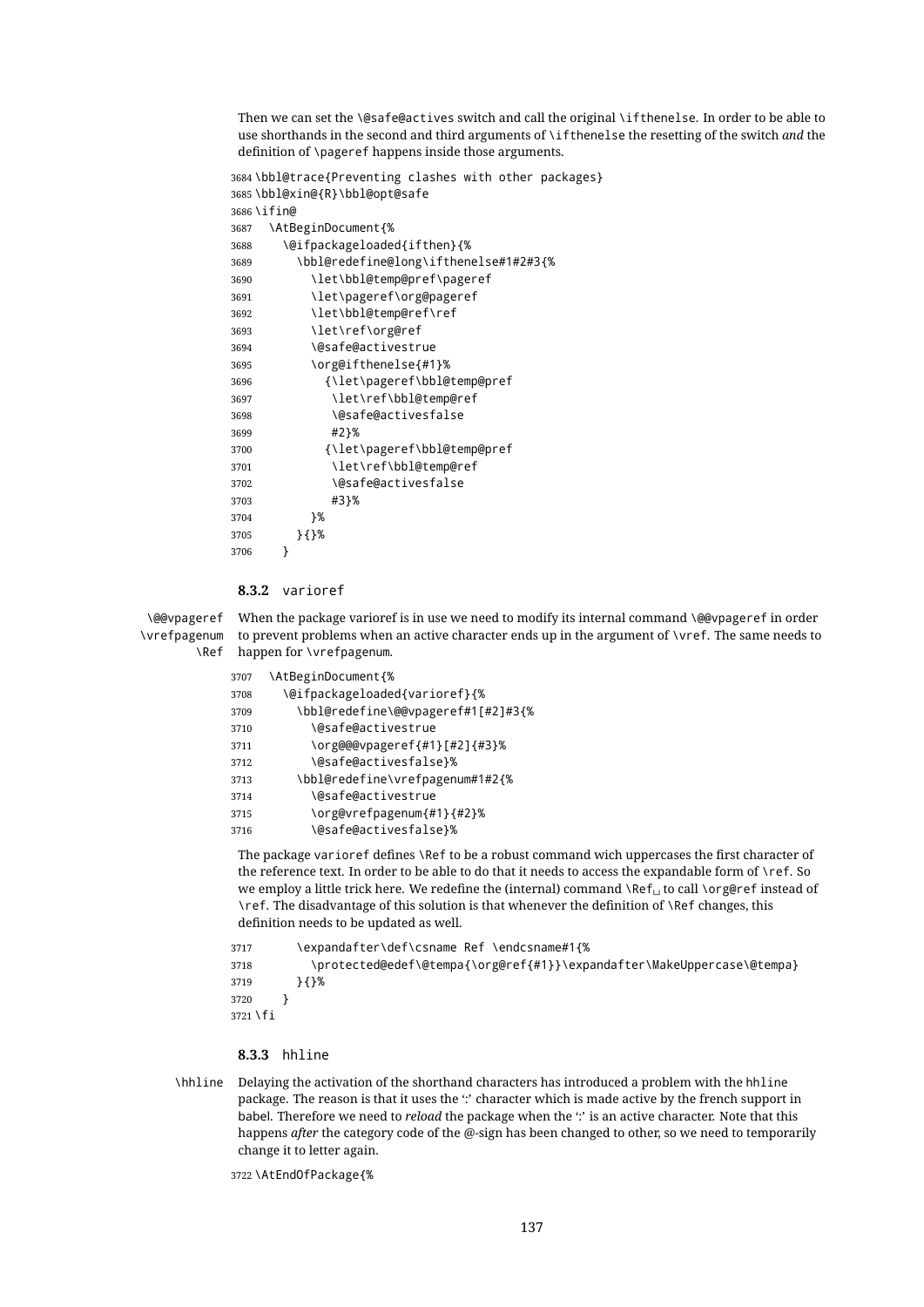\AtBeginDocument{%

- \@ifpackageloaded{hhline}%
- {\expandafter\ifx\csname normal@char\string:\endcsname\relax
- \else
- \makeatletter
- \def\@currname{hhline}\input{hhline.sty}\makeatother
- \fi}%
- {}}}

\substitutefontfamily Deprecated. Use the tools provides by LATEX. The command \substitutefontfamily creates an .fd file on the fly. The first argument is an encoding mnemonic, the second and third arguments are font family names.

```
3731 \def\substitutefontfamily#1#2#3{%
3732 \lowercase{\immediate\openout15=#1#2.fd\relax}%
3733 \immediate\write15{%
3734 \string\ProvidesFile{#1#2.fd}%
3735 [\the\year/\two@digits{\the\month}/\two@digits{\the\day}
3736 \space generated font description file]^^J
3737 \string\DeclareFontFamily{#1}{#2}{}^^J
3738 \string\DeclareFontShape{#1}{#2}{m}{n}{<->ssub * #3/m/n}{}^^J
3739 \string\DeclareFontShape{#1}{#2}{m}{it}{<->ssub * #3/m/it}{}^^J
3740 \string\DeclareFontShape{#1}{#2}{m}{sl}{<->ssub * #3/m/sl}{}^^J
3741 \string\DeclareFontShape{#1}{#2}{m}{sc}{<->ssub * #3/m/sc}{}^^J
3742 \string\DeclareFontShape{#1}{#2}{b}{n}{<->ssub * #3/bx/n}{}^^J
3743 \string\DeclareFontShape{#1}{#2}{b}{it}{<->ssub * #3/bx/it}{}^^J
3744 \string\DeclareFontShape{#1}{#2}{b}{sl}{<->ssub * #3/bx/sl}{}^^J
3745 \string\DeclareFontShape{#1}{#2}{b}{sc}{<->ssub * #3/bx/sc}{}^^J
3746 }%
3747 \closeout15
3748 }
3749 \@onlypreamble\substitutefontfamily
```
# **8.4 Encoding and fonts**

Because documents may use non-ASCII font encodings, we make sure that the logos of T<sub>E</sub>X and LATEX always come out in the right encoding. There is a list of non-ASCII encodings. Requested encodings are currently stored in \@fontenc@load@list. If a non-ASCII has been loaded, we define versions of \TeX and \LaTeX for them using \ensureascii. The default ASCII encoding is set, too (in reverse order): the "main" encoding (when the document begins), the last loaded, or OT1.

```
\ensureascii
```

```
3750 \bbl@trace{Encoding and fonts}
3751 \newcommand\BabelNonASCII{LGR,X2,OT2,OT3,OT6,LHE,LWN,LMA,LMC,LMS,LMU}
3752 \newcommand\BabelNonText{TS1,T3,TS3}
3753 \let\org@TeX\TeX
3754 \let\org@LaTeX\LaTeX
3755 \let\ensureascii\@firstofone
3756 \AtBeginDocument{%
3757 \def\@elt#1{,#1,}%
3758 \edef\bbl@tempa{\expandafter\@gobbletwo\@fontenc@load@list}%
3759 \let\@elt\relax
3760 \let\bbl@tempb\@empty
3761 \def\bbl@tempc{OT1}%
3762 \bbl@foreach\BabelNonASCII{% LGR loaded in a non-standard way
3763 \bbl@ifunset{T@#1}{}{\def\bbl@tempb{#1}}}%
3764 \bbl@foreach\bbl@tempa{%
3765 \bbl@xin@{#1}{\BabelNonASCII}%
3766 \ifin@
3767 \def\bbl@tempb{#1}% Store last non-ascii
3768 \else\bbl@xin@{#1}{\BabelNonText}% Pass
3769 \ifin@\else
3770 \def\bbl@tempc{#1}% Store last ascii
3771 \fi
```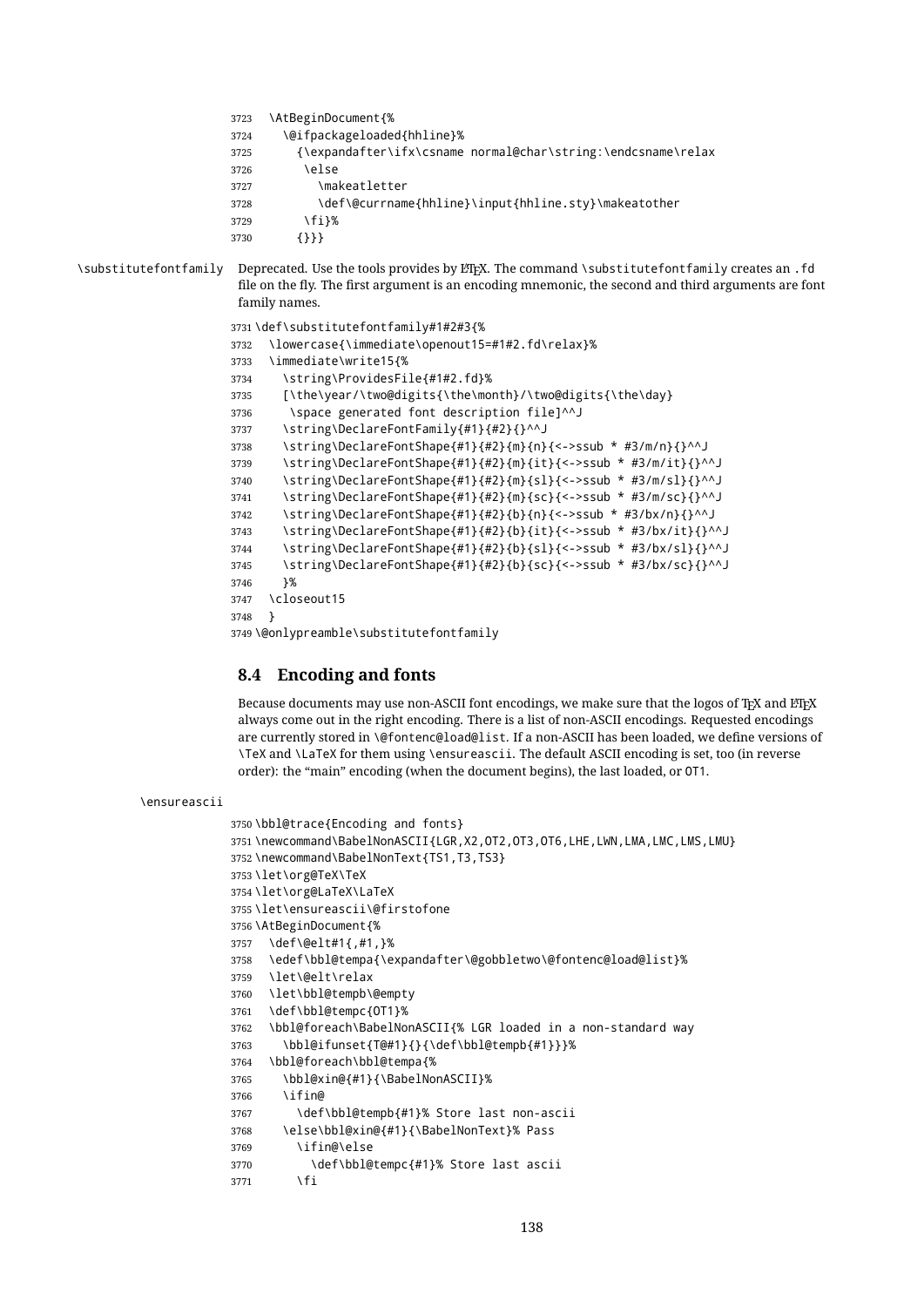```
3772 \fi}%
3773 \ifx\bbl@tempb\@empty\else
3774 \bbl@xin@{,\cf@encoding,}{,\BabelNonASCII,\BabelNonText,}%
3775 \ifin@\else
3776 \edef\bbl@tempc{\cf@encoding}% The default if ascii wins
3777 \fi
3778 \edef\ensureascii#1{%
3779 {\noexpand\fontencoding{\bbl@tempc}\noexpand\selectfont#1}}%
3780 \DeclareTextCommandDefault{\TeX}{\ensureascii{\org@TeX}}%
3781 \DeclareTextCommandDefault{\LaTeX}{\ensureascii{\org@LaTeX}}%
3782 \fi}
```
Now comes the old deprecated stuff (with a little change in 3.9l, for fontspec). The first thing we need to do is to determine, at \begin{document}, which latin fontencoding to use.

\latinencoding When text is being typeset in an encoding other than 'latin' (OT1 or T1), it would be nice to still have Roman numerals come out in the Latin encoding. So we first assume that the current encoding at the end of processing the package is the Latin encoding.

\AtEndOfPackage{\edef\latinencoding{\cf@encoding}}

But this might be overruled with a later loading of the package fontenc. Therefore we check at the execution of \begin{document} whether it was loaded with the T1 option. The normal way to do this (using \@ifpackageloaded) is disabled for this package. Now we have to revert to parsing the internal macro \@filelist which contains all the filenames loaded.

\AtBeginDocument{%

| 3785 | \@ifpackageloaded{fontspec}%                                 |
|------|--------------------------------------------------------------|
| 3786 | {\xdef\latinencoding{%}                                      |
| 3787 | \ifx\UTFencname\@undefined                                   |
| 3788 | EU\ifcase\bbl@engine\or2\or1\fi                              |
| 3789 | \else                                                        |
| 3790 | <b>\UTFencname</b>                                           |
| 3791 | \fi}}%                                                       |
| 3792 | {\gdef\latinencoding{0T1}%                                   |
| 3793 | \ifx\cf@encoding\bbl@t@one                                   |
| 3794 | \xdef\latinencoding{\bbl@t@one}%                             |
| 3795 | \else                                                        |
| 3796 | \def\@elt#1{,#1,}%                                           |
| 3797 | \edef\bbl@tempa{\expandafter\@gobbletwo\@fontenc@load@list}% |
| 3798 | \let\@elt\relax                                              |
| 3799 | \bbl@xin@{,T1,}\bbl@tempa                                    |
| 3800 | \ifin@                                                       |
| 3801 | \xdef\latinencoding{\bbl@t@one}%                             |
| 3802 | ١fi                                                          |
| 3803 | \fi}}                                                        |

- \latintext Then we can define the command \latintext which is a declarative switch to a latin font-encoding. Usage of this macro is deprecated.
	- \DeclareRobustCommand{\latintext}{%
	- \fontencoding{\latinencoding}\selectfont
	- \def\encodingdefault{\latinencoding}}
- \textlatin This command takes an argument which is then typeset using the requested font encoding. In order to avoid many encoding switches it operates in a local scope.

```
3807 \ifx\@undefined\DeclareTextFontCommand
3808 \DeclareRobustCommand{\textlatin}[1]{\leavevmode{\latintext #1}}
3809 \else
3810 \DeclareTextFontCommand{\textlatin}{\latintext}
3811 \fi
```
For several functions, we need to execute some code with \selectfont. With ETEX 2021-06-01, there is a hook for this purpose, but in older versions the LHFX command is patched (the latter solution will be eventually removed).

```
3812 \bbl@ifformatlater{2021-06-01}%
```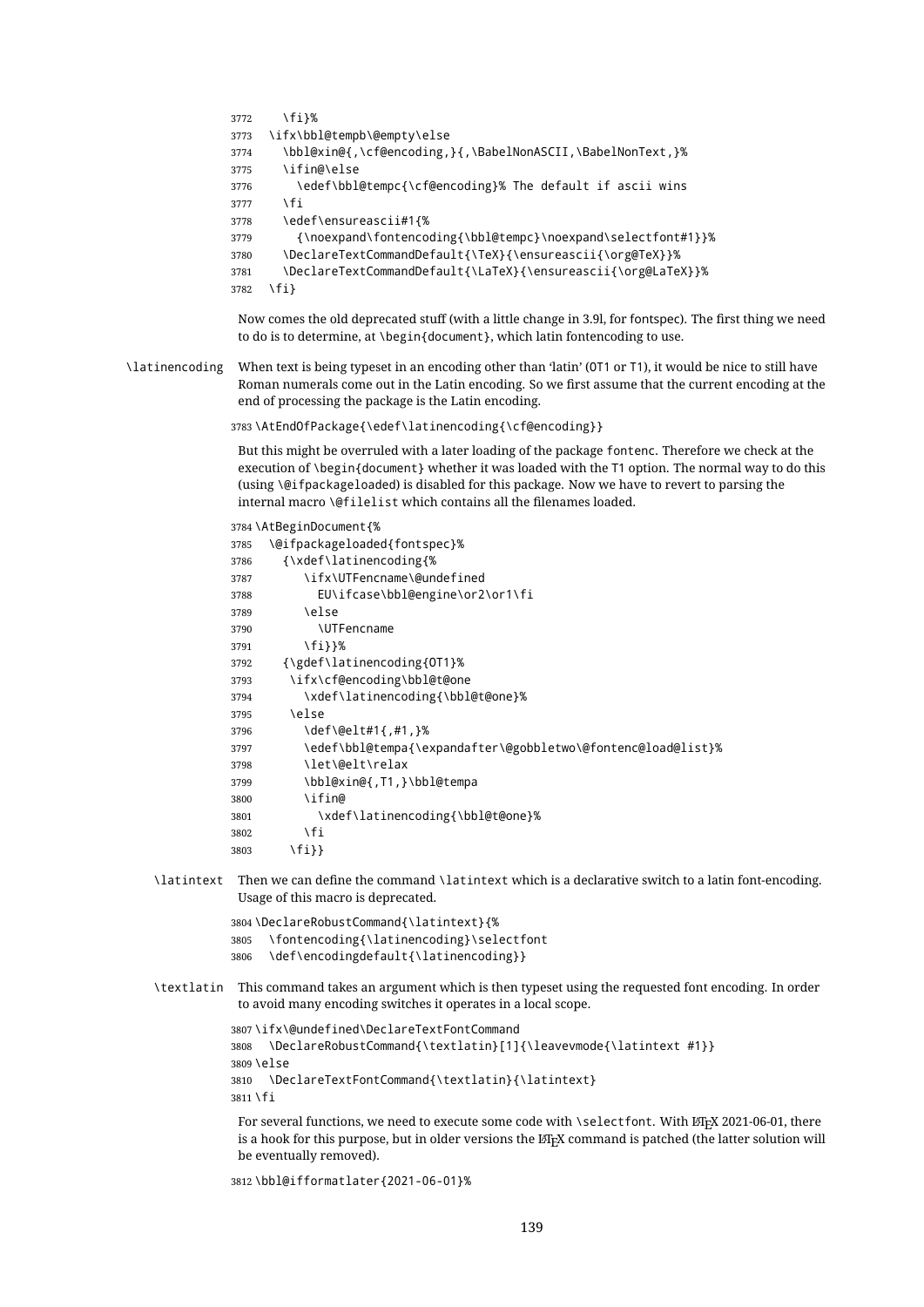- {\def\bbl@patchfont#1{\AddToHook{selectfont}{#1}}}
- {\def\bbl@patchfont#1{%
- \expandafter\bbl@add\csname selectfont \endcsname{#1}%
- \expandafter\bbl@toglobal\csname selectfont \endcsname}}

### **8.5 Basic bidi support**

**Work in progress.** This code is currently placed here for practical reasons. It will be moved to the correct place soon, I hope.

It is loosely based on r1babel.def, but most of it has been developed from scratch. This babel module (by Johannes Braams and Boris Lavva) has served the purpose of typesetting R documents for two decades, and despite its flaws I think it is still a good starting point (some parts have been copied here almost verbatim), partly thanks to its simplicity. I've also looked at arabi (by Youssef Jabri), which is compatible with babel.

There are two ways of modifying macros to make them "bidi", namely, by patching the internal low-level macros (which is what I have done with lists, columns, counters, tocs, much like rlbabel did), and by introducing a "middle layer" just below the user interface (sectioning, footnotes).

- pdftex provides a minimal support for bidi text, and it must be done by hand. Vertical typesetting is not possible.
- xetex is somewhat better, thanks to its font engine (even if not always reliable) and a few additional tools. However, very little is done at the paragraph level. Another challenging problem is text direction does not honour T<sub>EX</sub> grouping.
- luatex can provide the most complete solution, as we can manipulate almost freely the node list, the generated lines, and so on, but bidi text does not work out of the box and some development is necessary. It also provides tools to properly set left-to-right and right-to-left page layouts. As LuaT<sub>E</sub>X-ja shows, vertical typesetting is possible, too.

```
3817 \bbl@trace{Loading basic (internal) bidi support}
3818 \ifodd\bbl@engine
3819 \else % TODO. Move to txtbabel
3820 \ifnum\bbl@bidimode>100 \ifnum\bbl@bidimode<200
3821 \bbl@error
3822 {The bidi method 'basic' is available only in\\%
3823 luatex. I'll continue with 'bidi=default', so\\%
3824 expect wrong results}%
3825 {See the manual for further details.}%
3826 \let\bbl@beforeforeign\leavevmode
3827 \AtEndOfPackage{%
3828 \EnableBabelHook{babel-bidi}%
3829 \bbl@xebidipar}
3830 \fi\fi
3831 \def\bbl@loadxebidi#1{%
3832 \ifx\RTLfootnotetext\@undefined
3833 \AtEndOfPackage{%
3834 \EnableBabelHook{babel-bidi}%
3835 \ifx\fontspec\@undefined
3836 \bbl@loadfontspec % bidi needs fontspec
3837 \fi
3838 \usepackage#1{bidi}}%
3839 \fi}
3840 \ifnum\bbl@bidimode>200
3841 \ifcase\expandafter\@gobbletwo\the\bbl@bidimode\or
3842 \bbl@tentative{bidi=bidi}
3843 \bbl@loadxebidi{}
3844 \or
3845 \bbl@loadxebidi{[rldocument]}
3846 \or
3847 \bbl@loadxebidi{}
3848 \fi
3849 \fi
3850 \fi
3851 % TODO? Separate:
```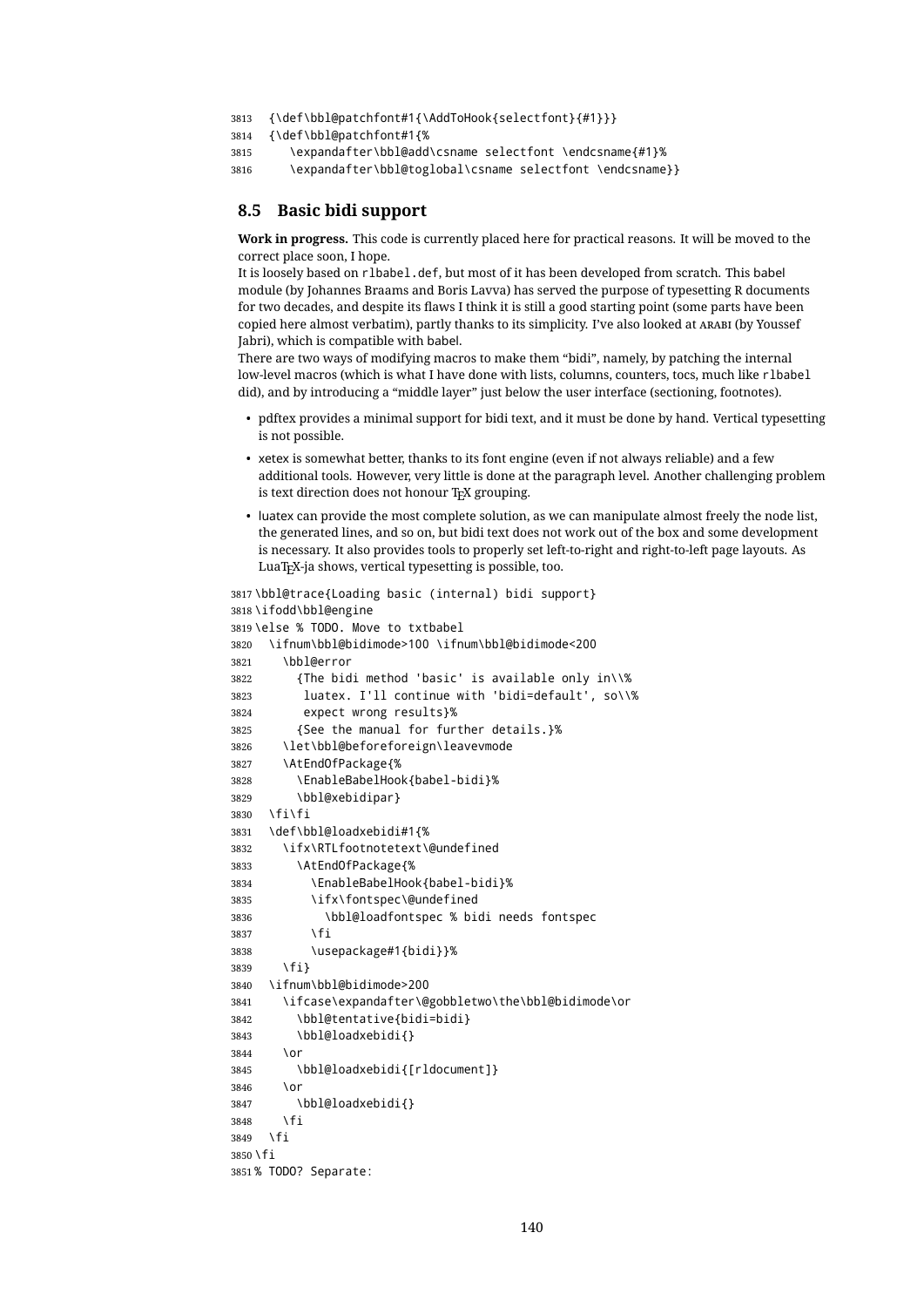```
3852 \ifnum\bbl@bidimode=\@ne
3853 \let\bbl@beforeforeign\leavevmode
3854 \ifodd\bbl@engine
3855 \newattribute\bbl@attr@dir
3856 \directlua{ Babel.attr_dir = luatexbase.registernumber'bbl@attr@dir' }
3857 \bbl@exp{\output{\bodydir\pagedir\the\output}}
3858 \fi
3859 \AtEndOfPackage{%
3860 \EnableBabelHook{babel-bidi}%
3861 \ifodd\bbl@engine\else
3862 \bbl@xebidipar
3863 \fi}
3864 \fi
```
Now come the macros used to set the direction when a language is switched. First the (mostly) common macros.

```
3865 \bbl@trace{Macros to switch the text direction}
3866 \def\bbl@alscripts{,Arabic,Syriac,Thaana,}
3867 \def\bbl@rscripts{% TODO. Base on codes ??
3868 ,Imperial Aramaic,Avestan,Cypriot,Hatran,Hebrew,%
3869 Old Hungarian,Old Hungarian,Lydian,Mandaean,Manichaean,%
3870 Manichaean,Meroitic Cursive,Meroitic,Old North Arabian,%
3871 Nabataean,N'Ko,Orkhon,Palmyrene,Inscriptional Pahlavi,%
3872 Psalter Pahlavi,Phoenician,Inscriptional Parthian,Samaritan,%
3873 Old South Arabian,}%
3874 \def\bbl@provide@dirs#1{%
3875 \bbl@xin@{\csname bbl@sname@#1\endcsname}{\bbl@alscripts\bbl@rscripts}%
3876 \ifin@
3877 \global\bbl@csarg\chardef{wdir@#1}\@ne
3878 \bbl@xin@{\csname bbl@sname@#1\endcsname}{\bbl@alscripts}%
3879 \ifin@
3880 \global\bbl@csarg\chardef{wdir@#1}\tw@ % useless in xetex
3881 \fi
3882 \else
3883 \global\bbl@csarg\chardef{wdir@#1}\z@
3884 \fi
3885 \ifodd\bbl@engine
3886 \bbl@csarg\ifcase{wdir@#1}%
3887 \directlua{ Babel.locale_props[\the\localeid].textdir = 'l' }%
3888 \or
3889 \directlua{ Babel.locale_props[\the\localeid].textdir = 'r' }%
3890 \, \text{hr}3891 \directlua{ Babel.locale_props[\the\localeid].textdir = 'al' }%
3892 \fi
3893 \fi}
3894 \def\bbl@switchdir{%
3895 \bbl@ifunset{bbl@lsys@\languagename}{\bbl@provide@lsys{\languagename}}{}%
3896 \bbl@ifunset{bbl@wdir@\languagename}{\bbl@provide@dirs{\languagename}}{}%
3897 \bbl@exp{\\\bbl@setdirs\bbl@cl{wdir}}}
3898 \def\bbl@setdirs#1{% TODO - math
3899 \ifcase\bbl@select@type % TODO - strictly, not the right test
3900 \bbl@bodydir{#1}%
3901 \bbl@pardir{#1}%
3902 \fi
3903 \bbl@textdir{#1}}
3904 % TODO. Only if \bbl@bidimode > 0?:
3905 \AddBabelHook{babel-bidi}{afterextras}{\bbl@switchdir}
3906 \DisableBabelHook{babel-bidi}
Now the engine-dependent macros. TODO. Must be moved to the engine files.
3907 \ifodd\bbl@engine % luatex=1
```
 \else % pdftex=0, xetex=2 \newcount\bbl@dirlevel \chardef\bbl@thetextdir\z@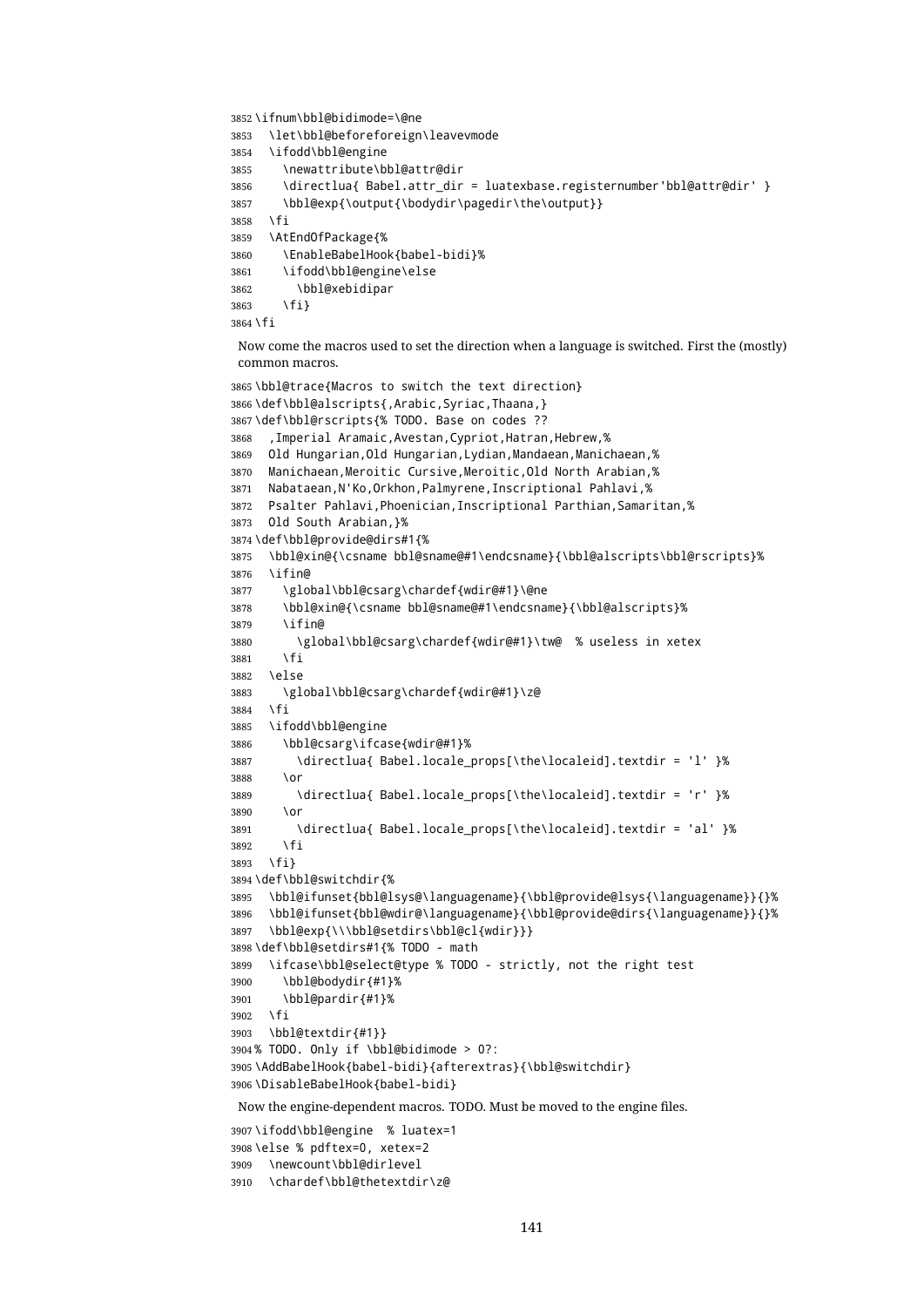```
3911 \chardef\bbl@thepardir\z@
3912 \def\bbl@textdir#1{%
3913 \ifcase#1\relax
3914 \chardef\bbl@thetextdir\z@
3915 \bbl@textdir@i\beginL\endL
3916 \else
3917 \chardef\bbl@thetextdir\@ne
3918 \bbl@textdir@i\beginR\endR
3919 \fi}
3920 \def\bbl@textdir@i#1#2{%
3921 \ifhmode
3922 \ifnum\currentgrouplevel>\z@
3923 \ifnum\currentgrouplevel=\bbl@dirlevel
3924 \bbl@error{Multiple bidi settings inside a group}%
3925 {I'll insert a new group, but expect wrong results.}%
3926 \bgroup\aftergroup#2\aftergroup\egroup
3927 \else
3928 \ifcase\currentgrouptype\or % 0 bottom
3929 \aftergroup#2% 1 simple {}
3930 \or
3931 \bgroup\aftergroup#2\aftergroup\egroup % 2 hbox
3932 \or
3933 \bgroup\aftergroup#2\aftergroup\egroup % 3 adj hbox
3934 \or\or\or % vbox vtop align
3935 \or
3936 \bgroup\aftergroup#2\aftergroup\egroup % 7 noalign
3937 \or\or\or\or\or\or % output math disc insert vcent mathchoice
3938 \or
3939 \aftergroup#2% 14 \begingroup
3940 \leq \leq \leq \leq \leq \leq \leq \leq \leq \leq \leq \leq \leq \leq \leq \leq \leq \leq \leq \leq \leq \leq \leq \leq \leq \leq \leq \leq \leq \leq \leq \leq \leq \leq \leq \leq3941 \bgroup\aftergroup#2\aftergroup\egroup % 15 adj
3942 \quad \text{If}3943 \fi
3944 \bbl@dirlevel\currentgrouplevel
3945 \fi
3946 #1%
3947 \fi}
3948 \def\bbl@pardir#1{\chardef\bbl@thepardir#1\relax}
3949 \let\bbl@bodydir\@gobble
3950 \let\bbl@pagedir\@gobble
3951 \def\bbl@dirparastext{\chardef\bbl@thepardir\bbl@thetextdir}
```
The following command is executed only if there is a right-to-left script (once). It activates the \everypar hack for xetex, to properly handle the par direction. Note text and par dirs are decoupled to some extent (although not completely).

```
3952 \def\bbl@xebidipar{%
3953 \let\bbl@xebidipar\relax
3954 \TeXXeTstate\@ne
3955 \def\bbl@xeeverypar{%
3956 \ifcase\bbl@thepardir
3957 \ifcase\bbl@thetextdir\else\beginR\fi
3958 \else
3959 {\setbox\z@\lastbox\beginR\box\z@}%
3960 \fi}%
3961 \let\bbl@severypar\everypar
3962 \newtoks\everypar
3963 \everypar=\bbl@severypar
3964 \bbl@severypar{\bbl@xeeverypar\the\everypar}}
3965 \ifnum\bbl@bidimode>200
3966 \let\bbl@textdir@i\@gobbletwo
3967 \let\bbl@xebidipar\@empty
3968 \AddBabelHook{bidi}{foreign}{%
3969 \def\bbl@tempa{\def\BabelText####1}%
```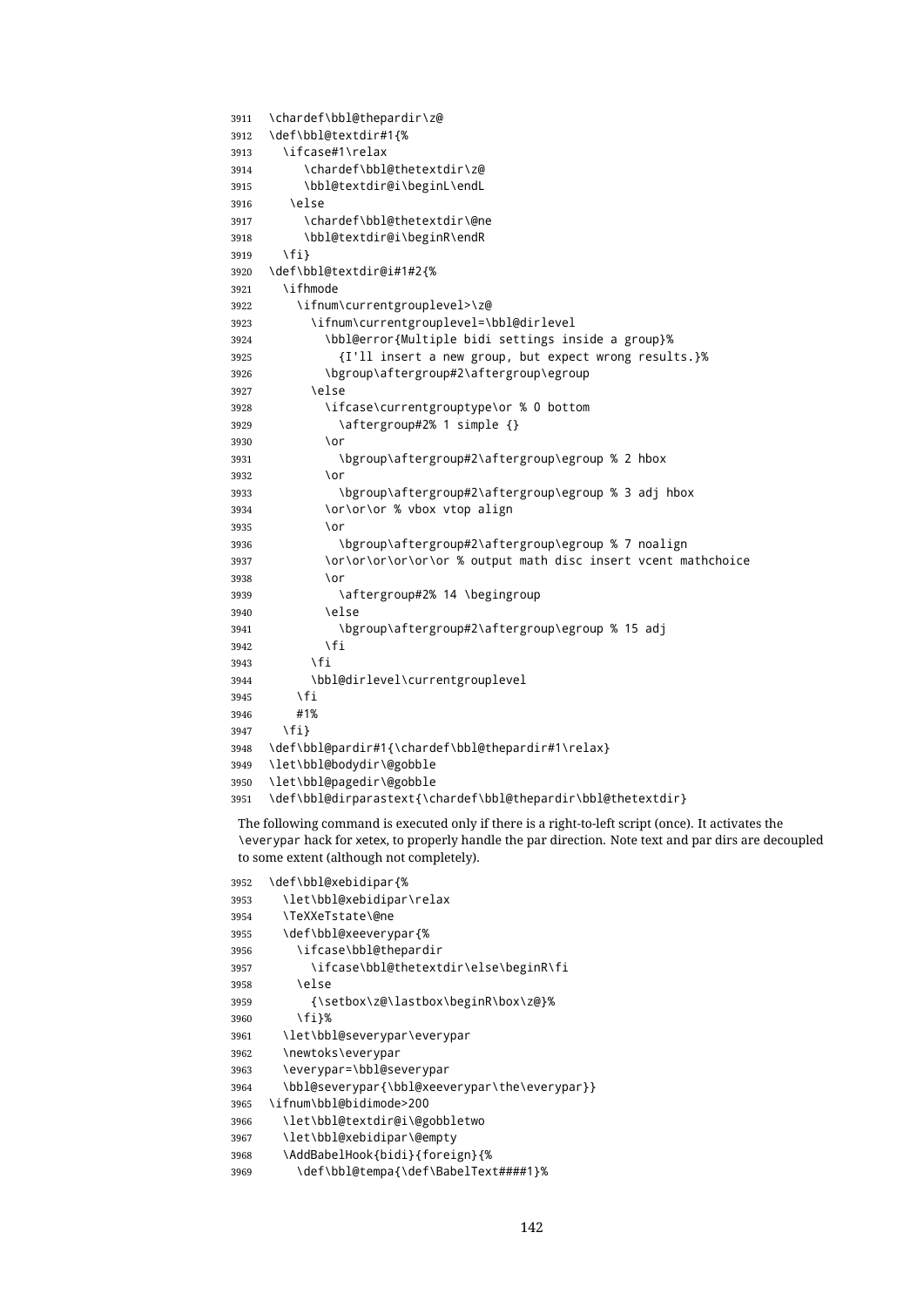\ifcase\bbl@thetextdir \expandafter\bbl@tempa\expandafter{\BabelText{\LR{##1}}}% \else \expandafter\bbl@tempa\expandafter{\BabelText{\RL{##1}}}% \fi} \def\bbl@pardir#1{\ifcase#1\relax\setLR\else\setRL\fi} \fi \fi

A tool for weak L (mainly digits). We also disable warnings with hyperref.

```
3978 \DeclareRobustCommand\babelsublr[1]{\leavevmode{\bbl@textdir\z@#1}}
3979 \AtBeginDocument{%
3980 \ifx\pdfstringdefDisableCommands\@undefined\else
3981 \ifx\pdfstringdefDisableCommands\relax\else
3982 \pdfstringdefDisableCommands{\let\babelsublr\@firstofone}%
3983 \fi
3984 \fi}
```
### **8.6 Local Language Configuration**

\loadlocalcfg At some sites it may be necessary to add site-specific actions to a language definition file. This can be done by creating a file with the same name as the language definition file, but with the extension .cfg. For instance the file norsk.cfg will be loaded when the language definition file norsk.ldf is loaded.

For plain-based formats we don't want to override the definition of \loadlocalcfg from plain.def.

```
3985 \bbl@trace{Local Language Configuration}
3986 \ifx\loadlocalcfg\@undefined
3987 \@ifpackagewith{babel}{noconfigs}%
3988 {\let\loadlocalcfg\@gobble}%
3989 {\def\loadlocalcfg#1{%
3990 \InputIfFileExists{#1.cfg}%
3991 {\typeout{*************************************^^J%
3992 * Local config file #1.cfg used^^J%
3993 *}}%
3994 \@empty}}
3995 \fi
```
# **8.7 Language options**

Languages are loaded when processing the corresponding option *except* if a main language has been set. In such a case, it is not loaded until all options has been processed. The following macro inputs the ldf file and does some additional checks (\input works, too, but possible errors are not catched).

```
3996 \bbl@trace{Language options}
3997 \let\bbl@afterlang\relax
3998 \let\BabelModifiers\relax
3999 \let\bbl@loaded\@empty
4000 \def\bbl@load@language#1{%
4001 \InputIfFileExists{#1.ldf}%
4002 {\edef\bbl@loaded{\CurrentOption
4003 \ifx\bbl@loaded\@empty\else,\bbl@loaded\fi}%
4004 \expandafter\let\expandafter\bbl@afterlang
4005 \csname\CurrentOption.ldf-h@@k\endcsname
4006 \expandafter\let\expandafter\BabelModifiers
4007 \csname bbl@mod@\CurrentOption\endcsname}%
4008 {\bbl@error{%
4009 Unknown option '\CurrentOption'. Either you misspelled it\\%
4010 or the language definition file \CurrentOption.ldf was not found}{%
4011 Valid options are, among others: shorthands=, KeepShorthandsActive,\\%
4012 activeacute, activegrave, noconfigs, safe=, main=, math=\\%
4013 headfoot=, strings=, config=, hyphenmap=, or a language name.}}}
```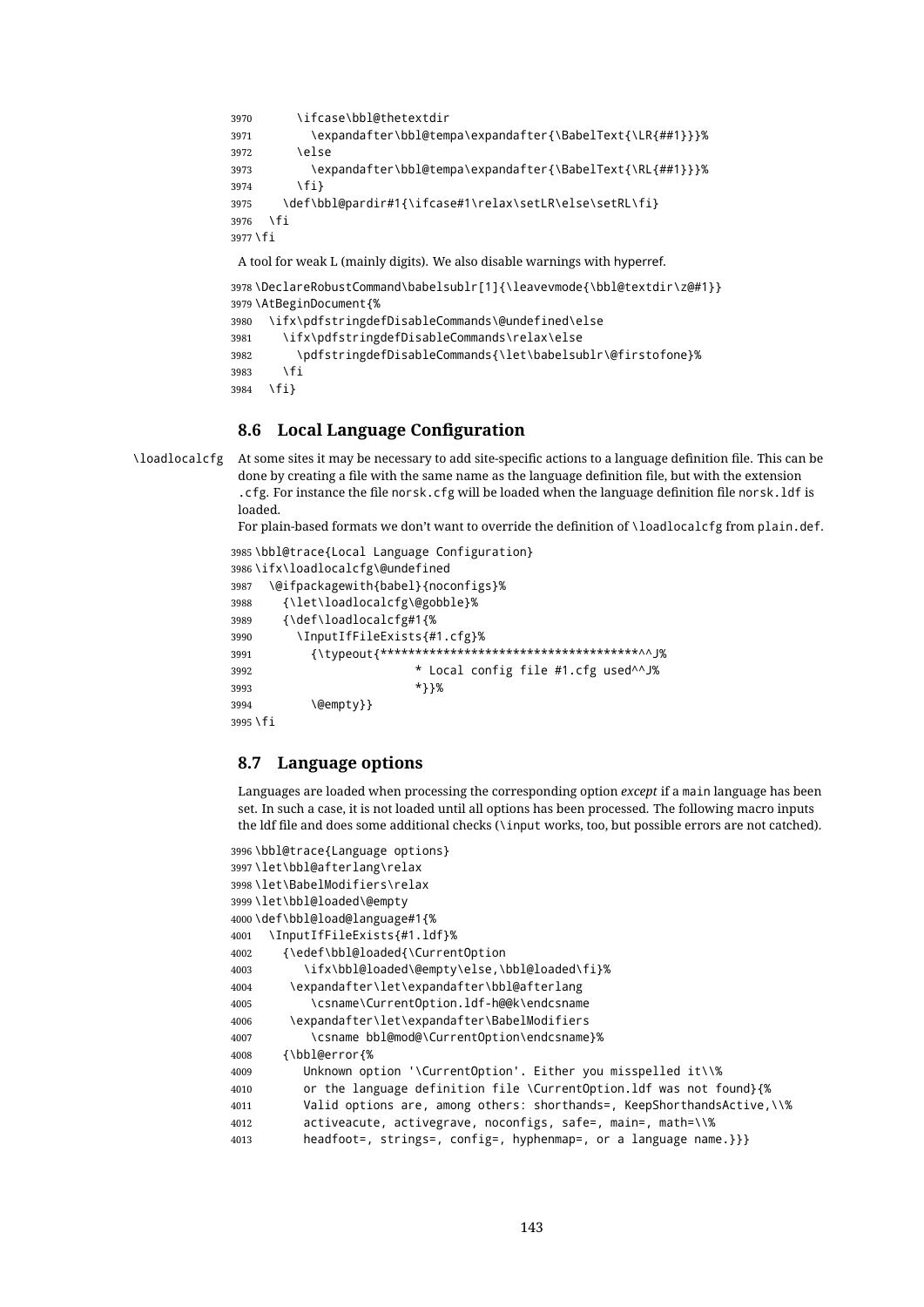Now, we set a few language options whose names are different from ldf files. These declarations are preserved for backwards compatibility, but they must be eventually removed. Use proxy files instead.

```
4014 \def\bbl@try@load@lang#1#2#3{%
4015 \IfFileExists{\CurrentOption.ldf}%
4016 {\bbl@load@language{\CurrentOption}}%
4017 {#1\bbl@load@language{#2}#3}}
4018 %
4019 \DeclareOption{hebrew}{%
4020 \input{rlbabel.def}%
4021 \bbl@load@language{hebrew}}
4022 \DeclareOption{hungarian}{\bbl@try@load@lang{}{magyar}{}}
4023 \DeclareOption{lowersorbian}{\bbl@try@load@lang{}{lsorbian}{}}
4024 \DeclareOption{nynorsk}{\bbl@try@load@lang{}{norsk}{}}
4025 \DeclareOption{polutonikogreek}{%
4026 \bbl@try@load@lang{}{greek}{\languageattribute{greek}{polutoniko}}}
4027 \DeclareOption{russian}{\bbl@try@load@lang{}{russianb}{}}
4028 \DeclareOption{ukrainian}{\bbl@try@load@lang{}{ukraineb}{}}
4029 \DeclareOption{uppersorbian}{\bbl@try@load@lang{}{usorbian}{}}
```
Another way to extend the list of 'known' options for babel was to create the file bblopts.cfg in which one can add option declarations. However, this mechanism is deprecated – if you want an alternative name for a language, just create a new .ldf file loading the actual one. You can also set the name of the file with the package option config=<name>, which will load <name>.cfg instead.

```
4030 \ifx\bbl@opt@config\@nnil
4031 \@ifpackagewith{babel}{noconfigs}{}%
4032 {\InputIfFileExists{bblopts.cfg}%
4033 {\typeout{*************************************^^J%
4034 * Local config file bblopts.cfg used^^J%
4035 *}}%
4036 {}}%
4037 \else
4038 \InputIfFileExists{\bbl@opt@config.cfg}%
4039 {\typeout{*************************************^^J%
4040 * Local config file \bbl@opt@config.cfg used^^J%
4041 *}}%
4042 {\bbl@error{%
4043 Local config file '\bbl@opt@config.cfg' not found}{%
4044 Perhaps you misspelled it.}}%
4045 \fi
```
Recognizing global options in packages not having a closed set of them is not trivial, as for them to be processed they must be defined explicitly. So, package options not yet taken into account and stored in bbl@language@opts are assumed to be languages. If not declared above, the names of the option and the file are the same. We first pre-process the class and package options to determine the main language, which is processed in the third 'main' pass, *except* if all files are ldf *and* there is no main key. In the latter case (\bbl@opt@main is still \@nnil), the traditional way to set the main language is kept — the last loaded is the main language.

```
4046 \ifx\bbl@opt@main\@nnil
```

```
4047 \ifnum\bbl@iniflag>\z@ % if all ldf's: set implicitly, no main pass
4048 \let\bbl@tempb\@empty
4049 \edef\bbl@tempa{\@classoptionslist,\bbl@language@opts}%
4050 \bbl@foreach\bbl@tempa{\edef\bbl@tempb{#1,\bbl@tempb}}%
4051 \bbl@foreach\bbl@tempb{% \bbl@tempb is a reversed list
4052 \ifx\bbl@opt@main\@nnil % ie, if not yet assigned
4053 \ifodd\bbl@iniflag % = *=
4054 \IfFileExists{babel-#1.tex}{\def\bbl@opt@main{#1}}{}%
4055 \else % n +=
4056 \IfFileExists{#1.ldf}{\def\bbl@opt@main{#1}}{}%
4057 \fi
4058 \fi}%
4059 \fi
4060 \else
```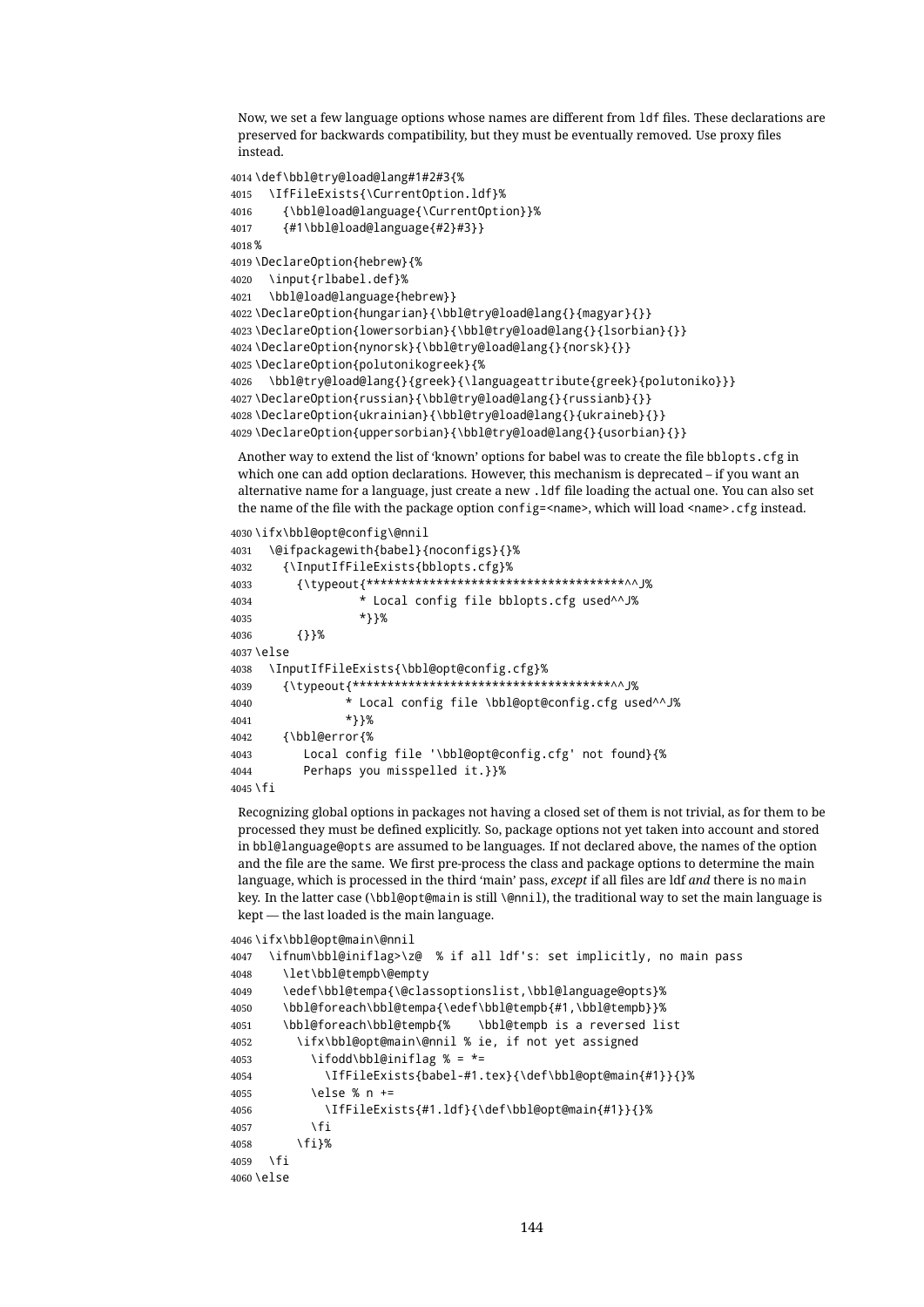\bbl@info{Main language set with 'main='. Except if you have\\% problems, prefer the default mechanism for setting\\% the main language. Reported} \fi

A few languages are still defined explicitly. They are stored in case they are needed in the 'main' pass (the value can be \relax).

```
4065 \ifx\bbl@opt@main\@nnil\else
4066 \bbl@csarg\let{loadmain\expandafter}\csname ds@\bbl@opt@main\endcsname
4067 \expandafter\let\csname ds@\bbl@opt@main\endcsname\relax
4068 \fi
```
Now define the corresponding loaders. With package options, assume the language exists. With class options, check if the option is a language by checking if the correspondin file exists.

```
4069 \bbl@foreach\bbl@language@opts{%
4070 \def\bbl@tempa{#1}%
4071 \ifx\bbl@tempa\bbl@opt@main\else
4072 \ifnum\bbl@iniflag<\tw@ % 0 ø (other = ldf)
4073 \bbl@ifunset{ds@#1}%
4074 {\DeclareOption{#1}{\bbl@load@language{#1}}}%
4075 {}%
4076 \else \% + * (other = ini)4077 \DeclareOption{#1}{%
4078 \bbl@ldfinit
4079 \babelprovide[import]{#1}%
4080 \bbl@afterldf{}}%
4081 \fi
4082 \fi}
4083 \bbl@foreach\@classoptionslist{%
4084 \def\bbl@tempa{#1}%
4085 \ifx\bbl@tempa\bbl@opt@main\else
4086 \ifnum\bbl@iniflag<\tw@ % 0 ø (other = ldf)
4087 \bbl@ifunset{ds@#1}%
4088 {\IfFileExists{#1.ldf}%
4089 {\DeclareOption{#1}{\bbl@load@language{#1}}}%
4090 {}}%
4091 {}%
4092 \else % + * (other = ini)
4093 \IfFileExists{babel-#1.tex}%
4094 {\DeclareOption{#1}{%
4095 \bbl@ldfinit
4096 \babelprovide[import]{#1}%
4097 \bbl@afterldf{}}}%
4098 {}%
4099 \fi
4100 \fi}
```
And we are done, because all options for this pass has been declared. Those already processed in the first pass are just ignored.

The options have to be processed in the order in which the user specified them (but remember class options are processes before):

```
4101 \def\AfterBabelLanguage#1{%
4102 \bbl@ifsamestring\CurrentOption{#1}{\global\bbl@add\bbl@afterlang}{}}
4103 \DeclareOption*{}
4104 \ProcessOptions*
```
This finished the second pass. Now the third one begins, which loads the main language set with the key main. A warning is raised if the main language is not the same as the last named one, or if the value of the key main is not a language. With some options in provide, the package luatexbase is loaded (and immediately used), and therefore \babelprovide can't go inside a \DeclareOption; this explains why it's executed directly, with a dummy declaration. Then all languages have been loaded, so we deactivate \AfterBabelLanguage.

```
4105 \bbl@trace{Option 'main'}
4106 \ifx\bbl@opt@main\@nnil
```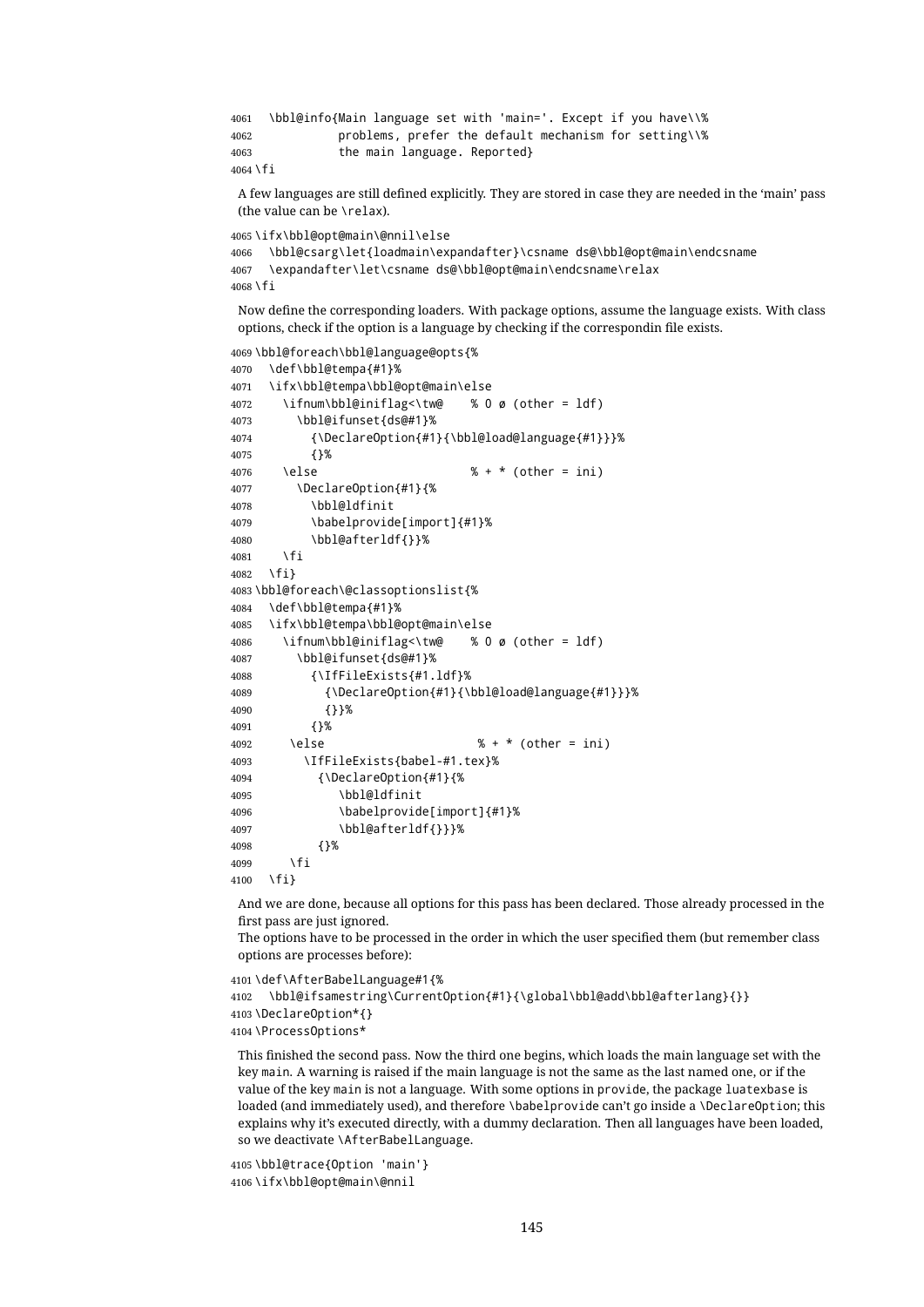```
4107 \edef\bbl@tempa{\@classoptionslist,\bbl@language@opts}
4108 \let\bbl@tempc\@empty
4109 \bbl@for\bbl@tempb\bbl@tempa{%
4110 \bbl@xin@{,\bbl@tempb,}{,\bbl@loaded,}%
4111 \ifin@\edef\bbl@tempc{\bbl@tempb}\fi}
4112 \def\bbl@tempa#1,#2\@nnil{\def\bbl@tempb{#1}}
4113 \expandafter\bbl@tempa\bbl@loaded,\@nnil
4114 \ifx\bbl@tempb\bbl@tempc\else
4115 \bbl@warning{%
4116 Last declared language option is '\bbl@tempc',\\%
4117 but the last processed one was '\bbl@tempb'.\\%
4118 The main language can't be set as both a global\\%
4119 and a package option. Use 'main=\bbl@tempc' as\\%
4120 option. Reported}
4121 \fi
4122 \else
4123 \ifodd\bbl@iniflag % case 1,3 (main is ini)
4124 \bbl@ldfinit
4125 \let\CurrentOption\bbl@opt@main
4126 \bbl@exp{% \bbl@opt@provide = empty if *
4127 \\\babelprovide[\bbl@opt@provide,import,main]{\bbl@opt@main}}%
4128 \bbl@afterldf{}
4129 \DeclareOption{\bbl@opt@main}{}
4130 \else % case 0,2 (main is ldf)
4131 \ifx\bbl@loadmain\relax
4132 \DeclareOption{\bbl@opt@main}{\bbl@load@language{\bbl@opt@main}}
4133 \else
4134 \DeclareOption{\bbl@opt@main}{\bbl@loadmain}
4135 \fi
4136 \ExecuteOptions{\bbl@opt@main}
4137 \@namedef{ds@\bbl@opt@main}{}%
4138 \fi
4139 \DeclareOption*{}
4140 \ProcessOptions*
4141 \fi
4142 \def\AfterBabelLanguage{%
4143 \bbl@error
4144 {Too late for \string\AfterBabelLanguage}%
4145 {Languages have been loaded, so I can do nothing}}
 In order to catch the case where the user didn't specify a language we check whether
 \bbl@main@language, has become defined. If not, the nil language is loaded.
4146 \ifx\bbl@main@language\@undefined
```

```
4147 \bbl@info{%
4148 You haven't specified a language. I'll use 'nil'\\%
4149 as the main language. Reported}
4150 \bbl@load@language{nil}
4151 \fi
4152 \langle /package \rangle
```
# **9 The kernel of Babel (**babel.def**, common)**

The kernel of the babel system is currently stored in babel.def. The file babel.def contains most of the code. The file hyphen.cfg is a file that can be loaded into the format, which is necessary when you want to be able to switch hyphenation patterns.

Because plain TFX users might want to use some of the features of the babel system too, care has to be taken that plain T<sub>E</sub>X can process the files. For this reason the current format will have to be checked in a number of places. Some of the code below is common to plain T<sub>F</sub>X and ET<sub>F</sub>X, some of it is for the LATEX case only.

Plain formats based on etex (etex, xetex, luatex) don't load hyphen.cfg but etex.src, which follows a different naming convention, so we need to define the babel names. It presumes language.def exists and it is the same file used when formats were created.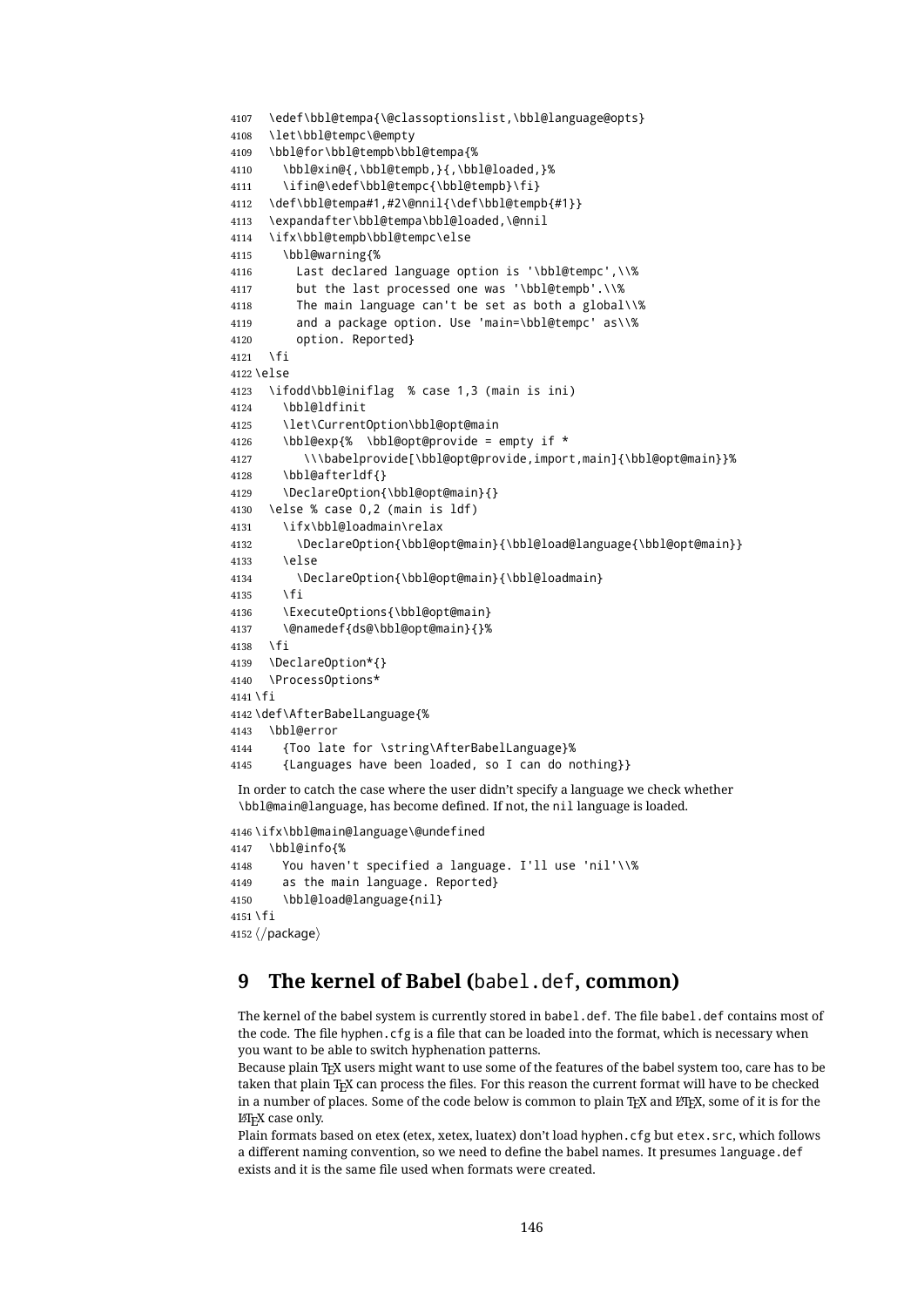A proxy file for switch.def

```
4153 (*kernel)
4154 \let\bbl@onlyswitch\@empty
4155 \input babel.def
4156 \let\bbl@onlyswitch\@undefined
4157 (/kernel)
4158 (*patterns)
```
# **10 Loading hyphenation patterns**

The following code is meant to be read by iniT<sub>E</sub>X because it should instruct T<sub>E</sub>X to read hyphenation patterns. To this end the docstrip option patterns is used to include this code in the file hyphen.cfg. Code is written with lower level macros.

```
4159 \langle Make sure ProvidesFile is defined\rangle4160 \ProvidesFile{hyphen.cfg}[\langle \langle date \rangle \rangle \langle \langle version \rangle \rangle Babel hyphens]
4161\xdef\bbl@format{\jobname}
4162 \def\bbl@version{\langle \langle version \rangle}
4163\def\bbl@date{({date}}}
4164 \ifx\AtBeginDocument\@undefined
4165 \def\@empty{}
4166 \fi
4167 \langleDefine core switching macros\rangle
```
\process@line Each line in the file language.dat is processed by \process@line after it is read. The first thing this macro does is to check whether the line starts with =. When the first token of a line is an =, the macro \process@synonym is called; otherwise the macro \process@language will continue.

```
4168 \def\process@line#1#2 #3 #4 {%
4169 \ifx=#1%
4170 \process@synonym{#2}%
4171 \else
4172 \process@language{#1#2}{#3}{#4}%
4173 \fi
4174 \ignorespaces}
```
\process@synonym This macro takes care of the lines which start with an =. It needs an empty token register to begin with. \bbl@languages is also set to empty.

```
4175 \toks@{}
4176 \def\bbl@languages{}
```
When no languages have been loaded yet, the name following the = will be a synonym for hyphenation register 0. So, it is stored in a token register and executed when the first pattern file has been processed. (The \relax just helps to the \if below catching synonyms without a language.) Otherwise the name will be a synonym for the language loaded last.

We also need to copy the hyphenmin parameters for the synonym.

```
4177 \def\process@synonym#1{%
```

```
4178 \ifnum\last@language=\m@ne
```

```
4179 \toks@\expandafter{\the\toks@\relax\process@synonym{#1}}%
```

```
4180 \quad \text{MeV}
```

```
4181 \expandafter\chardef\csname l@#1\endcsname\last@language
```
- 4182 \wlog{\string\l@#1=\string\language\the\last@language}%
- 4183 \expandafter\let\csname #1hyphenmins\expandafter\endcsname
- 4184 \csname\languagename hyphenmins\endcsname
- 4185 \let\bbl@elt\relax
- 4186 \edef\bbl@languages{\bbl@languages\bbl@elt{#1}{\the\last@language}{}{}}%
- 4187 \fi}

```
\process@language The macro \process@language is used to process a non-empty line from the 'configuration file'. It
                      has three arguments, each delimited by white space. The first argument is the 'name' of a language;
                      the second is the name of the file that contains the patterns. The optional third argument is the name
                      of a file containing hyphenation exceptions.
```

```
The first thing to do is call \addlanguage to allocate a pattern register and to make that register
'active'. Then the pattern file is read.
```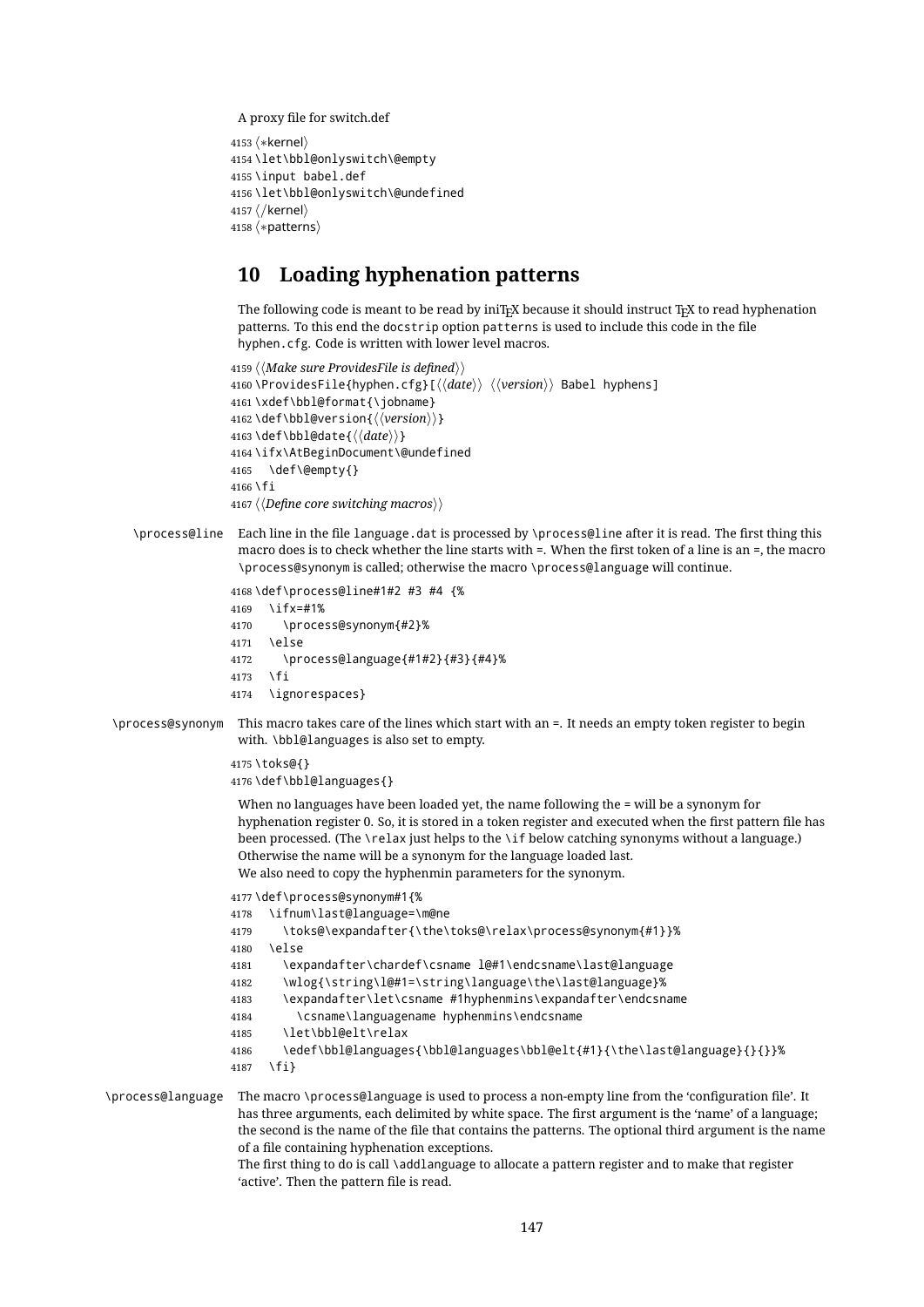For some hyphenation patterns it is needed to load them with a specific font encoding selected. This can be specified in the file language.dat by adding for instance ': T1' to the name of the language. The macro \bbl@get@enc extracts the font encoding from the language name and stores it in \bbl@hyph@enc. The latter can be used in hyphenation files if you need to set a behavior depending on the given encoding (it is set to empty if no encoding is given).

Pattern files may contain assignments to \lefthyphenmin and \righthyphenmin. TEX does not keep track of these assignments. Therefore we try to detect such assignments and store them in the \h*lang*ihyphenmins macro. When no assignments were made we provide a default setting. Some pattern files contain changes to the \lccode en \uccode arrays. Such changes should remain local to the language; therefore we process the pattern file in a group; the \patterns command acts globally so its effect will be remembered.

Then we globally store the settings of \lefthyphenmin and \righthyphenmin and close the group. When the hyphenation patterns have been processed we need to see if a file with hyphenation exceptions needs to be read. This is the case when the third argument is not empty and when it does not contain a space token. (Note however there is no need to save hyphenation exceptions into the format.)

\bbl@languages saves a snapshot of the loaded languages in the form

\bbl@elt{*{language-name}*} {*{number}}* {*{patterns-file}}* {*{exceptions-file}}*. Note the last 2 arguments are empty in 'dialects' defined in language.dat with =. Note also the language name can have encoding info.

```
Finally, if the counter \language is equal to zero we execute the synonyms stored.
            4188 \def\process@language#1#2#3{%
            4189 \expandafter\addlanguage\csname l@#1\endcsname
            4190 \expandafter\language\csname l@#1\endcsname
            4191 \edef\languagename{#1}%
            4192 \bbl@hook@everylanguage{#1}%
            4193 % > luatex
            4194 \bbl@get@enc#1::\@@@
            4195 \begingroup
            4196 \lefthyphenmin\m@ne
            4197 \bbl@hook@loadpatterns{#2}%
            4198 % > luatex
            4199 \ifnum\lefthyphenmin=\m@ne
            4200 \else
            4201 \expandafter\xdef\csname #1hyphenmins\endcsname{%
            4202 \the\lefthyphenmin\the\righthyphenmin}%
            4203 \fi
            4204 \endgroup
            4205 \def\bbl@tempa{#3}%
            4206 \ifx\bbl@tempa\@empty\else
            4207 \bbl@hook@loadexceptions{#3}%
            4208 % > luatex
            4209 \fi
            4210 \let\bbl@elt\relax
            4211 \edef\bbl@languages{%
            4212 \bbl@languages\bbl@elt{#1}{\the\language}{#2}{\bbl@tempa}}%
            4213 \ifnum\the\language=\z@
            4214 \expandafter\ifx\csname #1hyphenmins\endcsname\relax
            4215 \set@hyphenmins\tw@\thr@@\relax
            4216 \leq \leq \leq \leq \leq4217 \expandafter\expandafter\expandafter\set@hyphenmins
            4218 \csname #1hyphenmins\endcsname
            4219 \fi
            4220 \the\toks@
            4221 \toks@{}%
            4222 \fi}
\bbl@get@enc
The macro \bbl@get@enc extracts the font encoding from the language name and stores it in
```
\bbl@hyph@enc \bbl@hyph@enc. It uses delimited arguments to achieve this. 4223 \def\bbl@get@enc#1:#2:#3\@@@{\def\bbl@hyph@enc{#2}}

> Now, hooks are defined. For efficiency reasons, they are dealt here in a special way. Besides luatex, format-specific configuration files are taken into account. loadkernel currently loads nothing, but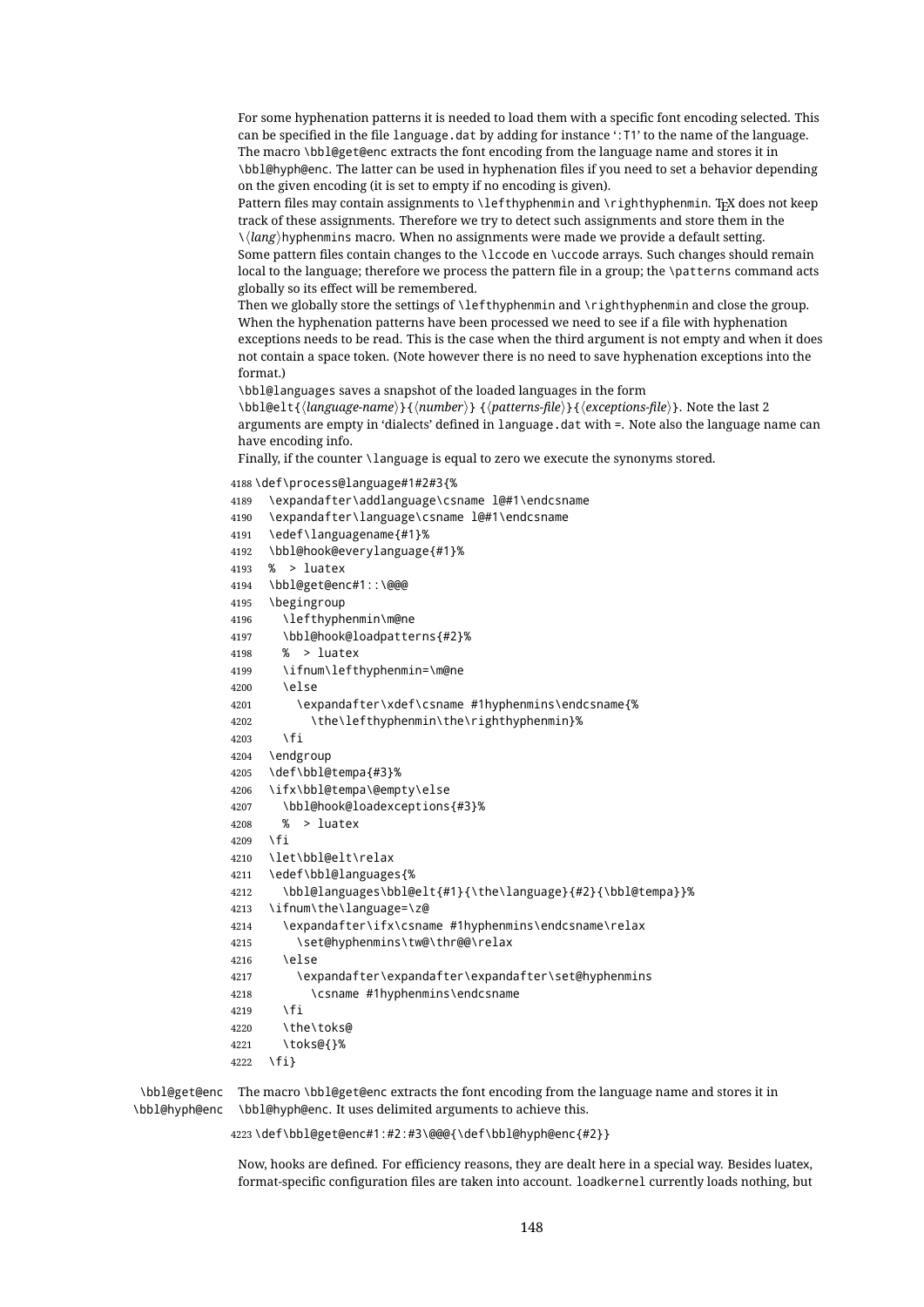define some basic macros instead.

```
4224 \def\bbl@hook@everylanguage#1{}
4225 \def\bbl@hook@loadpatterns#1{\input #1\relax}
4226 \let\bbl@hook@loadexceptions\bbl@hook@loadpatterns
4227 \def\bbl@hook@loadkernel#1{%
4228 \def\addlanguage{\csname newlanguage\endcsname}%
4229 \def\adddialect##1##2{%
4230 \global\chardef##1##2\relax
4231 \wlog{\string##1 = a dialect from \string\language##2}}%
4232 \def\iflanguage##1{%
4233 \expandafter\ifx\csname l@##1\endcsname\relax
4234 \@nolanerr{##1}%
4235 \else
4236 \ifnum\csname l@##1\endcsname=\language
4237 \expandafter\expandafter\expandafter\@firstoftwo
4238 \else
4239 \expandafter\expandafter\expandafter\@secondoftwo
4240 \fi
4241 \fi}%
4242 \def\providehyphenmins##1##2{%
4243 \expandafter\ifx\csname ##1hyphenmins\endcsname\relax
4244 \@namedef{##1hyphenmins}{##2}%
4245 \fi}%
4246 \def\set@hyphenmins##1##2{%
4247 \lefthyphenmin##1\relax
4248 \righthyphenmin##2\relax}%
4249 \def\selectlanguage{%
4250 \errhelp{Selecting a language requires a package supporting it}%
4251 \errmessage{Not loaded}}%
4252 \let\foreignlanguage\selectlanguage
4253 \let\otherlanguage\selectlanguage
4254 \expandafter\let\csname otherlanguage*\endcsname\selectlanguage
4255 \def\bbl@usehooks##1##2{}% TODO. Temporary!!
4256 \def\setlocale{%
4257 \errhelp{Find an armchair, sit down and wait}%
4258 \errmessage{Not yet available}}%
4259 \let\uselocale\setlocale
4260 \let\locale\setlocale
4261 \let\selectlocale\setlocale
4262 \let\localename\setlocale
4263 \let\textlocale\setlocale
4264 \let\textlanguage\setlocale
4265 \let\languagetext\setlocale}
4266 \begingroup
4267 \def\AddBabelHook#1#2{%
4268 \expandafter\ifx\csname bbl@hook@#2\endcsname\relax
4269 \def\next{\toks1}%
4270 \leq \leq \leq4271 \def\next{\expandafter\gdef\csname bbl@hook@#2\endcsname####1}%
4272 \fi
4273 \next}
4274 \ifx\directlua\@undefined
4275 \ifx\XeTeXinputencoding\@undefined\else
4276 \input xebabel.def
4277 \fi
4278 \else
4279 \input luababel.def
4280 \fi
4281 \openin1 = babel-\bbl@format.cfg
4282 \ifeof1
4283 \else
4284 \input babel-\bbl@format.cfg\relax
4285 \fi
```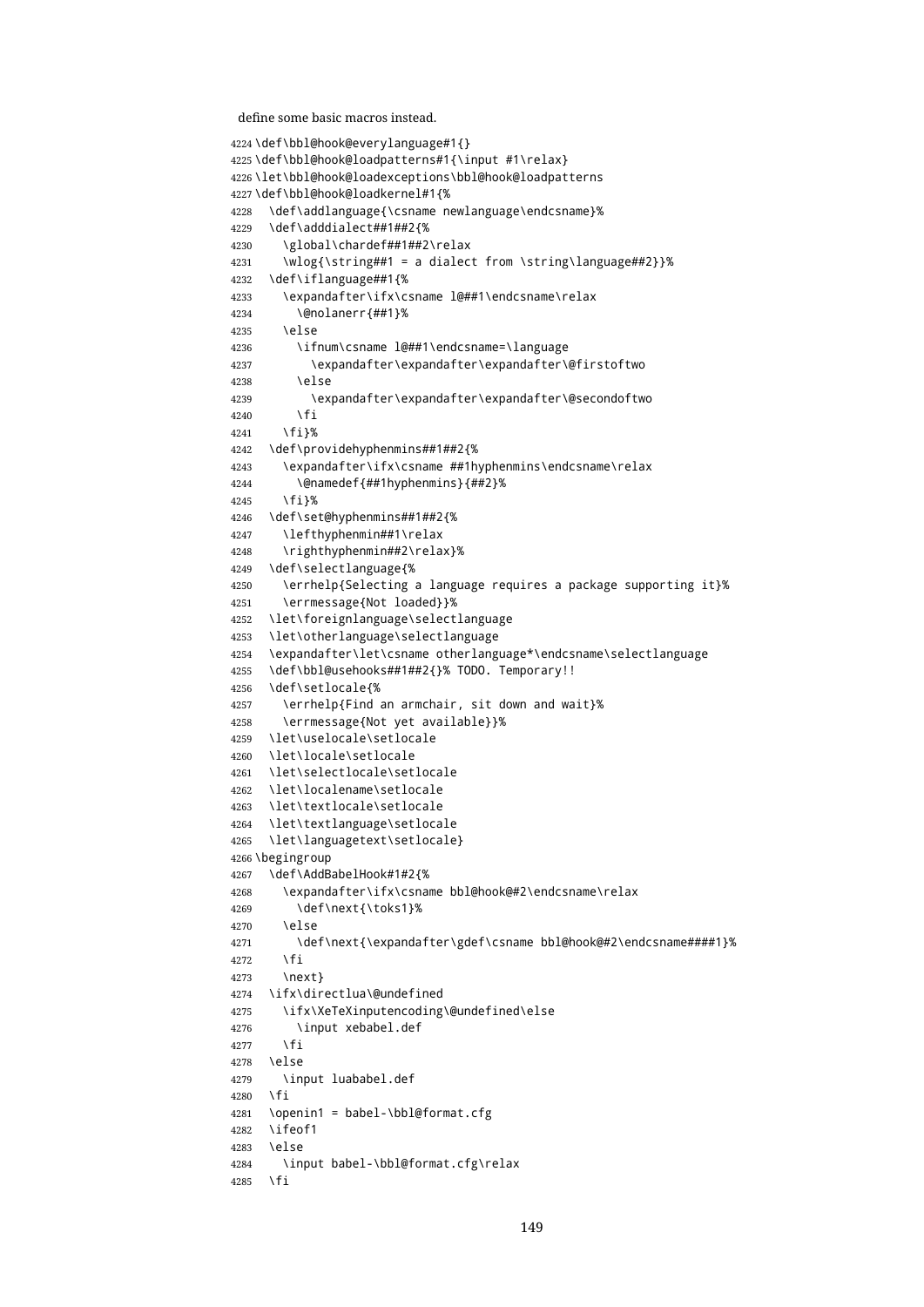\closein1 \endgroup \bbl@hook@loadkernel{switch.def}

\readconfigfile The configuration file can now be opened for reading.

```
4289 \rightarrow
```
See if the file exists, if not, use the default hyphenation file hyphen.tex. The user will be informed about this.

```
4290 \def\languagename{english}%
4291 \ifeof1
4292 \message{I couldn't find the file language.dat,\space
4293 I will try the file hyphen.tex}
4294 \input hyphen.tex\relax
4295 \chardef\l@english\z@
4296 \else
```
Pattern registers are allocated using count register \last@language. Its initial value is 0. The definition of the macro \newlanguage is such that it first increments the count register and then defines the language. In order to have the first patterns loaded in pattern register number 0 we initialize \last@language with the value  $-1$ .

```
4297 \last@language\m@ne
```
We now read lines from the file until the end is found. While reading from the input, it is useful to switch off recognition of the end-of-line character. This saves us stripping off spaces from the contents of the control sequence.

 \loop \endlinechar\m@ne \read1 to \bbl@line \endlinechar`\^^M

If the file has reached its end, exit from the loop here. If not, empty lines are skipped. Add 3 space characters to the end of \bbl@line. This is needed to be able to recognize the arguments of \process@line later on. The default language should be the very first one.

| 4302 | \if T\ifeof1F\fi T\relax                     |
|------|----------------------------------------------|
| 4303 | \ifx\bbl@line\@empty\else                    |
| 4304 | \edef\bbl@line{\bbl@line\space\space\space}% |
| 4305 | \expandafter\process@line\bbl@line\relax     |
| 4306 | \fi                                          |
| 4307 | \repeat                                      |

Check for the end of the file. We must reverse the test for \ifeof without \else. Then reactivate the default patterns, and close the configuration file.

```
4308 \begingroup
4309 \def\bbl@elt#1#2#3#4{%
4310 \global\language=#2\relax
4311 \gdef\languagename{#1}%
4312 \def\bbl@elt##1##2##3##4{}}%
4313 \bbl@languages
4314 \endgroup
4315 \fi
4316 \closein1
```
We add a message about the fact that babel is loaded in the format and with which language patterns to the \everyjob register.

```
4317 \if/\the\toks@/\else
4318 \errhelp{language.dat loads no language, only synonyms}
4319 \errmessage{Orphan language synonym}
4320 \fi
```
Also remove some macros from memory and raise an error if \toks@ is not empty. Finally load switch.def, but the latter is not required and the line inputting it may be commented out.

```
4321 \let\bbl@line\@undefined
4322 \let\process@line\@undefined
```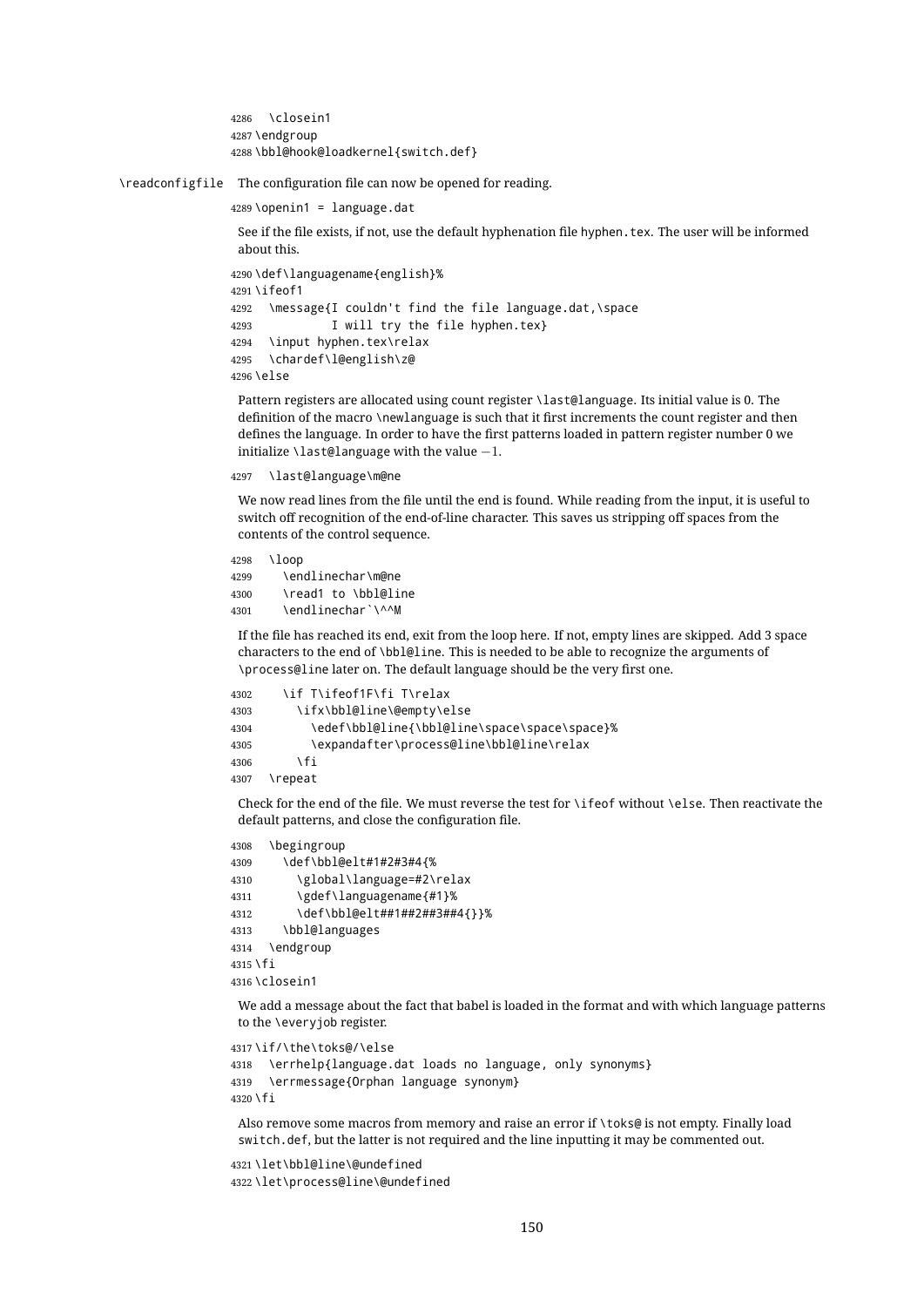```
4323 \let\process@synonym\@undefined
4324 \let\process@language\@undefined
4325 \let\bbl@get@enc\@undefined
4326 \let\bbl@hyph@enc\@undefined
4327 \let\bbl@tempa\@undefined
4328 \let\bbl@hook@loadkernel\@undefined
4329 \let\bbl@hook@everylanguage\@undefined
4330 \let\bbl@hook@loadpatterns\@undefined
4331 \let\bbl@hook@loadexceptions\@undefined
4332 \langle /patters \rangle
```
Here the code for iniTEX ends.

## **11 Font handling with fontspec**

Add the bidi handler just before luaoftload, which is loaded by default by LaTeX. Just in case, consider the possibility it has not been loaded. First, a couple of definitions related to bidi [misplaced].

```
4333 \langle *More package options}} \equiv4334 \chardef\bbl@bidimode\z@
4335 \DeclareOption{bidi=default}{\chardef\bbl@bidimode=\@ne}
4336 \DeclareOption{bidi=basic}{\chardef\bbl@bidimode=101 }
4337 \DeclareOption{bidi=basic-r}{\chardef\bbl@bidimode=102 }
4338 \DeclareOption{bidi=bidi}{\chardef\bbl@bidimode=201 }
4339 \DeclareOption{bidi=bidi-r}{\chardef\bbl@bidimode=202 }
4340 \DeclareOption{bidi=bidi-l}{\chardef\bbl@bidimode=203 }
4341 \langle \langle/More package options\rangle \rangle
```
With explicit languages, we could define the font at once, but we don't. Just wait and see if the language is actually activated. bbl@font replaces hardcoded font names inside \. . family by the corresponding macro \..default.

At the time of this writing, fontspec shows a warning about there are languages not available, which some people think refers to babel, even if there is nothing wrong. Here is hack to patch fontspec to avoid the misleading message, which is replaced ba a more explanatory one.

```
4342 \langle \∗Font selection}} ≡
4343 \bbl@trace{Font handling with fontspec}
4344 \ifx\ExplSyntaxOn\@undefined\else
4345 \ExplSyntaxOn
4346 \catcode`\ =10
4347 \def\bbl@loadfontspec{%
4348 \usepackage{fontspec}% TODO. Apply patch always
4349 \expandafter
4350 \def\csname msg~text~>~fontspec/language-not-exist\endcsname##1##2##3##4{%
4351 Font '\l_fontspec_fontname_tl' is using the\\%
4352 default features for language '##1'.\\%
4353 That's usually fine, because many languages\\%
4354 require no specific features, but if the output is\\%
4355 not as expected, consider selecting another font.}
4356 \expandafter
4357 \def\csname msg~text~>~fontspec/no-script\endcsname##1##2##3##4{%
4358 Font '\l_fontspec_fontname_tl' is using the\\%
4359 default features for script '##2'.\\%
4360 That's not always wrong, but if the output is\\%
4361 not as expected, consider selecting another font.}}
4362 \ExplSyntaxOff
4363 \fi
4364 \@onlypreamble\babelfont
4365 \newcommand\babelfont[2][]{% 1=langs/scripts 2=fam
4366 \bbl@foreach{#1}{%
4367 \expandafter\ifx\csname date##1\endcsname\relax
4368 \IfFileExists{babel-##1.tex}%
4369 {\babelprovide{##1}}%
4370 {}%
4371 \fi}%
```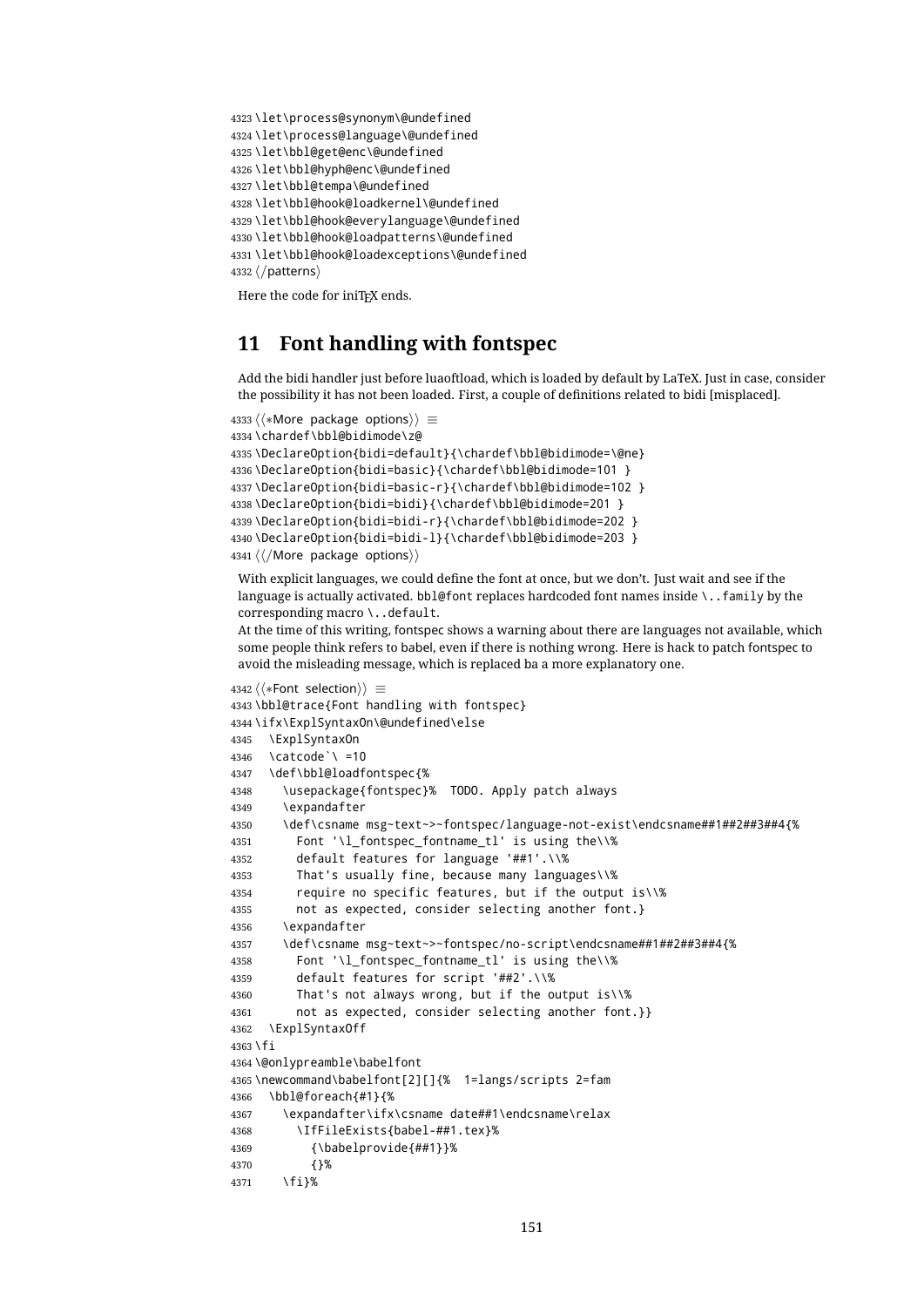```
4372 \edef\bbl@tempa{#1}%
4373 \def\bbl@tempb{#2}% Used by \bbl@bblfont
4374 \ifx\fontspec\@undefined
4375 \bbl@loadfontspec
4376 \fi
4377 \EnableBabelHook{babel-fontspec}% Just calls \bbl@switchfont
4378 \bbl@bblfont}
4379 \newcommand\bbl@bblfont[2][]{% 1=features 2=fontname, @font=rm|sf|tt
4380 \bbl@ifunset{\bbl@tempb family}%
4381 {\bbl@providefam{\bbl@tempb}}%
4382 {}%
4383 % For the default font, just in case:
4384 \bbl@ifunset{bbl@lsys@\languagename}{\bbl@provide@lsys{\languagename}}{}%
4385 \expandafter\bbl@ifblank\expandafter{\bbl@tempa}%
4386 {\bbl@csarg\edef{\bbl@tempb dflt@}{<>{#1}{#2}}% save bbl@rmdflt@
4387 \bbl@exp{%
4388 \let\<bbl@\bbl@tempb dflt@\languagename>\<bbl@\bbl@tempb dflt@>%
4389 \\\bbl@font@set\<bbl@\bbl@tempb dflt@\languagename>%
4390 \<\bbl@tempb default>\<\bbl@tempb family>}}%
4391 {\bbl@foreach\bbl@tempa{% ie bbl@rmdflt@lang / *scrt
4392 \bbl@csarg\def{\bbl@tempb dflt@##1}{<>{#1}{#2}}}}}%
```
If the family in the previous command does not exist, it must be defined. Here is how:

\def\bbl@providefam#1{%

 \bbl@exp{% \\\newcommand\<#1default>{}% Just define it \\\bbl@add@list\\\bbl@font@fams{#1}% \\\DeclareRobustCommand\<#1family>{% \\\not@math@alphabet\<#1family>\relax % \\\prepare@family@series@update{#1}\<#1default>% TODO. Fails \\\fontfamily\<#1default>% \<ifx>\\\UseHooks\\\@undefined\<else>\\\UseHook{#1family}\<fi>% \\\selectfont}% \\\DeclareTextFontCommand{\<text#1>}{\<#1family>}}}

The following macro is activated when the hook babel-fontspec is enabled. But before, we define a macro for a warning, which sets a flag to avoid duplicate them.

\def\bbl@nostdfont#1{%

```
4405 \bbl@ifunset{bbl@WFF@\f@family}%
4406 {\bbl@csarg\gdef{WFF@\f@family}{}% Flag, to avoid dupl warns
4407 \bbl@infowarn{The current font is not a babel standard family:\\%
4408 #1%
4409 \fontname\font\\%
4410 There is nothing intrinsically wrong with this warning, and\\%
4411 you can ignore it altogether if you do not need these\\%
4412 families. But if they are used in the document, you should be\\%
4413 aware 'babel' will no set Script and Language for them, so\\%
4414 you may consider defining a new family with \string\babelfont.\\%
4415 See the manual for further details about \string\babelfont.\\%
4416 Reported}}
4417 {}}%
4418 \gdef\bbl@switchfont{%
4419 \bbl@ifunset{bbl@lsys@\languagename}{\bbl@provide@lsys{\languagename}}{}%
4420 \bbl@exp{% eg Arabic -> arabic
4421 \lowercase{\edef\\\bbl@tempa{\bbl@cl{sname}}}}%
4422 \bbl@foreach\bbl@font@fams{%
4423 \bbl@ifunset{bbl@##1dflt@\languagename}% (1) language?
4424 {\bbl@ifunset{bbl@##1dflt@*\bbl@tempa}% (2) from script?
4425 {\bbl@ifunset{bbl@##1dflt@}% 2=F - (3) from generic?
4426 {}% 123=F - nothing!
4427 {\bbl@exp{% 3=T - from generic
4428 \global\let\<bbl@##1dflt@\languagename>%
4429 \<bbl@##1dflt@>}}}%
4430 {\bbl@exp{% 2=T - from script
```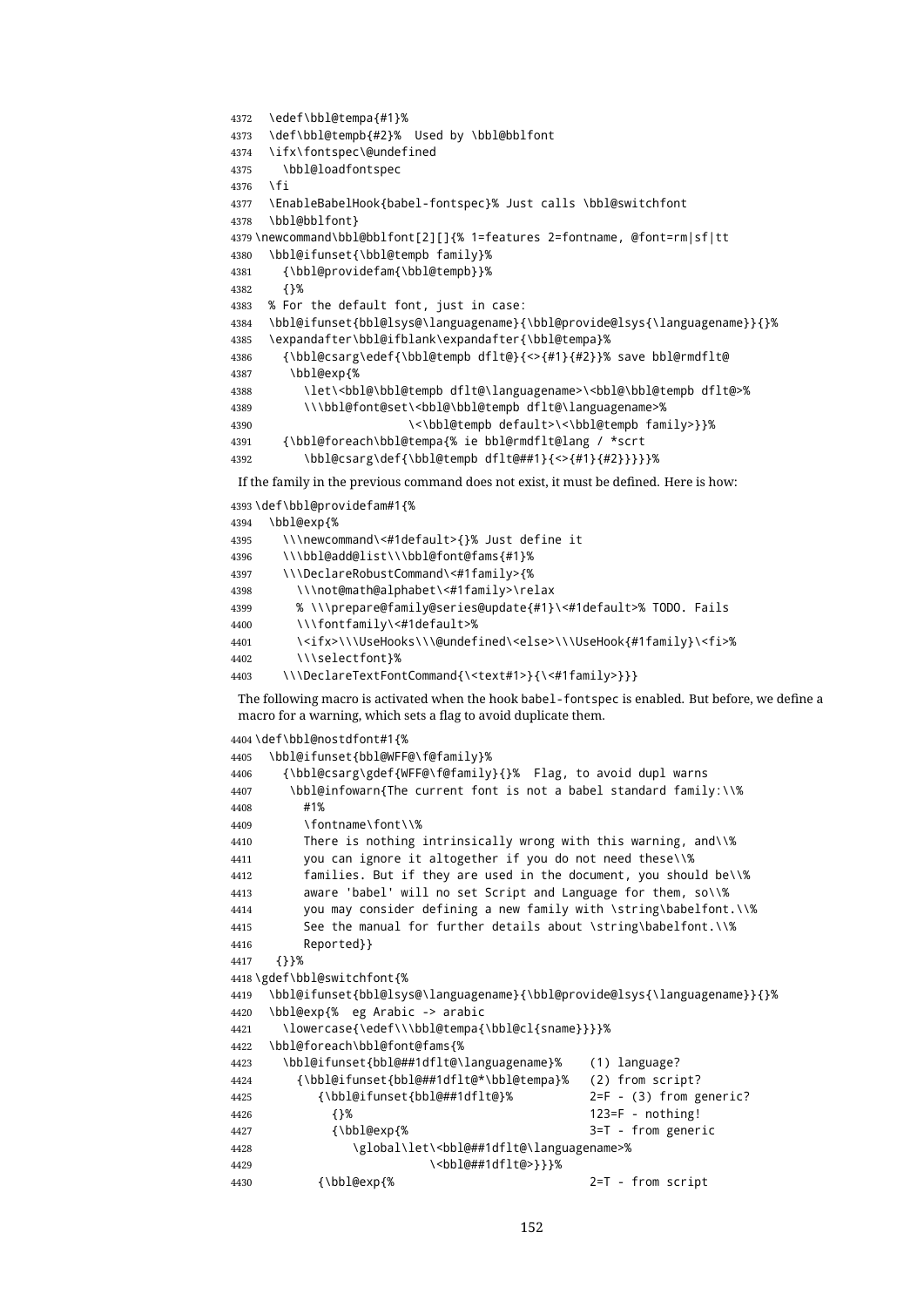```
4431 \global\let\<bbl@##1dflt@\languagename>%
4432 \<bbl@##1dflt@*\bbl@tempa>}}}%
4433 {}}% 1=T - language, already defined
4434 \def\bbl@tempa{\bbl@nostdfont{}}%
4435 \bbl@foreach\bbl@font@fams{% don't gather with prev for
4436 \bbl@ifunset{bbl@##1dflt@\languagename}%
4437 {\bbl@cs{famrst@##1}%
4438 \global\bbl@csarg\let{famrst@##1}\relax}%
4439 {\bbl@exp{% order is relevant. TODO: but sometimes wrong!
4440 \\\bbl@add\\\originalTeX{%
4441 \\\bbl@font@rst{\bbl@cl{##1dflt}}%
4442 \<##1default>\<##1family>{##1}}%
4443 \\\bbl@font@set\<bbl@##1dflt@\languagename>% the main part!
4444 \<##1default>\<##1family>}}}%
4445 \bbl@ifrestoring{}{\bbl@tempa}}%
```
The following is executed at the beginning of the aux file or the document to warn about fonts not defined with \babelfont.

```
4446 \ifx\f@family\@undefined\else % if latex
4447 \ifcase\bbl@engine % if pdftex
4448 \let\bbl@ckeckstdfonts\relax
4449 \else
4450 \def\bbl@ckeckstdfonts{%
4451 \begingroup
4452 \global\let\bbl@ckeckstdfonts\relax
4453 \let\bbl@tempa\@empty
4454 \bbl@foreach\bbl@font@fams{%
4455 \bbl@ifunset{bbl@##1dflt@}%
4456 {\@nameuse{##1family}%
4457 \bbl@csarg\gdef{WFF@\f@family}{}% Flag
4458 \bbl@exp{\\\bbl@add\\\bbl@tempa{* \<##1family>= \f@family\\\\%
4459 \space\space\fontname\font\\\\}}%
4460 \bbl@csarg\xdef{##1dflt@}{\f@family}%
4461 \expandafter\xdef\csname ##1default\endcsname{\f@family}}%
4462 {}}%
4463 \ifx\bbl@tempa\@empty\else
4464 \bbl@infowarn{The following font families will use the default\\%
4465 settings for all or some languages:\\%
4466 \bbl@tempa
4467 There is nothing intrinsically wrong with it, but\\%
4468 'babel' will no set Script and Language, which could\\%
4469 be relevant in some languages. If your document uses\\%
4470 these families, consider redefining them with \string\babelfont.\\%
4471 Reported}%
4472 \fi
4473 \endgroup}
4474 \fi
4475 \fi
Now the macros defining the font with fontspec.
When there are repeated keys in fontspec, the last value wins. So, we just place the ini settings at the
beginning, and user settings will take precedence. We must deactivate temporarily \bbl@mapselect
because \selectfont is called internally when a font is defined.
4476 \def\bbl@font@set#1#2#3{% eg \bbl@rmdflt@lang \rmdefault \rmfamily
4477 \bbl@xin@{<>}{#1}%
4478 \ifin@
4479 \bbl@exp{\\\bbl@fontspec@set\\#1\expandafter\@gobbletwo#1\\#3}%
4480 \fi
4481 \bbl@exp{% 'Unprotected' macros return prev values
4482 \def\\#2{#1}% eg, \rmdefault{\bbl@rmdflt@lang}
```

```
4483 \\\bbl@ifsamestring{#2}{\f@family}%
```

```
4484 {\\#3%
```

```
4485 \\\bbl@ifsamestring{\f@series}{\bfdefault}{\\\bfseries}{}%
4486 \let\\\bbl@tempa\relax}%
```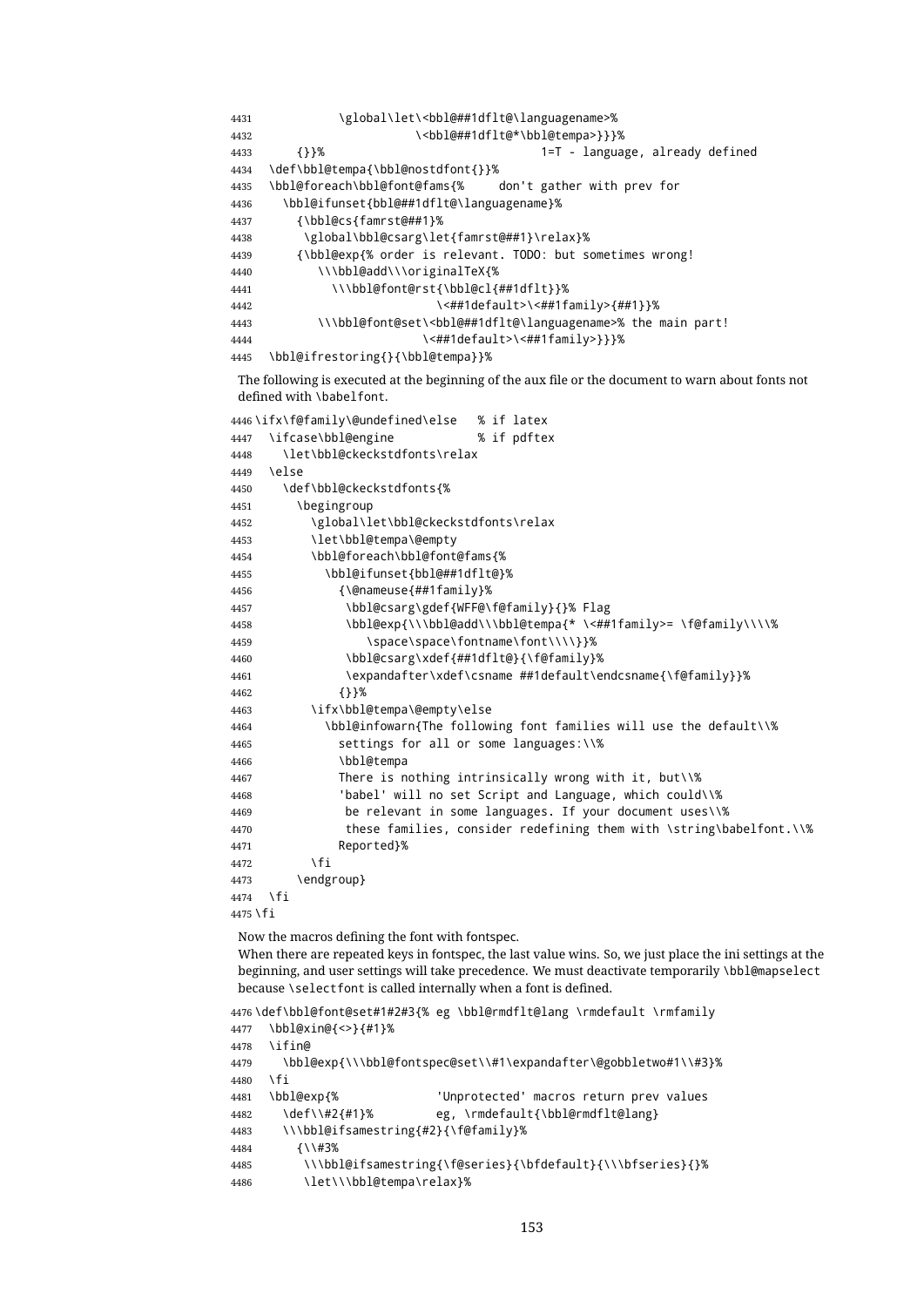```
4487 {}}}
4488 % TODO - next should be global?, but even local does its job. I'm
4489 % still not sure -- must investigate:
4490 \def\bbl@fontspec@set#1#2#3#4{% eg \bbl@rmdflt@lang fnt-opt fnt-nme \xxfamily
4491 \let\bbl@tempe\bbl@mapselect
4492 \let\bbl@mapselect\relax
4493 \let\bbl@temp@fam#4% eg, '\rmfamily', to be restored below
4494 \let#4\@empty % Make sure \renewfontfamily is valid
4495 \bbl@exp{%
4496 \let\\\bbl@temp@pfam\<\bbl@stripslash#4\space>% eg, '\rmfamily '
4497 \<keys_if_exist:nnF>{fontspec-opentype}{Script/\bbl@cl{sname}}%
4498 {\\\newfontscript{\bbl@cl{sname}}{\bbl@cl{sotf}}}%
4499 \<keys_if_exist:nnF>{fontspec-opentype}{Language/\bbl@cl{lname}}%
4500 {\\\newfontlanguage{\bbl@cl{lname}}{\bbl@cl{lotf}}}%
4501 \\\renewfontfamily\\#4%
4502 [\bbl@cl{lsys},#2]}{#3}% ie \bbl@exp{..}{#3}
4503 \begingroup
4504 #4%
4505 \xdef#1{\f@family}% eg, \bbl@rmdflt@lang{FreeSerif(0)}
4506 \endgroup
4507 \let#4\bbl@temp@fam
4508 \bbl@exp{\let\<\bbl@stripslash#4\space>}\bbl@temp@pfam
4509 \let\bbl@mapselect\bbl@tempe}%
```
font@rst and famrst are only used when there is no global settings, to save and restore de previous families. Not really necessary, but done for optimization.

```
4510 \def\bbl@font@rst#1#2#3#4{%
```
\bbl@csarg\def{famrst@#4}{\bbl@font@set{#1}#2#3}}

The default font families. They are eurocentric, but the list can be expanded easily with \babelfont.

```
4512 \def\bbl@font@fams{rm,sf,tt}
```
The old tentative way. Short and preverved for compatibility, but deprecated. Note there is no direct alternative for \babelFSfeatures. The reason in explained in the user guide, but essentially – that was not the way to go :-).

```
4513 \newcommand\babelFSstore[2][]{%
4514 \bbl@ifblank{#1}%
4515 {\bbl@csarg\def{sname@#2}{Latin}}%
4516 {\bbl@csarg\def{sname@#2}{#1}}%
4517 \bbl@provide@dirs{#2}%
4518 \bbl@csarg\ifnum{wdir@#2}>\z@
4519 \let\bbl@beforeforeign\leavevmode
4520 \EnableBabelHook{babel-bidi}%
4521 \fi
4522 \bbl@foreach{#2}{%
4523 \bbl@FSstore{##1}{rm}\rmdefault\bbl@save@rmdefault
4524 \bbl@FSstore{##1}{sf}\sfdefault\bbl@save@sfdefault
4525 \bbl@FSstore{##1}{tt}\ttdefault\bbl@save@ttdefault}}
4526 \def\bbl@FSstore#1#2#3#4{%
4527 \bbl@csarg\edef{#2default#1}{#3}%
4528 \expandafter\addto\csname extras#1\endcsname{%
4529 \let#4#3%
4530 \ifx#3\f@family
4531 \edef#3{\csname bbl@#2default#1\endcsname}%
4532 \fontfamily{#3}\selectfont
4533 \leq \leq \leq \leq4534 \edef#3{\csname bbl@#2default#1\endcsname}%
4535 \fi}%
4536 \expandafter\addto\csname noextras#1\endcsname{%
4537 \ifx#3\f@family
4538 \fontfamily{#4}\selectfont
4539 \fi
4540 \let#3#4}}
4541 \let\bbl@langfeatures\@empty
```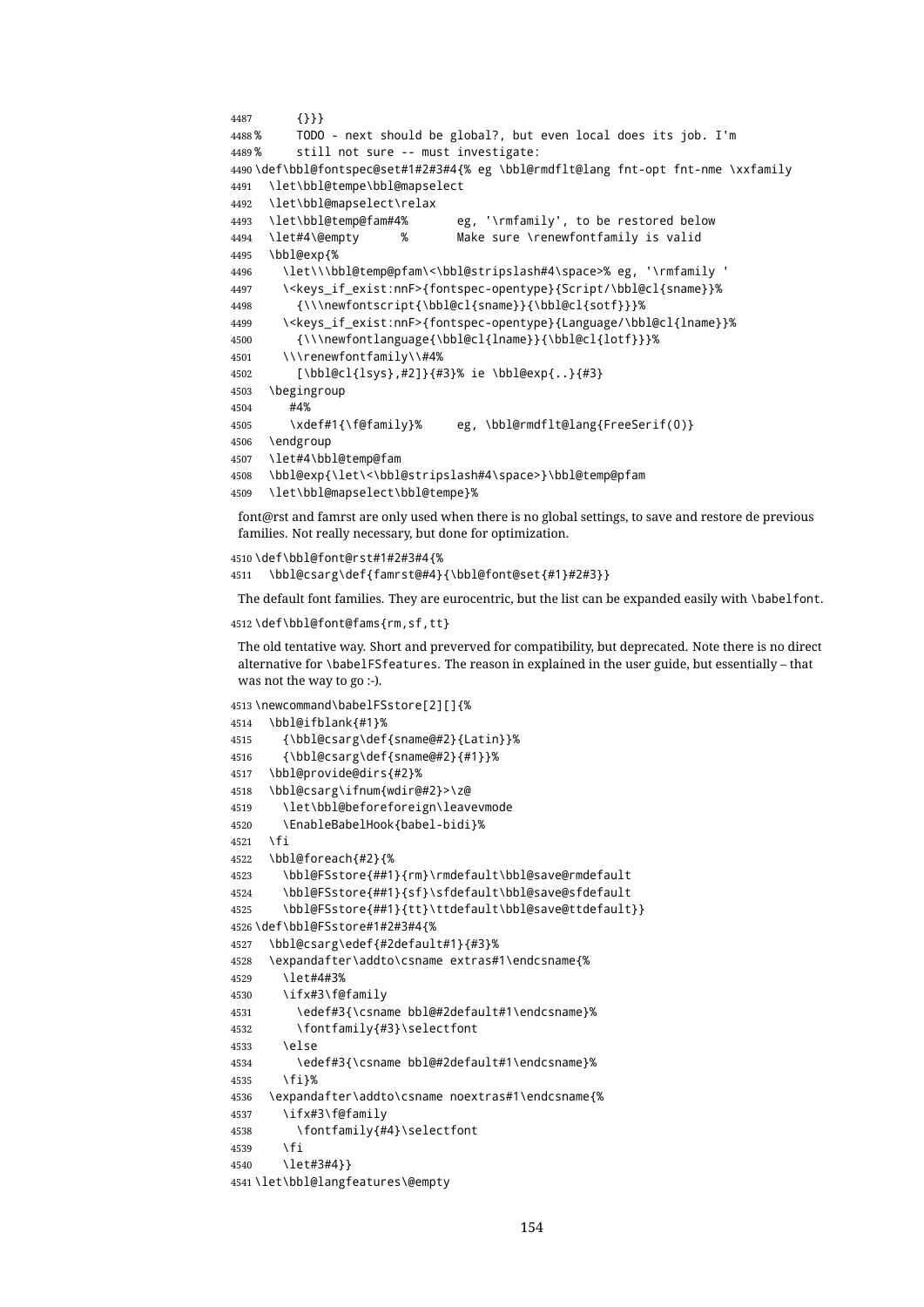```
4542 \def\babelFSfeatures{% make sure \fontspec is redefined once
4543 \let\bbl@ori@fontspec\fontspec
4544 \renewcommand\fontspec[1][]{%
4545 \bbl@ori@fontspec[\bbl@langfeatures##1]}
4546 \let\babelFSfeatures\bbl@FSfeatures
4547 \babelFSfeatures}
4548 \def\bbl@FSfeatures#1#2{%
4549 \expandafter\addto\csname extras#1\endcsname{%
4550 \babel@save\bbl@langfeatures
4551 \edef\bbl@langfeatures{#2,}}}
4552 \langle \langle /Font selection\rangle)
```
# **12 Hooks for XeTeX and LuaTeX**

### **12.1 XeTeX**

Unfortunately, the current encoding cannot be retrieved and therefore it is reset always to utf8, which seems a sensible default.

```
4553 (\langle*Footnote changes)) ≡
4554 \bbl@trace{Bidi footnotes}
4555 \ifnum\bbl@bidimode>\z@
4556 \def\bbl@footnote#1#2#3{%
4557 \@ifnextchar[%
4558 {\bbl@footnote@o{#1}{#2}{#3}}%
4559 {\bbl@footnote@x{#1}{#2}{#3}}}
4560 \long\def\bbl@footnote@x#1#2#3#4{%
4561 \bgroup
4562 \select@language@x{\bbl@main@language}%
4563 \bbl@fn@footnote{#2#1{\ignorespaces#4}#3}%
4564 \egroup}
4565 \long\def\bbl@footnote@o#1#2#3[#4]#5{%
4566 \bgroup
4567 \select@language@x{\bbl@main@language}%
4568 \bbl@fn@footnote[#4]{#2#1{\ignorespaces#5}#3}%
4569 \egroup}
4570 \def\bbl@footnotetext#1#2#3{%
4571 \@ifnextchar[%
4572 {\bbl@footnotetext@o{#1}{#2}{#3}}%
4573 {\bbl@footnotetext@x{#1}{#2}{#3}}}
4574 \long\def\bbl@footnotetext@x#1#2#3#4{%
4575 \bgroup
4576 \select@language@x{\bbl@main@language}%
4577 \bbl@fn@footnotetext{#2#1{\ignorespaces#4}#3}%
4578 \egroup}
4579 \long\def\bbl@footnotetext@o#1#2#3[#4]#5{%
4580 \bgroup
4581 \select@language@x{\bbl@main@language}%
4582 \bbl@fn@footnotetext[#4]{#2#1{\ignorespaces#5}#3}%
4583 \egroup}
4584 \def\BabelFootnote#1#2#3#4{%
4585 \ifx\bbl@fn@footnote\@undefined
4586 \let\bbl@fn@footnote\footnote
4587 \fi
4588 \ifx\bbl@fn@footnotetext\@undefined
4589 \let\bbl@fn@footnotetext\footnotetext
4590 \fi
4591 \bbl@ifblank\{42\}\%4592 {\def#1{\bbl@footnote{\@firstofone}{#3}{#4}}
4593 \@namedef{\bbl@stripslash#1text}%
4594 {\bbl@footnotetext{\@firstofone}{#3}{#4}}}%
4595 {\def#1{\bbl@exp{\\\bbl@footnote{\\\foreignlanguage{#2}}}{#3}{#4}}%
4596 \@namedef{\bbl@stripslash#1text}%
```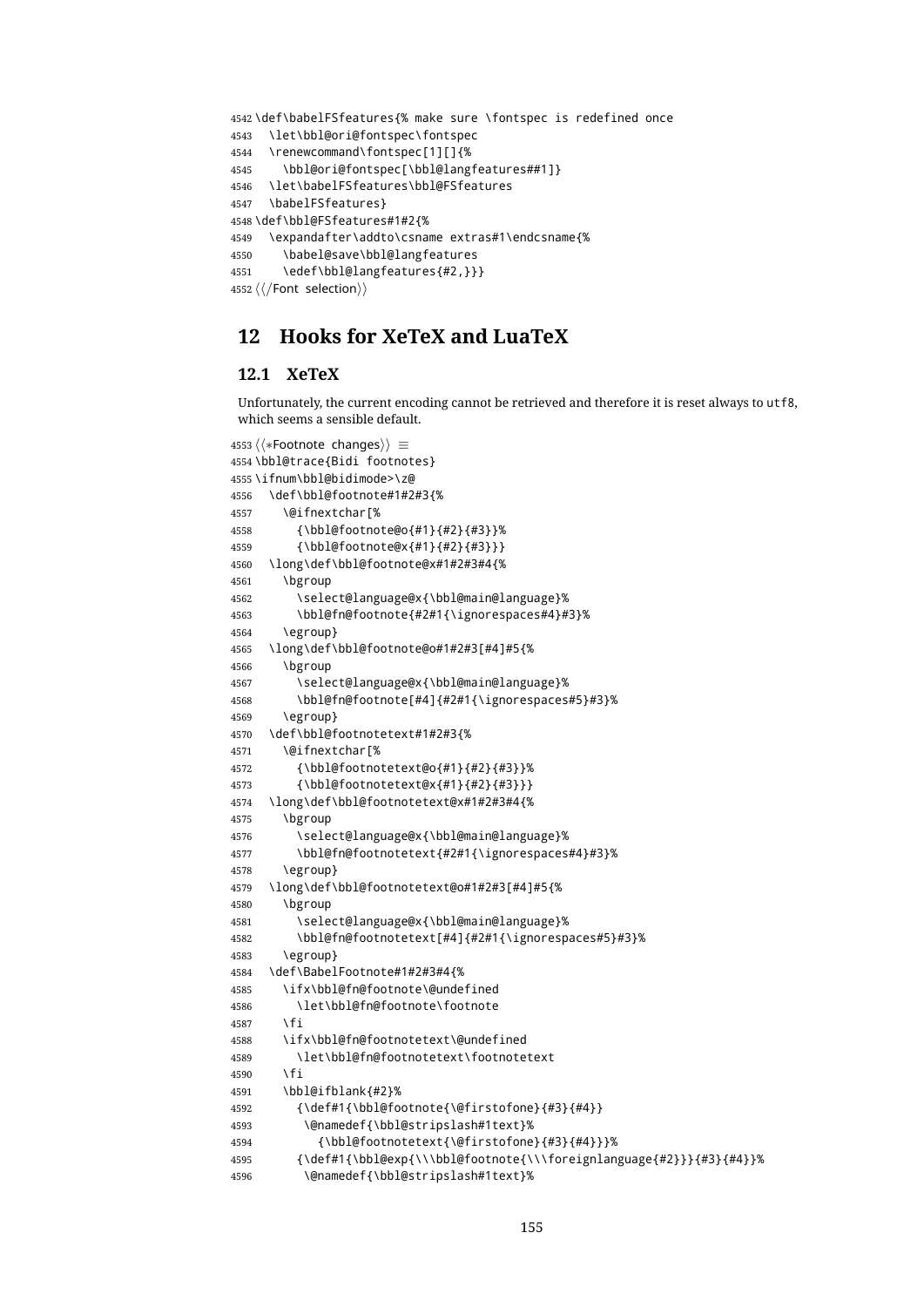```
4597 {\bbl@exp{\\\bbl@footnotetext{\\\foreignlanguage{#2}}}{#3}{#4}}}}
4598 \fi
4599 \langle \langle/Footnote changes\rangle)
 Now, the code.
4600 (*×etex)
4601 \def\BabelStringsDefault{unicode}
4602 \let\xebbl@stop\relax
4603 \AddBabelHook{xetex}{encodedcommands}{%
4604 \def\bbl@tempa{#1}%
4605 \ifx\bbl@tempa\@empty
4606 \XeTeXinputencoding"bytes"%
4607 \else
4608 \XeTeXinputencoding"#1"%
4609 \fi
4610 \def\xebbl@stop{\XeTeXinputencoding"utf8"}}
4611 \AddBabelHook{xetex}{stopcommands}{%
4612 \xebbl@stop
4613 \let\xebbl@stop\relax}
4614 \def\bbl@intraspace#1 #2 #3\@@{%
4615 \bbl@csarg\gdef{xeisp@\languagename}%
4616 {\XeTeXlinebreakskip #1em plus #2em minus #3em\relax}}
4617 \def\bbl@intrapenalty#1\@@{%
4618 \bbl@csarg\gdef{xeipn@\languagename}%
4619 {\XeTeXlinebreakpenalty #1\relax}}
4620 \def\bbl@provide@intraspace{%
4621 \bbl@xin@{/s}{/\bbl@cl{lnbrk}}%
4622 \ifin@\else\bbl@xin@{/c}{/\bbl@cl{lnbrk}}\fi
4623 \quad \text{light}4624 \bbl@ifunset{bbl@intsp@\languagename}{}%
4625 {\expandafter\ifx\csname bbl@intsp@\languagename\endcsname\@empty\else
4626 \ifx\bbl@KVP@intraspace\@nil
4627 \bbl@exp{%
4628 \\\bbl@intraspace\bbl@cl{intsp}\\\@@}%
4629 \fi
4630 \ifx\bbl@KVP@intrapenalty\@nil
4631 \bbl@intrapenalty0\@@
4632 \fi
4633 \fi
4634 \ifx\bbl@KVP@intraspace\@nil\else % We may override the ini
4635 \expandafter\bbl@intraspace\bbl@KVP@intraspace\@@
4636 \fi
4637 \ifx\bbl@KVP@intrapenalty\@nil\else
4638 \expandafter\bbl@intrapenalty\bbl@KVP@intrapenalty\@@
4639 \fi
4640 \bbl@exp{%
4641 % TODO. Execute only once (but redundant):
4642 \\\bbl@add\<extras\languagename>{%
4643 \XeTeXlinebreaklocale "\bbl@cl{tbcp}"%
4644 \<bbl@xeisp@\languagename>%
4645 \<bbl@xeipn@\languagename>}%
4646 \\\bbl@toglobal\<extras\languagename>%
4647 \\\bbl@add\<noextras\languagename>{%
4648 \XeTeXlinebreaklocale "en"}%
4649 \\\bbl@toglobal\<noextras\languagename>}%
4650 \ifx\bbl@ispacesize\@undefined
4651 \gdef\bbl@ispacesize{\bbl@cl{xeisp}}%
4652 \ifx\AtBeginDocument\@notprerr
4653 \expandafter\@secondoftwo % to execute right now
4654 \fi
4655 \AtBeginDocument{\bbl@patchfont{\bbl@ispacesize}}%
4656 \fi}%
4657 \fi}
```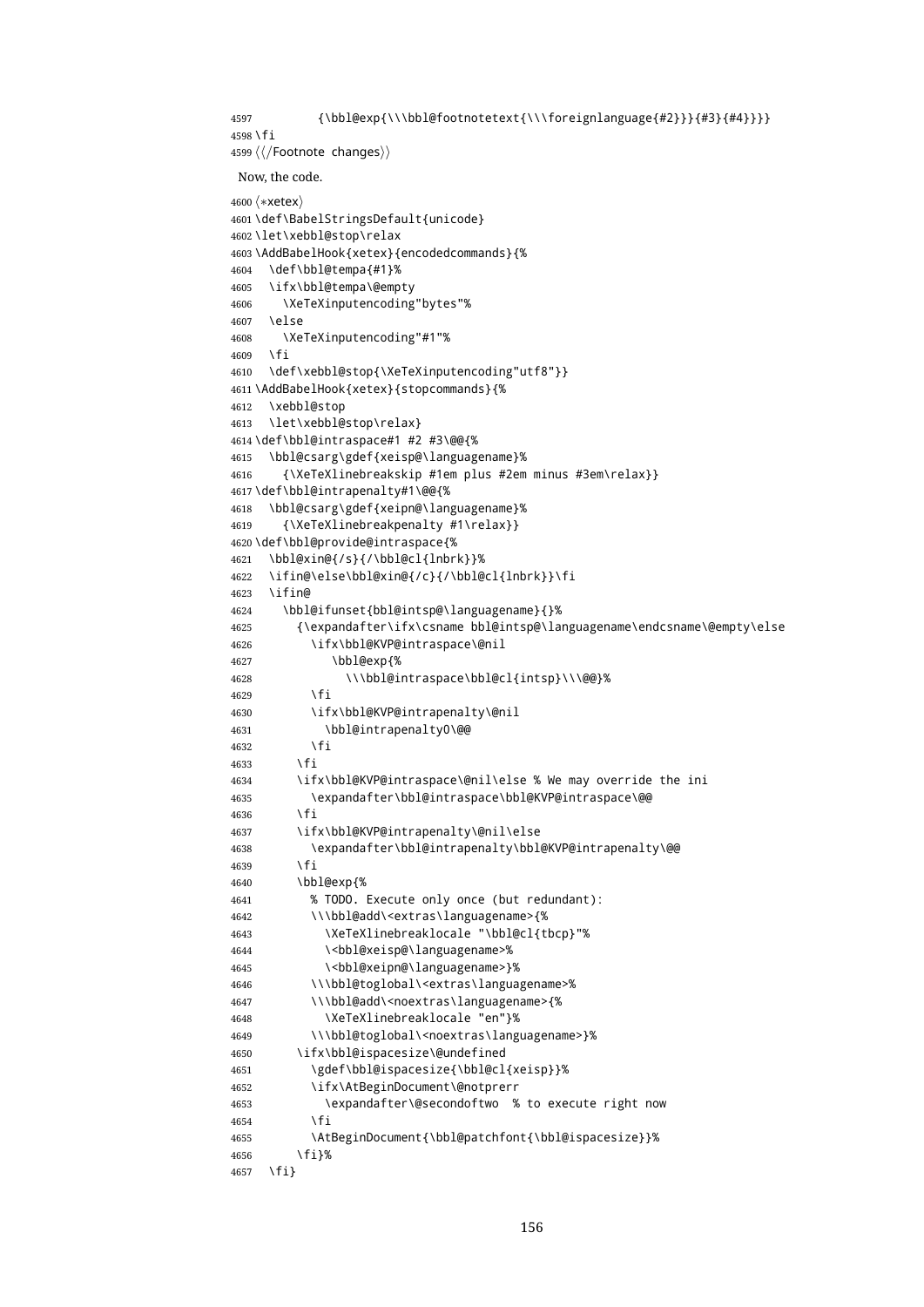```
4658 \ifx\DisableBabelHook\@undefined\endinput\fi
4659 \AddBabelHook{babel-fontspec}{afterextras}{\bbl@switchfont}
4660 \AddBabelHook{babel-fontspec}{beforestart}{\bbl@ckeckstdfonts}
4661 \DisableBabelHook{babel-fontspec}
4662 \langle {Font selection}}
4663 \input txtbabel.def
4664 \langle xetex\rangle
```
#### **12.2 Layout**

#### *In progress.*

```
Note elements like headlines and margins can be modified easily with packages like fancyhdr,
 typearea or titleps, and geometry.
 \bbl@startskip and \bbl@endskip are available to package authors. Thanks to the T<sub>EX</sub> expansion
 mechanism the following constructs are valid: \adim\bbl@startskip,
 \advance\bbl@startskip\adim, \bbl@startskip\adim.
 Consider txtbabel as a shorthand for tex–xet babel, which is the bidi model in both pdftex and xetex.
4665 (*texxet)
4666 \providecommand\bbl@provide@intraspace{}
4667 \bbl@trace{Redefinitions for bidi layout}
4668 \def\bbl@sspre@caption{%
4669 \bbl@exp{\everyhbox{\\\bbl@textdir\bbl@cs{wdir@\bbl@main@language}}}}
4670 \ifx\bbl@opt@layout\@nnil\endinput\fi % No layout
4671 \def\bbl@startskip{\ifcase\bbl@thepardir\leftskip\else\rightskip\fi}
4672 \def\bbl@endskip{\ifcase\bbl@thepardir\rightskip\else\leftskip\fi}
4673 \ifx\bbl@beforeforeign\leavevmode % A poor test for bidi=
4674 \def\@hangfrom#1{%
4675 \setbox\@tempboxa\hbox{{#1}}%
4676 \hangindent\ifcase\bbl@thepardir\wd\@tempboxa\else-\wd\@tempboxa\fi
4677 \noindent\box\@tempboxa}
4678 \def\raggedright{%
4679 \let\\\@centercr
4680 \bbl@startskip\z@skip
4681 \@rightskip\@flushglue
4682 \bbl@endskip\@rightskip
4683 \parindent\z@
4684 \parfillskip\bbl@startskip}
4685 \def\raggedleft{%
4686 \let\\\@centercr
4687 \bbl@startskip\@flushglue
4688 \bbl@endskip\z@skip
4689 \parindent\z@
4690 \parfillskip\bbl@endskip}
4691 \fi
4692 \IfBabelLayout{lists}
4693 {\bbl@sreplace\list
4694 {\@totalleftmargin\leftmargin}{\@totalleftmargin\bbl@listleftmargin}%
4695 \def\bbl@listleftmargin{%
4696 \ifcase\bbl@thepardir\leftmargin\else\rightmargin\fi}%
4697 \ifcase\bbl@engine
4698 \def\labelenumii{)\theenumii(}% pdftex doesn't reverse ()
4699 \def\p@enumiii{\p@enumii)\theenumii(}%
4700 \fi
4701 \bbl@sreplace\@verbatim
4702 {\leftskip\@totalleftmargin}%
4703 {\bbl@startskip\textwidth
4704 \advance\bbl@startskip-\linewidth}%
4705 \bbl@sreplace\@verbatim
4706 {\rightskip\z@skip}%
4707 {\bbl@endskip\z@skip}}%
4708 {}
4709 \IfBabelLayout{contents}
4710 {\bbl@sreplace\@dottedtocline{\leftskip}{\bbl@startskip}%
```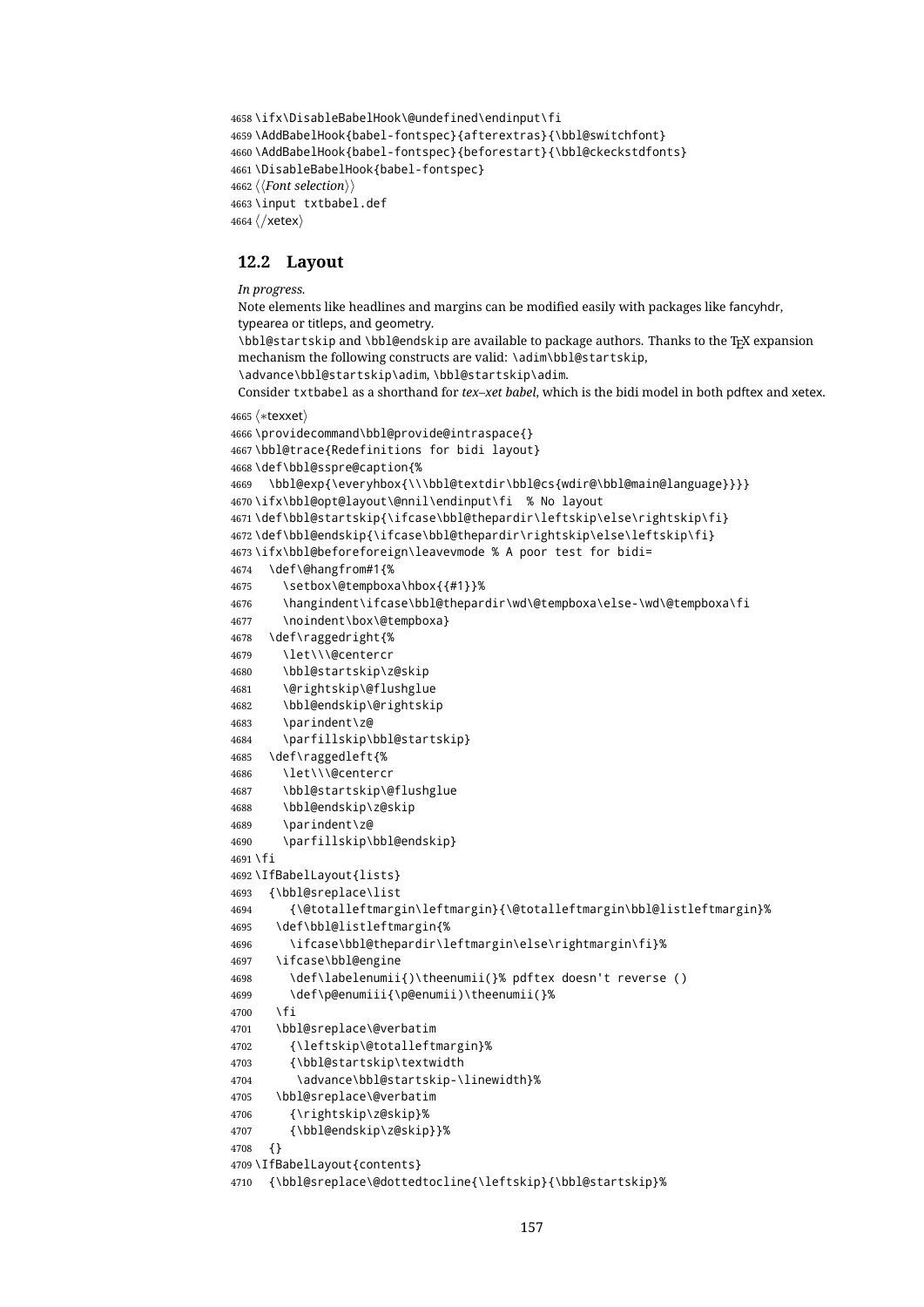```
4711 \bbl@sreplace\@dottedtocline{\rightskip}{\bbl@endskip}}
4712 {}
4713 \IfBabelLayout{columns}
4714 {\bbl@sreplace\@outputdblcol{\hb@xt@\textwidth}{\bbl@outputhbox}%
4715 \def\bbl@outputhbox#1{%
4716 \hb@xt@\textwidth{%
4717 \hskip\columnwidth
4718 \hfil
4719 {\normalcolor\vrule \@width\columnseprule}%
4720 \hfil
4721 \hb@xt@\columnwidth{\box\@leftcolumn \hss}%
4722 \hskip-\textwidth
4723 \hb@xt@\columnwidth{\box\@outputbox \hss}%
4724 \hskip\columnsep
4725 \hskip\columnwidth}}}%
4726 {}
4727 \langleFootnote changes\rangle4728 \IfBabelLayout{footnotes}%
4729 {\BabelFootnote\footnote\languagename{}{}%
4730 \BabelFootnote\localfootnote\languagename{}{}%
4731 \BabelFootnote\mainfootnote{}{}{}}
4732 {}
```
Implicitly reverses sectioning labels in bidi=basic, because the full stop is not in contact with L numbers any more. I think there must be a better way.

```
4733 \IfBabelLayout{counters}%
```

```
4734 {\let\bbl@latinarabic=\@arabic
4735 \def\@arabic#1{\babelsublr{\bbl@latinarabic#1}}%
4736 \let\bbl@asciiroman=\@roman
4737 \def\@roman#1{\babelsublr{\ensureascii{\bbl@asciiroman#1}}}%
4738 \let\bbl@asciiRoman=\@Roman
4739 \def\@Roman#1{\babelsublr{\ensureascii{\bbl@asciiRoman#1}}}}{}
4740 \langle /texxet)
```
### **12.3 LuaTeX**

The loader for luatex is based solely on language.dat, which is read on the fly. The code shouldn't be executed when the format is build, so we check if \AddBabelHook is defined. Then comes a modified version of the loader in hyphen.cfg (without the hyphenmins stuff, which is under the direct control of babel).

The names \l@<language> are defined and take some value from the beginning because all ldf files assume this for the corresponding language to be considered valid, but patterns are not loaded (except the first one). This is done later, when the language is first selected (which usually means when the 1df finishes). If a language has been loaded, \bb1@hyphendata@<num> exists (with the names of the files read).

The default setup preloads the first language into the format. This is intended mainly for 'english', so that it's available without further intervention from the user. To avoid duplicating it, the following rule applies: if the "0th" language and the first language in language.dat have the same name then just ignore the latter. If there are new synonymous, the are added, but note if the language patterns have not been preloaded they won't at run time.

Other preloaded languages could be read twice, if they have been preloaded into the format. This is not optimal, but it shouldn't happen very often – with luatex patterns are best loaded when the document is typeset, and the "0th" language is preloaded just for backwards compatibility. As of 1.1b, lua(e)tex is taken into account. Formerly, loading of patterns on the fly didn't work in this format, but with the new loader it does. Unfortunately, the format is not based on babel, and data

could be duplicated, because languages are reassigned above those in the format (nothing serious, anyway). Note even with this format language.dat is used (under the principle of a single source), instead of language.def.

Of course, there is room for improvements, like tools to read and reassign languages, which would require modifying the language list, and better error handling.

We need catcode tables, but no format (targeted by babel) provide a command to allocate them (although there are packages like ctablestack). FIX - This isn't true anymore. For the moment, a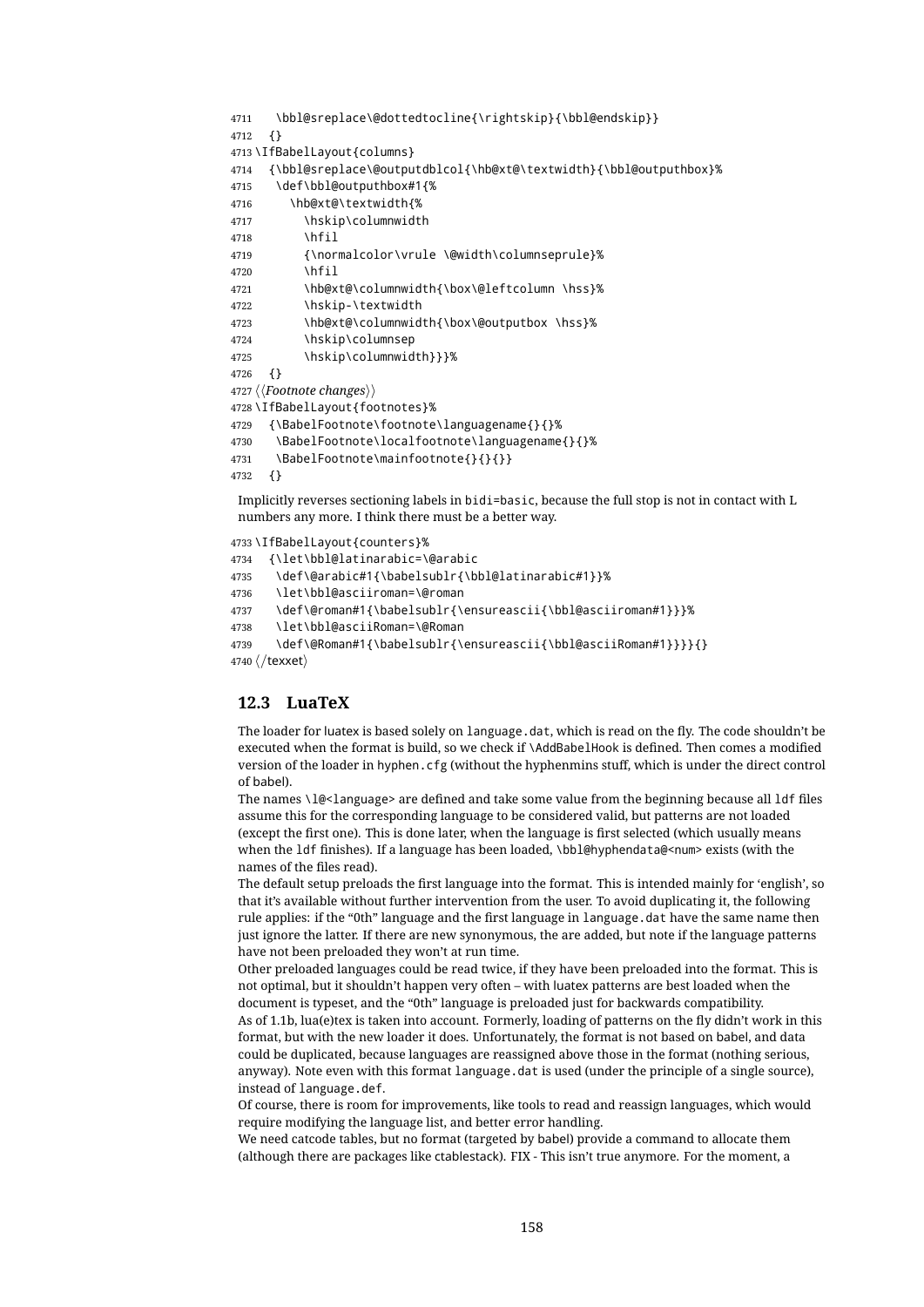```
dangerous approach is used - just allocate a high random number and cross the fingers. To
 complicate things, etex.sty changes the way languages are allocated.
 This files is read at three places: (1) when plain.def, babel.sty starts, to read the list of available
 languages from language.dat (for the base option); (2) at hyphen.cfg, to modify some macros; (3) in
 the middle of plain.def and babel.sty, by babel.def, with the commands and other definitions for
 luatex (eg, \babelpatterns).
4741 \langle *|uatex\rangle4742 \ifx\AddBabelHook\@undefined % When plain.def, babel.sty starts
4743 \bbl@trace{Read language.dat}
4744 \ifx\bbl@readstream\@undefined
4745 \csname newread\endcsname\bbl@readstream
4746 \fi
4747 \begingroup
4748 \toks@{}
4749 \count@\z@ % 0=start, 1=0th, 2=normal
4750 \def\bbl@process@line#1#2 #3 #4 {%
4751 \ifx=#1%
4752 \bbl@process@synonym{#2}%
4753 \else
4754 \bbl@process@language{#1#2}{#3}{#4}%
4755 \fi
4756 \ignorespaces}
4757 \def\bbl@manylang{%
4758 \ifnum\bbl@last>\@ne
4759 \bbl@info{Non-standard hyphenation setup}%
4760 \fi
4761 \let\bbl@manylang\relax}
4762 \def\bbl@process@language#1#2#3{%
4763 \ifcase\count@
4764 \@ifundefined{zth@#1}{\count@\tw@}{\count@\@ne}%
4765 \or
4766 \count@\tw@
4767 \fi
4768 \ifnum\count@=\tw@
4769 \expandafter\addlanguage\csname l@#1\endcsname
4770 \language\allocationnumber
4771 \chardef\bbl@last\allocationnumber
4772 \bbl@manylang
4773 \let\bbl@elt\relax
4774 \xdef\bbl@languages{%
4775 \bbl@languages\bbl@elt{#1}{\the\language}{#2}{#3}}%
4776 \fi
4777 \the\toks@
4778 \toks@{}}
4779 \def\bbl@process@synonym@aux#1#2{%
4780 \global\expandafter\chardef\csname l@#1\endcsname#2\relax
4781 \let\bbl@elt\relax
4782 \xdef\bbl@languages{%
4783 \bbl@languages\bbl@elt{#1}{#2}{}{}}}%
4784 \def\bbl@process@synonym#1{%
4785 \ifcase\count@
4786 \toks@\expandafter{\the\toks@\relax\bbl@process@synonym{#1}}%
4787 \or
4788 \@ifundefined{zth@#1}{\bbl@process@synonym@aux{#1}{0}}{}%
4789 \else
4790 \bbl@process@synonym@aux{#1}{\the\bbl@last}%
4791 \fi}
4792 \ifx\bbl@languages\@undefined % Just a (sensible?) guess
4793 \chardef\l@english\z@
4794 \chardef\l@USenglish\z@
4795 \chardef\bbl@last\z@
4796 \global\@namedef{bbl@hyphendata@0}{{hyphen.tex}{}}
4797 \gdef\bbl@languages{%
```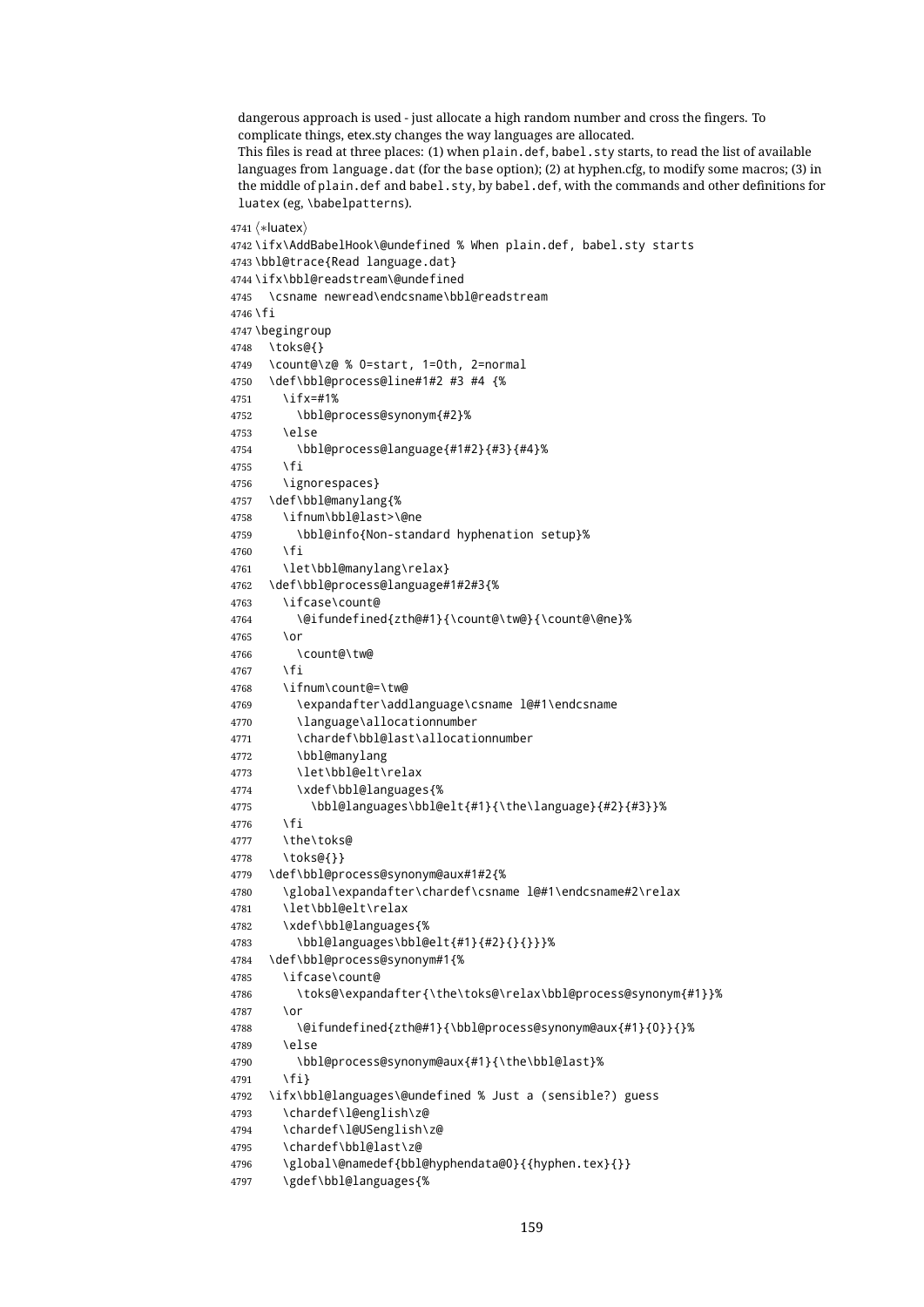```
4798 \bbl@elt{english}{0}{hyphen.tex}{}%
4799 \bbl@elt{USenglish}{0}{}{}}
4800 \else
4801 \global\let\bbl@languages@format\bbl@languages
4802 \def\bbl@elt#1#2#3#4{% Remove all except language 0
4803 \ifnum#2>\z@\else
4804 \noexpand\bbl@elt{#1}{#2}{#3}{#4}%
4805 \fi}%
4806 \xdef\bbl@languages{\bbl@languages}%
4807 \fi
4808 \def\bbl@elt#1#2#3#4{\@namedef{zth@#1}{}} % Define flags
4809 \bbl@languages
4810 \openin\bbl@readstream=language.dat
4811 \ifeof\bbl@readstream
4812 \bbl@warning{I couldn't find language.dat. No additional\\%
4813 patterns loaded. Reported}%
4814 \else
4815 \lambdaloop
4816 \endlinechar\m@ne
4817 \read\bbl@readstream to \bbl@line
4818 \endlinechar`\^^M
4819 \if T\ifeof\bbl@readstream F\fi T\relax
4820 \ifx\bbl@line\@empty\else
4821 \edef\bbl@line{\bbl@line\space\space\space}%
4822 \expandafter\bbl@process@line\bbl@line\relax
4823 \fi
4824 \repeat
4825 \fi
4826 \endgroup
4827 \bbl@trace{Macros for reading patterns files}
4828 \def\bbl@get@enc#1:#2:#3\@@@{\def\bbl@hyph@enc{#2}}
4829 \ifx\babelcatcodetablenum\@undefined
4830 \ifx\newcatcodetable\@undefined
4831 \def\babelcatcodetablenum{5211}
4832 \def\bbl@pattcodes{\numexpr\babelcatcodetablenum+1\relax}
4833 \else
4834 \newcatcodetable\babelcatcodetablenum
4835 \newcatcodetable\bbl@pattcodes
4836 \fi
4837 \else
4838 \def\bbl@pattcodes{\numexpr\babelcatcodetablenum+1\relax}
4839 \fi
4840 \def\bbl@luapatterns#1#2{%
4841 \bbl@get@enc#1::\@@@
4842 \setbox\z@\hbox\bgroup
4843 \begingroup
4844 \savecatcodetable\babelcatcodetablenum\relax
4845 \initcatcodetable\bbl@pattcodes\relax
4846 \catcodetable\bbl@pattcodes\relax
4847 \catcode`\#=6 \catcode`\$=3 \catcode`\&=4 \catcode`\^=7
4848 \catcode`\ =8 \catcode`\{=1 \catcode`\}=2 \catcode`\~=13
4849 \catcode`\@=11 \catcode`\^^I=10 \catcode`\^^J=12
4850 \catcode`\<=12 \catcode`\>=12 \catcode`\*=12 \catcode`\.=12
4851 \catcode`\-=12 \catcode`\/=12 \catcode`\[=12 \catcode`\]=12
4852 \catcode`\`=12 \catcode`\'=12 \catcode`\"=12
4853 \input #1\relax
4854 \catcodetable\babelcatcodetablenum\relax
4855 \endgroup
4856 \def\bbl@tempa{#2}%
4857 \ifx\bbl@tempa\@empty\else
4858 \input #2\relax
4859 \fi
4860 \egroup}%
```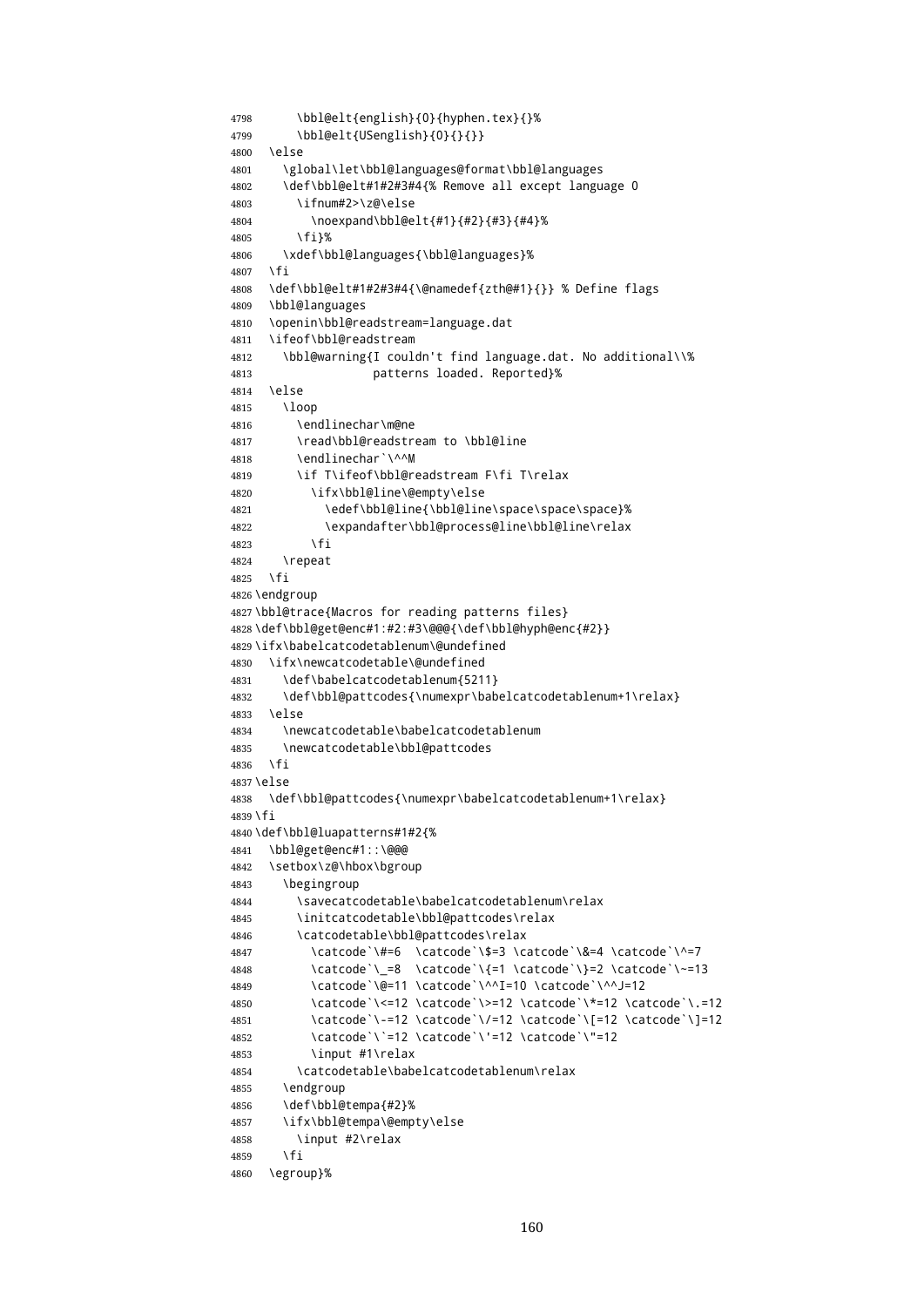```
4861 \def\bbl@patterns@lua#1{%
4862 \language=\expandafter\ifx\csname l@#1:\f@encoding\endcsname\relax
4863 \csname l@#1\endcsname
4864 \edef\bbl@tempa{#1}%
4865 \else
4866 \csname l@#1:\f@encoding\endcsname
4867 \edef\bbl@tempa{#1:\f@encoding}%
4868 \fi\relax
4869 \@namedef{lu@texhyphen@loaded@\the\language}{}% Temp
4870 \@ifundefined{bbl@hyphendata@\the\language}%
4871 {\def\bbl@elt##1##2##3##4{%
4872 \ifnum##2=\csname l@\bbl@tempa\endcsname % #2=spanish, dutch:OT1...
4873 \def\bbl@tempb{##3}%
4874 \ifx\bbl@tempb\@empty\else % if not a synonymous
4875 \def\bbl@tempc{{##3}{##4}}%
4876 \fi
4877 \bbl@csarg\xdef{hyphendata@##2}{\bbl@tempc}%
4878 \fi}%
4879 \bbl@languages
4880 \@ifundefined{bbl@hyphendata@\the\language}%
4881 {\bbl@info{No hyphenation patterns were set for\\%
4882 language '\bbl@tempa'. Reported}}%
4883 {\expandafter\expandafter\expandafter\bbl@luapatterns
4884 \csname bbl@hyphendata@\the\language\endcsname}}{}}
4885 \endinput\fi
4886 % Here ends \ifx\AddBabelHook\@undefined
4887 % A few lines are only read by hyphen.cfg
4888 \ifx\DisableBabelHook\@undefined
4889 \AddBabelHook{luatex}{everylanguage}{%
4890 \def\process@language##1##2##3{%
4891 \def\process@line####1####2 ####3 ####4 {}}}
4892 \AddBabelHook{luatex}{loadpatterns}{%
4893 \input #1\relax
4894 \expandafter\gdef\csname bbl@hyphendata@\the\language\endcsname
4895 {{#1}{}}}
4896 \AddBabelHook{luatex}{loadexceptions}{%
4897 \input #1\relax
4898 \def\bbl@tempb##1##2{{##1}{#1}}%
4899 \expandafter\xdef\csname bbl@hyphendata@\the\language\endcsname
4900 {\expandafter\expandafter\expandafter\bbl@tempb
4901 \csname bbl@hyphendata@\the\language\endcsname}}
4902 \endinput\fi
4903 % Here stops reading code for hyphen.cfg
4904 % The following is read the 2nd time it's loaded
4905 \begingroup % TODO - to a lua file
4906 \catcode`\%=12
4907 \catcode`\'=12
4908 \catcode`\"=12
4909 \catcode`\:=12
4910 \directlua{
4911 Babel = Babel or \{ \}4912 function Babel.bytes(line)
4913 return line:gsub("(.)",
4914 function (chr) return unicode.utf8.char(string.byte(chr)) end)
4915 end
4916 function Babel.begin process_input()
4917 if luatexbase and luatexbase.add_to_callback then
4918 luatexbase.add_to_callback('process_input_buffer',
4919 Babel.bytes,'Babel.bytes')
4920 else
4921 Babel.callback = callback.find('process_input_buffer')
4922 callback.register('process_input_buffer',Babel.bytes)
4923 end
```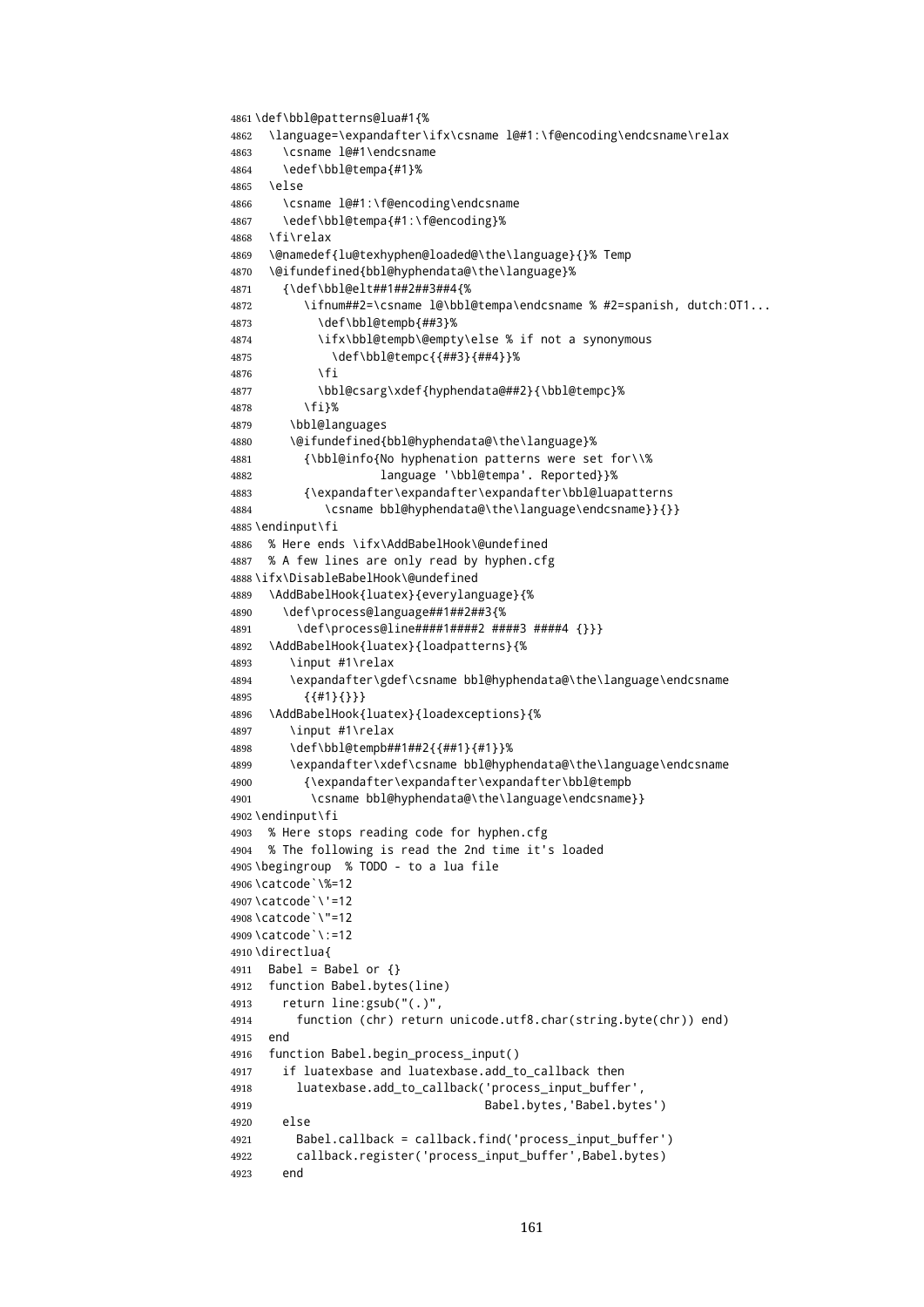```
4924 end
4925 function Babel.end process input ()
4926 if luatexbase and luatexbase.remove_from_callback then
4927 luatexbase.remove_from_callback('process_input_buffer','Babel.bytes')
4928 else
4929 callback.register('process_input_buffer',Babel.callback)
4930 end
4931 end
4932 function Babel.addpatterns(pp, lg)
4933 \log 1 local \log 2 = lang.new(lg)
4934 local pats = lang.patterns(lg) or ''
4935 lang.clear_patterns(lg)
4936 for p in pp:gmatch('[^%s]+') do
4937 ss = ''
4938 for i in string.utfcharacters(p:gsub('%d', '')) do
4939 ss = ss .. '%d?' .. i
4940 end
4941 ss = ss:gsub('^%%d%?%.', '%%.') .. '%d?'
4942 ss = ss:gsub('%.%%d%?$', '%%.')
4943 pats, n = pats:gsub('%s' .. ss .. '%s', ' ' .. p .. ' ')
4944 if n == 0 then
4945 tex.sprint(
4946 [[\string\csname\space bbl@info\endcsname{New pattern: ]]
4947 .. p .. [[}]])
4948 pats = pats .. ' ' .. p
4949 else
4950 tex.sprint(
4951 [[\string\csname\space bbl@info\endcsname{Renew pattern: ]]
4952 .. p .. [[}]])
4953 end
4954 end
4955 lang.patterns(lg, pats)
4956 end
4957 function Babel.hlist has bidi(head)
4958 local has_bidi = false
4959 for item in node.traverse(head) do
4960 if item.id == node.id'glyph' then
4961 local itemchar = item.char
4962 local chardata = Babel.characters[itemchar]
4963 local dir = chardata and chardata.d or nil
4964 if not dir then
4965 for nn, et in ipairs(Babel.ranges) do
4966 if itemchar < et[1] then
4967 break
4968 elseif itemchar <= et[2] then
4969 dir = et[3]
4970 break
4971 end
4972 end
4973 end
4974 if dir and (dir == 'al' or dir == 'r') then
4975 has_bidi = true
4976 end
4977 end
4978 end
4979 return has_bidi
4980 end
4981 }
4982 \endgroup
4983 \ifx\newattribute\@undefined\else
4984 \newattribute\bbl@attr@locale
4985 \directlua{ Babel.attr_locale = luatexbase.registernumber'bbl@attr@locale' }
4986 \AddBabelHook{luatex}{beforeextras}{%
```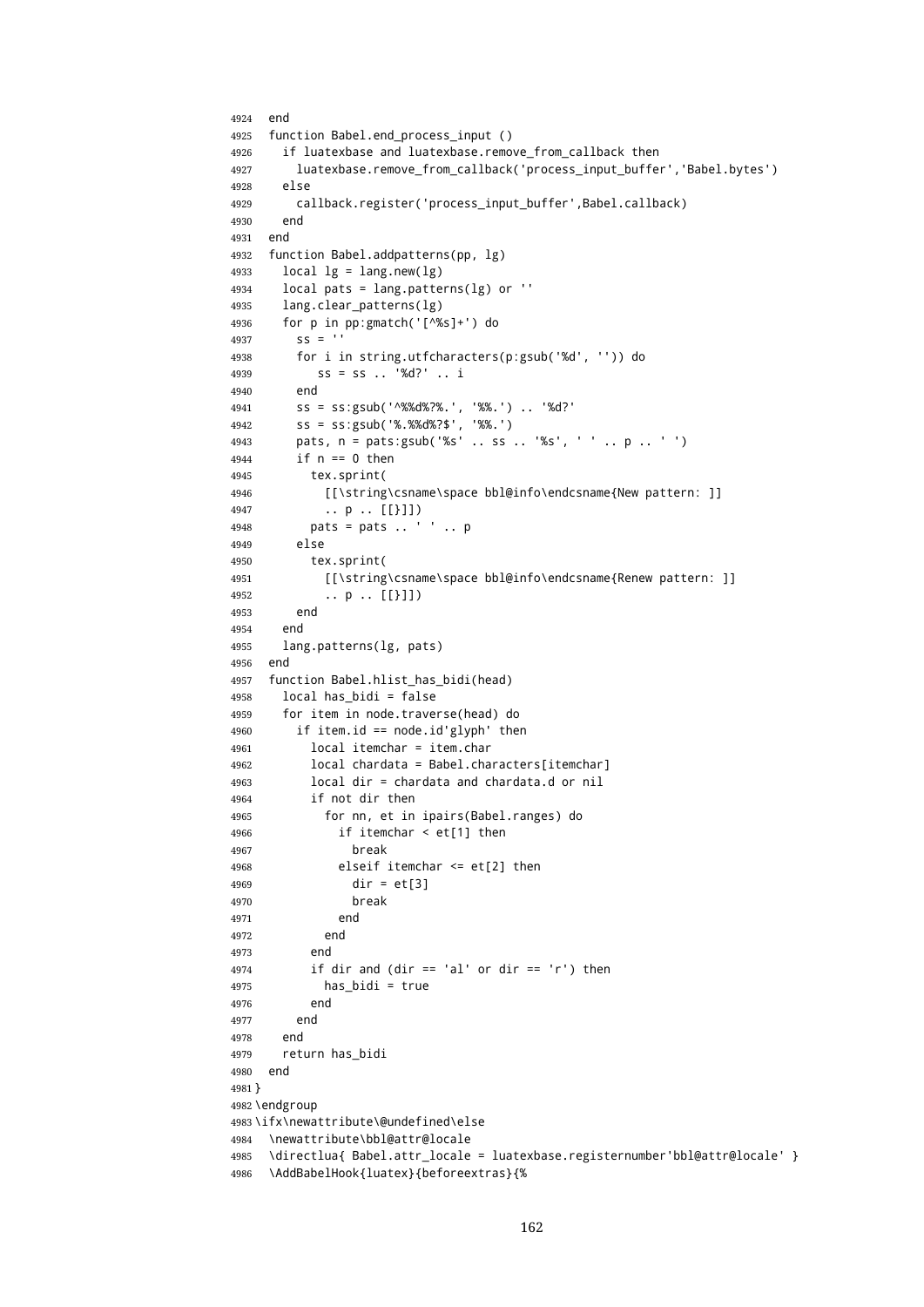```
4987 \setattribute\bbl@attr@locale\localeid}
             4988 \fi
             4989 \def\BabelStringsDefault{unicode}
             4990 \let\luabbl@stop\relax
             4991 \AddBabelHook{luatex}{encodedcommands}{%
             4992 \def\bbl@tempa{utf8}\def\bbl@tempb{#1}%
             4993 \ifx\bbl@tempa\bbl@tempb\else
             4994 \directlua{Babel.begin_process_input()}%
             4995 \def\luabbl@stop{%
             4996 \directlua{Babel.end_process_input()}}%
             4997 \fi}%
             4998 \AddBabelHook{luatex}{stopcommands}{%
             4999 \luabbl@stop
             5000 \let\luabbl@stop\relax}
             5001 \AddBabelHook{luatex}{patterns}{%
             5002 \@ifundefined{bbl@hyphendata@\the\language}%
             5003 {\def\bbl@elt##1##2##3##4{%
             5004 \ifnum##2=\csname l@#2\endcsname % #2=spanish, dutch:OT1...
             5005 \def\bbl@tempb{##3}%
             5006 \ifx\bbl@tempb\@empty\else % if not a synonymous
             5007 \def\bbl@tempc{{##3}{##4}}%
             5008 \fi
             5009 \bbl@csarg\xdef{hyphendata@##2}{\bbl@tempc}%
             5010 \fi}%
             5011 \bbl@languages
             5012 \@ifundefined{bbl@hyphendata@\the\language}%
             5013 {\bbl@info{No hyphenation patterns were set for\\%
             5014 language '#2'. Reported}}%
             5015 {\expandafter\expandafter\expandafter\bbl@luapatterns
             5016 \csname bbl@hyphendata@\the\language\endcsname}}{}%
             5017 \@ifundefined{bbl@patterns@}{}{%
             5018 \begingroup
             5019 \bbl@xin@{,\number\language,}{,\bbl@pttnlist}%
             5020 \ifin@\else
             5021 \ifx\bbl@patterns@\@empty\else
             5022 \directlua{ Babel.addpatterns(
             5023 [[\bbl@patterns@]], \number\language) }%
             5024 \fi
             5025 \@ifundefined{bbl@patterns@#1}%
             5026 \@empty
             5027 {\directlua{ Babel.addpatterns(
             5028 [[\space\csname bbl@patterns@#1\endcsname]],
             5029 \number\language) }}%
             5030 \xdef\bbl@pttnlist{\bbl@pttnlist\number\language,}%
             5031 \fi
             5032 \endgroup}%
             5033 \bbl@exp{%
             5034 \bbl@ifunset{bbl@prehc@\languagename}{}%
             5035 {\\\bbl@ifblank{\bbl@cs{prehc@\languagename}}{}%
             5036 {\prehyphenchar=\bbl@cl{prehc}\relax}}}}
\babelpatterns This macro adds patterns. Two macros are used to store them: \bbl@patterns@ for the global ones
              and \bbl@patterns@<lang> for language ones. We make sure there is a space between words when
              multiple commands are used.
             5037 \@onlypreamble\babelpatterns
             5038 \AtEndOfPackage{%
             5039 \newcommand\babelpatterns[2][\@empty]{%
             5040 \ifx\bbl@patterns@\relax
             5041 \let\bbl@patterns@\@empty
             5042 \fi
             5043 \ifx\bbl@pttnlist\@empty\else
```

```
5044 \bbl@warning{%
```
You must not intermingle \string\selectlanguage\space and\\%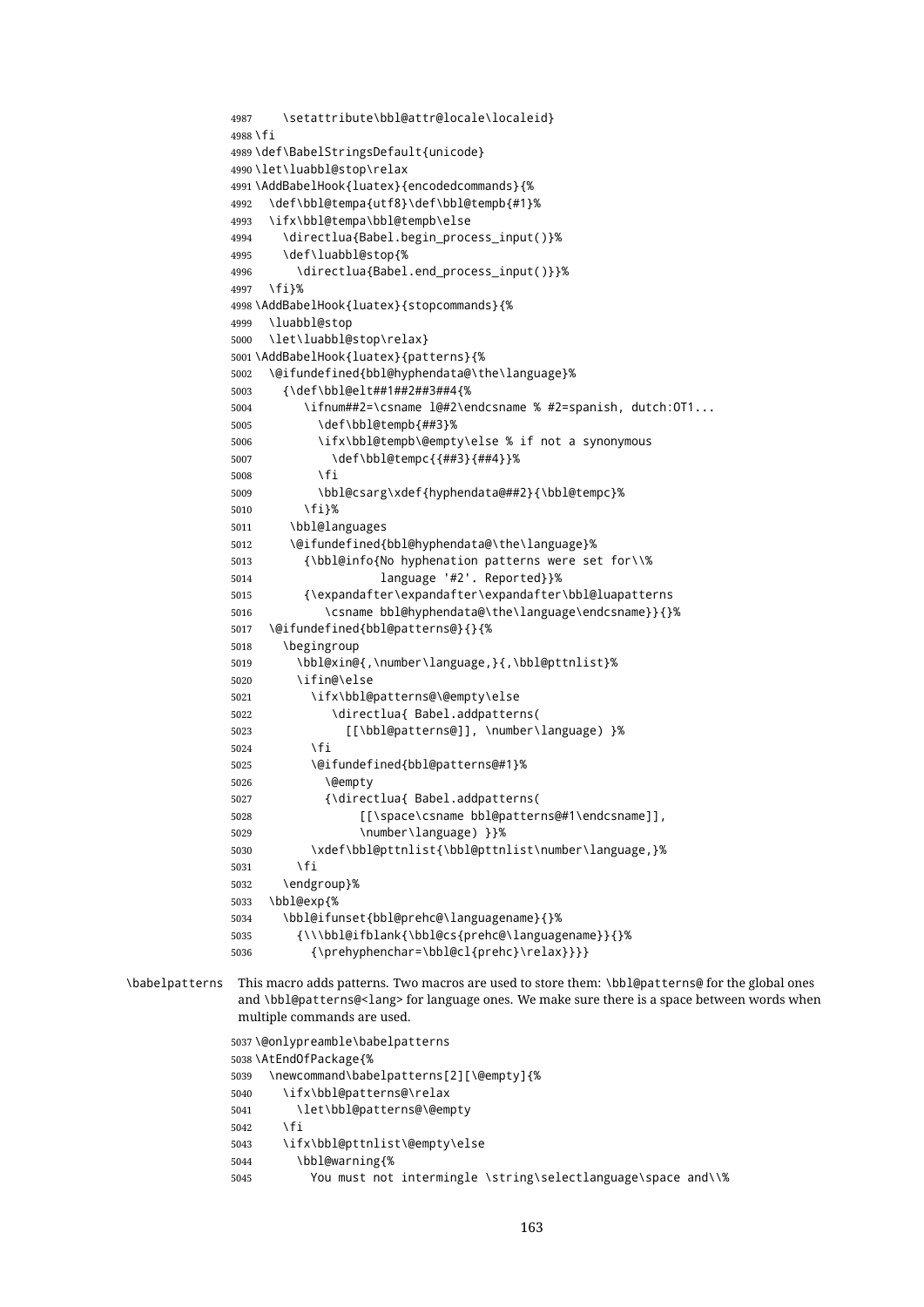| 5046 | \string\babelpatterns\space or some patterns will not\\% |
|------|----------------------------------------------------------|
| 5047 | be taken into account. Reported}%                        |
| 5048 | ١fi                                                      |
| 5049 | \ifx\@empty#1%                                           |
| 5050 | \protected@edef\bbl@patterns@{\bbl@patterns@\space#2}%   |
| 5051 | \else                                                    |
| 5052 | \edef\bbl@tempb{\zap@space#1 \@empty}%                   |
| 5053 | \bbl@for\bbl@tempa\bbl@tempb{%                           |
| 5054 | \bbl@fixname\bbl@tempa                                   |
| 5055 | \bbl@iflanguage\bbl@tempa{%                              |
| 5056 | \bbl@csarg\protected@edef{patterns@\bbl@tempa}{%         |
| 5057 | \@ifundefined{bbl@patterns@\bbl@tempa}%                  |
| 5058 | \@empty                                                  |
| 5059 | {\csname bbl@patterns@\bbl@tempa\endcsname\space}%       |
| 5060 | #2}}}%                                                   |
| 5061 | \fi}}                                                    |

#### **12.4 Southeast Asian scripts**

First, some general code for line breaking, used by \babelposthyphenation. Replace regular (ie, implicit) discretionaries by spaceskips, based on the previous glyph (which I think makes sense, because the hyphen and the previous char go always together). Other discretionaries are not touched. See Unicode UAX 14.

```
5062 % TODO - to a lua file
5063 \directlua{
5064 Babel = Babel or \{ \}5065 Babel.linebreaking = Babel.linebreaking or {}
5066 Babel.linebreaking.before = {}
5067 Babel.linebreaking.after = {}
5068 Babel.locale = {} % Free to use, indexed by \localeid
5069 function Babel.linebreaking.add_before(func)
5070 tex.print([[\noexpand\csname bbl@luahyphenate\endcsname]])
5071 table.insert(Babel.linebreaking.before, func)
5072 end
5073 function Babel.linebreaking.add_after(func)
5074 tex.print([[\noexpand\csname bbl@luahyphenate\endcsname]])
5075 table.insert(Babel.linebreaking.after, func)
5076 end
5077 }
5078 \def\bbl@intraspace#1 #2 #3\@@{%
5079 \directlua{
5080 Babel = Babel or {}
5081 Babel.intraspaces = Babel.intraspaces or {}
5082 Babel.intraspaces['\csname bbl@sbcp@\languagename\endcsname'] = %
5083 {b = #1, p = #2, m = #3}5084 Babel.locale_props[\the\localeid].intraspace = %
5085 {b = #1, p = #2, m = #3}5086 }}
5087 \def\bbl@intrapenalty#1\@@{%
5088 \directlua{
5089 Babel = Babel or \{ \}5090 Babel.intrapenalties = Babel.intrapenalties or {}
5091 Babel.intrapenalties['\csname bbl@sbcp@\languagename\endcsname'] = #1
5092 Babel.locale props[\the\localeid].intrapenalty = #1
5093 }}
5094 \begingroup
5095 \catcode`\%=12
5096 \catcode`\^=14
5097 \catcode`\'=12
5098 \catcode`\~=12
5099 \gdef\bbl@seaintraspace{^
5100 \let\bbl@seaintraspace\relax
5101 \directlua{
```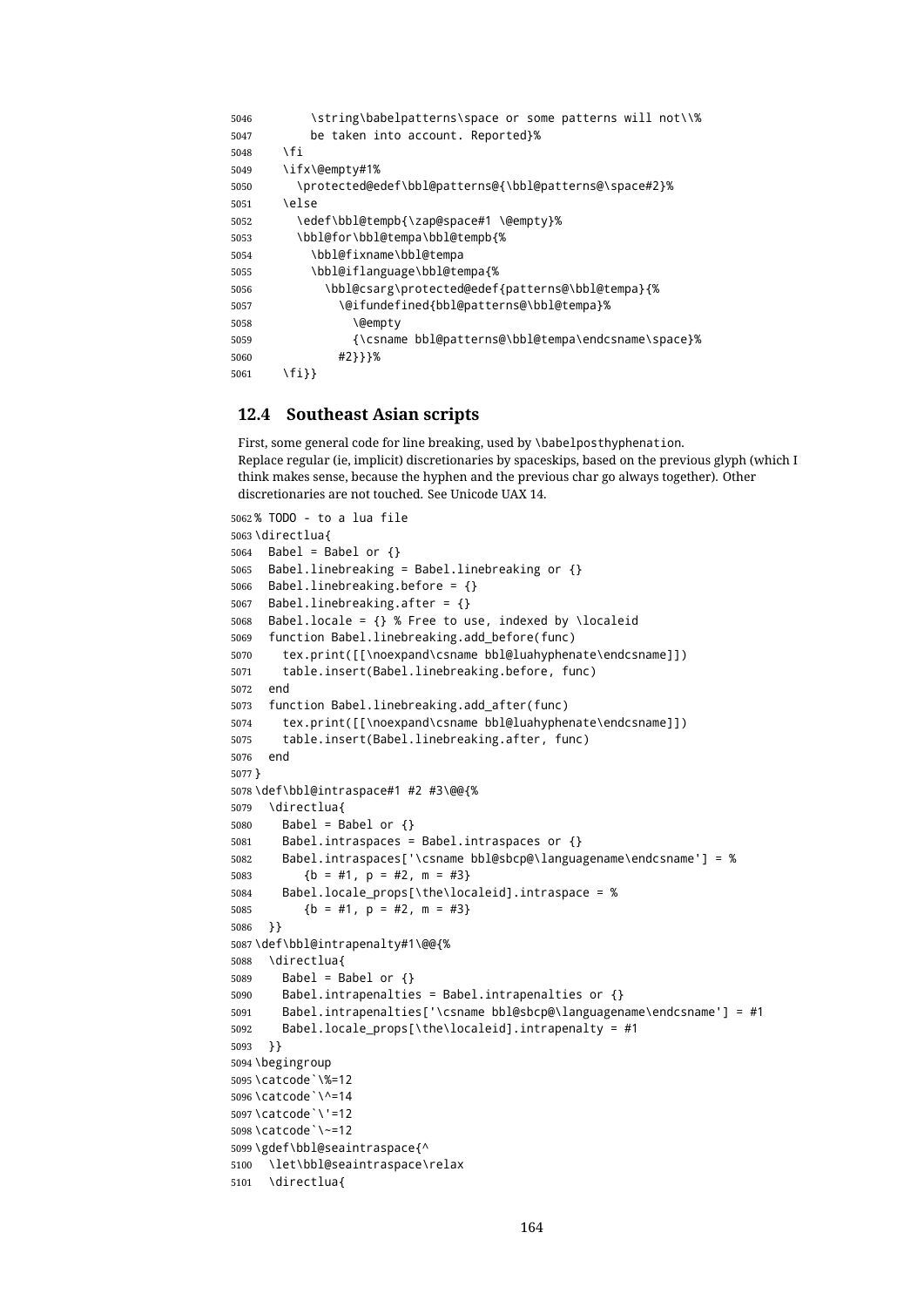```
5102 Babel = Babel or \{ \}5103 Babel.sea_enabled = true
5104 Babel.sea ranges = Babel.sea ranges or \{ \}5105 function Babel.set_chranges (script, chrng)
5106 local c = 0
5107 for s, e in string.gmatch(chrng..' ', '(.-)%.%.(.-)%s') do
5108 Babel.sea_ranges[script..c]={tonumber(s,16), tonumber(e,16)}
5109 C = C + 15110 end
5111 end
5112 function Babel.sea_disc_to_space (head)
5113 local sea_ranges = Babel.sea_ranges
5114 local last_char = nil
5115 local quad = 655360 \frac{8}{10} pt = 655360 = 10 * 65536
5116 for item in node.traverse(head) do
5117 local i = item.id
5118 if i == node.id'glyph' then5119 last_char = item
5120 elseif i == 7 and item.subtype == 3 and last_char
5121 and last_char.char > 0x0C99 then
5122 quad = font.getfont(last_char.font).size
5123 for lg, rg in pairs(sea_ranges) do
5124 if last_char.char > rg[1] and last_char.char < rg[2] then
5125 lg = lg[:sub(1, 4) \wedge% Remove trailing number of, eg, Cyrl1
5126 local intraspace = Babel.intraspaces[lg]
5127 local intrapenalty = Babel.intrapenalties[lg]
5128 local n
5129 if intrapenalty ~= 0 then
5130 n = node.new(14, 0) ^% penalty
5131 n.penalty = intrapenalty
5132 node.insert_before(head, item, n)
5133 end
5134 n = node.new(12, 13) \frac{8}{3} (glue, spaceskip)
5135 node.setglue(n, intraspace.b * quad,
5136 intraspace.p * quad,
5137 intraspace.m * quad)
5138 node.insert_before(head, item, n)
5139 node.remove(head, item)
5140 end
5141 end
5142 end
5143 end
5144 end
5145 }^^
5146 \bbl@luahyphenate}
```
### **12.5 CJK line breaking**

Minimal line breaking for CJK scripts, mainly intended for simple documents and short texts as a secundary language. Only line breaking, with a little stretching for justification, without any attempt to adjust the spacing. It is based on (but does not strictly follow) the Unicode algorithm. We first need a little table with the corresponding line breaking properties. A few characters have an additional key for the width (fullwidth *vs.* halfwidth), not yet used. There is a separate file, defined below.

```
5147 \catcode`\%=14
5148 \gdef\bbl@cjkintraspace{%
5149 \let\bbl@cjkintraspace\relax
5150 \directlua{
5151 Babel = Babel or \{ \}5152 require('babel-data-cjk.lua')
5153 Babel.cjk_enabled = true
5154 function Babel.cjk_linebreak(head)
5155 local GLYPH = node.id'glyph'
```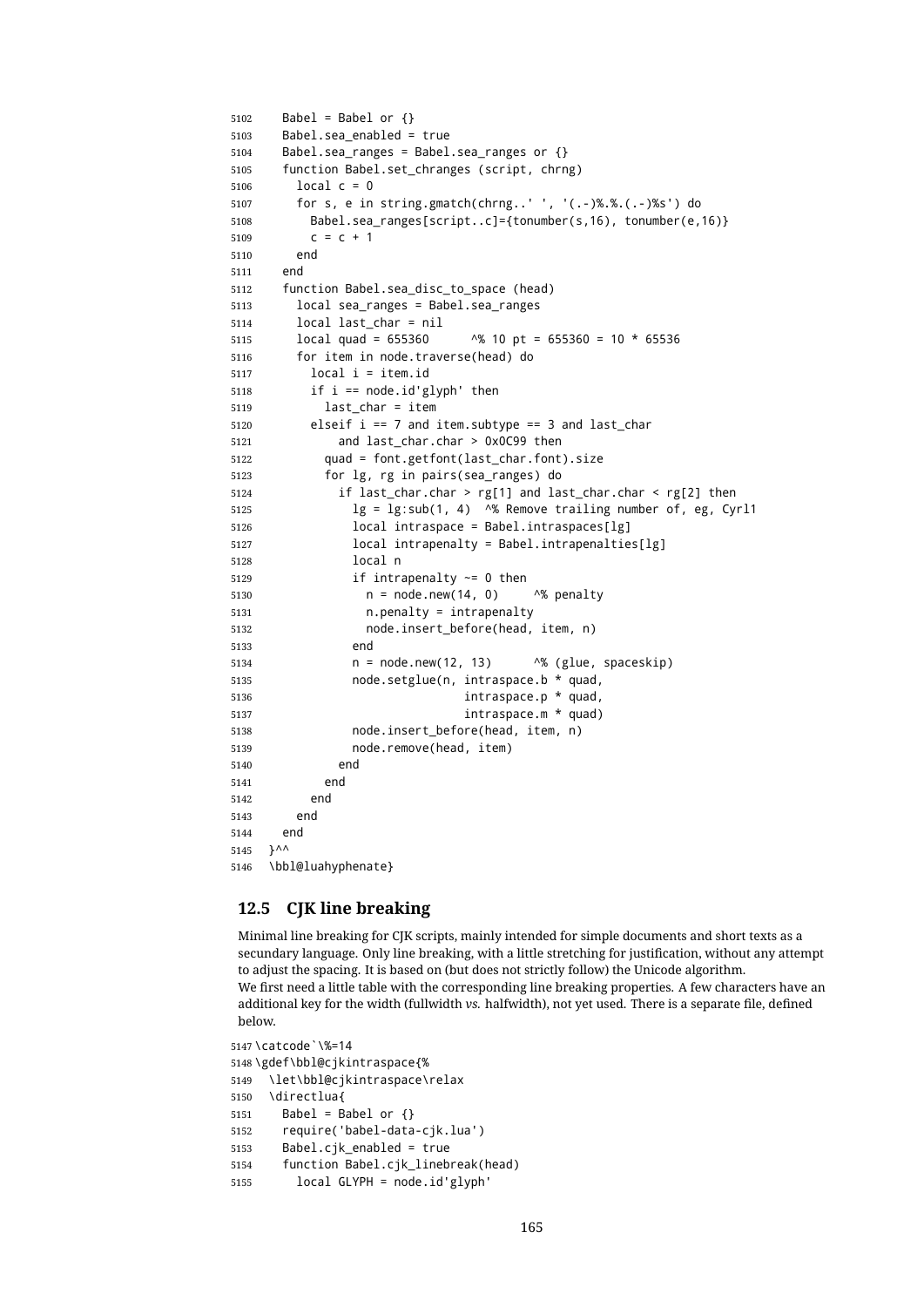```
5156 local last_char = nil
5157 local quad = 655360 % 10 pt = 655360 = 10 * 65536
5158 local last_class = nil
5159 local last_lang = nil
5160
5161 for item in node.traverse(head) do
5162 if item.id == GLYPH then
5163
5164 local lang = item.lang
5165
5166 local LOCALE = node.get_attribute(item,
5167 Babel.attr_locale)
5168 local props = Babel.locale_props[LOCALE]
5169
5170 local class = Babel.cjk_class[item.char].c
5171
5172 if props.cjk quotes and props.cjk quotes[item.char] then
5173 class = props.cjk_quotes[item.char]
5174 end
5175
5176 if class == 'cp' then class = 'cl' end % )] as CL
5177 if class == 'id' then class = 'I' end
5178
5179 local br = 0
5180 if class and last class and Babel.cjk breaks[last class][class] then
5181 br = Babel.cjk_breaks[last_class][class]
5182 end
5183
5184 if br == 1 and props.linebreak == 'c' and
5185 lang ~= \the\l@nohyphenation\space and
5186 last_lang ~= \the\l@nohyphenation then
5187 local intrapenalty = props.intrapenalty
5188 if intrapenalty ~= 0 then
5189 local n = node.new(14, 0) % penalty
5190 n.penalty = intrapenalty
5191 node.insert_before(head, item, n)
5192 end
5193 local intraspace = props.intraspace
5194 local n = node.new(12, 13) % (glue, spaceskip)
5195 node.setglue(n, intraspace.b * quad,
5196 intraspace.p * quad,
5197 intraspace.m * quad)
5198 node.insert_before(head, item, n)
5199 end
5200
5201 if font.getfont(item.font) then
5202 quad = font.getfont(item.font).size
5203 end
5204 last_class = class
5205 last_lang = lang
5206 else % if penalty, glue or anything else
5207 last_class = nil
5208 end
5209 end
5210 lang.hyphenate(head)
5211 end
5212 }%
5213 \bbl@luahyphenate}
5214 \gdef\bbl@luahyphenate{%
5215 \let\bbl@luahyphenate\relax
5216 \directlua{
5217 luatexbase.add_to_callback('hyphenate',
5218 function (head, tail)
```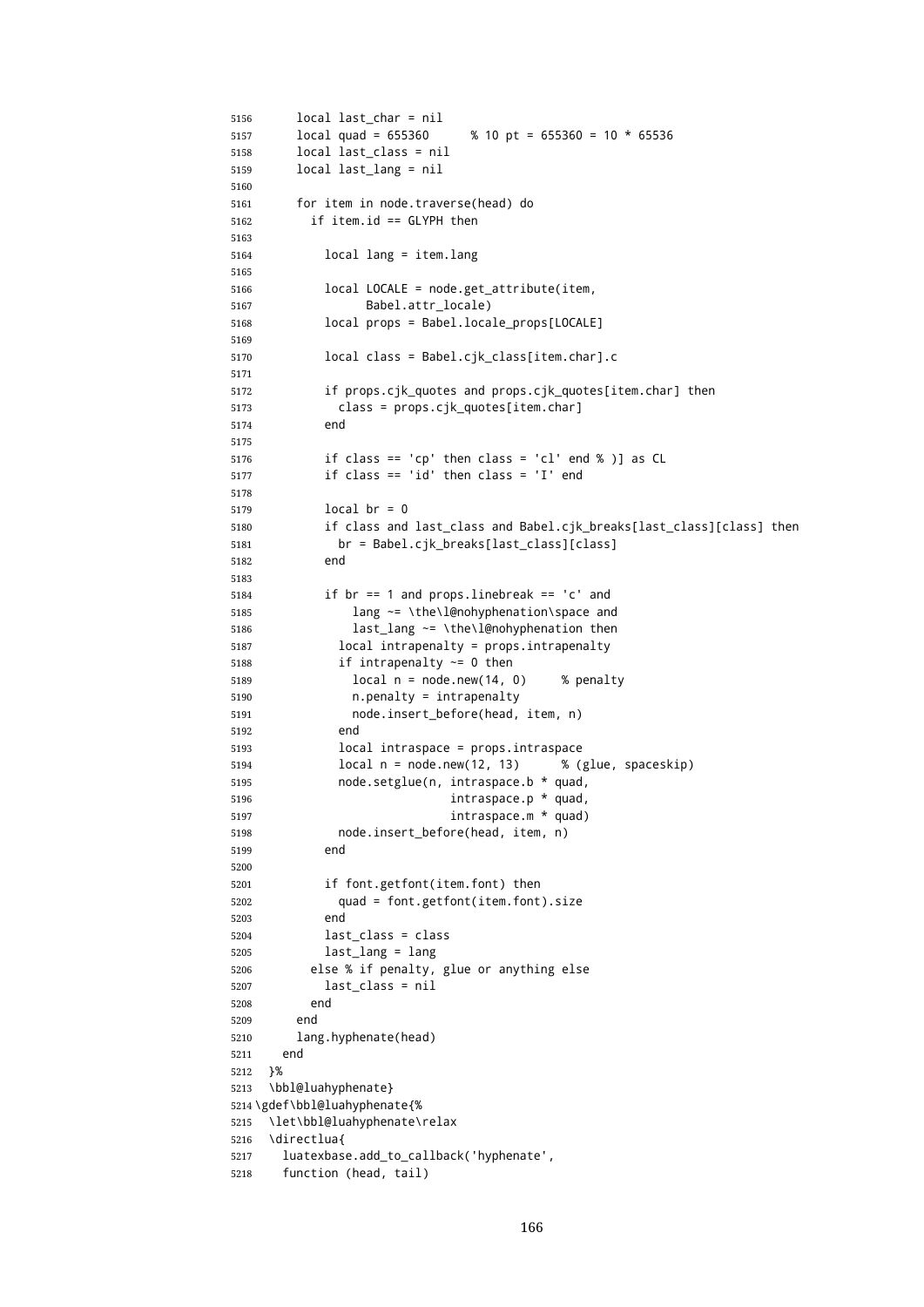```
5219 if Babel.linebreaking.before then
5220 for k, func in ipairs(Babel.linebreaking.before) do
5221 func(head)
5222 end
5223 end
5224 if Babel.cjk_enabled then
5225 Babel.cjk_linebreak(head)
5226 end
5227 lang.hyphenate(head)
5228 if Babel.linebreaking.after then
5229 for k, func in ipairs(Babel.linebreaking.after) do
5230 func(head)
5231 end
5232 end
5233 if Babel.sea_enabled then
5234 Babel.sea_disc_to_space(head)
5235 end
5236 end,
5237 'Babel.hyphenate')
5238 }
5239 }
5240 \endgroup
5241 \def\bbl@provide@intraspace{%
5242 \bbl@ifunset{bbl@intsp@\languagename}{}%
5243 {\expandafter\ifx\csname bbl@intsp@\languagename\endcsname\@empty\else
5244 \bbl@xin@{/c}{/\bbl@cl{lnbrk}}%
5245 \ifin@ % cjk
5246 \bbl@cjkintraspace
5247 \directlua{
5248 Babel = Babel or {}
5249 Babel.locale_props = Babel.locale_props or {}
5250 Babel.locale_props[\the\localeid].linebreak = 'c'
5251 }%
5252 \bbl@exp{\\\bbl@intraspace\bbl@cl{intsp}\\\@@}%
5253 \ifx\bbl@KVP@intrapenalty\@nil
5254 \bbl@intrapenalty0\@@
5255 \fi
5256 \leq \leq \leq \leq \leq \leq \leq \leq \leq \leq \leq \leq \leq \leq \leq \leq \leq \leq \leq \leq \leq \leq \leq \leq \leq \leq \leq \leq \leq \leq \leq \leq \leq \leq \leq \leq5257 \bbl@seaintraspace
5258 \bbl@exp{\\\bbl@intraspace\bbl@cl{intsp}\\\@@}%
5259 \directlua{
5260 Babel = Babel or {}
5261 Babel.sea_ranges = Babel.sea_ranges or {}
5262 Babel.set_chranges('\bbl@cl{sbcp}',
5263 '\bbl@cl{chrng}')
5264 }%
5265 \ifx\bbl@KVP@intrapenalty\@nil
5266 \bbl@intrapenalty0\@@
5267 \fi
5268 \fi
5269 \fi
5270 \ifx\bbl@KVP@intrapenalty\@nil\else
5271 \expandafter\bbl@intrapenalty\bbl@KVP@intrapenalty\@@
5272 \fi}}
```
### **12.6 Arabic justification**

```
5273 \ifnum\bbl@bidimode>100 \ifnum\bbl@bidimode<200
5274 \def\bblar@chars{%
5275 0628,0629,062A,062B,062C,062D,062E,062F,0630,0631,0632,0633,%
5276 0634,0635,0636,0637,0638,0639,063A,063B,063C,063D,063E,063F,%
5277 0640,0641,0642,0643,0644,0645,0646,0647,0649}
5278 \def\bblar@elongated{%
```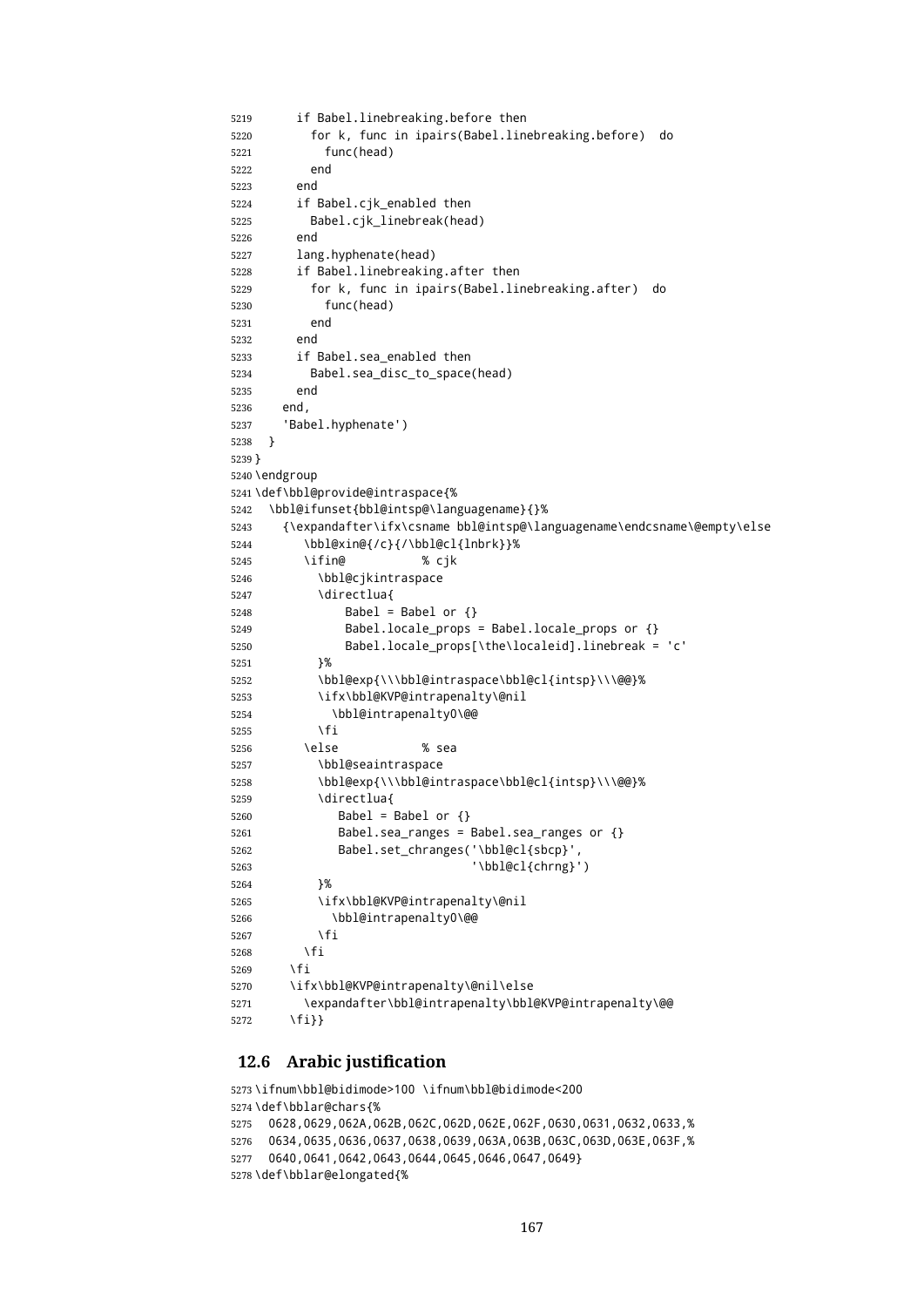```
5279 0626,0628,062A,062B,0633,0634,0635,0636,063B,%
5280 063C,063D,063E,063F,0641,0642,0643,0644,0646,%
5281 0649,064A}
5282 \begingroup
5283 \catcode`_=11 \catcode`:=11
5284 \gdef\bblar@nofswarn{\gdef\msg_warning:nnx##1##2##3{}}
5285 \endgroup
5286 \gdef\bbl@arabicjust{%
5287 \let\bbl@arabicjust\relax
5288 \newattribute\bblar@kashida
5289 \directlua{ Babel.attr_kashida = luatexbase.registernumber'bblar@kashida' }%
5290 \bblar@kashida=\z@
5291 \bbl@patchfont{{\bbl@parsejalt}}%
5292 \directlua{
5293 Babel.arabic.elong_map = Babel.arabic.elong_map or {}
5294 Babel.arabic.elong_map[\the\localeid] = {}
5295 luatexbase.add_to_callback('post_linebreak_filter',
5296 Babel.arabic.justify, 'Babel.arabic.justify')
5297 luatexbase.add_to_callback('hpack_filter',
5298 Babel.arabic.justify_hbox, 'Babel.arabic.justify_hbox')
5299 }}%
5300 % Save both node lists to make replacement. TODO. Save also widths to
5301 % make computations
5302 \def\bblar@fetchjalt#1#2#3#4{%
5303 \bbl@exp{\\\bbl@foreach{#1}}{%
5304 \bbl@ifunset{bblar@JE@##1}%
5305 {\setbox\z@\hbox{^^^^200d\char"##1#2}}%
5306 {\setbox\z@\hbox{^^^^200d\char"\@nameuse{bblar@JE@##1}#2}}%
5307 \directlua{%
5308 local last = nil
5309 for item in node.traverse(tex.box[0].head) do
5310 if item.id == node.id'glyph' and item.char > 0x600 and
5311 not (item.char == 0x200D) then
5312 last = item
5313 end
5314 end
5315 Babel.arabic.#3['##1#4'] = last.char
5316 }}}
5317 % Brute force. No rules at all, yet. The ideal: look at jalt table. And
5318 % perhaps other tables (falt?, cswh?). What about kaf? And diacritic
5319 % positioning?
5320 \gdef\bbl@parsejalt{%
5321 \ifx\addfontfeature\@undefined\else
5322 \bbl@xin@{/e}{/\bbl@cl{lnbrk}}%
5323 \ifin@
5324 \directlua{%
5325 if Babel.arabic.elong_map[\the\localeid][\fontid\font] == nil then
5326 Babel.arabic.elong_map[\the\localeid][\fontid\font] = {}
5327 tex.print([[\string\csname\space bbl@parsejalti\endcsname]])
5328 end
5329 }%
5330 \fi
5331 \fi}
5332 \gdef\bbl@parsejalti{%
5333 \begingroup
5334 \let\bbl@parsejalt\relax % To avoid infinite loop
5335 \edef\bbl@tempb{\fontid\font}%
5336 \bblar@nofswarn
5337 \bblar@fetchjalt\bblar@elongated{}{from}{}%
5338 \bblar@fetchjalt\bblar@chars{^^^^064a}{from}{a}% Alef maksura
5339 \bblar@fetchjalt\bblar@chars{^^^^0649}{from}{y}% Yeh
5340 \addfontfeature{RawFeature=+jalt}%
5341 % \@namedef{bblar@JE@0643}{06AA}% todo: catch medial kaf
```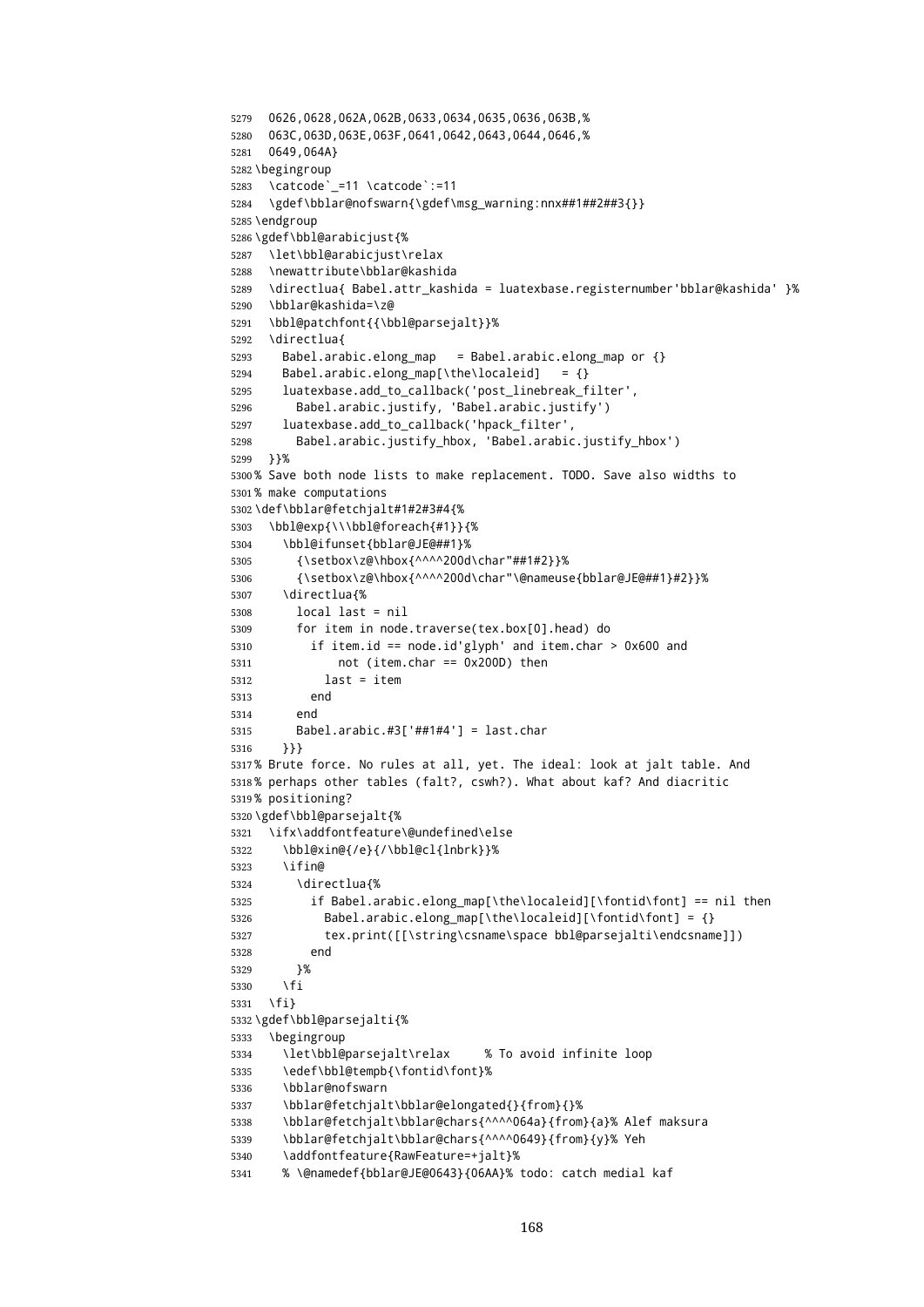```
5342 \bblar@fetchjalt\bblar@elongated{}{dest}{}%
5343 \bblar@fetchjalt\bblar@chars{^^^^064a}{dest}{a}%
5344 \bblar@fetchjalt\bblar@chars{^^^^0649}{dest}{y}%
5345 \directlua{%
5346 for k, v in pairs(Babel.arabic.from) do
5347 if Babel.arabic.dest[k] and
5348 not (Babel.arabic.from[k] == Babel.arabic.dest[k]) then
5349 Babel.arabic.elong_map[\the\localeid][\bbl@tempb]
5350 [Babel.arabic.from[k]] = Babel.arabic.dest[k]
5351 end
5352 end
5353 }%
5354 \endgroup}
5355 %
5356 \begingroup
5357 \catcode`#=11
5358 \catcode`~=11
5359 \directlua{
5360
5361 Babel.arabic = Babel.arabic or {}
5362 Babel.arabic.from = {}
5363 Babel.arabic.dest = \{ \}5364 Babel.arabic.justify_factor = 0.95
5365 Babel.arabic.justify_enabled = true
5366
5367 function Babel.arabic.justify(head)
5368 if not Babel.arabic.justify_enabled then return head end
5369 for line in node.traverse_id(node.id'hlist', head) do
5370 Babel.arabic.justify_hlist(head, line)
5371 end
5372 return head
5373 end
5374
5375 function Babel.arabic.justify_hbox(head, gc, size, pack)
5376 local has_inf = false
5377 if Babel.arabic.justify_enabled and pack == 'exactly' then
5378 for n in node.traverse_id(12, head) do
5379 if n.stretch_order > 0 then has_inf = true end
5380 end
5381 if not has_inf then
5382 Babel.arabic.justify_hlist(head, nil, gc, size, pack)
5383 end
5384 end
5385 return head
5386 end
5387
5388 function Babel.arabic.justify_hlist(head, line, gc, size, pack)
5389 local d, new
5390 local k_list, k_item, pos_inline
5391 local width, width_new, full, k_curr, wt_pos, goal, shift
5392 local subst_done = false
5393 local elong_map = Babel.arabic.elong_map
5394 local last_line
5395 local GLYPH = node.id'glyph'
5396 local KASHIDA = Babel.attr_kashida
5397 local LOCALE = Babel.attr_locale
5398
5399 if line == nil then
5400 line = {}
5401 line.glue_sign = 1
5402 line.glue_order = 0
5403 line.head = head
5404 line.shift = 0
```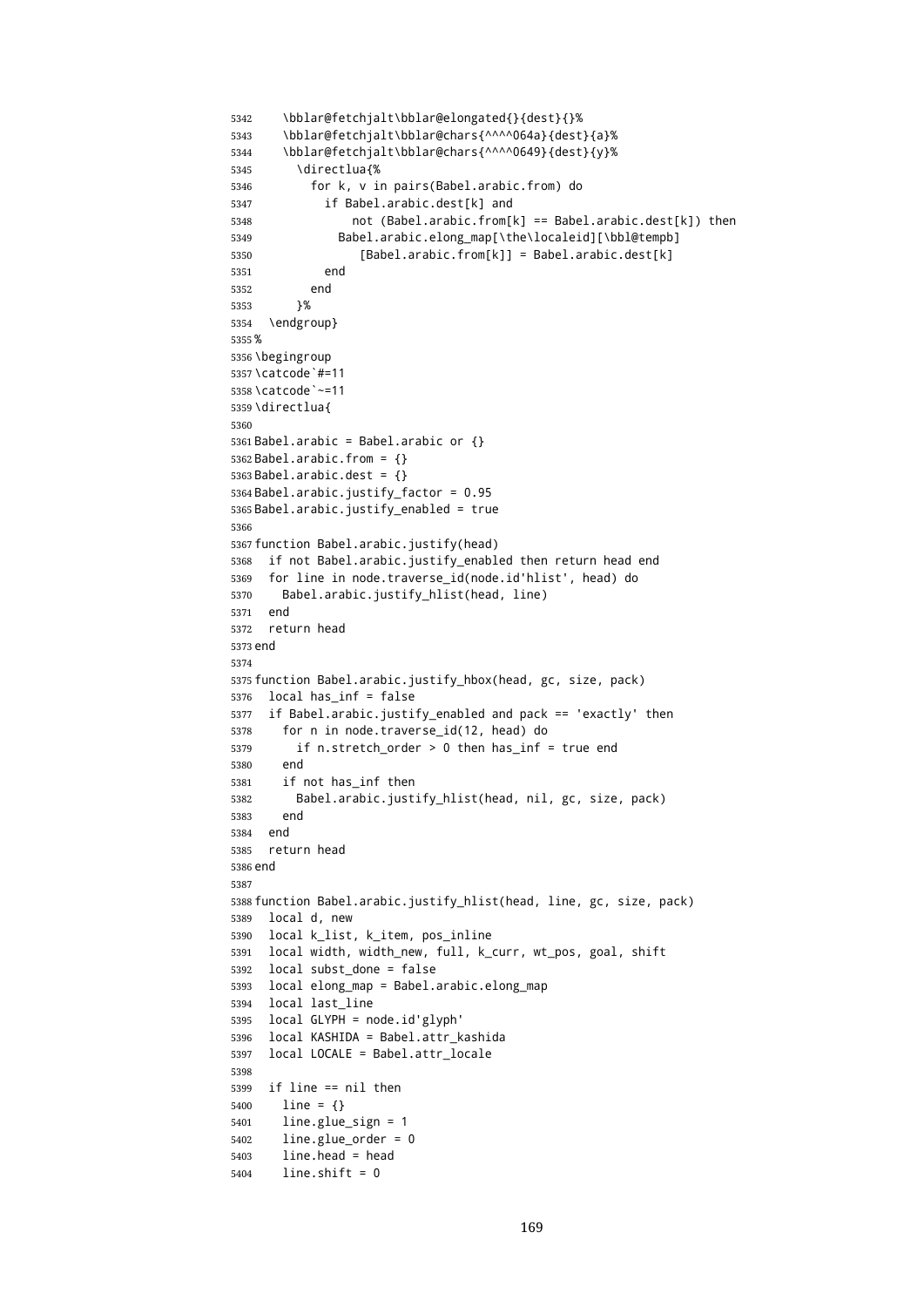```
5405 line.width = size
5406 end
5407
5408 % Exclude last line. todo. But-- it discards one-word lines, too!
5409 % ? Look for glue = 12:15
5410 if (line.glue_sign == 1 and line.glue_order == 0) then
5411 elongs = {} % Stores elongated candidates of each line
5412 k_list = {} % And all letters with kashida
5413 pos inline = 0 % Not yet used
5414
5415 for n in node.traverse_id(GLYPH, line.head) do
5416 pos_inline = pos_inline + 1 % To find where it is. Not used.
5417
5418 % Elongated glyphs
5419 if elong_map then
5420 local locale = node.get_attribute(n, LOCALE)
5421 if elong_map[locale] and elong_map[locale][n.font] and
5422 elong_map[locale][n.font][n.char] then
5423 table.insert(elongs, {node = n, locale = locale} )
5424 node.set_attribute(n.prev, KASHIDA, 0)
5425 end
5426 end
5427
5428 % Tatwil
5429 if Babel.kashida_wts then
5430 local k_wt = node.get_attribute(n, KASHIDA)
5431 if k_wt > 0 then % todo. parameter for multi inserts
5432 table.insert(k_list, {node = n, weight = k_wt, pos = pos_inline})
5433 end
5434 end
5435
5436 end % of node.traverse_id
5437
5438 if #elongs == 0 and #k_list == 0 then goto next_line end
5439 full = line.width
5440 shift = line.shift
5441 goal = full * Babel.arabic.justify_factor % A bit crude
5442 width = node.dimensions(line.head) % The 'natural' width
5443
5444 % == Elongated ==
5445 % Original idea taken from 'chikenize'
5446 while (#elongs > 0 and width < goal) do
5447 subst_done = true
5448 local x = #elongs5449 local curr = elongs[x].node
5450 local oldchar = curr.char
5451 curr.char = elong_map[elongs[x].locale][curr.font][curr.char]
5452 width = node.dimensions(line.head) % Check if the line is too wide
5453 % Substitute back if the line would be too wide and break:
5454 if width > goal then
5455 curr.char = oldchar
5456 break
5457 end
5458 % If continue, pop the just substituted node from the list:
5459 table.remove(elongs, x)
5460 end
5461
5462 % == Tatwil ==
5463 if #k_list == 0 then goto next_line end
5464
5465 width = node.dimensions(line.head) % The 'natural' width
5466 k_curr = #k_list
5467 wt_pos = 1
```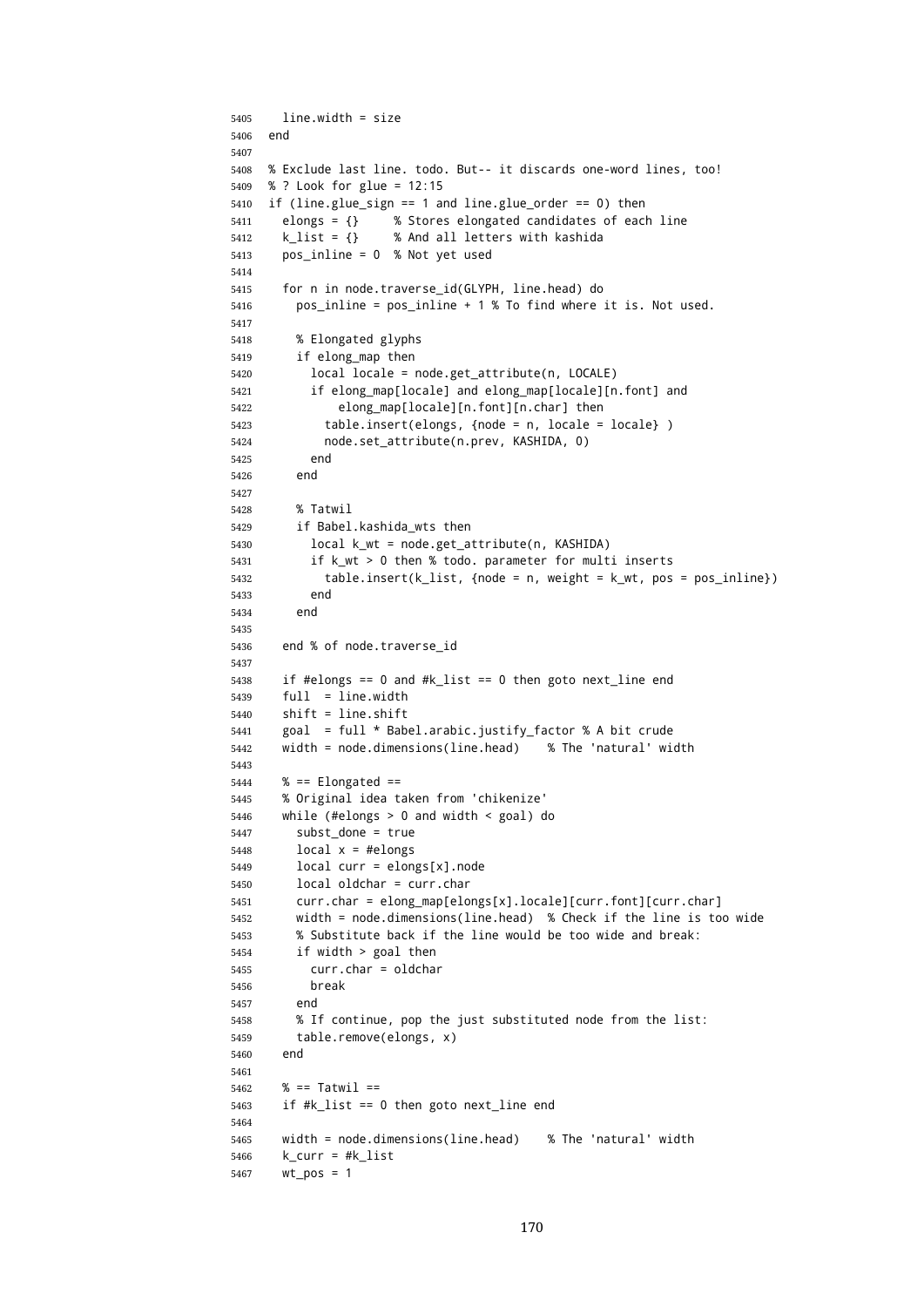```
5468
5469 while width < goal do
5470 subst_done = true
5471 k_item = k_list[k_curr].node
5472 if k_list[k_curr].weight == Babel.kashida_wts[wt_pos] then
5473 d = node.copy(k_item)
5474 d.char = 0x0640
5475 line.head, new = node.insert_after(line.head, k_item, d)
5476 width_new = node.dimensions(line.head)
5477 if width > goal or width == width_new then
5478 node.remove(line.head, new) % Better compute before
5479 break
5480 end
5481 width = width_new
5482 end
5483 if k_curr == 1 then
5484 k curr = #k list
5485 wt_pos = (wt_pos >= table.getn(Babel.kashida_wts)) and 1 or wt_pos+1
5486 else
5487 k curr = k curr - 1
5488 end
5489 end
5490
5491 ::next_line::
5492
5493 % Must take into account marks and ins, see luatex manual.
5494 % Have to be executed only if there are changes. Investigate
5495 % what's going on exactly.
5496 if subst_done and not gc then
5497 d = node.hpack(line.head, full, 'exactly')
5498 d.shift = shift
5499 node.insert_before(head, line, d)
5500 node.remove(head, line)
5501 end
5502 end % if process line
5503 end
5504 }
5505 \endgroup
5506 \fi\fi % Arabic just block
```
#### **12.7 Common stuff**

```
5507 \AddBabelHook{babel-fontspec}{afterextras}{\bbl@switchfont}
5508 \AddBabelHook{babel-fontspec}{beforestart}{\bbl@ckeckstdfonts}
5509 \DisableBabelHook{babel-fontspec}
5510 \langle {Font selection}}
```
#### **12.8 Automatic fonts and ids switching**

After defining the blocks for a number of scripts (must be extended and very likely fine tuned), we define a short function which just traverse the node list to carry out the replacements. The table loc to scr gets the locale form a script range (note the locale is the key, and that there is an intermediate table built on the fly for optimization). This locale is then used to get the \language and the \localeid as stored in locale\_props, as well as the font (as requested). In the latter table a key starting with / maps the font from the global one (the key) to the local one (the value). Maths are skipped and discretionaries are handled in a special way.

```
5511 % TODO - to a lua file
5512 \directlua{
5513 Babel.script blocks = {5514 [ 'dflt' ] = { }5515 ['Arab'] = {{0x0600, 0x06FF}, {0x08A0, 0x08FF}, {0x0750, 0x077F},
5516 {0xFE70, 0xFEFF}, {0xFB50, 0xFDFF}, {0x1EE00, 0x1EEFF}},
5517 ['Armn'] = {{0x0530, 0x058F}},
5518 ['Beng'] = {{0x0980, 0x09FF}},
```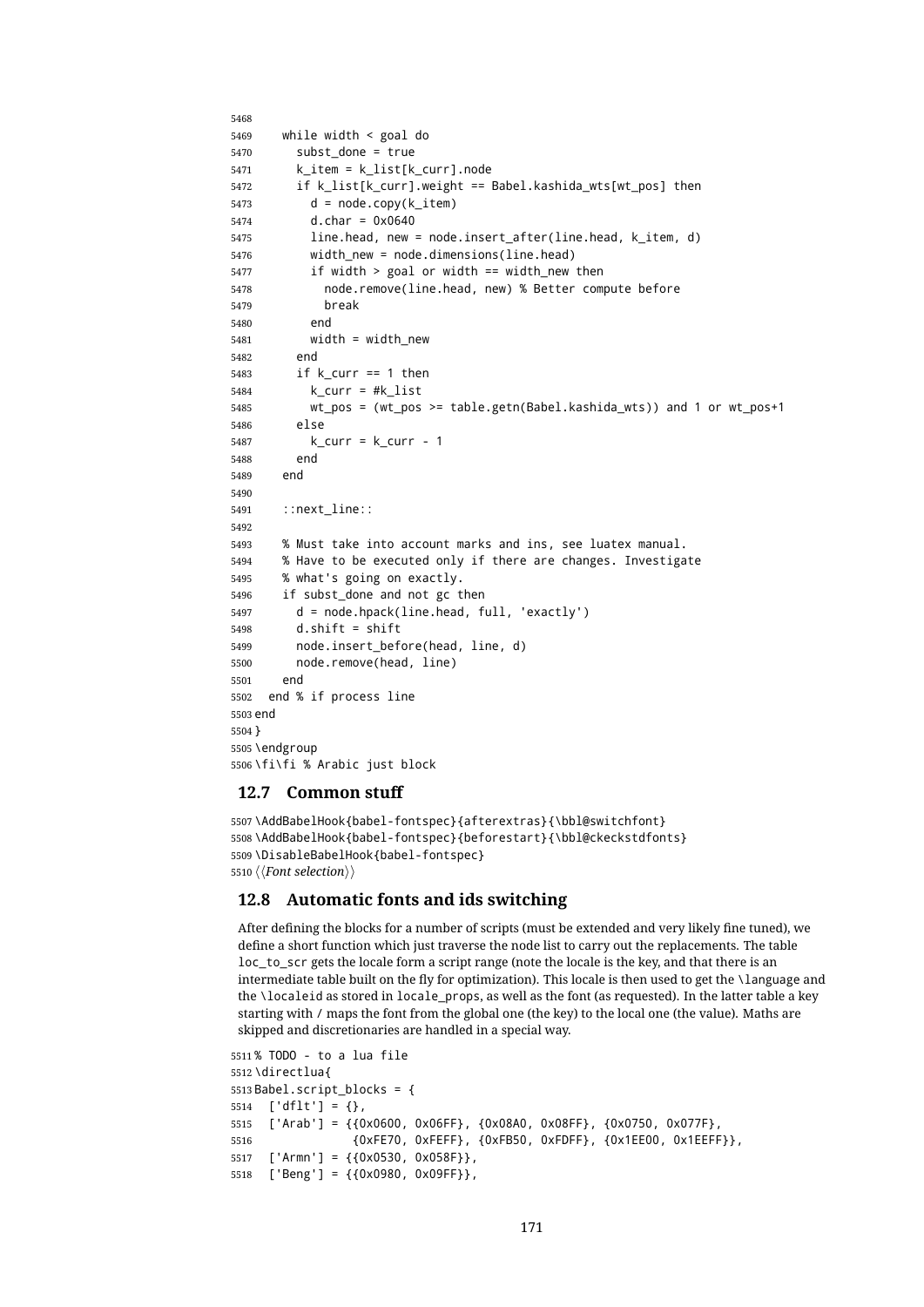```
5519 ['Cher'] = {{0x13A0, 0x13FF}, {0xAB70, 0xABBF}},
5520 ['Copt'] = {{0x03E2, 0x03EF}, {0x2C80, 0x2CFF}, {0x102E0, 0x102FF}},
5521 ['Cyrl'] = {{0x0400, 0x04FF}, {0x0500, 0x052F}, {0x1C80, 0x1C8F},
5522 {0x2DE0, 0x2DFF}, {0xA640, 0xA69F}},
5523 ['Deva'] = {{0x0900, 0x097F}, {0xA8E0, 0xA8FF}},
5524 ['Ethi'] = {{0x1200, 0x137F}, {0x1380, 0x139F}, {0x2D80, 0x2DDF},
5525 {0xAB00, 0xAB2F}},
5526 ['Geor'] = {{0x10A0, 0x10FF}, {0x2D00, 0x2D2F}},
5527 % Don't follow strictly Unicode, which places some Coptic letters in
5528 % the 'Greek and Coptic' block
5529 ['Grek'] = {{0x0370, 0x03E1}, {0x03F0, 0x03FF}, {0x1F00, 0x1FFF}},
5530 ['Hans'] = {{0x2E80, 0x2EFF}, {0x3000, 0x303F}, {0x31C0, 0x31EF},
5531 {0x3300, 0x33FF}, {0x3400, 0x4DBF}, {0x4E00, 0x9FFF},
5532 {0xF900, 0xFAFF}, {0xFE30, 0xFE4F}, {0xFF00, 0xFFEF},
5533 {0x20000, 0x2A6DF}, {0x2A700, 0x2B73F},
5534 {0x2B740, 0x2B81F}, {0x2B820, 0x2CEAF},
5535 {0x2CEB0, 0x2EBEF}, {0x2F800, 0x2FA1F}},
5536 ['Hebr'] = {{0x0590, 0x05FF}},
5537 ['Jpan'] = {{0x3000, 0x303F}, {0x3040, 0x309F}, {0x30A0, 0x30FF},
5538 {0x4E00, 0x9FAF}, {0xFF00, 0xFFEF}},
5539 ['Khmr'] = {{0x1780, 0x17FF}, {0x19E0, 0x19FF}},
5540 ['Knda'] = {{0x0C80, 0x0CFF}},
5541 ['Kore'] = {{0x1100, 0x11FF}, {0x3000, 0x303F}, {0x3130, 0x318F},
5542 {0x4E00, 0x9FAF}, {0xA960, 0xA97F}, {0xAC00, 0xD7AF},
5543 {0xD7B0, 0xD7FF}, {0xFF00, 0xFFEF}},
5544 ['Laoo'] = {{0x0E80, 0x0EFF}},
5545 ['Latn'] = {{0x0000, 0x007F}, {0x0080, 0x00FF}, {0x0100, 0x017F},
5546 {0x0180, 0x024F}, {0x1E00, 0x1EFF}, {0x2C60, 0x2C7F},
5547 {0xA720, 0xA7FF}, {0xAB30, 0xAB6F}},
5548 ['Mahj'] = {{0x11150, 0x1117F}},
5549 ['Mlym'] = {{0x0D00, 0x0D7F}},
5550 ['Mymr'] = {{0x1000, 0x109F}, {0xAA60, 0xAA7F}, {0xA9E0, 0xA9FF}},
5551 ['Orya'] = {{0x0B00, 0x0B7F}},
5552 ['Sinh'] = {{0x0D80, 0x0DFF}, {0x111E0, 0x111FF}},
5553 ['Syrc'] = {{0x0700, 0x074F}, {0x0860, 0x086F}},
5554 ['Taml'] = {{0x0B80, 0x0BFF}},
5555 ['Telu'] = {{0x0C00, 0x0C7F}},
5556 ['Tfng'] = {{0x2D30, 0x2D7F}},
5557 ['Thai'] = {{0x0E00, 0x0E7F}},
5558 ['Tibt'] = {{0x0F00, 0x0FFF}},
5559 ['Vaii'] = {{0xA500, 0xA63F}},
5560 ['Yiii'] = {{0xA000, 0xA48F}, {0xA490, 0xA4CF}}
5561 }
5562
5563 Babel.script_blocks.Cyrs = Babel.script_blocks.Cyrl
5564 Babel.script_blocks.Hant = Babel.script_blocks.Hans
5565 Babel.script_blocks.Kana = Babel.script_blocks.Jpan
5566
5567 function Babel.locale_map(head)
5568 if not Babel.locale_mapped then return head end
5569
5570 local LOCALE = Babel.attr_locale
5571 local GLYPH = node.id('glyph')
5572 local inmath = false
5573 local toloc_save
5574 for item in node.traverse(head) do
5575 local toloc
5576 if not inmath and item.id == GLYPH then
5577 % Optimization: build a table with the chars found
5578 if Babel.chr_to_loc[item.char] then
5579 toloc = Babel.chr_to_loc[item.char]
5580 else
5581 for lc, maps in pairs(Babel.loc_to_scr) do
```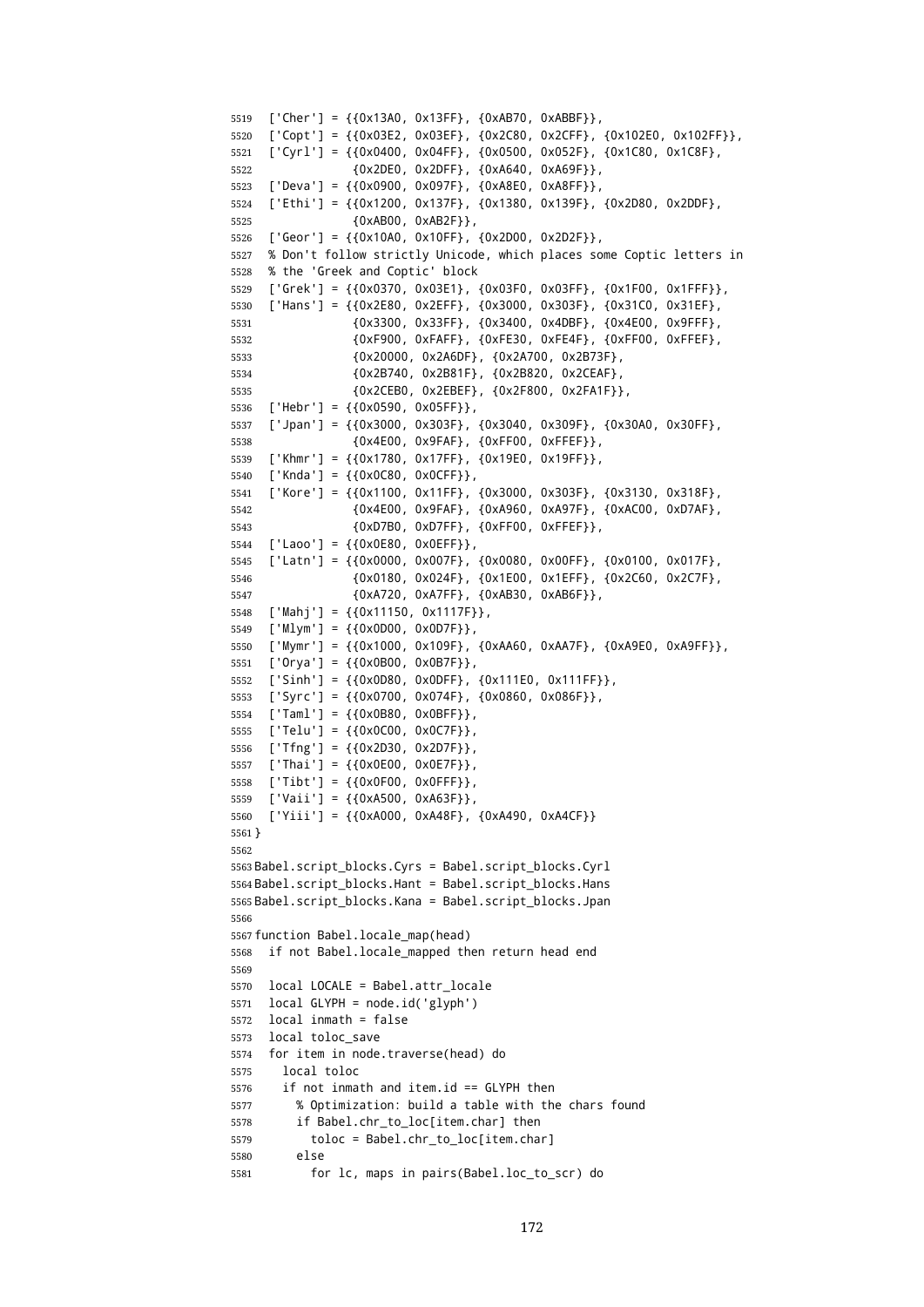```
5582 for _, rg in pairs(maps) do
5583 if item.char >= rg[1] and item.char <= rg[2] then
5584 Babel.chr_to_loc[item.char] = lc
5585 toloc = lc
5586 break
5587 end
5588 end
5589 end
5590 end
5591 % Now, take action, but treat composite chars in a different
5592 % fashion, because they 'inherit' the previous locale. Not yet
5593 % optimized.
5594 if not toloc and
5595 (item.char >= 0x0300 and item.char <= 0x036F) or
5596 (item.char >= 0x1AB0 and item.char <= 0x1AFF) or
5597 (item.char >= 0x1DC0 and item.char <= 0x1DFF) then
5598 toloc = toloc_save
5599 end
5600 if toloc and toloc > -1 then
5601 if Babel.locale_props[toloc].lg then
5602 item.lang = Babel.locale_props[toloc].lg
5603 node.set_attribute(item, LOCALE, toloc)
5604 end
5605 if Babel.locale_props[toloc]['/'..item.font] then
5606 item.font = Babel.locale_props[toloc]['/'..item.font]
5607 end
5608 toloc_save = toloc
5609 end
5610 elseif not inmath and item.id == 7 then
5611 item.replace = item.replace and Babel.locale_map(item.replace)
5612 item.pre = item.pre and Babel.locale_map(item.pre)
5613 item.post = item.post and Babel.locale_map(item.post)
5614 elseif item.id == node.id'math' then
5615 inmath = (item.subtype == 0)5616 end
5617 end
5618 return head
5619 end
5620 }
The code for \babelcharproperty is straightforward. Just note the modified lua table can be
different.
5621 \newcommand\babelcharproperty[1]{%
5622 \count@=#1\relax
5623 \ifvmode
5624 \expandafter\bbl@chprop
5625 \else
5626 \bbl@error{\string\babelcharproperty\space can be used only in\\%
5627 vertical mode (preamble or between paragraphs)}%
5628 {See the manual for futher info}%
5629 \fi}
5630 \newcommand\bbl@chprop[3][\the\count@]{%
5631 \@tempcnta=#1\relax
5632 \bbl@ifunset{bbl@chprop@#2}%
5633 {\bbl@error{No property named '#2'. Allowed values are\\%
5634 direction (bc), mirror (bmg), and linebreak (lb)}%
5635 {See the manual for futher info}}%
5636 {}%
5637 \loop
5638 \bbl@cs{chprop@#2}{#3}%
5639 \ifnum\count@<\@tempcnta
5640 \advance\count@\@ne
5641 \repeat}
```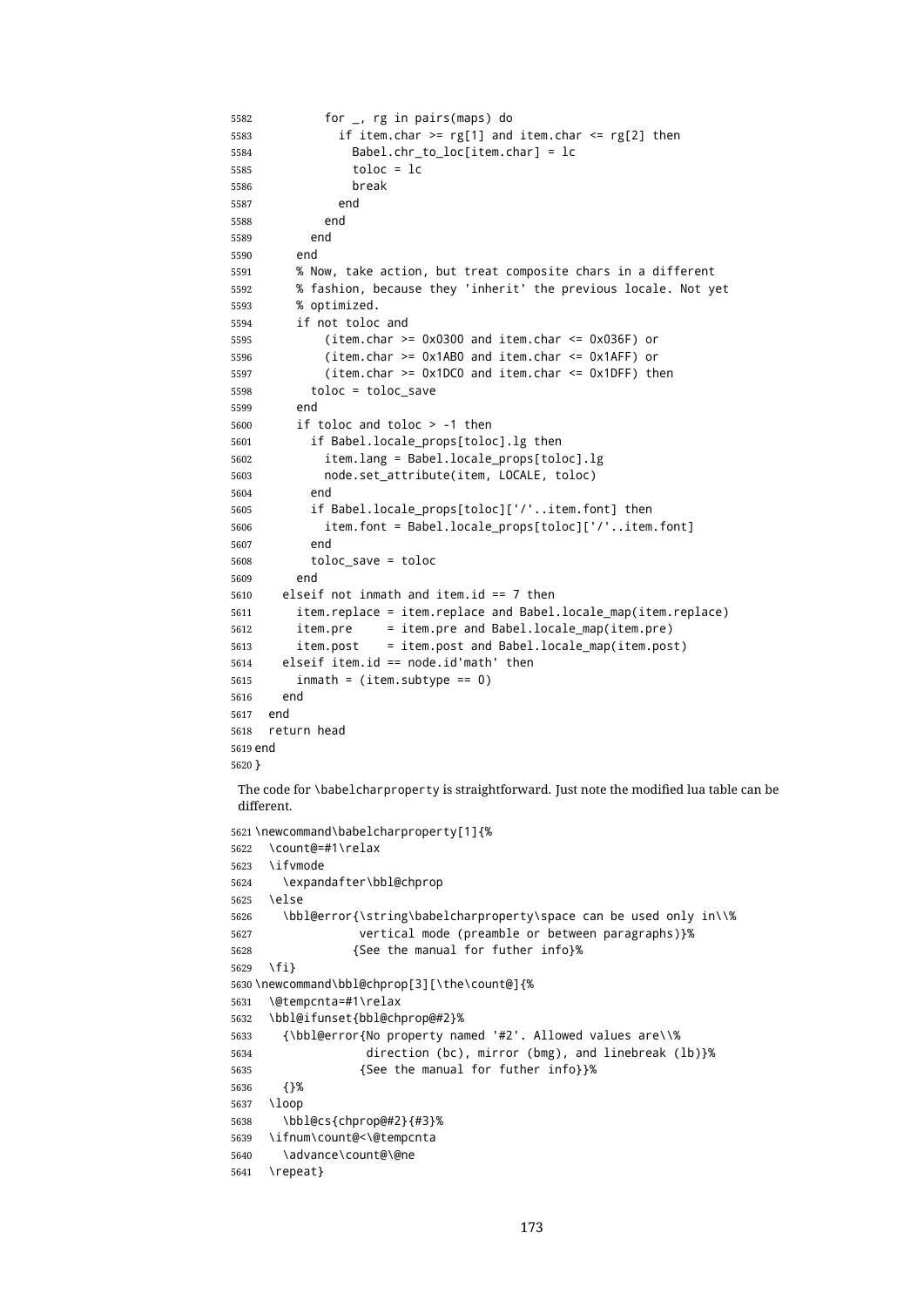```
5642 \def\bbl@chprop@direction#1{%
5643 \directlua{
5644 Babel.characters[\the\count@] = Babel.characters[\the\count@] or {}
5645 Babel.characters[\the\count@]['d'] = '#1'
5646 }}
5647 \let\bbl@chprop@bc\bbl@chprop@direction
5648 \def\bbl@chprop@mirror#1{%
5649 \directlua{
5650 Babel.characters[\the\count@] = Babel.characters[\the\count@] or {}
5651 Babel.characters[\the\count@]['m'] = '\number#1'
5652 }}
5653 \let\bbl@chprop@bmg\bbl@chprop@mirror
5654 \def\bbl@chprop@linebreak#1{%
5655 \directlua{
5656 Babel.cjk_characters[\the\count@] = Babel.cjk_characters[\the\count@] or {}
5657 Babel.cjk_characters[\the\count@]['c'] = '#1'
5658 }}
5659 \let\bbl@chprop@lb\bbl@chprop@linebreak
5660 \def\bbl@chprop@locale#1{%
5661 \directlua{
5662 Babel.chr to loc = Babel.chr to loc or \{ \}5663 Babel.chr to loc[\the\count@] =
5664 \bbl@ifblank{#1}{-1000}{\the\bbl@cs{id@@#1}}\space
5665 }}
```
Post-handling hyphenation patterns for non-standard rules, like ff to ff-f. There are still some issues with speed (not very slow, but still slow). The Lua code is below.

```
5666 \directlua{
5667 Babel.nohyphenation = \the\l@nohyphenation
5668 }
```
Now the TFX high level interface, which requires the function defined above for converting strings to functions returning a string. These functions handle the {*n*} syntax. For example, pre={1}{1} becomes function(m) return m[1]..m[1]..'-' end, where m are the matches returned after applying the pattern. With a mapped capture the functions are similar to

function(m) return Babel.capt\_map(m[1],1) end, where the last argument identifies the mapping to be applied to m[1]. The way it is carried out is somewhat tricky, but the effect in not dissimilar to lua load – save the code as string in a TeX macro, and expand this macro at the appropriate place. As \directlua does not take into account the current catcode of @, we just avoid this character in macro names (which explains the internal group, too).

```
5669 \begingroup
5670 \catcode`\~=12
5671 \catcode`\%=12
5672 \catcode`\&=14
5673 \gdef\babelprehyphenation{&%
5674 \@ifnextchar[{\bbl@settransform{0}}{\bbl@settransform{0}[]}}
5675 \gdef\babelposthyphenation{&%
5676 \@ifnextchar[{\bbl@settransform{1}}{\bbl@settransform{1}[]}}
5677 \gdef\bbl@settransform#1[#2]#3#4#5{&%
5678 \ifcase#1
5679 \bbl@activateprehyphen
5680 \else
5681 \bbl@activateposthyphen
5682 \fi
5683 \begingroup
5684 \def\babeltempa{\bbl@add@list\babeltempb}&%
5685 \let\babeltempb\@empty
5686 \def\bbl@tempa{#5}&%
5687 \bbl@replace\bbl@tempa{,}{ ,}&% TODO. Ugly trick to preserve {}
5688 \expandafter\bbl@foreach\expandafter{\bbl@tempa}{&%
5689 \bbl@ifsamestring{##1}{remove}&%
5690 {\bbl@add@list\babeltempb{nil}}&%
5691 {\directlua{
5692 local rep = [=[##1]=]
```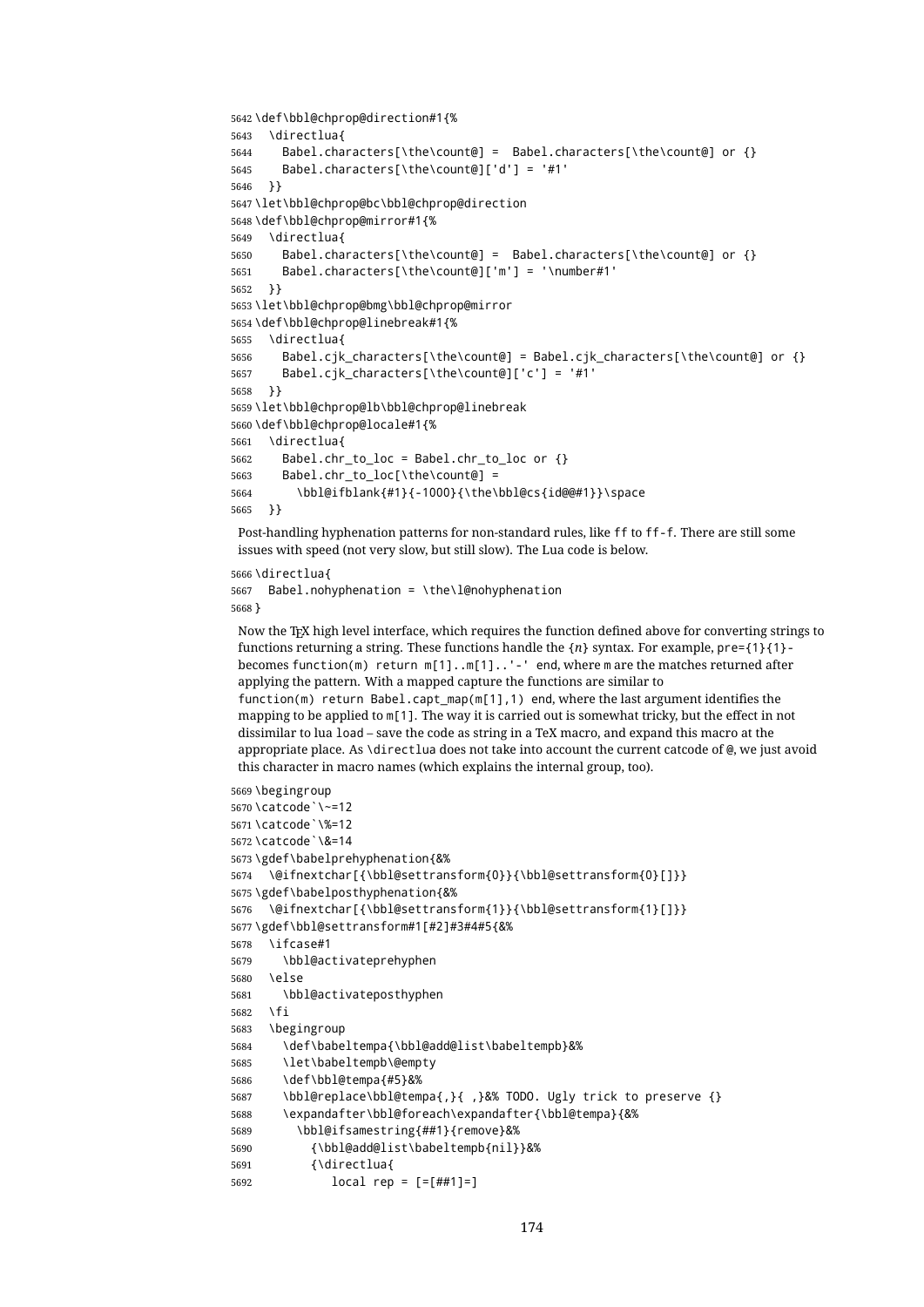```
5693 rep = rep:gsub('^%s*(remove)%s*$', 'remove = true')
5694 rep = rep:gsub('^%s*(insert)^*s^*,', 'insett = true,'')5695 rep = rep:gsub('(string)%s*=%s*([^%s,]*)', Babel.capture_func)
5696 if #1 == 0 then
5697 rep = rep:gsub('(space)%s*=%s*([%d%.]+)%s+([%d%.]+)%s+([%d%.]+)',
5698 'space = {' .. '%2, %3, %4' .. '}')
5699 rep = rep:gsub('(spacefactor)%s*=%s*([%d%.]+)%s+([%d%.]+)%s+([%d%.]+)',
5700 'spacefactor = {' .. '%2, %3, %4' .. '}')
5701 rep = rep:gsub('(kashida)%s*=%s*([^%s,]*)', Babel.capture kashida)
5702 else
5703 rep = rep:gsub( '(no)%s*=%s*([^%s,]*)', Babel.capture_func)
5704 rep = rep:gsub( '(pre)%s*=%s*([^%s,]*)', Babel.capture_func)
5705 rep = rep:gsub( '(post)%s*=%s*([^%s,]*)', Babel.capture_func)
5706 end
5707 tex.print([[\string\babeltempa{{]] .. rep .. [[}}]])
5708 }}}&%
5709 \let\bbl@kv@attribute\relax
5710 \let\bbl@kv@label\relax
5711 \bbl@forkv{#2}{\bbl@csarg\edef{kv@##1}{##2}}&%
5712 \ifx\bbl@kv@attribute\relax\else
5713 \edef\bbl@kv@attribute{\expandafter\bbl@stripslash\bbl@kv@attribute}&%
5714 \fi
5715 \directlua{
5716 local lbkr = Babel.linebreaking.replacements[#1]
5717 local u = unicode.utf8
5718 local id, attr, label
5719 if #1 == 0 then
5720 id = \the\csname bbl@id@@#3\endcsname\space
5721 else
5722 id = \the\csname l@#3\endcsname\space
5723 end
5724 \ifx\bbl@kv@attribute\relax
5725 attr = -1
5726 \else
5727 attr = luatexbase.registernumber'\bbl@kv@attribute'
5728 \fi
5729 \ifx\bbl@kv@label\relax\else &% Same refs:
5730 label = [==[\bbl@kv@label]==]
5731 \fi
5732 &% Convert pattern:
5733 local patt = string.gsub([==[#4]==], '%s', '')
5734 if #1 == 0 then
5735 patt = string.gsub(patt, '|', ' ')
5736 end
5737 if not u.find(patt, '()', nil, true) then
5738 patt = '()' .. patt .. '()'
5739 end
5740 if #1 == 1 then
5741 patt = string.gsub(patt, '%(%)%^', '^()')
5742 patt = string.gsub(patt, '%$%(%)', '()$')
5743 end
5744 patt = u.gsub(patt, '{((.))'},
5745 function (n)
5746 return '%' .. (tonumber(n) and (tonumber(n)+1) or n)
5747 end)
5748 patt = u.gsub(patt, '{({\%x}{\%x}{\%x}+{\}}',
5749 function (n)
5750 return u.gsub(u.char(tonumber(n, 16)), '(%p)', '%%%1')
5751 end)
5752 lbkr[id] = lbkr[id] or {}
5753 table.insert(lbkr[id],
5754 { label=label, attr=attr, pattern=patt, replace={\babeltempb} })
5755 }&%
```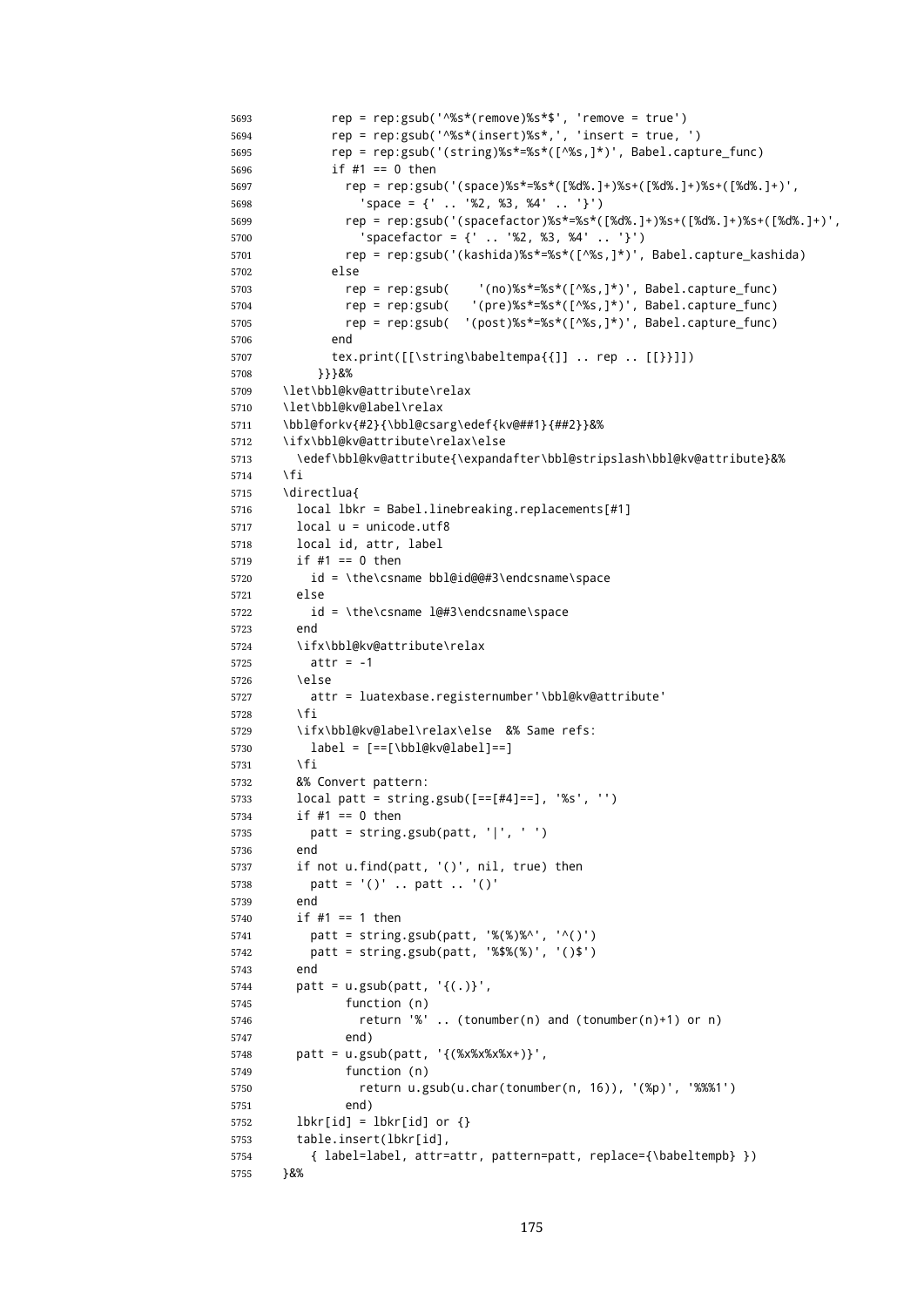```
5756 \endgroup}
5757 \endgroup
5758 \def\bbl@activateposthyphen{%
5759 \let\bbl@activateposthyphen\relax
5760 \directlua{
5761 require('babel-transforms.lua')
5762 Babel.linebreaking.add_after(Babel.post_hyphenate_replace)
5763 }}
5764 \def\bbl@activateprehyphen{%
5765 \let\bbl@activateprehyphen\relax
5766 \directlua{
5767 require('babel-transforms.lua')
5768 Babel.linebreaking.add_before(Babel.pre_hyphenate_replace)
5769 }}
```
#### **12.9 Bidi**

As a first step, add a handler for bidi and digits (and potentially other processes) just before luaoftload is applied, which is loaded by default by ET<sub>EX</sub>. Just in case, consider the possibility it has not been loaded.

```
5770 \def\bbl@activate@preotf{%
```

```
5771 \let\bbl@activate@preotf\relax % only once
5772 \directlua{
5773 Babel = Babel or \{\}5774 %
5775 function Babel.pre_otfload_v(head)
5776 if Babel.numbers and Babel.digits_mapped then
5777 head = Babel.numbers(head)
5778 end
5779 if Babel.bidi_enabled then
5780 head = Babel.bidi(head, false, dir)
5781 end
5782 return head
5783 end
5784
5785 function Babel.pre_otfload_h(head, gc, sz, pt, dir)
5786 if Babel.numbers and Babel.digits_mapped then
5787 head = Babel.numbers(head)
5788 end
5789 if Babel.bidi_enabled then
5790 head = Babel.bidi(head, false, dir)
5791 end
5792 return head
5793 end
5794
5795 luatexbase.add_to_callback('pre_linebreak_filter',
5796 Babel.pre_otfload_v,
5797 'Babel.pre_otfload_v',
5798 luatexbase.priority_in_callback('pre_linebreak_filter',
5799 'luaotfload.node_processor') or nil)
5800 %
5801 luatexbase.add_to_callback('hpack_filter',
5802 Babel.pre_otfload_h,
5803 'Babel.pre_otfload_h',
5804 luatexbase.priority_in_callback('hpack_filter',
5805 'luaotfload.node_processor') or nil)
5806 }}
```
The basic setup. The output is modified at a very low level to set the \bodydir to the \pagedir. Sadly, we have to deal with boxes in math with basic, so the \bbl@mathboxdir hack is activated every math with the package option bidi=.

 \ifnum\bbl@bidimode>100 \ifnum\bbl@bidimode<200 \let\bbl@beforeforeign\leavevmode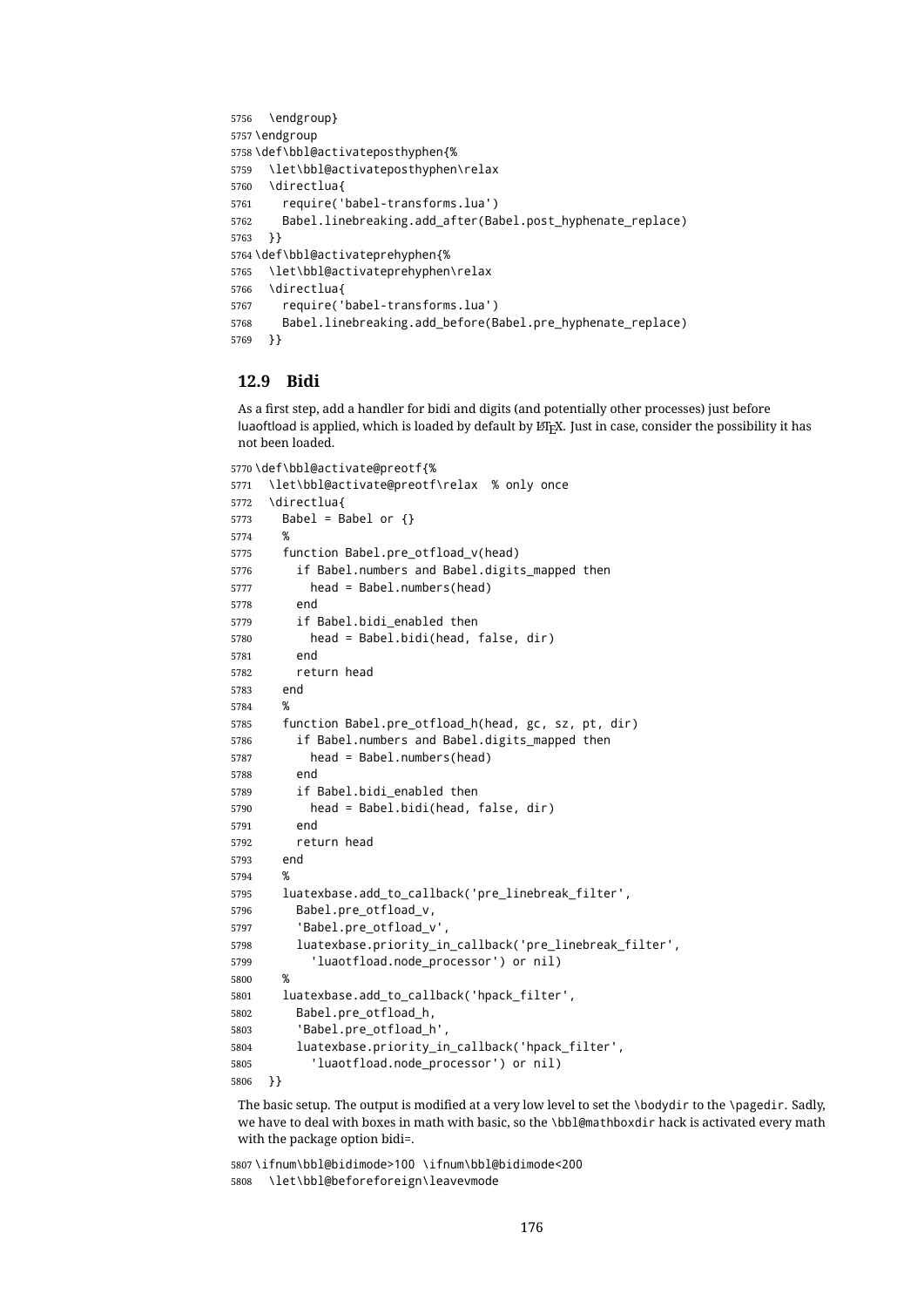```
5809 \AtEndOfPackage{\EnableBabelHook{babel-bidi}}
5810 \RequirePackage{luatexbase}
5811 \bbl@activate@preotf
5812 \directlua{
5813 require('babel-data-bidi.lua')
5814 \ifcase\expandafter\@gobbletwo\the\bbl@bidimode\or
5815 require('babel-bidi-basic.lua')
5816 \or
5817 require('babel-bidi-basic-r.lua')
5818 \fi}
5819 % TODO - to locale_props, not as separate attribute
5820 \newattribute\bbl@attr@dir
5821 \directlua{ Babel.attr_dir = luatexbase.registernumber'bbl@attr@dir' }
5822 % TODO. I don't like it, hackish:
5823 \bbl@exp{\output{\bodydir\pagedir\the\output}}
5824 \AtEndOfPackage{\EnableBabelHook{babel-bidi}}
5825 \fi\fi
5826 \chardef\bbl@thetextdir\z@
5827 \chardef\bbl@thepardir\z@
5828 \def\bbl@getluadir#1{%
5829 \directlua{
5830 if tex.#1dir == 'TLT' then
5831 tex.sprint('0')
5832 elseif tex.#1dir == 'TRT' then
5833 tex.sprint('1')
5834 end}}
5835 \def\bbl@setluadir#1#2#3{% 1=text/par.. 2=\textdir.. 3=0 lr/1 rl
5836 \ifcase#3\relax
5837 \ifcase\bbl@getluadir{#1}\relax\else
5838 #2 TLT\relax
5839 \fi
5840 \else
5841 \ifcase\bbl@getluadir{#1}\relax
5842 #2 TRT\relax
5843 \fi
5844 \fi}
5845 \def\bbl@thedir{0}
5846 \def\bbl@textdir#1{%
5847 \bbl@setluadir{text}\textdir{#1}%
5848 \chardef\bbl@thetextdir#1\relax
5849 \edef\bbl@thedir{\the\numexpr\bbl@thepardir*3+#1}%
5850 \setattribute\bbl@attr@dir{\numexpr\bbl@thepardir*3+#1}}
5851 \def\bbl@pardir#1{%
5852 \bbl@setluadir{par}\pardir{#1}%
5853 \chardef\bbl@thepardir#1\relax}
5854 \def\bbl@bodydir{\bbl@setluadir{body}\bodydir}
5855 \def\bbl@pagedir{\bbl@setluadir{page}\pagedir}
5856 \def\bbl@dirparastext{\pardir\the\textdir\relax}% %%%%
5857 %
5858 \ifnum\bbl@bidimode>\z@
5859 \def\bbl@insidemath{0}%
5860 \def\bbl@everymath{\def\bbl@insidemath{1}}
5861 \def\bbl@everydisplay{\def\bbl@insidemath{2}}
5862 \frozen@everymath\expandafter{%
5863 \expandafter\bbl@everymath\the\frozen@everymath}
5864 \frozen@everydisplay\expandafter{%
5865 \expandafter\bbl@everydisplay\the\frozen@everydisplay}
5866 \AtBeginDocument{
5867 \directlua{
5868 function Babel.math_box_dir(head)
5869 if not (token.get_macro('bbl@insidemath') == '0') then
5870 if Babel.hlist_has_bidi(head) then
5871 local d = node.new(node.id'dir')
```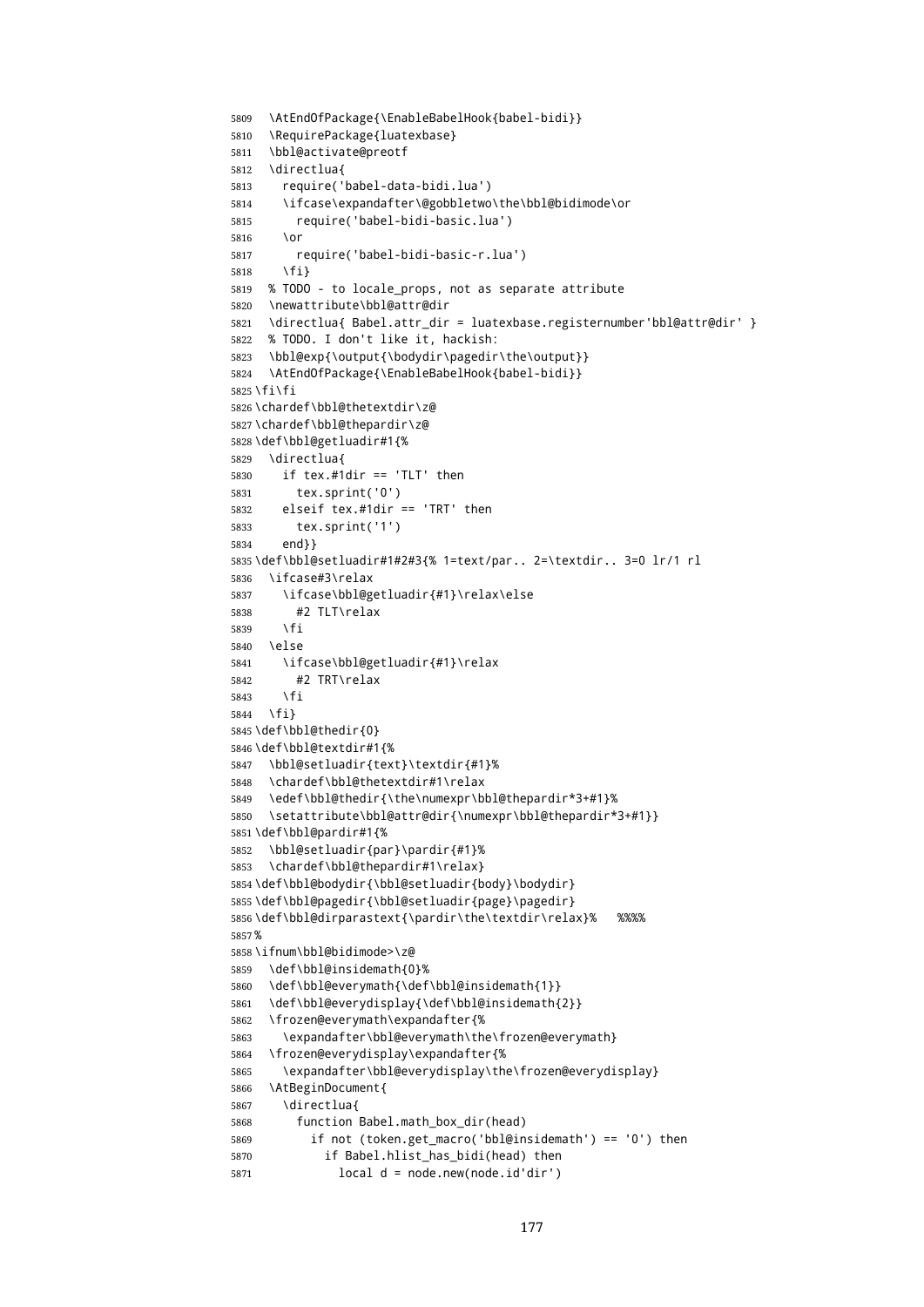```
5872 d.dir = '+TRT'
5873 node.insert_before(head, node.has_glyph(head), d)
5874 for item in node.traverse(head) do
5875 node.set_attribute(item,
5876 Babel.attr_dir, token.get_macro('bbl@thedir'))
5877 end
5878 end
5879 end
5880 return head
5881 end
5882 luatexbase.add_to_callback("hpack_filter", Babel.math_box_dir,
5883 "Babel.math_box_dir", 0)
5884 }}%
5885 \fi
```
#### **12.10 Layout**

Unlike xetex, luatex requires only minimal changes for right-to-left layouts, particularly in monolingual documents (the engine itself reverses boxes – including column order or headings –, margins, etc.) with bidi=basic, without having to patch almost any macro where text direction is relevant.

\@hangfrom is useful in many contexts and it is redefined always with the layout option. There are, however, a number of issues when the text direction is not the same as the box direction (as set by \bodydir), and when \parbox and \hangindent are involved. Fortunately, latest releases of luatex simplify a lot the solution with \shapemode.

With the issue #15 I realized commands are best patched, instead of redefined. With a few lines, a modification could be applied to several classes and packages. Now, tabular seems to work (at least in simple cases) with array, tabularx, hhline, colortbl, longtable, booktabs, etc. However, dcolumn still fails.

```
5886 \bbl@trace{Redefinitions for bidi layout}
5887 \def\BabelNoAMSMath{\let\bbl@noamsmath\relax}
5888 \ifnum\bbl@bidimode>\z@
5889 \let\bbl@eqnodir\relax
5890 % \ifx\matheqdirmode\@undefined\else
5891 % \matheqdirmode\@ne
5892 % \fi
5893 \AtBeginDocument{%
5894 \ifx\maketag@@@\@undefined % Normal equation, eqnarray
5895 \AddToHook{env/eqnarray/begin}{%
5896 \ifnum\bbl@thetextdir>\z@
5897 \edef\bbl@eqnodir{\noexpand\bbl@textdir{\the\bbl@thetextdir}}%
5898 \chardef\bbl@thetextdir\z@
5899 \bbl@add\normalfont{\bbl@eqnodir}%
5900 \fi}%
5901 \AddToHook{env/equation/begin}{%
5902 \ifnum\bbl@thetextdir>\z@
5903 \edef\bbl@eqnodir{\noexpand\bbl@textdir{\the\bbl@thetextdir}}%
5904 \chardef\bbl@thetextdir\z@
5905 \bbl@add\normalfont{\bbl@eqnodir}%
5906 \pardir TLT % dir for \eqno is \pardir!
5907 \fi}%
5908 \bbl@xin@{,leqno,}{,\@classoptionslist,}%
5909 \ifin@
5910 \def\@eqnnum{%
5911 \setbox\z@\hbox{\normalfont\normalcolor(\theequation)}%
5912 \hbox to0.01pt{\hss\hbox to\displaywidth{\box\z@\hss}}}%
5913 \fi
5914 \else % amstex
5915 \ifx\bbl@noamsmath\@undefined
5916 \@ifpackagewith{amsmath}{leqno}%
5917 {\let\bbl@ams@lap\hbox}% = leqno
5918 {\let\bbl@ams@lap\llap}% = default
5919 \ExplSyntaxOn
```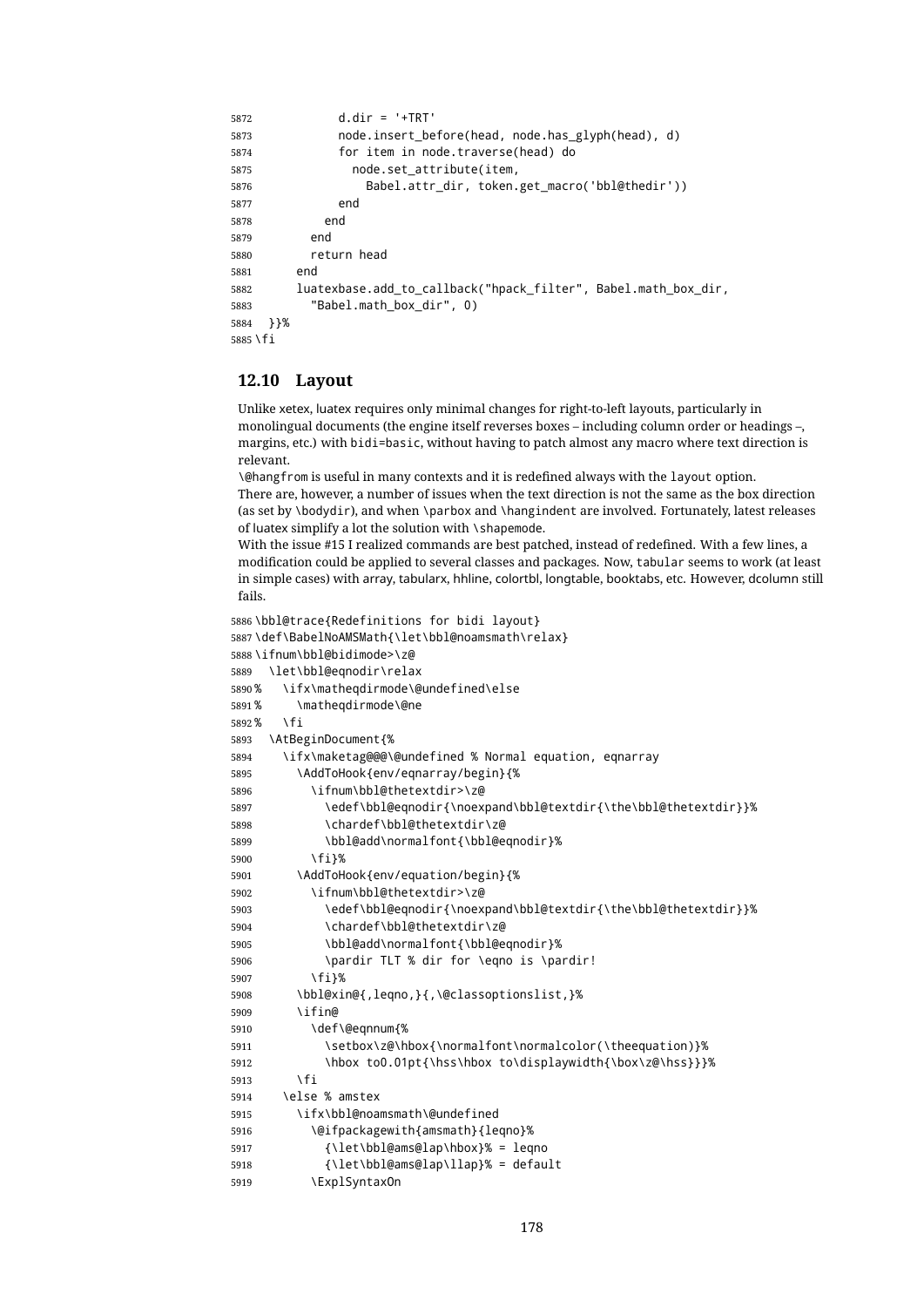```
5920 \bbl@sreplace\intertext@{\normalbaselines}%
5921 {\normalbaselines
5922 \ifx\bbl@eqnodir\relax\else\bbl@pardir\@ne\bbl@eqnodir\fi}%
5923 \ExplSyntaxOff
5924 \def\bbl@ams@tagbox#1#2{#1{\bbl@eqnodir#2}}% #1=hbox|@lap|flip
5925 \ifx\bbl@ams@lap\hbox % leqno
5926 \def\bbl@ams@flip#1{%
5927 \hbox to 0.01pt{\hss\hbox to\displaywidth{{#1}\hss}}}%
5928 \text{Velse } % eqno
5929 \def\bbl@ams@flip#1{%
5930 \hbox to 0.01pt{\hbox to\displaywidth{\hss{#1}}\hss}}%
5931 \fi
5932 \def\bbl@ams@preset#1{%
5933 \ifnum\bbl@thetextdir>\z@
5934 \edef\bbl@eqnodir{\noexpand\bbl@textdir{\the\bbl@thetextdir}}%
5935 \bbl@sreplace\textdef@{\hbox}{\bbl@ams@tagbox\hbox}%
5936 \bbl@sreplace\maketag@@@{\hbox}{\bbl@ams@tagbox#1}%
5937 \fi}%
5938 \AddToHook{env/equation/begin}{%
5939 \ifnum\bbl@thetextdir>\z@
5940 \ifx\bbl@ams@lap\llap\hrule\@height\z@\fi
5941 \bbl@ams@preset\bbl@ams@flip
5942 \fi}%
5943 \AddToHook{env/equation*/begin}{\bbl@ams@preset\bbl@ams@flip}%
5944 \AddToHook{env/cases/begin}{\bbl@ams@preset\bbl@ams@lap}%
5945 \AddToHook{env/multline/begin}{\bbl@ams@preset\hbox}%
5946 \AddToHook{env/gather/begin}{\bbl@ams@preset\bbl@ams@lap}%
5947 \AddToHook{env/gather*/begin}{\bbl@ams@preset\bbl@ams@lap}%
5948 \AddToHook{env/align/begin}{\bbl@ams@preset\bbl@ams@lap}%
5949 \AddToHook{env/align*/begin}{\bbl@ams@preset\bbl@ams@lap}%
5950 \AddToHook{env/eqnalign/begin}{\bbl@ams@preset\hbox}%
5951 % Hackish, for proper alignment. Don't ask me why it works!:
5952 \bbl@exp{% Avoid a 'visible' conditional
5953 \\\AddToHook{env/align*/end}{\<iftag@>\<else>\\\tag*{}\<fi>}}%
5954 \AddToHook{env/flalign/begin}{\bbl@ams@preset\hbox}%
5955 \AddToHook{env/split/before}{%
5956 \ifnum\bbl@thetextdir>\z@
5957 \bbl@ifsamestring\@currenvir{equation}%
5958 {\ifx\bbl@ams@lap\hbox % leqno
5959 \def\bbl@ams@flip#1{%
5960 \hbox to 0.01pt{\hbox to\displaywidth{{#1}\hss}\hss}}%
5961 \else
5962 \def\bbl@ams@flip#1{%
5963 \hbox to 0.01pt{\hss\hbox to\displaywidth{\hss{#1}}}}%
5964 \fi}%
5965 {}%
5966 \fi}%
5967 \fi
5968 \fi}
5969 \fi
5970 \ifx\bbl@opt@layout\@nnil\endinput\fi % if no layout
5971 \ifnum\bbl@bidimode>\z@
5972 \def\bbl@nextfake#1{% non-local changes, use always inside a group!
5973 \bbl@exp{%
5974 \def\\\bbl@insidemath{0}%
5975 \mathdir\the\bodydir
5976 #1% Once entered in math, set boxes to restore values
5977 \<ifmmode>%
5978 \everyvbox{%
5979 \the\everyvbox
5980 \bodydir\the\bodydir
5981 \mathdir\the\mathdir
5982 \everyhbox{\the\everyhbox}%
```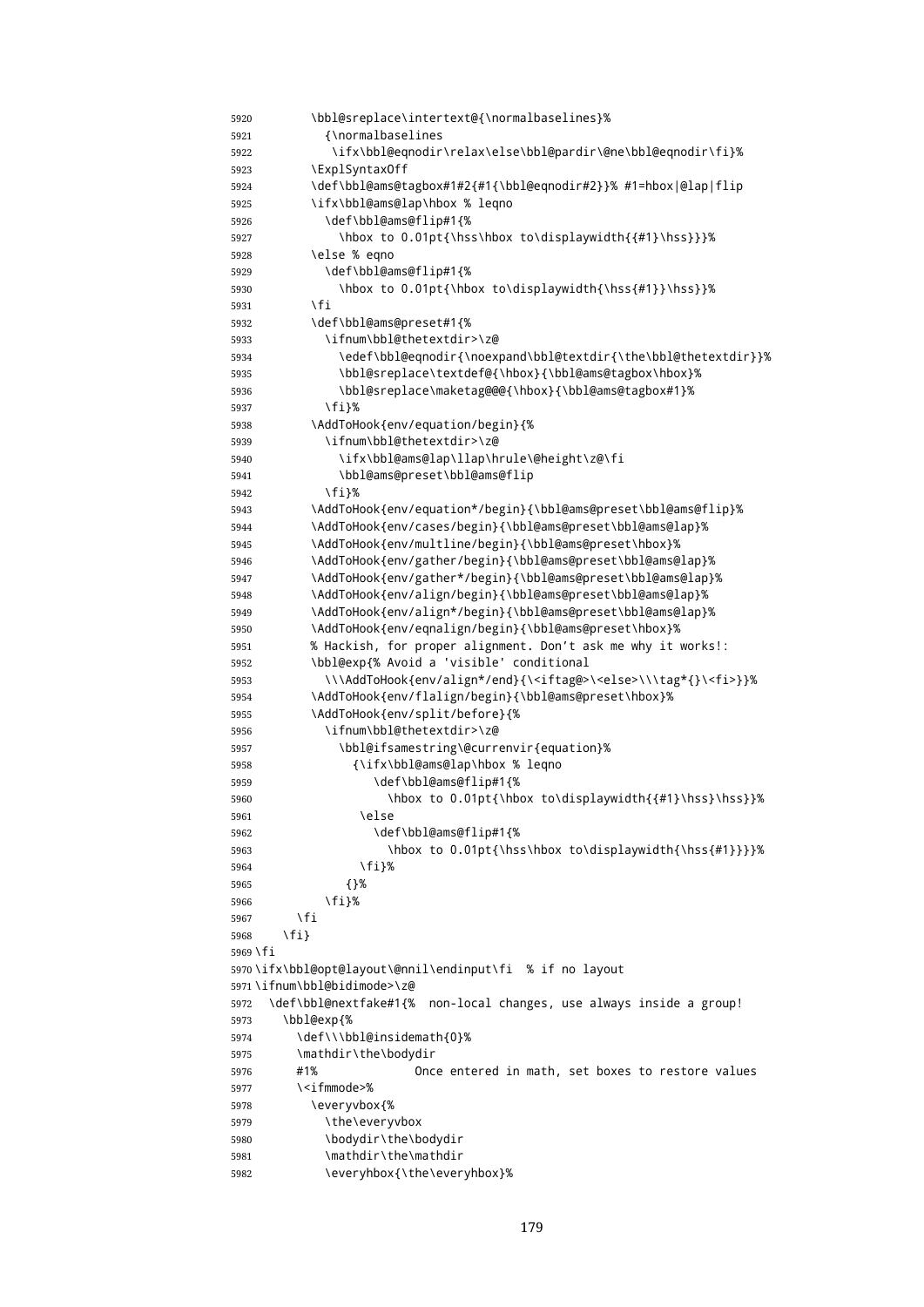```
5983 \everyvbox{\the\everyvbox}}%
5984 \everyhbox{%
5985 \the\everyhbox
5986 \bodydir\the\bodydir
5987 \mathdir\the\mathdir
5988 \everyhbox{\the\everyhbox}%
5989 \everyvbox{\the\everyvbox}}%
5990 \<fi>}}%
5991 \def\@hangfrom#1{%
5992 \setbox\@tempboxa\hbox{{#1}}%
5993 \hangindent\wd\@tempboxa
5994 \ifnum\bbl@getluadir{page}=\bbl@getluadir{par}\else
5995 \shapemode\@ne
5996 \fi
5997 \noindent\box\@tempboxa}
5998 \fi
5999 \IfBabelLayout{tabular}
6000 {\let\bbl@OL@@tabular\@tabular
6001 \bbl@replace\@tabular{$}{\bbl@nextfake$}%
6002 \let\bbl@NL@@tabular\@tabular
6003 \AtBeginDocument{%
6004 \ifx\bbl@NL@@tabular\@tabular\else
6005 \bbl@replace\@tabular{$}{\bbl@nextfake$}%
6006 \let\bbl@NL@@tabular\@tabular
6007 \fi}}
6008 {}
6009 \IfBabelLayout{lists}
6010 {\let\bbl@OL@list\list
6011 \bbl@sreplace\list{\parshape}{\bbl@listparshape}%
6012 \let\bbl@NL@list\list
6013 \def\bbl@listparshape#1#2#3{%
6014 \parshape #1 #2 #3 %
6015 \ifnum\bbl@getluadir{page}=\bbl@getluadir{par}\else
6016 \shapemode\tw@
6017 \fi}}
6018 {}
6019 \IfBabelLayout{graphics}
6020 {\let\bbl@pictresetdir\relax
6021 \def\bbl@pictsetdir#1{%
6022 \ifcase\bbl@thetextdir
6023 \let\bbl@pictresetdir\relax
6024 \leq \leq \leq \leq \leq6025 \ifcase#1\bodydir TLT % Remember this sets the inner boxes
6026 \or\textdir TLT
6027 \else\bodydir TLT \textdir TLT
6028 \fi
6029 % \(text|par)dir required in pgf:
6030 \def\bbl@pictresetdir{\bodydir TRT\pardir TRT\textdir TRT\relax}%
6031 \fi}%
6032 \ifx\AddToHook\@undefined\else
6033 \AddToHook{env/picture/begin}{\bbl@pictsetdir\tw@}%
6034 \directlua{
6035 Babel.get_picture_dir = true
6036 Babel.picture_has_bidi = 0
6037
6038 function Babel.picture_dir (head)
6039 if not Babel.get_picture_dir then return head end
6040 if Babel.hlist_has_bidi(head) then
6041 Babel.picture_has_bidi = 1
6042 end
6043 return head
6044 end
6045 luatexbase.add_to_callback("hpack_filter", Babel.picture_dir,
```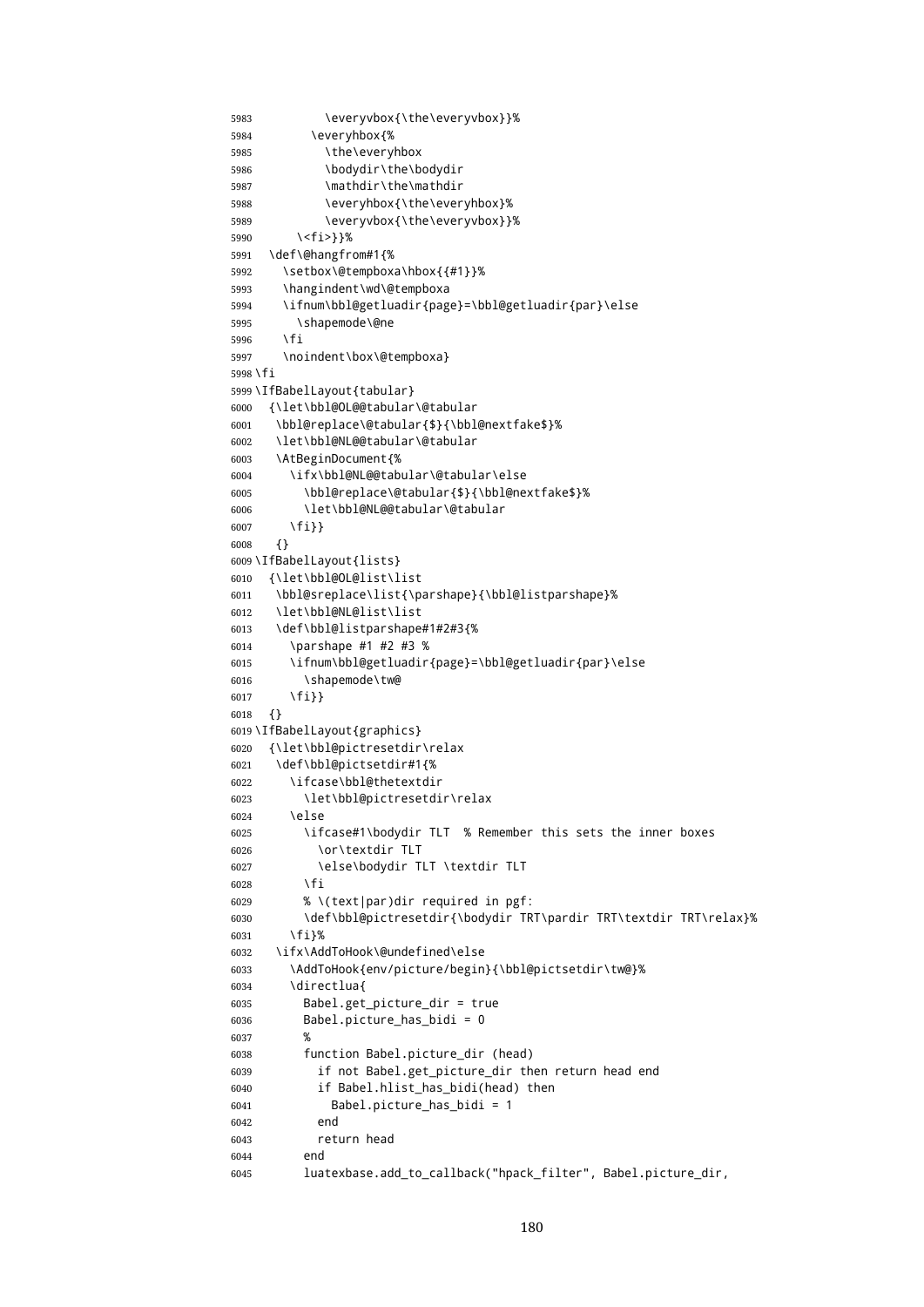```
6046 "Babel.picture_dir")
6047 }%
6048 \AtBeginDocument{%
6049 \long\def\put(#1,#2)#3{%
6050 \@killglue
6051 % Try:
6052 \ifx\bbl@pictresetdir\relax
6053 \def\bbl@tempc{0}%
6054 \leq \leq \leq \leq \leq \leq \leq \leq \leq \leq \leq \leq \leq \leq \leq \leq \leq \leq \leq \leq \leq \leq \leq \leq \leq \leq \leq \leq \leq \leq \leq \leq \leq \leq \leq \leq6055 \directlua{
6056 Babel.get_picture_dir = true
6057 Babel.picture_has_bidi = 0
6058 }%
6059 \setbox\z@\hb@xt@\z@{%
6060 \@defaultunitsset\@tempdimc{#1}\unitlength
6061 \kern\@tempdimc
6062 \#3\text{hcc}%
6063 \edef\bbl@tempc{\directlua{tex.print(Babel.picture_has_bidi)}}%
6064 \fi
6065 % Do:
6066 \@defaultunitsset\@tempdimc{#2}\unitlength
6067 \raise\@tempdimc\hb@xt@\z@{%
6068 \@defaultunitsset\@tempdimc{#1}\unitlength
6069 \kern\@tempdimc
6070 {\ifnum\bbl@tempc>\z@\bbl@pictresetdir\fi#3}\hss}%
6071 \ignorespaces}%
6072 \MakeRobust\put}%
6073 \fi
6074 \AtBeginDocument
6075 {\ifx\pgfpicture\@undefined\else % TODO. Allow deactivate?
6076 \ifx\AddToHook\@undefined
6077 \bbl@sreplace\pgfpicture{\pgfpicturetrue}%
6078 {\bbl@pictsetdir\z@\pgfpicturetrue}%
6079 \else
6080 \AddToHook{env/pgfpicture/begin}{\bbl@pictsetdir\@ne}%
6081 \fi
6082 \bbl@add\pgfinterruptpicture{\bbl@pictresetdir}%
6083 \bbl@add\pgfsys@beginpicture{\bbl@pictsetdir\z@}%
6084 \fi
6085 \ifx\tikzpicture\@undefined\else
6086 \ifx\AddToHook\@undefined\else
6087 \AddToHook{env/tikzpicture/begin}{\bbl@pictsetdir\z@}%
6088 \fi
6089 \bbl@add\tikz@atbegin@node{\bbl@pictresetdir}%
6090 \bbl@sreplace\tikz{\begingroup}{\begingroup\bbl@pictsetdir\tw@}%
6091 \fi
6092 \ifx\AddToHook\@undefined\else
6093 \ifx\tcolorbox\@undefined\else
6094 \AddToHook{env/tcolorbox/begin}{\bbl@pictsetdir\@ne}%
6095 \bbl@sreplace\tcb@savebox
6096 {\ignorespaces}{\ignorespaces\bbl@pictresetdir}%
6097 \ifx\tikzpicture@tcb@hooked\@undefined\else
6098 \bbl@sreplace\tikzpicture@tcb@hooked{\noexpand\tikzpicture}%
6099 {\textdir TLT\noexpand\tikzpicture}%
6100 \quad \text{Vfi}6101 \fi
6102 \fi
6103 }}
6104 {}
```
Implicitly reverses sectioning labels in bidi=basic-r, because the full stop is not in contact with L numbers any more. I think there must be a better way. Assumes bidi=basic, but there are some additional readjustments for bidi=default.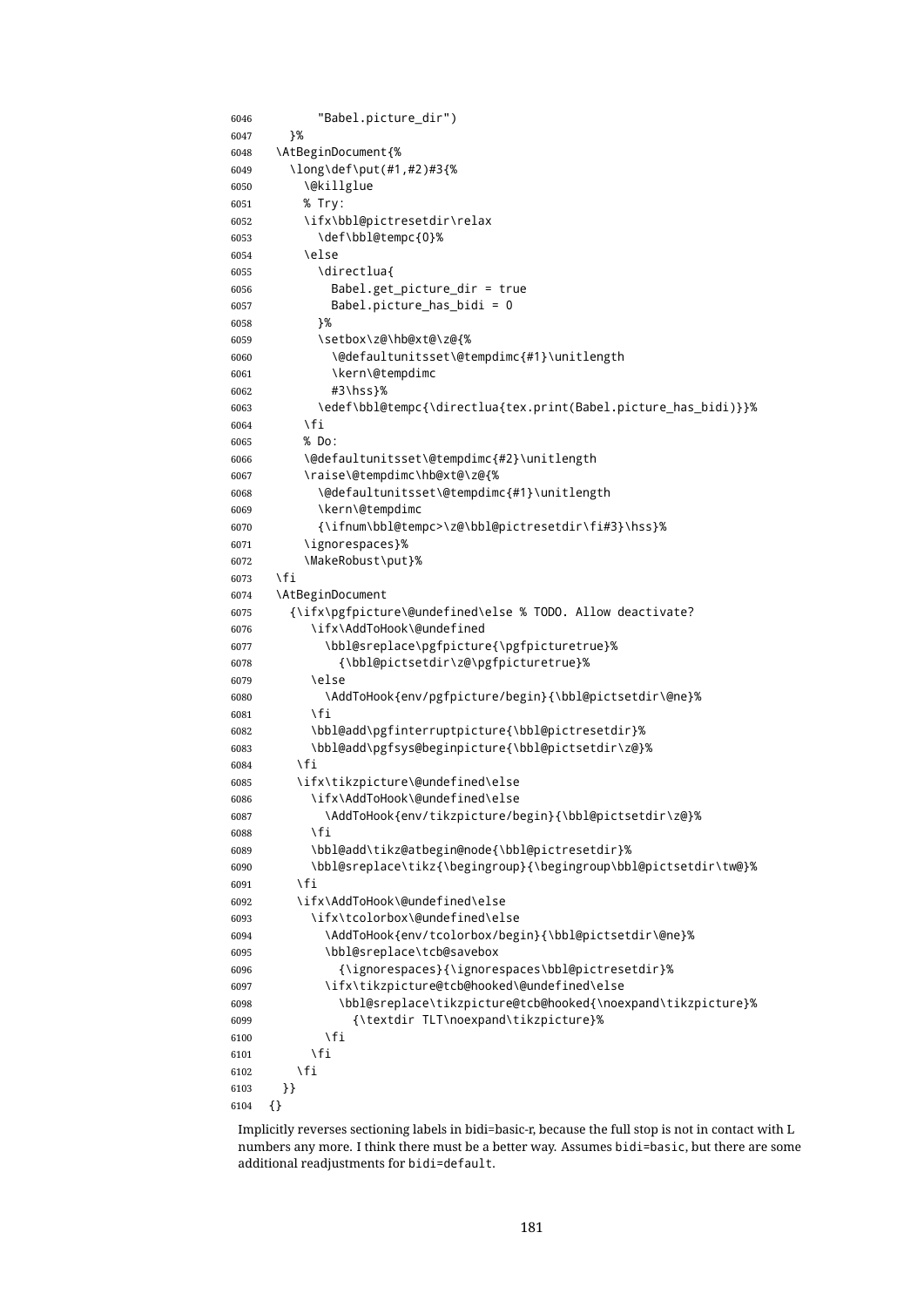```
6105 \IfBabelLayout{counters}%
6106 {\let\bbl@OL@@textsuperscript\@textsuperscript
6107 \bbl@sreplace\@textsuperscript{\m@th}{\m@th\mathdir\pagedir}%
6108 \let\bbl@latinarabic=\@arabic
6109 \let\bbl@OL@@arabic\@arabic
6110 \def\@arabic#1{\babelsublr{\bbl@latinarabic#1}}%
6111 \@ifpackagewith{babel}{bidi=default}%
6112 {\let\bbl@asciiroman=\@roman
6113 \let\bbl@OL@@roman\@roman
6114 \def\@roman#1{\babelsublr{\ensureascii{\bbl@asciiroman#1}}}%
6115 \let\bbl@asciiRoman=\@Roman
6116 \let\bbl@OL@@roman\@Roman
6117 \def\@Roman#1{\babelsublr{\ensureascii{\bbl@asciiRoman#1}}}%
6118 \let\bbl@OL@labelenumii\labelenumii
6119 \def\labelenumii{)\theenumii(}%
6120 \let\bbl@OL@p@enumiii\p@enumiii
6121 \def\p@enumiii{\p@enumii)\theenumii(}}{}}{}
6122 \langle{Footnote changes}}
6123 \IfBabelLayout{footnotes}%
6124 {\let\bbl@OL@footnote\footnote
6125 \BabelFootnote\footnote\languagename{}{}%
6126 \BabelFootnote\localfootnote\languagename{}{}%
6127 \BabelFootnote\mainfootnote{}{}{}}
```

```
6128 {}
```
Some ET<sub>F</sub>X macros use internally the math mode for text formatting. They have very little in common and are grouped here, as a single option.

```
6129 \IfBabelLayout{extras}%
```
{\let\bbl@OL@underline\underline

```
6131 \bbl@sreplace\underline{$\@@underline}{\bbl@nextfake$\@@underline}%
```

```
6132 \let\bbl@OL@LaTeX2e\LaTeX2e
```
\DeclareRobustCommand{\LaTeXe}{\mbox{\m@th

```
6134 \if b\expandafter\@car\f@series\@nil\boldmath\fi
```

```
6135 \babelsublr{%
```

```
6136 \LaTeX\kern.15em2\bbl@nextfake$_{\textstyle\varepsilon}$}}}}
```

```
6137 {}
```

```
6138 \langle /luatex)
```
#### **12.11 Lua: transforms**

After declaring the table containing the patterns with their replacements, we define some auxiliary functions: str\_to\_nodes converts the string returned by a function to a node list, taking the node at base as a model (font, language, etc.); fetch\_word fetches a series of glyphs and discretionaries, which pattern is matched against (if there is a match, it is called again before trying other patterns, and this is very likely the main bottleneck).

post hyphenate replace is the callback applied after lang.hyphenate. This means the automatic hyphenation points are known. As empty captures return a byte position (as explained in the luatex manual), we must convert it to a utf8 position. With first, the last byte can be the leading byte in a utf8 sequence, so we just remove it and add 1 to the resulting length. With last we must take into account the capture position points to the next character. Here word\_head points to the starting node of the text to be matched.

```
6139 (*transforms)
6140 Babel.linebreaking.replacements = {}
6141 Babel.linebreaking.replacements[0] = {} -- pre
6142 Babel.linebreaking.replacements[1] = {} -- post
6143
6144 -- Discretionaries contain strings as nodes
6145 function Babel.str_to_nodes(fn, matches, base)
6146 local n, head, last
6147 if fn == nil then return nil end
6148 for s in string.utfvalues(fn(matches)) do
6149 if base.id == 7 then
6150 base = base.replace
```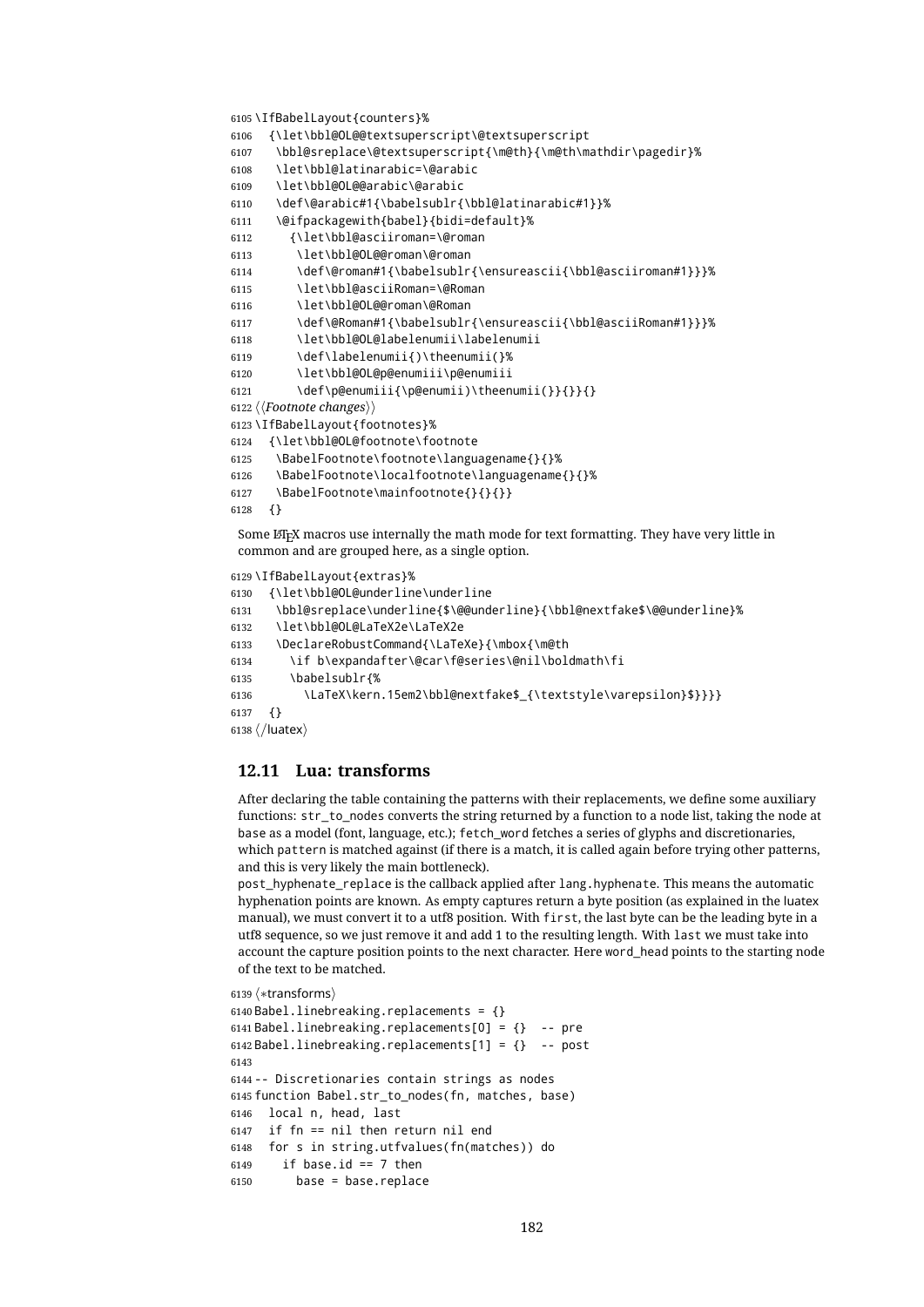```
6151 end
6152 n = node.copy(base)
6153 n.char = s
6154 if not head then
6155 head = n
6156 else
6157 last.next = n
6158 end
6159 last = n
6160 end
6161 return head
6162 end
6163
6164 Babel.fetch_subtext = {}
6165
6166 Babel.ignore_pre_char = function(node)
6167 return (node.lang == Babel.nohyphenation)
6168 end
6169
6170 -- Merging both functions doesn't seen feasible, because there are too
6171 -- many differences.
6172 Babel.fetch_subtext[0] = function(head)
6173 local word string = ''6174 local word nodes = \{\}6175 local lang
6176 local item = head
6177 local inmath = false
6178
6179 while item do
6180
6181 if item.id == 11 then
6182 inmath = (item.subtype == 0)
6183 end
6184
6185 if inmath then
6186 -- pass
6187
6188 elseif item.id == 29 then
6189 local locale = node.get_attribute(item, Babel.attr_locale)
6190
6191 if lang == locale or lang == nil then
6192 lang = lang or locale
6193 if Babel.ignore_pre_char(item) then
6194 word_string = word_string .. Babel.us_char
6195 else
6196 word_string = word_string .. unicode.utf8.char(item.char)
6197 end
6198 word_nodes[#word_nodes+1] = item
6199 else
6200 break
6201 end
6202
6203 elseif item.id == 12 and item.subtype == 13 then
6204 word_string = word_string .. ' '
6205 word_nodes[#word_nodes+1] = item
6206
6207 -- Ignore leading unrecognized nodes, too.
6208 elseif word_string ~= '' then
6209 word_string = word_string .. Babel.us_char
6210 word_nodes[#word_nodes+1] = item -- Will be ignored
6211 end
6212
6213 item = item.next
```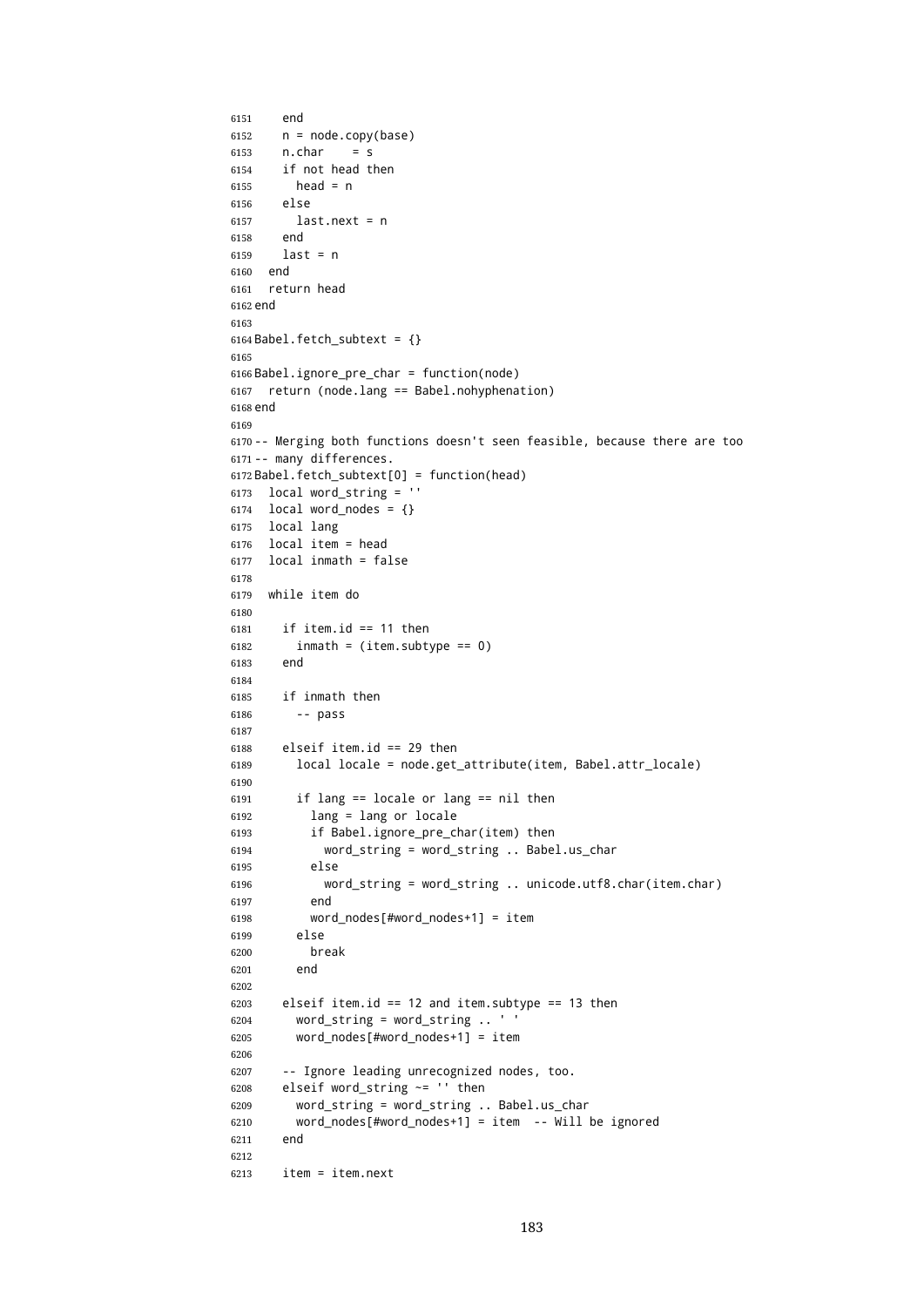```
6214 end
6215
6216 -- Here and above we remove some trailing chars but not the
6217 -- corresponding nodes. But they aren't accessed.
6218 if word_string:sub(-1) == ' ' then
6219 word_string = word_string:sub(1,-2)
6220 end
6221 word_string = unicode.utf8.gsub(word_string, Babel.us_char .. '+$', '')
6222 return word_string, word_nodes, item, lang
6223 end
6224
6225 Babel.fetch_subtext[1] = function(head)
6226 local word string = ''6227 local word nodes = \{\}6228 local lang
6229 local item = head
6230 local inmath = false
6231
6232 while item do
6233
6234 if item.id == 11 then
6235 inmath = (item.subtype == 0)
6236 end
6237
6238 if inmath then
6239 -- pass
6240
6241 elseif item.id == 29 then
6242 if item.lang == lang or lang == nil then
6243 if (item.char \sim= 124) and (item.char \sim= 61) then -- not =, not |
6244 lang = lang or item.lang
6245 word_string = word_string .. unicode.utf8.char(item.char)
6246 word_nodes[#word_nodes+1] = item
6247 end
6248 else
6249 break
6250 end
6251
6252 elseif item.id == 7 and item.subtype == 2 then
6253 word_string = word_string .. '='
6254 word_nodes[#word_nodes+1] = item
6255
6256 elseif item.id == 7 and item.subtype == 3 then
6257 word_string = word_string .. '|'
6258 word_nodes[#word_nodes+1] = item
6259
6260 -- (1) Go to next word if nothing was found, and (2) implicitly
6261 -- remove leading USs.
6262 elseif word_string == '' then
6263 -- pass
6264
6265 -- This is the responsible for splitting by words.
6266 elseif (item.id == 12 and item.subtype == 13) then
6267 break
6268
6269 else
6270 word_string = word_string .. Babel.us_char
6271 word_nodes[#word_nodes+1] = item -- Will be ignored
6272 end
6273
6274 item = item.next
6275 end
6276
```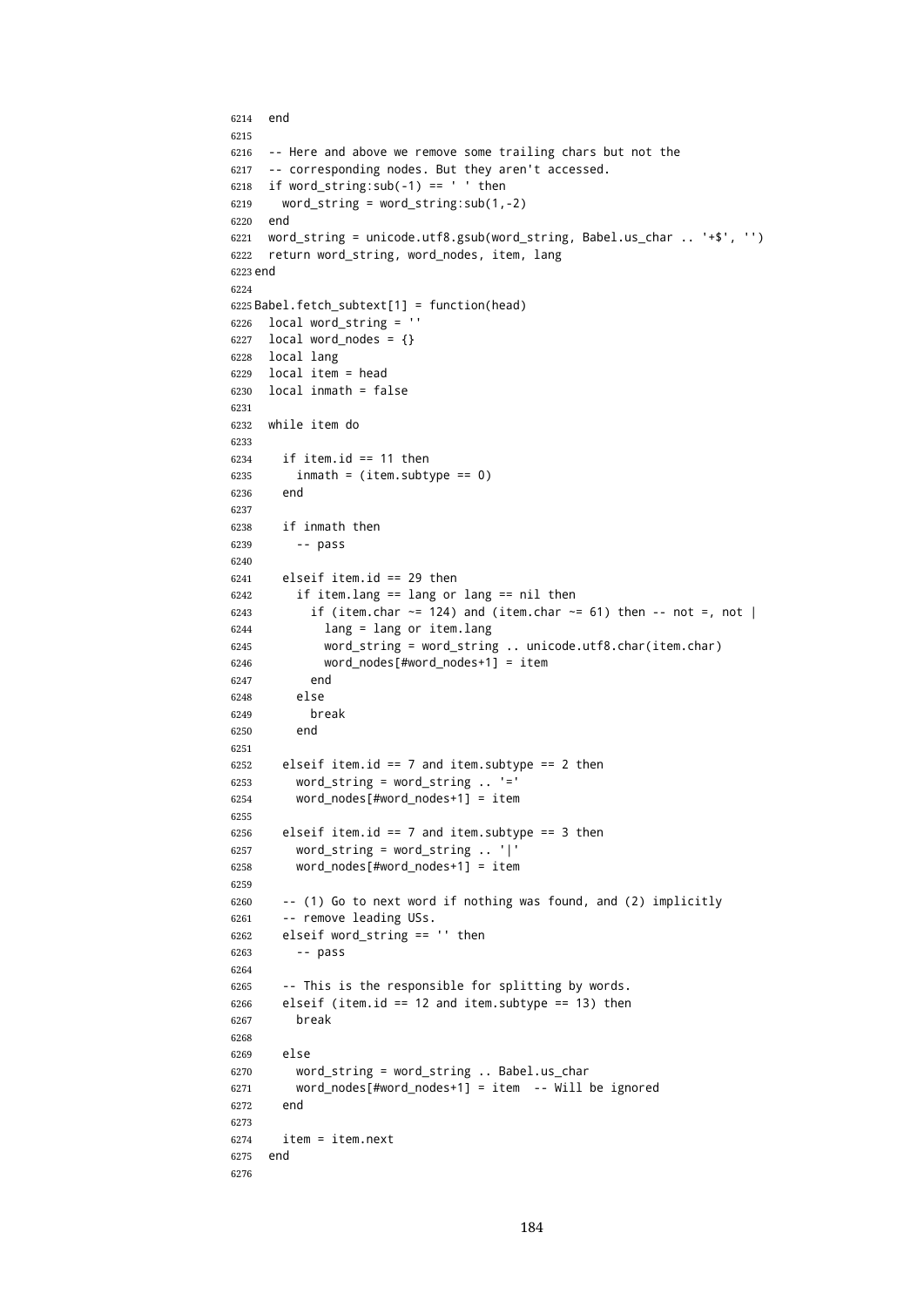```
6277 word string = unicode.utf8.gsub(word string, Babel.us char \ldots '+$', '')
6278 return word_string, word_nodes, item, lang
6279 end
6280
6281 function Babel.pre_hyphenate_replace(head)
6282 Babel.hyphenate_replace(head, 0)
6283 end
6284
6285 function Babel.post_hyphenate_replace(head)
6286 Babel.hyphenate_replace(head, 1)
6287 end
6288
6289 Babel.us char = string.char(31)
6290
6291 function Babel.hyphenate_replace(head, mode)
6292 local u = unicode.utf8
6293 local lbkr = Babel.linebreaking.replacements[mode]
6294
6295 local word_head = head
6296
6297 while true do -- for each subtext block
6298
6299 local w, w_nodes, nw, lang = Babel.fetch_subtext[mode](word_head)
6300
6301 if Babel.debug then
6302 print()
6303 print((mode == 0) and '@@@@<' or '@@@@>', w)
6304 end
6305
6306 if nw == nil and w == '' then break end
6307
6308 if not lang then goto next end
6309 if not lbkr[lang] then goto next end
6310
6311 -- For each saved (pre|post)hyphenation. TODO. Reconsider how
6312 -- loops are nested.
6313 for k=1, #lbkr[lang] do
6314 local p = lbkr[lang][k].pattern
6315 local r = lbkr[lang][k].replace
6316 local attr = lbkr[lang][k].attr or -1
6317
6318 if Babel.debug then
6319 print('*****', p, mode)
6320 end
6321
6322 -- This variable is set in some cases below to the first *byte*
6323 -- after the match, either as found by u.match (faster) or the
6324 -- computed position based on sc if w has changed.
6325 local last_match = 0
6326 local step = 0
6327
6328 -- For every match.
6329 while true do
6330 if Babel.debug then
6331 print('=====')
6332 end
6333 local new -- used when inserting and removing nodes
6334
6335 local matches = { u.\text{match}(w, p, \text{ last match}) }
6336
6337 if #matches < 2 then break end
6338
6339 -- Get and remove empty captures (with ()'s, which return a
```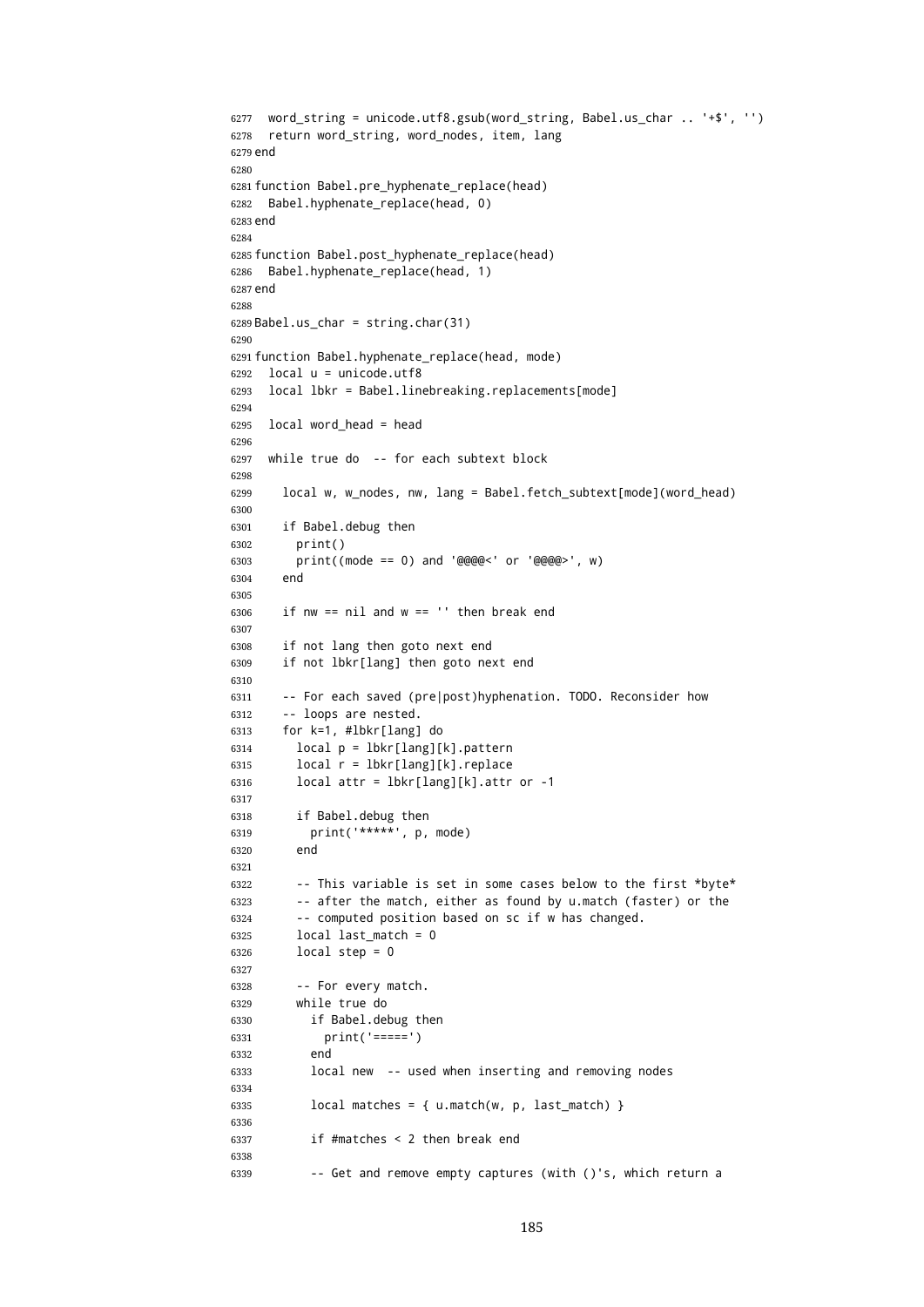```
6340 -- number with the position), and keep actual captures
6341 -- (from ( \ldots )), if any, in matches.
6342 local first = table.remove(matches, 1)
6343 local last = table.remove(matches, #matches)
6344 -- Non re-fetched substrings may contain \31, which separates
6345 -- subsubstrings.
6346 if string.find(w:sub(first, last-1), Babel.us_char) then break end
6347
6348 local save_last = last -- with A()BC()D, points to D
6349
6350 -- Fix offsets, from bytes to unicode. Explained above.
6351 first = u.length(w:sub(1, first-1)) + 16352 last = u.len(w:sub(1, last-1)) -- now last points to C
6353
6354 -- This loop stores in a small table the nodes
6355 -- corresponding to the pattern. Used by 'data' to provide a
6356 -- predictable behavior with 'insert' (w_nodes is modified on
6357 -- the fly), and also access to 'remove'd nodes.
6358 local sc = first-1 -- Used below, too
6359 local data_nodes = {}
6360
6361 local enabled = true
6362 for q = 1, last-first+1 do
6363 data_nodes[q] = w_nodes[sc+q]
6364 if enabled
6365 and attr > -1
6366 and not node.has_attribute(data_nodes[q], attr)
6367 then
6368 enabled = false
6369 end
6370 end
6371
6372 -- This loop traverses the matched substring and takes the
6373 -- corresponding action stored in the replacement list.
6374 -- sc = the position in substr nodes / string
6375 -- rc = the replacement table index
6376 local rc = 0
6377
6378 while rc < last-first+1 do -- for each replacement
6379 if Babel.debug then
6380 print('.....', rc + 1)
6381 end
6382 SC = SC + 16383 rc = rc + 1
6384
6385 if Babel.debug then
6386 Babel.debug_hyph(w, w_nodes, sc, first, last, last_match)
6387 local ss = ''
6388 for itt in node.traverse(head) do
6389 if itt.id == 29 then
6390 ss = ss .. unicode.utf8.char(itt.char)
6391 else
6392 ss = ss .. '{' .. itt.id .. '}'
6393 end
6394 end
6395 print('*****************', ss)
6396
6397 end
6398
6399 local crep = r[rc]
6400 local item = w_nodes[sc]
6401 local item_base = item
6402 local placeholder = Babel.us_char
```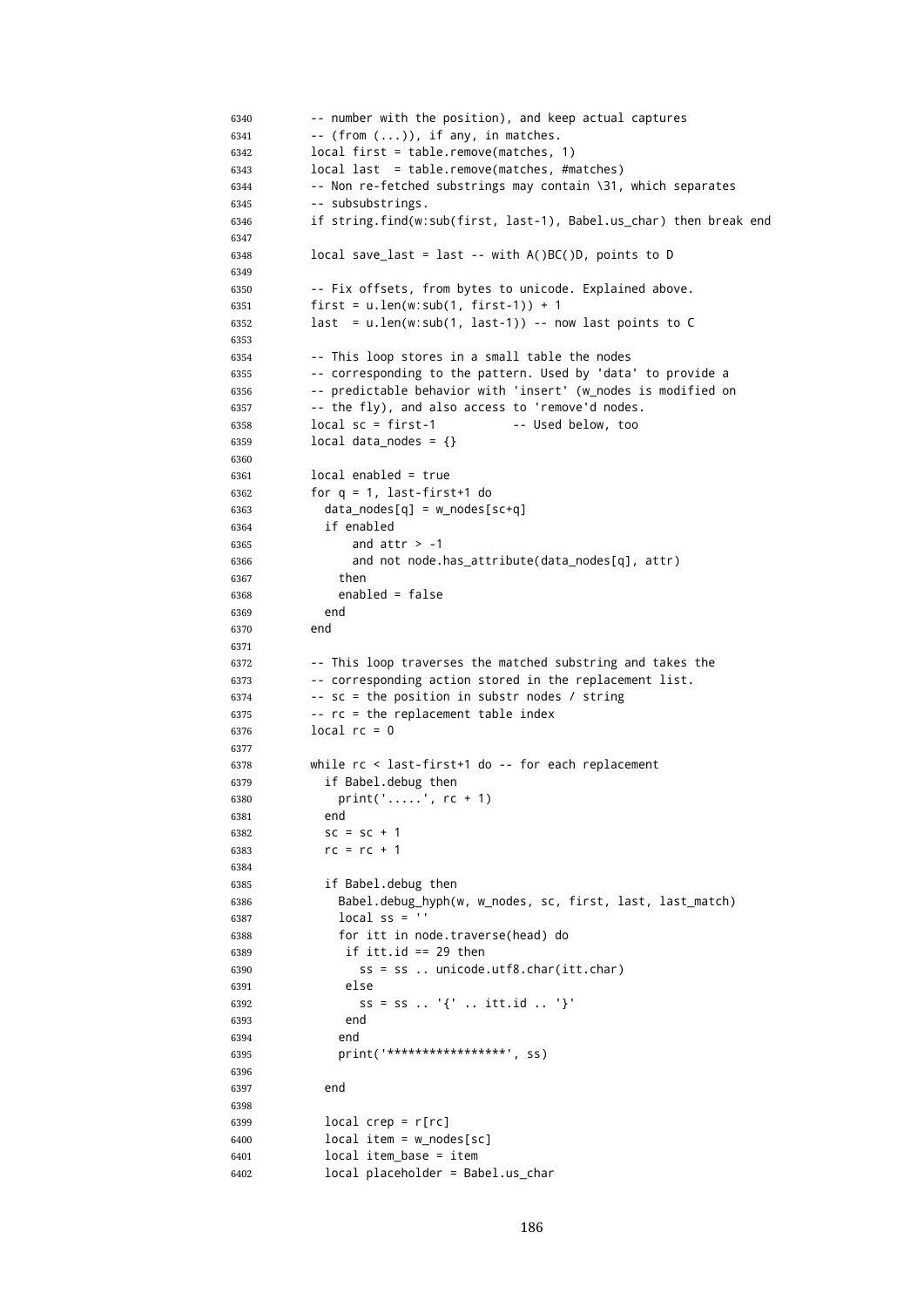```
6403 local d
6404
6405 if crep and crep.data then
6406 item_base = data_nodes[crep.data]
6407 end
6408
6409 if crep then
6410 step = crep.step or 0
6411 end
6412
6413 if (not enabled) or (crep and next(crep) == nil) then -- = {}
6414 last_match = save_last -- Optimization
6415 goto next
6416
6417 elseif crep == nil or crep.remove then
6418 node.remove(head, item)
6419 table.remove(w_nodes, sc)
6420 W = u \cdot sub(w, 1, sc-1) \cdot u \cdot sub(w, sc+1)6421 sc = sc - 1 -- Nothing has been inserted.
6422 last_match = utf8.offset(w, sc+1+step)
6423 goto next
6424
6425 elseif crep and crep.kashida then -- Experimental
6426 node.set_attribute(item,
6427 Babel.attr_kashida,
6428 crep.kashida)
6429 last_match = utf8.offset(w, sc+1+step)
6430 goto next
6431
6432 elseif crep and crep.string then
6433 local str = crep.string(matches)
6434 if str == '' then -- Gather with nil
6435 node.remove(head, item)
6436 table.remove(w_nodes, sc)
6437 w = u \cdot sub(w, 1, sc-1) \cdot u \cdot sub(w, sc+1)6438 sc = sc - 1 -- Nothing has been inserted.
6439 else
6440 local loop_first = true
6441 for s in string.utfvalues(str) do
6442 d = node.copy(item_base)
6443 d.char = s
6444 if loop_first then
6445 loop_first = false
6446 head, new = node.insert_before(head, item, d)
6447 if sc == 1 then
6448 word_head = head
6449 end
6450 w_nodes[sc] = d
6451 w = u.sub(w, 1, sc-1) .. u.char(s) .. u.sub(w, sc+1)
6452 else
6453 sc = sc + 1
6454 head, new = node.insert_before(head, item, d)
6455 table.insert(w_nodes, sc, new)
6456 w = u.sub(w, 1, sc-1) .. u.char(s) .. u.sub(w, sc)
6457 end
6458 if Babel.debug then
6459 print('.....', 'str')
6460 Babel.debug_hyph(w, w_nodes, sc, first, last, last_match)
6461 end
6462 end -- for
6463 node.remove(head, item)
6464 end -- if ''
6465 last_match = utf8.offset(w, sc+1+step)
```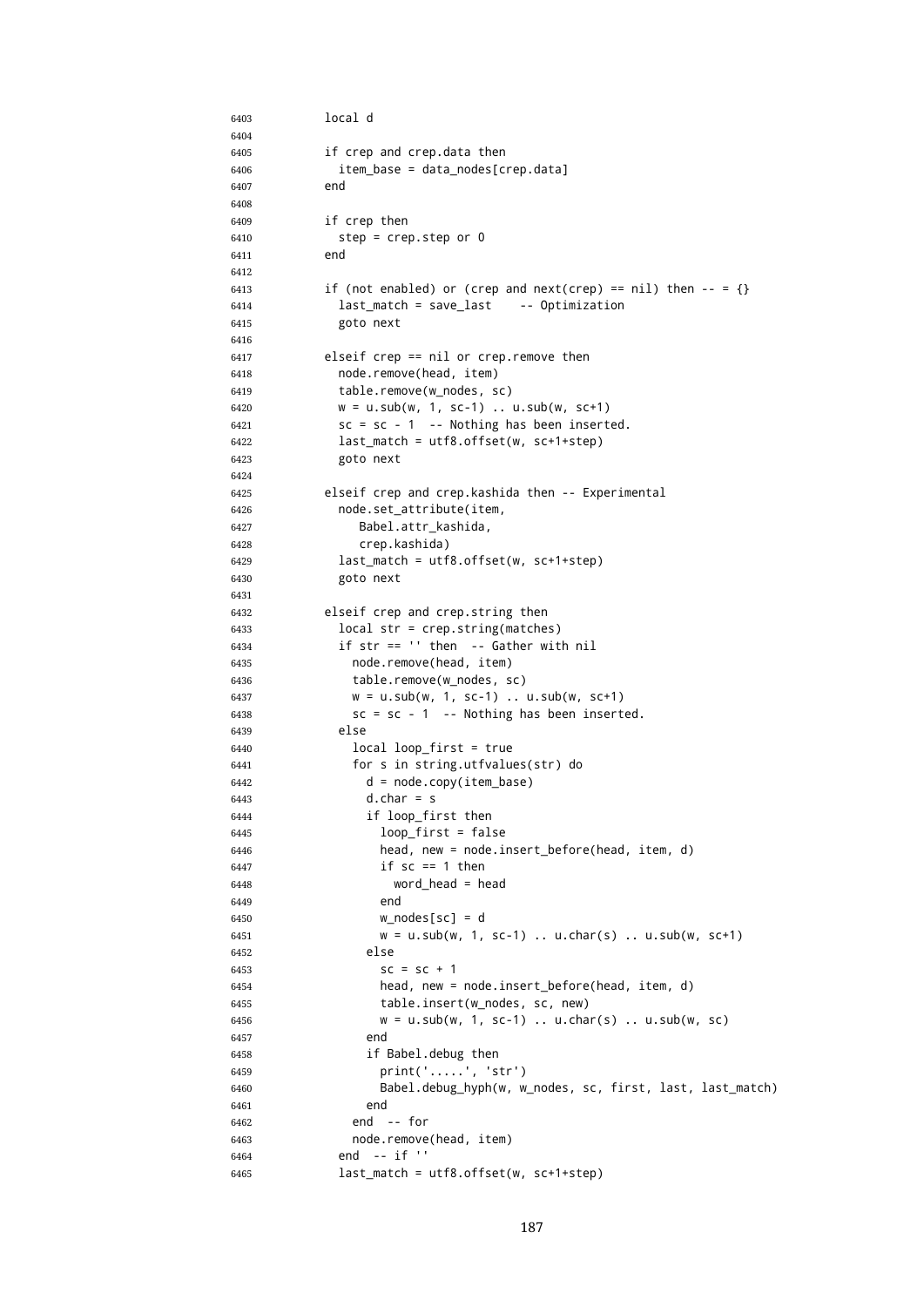```
6466 goto next
6467
6468 elseif mode == 1 and crep and (crep.pre or crep.no or crep.post) then
6469 d = node.new(7, 0) -- (disc, discretionary)
6470 d.pre = Babel.str_to_nodes(crep.pre, matches, item_base)
6471 d.post = Babel.str_to_nodes(crep.post, matches, item_base)
6472 d.replace = Babel.str_to_nodes(crep.no, matches, item_base)
6473 d.attr = item_base.attr
6474 if crep.pre == nil then -- TeXbook p96
6475 d.penalty = crep.penalty or tex.hyphenpenalty
6476 else
6477 d.penalty = crep.penalty or tex.exhyphenpenalty
6478 end
6479 placeholder = '|'
6480 head, new = node.insert_before(head, item, d)
6481
6482 elseif mode == 0 and crep and (crep.pre or crep.no or crep.post) then
6483 -- ERROR
6484
6485 elseif crep and crep.penalty then
6486 d = node.new(14, 0) -- (penalty, userpenalty)
6487 d.attr = item_base.attr
6488 d.penalty = crep.penalty
6489 head, new = node.insert_before(head, item, d)
6490
6491 elseif crep and crep.space then
6492 -- 655360 = 10 pt = 10 * 65536 sp
6493 d = node.new(12, 13) -- (glue, spaceskip)
6494 local quad = font.getfont(item_base.font).size or 655360
6495 node.setglue(d, crep.space[1] * quad,
6496 crep.space[2] * quad,
6497 crep.space[3] * quad)
6498 if mode == 0 then
6499 placeholder = ' '
6500 end
6501 head, new = node.insert_before(head, item, d)
6502
6503 elseif crep and crep.spacefactor then
6504 d = node.new(12, 13) -- (glue, spaceskip)
6505 local base_font = font.getfont(item_base.font)
6506 node.setglue(d,
6507 crep.spacefactor[1] * base_font.parameters['space'],
6508 crep.spacefactor[2] * base_font.parameters['space_stretch'],
6509 crep.spacefactor[3] * base_font.parameters['space_shrink'])
6510 if mode == 0 then
6511 placeholder = ' '
6512 end
6513 head, new = node.insert_before(head, item, d)
6514
6515 elseif mode == 0 and crep and crep.space then
6516 -- ERROR
6517
6518 end -- ie replacement cases
6519
6520 -- Shared by disc, space and penalty.
6521 if sc == 1 then
6522 word_head = head
6523 end
6524 if crep.insert then
6525 w = u.sub(w, 1, sc-1) .. placeholder .. u.sub(w, sc)
6526 table.insert(w_nodes, sc, new)
6527 last = last + 1
6528 else
```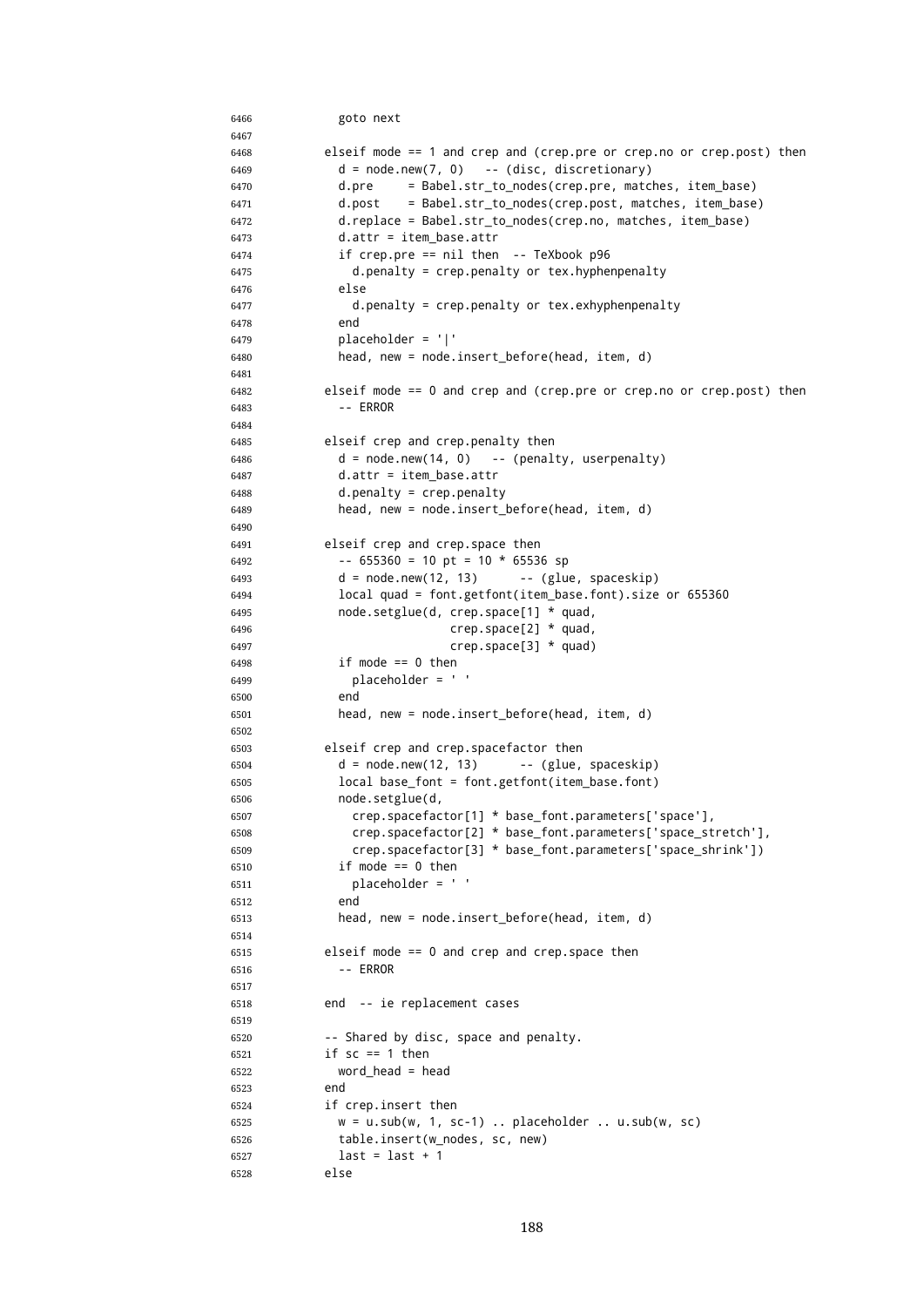```
6529 w nodes [sc] = d
6530 node.remove(head, item)
6531 w = u.sub(w, 1, sc-1) .. placeholder .. u.sub(w, sc+1)
6532 end
6533
6534 last_match = utf8.offset(w, sc+1+step)
6535
6536 ::next::
6537
6538 end -- for each replacement
6539
6540 if Babel.debug then
6541 print('.....', '/')
6542 Babel.debug_hyph(w, w_nodes, sc, first, last, last_match)
6543 end
6544
6545 end -- for match
6546
6547 end -- for patterns
6548
6549 \cdot n \cdot n+16550 word head = nw
6551 end -- for substring
6552 return head
6553 end
6554
6555 -- This table stores capture maps, numbered consecutively
6556 Babel.capture_maps = {}
6557
6558 -- The following functions belong to the next macro
6559 function Babel.capture_func(key, cap)
6560 local ret = "[[" .. cap:gsub('{([0-9])}', "]]..m[%1]..[[") .. "]]"
6561 local cnt
6562 local u = unicode.utf8
6563 ret, cnt = ret:gsub('{([0-9])|([^{\wedge}])+(.^{\wedge})'. Babel.capture_func_map)
6564 if cnt == 0 then
6565 ret = u.gsub(ret, '{(%x%x%x%x+)}',
6566 function (n)
6567 return u.char(tonumber(n, 16))
6568 end)
6569 end
6570 ret = ret:gsub("%[%[%]%]%.%.", '')
6571 ret = ret:gsub("%.%.%[%[%]%]", '')
6572 return key .. [[=function(m) return ]] .. ret .. [[ end]]
6573 end
6574
6575 function Babel.capt_map(from, mapno)
6576 return Babel.capture_maps[mapno][from] or from
6577 end
6578
6579 -- Handle the {n|abc|ABC} syntax in captures
6580 function Babel.capture_func_map(capno, from, to)
6581 local u = unicode.utf8
6582 from = u.gsub(from, '{(%x%x%x%x+)}',
6583 function (n)
6584 return u.char(tonumber(n, 16))
6585 end)
6586 to = u.gsub(to, '{(%x%x%x%x+)}',
6587 function (n)
6588 return u.char(tonumber(n, 16))
6589 end)
6590 local froms = {}
6591 for s in string.utfcharacters(from) do
```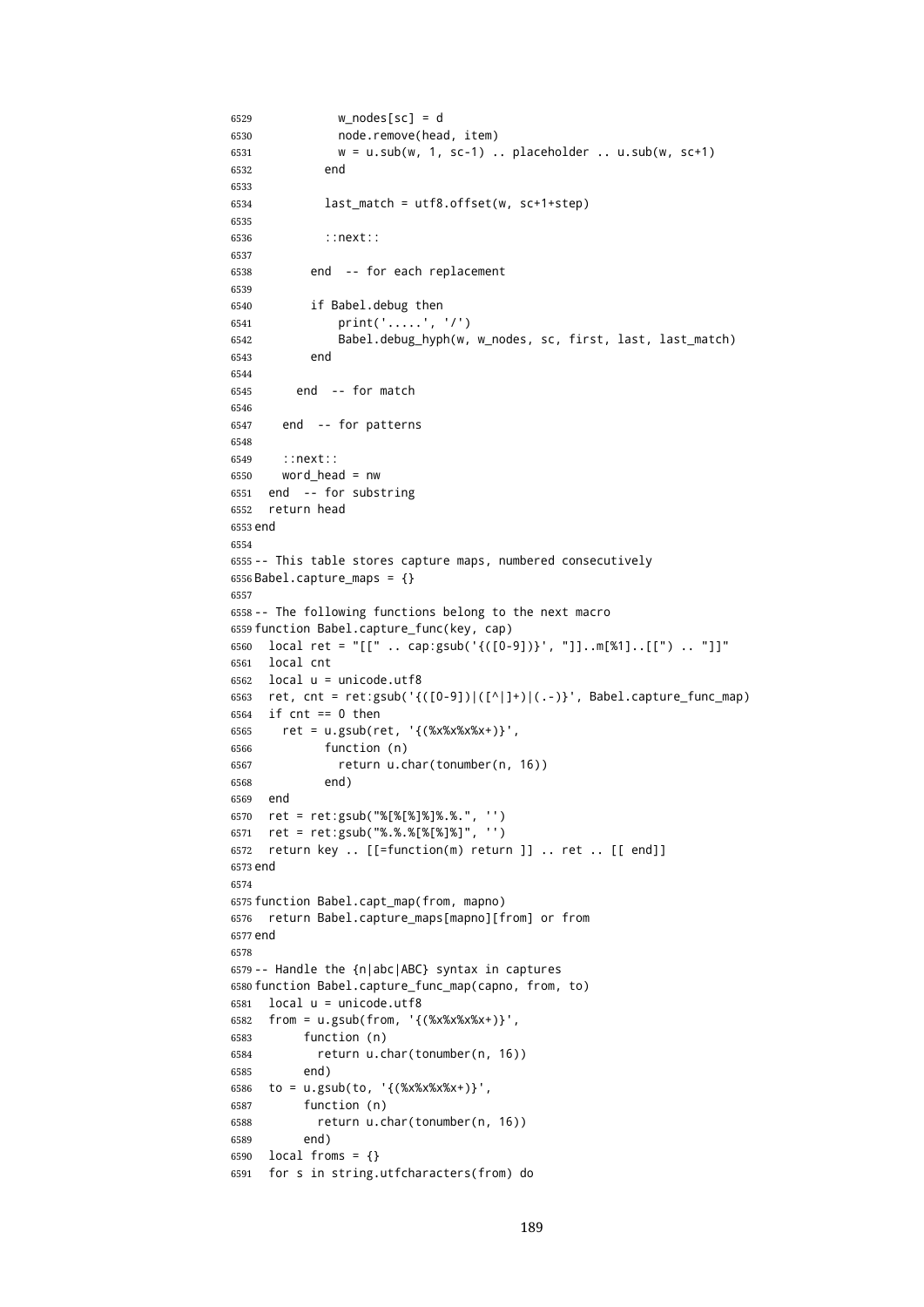```
6592 table.insert(froms, s)
6593 end
6594 local cnt = 1
6595 table.insert(Babel.capture maps, {})
6596 local mlen = table.getn(Babel.capture_maps)
6597 for s in string.utfcharacters(to) do
6598 Babel.capture_maps[mlen][froms[cnt]] = s
6599 cnt = cnt + 16600 end
6601 return "]]..Babel.capt_map(m[" .. capno .. "]," ..
6602 (mlen) .. ").." .. "[["
6603 end
6604
6605 -- Create/Extend reversed sorted list of kashida weights:
6606 function Babel.capture_kashida(key, wt)
6607 wt = tonumber(wt)
6608 if Babel.kashida_wts then
6609 for p, q in ipairs(Babel.kashida_wts) do
6610 if wt == q then
6611 break
6612 elseif wt > q then
6613 table.insert(Babel.kashida_wts, p, wt)
6614 break
6615 elseif table.getn(Babel.kashida_wts) == p then
6616 table.insert(Babel.kashida_wts, wt)
6617 end
6618 end
6619 else
6620 Babel.kashida_wts = { wt }
6621 end
6622 return 'kashida = ' .. wt
6623 end
6624 \langle/transforms\rangle
```
### **12.12 Lua: Auto bidi with** basic **and** basic-r

The file babel-data-bidi.lua currently only contains data. It is a large and boring file and it is not shown here (see the generated file), but here is a sample:

```
[0x25]=\{d='et'\}[0x26] = {d= 'on'},
[0x27] = {d= 'on'},
[0x28]={d='on', m=0x29},
[0x29]={d='on', m=0x28},
[0x2A]=\{d='on'\}\,[0x2B]=\{d='es'\},
[0x2C]=\{d='cs'\},
```
For the meaning of these codes, see the Unicode standard.

Now the basic-r bidi mode. One of the aims is to implement a fast and simple bidi algorithm, with a single loop. I managed to do it for R texts, with a second smaller loop for a special case. The code is still somewhat chaotic, but its behavior is essentially correct. I cannot resist copying the following text from Emacs bidi.c (which also attempts to implement the bidi algorithm with a single loop):

Arrrgh!! The UAX#9 algorithm is too deeply entrenched in the assumption of batch-style processing [...]. May the fleas of a thousand camels infest the armpits of those who design supposedly general-purpose algorithms by looking at their own implementations, and fail to consider other possible implementations!

Well, it took me some time to guess what the batch rules in UAX#9 actually mean (in other word, *what* they do and *why*, and not only *how*), but I think (or I hope) I've managed to understand them. In some sense, there are two bidi modes, one for numbers, and the other for text. Furthermore, setting just the direction in R text is not enough, because there are actually *two* R modes (set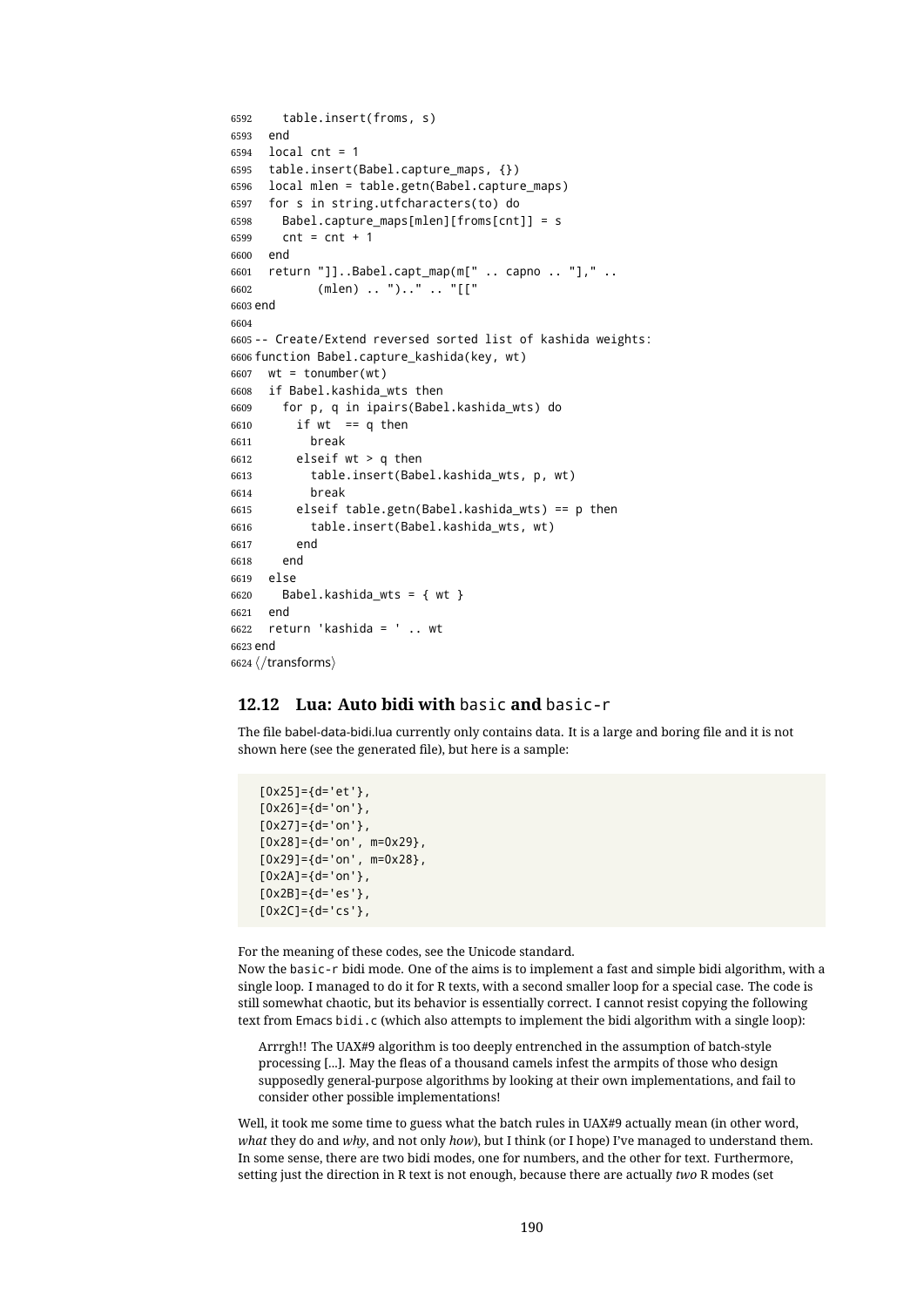explicitly in Unicode with RLM and ALM). In babel the dir is set by a higher protocol based on the language/script, which in turn sets the correct dir  $(\langle \cdot | \cdot \rangle, \langle r \rangle)$  or  $\langle a | \cdot \rangle$ .

From UAX#9: "Where available, markup should be used instead of the explicit formatting characters". So, this simple version just ignores formatting characters. Actually, most of that annex is devoted to how to handle them.

BD14-BD16 are not implemented. Unicode (and the W3C) are making a great effort to deal with some special problematic cases in "streamed" plain text. I don't think this is the way to go – particular issues should be fixed by a high level interface taking into account the needs of the document. And here is where luatex excels, because everything related to bidi writing is under our control.

```
6625 \langle *basic-r \rangle6626 Babel = Babel or \{\}6627
6628 Babel.bidi_enabled = true
6629
6630 require('babel-data-bidi.lua')
6631
6632 local characters = Babel.characters
6633 local ranges = Babel.ranges
6634
6635 local DIR = node.id("dir")
6636
6637 local function dir_mark(head, from, to, outer)
6638 dir = (outer == 'r') and 'TLT' or 'TRT' -- ie, reverse
6639 local d = node.new(DIR)
6640 d.dir = '+' .. dir
6641 node.insert_before(head, from, d)
6642 d = node.new(DIR)
6643 d.dir = '-' .. dir
6644 node.insert_after(head, to, d)
6645 end
6646
6647 function Babel.bidi(head, ispar)
6648 local first_n, last_n -- first and last char with nums
6649 local last_es -- an auxiliary 'last' used with nums
                                       -- first and last char in L/R block
6651 local dir, dir_real
```
Next also depends on script/lang (<al>/<r>><r>>>>>. To be set by babel. tex.pardir is dangerous, could be (re)set but it should be changed only in vmode. There are two strong's – strong = l/al/r and strong  $\ln = \frac{1}{r}$  (there must be a better way):

```
6652 local strong = ('TRT' == tex.pardir) and 'r' or 'l'
6653 local strong_lr = (strong == 'l') and 'l' or 'r'
6654 local outer = strong
6655
6656 local new_dir = false
6657 local first_dir = false
6658 local inmath = false
6659
6660 local last_lr
6661
6662 local type_n = ''
6663
6664 for item in node.traverse(head) do
6665
6666 -- three cases: glyph, dir, otherwise
6667 if item.id == node.id'glyph'
6668 or (item.id == 7 and item.subtype == 2) then
6669
6670 local itemchar
6671 if item.id == 7 and item.subtype == 2 then
6672 itemchar = item.replace.char
6673 else
6674 itemchar = item.char
```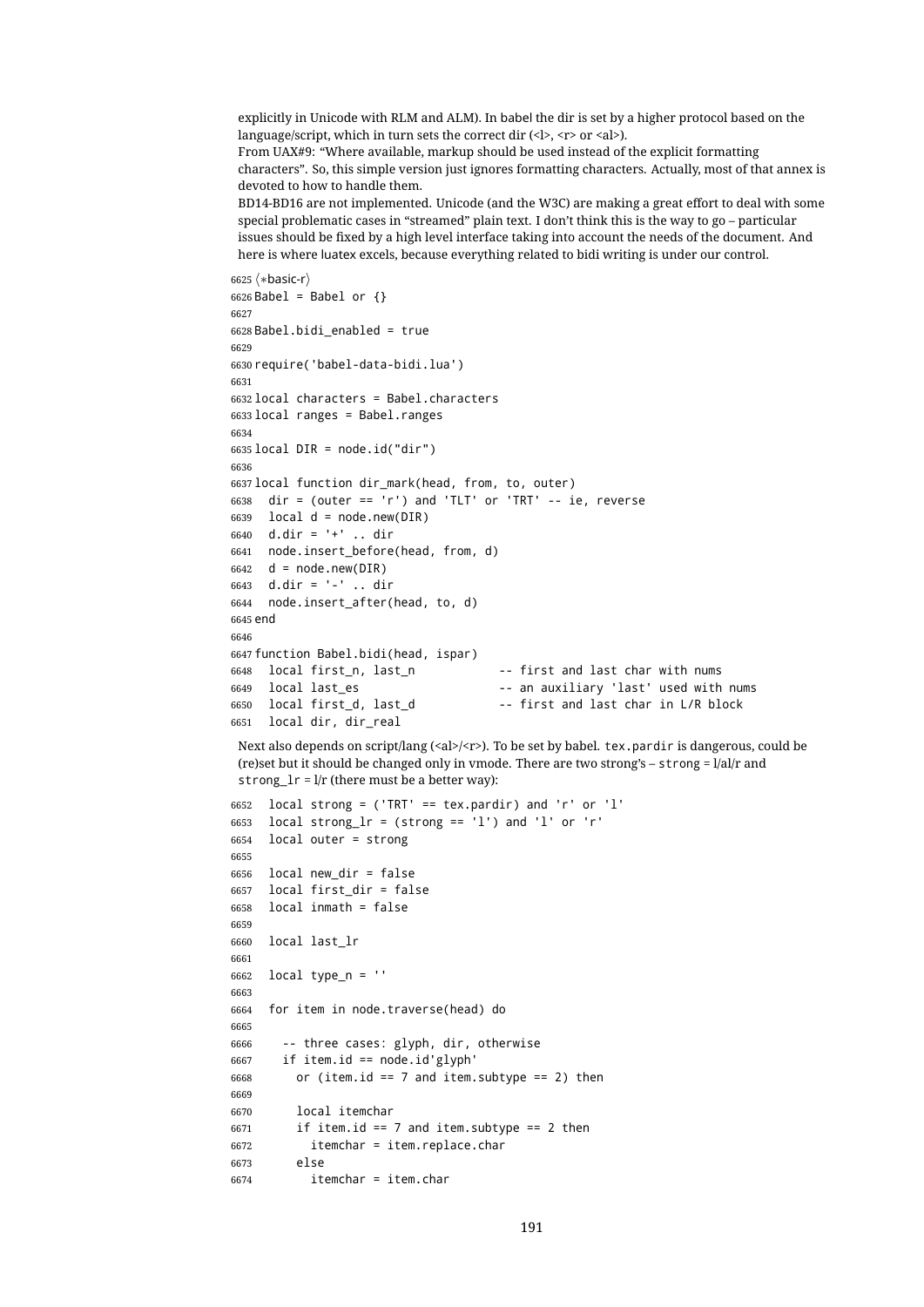```
6675 end
6676 local chardata = characters[itemchar]
6677 dir = chardata and chardata.d or nil
6678 if not dir then
6679 for nn, et in ipairs(ranges) do
6680 if itemchar < et[1] then
6681 break
6682 elseif itemchar <= et[2] then
6683 dir = et[3]
6684 break
6685 end
6686 end
6687 end
6688 dir = dir or 'l'
6689 if inmath then dir = ('TRT' == tex.mathdir) and 'r' or 'l' end
```
Next is based on the assumption babel sets the language AND switches the script with its dir. We treat a language block as a separate Unicode sequence. The following piece of code is executed at the first glyph after a 'dir' node. We don't know the current language until then. This is not exactly true, as the math mode may insert explicit dirs in the node list, so, for the moment there is a hack by brute force (just above).

```
6690 if new_dir then
6691 attr_dir = 0
6692 for at in node.traverse(item.attr) do
6693 if at.number == Babel.attr_dir then
6694 attr_dir = at.value % 3
6695 end
6696 end
6697 if attr dir == 1 then
6698 strong = 'r'
6699 elseif attr_dir == 2 then
6700 strong = 'al'
6701 else
6702 strong = 'l'
6703 end
6704 strong_lr = (strong == 'l') and 'l' or 'r'
6705 outer = strong_lr
6706 new_dir = false
6707 end
6708
6709 if dir == 'nsm' then dir = strong end -- W1
```
**Numbers.** The dual <al>/<r>>/<r> system for R is somewhat cumbersome.

```
6710 dir real = dir -- We need dir real to set strong below
6711 if dir == 'al' then dir = 'r' end -- W3
```
By W2, there are no <en> <et> <et> <es> if strong == <al>, only <an>. Therefore, there are not <et en> nor <en et>, W5 can be ignored, and W6 applied:

```
6712 if strong == 'al' then
6713 if dir == 'en' then dir = 'an' end -- W2
6714 if dir == 'et' or dir == 'es' then dir = 'on' end -- W6
6715 strong_lr = 'r' -- W3
6716 end
```
Once finished the basic setup for glyphs, consider the two other cases: dir node and the rest.

```
6717 elseif item.id == node.id'dir' and not inmath then
6718 new dir = true
6719 dir = nil
6720 elseif item.id == node.id'math' then
6721 inmath = (item.subtype == 0)
6722 else
6723 dir = nil - Not a char
6724 end
```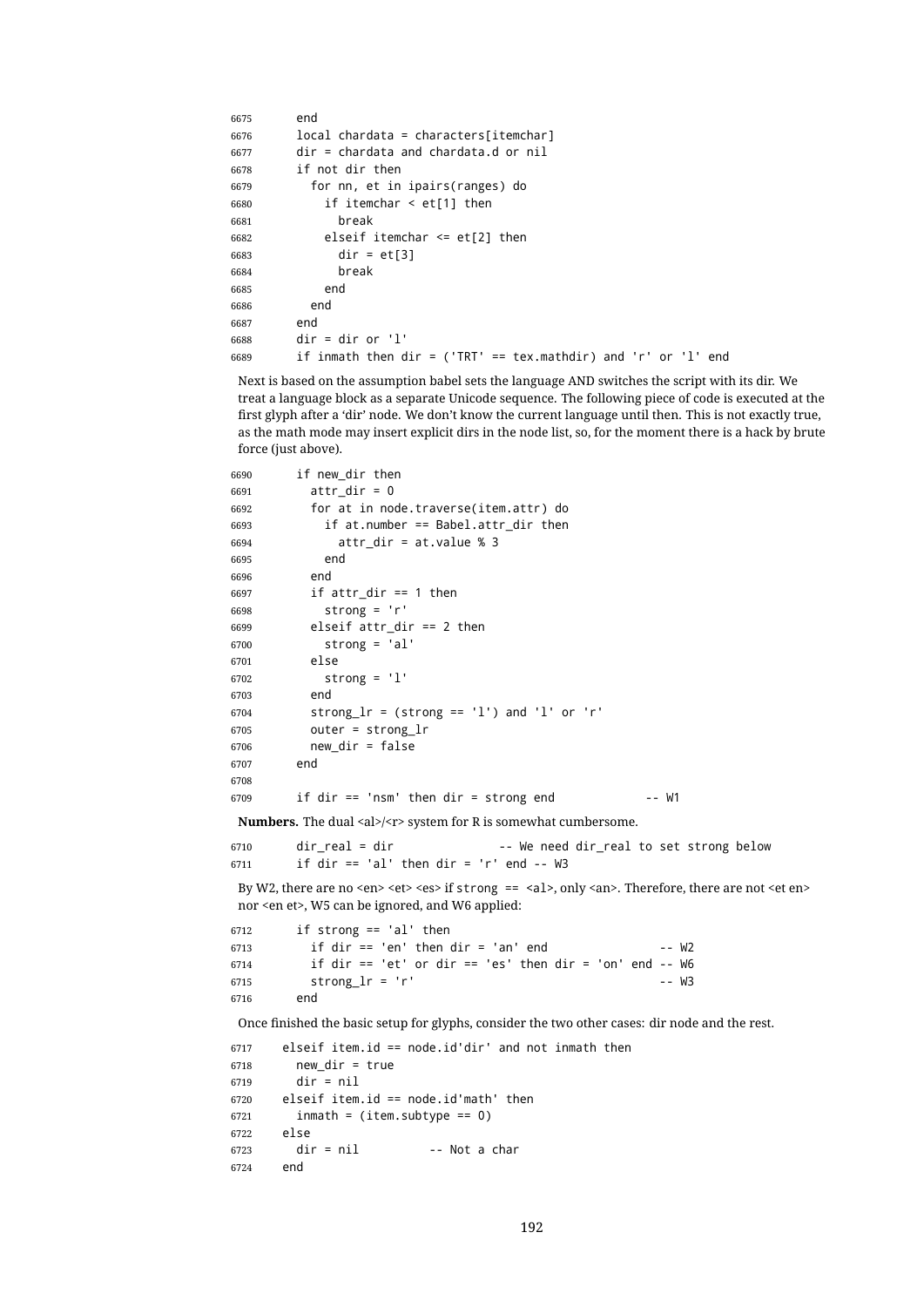Numbers in R mode. A sequence of <en>, <et>, <an>, <es> and <cs> is typeset (with some rules) in L mode. We store the starting and ending points, and only when anything different is found (including nil, ie, a non-char), the textdir is set. This means you cannot insert, say, a whatsit, but this is what I would expect (with luacolor you may colorize some digits). Anyway, this behavior could be changed with a switch in the future. Note in the first branch only <an> is relevant if <al>.

```
6725 if dir == 'en' or dir == 'an' or dir == 'et' then
6726 if dir \sim= 'et' then
6727 type n = dir6728 end
6729 first n = first n or item
6730 last_n = last_es or item
6731 last_es = nil
6732 elseif dir == 'es' and last_n then -- W3+W6
6733 last_es = item
6734 elseif dir == 'cs' then - it's right - do nothing
6735 elseif first_n then -- & if dir = any but en, et, an, es, cs, inc nil
6736 if strong_\bar{l}r == 'r' and type_n ~= '' then
6737 dir_mark(head, first_n, last_n, 'r')
6738 elseif strong_lr == 'l' and first_d and type_n == 'an' then
6739 dir_mark(head, first_n, last_n, 'r')
6740 dir_mark(head, first_d, last_d, outer)
6741 first_d, last_d = nil, nil
6742 elseif strong_lr == 'l' and type_n \sim= '' then
6743 last d = last n
6744 end
6745 type_n = ''
6746 first_n, last_n = nil, nil
6747 end
```
R text in L, or L text in R. Order of dir\_ mark's are relevant: d goes outside n, and therefore it's emitted after. See dir\_mark to understand why (but is the nesting actually necessary or is a flat dir structure enough?). Only L, R (and AL) chars are taken into account – everything else, including spaces, whatsits, etc., are ignored:

```
6748 if dir == 'l' or dir == 'r' then
6749 if dir \sim= outer then
6750 first_d = first_d or item
6751 last d = item6752 elseif first d and dir \sim= strong lr then
6753 dir_mark(head, first_d, last_d, outer)
6754 first_d, last_d = nil, nil
6755 end
6756 end
```
**Mirroring.** Each chunk of text in a certain language is considered a "closed" sequence. If <r on r> and <l on  $\vert$ >, it's clearly <r> and <l>, resptly, but with other combinations depends on outer. From all these, we select only those resolving <on>  $\rightarrow$  <r>  $\leftrightarrow$  At the beginning (when last\_lr is nil) of an R text, they are mirrored directly.

TODO - numbers in R mode are processed. It doesn't hurt, but should not be done.

```
6757 if dir and not last_lr and dir ~= 'l' and outer == 'r' then
6758 item.char = characters[item.char] and
6759 characters[item.char].m or item.char
6760 elseif (dir or new_dir) and last_lr ~= item then
6761 local mir = outer .. strong_lr .. (dir or outer)
6762 if mir == 'rrr' or mir == 'lrr' or mir == 'rrl' or mir == 'rlr' then
6763 for ch in node.traverse(node.next(last_lr)) do
6764 if ch == item then break end
6765 if ch.id == node.id'glyph' and characters[ch.char] then
6766 ch.char = characters[ch.char].m or ch.char
6767 end
6768 end
6769 end
6770 end
```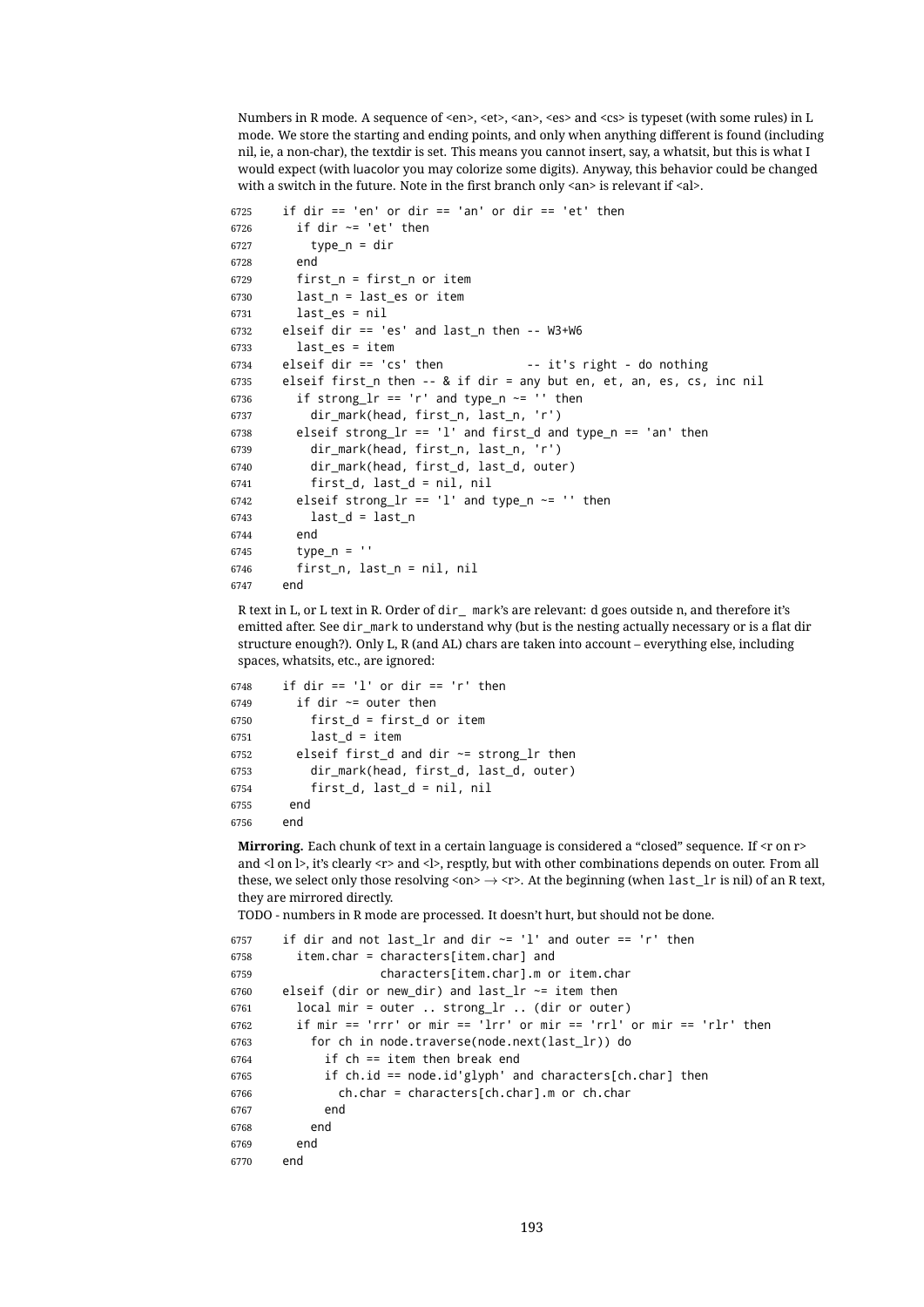Save some values for the next iteration. If the current node is 'dir', open a new sequence. Since dir could be changed, strong is set with its real value (dir\_real).

```
6771 if dir == 'l' or dir == 'r' then
6772 last_lr = item
6773 strong = dir_real -- Don't search back - best save now
6774 strong_lr = (strong == 'l') and 'l' or 'r'
6775 elseif new_dir then
6776 last lr = nil6777 end
6778 end
```
Mirror the last chars if they are no directed. And make sure any open block is closed, too.

```
6779 if last_lr and outer == 'r' then
6780 for ch in node.traverse_id(node.id'glyph', node.next(last_lr)) do
6781 if characters[ch.char] then
6782 ch.char = characters[ch.char].m or ch.char
6783 end
6784 end
6785 end
6786 if first_n then
6787 dir_mark(head, first_n, last_n, outer)
6788 end
6789 if first_d then
6790 dir_mark(head, first_d, last_d, outer)
6791 end
```
In boxes, the dir node could be added before the original head, so the actual head is the previous node.

```
6792 return node.prev(head) or head
6793 end
6794\langle/basic-r\rangle
```
And here the Lua code for bidi=basic:

```
6795 (*basic)
6796 Babel = Babel or \{\}6797
6798 -- eg, Babel.fontmap[1][<prefontid>]=<dirfontid>
6799
6800 Babel.fontmap = Babel.fontmap or {}
6801 Babel.fontmap[0] = {} -- l
6802 Babel.fontmap[1] = \{ \} -- r
6803 Babel.fontmap[2] = {} -- al/an
6804
6805 Babel.bidi_enabled = true
6806 Babel.mirroring_enabled = true
6807
6808 require('babel-data-bidi.lua')
6809
6810 local characters = Babel.characters
6811 local ranges = Babel.ranges
6812
6813 local DIR = node.id('dir')
6814 local GLYPH = node.id('glyph')
6815
6816 local function insert_implicit(head, state, outer)
6817 local new_state = state
6818 if state.sim and state.eim and state.sim ~= state.eim then
6819 dir = ((outer == 'r') and 'TLT' or 'TRT') -- ie, reverse
6820 local d = node.new(DIR)
6821 d.dir = '+' .. dir
6822 node.insert_before(head, state.sim, d)
6823 local d = node.new(DIR)
6824 d.dir = '-' .. dir
```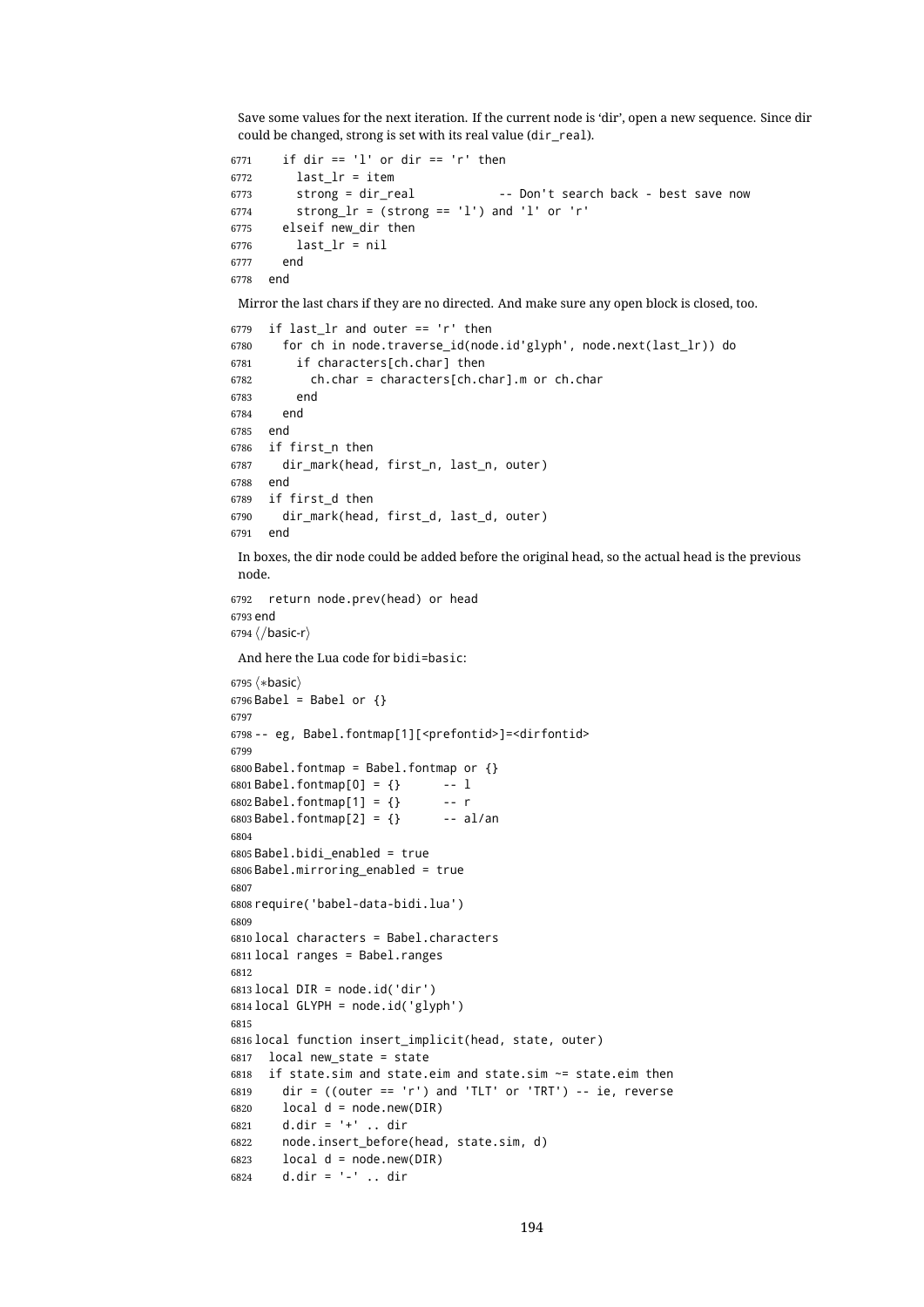```
6825 node.insert_after(head, state.eim, d)
6826 end
6827 new_state.sim, new_state.eim = nil, nil
6828 return head, new_state
6829 end
6830
6831 local function insert_numeric(head, state)
6832 local new
6833 local new_state = state
6834 if state.san and state.ean and state.san ~= state.ean then
6835 local d = node.new(DIR)
6836 d.dir = '+TLT'
6837 _, new = node.insert_before(head, state.san, d)
6838 if state.san == state.sim then state.sim = new end
6839 local d = node.new(DIR)
6840 d.dir = '-TLT'
6841 . new = node.insert after(head, state.ean, d)
6842 if state.ean == state.eim then state.eim = new end
6843 end
6844 new_state.san, new_state.ean = nil, nil
6845 return head, new_state
6846 end
6847
6848 -- TODO - \hbox with an explicit dir can lead to wrong results
6849 -- <R \hbox dir TLT{<R>}> and <L \hbox dir TRT{<L>}>. A small attempt
6850 -- was s made to improve the situation, but the problem is the 3-dir
6851 -- model in babel/Unicode and the 2-dir model in LuaTeX don't fit
6852 - w^26853
6854 function Babel.bidi(head, ispar, hdir)
6855 local d -- d is used mainly for computations in a loop
6856 local prev d = ''
6857 local new_d = false
6858
6859 local nodes = \{\}6860 local outer_first = nil
6861 local inmath = false
6862
6863 local glue_d = nil
6864 local glue_i = nil
6865
6866 local has_en = false
6867 local first_et = nil
6868
6869 local ATDIR = Babel.attr_dir
6870
6871 local save_outer
6872 local temp = node.get_attribute(head, ATDIR)
6873 if temp then
6874 temp = temp % 3
6875 save outer = (temp == 0 and 'l') or
6876 (temp == 1 and 'r') or
6877 (temp == 2 and 'al')
6878 elseif ispar then -- Or error? Shouldn't happen
6879 save_outer = ('TRT' == tex.pardir) and 'r' or 'l'
6880 else -- Or error? Shouldn't happen
6881 save_outer = ('TRT' == hdir) and 'r' or 'l'
6882 end
6883 -- when the callback is called, we are just after the box,
6884 -- and the textdir is that of the surrounding text
6885 -- if not ispar and hdir ~= tex.textdir then
6886 -- save_outer = ('TRT' == hdir) and 'r' or 'l'
6887 -- end
```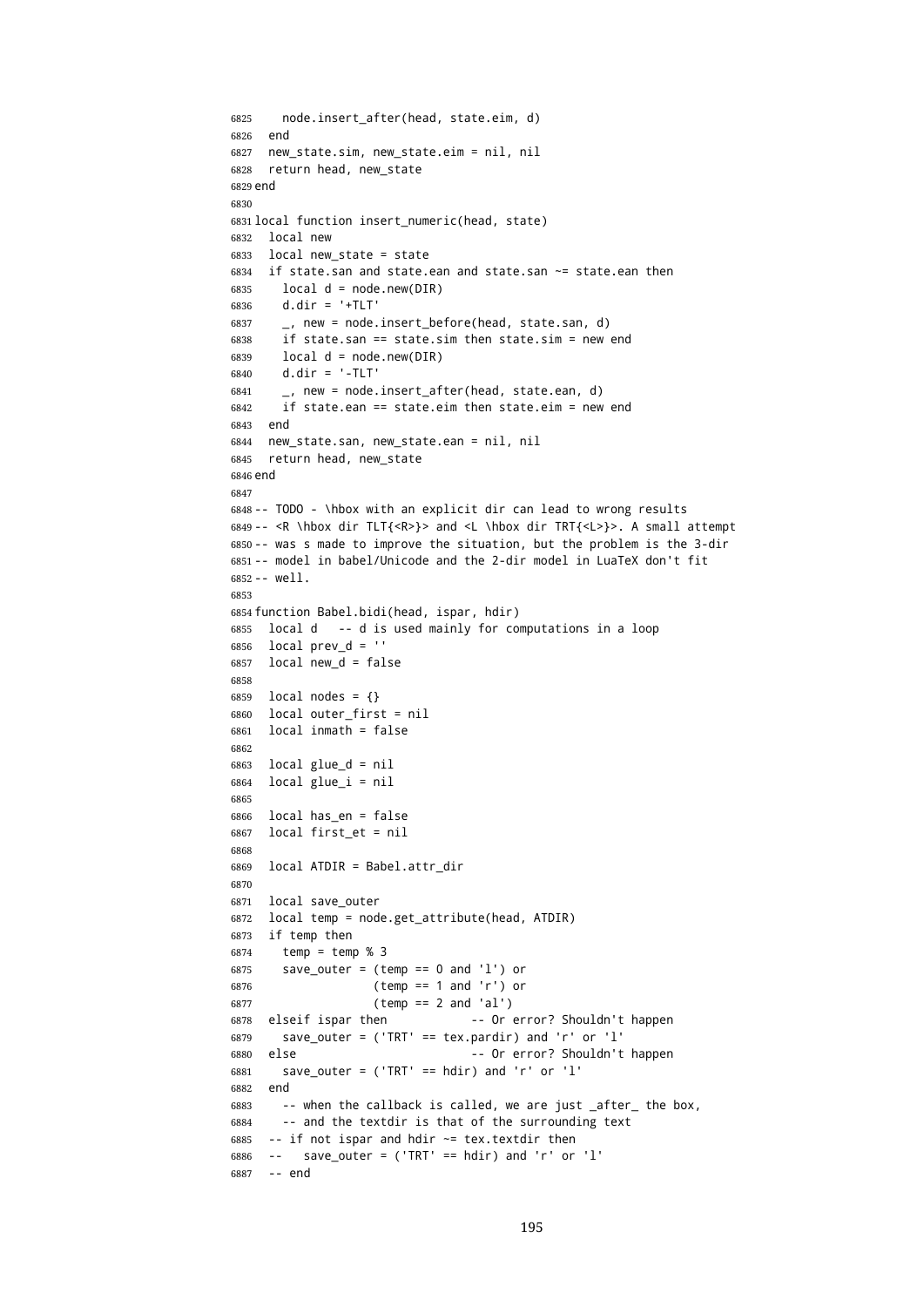```
6888 local outer = save_outer
6889 local last = outer
6890 -- 'al' is only taken into account in the first, current loop
6891 if save outer == 'al' then save outer = 'r' end
6892
6893 local fontmap = Babel.fontmap
6894
6895 for item in node.traverse(head) do
6896
6897 -- In what follows, #node is the last (previous) node, because the
6898 -- current one is not added until we start processing the neutrals.
6899
6900 -- three cases: glyph, dir, otherwise
6901 if item.id == GLYPH
6902 or (item.id == 7 and item.subtype == 2) then
6903
6904 local d_font = nil
6905 local item_r
6906 if item.id == 7 and item.subtype == 2 then
6907 item_r = item.replace -- automatic discs have just 1 glyph
6908 else
6909 item_r = item
6910 end
6911 local chardata = characters[item_r.char]
6912 d = chardata and chardata.d or nil
6913 if not d or d == 'nsm' then
6914 for nn, et in ipairs(ranges) do
6915 if item_r.char < et[1] then
6916 break
6917 elseif item_r.char <= et[2] then
6918 if not d then d = et[3]
6919 elseif d == 'nsm' then d_font = et[3]
6920 end
6921 break
6922 end
6923 end
6924 end
6925 d = d or 'l'
6926
6927 -- A short 'pause' in bidi for mapfont
6928 d_font = d_font or d
6929 d_font = (d_font == 'l' and 0) or
6930 (d_font == 'nsm' and 0) or
6931 (d_font == 'r' and 1) or
6932 (d_font == 'al' and 2) or
6933 (d_font == 'an' and 2) or nil
6934 if d_font and fontmap and fontmap[d_font][item_r.font] then
6935 item_r.font = fontmap[d_font][item_r.font]
6936 end
6937
6938 if new_d then
6939 table.insert(nodes, {nil, (outer == 'l') and 'l' or 'r', nil})
6940 if inmath then
6941 attr_d = 0
6942 else
6943 attr_d = node.get_attribute(item, ATDIR)
6944 attr_d = attr_d % 3
6945 end
6946 if attr d == 1 then
6947 outer_first = 'r'
6948 last = 'r'
6949 elseif attr_d == 2 then
6950 outer_first = 'r'
```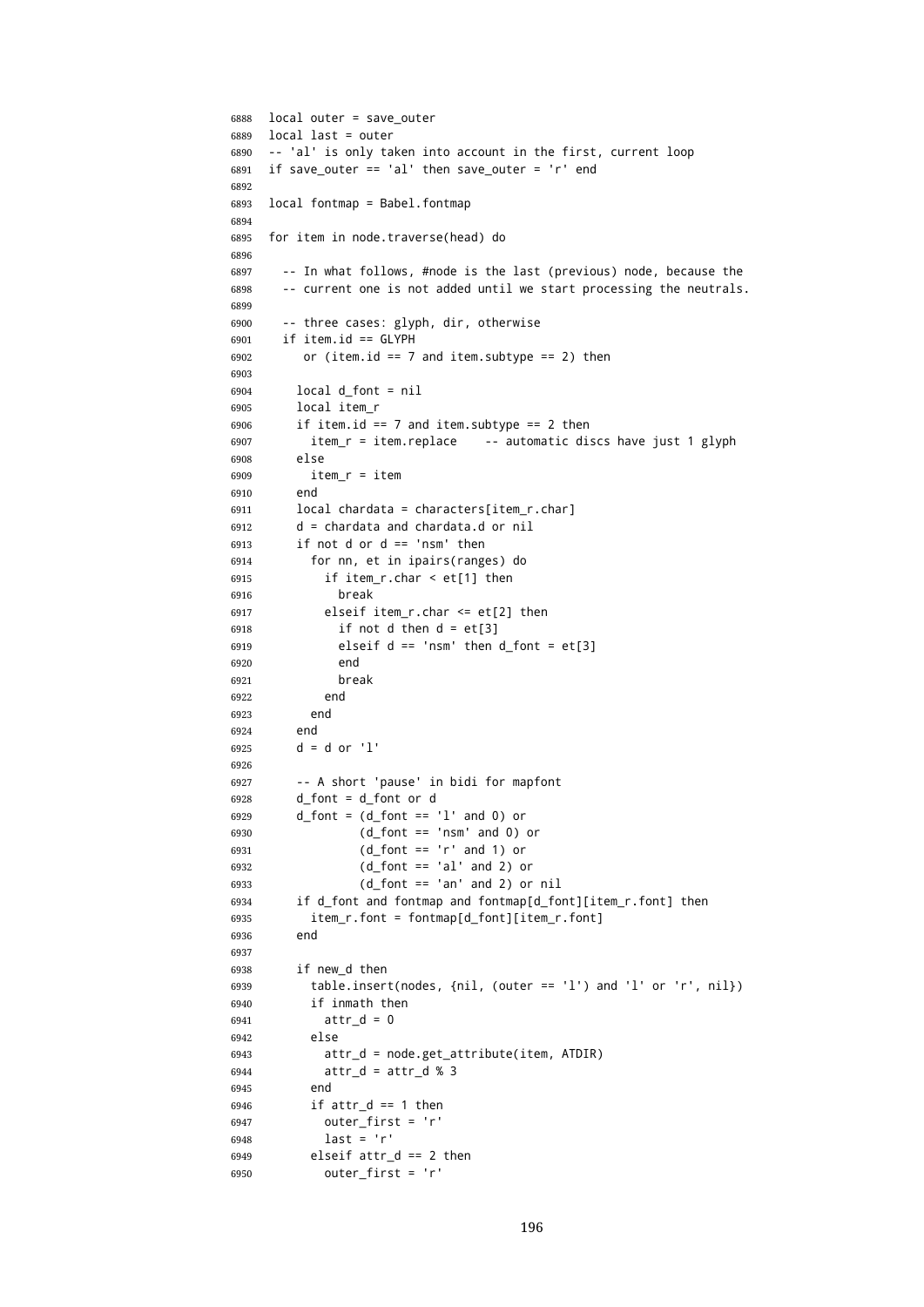```
6951 last = 'al'
6952 else
6953 outer_first = 'l'
6954 last = 'l'
6955 end
6956 outer = last
6957 has_en = false
6958 first_et = nil
6959 new d = false
6960 end
6961
6962 if glue_d then
6963 if (d == 'l' and 'l' or 'r') ~= glue_d then
6964 table.insert(nodes, {glue_i, 'on', nil})
6965 end
6966 glue_d = nil
6967 glue_i = nil
6968 end
6969
6970 elseif item.id == DIR then
6971 d = nil
6972 if head \sim= item then new d = true end
6973
6974 elseif item.id == node.id'glue' and item.subtype == 13 then
6975 glue d = d
6976 glue_i = item
6977 d = nil
6978
6979 elseif item.id == node.id'math' then
6980 inmath = (item.subtype == 0)
6981
6982 else
6983 d = nil
6984 end
6985
6986 -- AL <= EN/ET/ES -- W2 + W3 + W6
6987 if last == 'al' and d == 'en' then
6988 d = 'an' -- W3
6989 elseif last == 'al' and (d == 'et' or d == 'es') then
6990 d = 'on' -- W6
6991 end
6992
6993 -- EN + CS/ES + EN -- W4
6994 if d == 'en' and #nodes >= 2 then
6995 if (nodes[#nodes][2] == 'es' or nodes[#nodes][2] == 'cs')
6996 and nodes[#nodes-1][2] == 'en' then
6997 nodes[#nodes][2] = 'en'
6998 end
6999 end
7000
7001 -- AN + CS + AN -- W4 too, because uax9 mixes both cases
7002 if d == 'an' and #nodes >= 2 then
7003 if (nodes[#nodes][2] == 'cs')
7004 and nodes[#nodes-1][2] == 'an' then
7005 nodes[#nodes][2] = 'an'
7006 end
7007 end
7008
7009 -- ET/EN -- W5 + W7->l / W6->on
7010 if d == 'et' then
7011 first_et = first_et or (#nodes + 1)
7012 elseif d == 'en' then
7013 has_en = true
```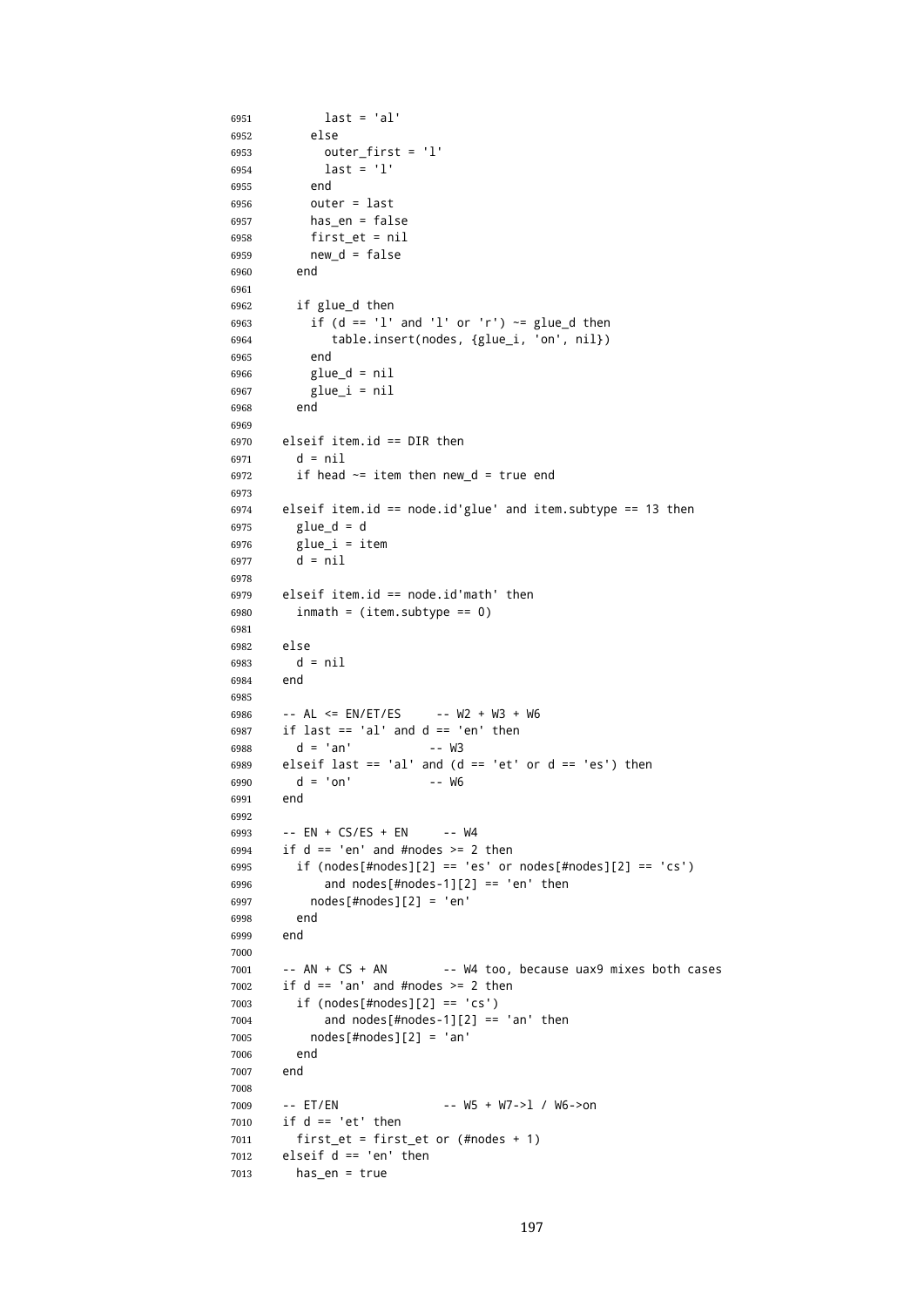```
7014 first et = first et or (#nodes + 1)
7015 elseif first_et then -- d may be nil here !
7016 if has_en then
7017 if last == 'l' then
7018 temp = 'l' -- W7
7019 else
7020 temp = 'en' -- W5
7021 end
7022 else
7023 temp = 'on' -- W6
7024 end
7025 for e = first_et, #nodes do
7026 if nodes[e][1].id == GLYPH then nodes[e][2] = temp end
7027 end
7028 first_et = nil
7029 has_en = false
7030 end
7031
7032 -- Force mathdir in math if ON (currently works as expected only
7033 -- with 'l')
7034 if inmath and d == 'on' then
7035 d = ('TRT' == tex.mathdir) and 'r' or 'l'
7036 end
7037
7038 if d then
7039 if d == 'al' then
7040 d = 'r'7041 last = 'al'
7042 elseif d == 'l' or d == 'r' then
7043 last = d
7044 end
7045 prev_d = d
7046 table.insert(nodes, {item, d, outer_first})
7047 end
7048
7049 outer_first = nil
7050
7051 end
7052
7053 -- TODO -- repeated here in case EN/ET is the last node. Find a
7054 -- better way of doing things:
7055 if first_et then -- dir may be nil here !
7056 if has_en then
7057 if last == 'l' then
7058 temp = 'l' -- W7
7059 else
7060 temp = 'en' -- W5
7061 end
7062 else
7063 temp = 'on' -- W6
7064 end
7065 for e = first_et, #nodes do
7066 if nodes[e][1].id == GLYPH then nodes[e][2] = temp end
7067 end
7068 end
7069
7070 -- dummy node, to close things
7071 table.insert(nodes, {nil, (outer == 'l') and 'l' or 'r', nil})
7072
7073 --------------- NEUTRAL -----------------
7074
7075 outer = save_outer
7076 last = outer
```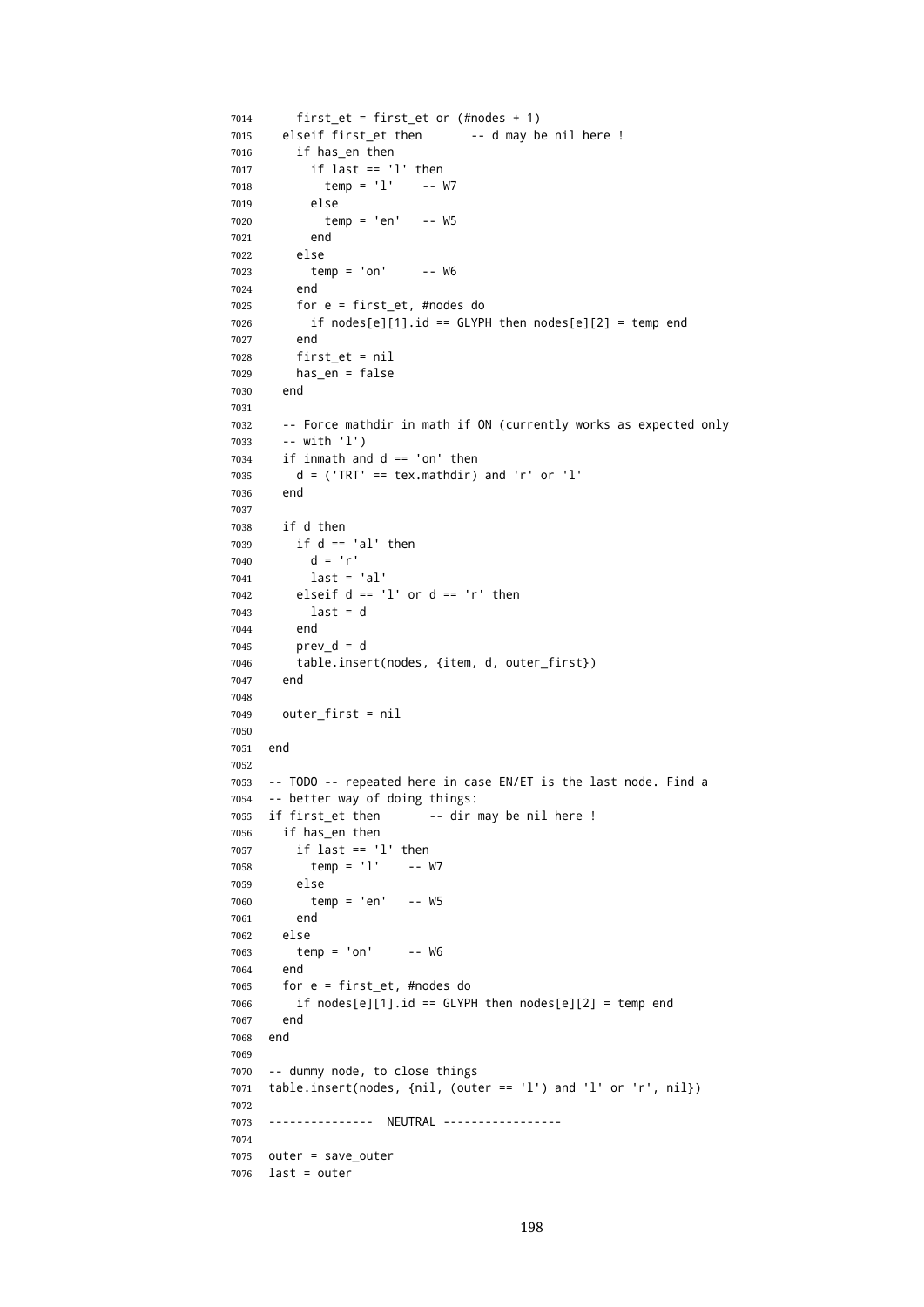```
7077
7078 local first_on = nil
7079
7080 for q = 1, #nodes do
7081 local item
7082
7083 local outer_first = nodes[q][3]
7084 outer = outer_first or outer
7085 last = outer_first or last
7086
7087 local d = nodes[q][2]
7088 if d == 'an' or d == 'en' then d = 'r' end
7089 if d == 'cs' or d == 'et' or d == 'es' then d = 'on' end --- W6
7090
7091 if d == 'on' then
7092 first_on = first_on or q
7093 elseif first_on then
7094 if last == d then
7095 temp = d
7096 else
7097 temp = outer
7098 end
7099 for r = first_on, q - 1 do
7100 nodes[r][2] = temp
7101 item = nodes[r][1] -- MIRRORING
7102 if Babel.mirroring_enabled and item.id == GLYPH
7103 and temp == 'r' and characters[item.char] then
7104 local font_mode = ''
7105 if font.fonts[item.font].properties then
7106 font_mode = font.fonts[item.font].properties.mode
7107 end
7108 if font_mode ~= 'harf' and font_mode ~= 'plug' then
7109 item.char = characters[item.char].m or item.char
7110 end
7111 end
7112 end
7113 first_on = nil
7114 end
7115
7116 if d == 'r' or d == 'l' then last = d end
7117 end
7118
7119 -------------- IMPLICIT, REORDER ----------------
7120
7121 outer = save_outer
7122 last = outer
7123
7124 local state = {}
7125 state.has_r = false
7126
7127 for q = 1, #nodes do
7128
7129 local item = nodes[q][1]
7130
7131 outer = nodes[q][3] or outer
7132
7133 local d = nodes[q][2]
7134
7135 if d == 'nsm' then d = last end -- W1
7136 if d == 'en' then d = 'an' end
7137 local isdir = (d == 'r' or d == 'l')7138
7139 if outer == 'l' and d == 'an' then
```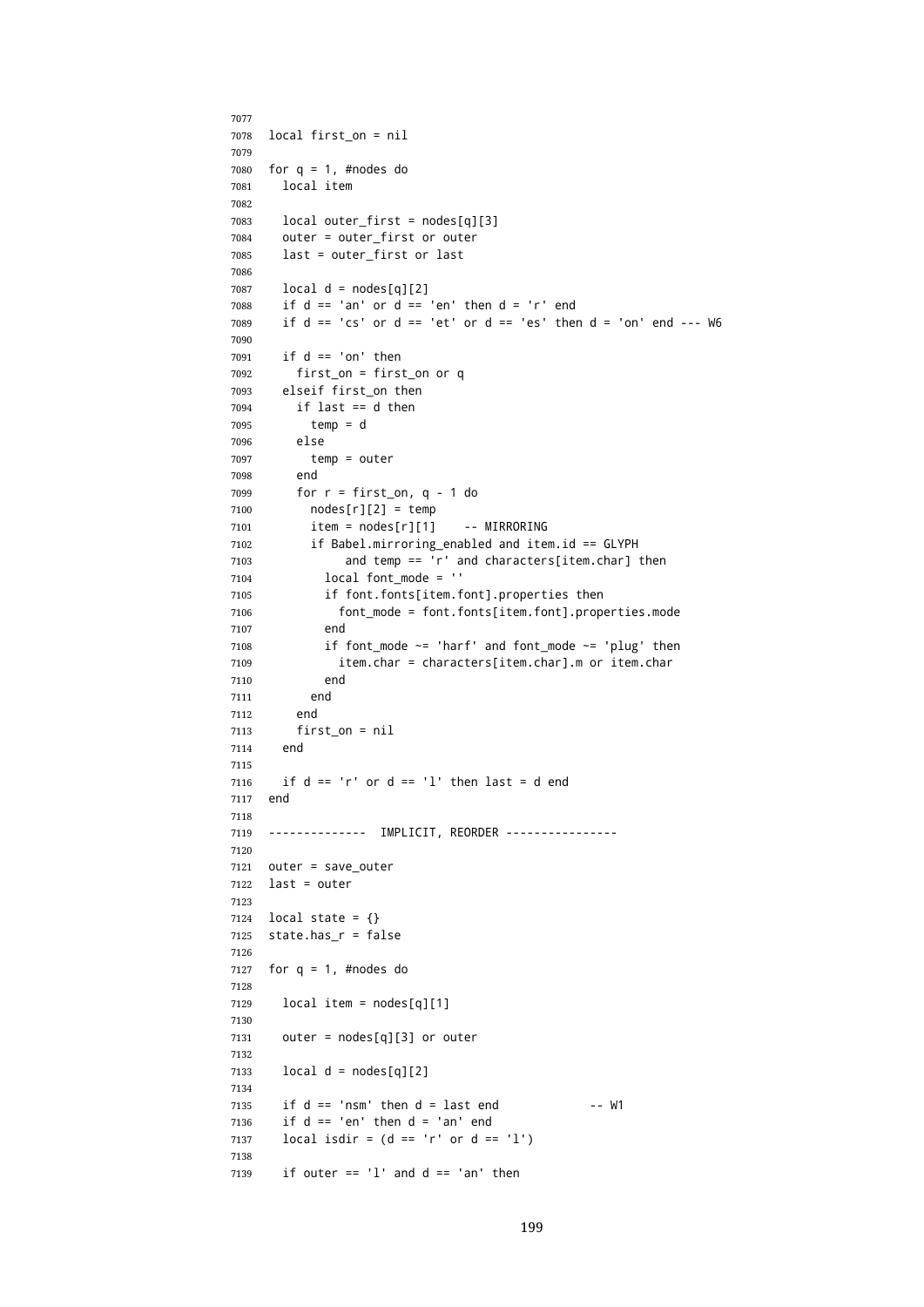```
7140 state.san = state.san or item
7141 state.ean = item
7142 elseif state.san then
7143 head, state = insert_numeric(head, state)
7144 end
7145
7146 if outer == 'l' then
7147 if d == 'an' or d == 'r' then -- im -> implicit
7148 if d == 'r' then state.has r = true end
7149 state.sim = state.sim or item
7150 state.eim = item
7151 elseif d == 'l' and state.sim and state.has_r then
7152 head, state = insert_implicit(head, state, outer)
7153 elseif d == 'l' then
7154 state.sim, state.eim, state.has_r = nil, nil, false
7155 end
7156 else
7157 if d == 'an' or d == 'l' then
7158 if nodes[q][3] then -- nil except after an explicit dir
7159 state.sim = item -- so we move sim 'inside' the group
7160 else
7161 state.sim = state.sim or item
7162 end
7163 state.eim = item
7164 elseif d == 'r' and state.sim then
7165 head, state = insert_implicit(head, state, outer)
7166 elseif d == 'r' then
7167 state.sim, state.eim = nil, nil
7168 end
7169 end
7170
7171 if isdir then
7172 last = d -- Don't search back - best save now
7173 elseif d == 'on' and state.san then
7174 state.san = state.san or item
7175 state.ean = item
7176 end
7177
7178 end
7179
7180 return node.prev(head) or head
7181 end
7182\langle/basic\rangle
```
### **13 Data for CJK**

It is a boring file and it is not shown here (see the generated file), but here is a sample:

```
[0x0021]={c='ex'},
[0x0024]={c='pr'},
[0x0025]={c='po'},
[0x0028]={c='op'},
[0 \times 0029] = \{c = 'cp' \},
[0x002B] = {c='pr'},
```
For the meaning of these codes, see the Unicode standard.

### **14 The 'nil' language**

This 'language' does nothing, except setting the hyphenation patterns to nohyphenation. For this language currently no special definitions are needed or available.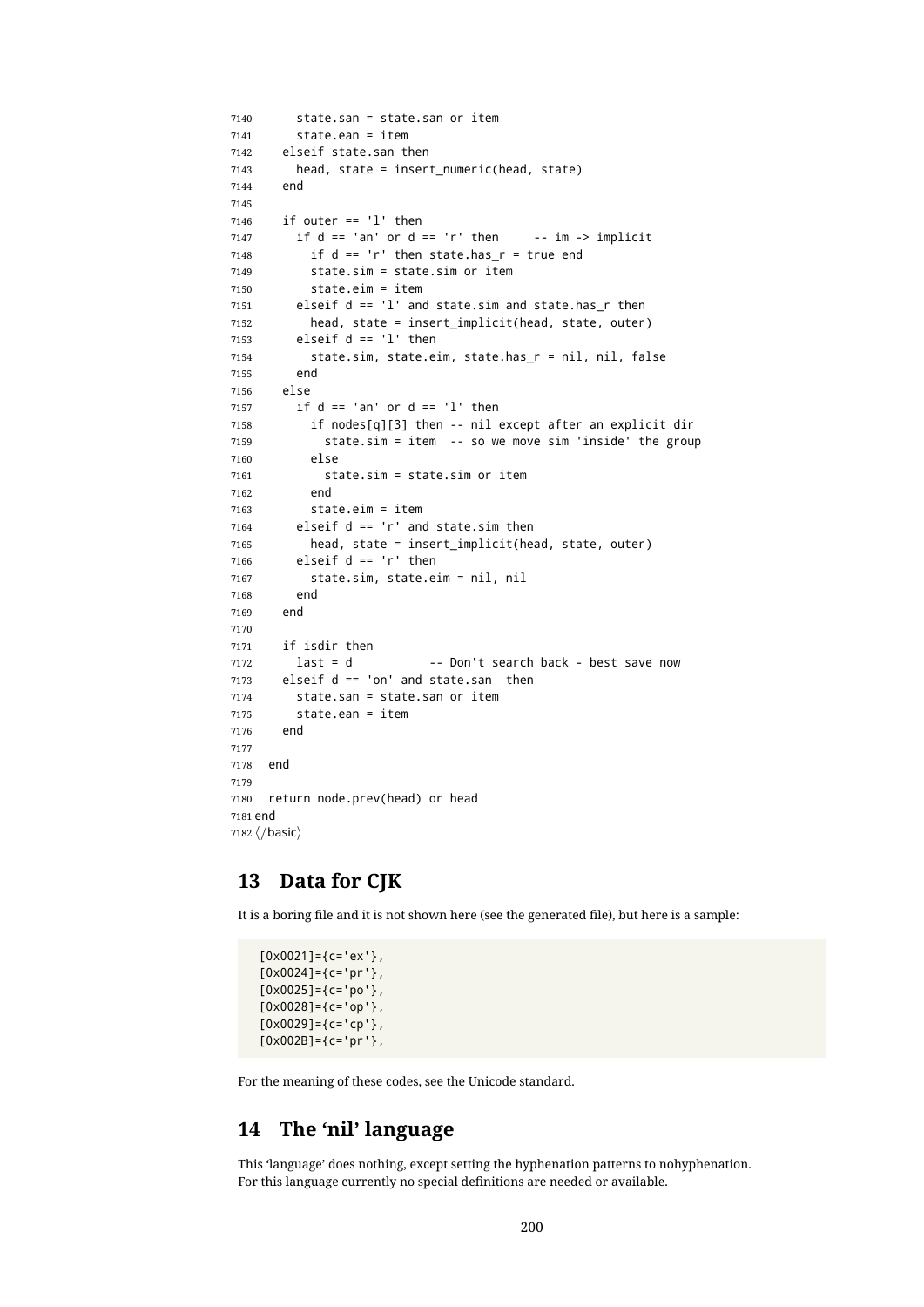The macro \LdfInit takes care of preventing that this file is loaded more than once, checking the category code of the @ sign, etc.

```
7183 (*nil)
```

```
7184 \ProvidesLanguage{nil}[\langle \langle date \rangle \rangle \langle \langle version \rangle \rangle Nil language]
7185 \LdfInit{nil}{datenil}
```
When this file is read as an option, i.e. by the \usepackage command, nil could be an 'unknown' language in which case we have to make it known.

7186 \ifx\l@nil\@undefined

```
7187 \newlanguage\l@nil
7188 \@namedef{bbl@hyphendata@\the\l@nil}{{}{}}% Remove warning
7189 \let\bbl@elt\relax
7190 \edef\bbl@languages{% Add it to the list of languages
7191 \bbl@languages\bbl@elt{nil}{\the\l@nil}{}{}}
7192 \fi
```
This macro is used to store the values of the hyphenation parameters \lefthyphenmin and \righthyphenmin.

7193 \providehyphenmins{\CurrentOption}{\m@ne\m@ne}

The next step consists of defining commands to switch to (and from) the 'nil' language.

```
\captionnil
```

```
\datenil <sub>7194</sub> \let\captionsnil\@empty
           7195 \let\datenil\@empty
```
The macro \ldf@finish takes care of looking for a configuration file, setting the main language to be switched on at \begin{document} and resetting the category code of @ to its original value.

```
7196 \ldf@finish{nil}
7197\langle/nil\rangle
```
## **15 Support for Plain TEX (**plain.def**)**

#### 15.1 Not renaming hyphen.tex

As Don Knuth has declared that the filename hyphen.tex may only be used to designate *his* version of the american English hyphenation patterns, a new solution has to be found in order to be able to load hyphenation patterns for other languages in a plain-based T<sub>E</sub>X-format. When asked he responded:

That file name is "sacred", and if anybody changes it they will cause severe upward/downward compatibility headaches.

People can have a file localhyphen.tex or whatever they like, but they mustn't diddle with hyphen.tex (or plain.tex except to preload additional fonts).

The files bplain.tex and blplain.tex can be used as replacement wrappers around plain.tex and lplain.tex to achieve the desired effect, based on the babel package. If you load each of them with iniT<sub>F</sub>X, you will get a file called either bplain. fmt or blplain. fmt, which you can use as replacements for plain.fmt and lplain.fmt.

As these files are going to be read as the first thing iniT<sub>E</sub>X sees, we need to set some category codes just to be able to change the definition of \input.

```
7198 (*bplain | blplain)
7199 \catcode`\{=1 % left brace is begin-group character
7200 \catcode`\}=2 % right brace is end-group character
7201 \catcode`\#=6 % hash mark is macro parameter character
```
If a file called hyphen.cfg can be found, we make sure that *it* will be read instead of the file hyphen.tex. We do this by first saving the original meaning of \input (and I use a one letter control sequence for that so as not to waste multi-letter control sequence on this in the format).

7202 \openin 0 hyphen.cfg  $7203 \text{ } \text{ifon}60$ 7204 \else 7205 \let\a\input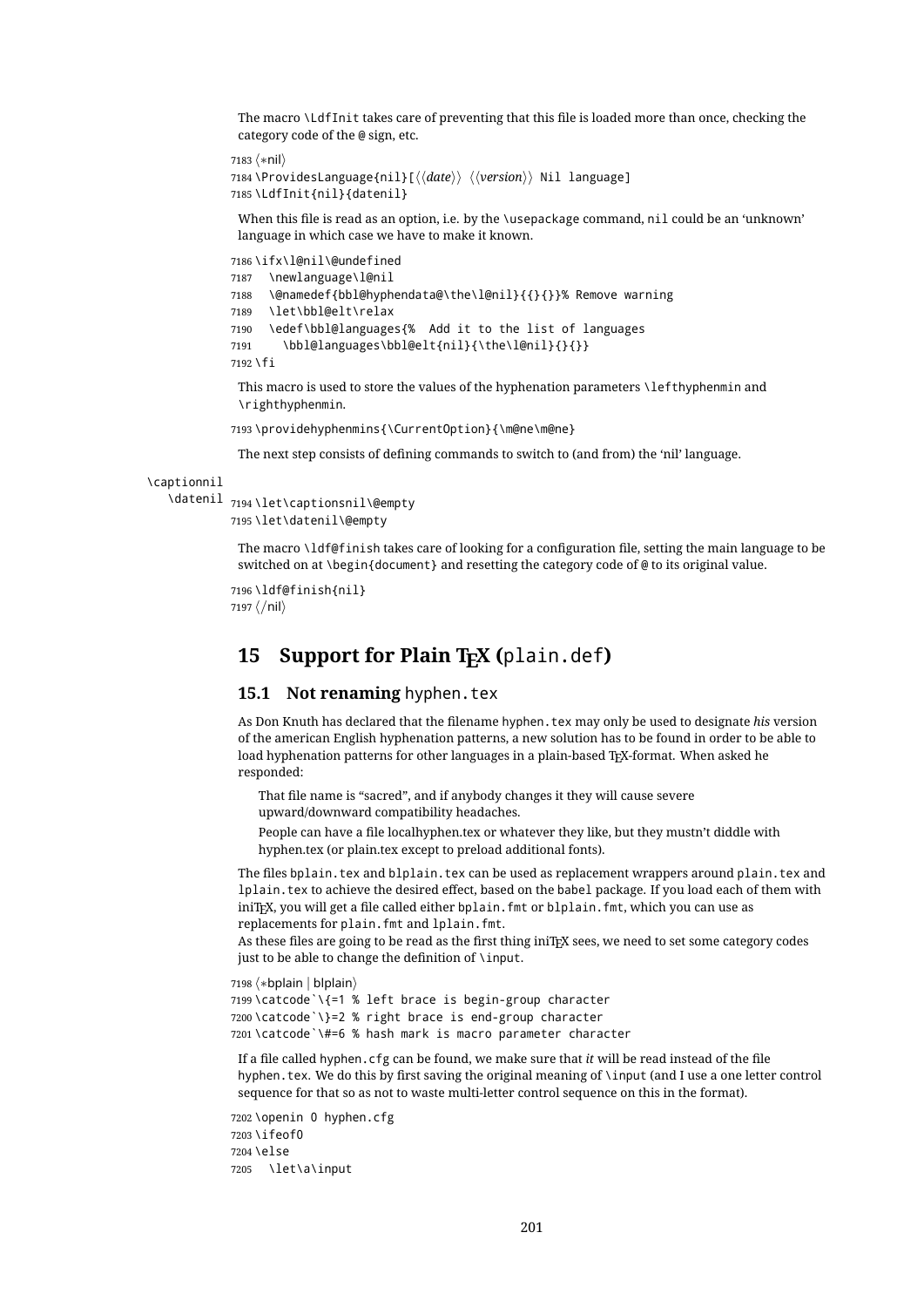Then \input is defined to forget about its argument and load hyphen.cfg instead. Once that's done the original meaning of  $\iota$  input can be restored and the definition of  $\iota$  can be forgotten.

```
7206 \def\input #1 {%
7207 \let\input\a
7208 \a hyphen.cfg
7209 \let\a\undefined
7210 }
7211 \fi
7212 \langle /bplain | blplain \rangle
```
Now that we have made sure that hyphen.cfg will be loaded at the right moment it is time to load plain.tex.

```
7213 (bplain) \a plain.tex
7214 \langle b|plain \ranglea lplain.tex
```
Finally we change the contents of \fmtname to indicate that this is *not* the plain format, but a format based on plain with the babel package preloaded.

```
7215 (bplain)\def\fmtname{babel-plain}
```

```
7216 (blplain)\def\fmtname{babel-lplain}
```
When you are using a different format, based on plain.tex you can make a copy of blplain.tex, rename it and replace plain.tex with the name of your format file.

#### **15.2 Emulating some LATEX features**

The file babel.def expects some definitions made in the  $\mathbb{E} \text{Tr} X 2 \varepsilon$  style file. So, in Plain we must provide at least some predefined values as well some tools to set them (even if not all options are available). There are no package options, and therefore and alternative mechanism is provided. For the moment, only \babeloptionstrings and \babeloptionmath are provided, which can be defined before loading babel. \BabelModifiers can be set too (but not sure it works).

```
7217 \langle\langle *Emulate\ LaTeX\rangle\rangle \equiv7218 \def\@empty{}
7219 \def\loadlocalcfg#1{%
7220 \openin0#1.cfg
7221 \ifeof0
7222 \closein0
7223 \else
7224 \closein0
7225 {\immediate\write16{*************************************}%
7226 \immediate\write16{* Local config file #1.cfg used}%
7227 \immediate\write16{*}%
7228 }
7229 \input #1.cfg\relax
7230 \fi
7231 \@endofldf}
```
#### **15.3 General tools**

A number of  $E/FX$  macro's that are needed later on.

```
7232 \long\def\@firstofone#1{#1}
7233 \long\def\@firstoftwo#1#2{#1}
7234 \long\def\@secondoftwo#1#2{#2}
7235 \def\@nnil{\@nil}
7236 \def\@gobbletwo#1#2{}
7237 \def\@ifstar#1{\@ifnextchar *{\@firstoftwo{#1}}}
7238 \def\@star@or@long#1{%
7239 \@ifstar
7240 {\let\l@ngrel@x\relax#1}%
7241 {\let\l@ngrel@x\long#1}}
7242 \let\l@ngrel@x\relax
7243 \def\@car#1#2\@nil{#1}
7244 \def\@cdr#1#2\@nil{#2}
7245 \let\@typeset@protect\relax
```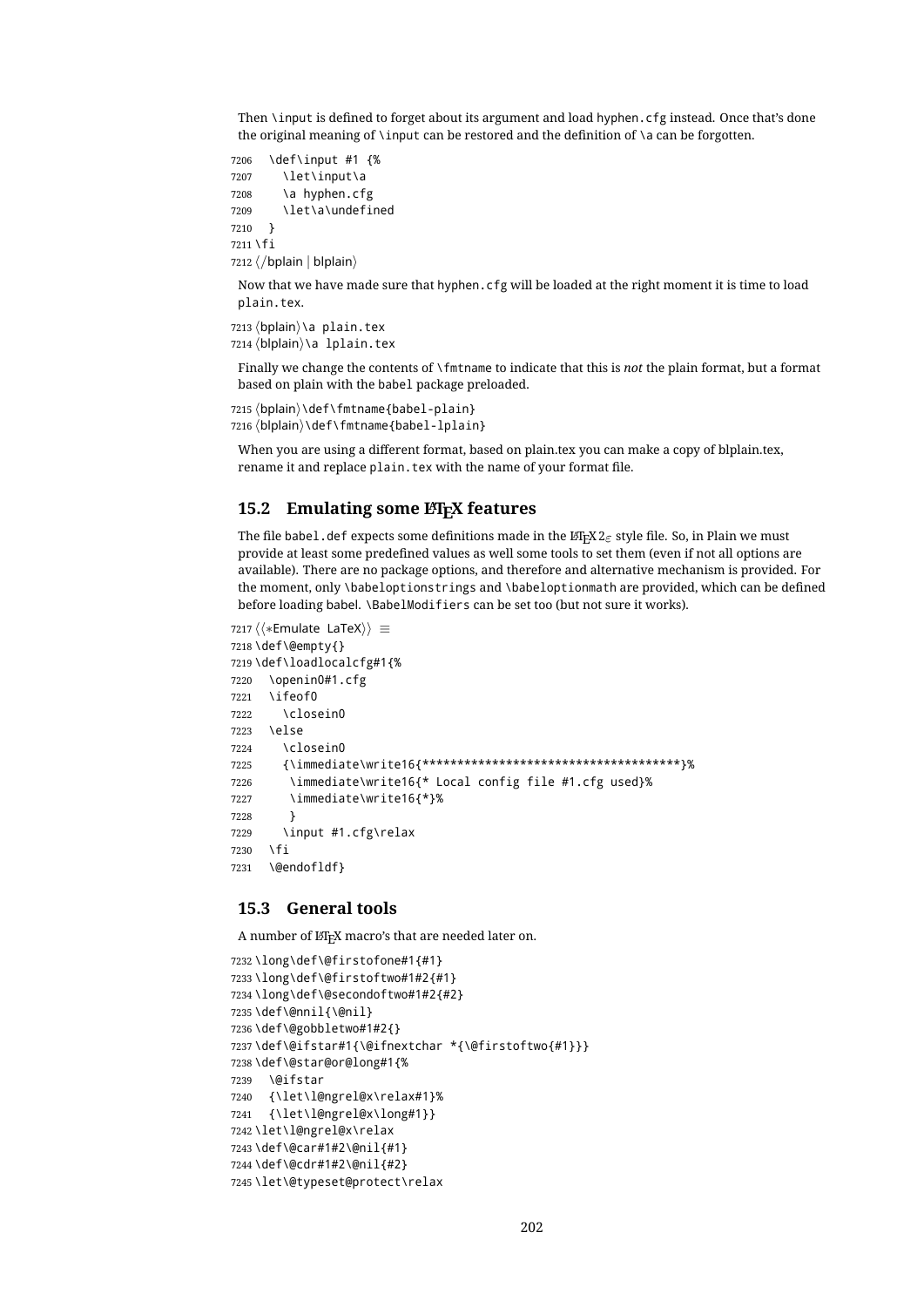```
7246 \let\protected@edef\edef
7247 \long\def\@gobble#1{}
7248 \edef\@backslashchar{\expandafter\@gobble\string\\}
7249 \def\strip@prefix#1>{}
7250 \def\g@addto@macro#1#2{{%
7251 \toks@\expandafter{#1#2}%
7252 \xdef#1{\the\toks@}}}
7253 \def\@namedef#1{\expandafter\def\csname #1\endcsname}
7254 \def\@nameuse#1{\csname #1\endcsname}
7255 \def\@ifundefined#1{%
7256 \expandafter\ifx\csname#1\endcsname\relax
7257 \expandafter\@firstoftwo
7258 \else
7259 \expandafter\@secondoftwo
7260 \fi}
7261 \def\@expandtwoargs#1#2#3{%
7262 \edef\reserved@a{\noexpand#1{#2}{#3}}\reserved@a}
7263 \def\zap@space#1 #2{%
7264 #1%
7265 \ifx#2\@empty\else\expandafter\zap@space\fi
7266 #2}
7267 \let\bbl@trace\@gobble
7268 \def\bbl@error#1#2{%
7269 \begingroup
7270 \newlinechar=`\^^J
7271 \def\\{^^J(babel) }%
7272 \errhelp{#2}\errmessage{\\#1}%
7273 \endgroup}
7274 \def\bbl@warning#1{%
7275 \begingroup
7276 \newlinechar=`\^^J
7277 \def\\{^^J(babel) }%
7278 \message{\\#1}%
7279 \endgroup}
7280 \let\bbl@infowarn\bbl@warning
7281 \def\bbl@info#1{%
7282 \begingroup
7283 \newlinechar=`\^^J
7284 \def\\{^^J}%
7285 \wlog{#1}%
7286 \endgroup}
```
ET<sub>E</sub>X 2<sub>ε</sub> has the command \@onlypreamble which adds commands to a list of commands that are no longer needed after \begin{document}.

```
7287 \ifx\@preamblecmds\@undefined
7288 \def\@preamblecmds{}
7289 \fi
7290 \def\@onlypreamble#1{%
7291 \expandafter\gdef\expandafter\@preamblecmds\expandafter{%
7292 \@preamblecmds\do#1}}
7293 \@onlypreamble\@onlypreamble
```
Mimick EIFX's \AtBeginDocument; for this to work the user needs to add \begindocument to his file.

\def\begindocument{%

```
7295 \@begindocumenthook
```

```
7296 \global\let\@begindocumenthook\@undefined
```
- \def\do##1{\global\let##1\@undefined}%
- \@preamblecmds
- 7299 \global\let\do\noexpand}

\ifx\@begindocumenthook\@undefined

\def\@begindocumenthook{}

```
7302 \fi
```
\@onlypreamble\@begindocumenthook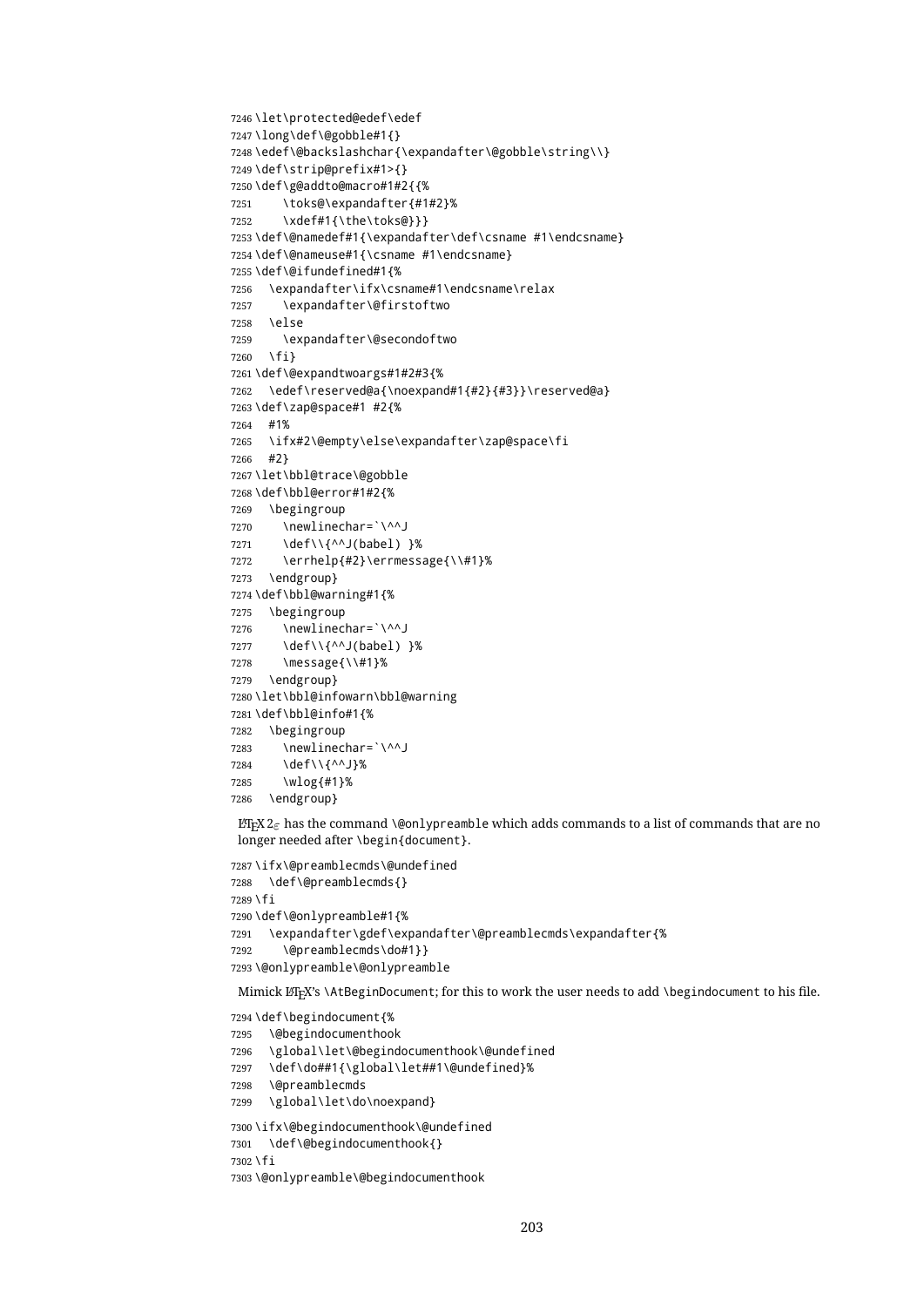\def\AtBeginDocument{\g@addto@macro\@begindocumenthook}

We also have to mimick ETEX's \AtEndOfPackage. Our replacement macro is much simpler; it stores its argument in \@endofldf.

```
7305 \def\AtEndOfPackage#1{\g@addto@macro\@endofldf{#1}}
7306 \@onlypreamble\AtEndOfPackage
7307 \def\@endofldf{}
7308 \@onlypreamble\@endofldf
7309 \let\bbl@afterlang\@empty
7310 \chardef\bbl@opt@hyphenmap\z@
```
LATEX needs to be able to switch off writing to its auxiliary files; plain doesn't have them by default. There is a trick to hide some conditional commands from the outer  $\iota$  ifx. The same trick is applied below.

```
7311 \catcode`\&=\z@
7312 \ifx&if@filesw\@undefined
7313 \expandafter\let\csname if@filesw\expandafter\endcsname
7314 \csname iffalse\endcsname
7315 \fi
7316 \catcode`\&=4
```
Mimick LATEX's commands to define control sequences.

```
7317 \def\newcommand{\@star@or@long\new@command}
7318 \def\new@command#1{%
7319 \@testopt{\@newcommand#1}0}
7320 \def\@newcommand#1[#2]{%
7321 \@ifnextchar [{\@xargdef#1[#2]}%
7322 {\@argdef#1[#2]}}
7323 \long\def\@argdef#1[#2]#3{%
7324 \@yargdef#1\@ne{#2}{#3}}
7325 \long\def\@xargdef#1[#2][#3]#4{%
7326 \expandafter\def\expandafter#1\expandafter{%
7327 \expandafter\@protected@testopt\expandafter #1%
7328 \csname\string#1\expandafter\endcsname{#3}}%
7329 \expandafter\@yargdef \csname\string#1\endcsname
7330 \tw@{#2}{#4}}
7331 \long\def\@yargdef#1#2#3{%
7332 \@tempcnta#3\relax
7333 \advance \@tempcnta \@ne
7334 \let\@hash@\relax
7335 \edef\reserved@a{\ifx#2\tw@ [\@hash@1]\fi}%
7336 \@tempcntb #2%
7337 \@whilenum\@tempcntb <\@tempcnta
7338 \do{%
7339 \edef\reserved@a{\reserved@a\@hash@\the\@tempcntb}%
7340 \advance\@tempcntb \@ne}%
7341 \let\@hash@##%
7342 \l@ngrel@x\expandafter\def\expandafter#1\reserved@a}
7343 \def\providecommand{\@star@or@long\provide@command}
7344 \def\provide@command#1{%
7345 \begingroup
7346 \escapechar\m@ne\xdef\@gtempa{{\string#1}}%
7347 \endgroup
7348 \expandafter\@ifundefined\@gtempa
7349 {\def\reserved@a{\new@command#1}}%
7350 {\let\reserved@a\relax
7351 \def\reserved@a{\new@command\reserved@a}}%
7352 \reserved@a}%
7353 \def\DeclareRobustCommand{\@star@or@long\declare@robustcommand}
7354 \def\declare@robustcommand#1{%
7355 \edef\reserved@a{\string#1}%
```

```
7356 \def\reserved@b{#1}%
```

```
7357 \edef\reserved@b{\expandafter\strip@prefix\meaning\reserved@b}%
```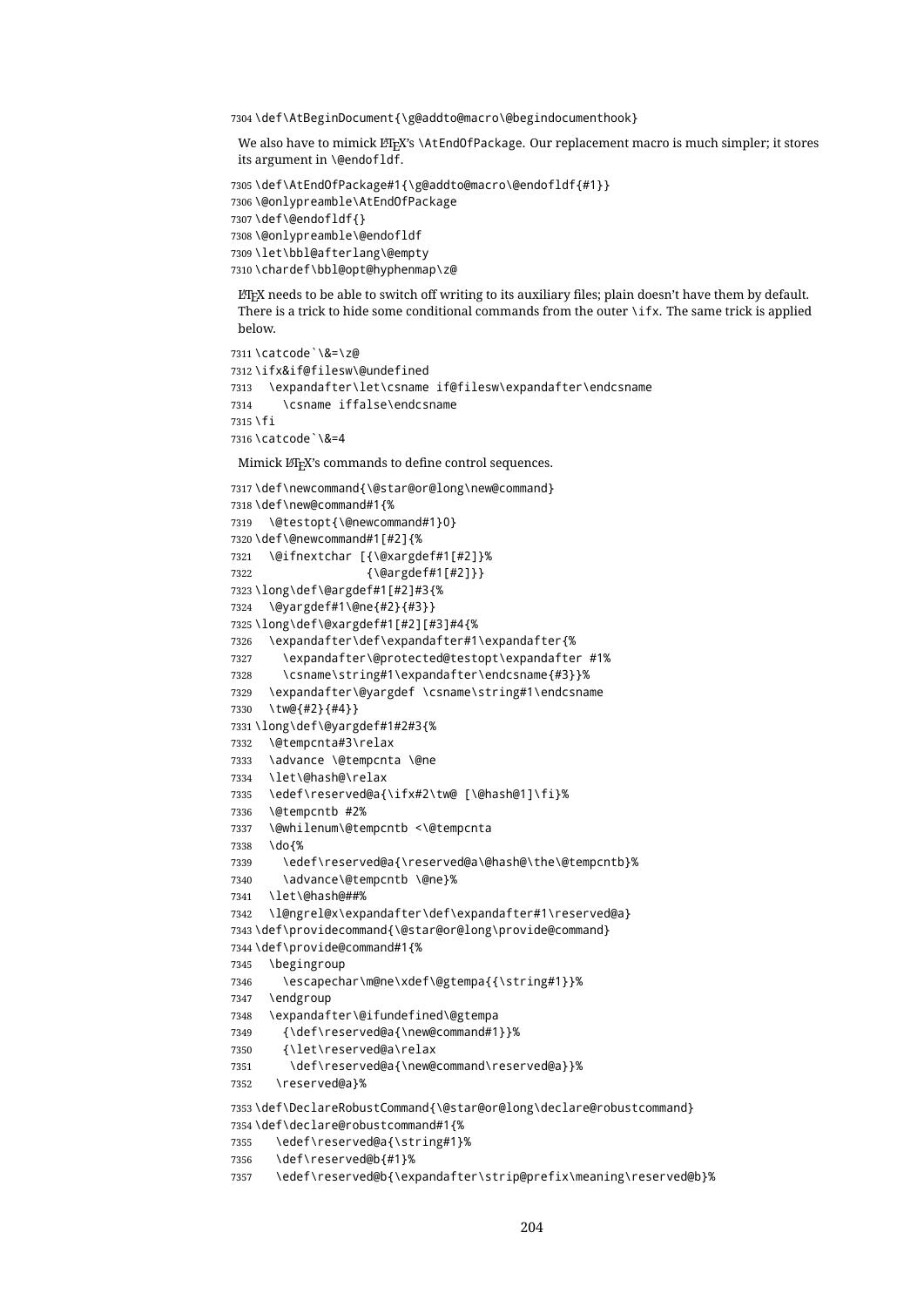```
7358 \edef#1{%
7359 \ifx\reserved@a\reserved@b
7360 \noexpand\x@protect
7361 \noexpand#1%
7362 \fi
7363 \noexpand\protect
7364 \expandafter\noexpand\csname
7365 \expandafter\@gobble\string#1 \endcsname
7366 }%
7367 \expandafter\new@command\csname
7368 \expandafter\@gobble\string#1 \endcsname
7369 }
7370 \def\x@protect#1{%
7371 \ifx\protect\@typeset@protect\else
7372 \@x@protect#1%
7373 \fi
7374 }
7375 \catcode`\&=\z@ % Trick to hide conditionals
7376 \def\@x@protect#1&fi#2#3{&fi\protect#1}
```
The following little macro \in@ is taken from latex.ltx; it checks whether its first argument is part of its second argument. It uses the boolean \in@; allocating a new boolean inside conditionally executed code is not possible, hence the construct with the temporary definition of \bbl@tempa.

```
7377 \def\bbl@tempa{\csname newif\endcsname&ifin@}
7378 \catcode`\&=4
7379 \ifx\in@\@undefined
7380 \def\in@#1#2{%
7381 \def\in@@##1#1##2##3\in@@{%
7382 \ifx\in@##2\in@false\else\in@true\fi}%
7383 \in@@#2#1\in@\in@@}
7384 \else
7385 \let\bbl@tempa\@empty
7386 \fi
7387 \bbl@tempa
```
LATEX has a macro to check whether a certain package was loaded with specific options. The command has two extra arguments which are code to be executed in either the true or false case. This is used to detect whether the document needs one of the accents to be activated (activegrave and activeacute). For plain TFX we assume that the user wants them to be active by default. Therefore the only thing we do is execute the third argument (the code for the true case).

```
7388 \def\@ifpackagewith#1#2#3#4{#3}
```
The LTFX macro \@ifl@aded checks whether a file was loaded. This functionality is not needed for plain T<sub>F</sub>X but we need the macro to be defined as a no-op.

```
7389 \def\@ifl@aded#1#2#3#4{}
```
For the following code we need to make sure that the commands \newcommand and \providecommand exist with some sensible definition. They are not fully equivalent to their  $\mathbb{E} E[X]$  versions; just enough to make things work in plain TEXenvironments.

```
7390 \ifx\@tempcnta\@undefined
7391 \csname newcount\endcsname\@tempcnta\relax
7392 \fi
7393 \ifx\@tempcntb\@undefined
7394 \csname newcount\endcsname\@tempcntb\relax
7395 \fi
```
To prevent wasting two counters in LHEX (because counters with the same name are allocated later by it) we reset the counter that holds the next free counter (\count10).

```
7396 \ifx\bye\@undefined
7397 \advance\count10 by -2\relax
7398 \fi
7399 \ifx\@ifnextchar\@undefined
7400 \def\@ifnextchar#1#2#3{%
7401 \let\reserved@d=#1%
```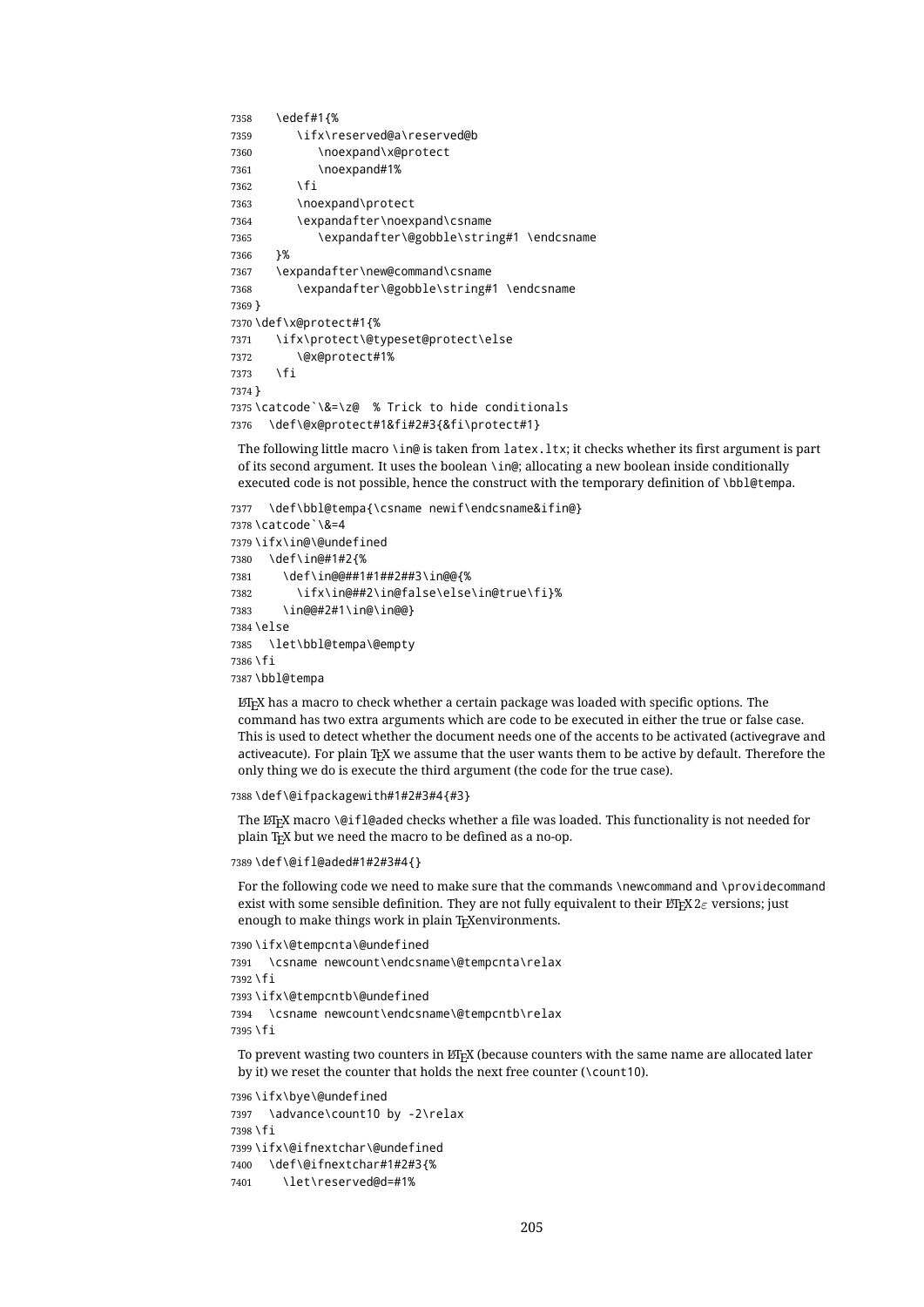```
7402 \def\reserved@a{#2}\def\reserved@b{#3}%
7403 \futurelet\@let@token\@ifnch}
7404 \def\@ifnch{%
7405 \ifx\@let@token\@sptoken
7406 \let\reserved@c\@xifnch
7407 \else
7408 \ifx\@let@token\reserved@d
7409 \let\reserved@c\reserved@a
7410 \else
7411 \let\reserved@c\reserved@b
7412 \fi
7413 \fi
7414 \reserved@c}
7415 \def\:{\let\@sptoken= } \: % this makes \@sptoken a space token
7416 \def\:{\@xifnch} \expandafter\def\: {\futurelet\@let@token\@ifnch}
7417 \fi
7418 \def\@testopt#1#2{%
7419 \@ifnextchar[{#1}{#1[#2]}}
7420 \def\@protected@testopt#1{%
7421 \ifx\protect\@typeset@protect
7422 \expandafter\@testopt
7423 \else
7424 \@x@protect#1%
7425 \fi}
7426 \long\def\@whilenum#1\do #2{\ifnum #1\relax #2\relax\@iwhilenum{#1\relax
7427 #2\relax}\fi}
7428 \long\def\@iwhilenum#1{\ifnum #1\expandafter\@iwhilenum
7429 \else\expandafter\@gobble\fi{#1}}
```
#### **15.4 Encoding related macros**

Code from ltoutenc.dtx, adapted for use in the plain T<sub>F</sub>X environment.

```
7430 \def\DeclareTextCommand{%
7431 \@dec@text@cmd\providecommand
7432 }
7433 \def\ProvideTextCommand{%
7434 \@dec@text@cmd\providecommand
7435 }
7436 \def\DeclareTextSymbol#1#2#3{%
7437 \@dec@text@cmd\chardef#1{#2}#3\relax
7438 }
7439 \def\@dec@text@cmd#1#2#3{%
7440 \expandafter\def\expandafter#2%
7441 \expandafter{%
7442 \csname#3-cmd\expandafter\endcsname
7443 \expandafter#2%
7444 \csname#3\string#2\endcsname
7445 }%
7446 % \let\@ifdefinable\@rc@ifdefinable
7447 \expandafter#1\csname#3\string#2\endcsname
7448 }
7449 \def\@current@cmd#1{%
7450 \ifx\protect\@typeset@protect\else
7451 \noexpand#1\expandafter\@gobble
7452 \fi
7453 }
7454 \def\@changed@cmd#1#2{%
7455 \ifx\protect\@typeset@protect
7456 \expandafter\ifx\csname\cf@encoding\string#1\endcsname\relax
7457 \expandafter\ifx\csname ?\string#1\endcsname\relax
7458 \expandafter\def\csname ?\string#1\endcsname{%
7459 \@changed@x@err{#1}%
7460 }%
```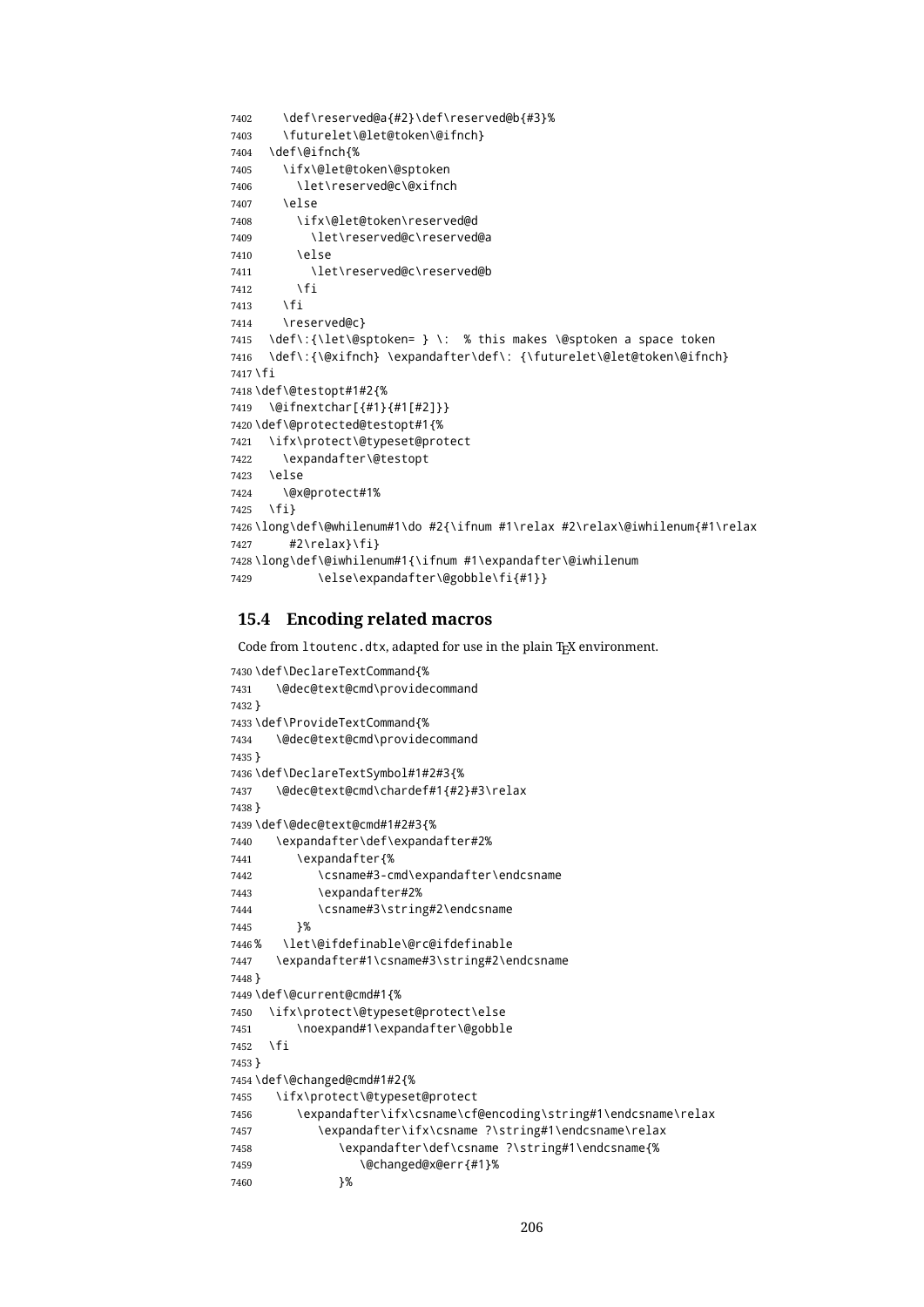```
7461 \fi
7462 \global\expandafter\let
7463 \csname\cf@encoding \string#1\expandafter\endcsname
7464 \csname ?\string#1\endcsname
7465 \fi
7466 \csname\cf@encoding\string#1%
7467 \expandafter\endcsname
7468 \else
7469 \noexpand#1%
7470 \text{ } \text{ } \text{ } \text{ } 747471 }
7472 \def\@changed@x@err#1{%
7473 \errhelp{Your command will be ignored, type <return> to proceed}%
7474 \errmessage{Command \protect#1 undefined in encoding \cf@encoding}}
7475 \def\DeclareTextCommandDefault#1{%
7476 \DeclareTextCommand#1?%
7477 }
7478 \def\ProvideTextCommandDefault#1{%
7479 \ProvideTextCommand#1?%
7480 }
7481 \expandafter\let\csname OT1-cmd\endcsname\@current@cmd
7482 \expandafter\let\csname?-cmd\endcsname\@changed@cmd
7483 \def\DeclareTextAccent#1#2#3{%
7484 \DeclareTextCommand#1{#2}[1]{\accent#3 ##1}
7485 }
7486 \def\DeclareTextCompositeCommand#1#2#3#4{%
7487 \expandafter\let\expandafter\reserved@a\csname#2\string#1\endcsname
7488 \edef\reserved@b{\string##1}%
7489 \edef\reserved@c{%
7490 \expandafter\@strip@args\meaning\reserved@a:-\@strip@args}%
7491 \ifx\reserved@b\reserved@c
7492 \expandafter\expandafter\expandafter\ifx
7493 \expandafter\@car\reserved@a\relax\relax\@nil
7494 \@text@composite
7495 \else
7496 \edef\reserved@b##1{%
7497 \def\expandafter\noexpand
7498 \csname#2\string#1\endcsname####1{%
7499 \noexpand\@text@composite
7500 \expandafter\noexpand\csname#2\string#1\endcsname
7501 ####1\noexpand\@empty\noexpand\@text@composite
7502 {##1}%
7503 }%
7504 }%
7505 \expandafter\reserved@b\expandafter{\reserved@a{##1}}%
7506 \fi
7507 \expandafter\def\csname\expandafter\string\csname
7508 #2\endcsname\string#1-\string#3\endcsname{#4}
7509 \else
7510 \errhelp{Your command will be ignored, type <return> to proceed}%
7511 \errmessage{\string\DeclareTextCompositeCommand\space used on
7512 inappropriate command \protect#1}
7513 \fi
7514 }
7515 \def\@text@composite#1#2#3\@text@composite{%
7516 \expandafter\@text@composite@x
7517 \csname\string#1-\string#2\endcsname
7518 }
7519 \def\@text@composite@x#1#2{%
7520 \ifx#1\relax
7521 #2%
7522 \else
7523 #1%
```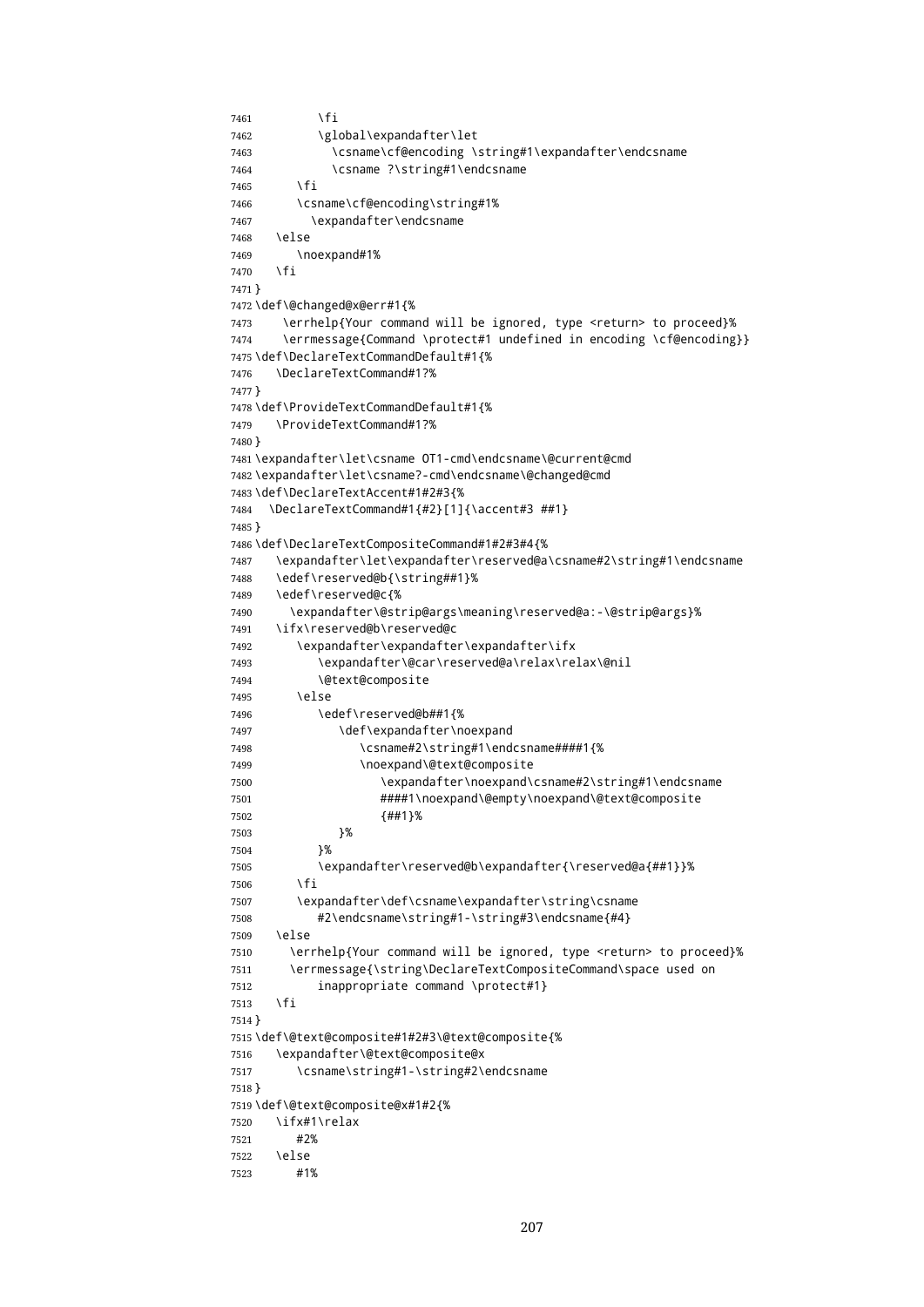```
7524 \fi
7525 }
7526 %
7527 \def\@strip@args#1:#2-#3\@strip@args{#2}
7528 \def\DeclareTextComposite#1#2#3#4{%
7529 \def\reserved@a{\DeclareTextCompositeCommand#1{#2}{#3}}%
7530 \bgroup
7531 \lccode`\@=#4%
7532 \lowercase{%
7533 \egroup
7534 \reserved@a @%
7535 }%
7536 }
7537 %
7538 \def\UseTextSymbol#1#2{#2}
7539 \def\UseTextAccent#1#2#3{}
7540 \def\@use@text@encoding#1{}
7541 \def\DeclareTextSymbolDefault#1#2{%
7542 \DeclareTextCommandDefault#1{\UseTextSymbol{#2}#1}%
7543 }
7544 \def\DeclareTextAccentDefault#1#2{%
7545 \DeclareTextCommandDefault#1{\UseTextAccent{#2}#1}%
7546 }
7547 \def\cf@encoding{OT1}
```
Currently we only use the LH<sub>E</sub>X 2 $_{\varepsilon}$  method for accents for those that are known to be made active in *some* language definition file.

```
7548 \DeclareTextAccent{\"}{OT1}{127}
7549 \DeclareTextAccent{\'}{OT1}{19}
7550 \DeclareTextAccent{\^}{OT1}{94}
7551 \DeclareTextAccent{\`}{OT1}{18}
7552 \DeclareTextAccent{\~}{OT1}{126}
```
The following control sequences are used in babel.def but are not defined for PLAIN TEX.

```
7553 \DeclareTextSymbol{\textquotedblleft}{OT1}{92}
7554 \DeclareTextSymbol{\textquotedblright}{OT1}{`\"}
7555 \DeclareTextSymbol{\textquoteleft}{OT1}{`\`}
7556 \DeclareTextSymbol{\textquoteright}{OT1}{`\'}
7557 \DeclareTextSymbol{\i}{OT1}{16}
7558 \DeclareTextSymbol{\ss}{OT1}{25}
```
For a couple of languages we need the LH<sub>EX</sub>-control sequence \scriptsize to be available. Because plain T<sub>E</sub>X doesn't have such a sofisticated font mechanism as  $E$ T<sub>E</sub>X has, we just \let it to \sevenrm.

```
7559 \ifx\scriptsize\@undefined
7560 \let\scriptsize\sevenrm
7561 \fi
```
And a few more "dummy" definitions.

```
7562 \def\languagename{english}%
7563 \let\bbl@opt@shorthands\@nnil
7564 \def\bbl@ifshorthand#1#2#3{#2}%
7565 \let\bbl@language@opts\@empty
7566 \ifx\babeloptionstrings\@undefined
7567 \let\bbl@opt@strings\@nnil
7568 \else
7569 \let\bbl@opt@strings\babeloptionstrings
7570 \fi
7571 \def\BabelStringsDefault{generic}
7572 \def\bbl@tempa{normal}
7573 \ifx\babeloptionmath\bbl@tempa
7574 \def\bbl@mathnormal{\noexpand\textormath}
7575 \fi
7576 \def\AfterBabelLanguage#1#2{}
7577 \ifx\BabelModifiers\@undefined\let\BabelModifiers\relax\fi
```